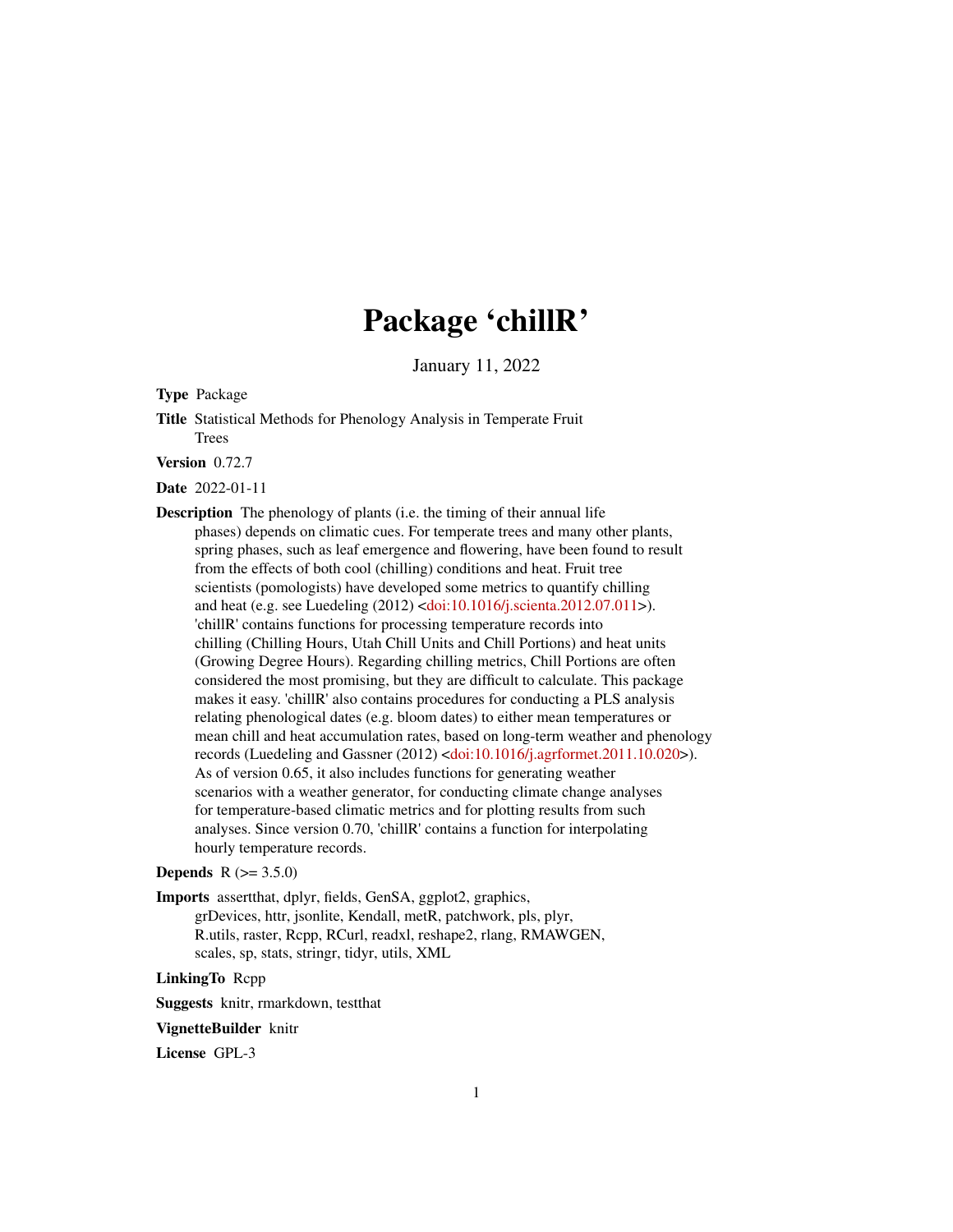LazyData TRUE RoxygenNote 7.1.2 Encoding UTF-8 NeedsCompilation yes Author Eike Luedeling [aut, cre] (<<https://orcid.org/0000-0002-7316-3631>>), Eduardo Fernandez [aut] (<<https://orcid.org/0000-0002-6949-9685>>) Maintainer Eike Luedeling <eike@eikeluedeling.com> Repository CRAN

Date/Publication 2022-01-11 12:32:42 UTC

# R topics documented:

| $\overline{4}$ |
|----------------|
| 5              |
| 6              |
| 9              |
| 11             |
| 14             |
| 15             |
| 15             |
| 16             |
| 17             |
| 20             |
| 20             |
| 22             |
| 25             |
| 26             |
| 28             |
| 29             |
|                |
| 31             |
| 34             |
| 35             |
| 36             |
| 37             |
| 39             |
| 40             |
| 41             |
| 41             |
| 43             |
| 45             |
| 46             |
| 47             |
| 48             |
| 49             |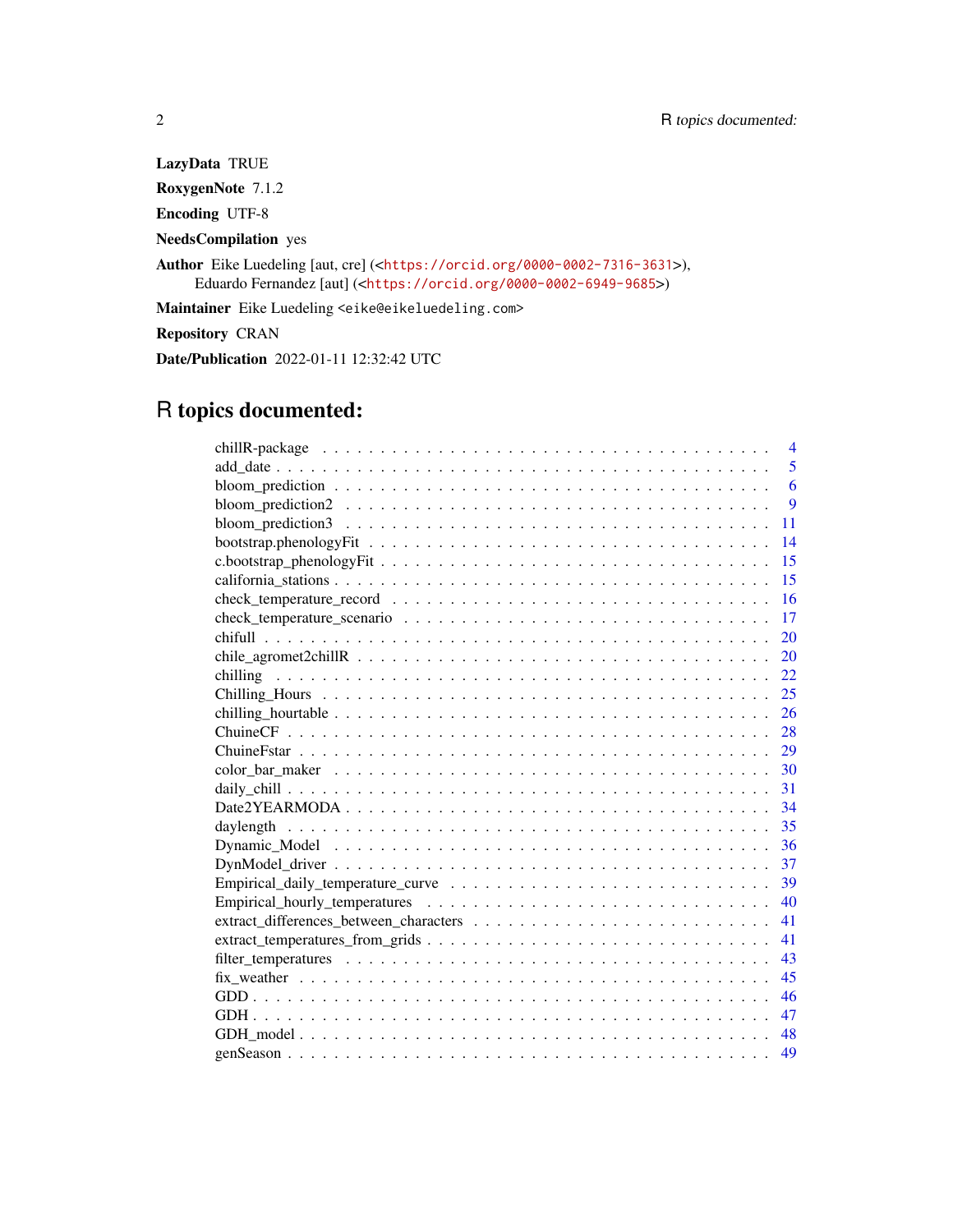|              | 50 |
|--------------|----|
|              | 51 |
|              | 52 |
|              | 54 |
|              | 55 |
|              | 57 |
|              | 60 |
|              | 62 |
|              | 66 |
|              | 68 |
|              | 69 |
|              | 70 |
|              |    |
|              | 74 |
|              | 75 |
|              | 76 |
|              | 76 |
|              | 77 |
|              | 78 |
|              | 79 |
|              | 80 |
|              | 82 |
|              | 83 |
|              | 84 |
|              | 86 |
|              | 87 |
|              | 90 |
|              | 92 |
|              | 94 |
|              |    |
|              | 95 |
|              | 96 |
|              |    |
|              |    |
|              |    |
|              |    |
|              |    |
|              |    |
|              |    |
|              |    |
|              |    |
| phenologyFit |    |
|              |    |
|              |    |
|              |    |
|              |    |
|              |    |
|              |    |
| plot_PLS     |    |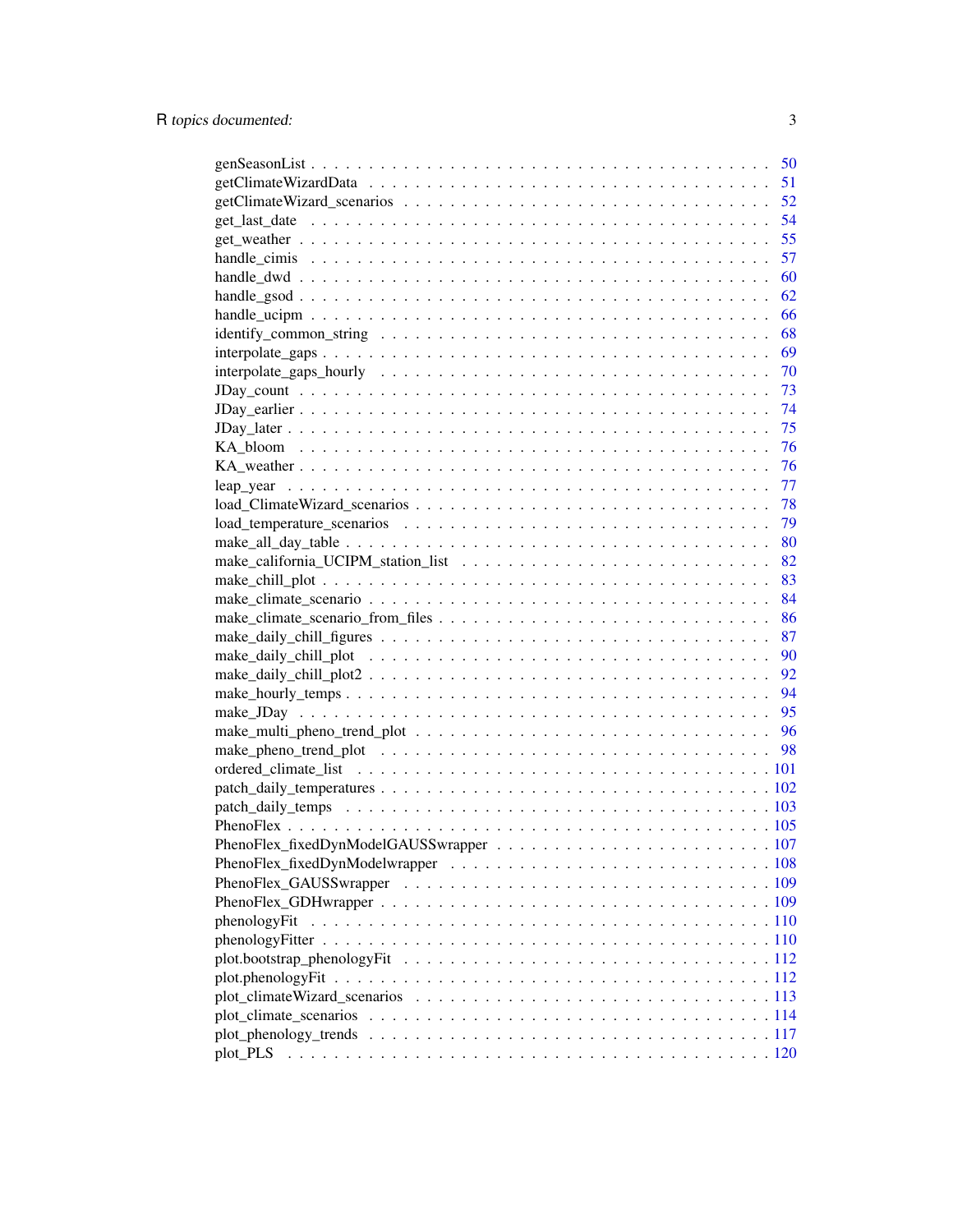<span id="page-3-0"></span>

#### **Index** 2008 **Index**

chillR-package *chillR: statistical methods for phenology analysis in temperate fruit trees*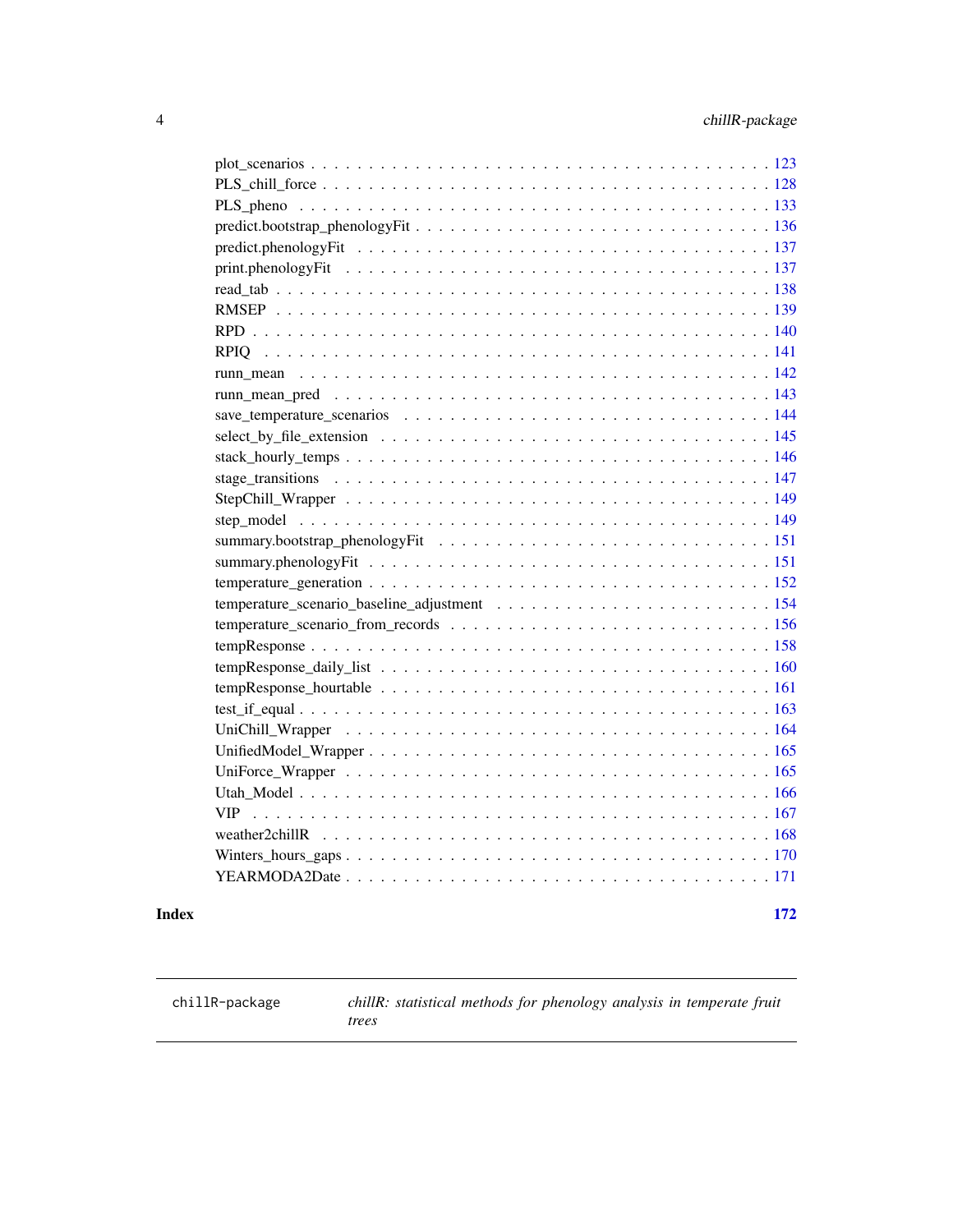<span id="page-4-0"></span>add\_date 5

**Description** 



chillR contains functions for processing temperature records into chilling (Chilling Hours, Utah Chill Units and Chill Portions) and heat units (Growing Degree Hours). Regarding chilling metrics, Chill Portions are often considered the most promising, but they are difficult to calculate. This package makes it easy. chillR also contains procedures for conducting a Partial Least Square regression analysis relating phenological dates (e.g. bloom dates) to either mean temperatures or mean chill and heat accumulation rates, based on long-term weather and phenology records (Luedeling and Gassner 2012). As of version 0.65, it also includes functions for generating weather scenarios with a weather generator, for conducting climate change analyses for temperature-based climatic metrics and for plotting results from such analyses. Since version 0.70, chillR contains a function for interpolating hourly temperature records. As of version 0.72.6, the package contains functions to design elegant plots using the [ggplot2](#page-0-0) package.

#### Author(s)

<eike@eikeluedeling.com> <efernand@uni-bonn.de> [ORCID](https://orcid.org/0000-0002-7316-3631) [ORCID](https://orcid.org/0000-0002-6949-9685) [@EikeLuedeling](https://twitter.com/EikeLuedeling) [@eduormancy](https://twitter.com/eduormancy) [eikeluedeling](https://github.com/eikeluedeling) [EduardoFernandezC](https://github.com/EduardoFernandezC)

Prof. Dr. Eike Luedeling (creator) Dr. Eduardo Fernández (contributor)

# References

Luedeling E and Gassner A, 2012. Partial Least Squares Regression for analyzing walnut phenology in California. Agricultural and Forest Meteorology 158, 43-52. doi: [10.1016/j.agrformet.2011.10.020](https://doi.org/10.1016/j.agrformet.2011.10.020)

add\_date *Add date/time column to data.frame*

## **Description**

Takes the 'Year', 'Month', 'Day' and, if available, 'Hour', 'Minute' and 'Second' columns of a data.frame and uses them to produce a 'Date' column that uses R's standard data/time format.

#### Usage

add\_date(df)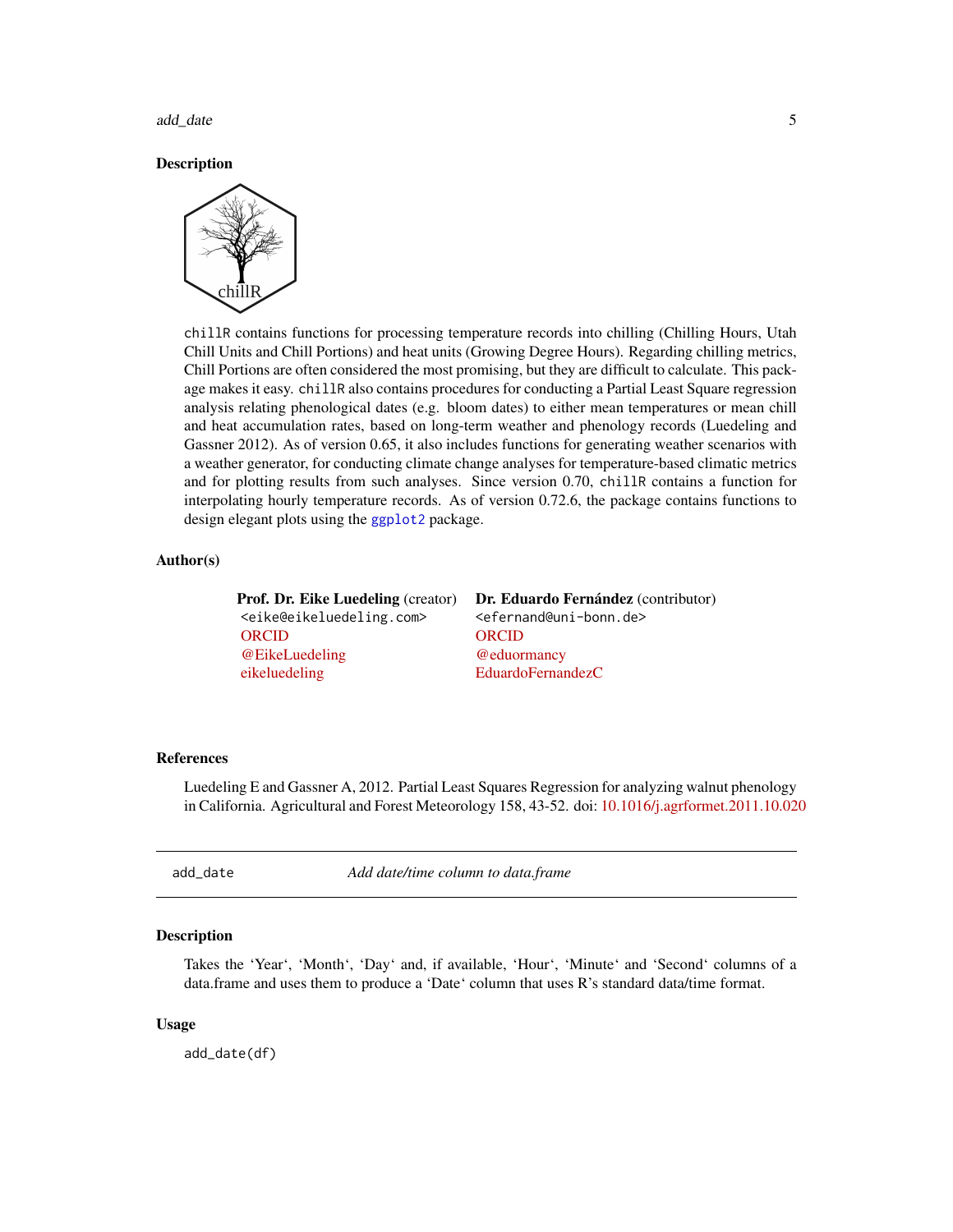#### <span id="page-5-0"></span>Arguments

df Data frame containing columns 'Year', 'Month', 'Day' and - optionally - 'Hour', 'Minute' and/or 'Second'

# Details

Converts YEARMODA to R date

# Value

data.frame consisting of the df input and a new column 'Date'

# Author(s)

Eike Luedeling

# Examples

```
add_date(KA_weather)
add_date(Winters_hours_gaps)
```
bloom\_prediction *Bloom prediction from chilling and forcing requirements, assumed to be fulfilled strictly in sequence*

# Description

This is a pretty rudimentary function to predict phenological dates from chilling and forcing requirements and hourly chilling and forcing data. Note that there are enormous uncertainties in these predictions, which are hardly ever acknowledged. So please use this function with caution.

# Usage

```
bloom_prediction(
 HourChillTable,
  Chill_req,
 Heat_req,
  Chill_model = "Chill_Portions",
 Heat_model = "GDH",
  Start_JDay = 305
)
```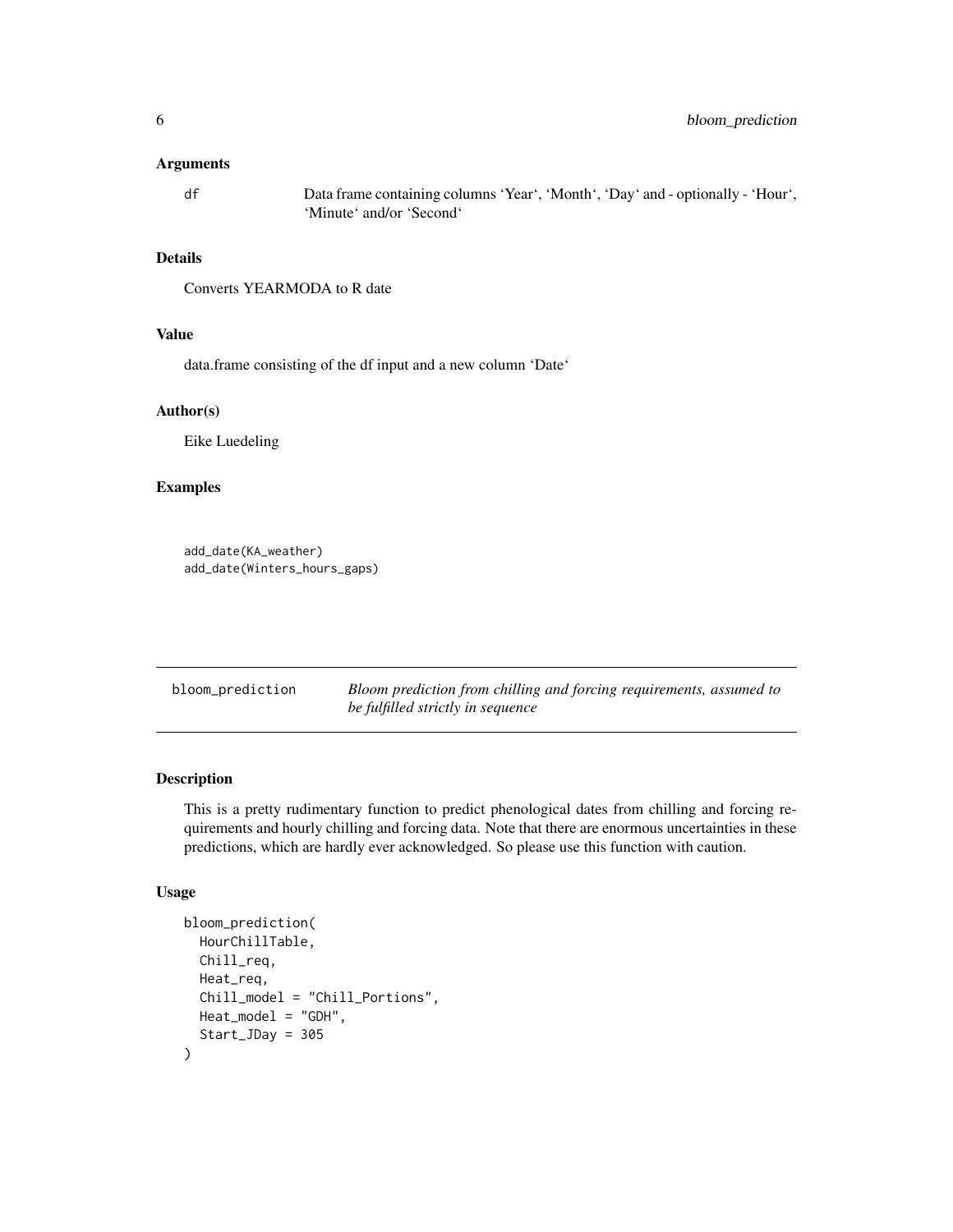# bloom\_prediction 7

#### Arguments

|             | HourChillTable a data frame resulting from the chilling hourtable function.                                                                                                                                                    |
|-------------|--------------------------------------------------------------------------------------------------------------------------------------------------------------------------------------------------------------------------------|
| Chill_reg   | numeric parameter indicating the chilling requirement of the particular growth<br>stage (in the unit specified by "Chill_model")                                                                                               |
| Heat_req    | numeric parameter indicating the heat requirement of the particular growth stage<br>(in Growing Degree Hours)                                                                                                                  |
| Chill model | character string specifying the chill model to use. This has to correspond to the<br>name of the column in HourChillTable that contains the chill accumulation (e.g.<br>"Chilling_Hours", "Chill_Portions" and "Chill_Units"). |
| Heat_model  | character string specifying the heat model to use. This has to correspond to the<br>name of the column in HourChillTable that contains the heat accumulation (e.g.<br>"GDH").                                                  |
| Start_JDay  | numeric parameter indicating the day when chill accumulation is supposed to<br>start                                                                                                                                           |

## Details

This function is a bit preliminary at the moment. It will hopefully be refined later.

Chill metrics are calculated as given in the references below. Chilling Hours are all hours with temperatures between 0 and 7.2 degrees C. Units of the Utah Model are calculated as suggested by Richardson et al. (1974) (different weights for different temperature ranges, and negation of chilling by warm temperatures). Chill Portions are calculated according to Fishman et al. (1987a,b). More honestly, they are calculated according to an Excel sheet produced by Amnon Erez and colleagues, which converts the complex equations in the Fishman papers into relatively simple Excel functions. These were translated into R. References to papers that include the full functions are given below. Growing Degree Hours are calculated according to Anderson et al. (1986), using the default values they suggest.

# Value

data frame containing the predicted dates of chilling requirement fulfillment and timing of the phenological stage. Columns are Creqfull, Creq\_year, Crey\_month, Creq\_day and Creq\_JDay (the row number, date and Julian date of chilling requirement fulfillement), Hreqfull, Hreq\_year, Hreq\_month, Hreq\_day and Hreq\_JDay (the row number, date and Julian date of heat requirement fulfillment - this corresponds to the timing of the phenological event.

#### Note

After doing extensive model comparisons, and reviewing a lot of relevant literature, I do not recommend using the Chilling Hours or Utah Models, especially in warm climates! The Dynamic Model (Chill Portions), though far from perfect, seems much more reliable.

# Author(s)

Eike Luedeling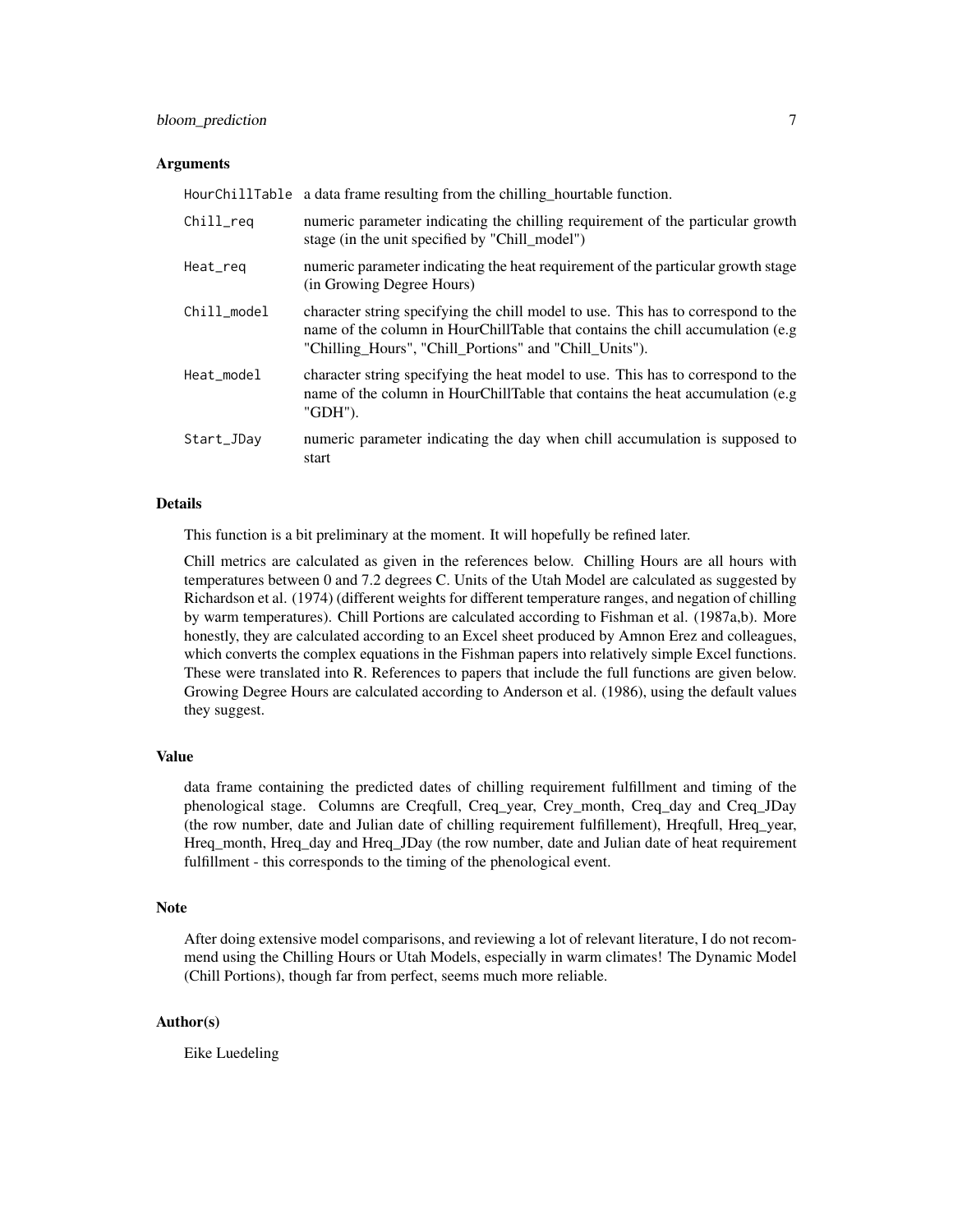# References

Model references:

Chilling Hours:

Weinberger JH (1950) Chilling requirements of peach varieties. Proc Am Soc Hortic Sci 56, 122- 128

Bennett JP (1949) Temperature and bud rest period. Calif Agric 3 (11), 9+12

Utah Model:

Richardson EA, Seeley SD, Walker DR (1974) A model for estimating the completion of rest for Redhaven and Elberta peach trees. HortScience 9(4), 331-332

Dynamic Model:

Erez A, Fishman S, Linsley-Noakes GC, Allan P (1990) The dynamic model for rest completion in peach buds. Acta Hortic 276, 165-174

Fishman S, Erez A, Couvillon GA (1987a) The temperature dependence of dormancy breaking in plants - computer simulation of processes studied under controlled temperatures. J Theor Biol 126(3), 309-321

Fishman S, Erez A, Couvillon GA (1987b) The temperature dependence of dormancy breaking in plants - mathematical analysis of a two-step model involving a cooperative transition. J Theor Biol 124(4), 473-483

Growing Degree Hours:

Anderson JL, Richardson EA, Kesner CD (1986) Validation of chill unit and flower bud phenology models for 'Montmorency' sour cherry. Acta Hortic 184, 71-78

Model comparisons and model equations:

Luedeling E, Zhang M, Luedeling V and Girvetz EH, 2009. Sensitivity of winter chill models for fruit and nut trees to climatic changes expected in California's Central Valley. Agriculture, Ecosystems and Environment 133, 23-31

Luedeling E, Zhang M, McGranahan G and Leslie C, 2009. Validation of winter chill models using historic records of walnut phenology. Agricultural and Forest Meteorology 149, 1854-1864

Luedeling E and Brown PH, 2011. A global analysis of the comparability of winter chill models for fruit and nut trees. International Journal of Biometeorology 55, 411-421

Luedeling E, Kunz A and Blanke M, 2011. Mehr Chilling fuer Obstbaeume in waermeren Wintern? (More winter chill for fruit trees in warmer winters?). Erwerbs-Obstbau 53, 145-155

Review on chilling models in a climate change context:

Luedeling E, 2012. Climate change impacts on winter chill for temperate fruit and nut production: a review. Scientia Horticulturae 144, 218-229

The PLS method is described here:

Luedeling E and Gassner A, 2012. Partial Least Squares Regression for analyzing walnut phenology in California. Agricultural and Forest Meteorology 158, 43-52.

Wold S (1995) PLS for multivariate linear modeling. In: van der Waterbeemd H (ed) Chemometric methods in molecular design: methods and principles in medicinal chemistry, vol 2. Chemie, Weinheim, pp 195-218.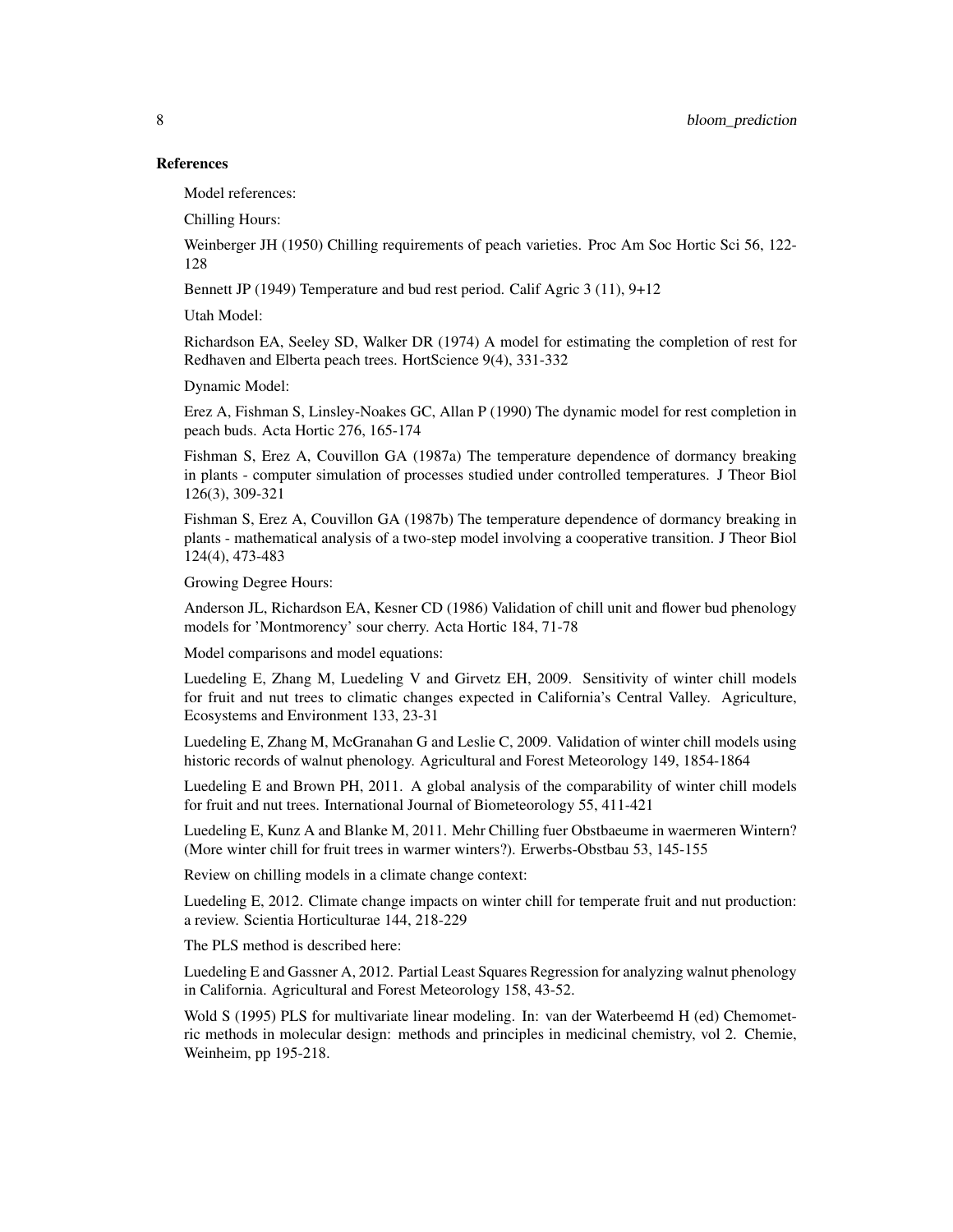# <span id="page-8-0"></span>bloom\_prediction2 9

Wold S, Sjostrom M, Eriksson L (2001) PLS-regression: a basic tool of chemometrics. Chemometr Intell Lab 58(2), 109-130.

Mevik B-H, Wehrens R, Liland KH (2011) PLS: Partial Least Squares and Principal Component Regression. R package version 2.3-0. http://CRAN.R-project.org/package0pls.

Some applications of the PLS procedure:

Luedeling E, Kunz A and Blanke M, 2013. Identification of chilling and heat requirements of cherry trees - a statistical approach. International Journal of Biometeorology 57,679-689.

Yu H, Luedeling E and Xu J, 2010. Stronger winter than spring warming delays spring phenology on the Tibetan Plateau. Proceedings of the National Academy of Sciences (PNAS) 107 (51), 22151- 22156.

Yu H, Xu J, Okuto E and Luedeling E, 2012. Seasonal Response of Grasslands to Climate Change on the Tibetan Plateau. PLoS ONE 7(11), e49230.

The exact procedure was used here:

Luedeling E, Guo L, Dai J, Leslie C, Blanke M, 2013. Differential responses of trees to temperature variation during the chilling and forcing phases. Agricultural and Forest Meteorology 181, 33-42.

The chillR package:

Luedeling E, Kunz A and Blanke M, 2013. Identification of chilling and heat requirements of cherry trees - a statistical approach. International Journal of Biometeorology 57,679-689.

## Examples

hourtemps <- stack\_hourly\_temps(fix\_weather(KA\_weather[which(KA\_weather\$Year > 2008), ]), latitude=50.4)

CT <- chilling\_hourtable(hourtemps, Start\_JDay = 305)

```
bloom_prediction(CT, Chill_req = 60, Heat_req = 5000, Chill_model = "Chill_Portions",
                Heat_model = "GDH", Start_JDay = 305)
```
bloom\_prediction2 *Bloom prediction from chilling and forcing requirements, assumed to be fulfilled strictly in sequence - version 2*

# Description

This is a pretty rudimentary function to predict phenological dates from chilling and forcing requirements and hourly chilling and forcing data. Note that there are enormous uncertainties in these predictions, which are hardly ever acknowledged. So please use this function with caution.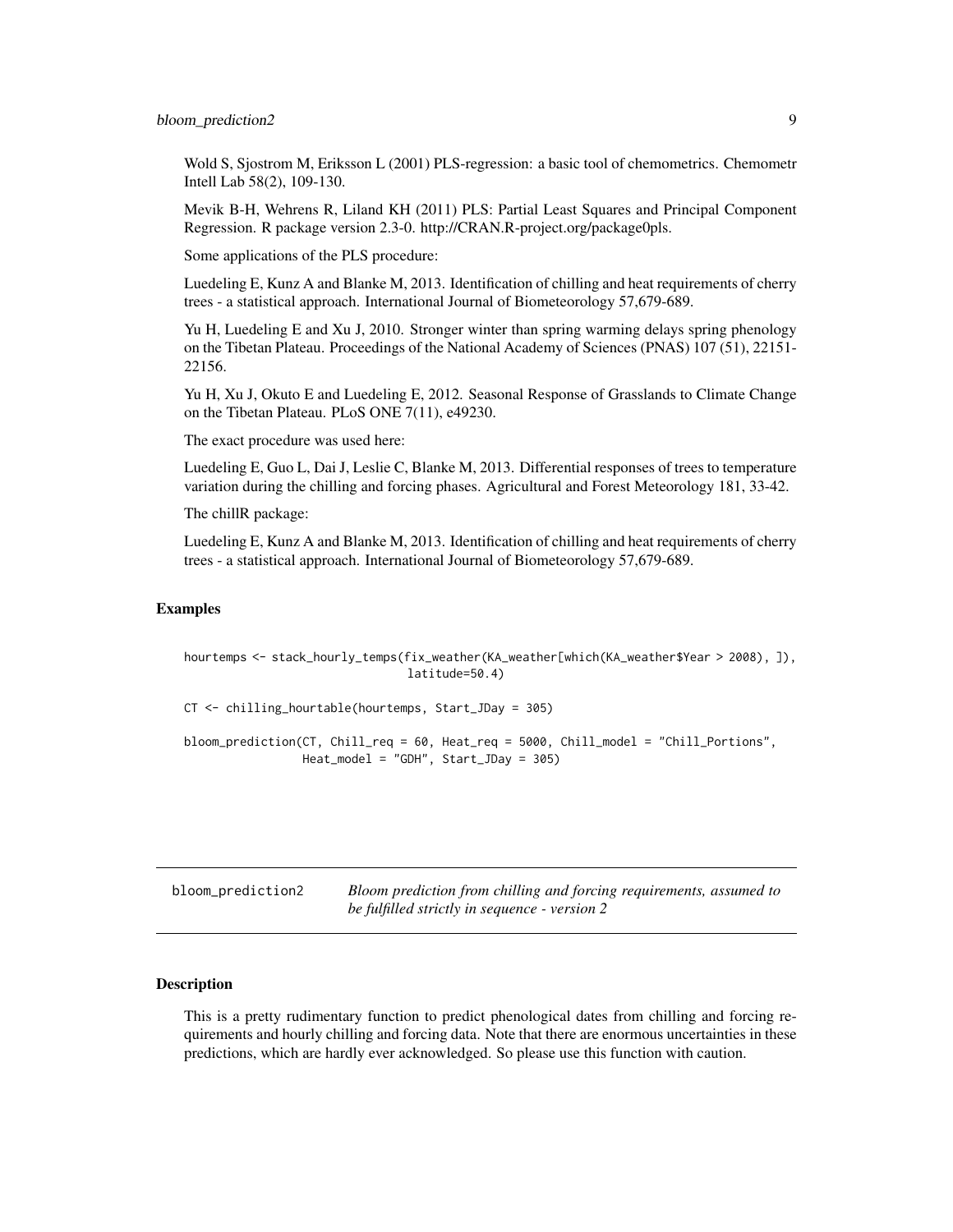# Usage

```
bloom_prediction2(
 HourChillTable,
 Chill_req,
 Heat_req,
 permutations = FALSE,
  Chill_model = "Chill_Portions",
 Heat_model = "GDH",
  Start_JDay = 305,
  infocol = NULL
)
```
# Arguments

|              | HourChillTable a data frame resulting from the chilling_hourtable function.                                                                                                                                                                                                                                                                                             |
|--------------|-------------------------------------------------------------------------------------------------------------------------------------------------------------------------------------------------------------------------------------------------------------------------------------------------------------------------------------------------------------------------|
| Chill_req    | numeric vector indicating one or multiple chilling requirements of the particular<br>growth stage (in the unit specified by "Chill_model")                                                                                                                                                                                                                              |
| Heat_req     | numeric vector indicating one or multiple heat requirements of the particular<br>growth stage (in Growing Degree Hours)                                                                                                                                                                                                                                                 |
| permutations | boolean parameter indicating whether all possible combinations of the supplied<br>chilling and heat requirements should be used. Defaults to FALSE, which means<br>that the function matches chilling and heat requirements according to their po-<br>sitions in the Chill_req and Heat_req vectors and only predicts stage occurrence<br>dates for these combinations. |
| Chill_model  | character string specifying the chill model to use. This has to correspond to<br>the name of the column in HourChillTable that contains the chill accumulation<br>(default is "Chill_Portions" for units of the Dynamic Model).                                                                                                                                         |
| Heat_model   | character string specifying the heat model to use. This has to correspond to the<br>name of the column in HourChillTable that contains the heat accumulation (e.g<br>"GDH").                                                                                                                                                                                            |
| Start_JDay   | numeric parameter indicating the day when chill accumulation is supposed to<br>start                                                                                                                                                                                                                                                                                    |
| infocol      | a vector of length length(Chill_req) which contains additional information for<br>each element of the vector. This is preserved and included in the output. This<br>only works when permutation=FALSE, and is meant to facilitate recognition of<br>particular phenological events in the output.                                                                       |

# Details

This function is an update to the bloom\_prediction function, which was quite slow and didn't allow testing multiple chilling and heat requirements. In this updated version, chilling and heat requirements can be supplied as vectors, which are interpreted in sequence, with each pair of Chill\_req and Heat\_req values matched according to their position in the vectors. Through the permutations argument, it is also possible to compute stage occurrence dates for all possible combinations of the requirements specified by the Chill\_req and Heat\_req vectors.

The model allows specifying any numeric column as the chill and heat columns, indicated by the Chill\_model and Heat\_model parameters.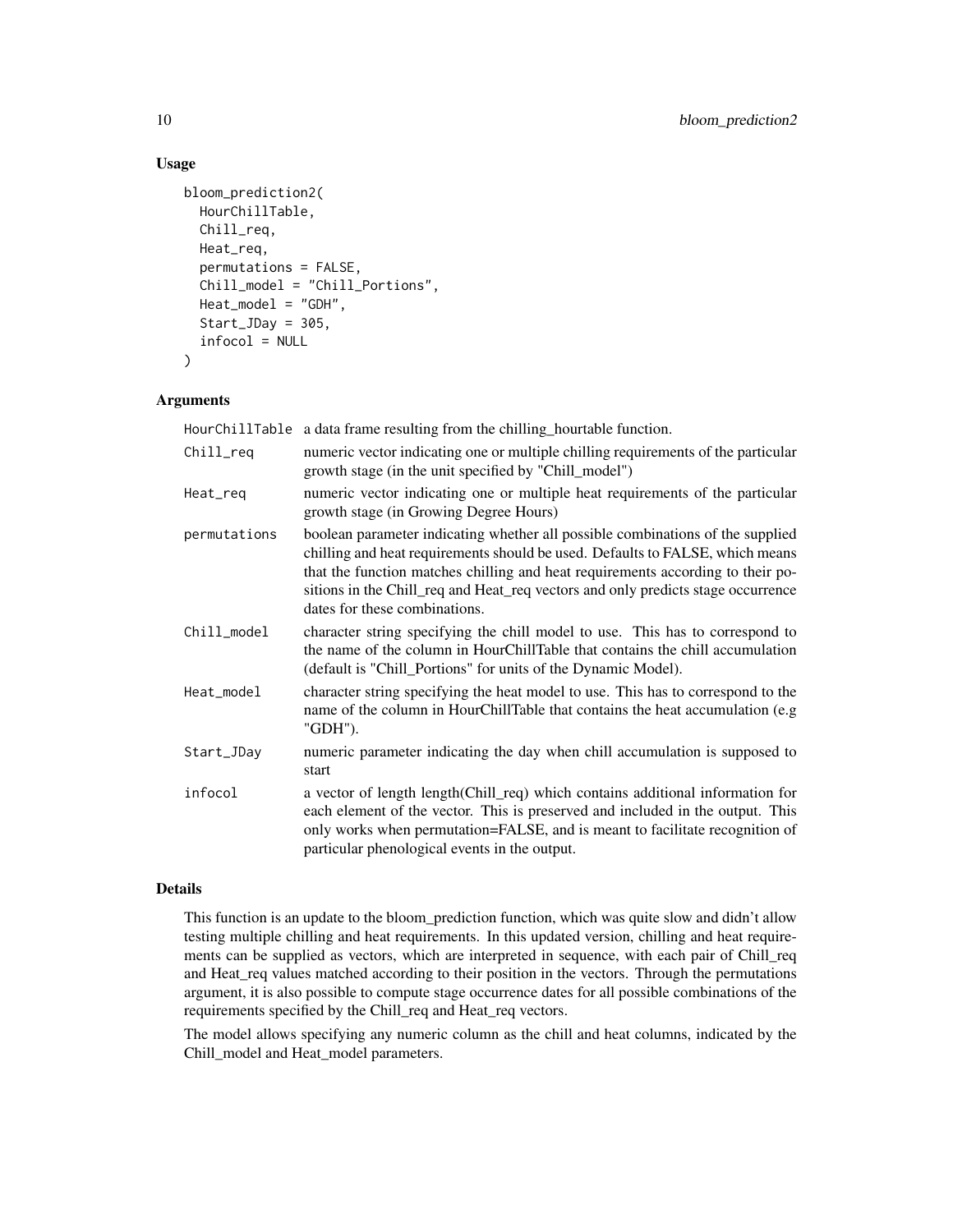#### <span id="page-10-0"></span>Value

data frame containing the predicted Julian dates of chilling requirement fulfillment and timing of the phenological stage. Columns are Season, Creq, Hreq, Creq\_full (day when the chilling requirement is fulfilled) and Pheno\_date (the predicted date of the phenological event).

#### Author(s)

Eike Luedeling

### References

Model references:

Dynamic Model:

Erez A, Fishman S, Linsley-Noakes GC, Allan P (1990) The dynamic model for rest completion in peach buds. Acta Hortic 276, 165-174

Fishman S, Erez A, Couvillon GA (1987a) The temperature dependence of dormancy breaking in plants - computer simulation of processes studied under controlled temperatures. J Theor Biol 126(3), 309-321

Fishman S, Erez A, Couvillon GA (1987b) The temperature dependence of dormancy breaking in plants - mathematical analysis of a two-step model involving a cooperative transition. J Theor Biol 124(4), 473-483

Growing Degree Hours:

Anderson JL, Richardson EA, Kesner CD (1986) Validation of chill unit and flower bud phenology models for 'Montmorency' sour cherry. Acta Hortic 184, 71-78

### Examples

```
hourtemps <- stack_hourly_temps(fix_weather(KA_weather[which(KA_weather$Year > 2008), ]),
                                lattice = 50.4CT <- chilling_hourtable(hourtemps, Start_JDay = 305)
bloom_prediction2(CT, c(30, 40, 50), c(1000, 1500, 2000))
bloom_prediction2(CT, c(30, 40, 50), c(1000, 1500, 2000), permutations = TRUE)
```
bloom\_prediction3 *Bloom prediction from chilling and forcing requirements, assumed to be fulfilled strictly in sequence - version 3*

### **Description**

This is a pretty rudimentary function to predict phenological dates from chilling and forcing requirements and hourly chilling and forcing data. Note that there are enormous uncertainties in these predictions, which are hardly ever acknowledged. So please use this function with caution.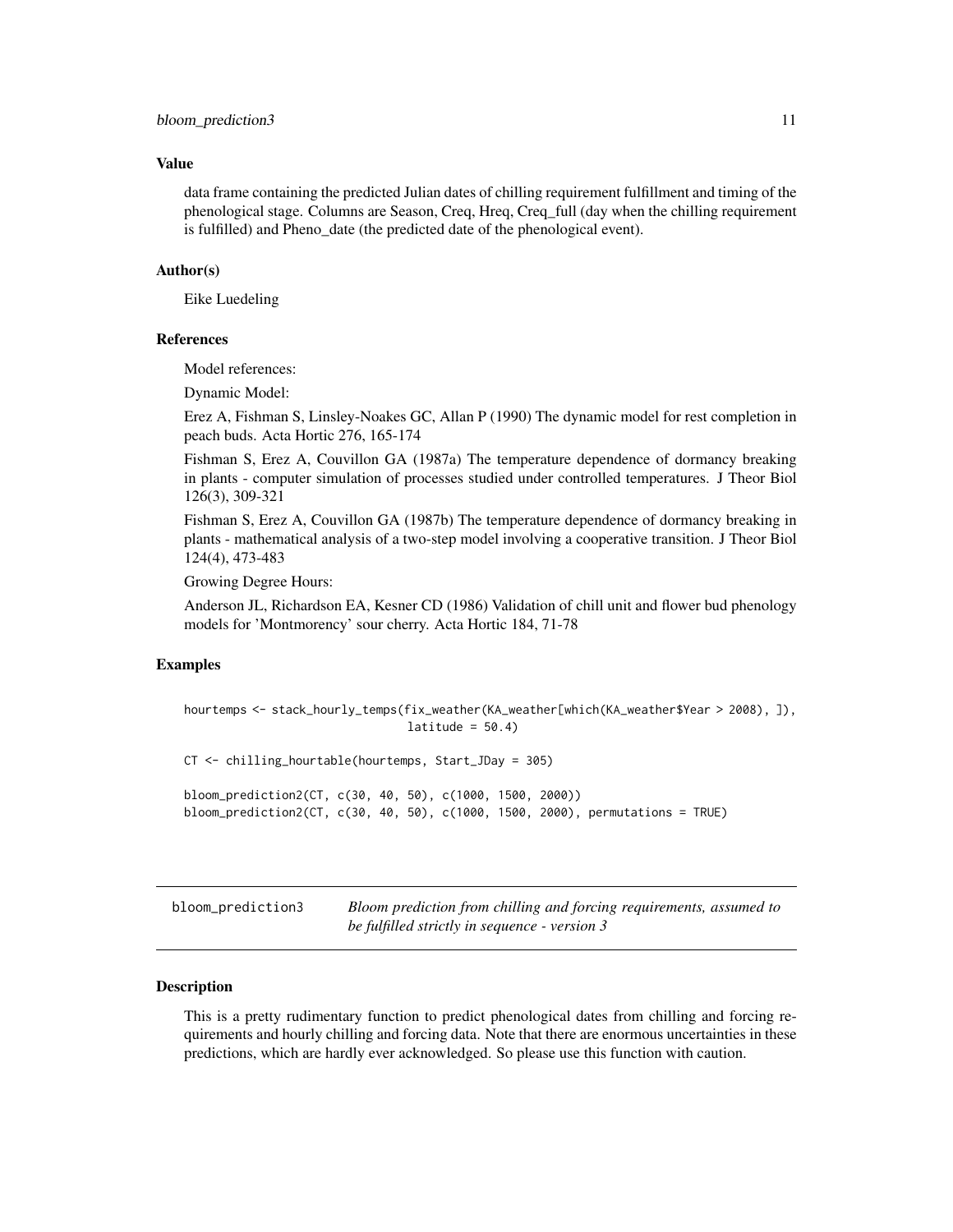# Usage

```
bloom_prediction3(
 hourtemps,
 Chill_req,
 Heat_req,
 models = c(Chill_Portions = Dynamic_Model, GDH = GDH_model),
 permutations = FALSE,
 Chill_model = "Chill_Portions",
 Heat_model = "GDH",
 Start_JDay = 305,
 infocol = NULL
)
```
# Arguments

| hourtemps    | a data frame of hourly temperatures (e.g. resulting from the stack_hourly_temps<br>function - should have columns "Year", "Month", "Day" and "Temp").                                                                                                                                                                                                                   |
|--------------|-------------------------------------------------------------------------------------------------------------------------------------------------------------------------------------------------------------------------------------------------------------------------------------------------------------------------------------------------------------------------|
| Chill_req    | numeric vector indicating one or multiple chilling requirements of the particular<br>growth stage (in the unit specified by "Chill_model")                                                                                                                                                                                                                              |
| Heat_req     | numeric vector indicating one or multiple heat requirements of the particular<br>growth stage (in Growing Degree Hours)                                                                                                                                                                                                                                                 |
| models       | named list of models that should be applied to the hourly temperature data.<br>These should be functions that take as input a vector of hourly temperatures.<br>This defaults to $c$ (Chill_Portions = Dynamic_Model, GDH = GDH_model),<br>which refer to the Dynamic chill model and the Growing Degree Hours model<br>functions contained in chillR.                  |
| permutations | boolean parameter indicating whether all possible combinations of the supplied<br>chilling and heat requirements should be used. Defaults to FALSE, which means<br>that the function matches chilling and heat requirements according to their po-<br>sitions in the Chill_req and Heat_req vectors and only predicts stage occurrence<br>dates for these combinations. |
| Chill_model  | character string specifying the chill model to use. This has to correspond to<br>the name of the column in HourChillTable that contains the chill accumulation<br>(default is "Chill_Portions" for units of the Dynamic Model).                                                                                                                                         |
| Heat_model   | character string specifying the heat model to use. This has to correspond to the<br>name of the column in HourChillTable that contains the heat accumulation (e.g<br>"GDH").                                                                                                                                                                                            |
| Start_JDay   | numeric parameter indicating the day when chill accumulation is supposed to<br>start. Note that this is also the latest acceptable bloom date.                                                                                                                                                                                                                          |
| infocol      | a vector of length length(Chill_req) which contains additional information for<br>each element of the vector. This is preserved and included in the output. This<br>only works when permutation=FALSE, and is meant to facilitate recognition of<br>particular phenological events in the output.                                                                       |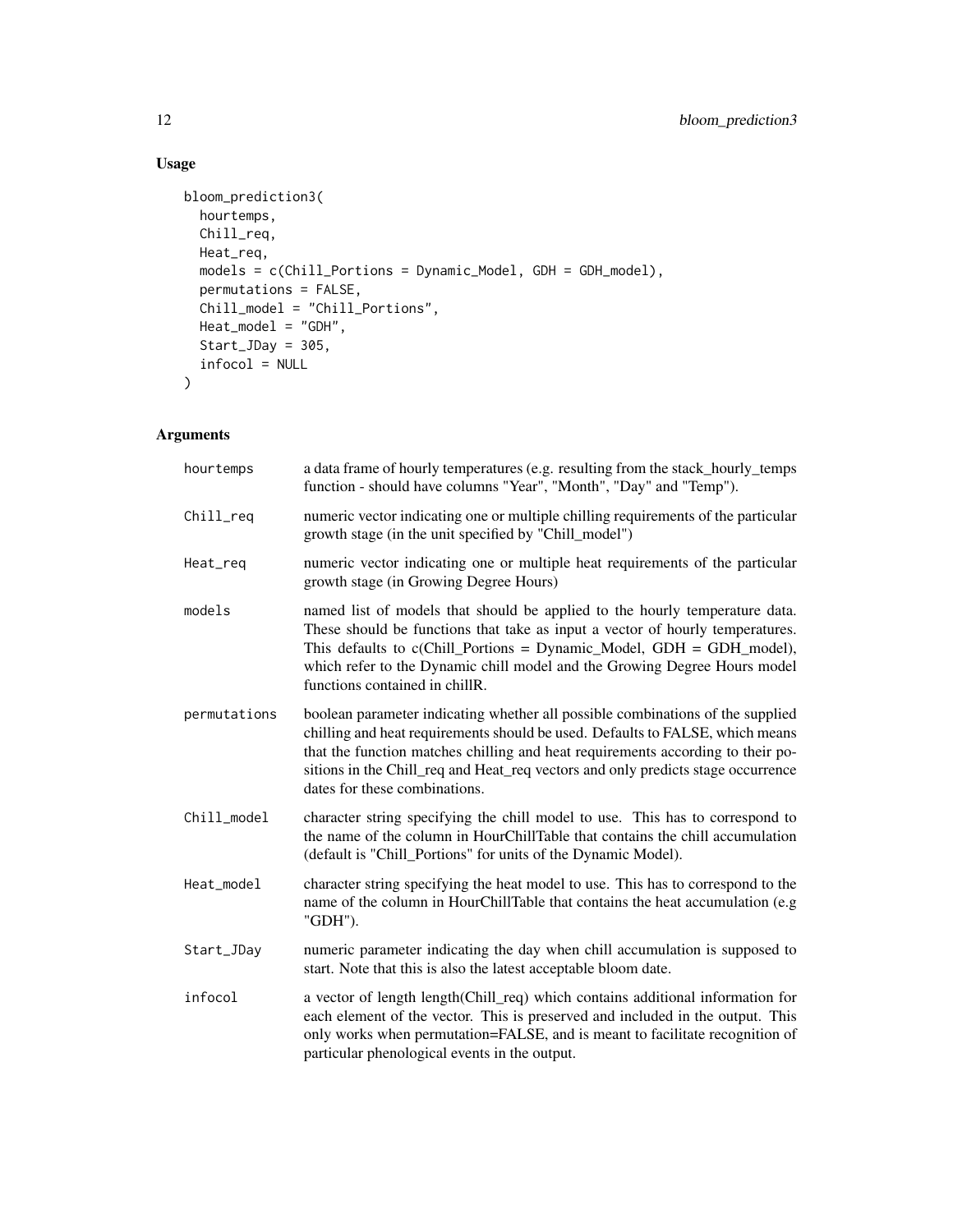#### Details

This function is an update to the bloom\_prediction and bloom\_prediction2 functions. This version takes hourly temperatures as input rather than requiring pre-calculated chill and heat records. This functionality is now integrated in the function, so that users can now specify a list of temperature metrics/models to be computed and used in the bloom prediction.

### Value

data frame containing the predicted Julian dates of chilling requirement fulfillment and timing of the phenological stage. Columns are Season, Creq, Hreq, Creq\_full (day when the chilling requirement is fulfilled) and Pheno\_date (the predicted date of the phenological event).

#### Author(s)

Eike Luedeling

#### References

Model references:

Dynamic Model:

Erez A, Fishman S, Linsley-Noakes GC, Allan P (1990) The dynamic model for rest completion in peach buds. Acta Hortic 276, 165-174

Fishman S, Erez A, Couvillon GA (1987a) The temperature dependence of dormancy breaking in plants - computer simulation of processes studied under controlled temperatures. J Theor Biol 126(3), 309-321

Fishman S, Erez A, Couvillon GA (1987b) The temperature dependence of dormancy breaking in plants - mathematical analysis of a two-step model involving a cooperative transition. J Theor Biol 124(4), 473-483

Growing Degree Hours:

Anderson JL, Richardson EA, Kesner CD (1986) Validation of chill unit and flower bud phenology models for 'Montmorency' sour cherry. Acta Hortic 184, 71-78

### Examples

```
hourtemps <- stack_hourly_temps(fix_weather(KA_weather[which(KA_weather$Year > 2007), ]),
                                lattice = 50.4bloom_prediction3(hourtemps, c(30, 140, 50), c(1000, 1500, 2000))
bloom_prediction3(hourtemps, c(30, 40, 50), c(1000, 1500, 2000), permutations = TRUE,
                 Start_JDay = 1)
bloom_prediction3(hourtemps, c(300, 400, 600), c(100, 150, 200), permutations = TRUE,
                 Start_JDay = 1, models = c(CH = Chilling_Hours, Heat = GDD),
                 Chill_model = "CH", Heat_model = "Heat")
```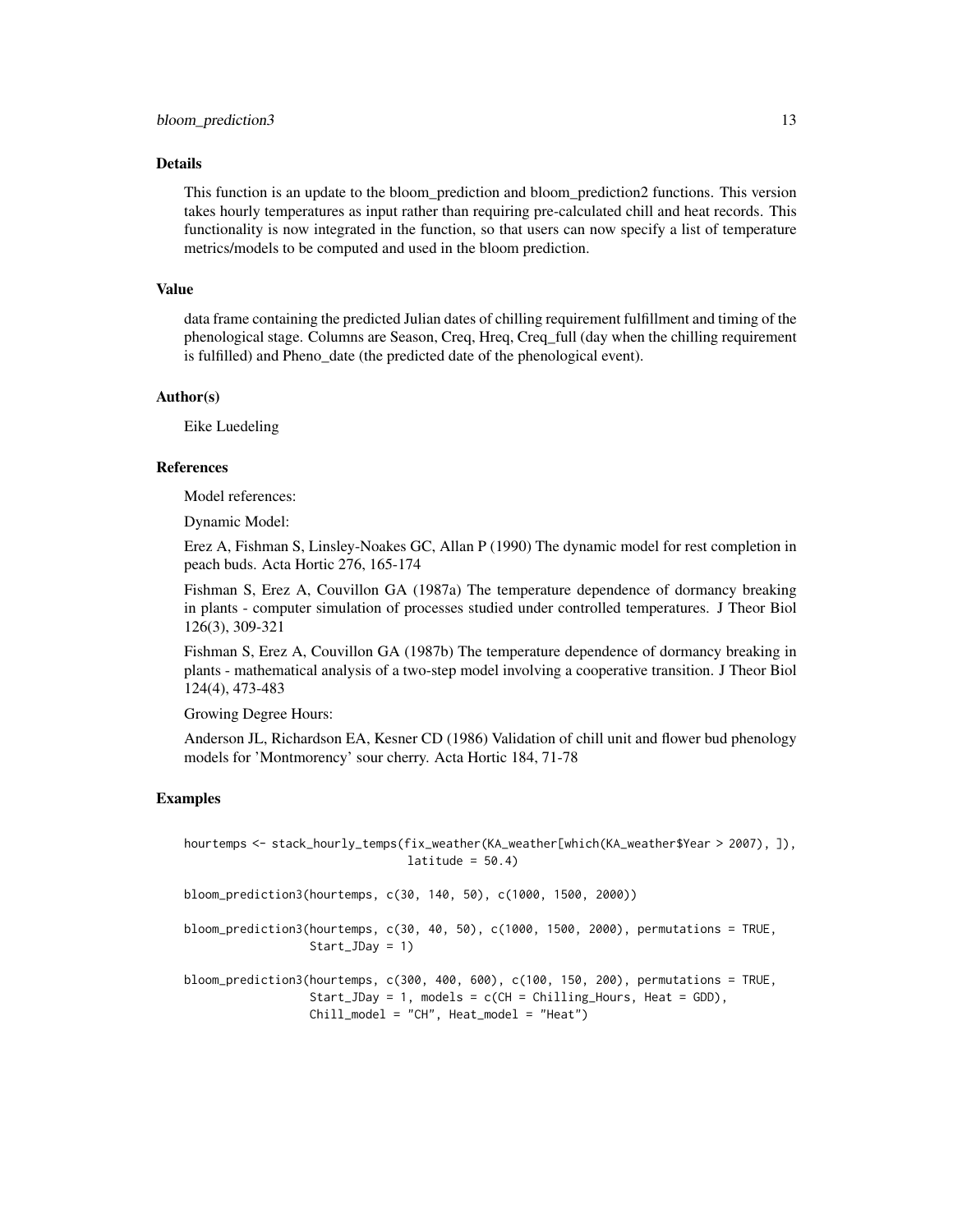<span id="page-13-0"></span>bootstrap.phenologyFit

*bootstrap.phenologyFit*

# Description

This function bootstraps the residuals of a 'phenologyFit'. It internally calls 'phenologyFitter' on each bootstrap replicate.

### Usage

```
bootstrap.phenologyFit(
 object,
 boot.R = 99,
 control = list(smooth = FALSE, verbose = FALSE, maxit = 1000, nb.stop.import =250),
 lower,
 upper,
  seed = 1766588
)
```
# Arguments

| object  | class 'phenologyFit', the object to bootstrap                                                               |
|---------|-------------------------------------------------------------------------------------------------------------|
| boot.R  | integer. The number of bootstrap replicates                                                                 |
| control | control parameters to 'GenSA', see 'GenSA::GenSA'                                                           |
| lower   | Vector with length of 'par.guess'. Lower bounds for components.                                             |
| upper   | Vector with length of 'par.guess'. Upper bounds for components. If missing,<br>'upper' in 'object' is used. |
| seed    | integer seed for the random number generator used by 'GenSA'. If missing,<br>'lower' in 'object' is used.   |

# Details

bootstrap an object of S3 class 'phenologyFit'

### Value

Invisibly returns a list with elements 'boot.R', 'object', 'seed', 'residuals', 'lower', 'upper', and 'res'. The latter list 'res' has 'boot.R' elements, which are lists again. Each of these lists contains named elements 'par', 'value', 'bloomJDays', and 'pbloomJDays'. 'par' are the best fit parameters on the particular bootstrap replicate, 'value' the corresponding RSS, 'bloomJDays' the re-sampled data and 'pbloomJDays' the predicted bloom JDays for this sample.

# Author(s)

Carsten Urbach <urbach@hiskp.uni-bonn.de>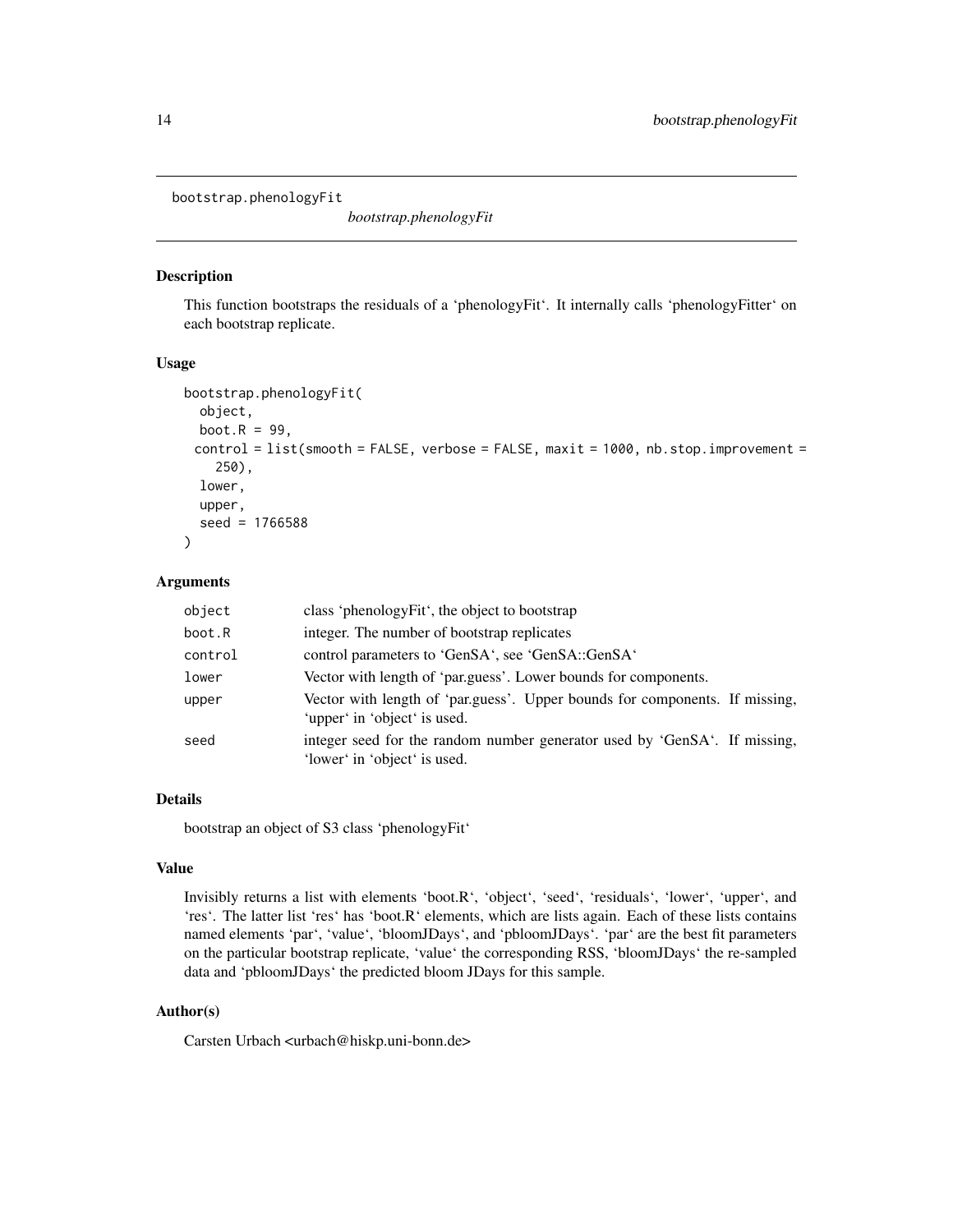<span id="page-14-0"></span>c.bootstrap\_phenologyFit

*Concatenate bootstrap\_phenologyfit objects*

#### Description

Concatenate bootstrap\_phenologyfit objects

### Usage

## S3 method for class 'bootstrap\_phenologyFit'  $c(\ldots)$ 

# Arguments

... Zero or multiple objects of type 'bootstrap\_phenologyfit'.

# Value

An object of class 'bootstrap\_phenologyFit', the concatenation of the list of input object.

california\_stations *Weather stations in California*

### Description

This is a list of weather stations in California that are contained in the UC IPM database. This can also be generated with make\_california\_UCIPM\_station\_list(), but this takes quite a while. So this dataset is supposed to be a shortcut to this.

#### Format

a data.frame containing stations from the California UC IPM database (), with the columns: "Name", "Code", "Interval", "Lat", "Long", "Elev".

list("Name") name of the weather station

list("Code") code of the weather station, indicating the name and the database it comes from

list("Interval") period of available data (as character string)

list("Lat") latitude of the station

list("Long") longitude of the station

list("Elev") elevation of the station

# Source

UC IPM website: http://www.ipm.ucdavis.edu/WEATHER/index.html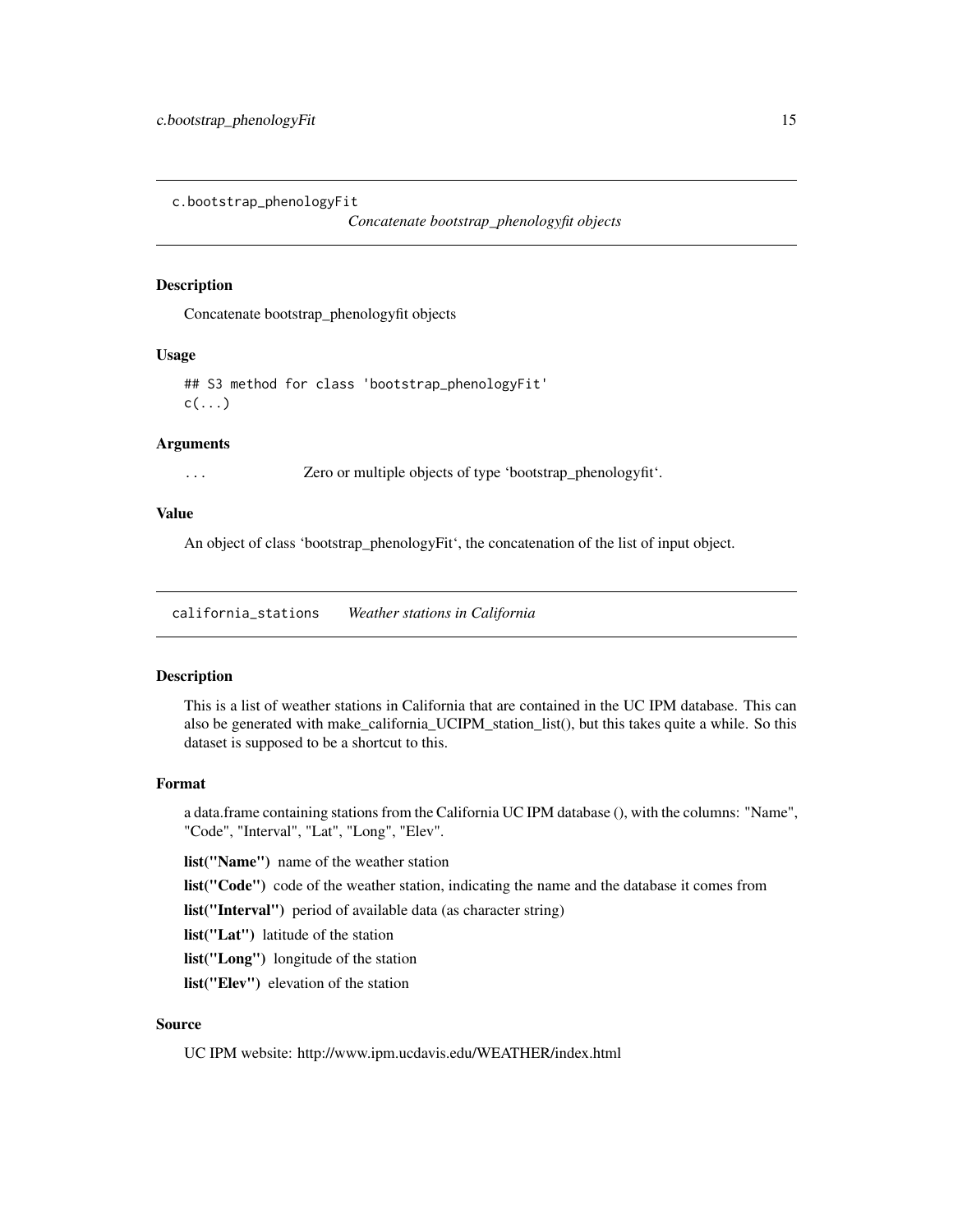### <span id="page-15-0"></span>Examples

data(california\_stations)

check\_temperature\_record

*Check a daily or hourly temperature record for compliance with chillR's standards*

# Description

This function performs basic tests to determine whether a temperature record complies with chillR's formatting rules. If desired, the function also checks whether the record is complete (has rows for all time units in the interval) and how many values are missing.

### Usage

```
check_temperature_record(
  weather,
  hourly = FALSE,
  completeness_check = TRUE,
  no_variable_check = FALSE
\mathcal{E}
```
# Arguments

| weather            | object to be tested for whether it contains chill R-compatible temperature data.                                                                                                                               |
|--------------------|----------------------------------------------------------------------------------------------------------------------------------------------------------------------------------------------------------------|
| hourly             | boolean parameter indicating whether temp_record contains hourly data. If not,<br>it is assumed to consist of daily records (the default).                                                                     |
| completeness_check |                                                                                                                                                                                                                |
|                    | boolean parameter indicating whether the records should be checked for com-                                                                                                                                    |
|                    | pleteness.                                                                                                                                                                                                     |
| no_variable_check  |                                                                                                                                                                                                                |
|                    | boolean parameter to indicate whether the function should check if the dataset<br>contains the usual chillR temperature variables. Defaults to TRUE, but should<br>be set to FALSE for different data formats. |

# Value

list containing the following elements: 'data\_frequency' ("daily or "hourly), 'weather\_object' (boolean, indicates whether records are in a sub-object called weather), 'chillR\_compliant' (boolean, indicates whether the object was found to conform to chillR format standards) and 'error' (contains error messages generated during the checking procedure).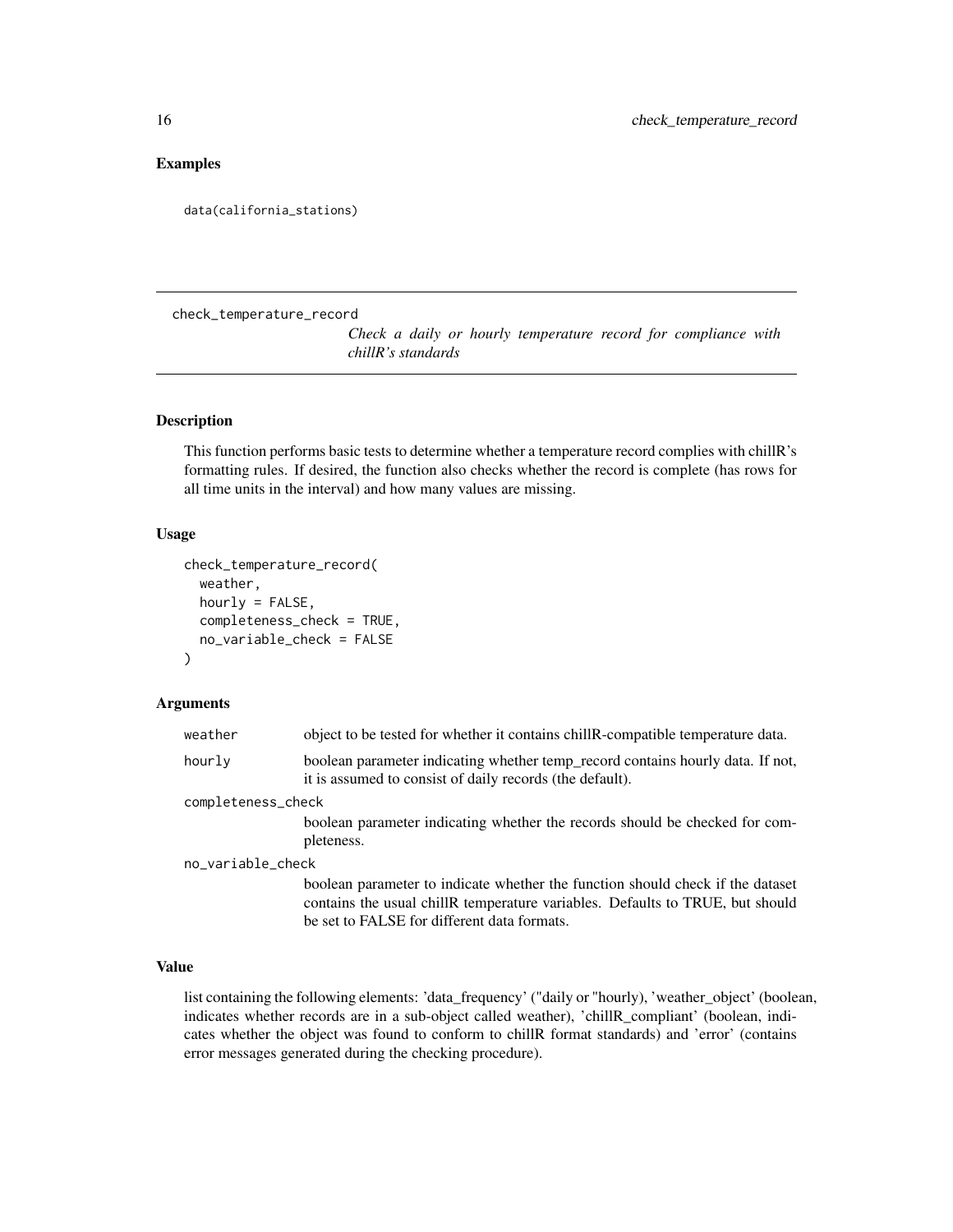# <span id="page-16-0"></span>Note

This function doesn't check whether there are faulty data. It only tests whether the data is compatible with the requirements of chillR's major functions.

### Author(s)

Eike Luedeling

# References

The chillR package:

Luedeling E, Kunz A and Blanke M, 2013. Identification of chilling and heat requirements of cherry trees - a statistical approach. International Journal of Biometeorology 57,679-689.

#### Examples

```
check_temperature_record(KA_weather)
```
check\_temperature\_scenario

*Check temperature scenario for consistency*

### Description

chillR's temperature generation procedures require absolute or relative temperature scenarios. This function checks these scenarios for consistency, regarding the data format, the reference year, and whether they are relative or absolute scenarios (based on specified criteria).

#### Usage

```
check_temperature_scenario(
  temperature_scenario,
  n_intervals = 12,
  check_scenario_type = TRUE,
  scenario_check_thresholds = c(-5, 10),
  update_scenario_type = TRUE,
 warn_me = TRUE,required_variables = c("Tmin", "Tmax")
)
```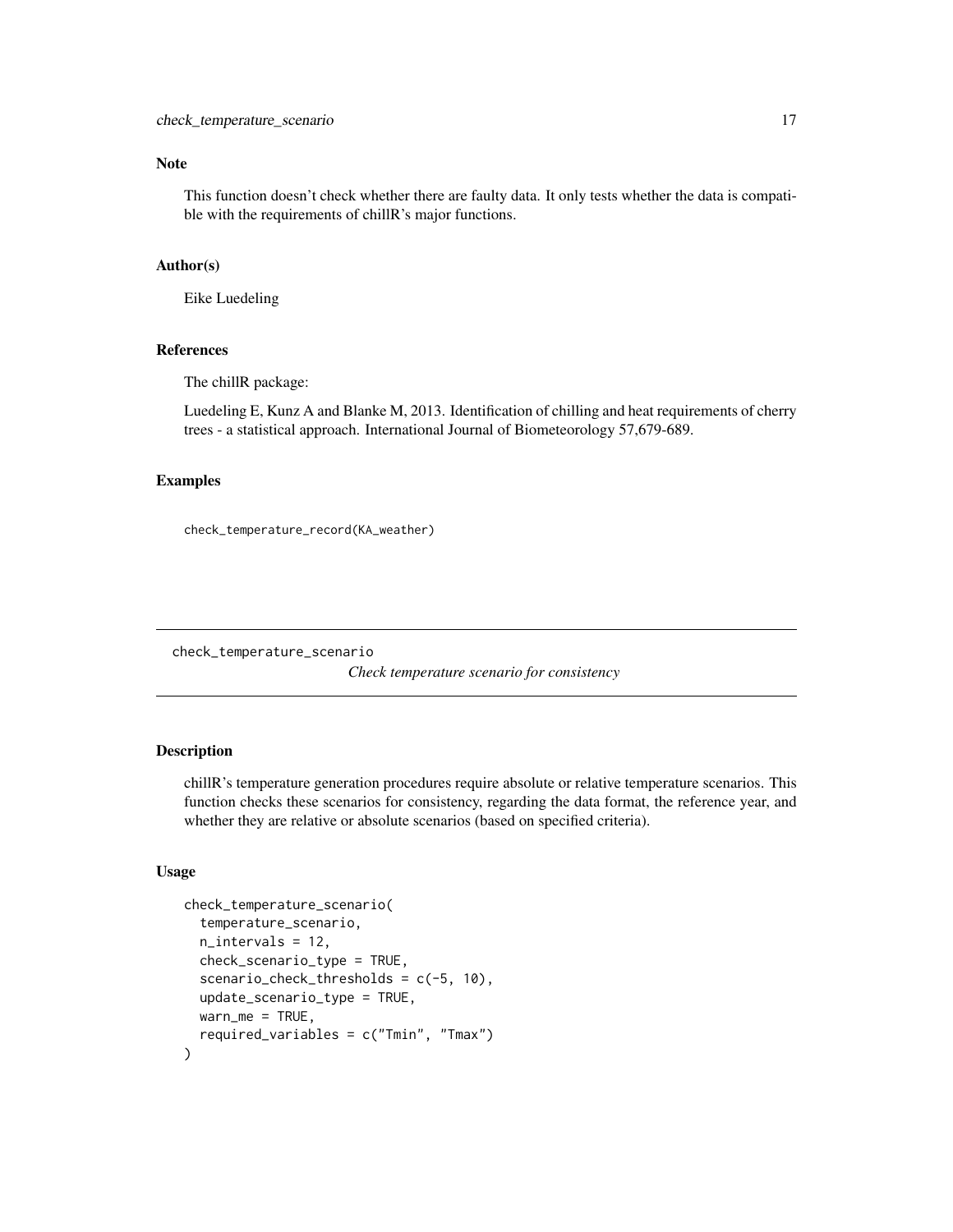#### Arguments

temperature\_scenario

can be one of two options: 1) a data.frame with two columns Tmin and Tmax and n\_intervals (default: 12) rows containing temperature changes for all time intervals, or absolute temperatures for these intervals. 2) a temperature scenario object, consisting of the following elements: 'data' = a data frame with n\_intervals elements containing the absolute or relative temperature information (as in input option 1); 'scenario\_year' = the year the scenario is representative of; 'reference\_year' = the year the scenario is representative of; 'scenario\_type' = the scenario type ('absolute' or 'relative' - if NA, this is assigned automatically); 'labels' = and elements attached to the input temperature\_scenario as an element names 'labels'. A subset of these elements can also be specified, but 'data' must be present.

n\_intervals the number of time intervals specified in the temperature scenarios. This is often the number of months in a year, so the default is 12. If the temperature scenario is specified for a different number of time intervals, this should be adjusted.

check\_scenario\_type

boolean variable indicating whether the specified (or unspecified) scenario type should be verified, i.e. whether the scenario is a relative or absolute temperature scenario.

scenario\_check\_thresholds

vector with two numeric elements specifying the thresholds for checking whether the scenario is an absolute or relative temperature scenario. These are the minimum (first value) and maximum (second value) plausible changes in a relative temperature scenario. The test only works in settings where either the lowest mean minimum temperature across all time intervals is below the stated minimum threshold or the highest mean maximum temperature across all time intervals is above the maximum threshold. With the default values c(-5,10), this should be the case for most locations on Earth, but in extreme cases (either for extreme change scenarios or where all monthly minimum and maximum temperatures are between -5 and 10 degrees), this may need adjustment. This is only used if check\_scenario\_type==TRUE.

update\_scenario\_type

boolean variable stating whether, if scenario type is found to be inconsistent with the numbers, the scenario type should be updated. Defaults to TRUE and is only used if check scenario type==TRUE.

warn\_me boolean variable specifying whether warnings should be shown. Defaults to TRUE.

required\_variables

character vector containing the names of columns that are required. This defaults to c("Tmin","Tmax").

### Details

Besides being able to validate classic temperature scenarios consisting of "Tmin" and "Tmax" data, the function can also validate other datasets (e.g. outputs of the getClimateWizardData function). To do this, the required variables should be provided as "required\_variables" parameter. If there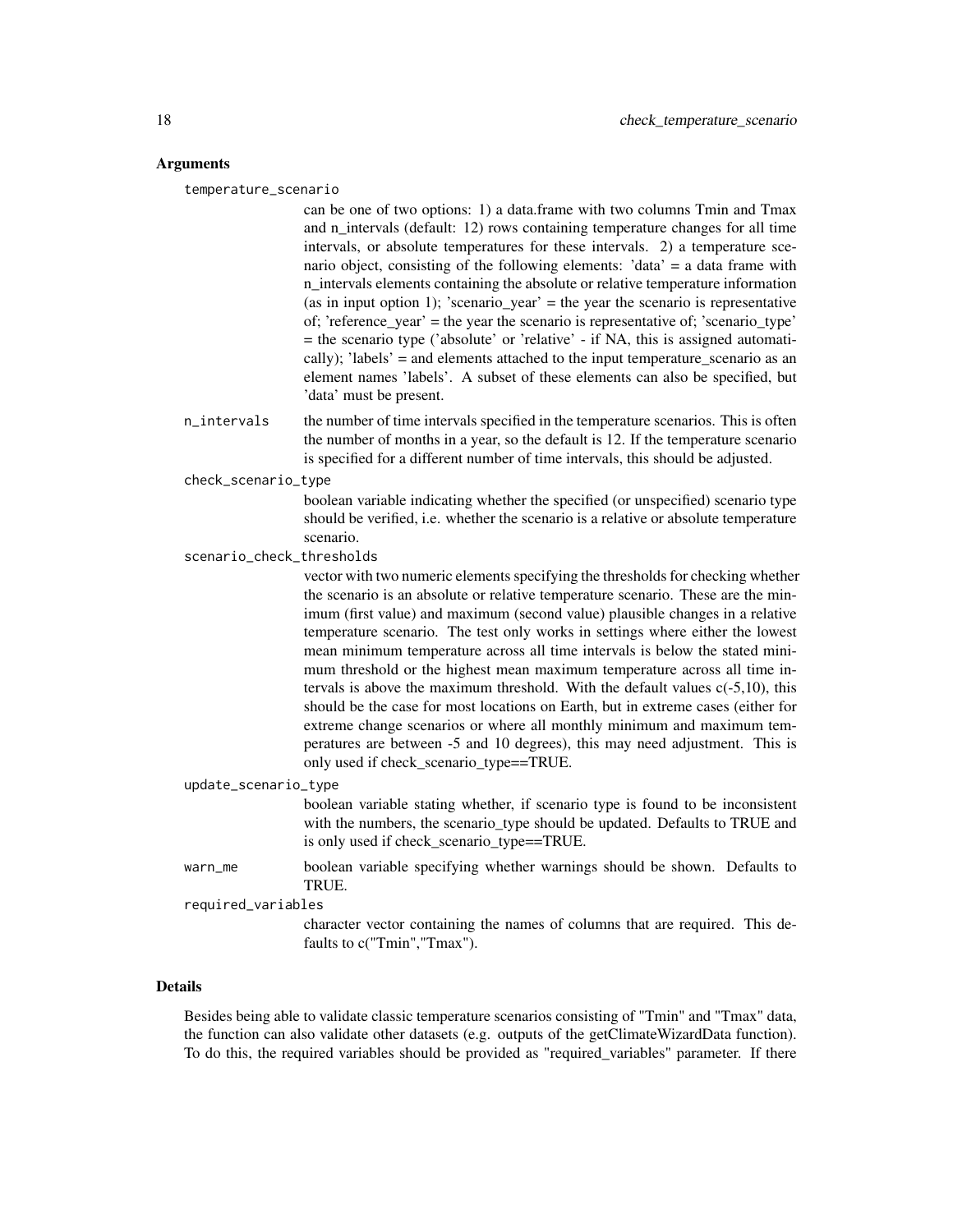is no column "GCM" in the data element of the scenario, then the check\_scenario\_type parameter should be set to FALSE.

# Value

temperature scenario object, consisting of the following elements: 'data' = a data frame with n intervals elements containing the absolute or relative temperature information. 'reference year' = the year the scenario is representative of. 'scenario\_type' = the scenario type ('absolute' or 'relative'); 'labels' = and elements attached to the input temperature\_scenario as an element names 'labels'.

The function also returns warnings, where elements are missing or the scenario\_type appears to be wrong, and it stops with an error, if the scenario isn't specified in a format that is usable by chillR.

### Author(s)

Eike Luedeling

### Examples

```
temperature_scenario \leq 1ist(data = data.frame(Tmin = c(-5, -2, 0, 4, 9, 12,
                                                        15, 13, 12, 9, 4, 0),
                                               Tmax = c(0, 4, 8, 12, 15, 18,21, 19, 17, 14, 11, 5)),
                             reference_year = 1975,
                             scenario_type = "absolute",
                             labels = list(GCM = "none",RCM = "none".Time = "1950-2000"))
checked_temperature_scenario <-
        check_temperature_scenario(temperature_scenario,
                                   n_intervals = 12,
                                   check_scenario_type = FALSE,
                                   scenario_check_thresholds = c(-5, 10),
                                   update_scenario_type = FALSE)
checked_temperature_scenario <-
       check_temperature_scenario(temperature_scenario,
                                   n_intervals = 12,
                                   check_scenario_type = TRUE,
                                   scenario_check_thresholds = c(-5, 10),
                                   update_scenario_type = FALSE)
checked_temperature_scenario <-
       check_temperature_scenario(temperature_scenario,
                                   n_intervals = 12,
                                   check_scenario_type = TRUE,
                                   scenario_check_thresholds = c(-5, 10),
                                   update_scenario_type = TRUE)
```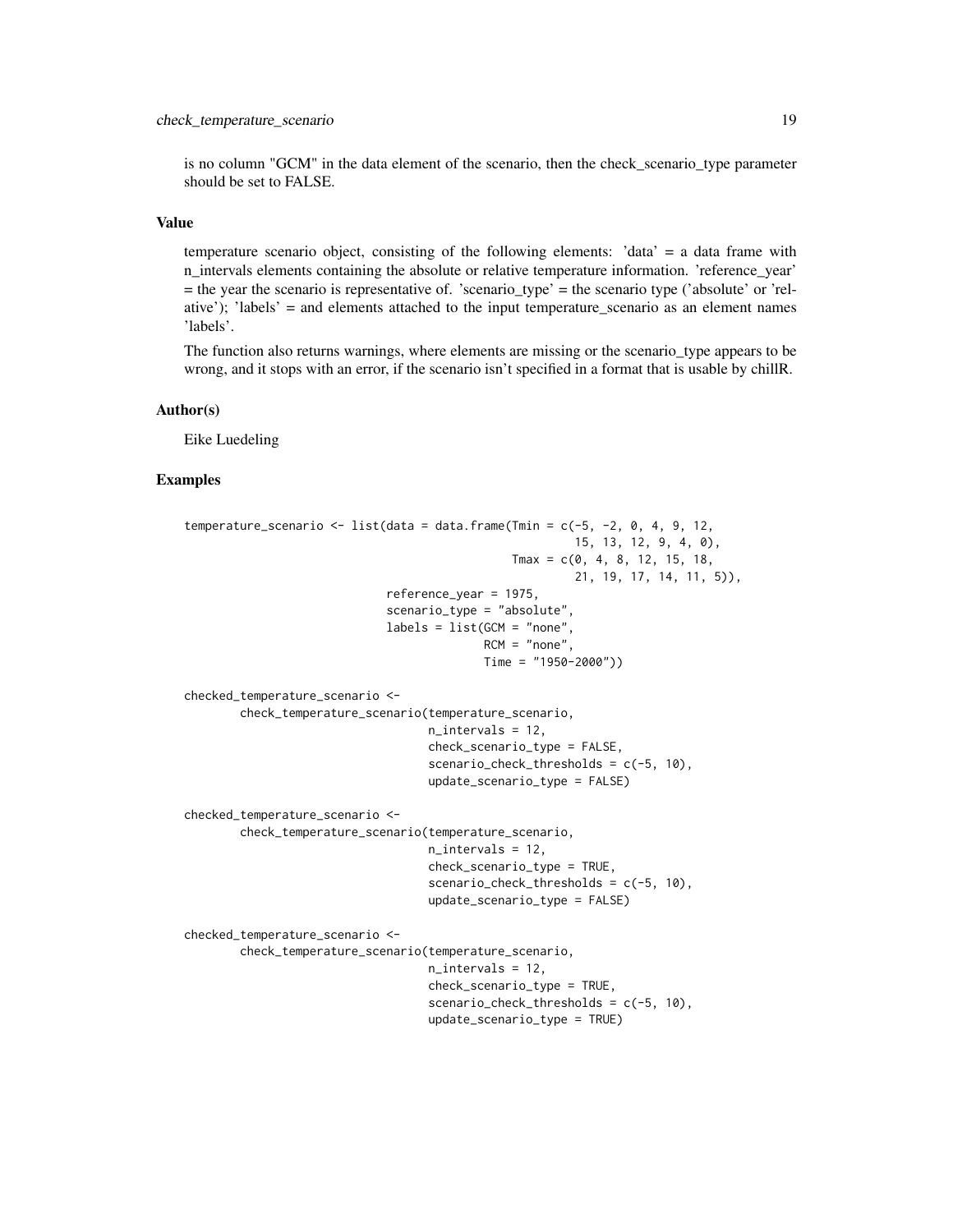<span id="page-19-0"></span>chifull *chifull*

# Description

RSS to minimise by 'phenologyFitter'

# Usage

```
chifull(par, modelfn, bloomJDays, SeasonList, na_penalty = 365, ...)
```
# Arguments

| par        | numeric. vector of fit parameters                                  |
|------------|--------------------------------------------------------------------|
| modelfn    | function. model function                                           |
| bloomJDays | numeric. vector of bloom hours! per year                           |
| SeasonList | list. list of index vectors per year.                              |
| na_penalty | numeric. penalty value for the residual if the model returns 'NA'. |
|            | further parameters to pass on to 'modelfn'.                        |

# Details

function to compute the RSS

chile\_agromet2chillR *Convert a weather file downloaded from the Chilean Agromet website to chillR format*

# Description

Convert downloaded weather data into a data frame that makes running other chillR functions easy.

# Usage

```
chile_agromet2chillR(downloaded_weather_file, drop_most = TRUE)
```
# Arguments

| downloaded_weather_file |                                                                                                                                                                                |
|-------------------------|--------------------------------------------------------------------------------------------------------------------------------------------------------------------------------|
|                         | full path of a weather file downloaded from the Chilean Agromet website as an<br>alleged Excel file (it has some formatting issues).                                           |
| drop_most               | boolean variable indicating if most columns should be dropped from the file. If<br>set to TRUE (default), only essential columns for running chillR functions are<br>retained. |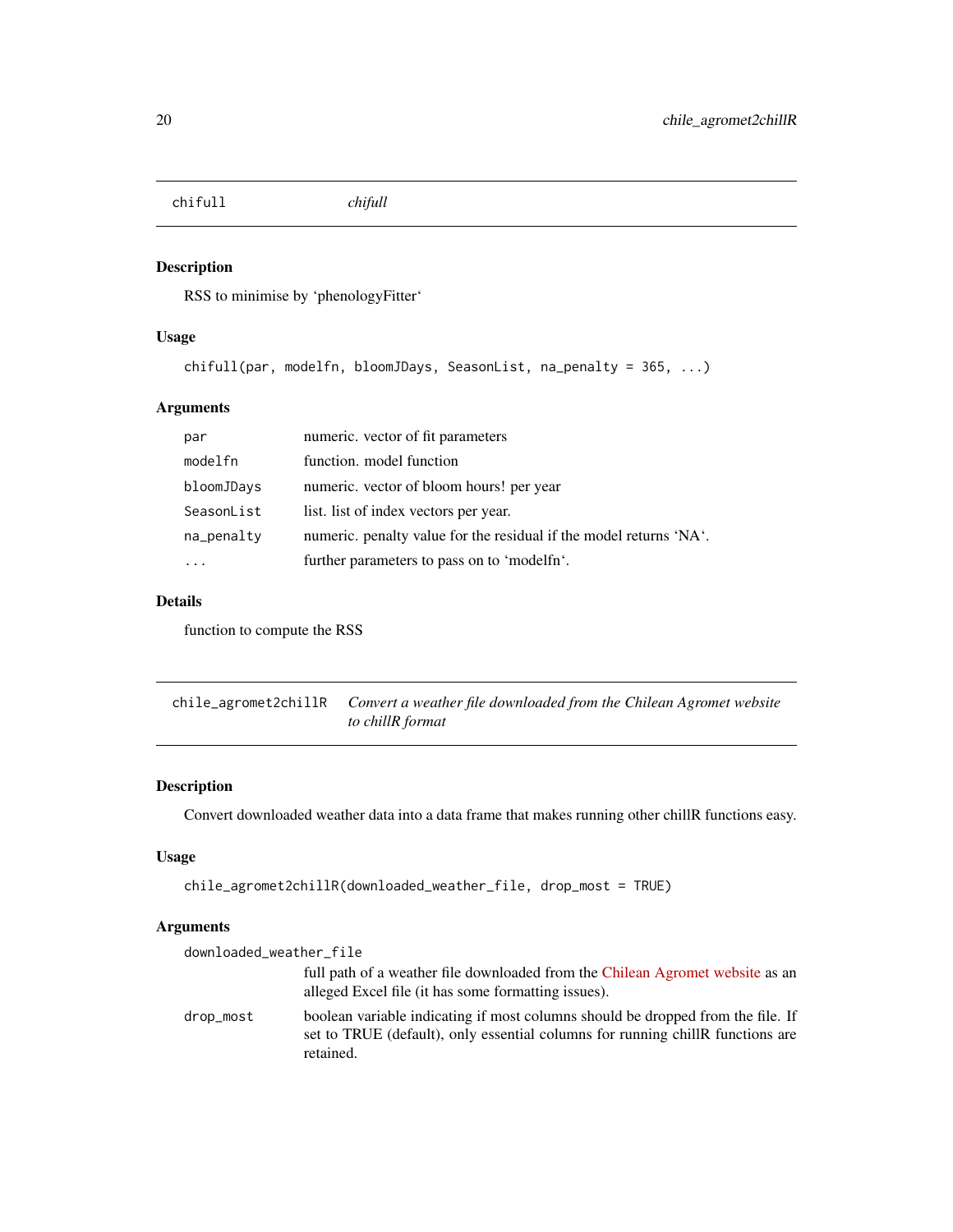# Details

Processing the data with this function will make the data work well with the remainder of this package.

# Value

a data.frame with weather data, according to the downloaded file provided as input. If drop\_most is FALSE, all columns from the original dataset are preserved, although some column names are adjusted to chillR's preferences ("Year","Month","Day","Tmin","Tmax","Tmean","Prec", if these columns are present). If drop\_most is TRUE, only columns likely to be of interest to chillR users are retained.

# Note

Many databases have data quality flags, which may sometimes indicate that data aren't reliable. These are not considered by this function!

# Author(s)

Eike Luedeling

### References

The chillR package:

Luedeling E, Kunz A and Blanke M, 2013. Identification of chilling and heat requirements of cherry trees - a statistical approach. International Journal of Biometeorology 57,679-689.

#### Examples

weather<-fix\_weather(KA\_weather[which(KA\_weather\$Year>2005),]) # this line is #only here to make the example run, even without downloading a file

# FOLLOW THE INSTRUCTIONS IN THE LINE BELOW THIS; AND THEN RUN THE LINE # AFTER THAT (without the #) # download an Excel file from the website and save it to disk (path: {X}) #weather<-fix\_weather(chile\_agromet2chillR({x}))

```
hourtemps<-stack_hourly_temps(weather, latitude=50.4)
chilling(hourtemps,305,60)
```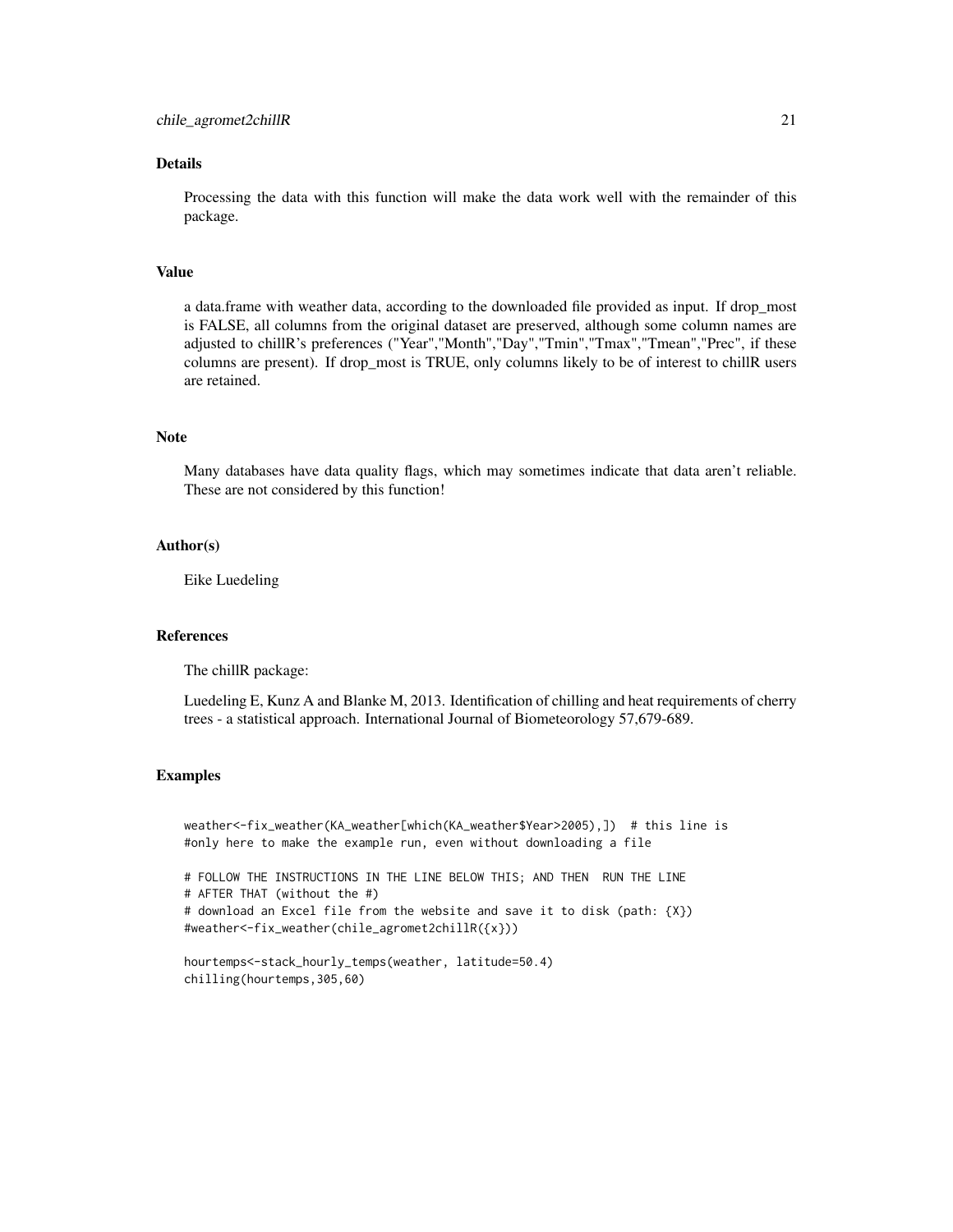### Description

Function to calculate three common horticultural chill metrics and one heat metric from stacked hourly temperatures (produced by stack\_hourly\_temps). Metrics that are calculated are Chilling Hours, Chill Units according to the Utah Model, Chill Portions according to the Dynamic Model and Growing Degree Hours.

### Usage

```
chilling(
  hourtemps = NULL,
  Start_JDay = 1,
  End_JDay = 366,THourly = NULL,
  misstolerance = 50
\lambda
```
# Arguments

| hourtemps     | a list of two elements, with element 'hourtemps' being a data frame of hourly                                                            |
|---------------|------------------------------------------------------------------------------------------------------------------------------------------|
|               | temperatures (e.g. produced by stack_hourly_temps). This data frame must                                                                 |
|               | have a column for Year, a column for JDay (Julian date, or day of the year),                                                             |
|               | a column for Hour and a column for Temp (hourly temperature). The second                                                                 |
|               | (optional) element is QC, which is a data frame indicating completeness of the                                                           |
|               | dataset. This is automatically produced by stack_hourly_temps.                                                                           |
| Start_JDay    | the start date (in Julian date, or day of the year) of the period, for which chill<br>and heat should be quantified.                     |
| End_JDav      | the end date (in Julian date, or day of the year) of the period, for which chill and<br>heat should be quantified.                       |
| THourly       | the same as hourtemps. This argument is only retained for downward compati-<br>bility and can be ignored in most cases.                  |
| misstolerance | maximum percentage of values for a given season that can be missing without<br>the record being removed from the output. Defaults to 50. |

#### Details

Chill metrics are calculated as given in the references below. Chilling Hours are all hours with temperatures between 0 and 7.2 degrees C. Units of the Utah Model are calculated as suggested by Richardson et al. (1974) (different weights for different temperature ranges, and negation of chilling by warm temperatures). Chill Portions are calculated according to Fishman et al. (1987a,b). More honestly, they are calculated according to an Excel sheet produced by Amnon Erez and colleagues, which converts the complex equations in the Fishman papers into relatively simple Excel functions. These were translated into R. References to papers that include the full functions are given below.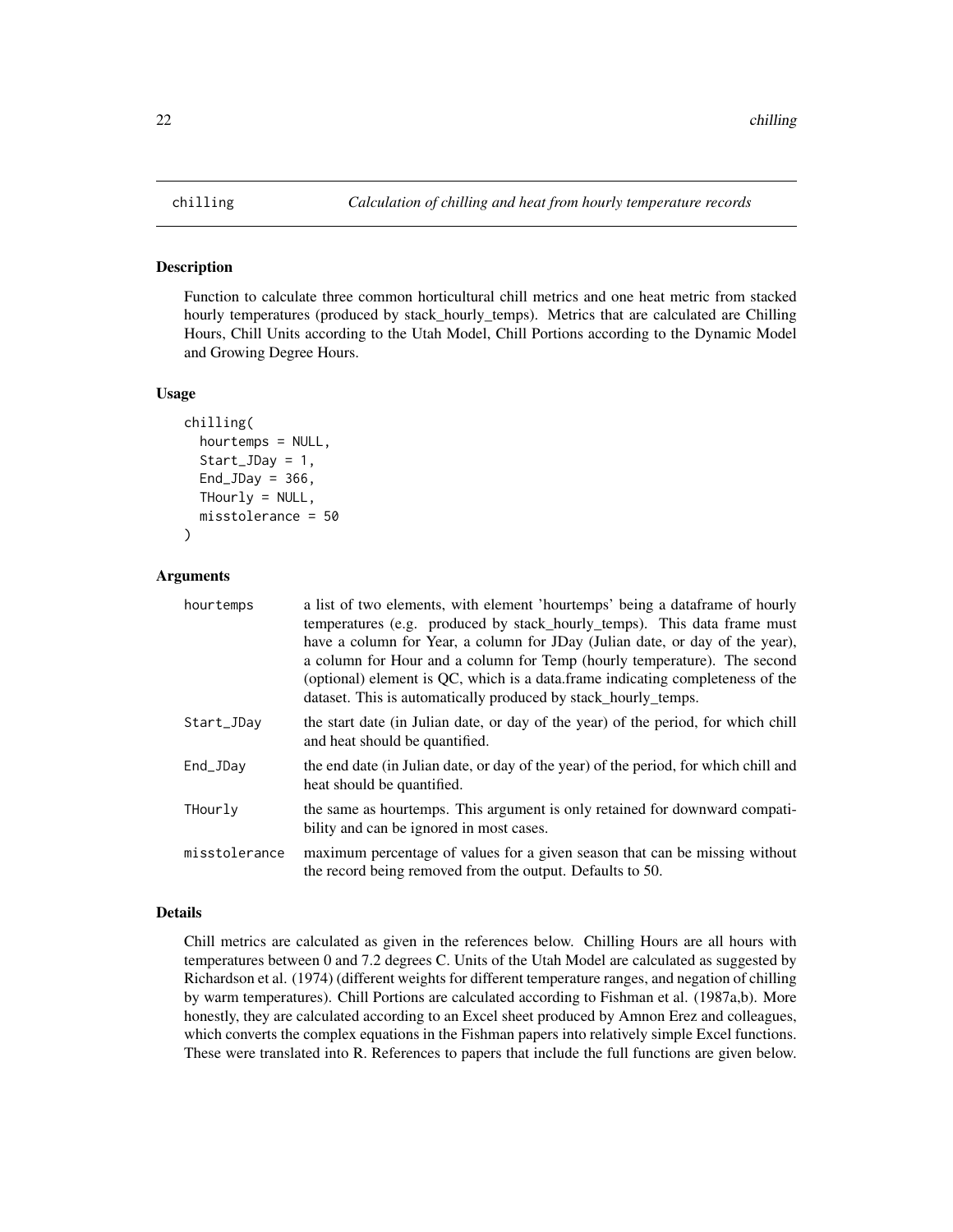#### chilling 23

Growing Degree Hours are calculated according to Anderson et al. (1986), using the default values they suggest.

#### Value

data frame showing chilling and heat totals for the respective periods for all seasons included in the temperature records. Columns are Season, End\_year (the year when the period ended), Days (the duration of the period), Chilling\_Hours, Utah\_Model, Chill\_portions and GDH. If the weather input consisted of a list with elements hourtemps and QC, the output also contains columns from QC that indicate the completeness of the weather record that the calculations are based on.

# Note

After doing extensive model comparisons, and reviewing a lot of relevant literature, I do not recommend using the Chilling Hours or Utah Models, especially in warm climates! The Dynamic Model (Chill Portions), though far from perfect, seems much more reliable.

### Author(s)

Eike Luedeling

# References

Model references:

Chilling Hours:

Weinberger JH (1950) Chilling requirements of peach varieties. Proc Am Soc Hortic Sci 56, 122- 128

Bennett JP (1949) Temperature and bud rest period. Calif Agric 3 (11), 9+12

Utah Model:

Richardson EA, Seeley SD, Walker DR (1974) A model for estimating the completion of rest for Redhaven and Elberta peach trees. HortScience 9(4), 331-332

Dynamic Model:

Erez A, Fishman S, Linsley-Noakes GC, Allan P (1990) The dynamic model for rest completion in peach buds. Acta Hortic 276, 165-174

Fishman S, Erez A, Couvillon GA (1987a) The temperature dependence of dormancy breaking in plants - computer simulation of processes studied under controlled temperatures. J Theor Biol 126(3), 309-321

Fishman S, Erez A, Couvillon GA (1987b) The temperature dependence of dormancy breaking in plants - mathematical analysis of a two-step model involving a cooperative transition. J Theor Biol 124(4), 473-483

Growing Degree Hours:

Anderson JL, Richardson EA, Kesner CD (1986) Validation of chill unit and flower bud phenology models for 'Montmorency' sour cherry. Acta Hortic 184, 71-78

Model comparisons and model equations: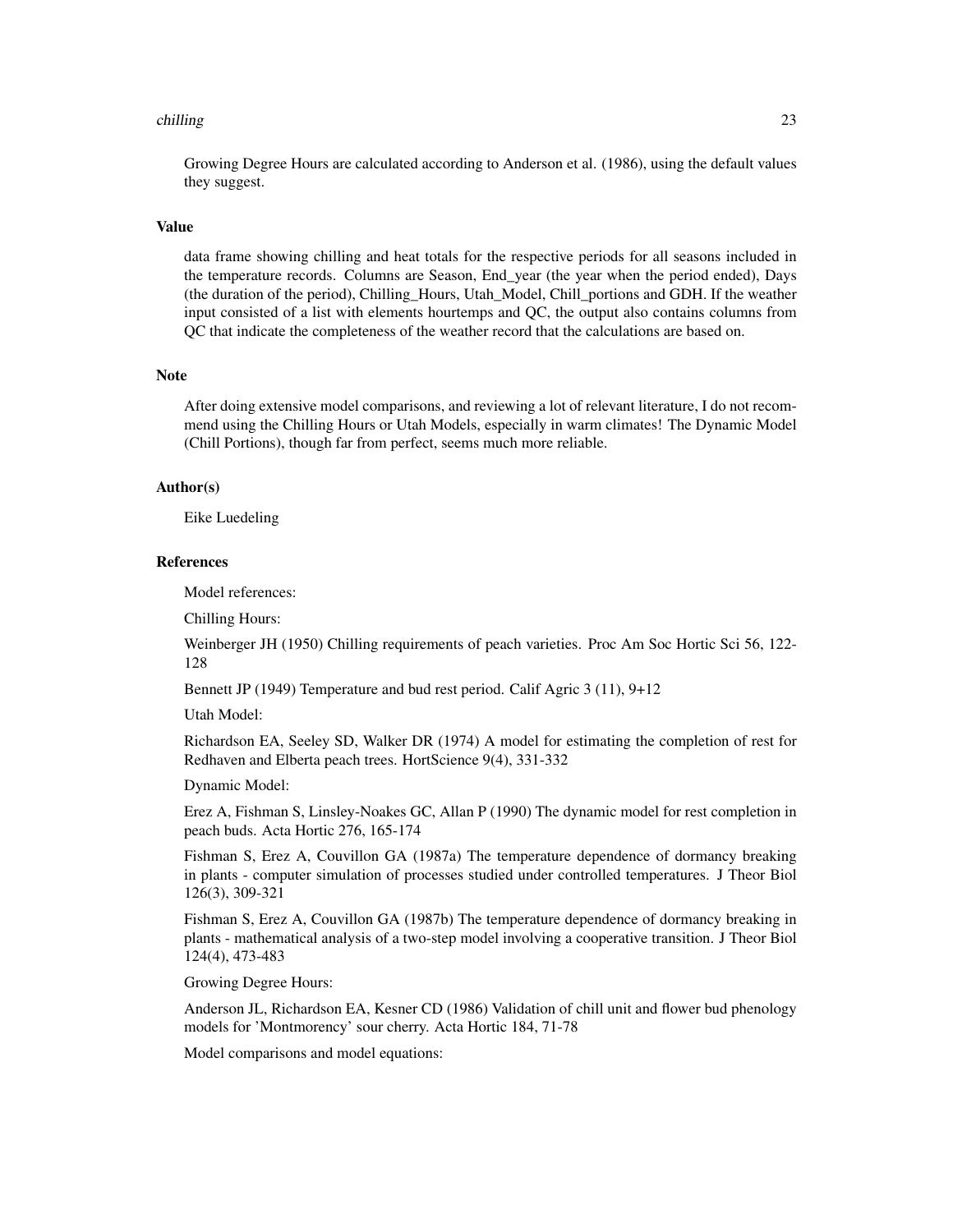Luedeling E, Zhang M, Luedeling V and Girvetz EH, 2009. Sensitivity of winter chill models for fruit and nut trees to climatic changes expected in California's Central Valley. Agriculture, Ecosystems and Environment 133, 23-31

Luedeling E, Zhang M, McGranahan G and Leslie C, 2009. Validation of winter chill models using historic records of walnut phenology. Agricultural and Forest Meteorology 149, 1854-1864

Luedeling E and Brown PH, 2011. A global analysis of the comparability of winter chill models for fruit and nut trees. International Journal of Biometeorology 55, 411-421

Luedeling E, Kunz A and Blanke M, 2011. Mehr Chilling fuer Obstbaeume in waermeren Wintern? (More winter chill for fruit trees in warmer winters?). Erwerbs-Obstbau 53, 145-155

Review on chilling models in a climate change context:

Luedeling E, 2012. Climate change impacts on winter chill for temperate fruit and nut production: a review. Scientia Horticulturae 144, 218-229

The PLS method is described here:

Luedeling E and Gassner A, 2012. Partial Least Squares Regression for analyzing walnut phenology in California. Agricultural and Forest Meteorology 158, 43-52.

Wold S (1995) PLS for multivariate linear modeling. In: van der Waterbeemd H (ed) Chemometric methods in molecular design: methods and principles in medicinal chemistry, vol 2. Chemie, Weinheim, pp 195-218.

Wold S, Sjostrom M, Eriksson L (2001) PLS-regression: a basic tool of chemometrics. Chemometr Intell Lab 58(2), 109-130.

Mevik B-H, Wehrens R, Liland KH (2011) PLS: Partial Least Squares and Principal Component Regression. R package version 2.3-0. http://CRAN.R-project.org/package0pls.

Some applications of the PLS procedure:

Luedeling E, Kunz A and Blanke M, 2013. Identification of chilling and heat requirements of cherry trees - a statistical approach. International Journal of Biometeorology 57,679-689.

Yu H, Luedeling E and Xu J, 2010. Stronger winter than spring warming delays spring phenology on the Tibetan Plateau. Proceedings of the National Academy of Sciences (PNAS) 107 (51), 22151- 22156.

Yu H, Xu J, Okuto E and Luedeling E, 2012. Seasonal Response of Grasslands to Climate Change on the Tibetan Plateau. PLoS ONE 7(11), e49230.

The exact procedure was used here:

Luedeling E, Guo L, Dai J, Leslie C, Blanke M, 2013. Differential responses of trees to temperature variation during the chilling and forcing phases. Agricultural and Forest Meteorology 181, 33-42.

The chillR package:

Luedeling E, Kunz A and Blanke M, 2013. Identification of chilling and heat requirements of cherry trees - a statistical approach. International Journal of Biometeorology 57,679-689.

# Examples

- # weather <- fix\_weather(KA\_weather[which(KA\_weather\$Year > 2006), ])
- # hourtemps <- stack\_hourly\_temps(weather, latitude = 50.4)

# chilling(hourtemps, 305, 60)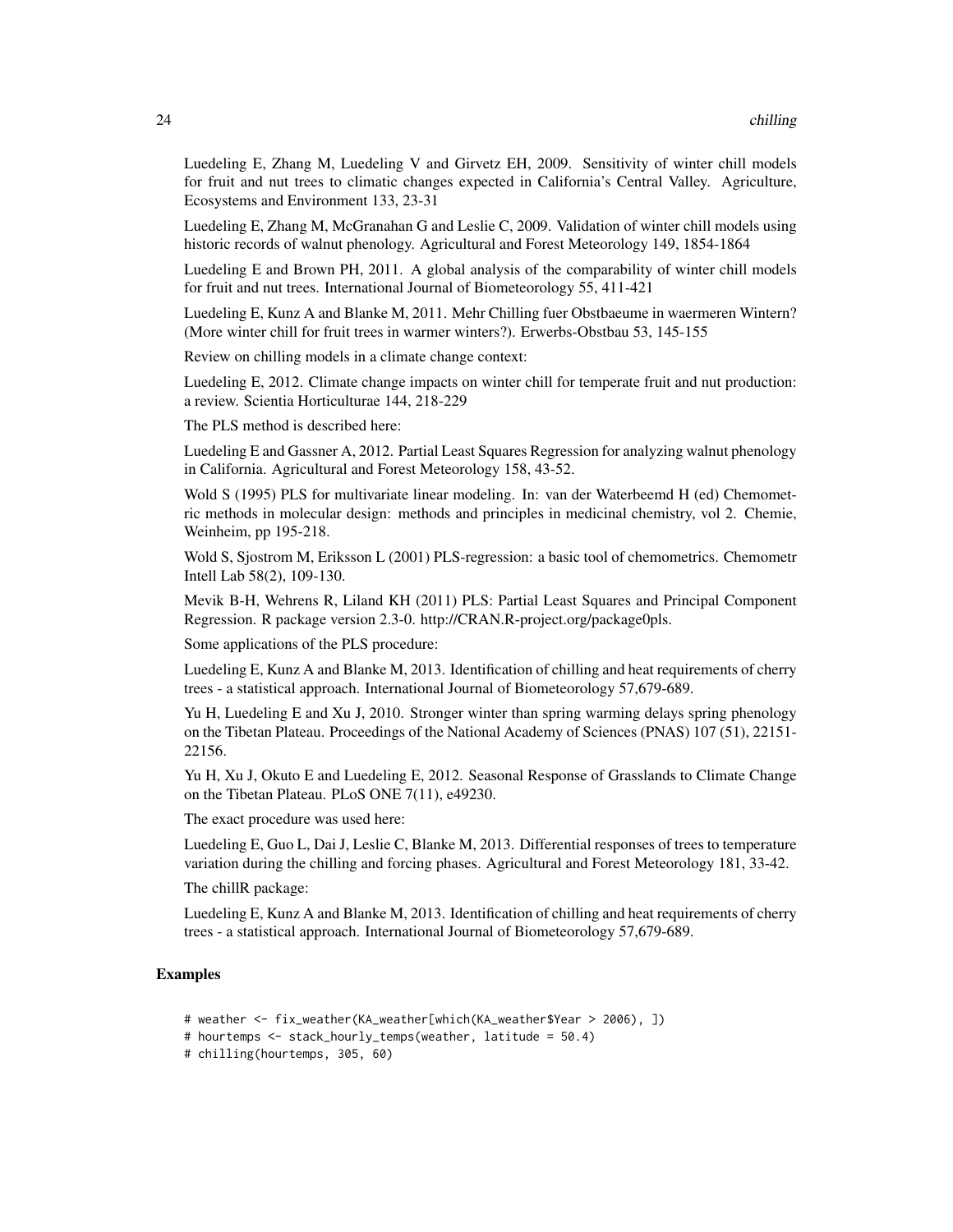<span id="page-24-0"></span>chilling(stack\_hourly\_temps(fix\_weather(KA\_weather[which(KA\_weather\$Year > 2006), ]),  $lattice = 50.4)$ 

Chilling\_Hours *Calculation of cumulative chill according to the Chilling Hours Model*

#### Description

This function calculates winter chill for temperate trees according to the Chilling Hours Model.

### Usage

Chilling\_Hours(HourTemp, summ = TRUE)

### Arguments

| HourTemp | Vector of hourly temperatures.                                                |
|----------|-------------------------------------------------------------------------------|
| summ     | Boolean parameter indicating whether calculated metrics should be provided as |
|          | cumulative values over the entire record (TRUE) or as the actual accumulation |
|          | for each hour (FALSE).                                                        |

# Details

Chilling Hours are calculated as suggested by Bennett (1949) (all hours with temperatures between 0 and 7.2 degrees C are considered as one Chilling Hour.

#### Value

Vector of length length(HourTemp) containing the cumulative Chilling Hours over the entire duration of HourTemp.

### Note

After doing extensive model comparisons, and reviewing a lot of relevant literature, I do not recommend using the Chilling Hours, especially in warm climates! The Dynamic Model (Chill Portions), though far from perfect, seems much more reliable.

# Author(s)

Eike Luedeling

# References

Chilling Hours references:

Weinberger JH (1950) Chilling requirements of peach varieties. Proc Am Soc Hortic Sci 56, 122- 128

Bennett JP (1949) Temperature and bud rest period. Calif Agric 3 (11), 9+12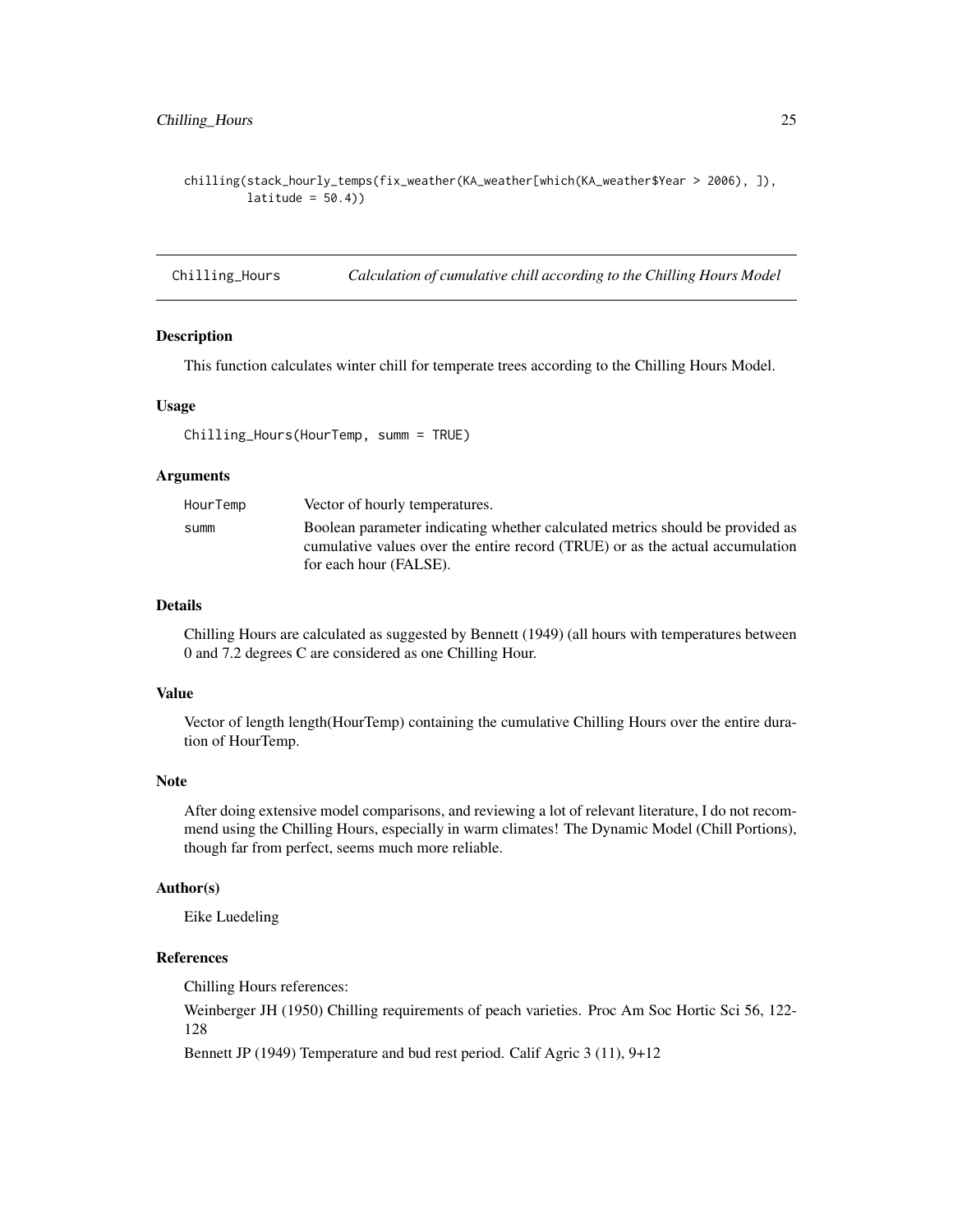# Examples

```
weather<-fix_weather(KA_weather[which(KA_weather$Year>2006),])
```
hourtemps<-stack\_hourly\_temps(weather,latitude=50.4)

Chilling\_Hours(hourtemps\$hourtemps\$Temp)

chilling\_hourtable *Add chilling and heat accumulation to table of hourly temperatures*

### Description

This function calculates cumulative values for three chill metrics and one heat metric for every hour of an hourly temperature record. The count is restarted on a specified date each year.

# Usage

chilling\_hourtable(hourtemps, Start\_JDay)

#### Arguments

| hourtemps  | a data frame of stacked hourly temperatures (e.g. produced by stack_hourly_temps).                                                              |
|------------|-------------------------------------------------------------------------------------------------------------------------------------------------|
|            | This data frame must have a column for Year, a column for JDay (Julian date,                                                                    |
|            | or day of the year), a column for Hour and a column for Temp (hourly tempera-<br>ture).                                                         |
| Start_JDav | the start date (in Julian date, or day of the year) of the calculation for the four<br>metrics. The count is restarted on this date every year. |

# Details

Chill metrics are calculated as given in the references below. Chilling Hours are all hours with temperatures between 0 and 7.2 degrees C. Units of the Utah Model are calculated as suggested by Richardson et al. (1974) (different weights for different temperature ranges, and negation of chilling by warm temperatures). Chill Portions are calculated according to Fishman et al. (1987a,b). More honestly, they are calculated according to an Excel sheet produced by Amnon Erez and colleagues, which converts the complex equations in the Fishman papers into relatively simple Excel functions. These were translated into R. References to papers that include the full functions are given below. Growing Degree Hours are calculated according to Anderson et al. (1986), using the default values they suggest.

#### Value

data frame consisting of all the columns of the THourly input data frame, plus the following additional columns: Chilling\_Hours (cumulative number of Chilling Hours since the last Start\_JDay), Chill\_Portions (same for units of the Dynamic Models), Chill\_Units (same for units of the Utah Model) and GDH (same for Growing Degree Hours).

<span id="page-25-0"></span>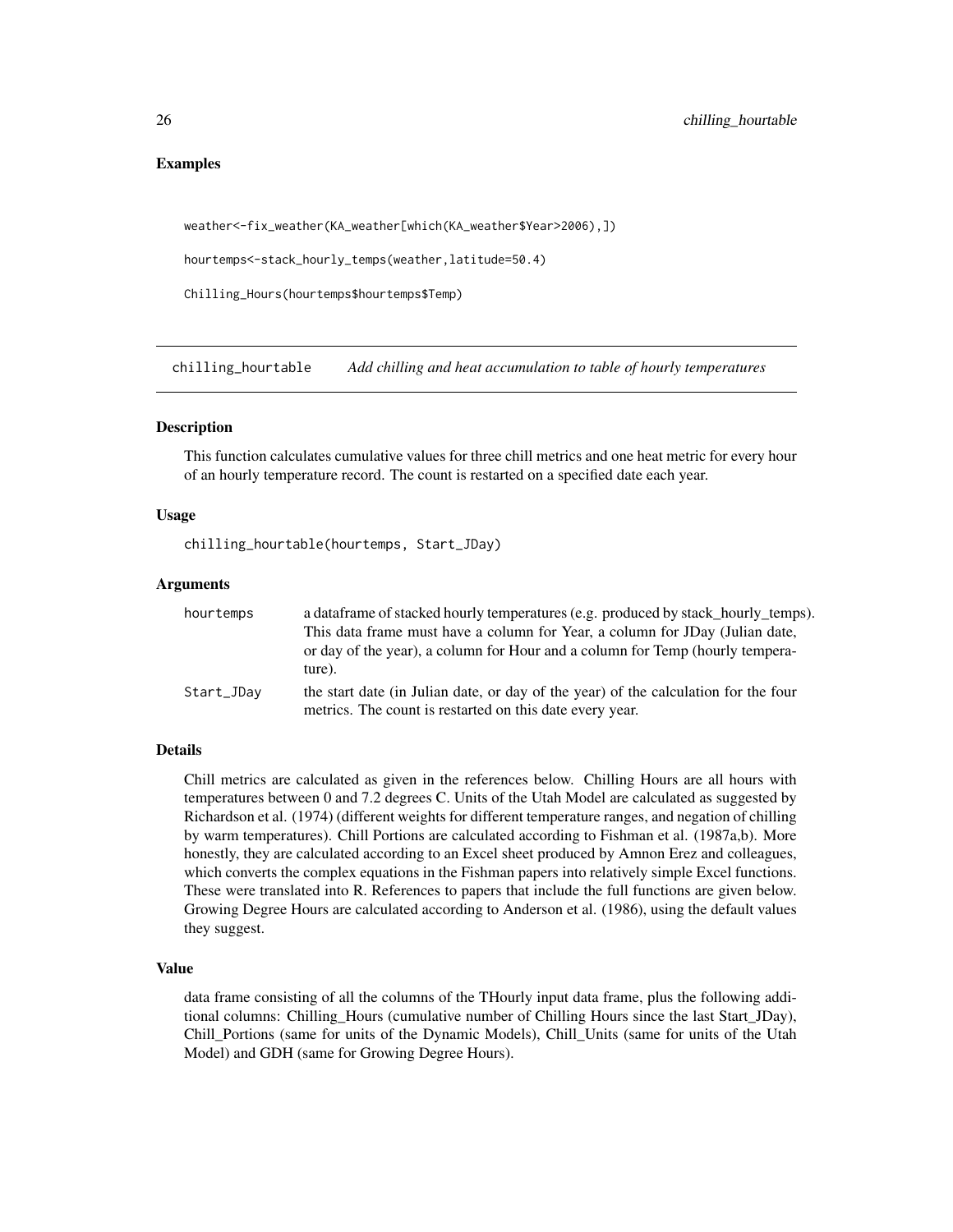#### **Note**

After doing extensive model comparisons, and reviewing a lot of relevant literature, I do not recommend using the Chilling Hours or Utah Models, especially in warm climates! The Dynamic Model (Chill Portions), though far from perfect, seems much more reliable.

# Author(s)

Eike Luedeling

### References

Model references:

Chilling Hours:

Weinberger JH (1950) Chilling requirements of peach varieties. Proc Am Soc Hortic Sci 56, 122- 128

Bennett JP (1949) Temperature and bud rest period. Calif Agric 3 (11), 9+12

Utah Model:

Richardson EA, Seeley SD, Walker DR (1974) A model for estimating the completion of rest for Redhaven and Elberta peach trees. HortScience 9(4), 331-332

Dynamic Model:

Erez A, Fishman S, Linsley-Noakes GC, Allan P (1990) The dynamic model for rest completion in peach buds. Acta Hortic 276, 165-174

Fishman S, Erez A, Couvillon GA (1987a) The temperature dependence of dormancy breaking in plants - computer simulation of processes studied under controlled temperatures. J Theor Biol 126(3), 309-321

Fishman S, Erez A, Couvillon GA (1987b) The temperature dependence of dormancy breaking in plants - mathematical analysis of a two-step model involving a cooperative transition. J Theor Biol 124(4), 473-483

Growing Degree Hours:

Anderson JL, Richardson EA, Kesner CD (1986) Validation of chill unit and flower bud phenology models for 'Montmorency' sour cherry. Acta Hortic 184, 71-78

Model comparisons and model equations:

Luedeling E, Zhang M, Luedeling V and Girvetz EH, 2009. Sensitivity of winter chill models for fruit and nut trees to climatic changes expected in California's Central Valley. Agriculture, Ecosystems and Environment 133, 23-31

Luedeling E, Zhang M, McGranahan G and Leslie C, 2009. Validation of winter chill models using historic records of walnut phenology. Agricultural and Forest Meteorology 149, 1854-1864

Luedeling E and Brown PH, 2011. A global analysis of the comparability of winter chill models for fruit and nut trees. International Journal of Biometeorology 55, 411-421

Luedeling E, Kunz A and Blanke M, 2011. Mehr Chilling fuer Obstbaeume in waermeren Wintern? (More winter chill for fruit trees in warmer winters?). Erwerbs-Obstbau 53, 145-155

Review on chilling models in a climate change context: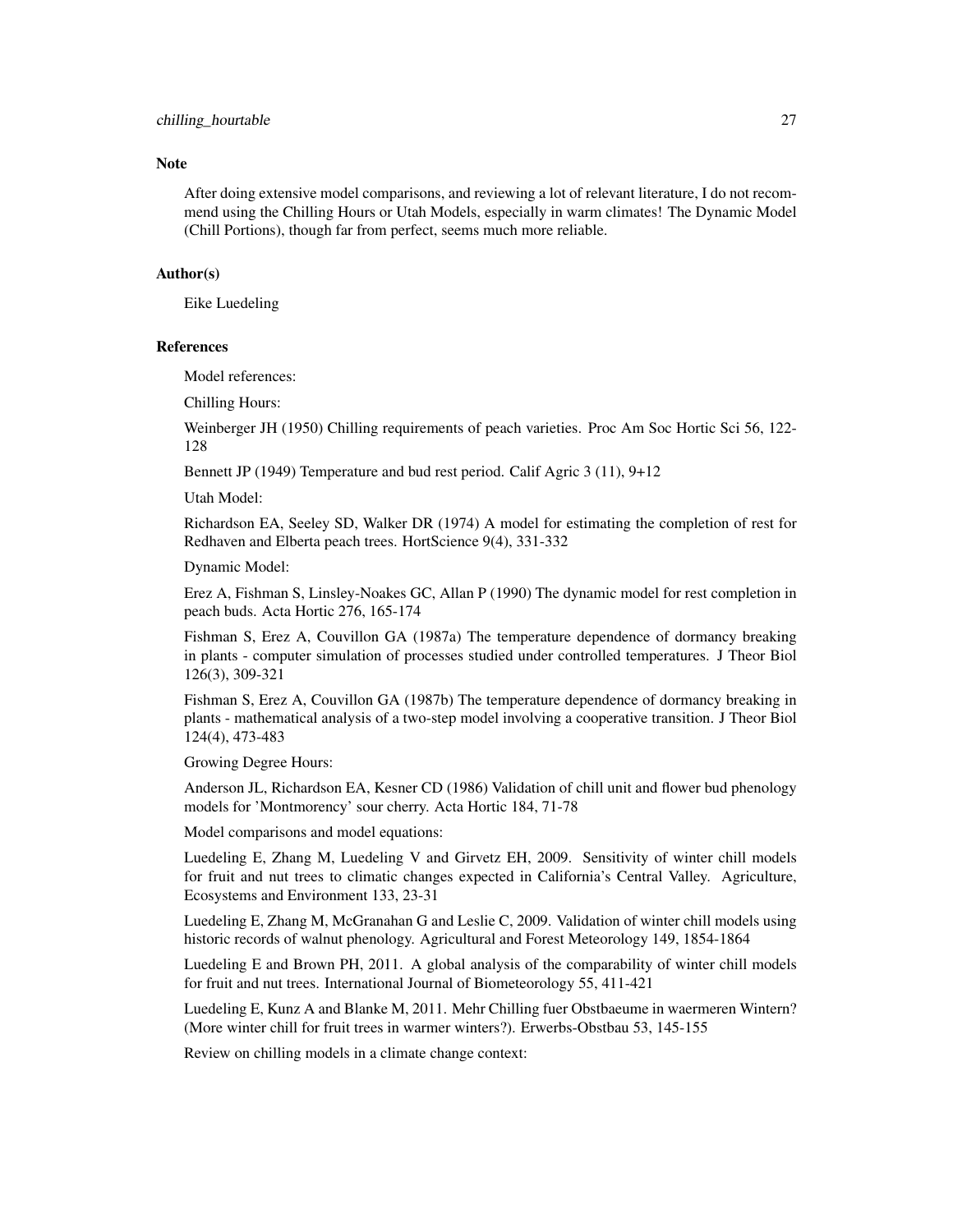<span id="page-27-0"></span>Luedeling E, 2012. Climate change impacts on winter chill for temperate fruit and nut production: a review. Scientia Horticulturae 144, 218-229

The PLS method is described here:

Luedeling E and Gassner A, 2012. Partial Least Squares Regression for analyzing walnut phenology in California. Agricultural and Forest Meteorology 158, 43-52.

Wold S (1995) PLS for multivariate linear modeling. In: van der Waterbeemd H (ed) Chemometric methods in molecular design: methods and principles in medicinal chemistry, vol 2. Chemie, Weinheim, pp 195-218.

Wold S, Sjostrom M, Eriksson L (2001) PLS-regression: a basic tool of chemometrics. Chemometr Intell Lab 58(2), 109-130.

Mevik B-H, Wehrens R, Liland KH (2011) PLS: Partial Least Squares and Principal Component Regression. R package version 2.3-0. http://CRAN.R-project.org/package0pls.

Some applications of the PLS procedure:

Luedeling E, Kunz A and Blanke M, 2013. Identification of chilling and heat requirements of cherry trees - a statistical approach. International Journal of Biometeorology 57,679-689.

Yu H, Luedeling E and Xu J, 2010. Stronger winter than spring warming delays spring phenology on the Tibetan Plateau. Proceedings of the National Academy of Sciences (PNAS) 107 (51), 22151- 22156.

Yu H, Xu J, Okuto E and Luedeling E, 2012. Seasonal Response of Grasslands to Climate Change on the Tibetan Plateau. PLoS ONE 7(11), e49230.

The exact procedure was used here:

Luedeling E, Guo L, Dai J, Leslie C, Blanke M, 2013. Differential responses of trees to temperature variation during the chilling and forcing phases. Agricultural and Forest Meteorology 181, 33-42.

The chillR package:

Luedeling E, Kunz A and Blanke M, 2013. Identification of chilling and heat requirements of cherry trees - a statistical approach. International Journal of Biometeorology 57,679-689.

# Examples

weather<-fix\_weather(KA\_weather[which(KA\_weather\$Year>2008),])

hourtemps<-stack\_hourly\_temps(weather,latitude=50.4)

cht<-chilling\_hourtable(hourtemps,20)

ChuineCF *ChuineCF*

### **Description**

chilling and forcing response function for the unified model by Chuine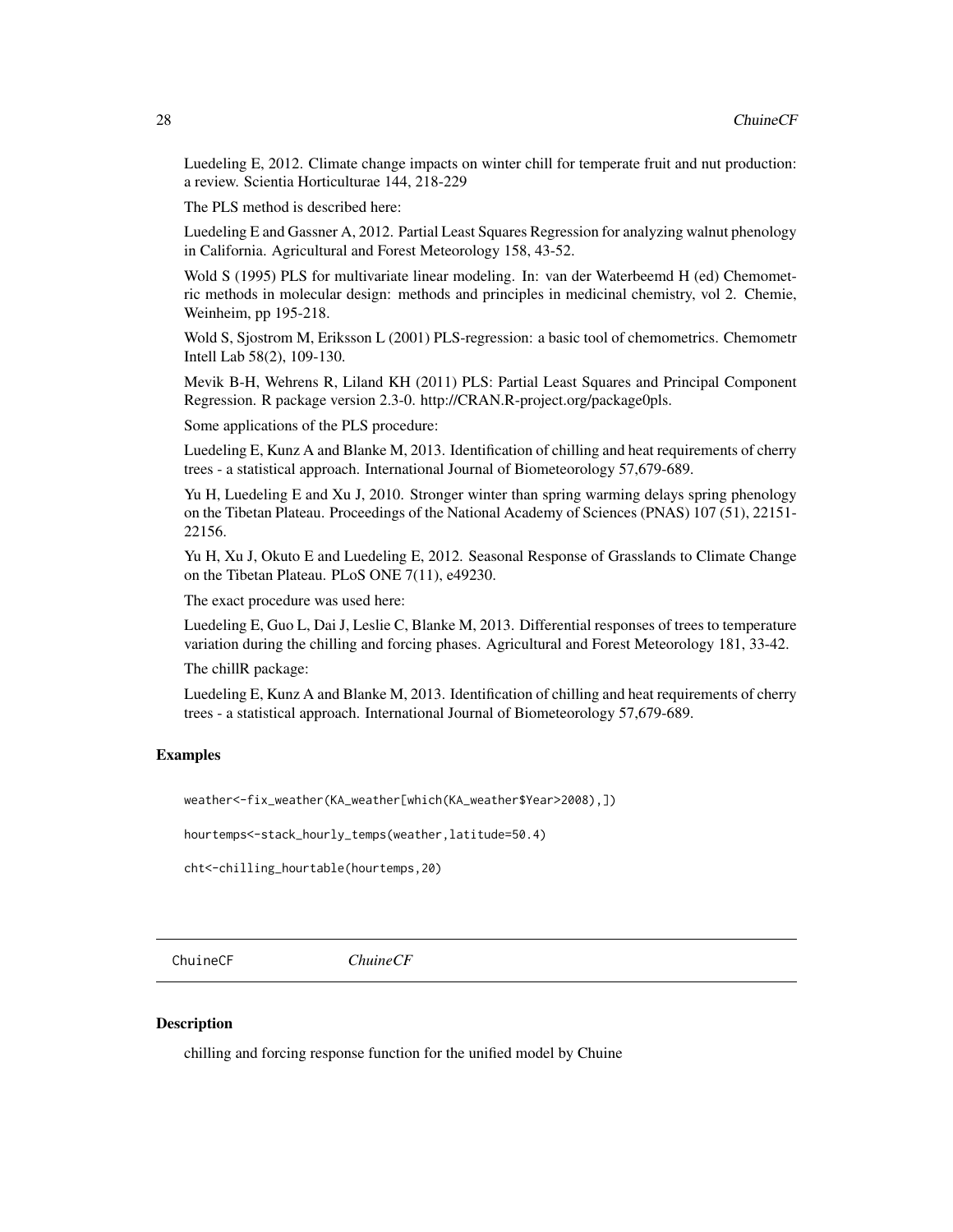# <span id="page-28-0"></span>ChuineFstar 29

# Usage

ChuineCF(x, a, b, c)

### Arguments

| $\mathsf{x}$ | temperature       |
|--------------|-------------------|
| a            | numeric. paramter |
| b            | numeric. paramter |
|              | numeric. paramter |

# Value

Returns a numeric vector.

### References

Isabelle Chuine, A Unified Model for Budburst of Trees, J. theor. Biol. (2000) 207

ChuineFstar *ChuineFstar*

# Description

Critical forcing value

# Usage

ChuineFstar(Ctot, w, k)

# Arguments

| Ctot | numeric. total state of chilling |
|------|----------------------------------|
| w    | numeric $> 0$ . parameter.       |
|      | numeric $< 0$ . parameter.       |

# Value

Returns a numeric vector.

# References

Isabelle Chuine, A Unified Model for Budburst of Trees, J. theor. Biol. (2000) 207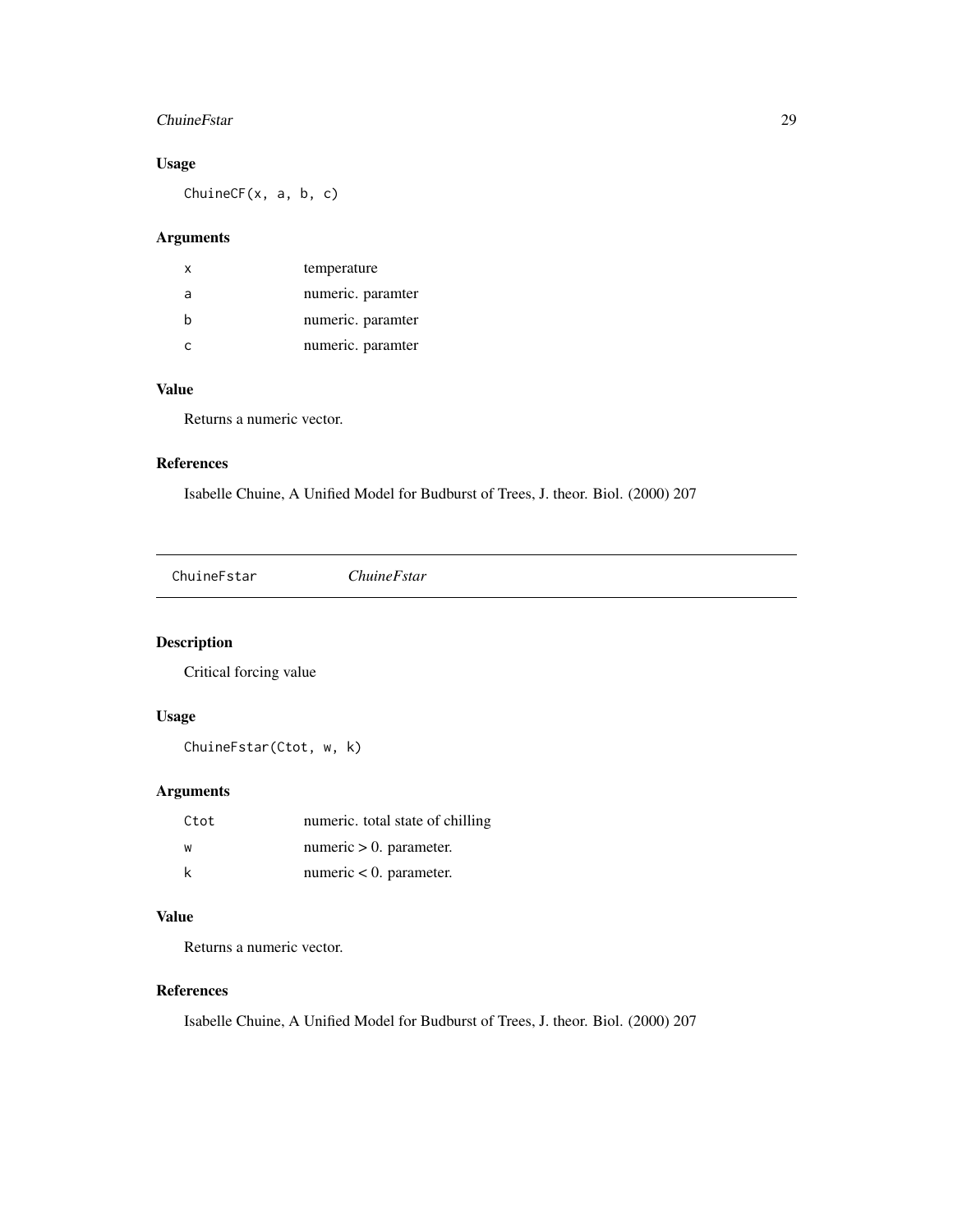# Description

Function to make color schemes for color bar plots in the chillR package. Colors are assigned based on values in two columns of a data frame. One column contains a threshold, below which col3 is assigned. If values are above the threshold, the value in the other column determines the color: col1 if the value is negative, col2 if positive. This function is useful for making the PLS output figures in the chillR package.

# Usage

```
color_bar_maker(column_yn, column_quant, threshold, col1, col2, col3)
```
### Arguments

| column_yn    | numeric vector containing the data, on which the threshold is to be applied. In<br>the case of the PLS output, this is the data from the VIP column.             |
|--------------|------------------------------------------------------------------------------------------------------------------------------------------------------------------|
| column_quant | numeric vector containing the data that determines whether items from col-<br>umn yn that are above the threshold get assigned coll or coll.                     |
| threshold    | threshold for values from column_yn to be used for deciding which bars should<br>get col3 and which ones should move on to the next decision step (col1 or col2) |
| col1         | a color (either a color name or a number) this is applied where column yn is<br>above the threshold, and column_quant is negative                                |
| col2         | a color (either a color name or a number) this is applied where column yn is<br>above the threshold, and column_quant is positive                                |
| col3         | a color (either a color name or a number) this is applied where column_yn is<br>below the threshold                                                              |

#### Value

a vector of colors, which can be used as col argument when making plots

# Author(s)

Eike Luedeling

# References

Luedeling E, Kunz A and Blanke M, 2013. Identification of chilling and heat requirements of cherry trees - a statistical approach. International Journal of Biometeorology 57,679-689.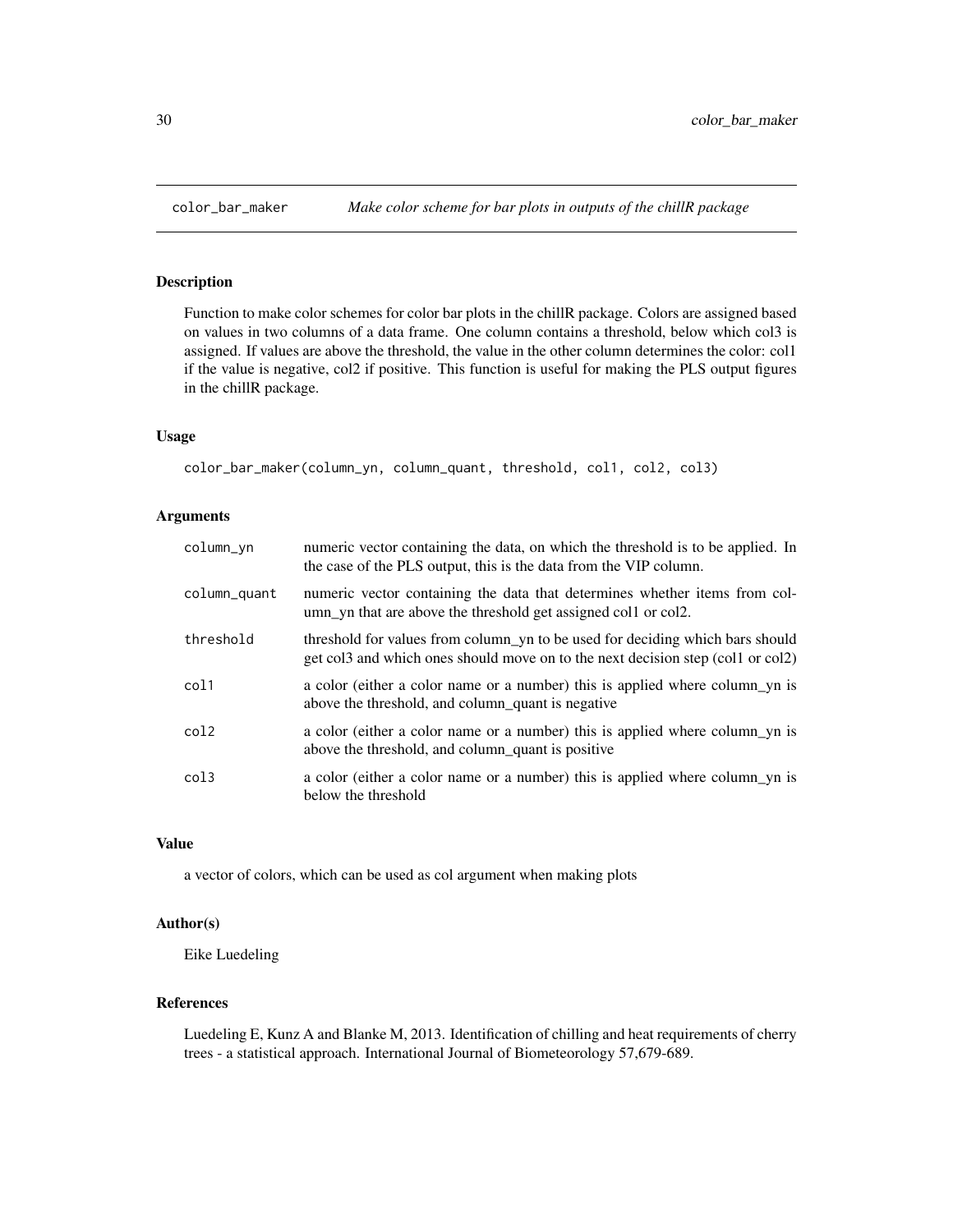# <span id="page-30-0"></span>daily\_chill 31

# Examples

```
PLS_results<-PLS_pheno(
 weather_data=make_all_day_table(KA_weather),
 split_month=6, #last month in same year
 bio_data=KA_bloom)
colbar<-color_bar_maker(PLS_results$PLS_summary$VIP,PLS_results$PLS_summary$Coef,0.8,
      "RED","DARK GREEN","GREY")
```
daily\_chill *Calculation of daily chill and heat accumulation*

# Description

This function calculates daily chill (with three models) and heat accumulation for every day of an hourly temperature record (best generated with stack\_hourly\_temps). It includes the option to include calculation of a running mean, which smoothes accumulation curves. Especially for the Dynamic Model, this may be advisable, because it does not accumulate chill smoothly, but rather in steps.

### Usage

```
daily_chill(
  hourtemps = NULL,
  running_mean = 1,
 models = list(Chilling_Hours = Chilling_Hours, Utah_Chill_Units = Utah_Model,
    Chill_Portions = Dynamic_Model, GDH = GDH),
  THourly = NULL
\mathcal{L}
```
# Arguments

| hourtemps    | a data frame of stacked hourly temperatures (e.g. produced by stack hourly temps).<br>This data frame must have a column for Year, a column for JDay (Julian date,<br>or day of the year), a column for Hour and a column for Temp (hourly tempera-<br>ture). |
|--------------|---------------------------------------------------------------------------------------------------------------------------------------------------------------------------------------------------------------------------------------------------------------|
| running_mean | what running mean should be applied to smooth the chill and heat accumulation<br>curves? This should be an odd integer. Use 1 (default) for no smoothing.                                                                                                     |
| models       | named list of models that should be applied to the hourly temperature data.<br>These should be functions that take as input a vector of hourly temperatures.<br>This defaults to the set of models provided by the chilling function.                         |
| THourly      | hourtemps was called THourly in an earlier version of this package. So in or-<br>der to allow function calls written before the 0.57 update to still work, this is<br>included here.                                                                          |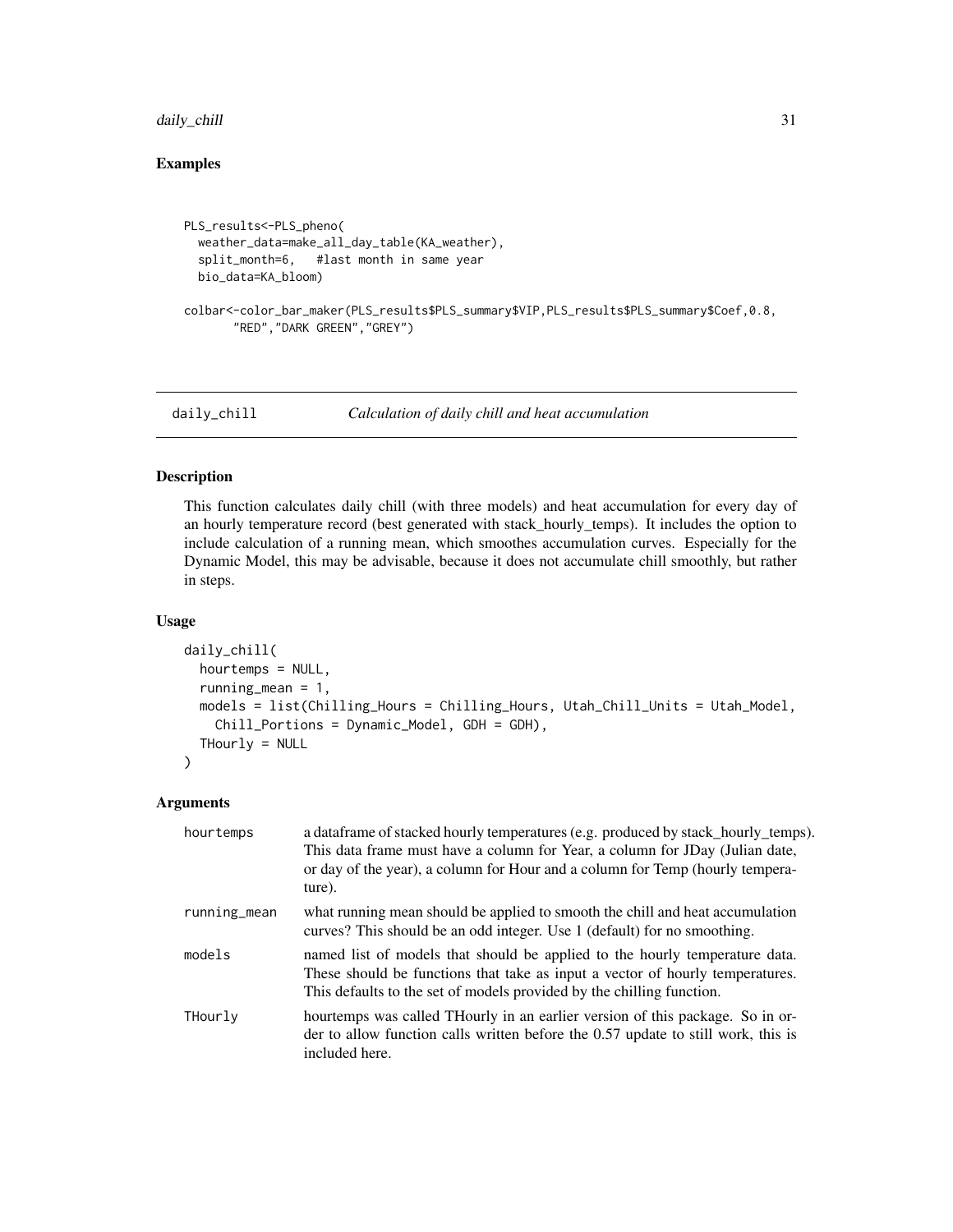### Details

Temperature metrics are calculated according to the specified models. They are computed based on hourly temperature records and then summed to produce daily chill accumulation rates.

#### Value

a daily chill object consisting of the following elements

object\_type a character string "daily\_chill" indicating that this is a daily\_chill object daily\_chill data frame consisting of the columns YYMMDD, Year, Month, Day and Tmean, plus one column for each model that is evaluated. The latter columns have the name given to the model in the models list and they contain daily total accumulations of the computed metrics.

### **Note**

After doing extensive model comparisons, and reviewing a lot of relevant literature, I do not recommend using the Chilling Hours or Utah Models, especially in warm climates! The Dynamic Model (Chill Portions), though far from perfect, seems much more reliable.

# Author(s)

Eike Luedeling

### References

Model references for the default models:

Chilling Hours:

Weinberger JH (1950) Chilling requirements of peach varieties. Proc Am Soc Hortic Sci 56, 122- 128

Bennett JP (1949) Temperature and bud rest period. Calif Agric 3 (11), 9+12

Utah Model:

Richardson EA, Seeley SD, Walker DR (1974) A model for estimating the completion of rest for Redhaven and Elberta peach trees. HortScience 9(4), 331-332

Dynamic Model:

Erez A, Fishman S, Linsley-Noakes GC, Allan P (1990) The dynamic model for rest completion in peach buds. Acta Hortic 276, 165-174

Fishman S, Erez A, Couvillon GA (1987a) The temperature dependence of dormancy breaking in plants - computer simulation of processes studied under controlled temperatures. J Theor Biol 126(3), 309-321

Fishman S, Erez A, Couvillon GA (1987b) The temperature dependence of dormancy breaking in plants - mathematical analysis of a two-step model involving a cooperative transition. J Theor Biol 124(4), 473-483

Growing Degree Hours:

Anderson JL, Richardson EA, Kesner CD (1986) Validation of chill unit and flower bud phenology models for 'Montmorency' sour cherry. Acta Hortic 184, 71-78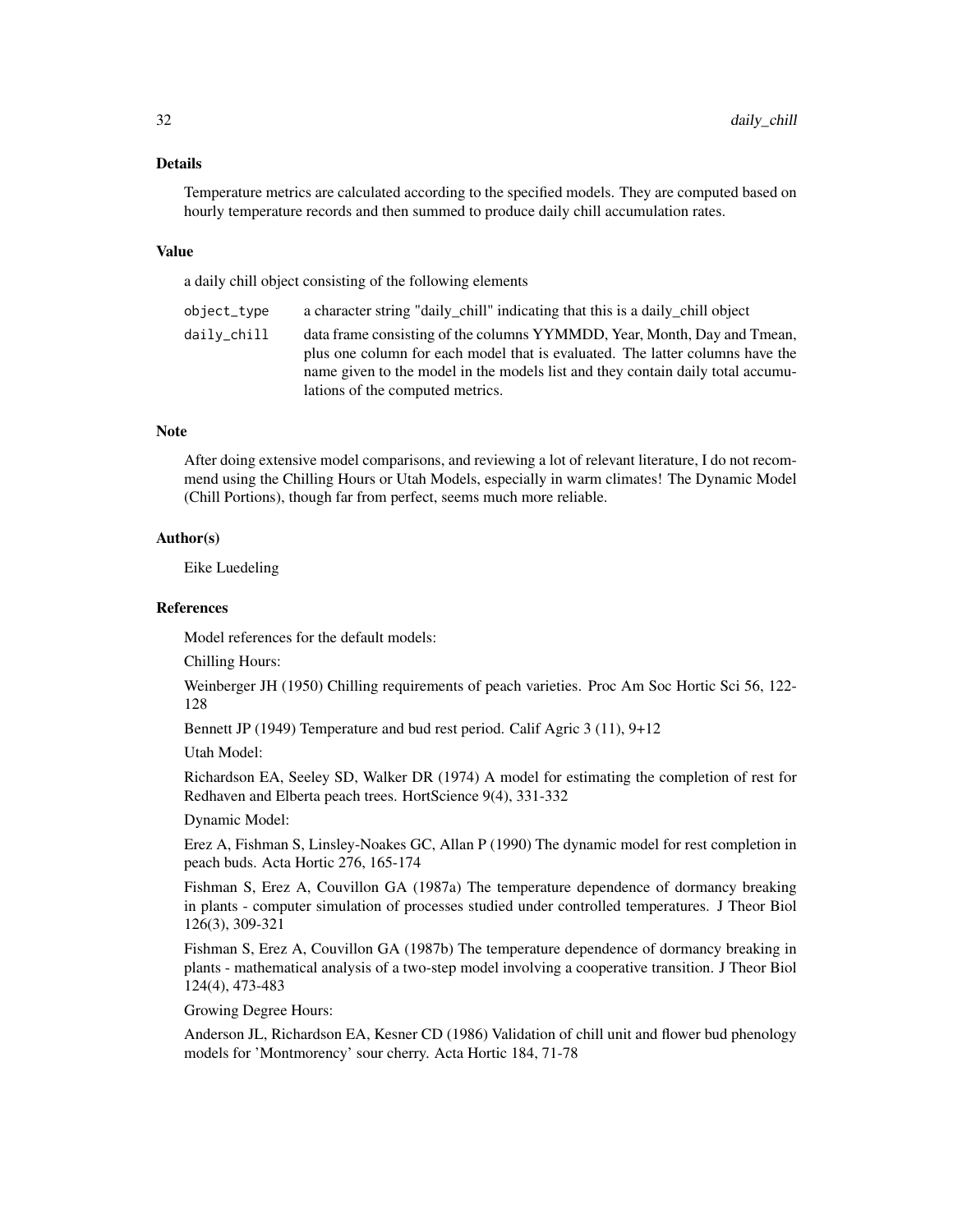#### daily\_chill 33

Model comparisons and model equations:

Luedeling E, Zhang M, Luedeling V and Girvetz EH, 2009. Sensitivity of winter chill models for fruit and nut trees to climatic changes expected in California's Central Valley. Agriculture, Ecosystems and Environment 133, 23-31

Luedeling E, Zhang M, McGranahan G and Leslie C, 2009. Validation of winter chill models using historic records of walnut phenology. Agricultural and Forest Meteorology 149, 1854-1864

Luedeling E and Brown PH, 2011. A global analysis of the comparability of winter chill models for fruit and nut trees. International Journal of Biometeorology 55, 411-421

Luedeling E, Kunz A and Blanke M, 2011. Mehr Chilling fuer Obstbaeume in waermeren Wintern? (More winter chill for fruit trees in warmer winters?). Erwerbs-Obstbau 53, 145-155

Review on chilling models in a climate change context:

Luedeling E, 2012. Climate change impacts on winter chill for temperate fruit and nut production: a review. Scientia Horticulturae 144, 218-229

The PLS method is described here:

Luedeling E and Gassner A, 2012. Partial Least Squares Regression for analyzing walnut phenology in California. Agricultural and Forest Meteorology 158, 43-52.

Wold S (1995) PLS for multivariate linear modeling. In: van der Waterbeemd H (ed) Chemometric methods in molecular design: methods and principles in medicinal chemistry, vol 2. Chemie, Weinheim, pp 195-218.

Wold S, Sjostrom M, Eriksson L (2001) PLS-regression: a basic tool of chemometrics. Chemometr Intell Lab 58(2), 109-130.

Mevik B-H, Wehrens R, Liland KH (2011) PLS: Partial Least Squares and Principal Component Regression. R package version 2.3-0. http://CRAN.R-project.org/package0pls.

Some applications of the PLS procedure:

Luedeling E, Kunz A and Blanke M, 2013. Identification of chilling and heat requirements of cherry trees - a statistical approach. International Journal of Biometeorology 57,679-689.

Yu H, Luedeling E and Xu J, 2010. Stronger winter than spring warming delays spring phenology on the Tibetan Plateau. Proceedings of the National Academy of Sciences (PNAS) 107 (51), 22151- 22156.

Yu H, Xu J, Okuto E and Luedeling E, 2012. Seasonal Response of Grasslands to Climate Change on the Tibetan Plateau. PLoS ONE 7(11), e49230.

The exact procedure was used here:

Luedeling E, Guo L, Dai J, Leslie C, Blanke M, 2013. Differential responses of trees to temperature variation during the chilling and forcing phases. Agricultural and Forest Meteorology 181, 33-42.

The chillR package:

Luedeling E, Kunz A and Blanke M, 2013. Identification of chilling and heat requirements of cherry trees - a statistical approach. International Journal of Biometeorology 57,679-689.

# Examples

models<-list(CP=Dynamic\_Model,CU=Utah\_Model,GDH=GDH)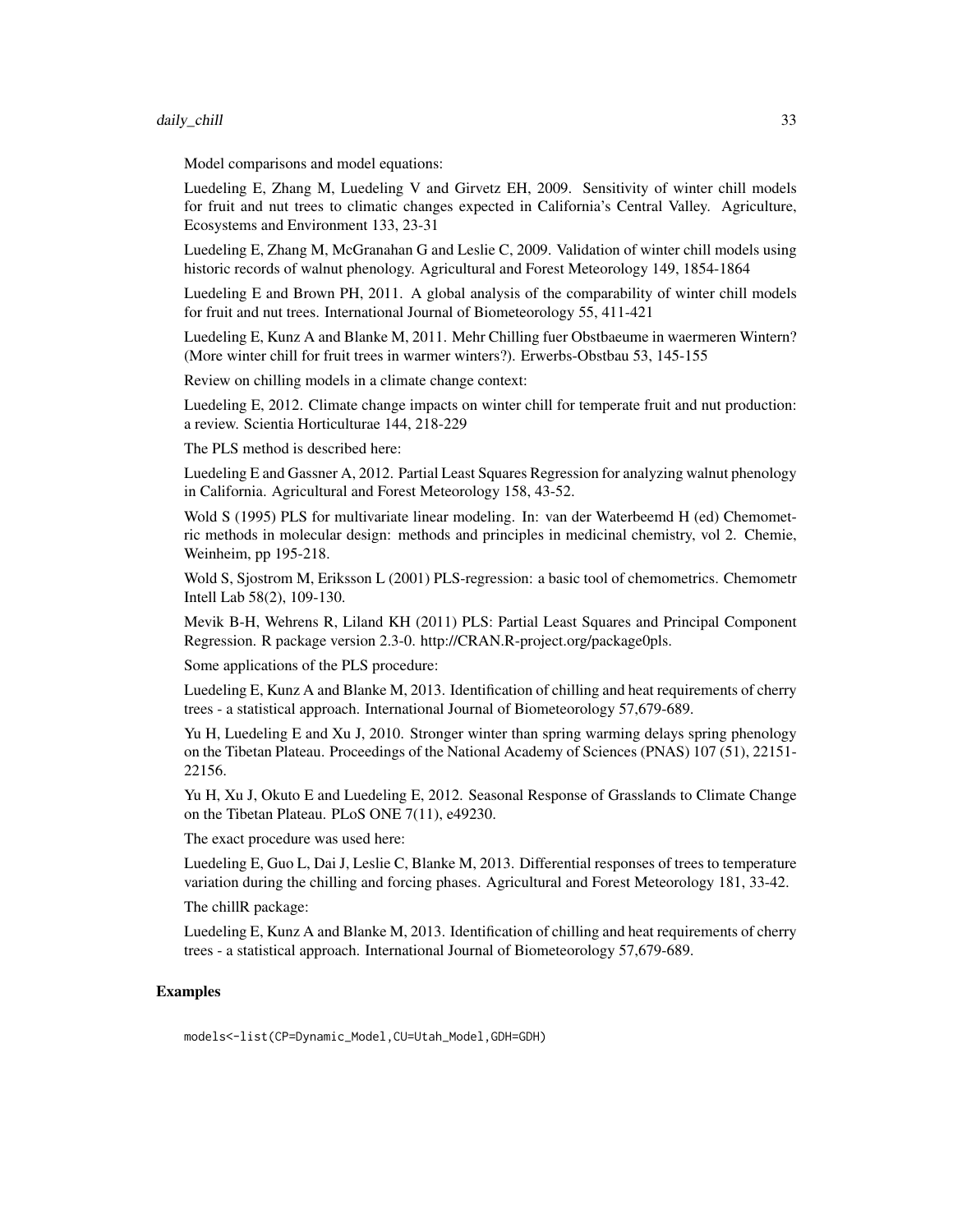dc<-daily\_chill(stack\_hourly\_temps(fix\_weather(KA\_weather[which(KA\_weather\$Year>2009),]), latitude=50.4),11,models)

Date2YEARMODA *Date to YEARMODA conversion*

# Description

Converts R dates to YEARMODA format

### Usage

Date2YEARMODA(Date, hours = FALSE)

# Arguments

| Date  | Date in R date format                                                                         |
|-------|-----------------------------------------------------------------------------------------------|
| hours | boolean variable indicating whether YEARMODAHO should be calculated (YEAR-<br>$MODA + hours)$ |

# Details

Converts R date to YEARMODA

# Value

YEARMODA object (e.g. 20111224 for 24th December 2011)

# Author(s)

Eike Luedeling

# Examples

```
Date2YEARMODA(YEARMODA2Date(20001205))
Date2YEARMODA(YEARMODA2Date(19901003))
```
<span id="page-33-0"></span>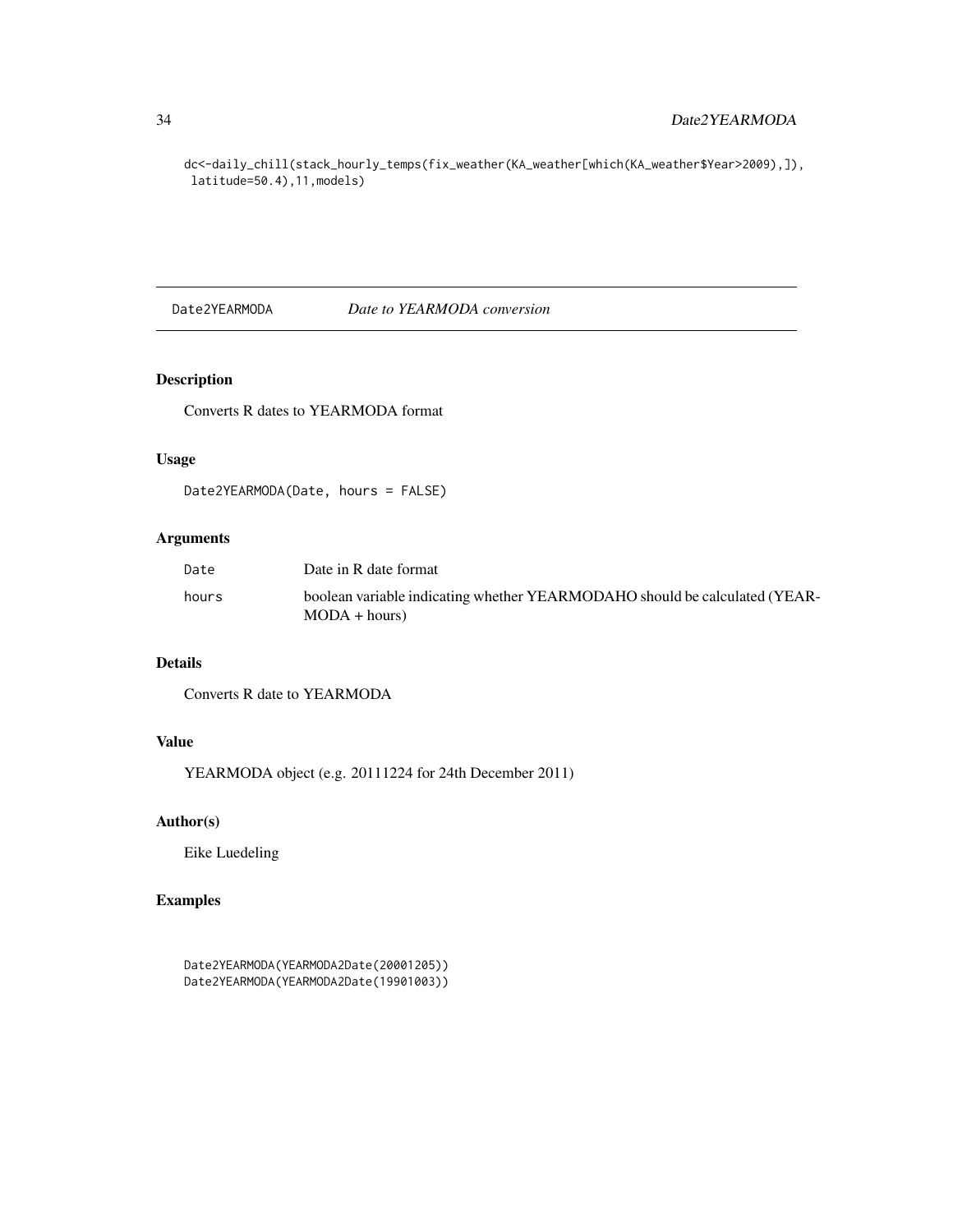<span id="page-34-0"></span>

# Description

This function computes sunrise time, sunset time and daylength for a particular location and day of the year (Julian day). This is done using equations by Spencer (1971) and Almorox et al. (2005).

#### Usage

daylength(latitude, JDay, notimes.as.na = FALSE)

### Arguments

| latitude      | numeric value specifying the geographic latitude (in decimal degrees) of the<br>location of interest                                                                                                                                                             |
|---------------|------------------------------------------------------------------------------------------------------------------------------------------------------------------------------------------------------------------------------------------------------------------|
| JDay          | numeric (usually integer) value or vector specifying the Julian day (day of the<br>year), for which calculations should be done.                                                                                                                                 |
| notimes.as.na | parameter to determine whether for days without sunrise or sunset, na should<br>be returned for Sunset and Sunrise. If left at FALSE (the default), the func-<br>tion returns -99 and 99 for sunrise and sunset or polar nights and polar days,<br>respectively. |

# Value

list with three elements Sunrise, Sunset and Daylength. For days without sunrise (polar nights), sunset and sunrise become -99 and the daylength 0. For days without sunset, sunset and sunrise are 99 and daylength 24.

### Author(s)

Eike Luedeling

#### References

Spencer JW, 1971. Fourier series representation of the position of the Sun. Search 2(5), 172.

Almorox J, Hontoria C and Benito M, 2005. Statistical validation of daylength definitions for estimation of global solar radiation in Toledo, Spain. Energy Conversion and Management 46(9- 10), 1465-1471)

# Examples

```
daylength(latitude=50,JDay=40)
plot(daylength(latitude=35,JDay=1:365)$Daylength)
```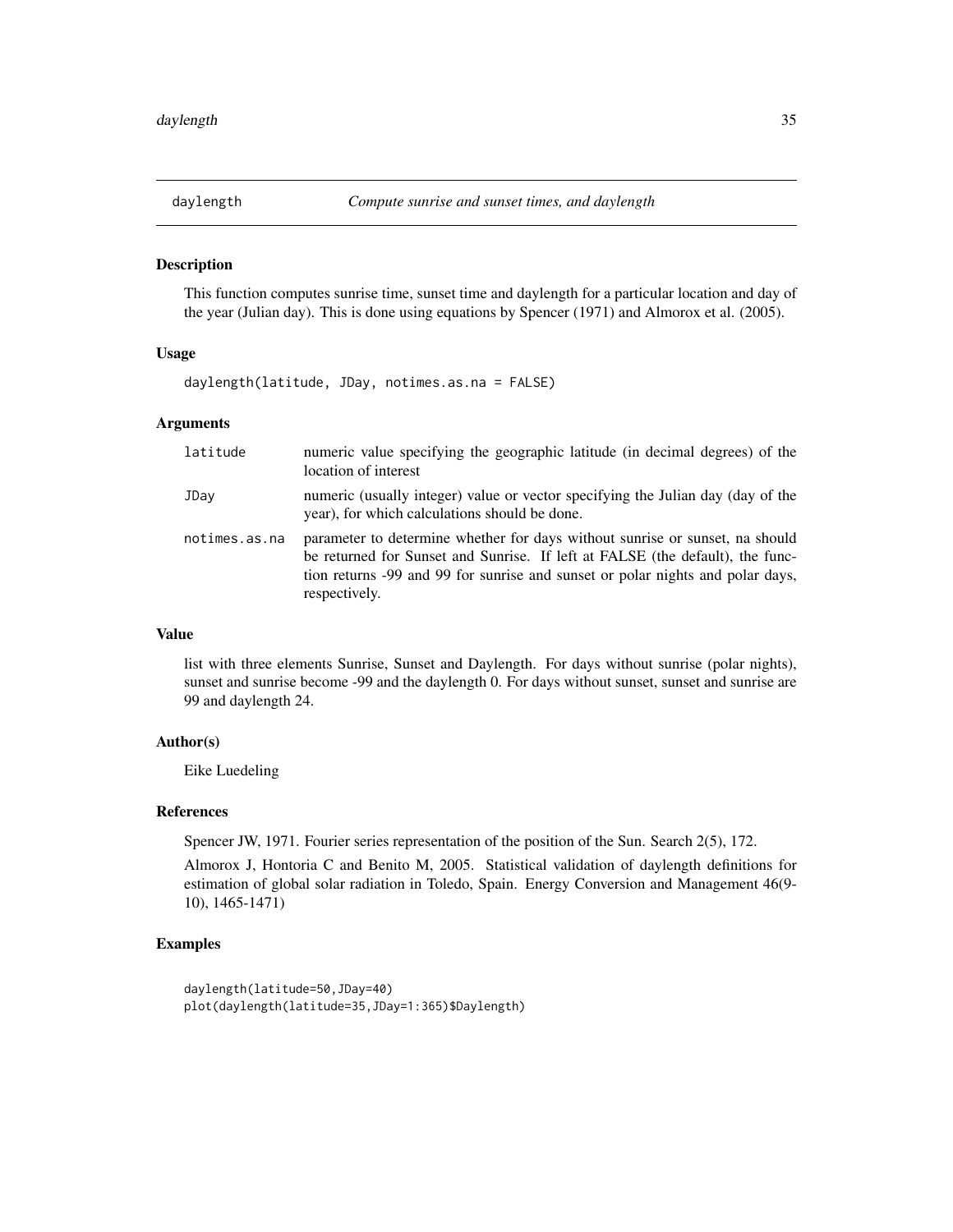<span id="page-35-0"></span>Dynamic\_Model *Dynamic\_Model*

# Description

Calculation of cumulative chill according to the Dynamic Model

This function calculates winter chill for temperate trees according to the Dynamic Model.

Chill Portions are calculated as suggested by Erez et al. (1990).

### Usage

```
Dynamic_Model(
 HourTemp,
 sum = TRUE,E0 = 4153.5,
 E1 = 12888.8,
 A0 = 139500,A1 = 2.567e+18,
 slope = 1.6,
 Tf = 277)
```
# Arguments

| HourTemp | Vector of hourly temperatures in degree Celsius.                                                                                                                                         |
|----------|------------------------------------------------------------------------------------------------------------------------------------------------------------------------------------------|
| summ     | Boolean parameter indicating whether calculated metrics should be provided as<br>cumulative values over the entire record (TRUE) or as the actual accumulation<br>for each hour (FALSE). |
| E0       | numeric. Parameter $E_0$ of the dynamic model                                                                                                                                            |
| E1       | numeric. Parameter $E_1$ of the dynamic model                                                                                                                                            |
| A0       | numeric. Parameter $A_0$ of the dynamic model                                                                                                                                            |
| A1       | numeric. Parameter $A_1$ of the dynamic model                                                                                                                                            |
| slope    | numeric. Slope parameter for sigmoidal function                                                                                                                                          |
| Τf       | numeric. Transition temperature (in degree Kelvin) for the sigmoidal function.                                                                                                           |

# Value

Vector of length length(HourTemp) containing the cumulative Chill Portions over the entire duration of HourTemp.

# Author(s)

Eike Luedeling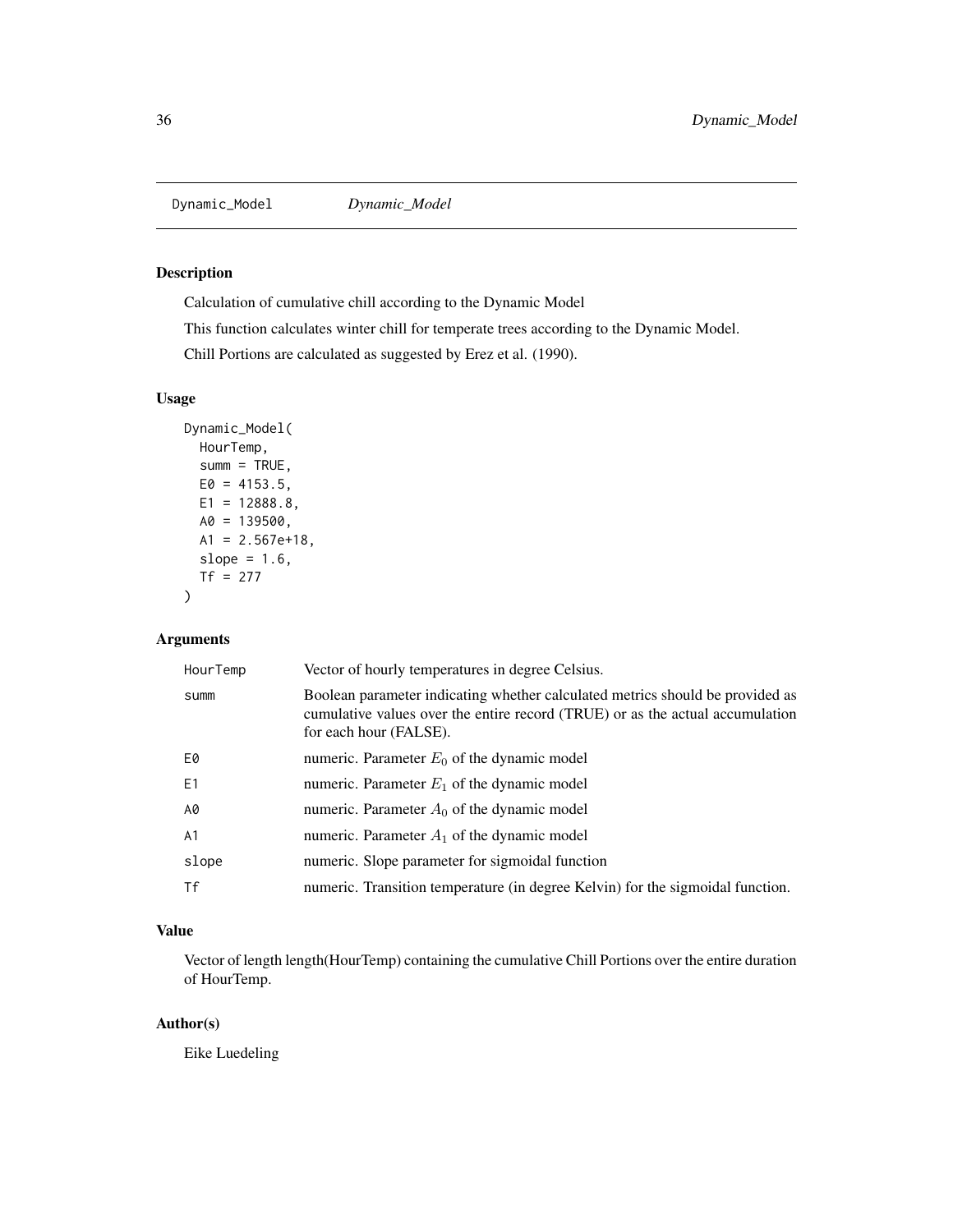# DynModel\_driver 37

# References

Dynamic Model references:

Erez A, Fishman S, Linsley-Noakes GC, Allan P (1990) The dynamic model for rest completion in peach buds. Acta Hortic 276, 165-174

Fishman S, Erez A, Couvillon GA (1987a) The temperature dependence of dormancy breaking in plants - computer simulation of processes studied under controlled temperatures. J Theor Biol 126(3), 309-321

Fishman S, Erez A, Couvillon GA (1987b) The temperature dependence of dormancy breaking in plants - mathematical analysis of a two-step model involving a cooperative transition. J Theor Biol 124(4), 473-483

## Examples

```
weather<-fix_weather(KA_weather[which(KA_weather$Year>2006),])
```
hourtemps<-stack\_hourly\_temps(weather,latitude=50.4)

res <- Dynamic\_Model(hourtemps\$hourtemps\$Temp)

DynModel\_driver *DynModel\_driver*

# Description

Calculation of cumulative chill according to the Dynamic Model

This function calculates winter chill for temperate trees according to the Dynamic Model.

Chill Portions are calculated as suggested by Erez et al. (1990).

### Usage

```
DynModel_driver(
  temp,
  times,
 A0 = 139500,
 A1 = 2.567e + 18,
 E0 = 4153.5,
 E1 = 12888.8,
  slope = 1.6.
 Tf = 4,
  deg_celsius = TRUE
)
```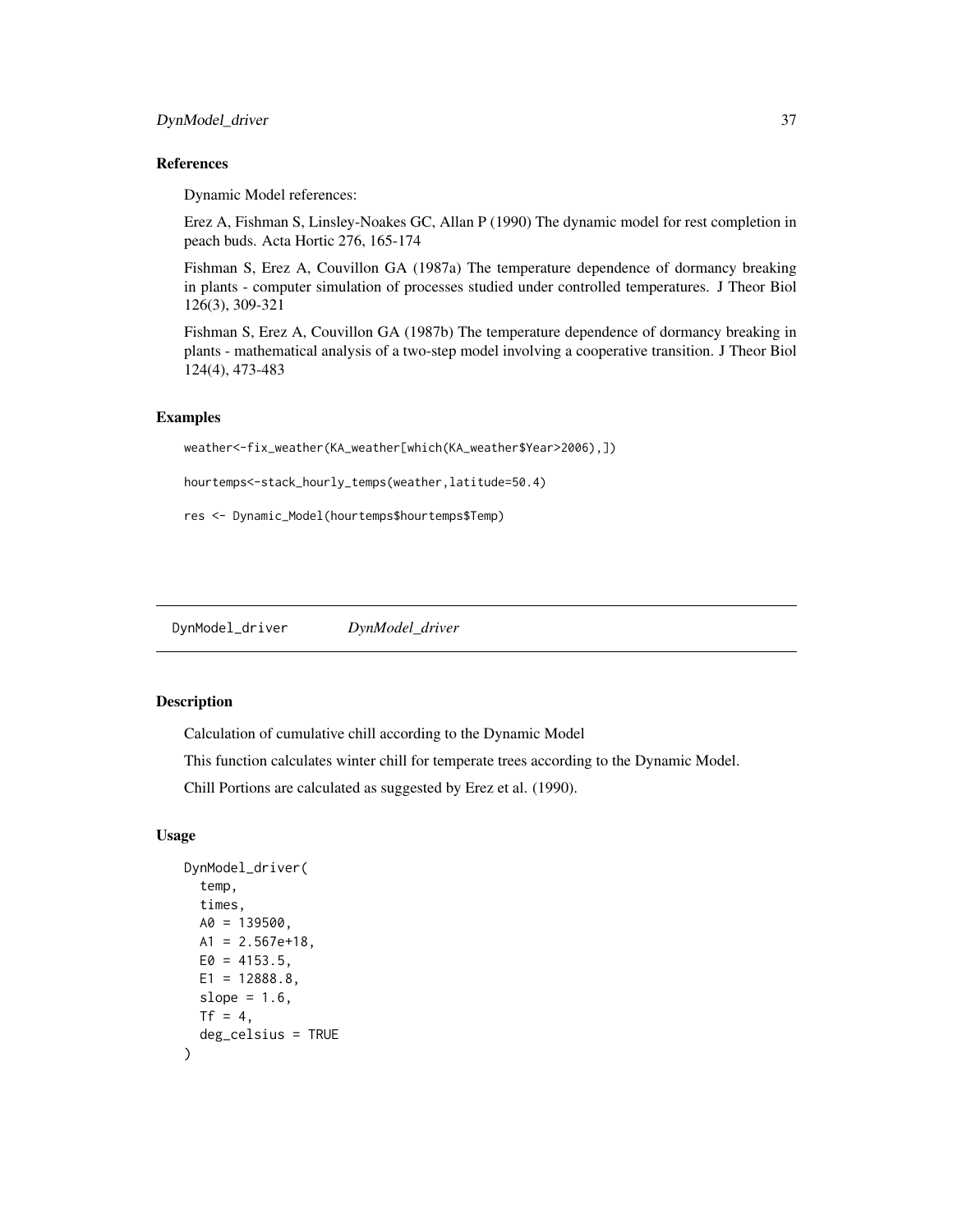### Arguments

| temp           | Vector of temperatures.                                                                                                           |
|----------------|-----------------------------------------------------------------------------------------------------------------------------------|
| times          | numeric vector. Optional times at which the temperatures where measured, if<br>not given, hourly temperatures will be assumed     |
| A0             | numeric. Parameter $A_0$ of the dynamic model                                                                                     |
| A <sub>1</sub> | numeric. Parameter $A_1$ of the dynamic model                                                                                     |
| E0             | numeric. Parameter $E_0$ of the dynamic model                                                                                     |
| E <sub>1</sub> | numeric. Parameter $E_1$ of the dynamic model                                                                                     |
| slope          | numeric. Slope parameter for sigmoidal function                                                                                   |
| Tf             | numeric. Transition temperature (in degree Kelvin) for the sigmoidal function                                                     |
| deg_celsius    | boolean. whether or not the temperature vector and the model temperature pa-<br>rameters are in degree Celsius (Kelvin otherwise) |

## Details

This function gives idential results as [Dynamic\\_Model](#page-35-0) for hourly temperature data, returns more details but is also a bit slower in the R code version

# Value

List containint four vectors of length(temp) with elements  $x$  is the PDBF,  $y$  the accumulated chill, delta the chill portions and xs, which is  $x_s = A_0/A_1 \exp(-(E_0-E_1)/T)$  Portions over the entire duration of HourTemp.

## Author(s)

Carsten Urbach <urbach@hiskp.uni-bonn.de>

## References

Dynamic Model references:

Erez A, Fishman S, Linsley-Noakes GC, Allan P (1990) The dynamic model for rest completion in peach buds. Acta Hortic 276, 165-174

Fishman S, Erez A, Couvillon GA (1987a) The temperature dependence of dormancy breaking in plants - computer simulation of processes studied under controlled temperatures. J Theor Biol 126(3), 309-321

Fishman S, Erez A, Couvillon GA (1987b) The temperature dependence of dormancy breaking in plants - mathematical analysis of a two-step model involving a cooperative transition. J Theor Biol 124(4), 473-483

## Examples

```
weather<-fix_weather(KA_weather[which(KA_weather$Year>2006),])
hourtemps<-stack_hourly_temps(weather,latitude=50.4)
res2 <- DynModel_driver(temp=hourtemps$hourtemps$Temp)
```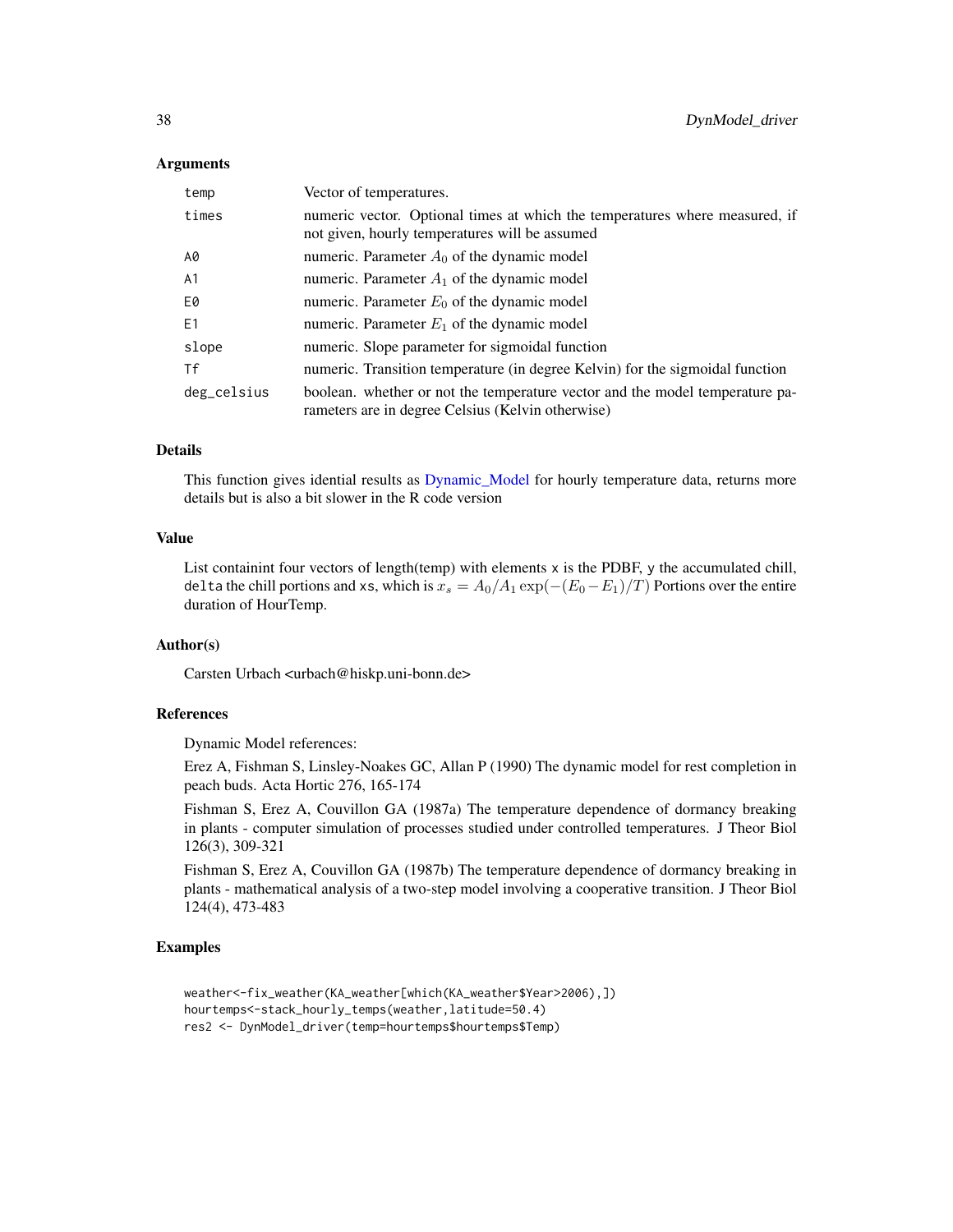# <span id="page-38-0"></span>Empirical\_daily\_temperature\_curve *Empirical daily temperature curve*

# **Description**

This function derives an empirical daily temperature curve from observed hourly temperature data. The mean temperature during each hour of the day is expressed as a function of the daily minimum and maximum temperature. This is done separately for each month of the year. The output is a data.frame that can then be used with the [Empirical\\_hourly\\_temperatures](#page-39-0) function to generate hourly temperatures from data on daily minimum (Tmin) and maximum (Tmax) temperatures.

### Usage

Empirical\_daily\_temperature\_curve(Thourly)

## Arguments

Thourly data.frame containing hourly temperatures. Must contain columns Year (year of observation), Month (month of observation), Day (day of observation), Hour (hour of observation) and Temp (Observed temperature). If multiple observations within an hour are available, these are averaged.

### Value

data.frame containing three columns: Month (month for which coefficient applies), Hour (hour for which coefficient applies) and Prediction\_coefficient (the coefficient used for empirical temperature prediction). Coefficients indicate, by what fraction of the daily temperature range the temperature during the specified hour is above the daily minimum temperature.

# Author(s)

Eike Luedeling

## Examples

Empirical\_daily\_temperature\_curve(Winters\_hours\_gaps)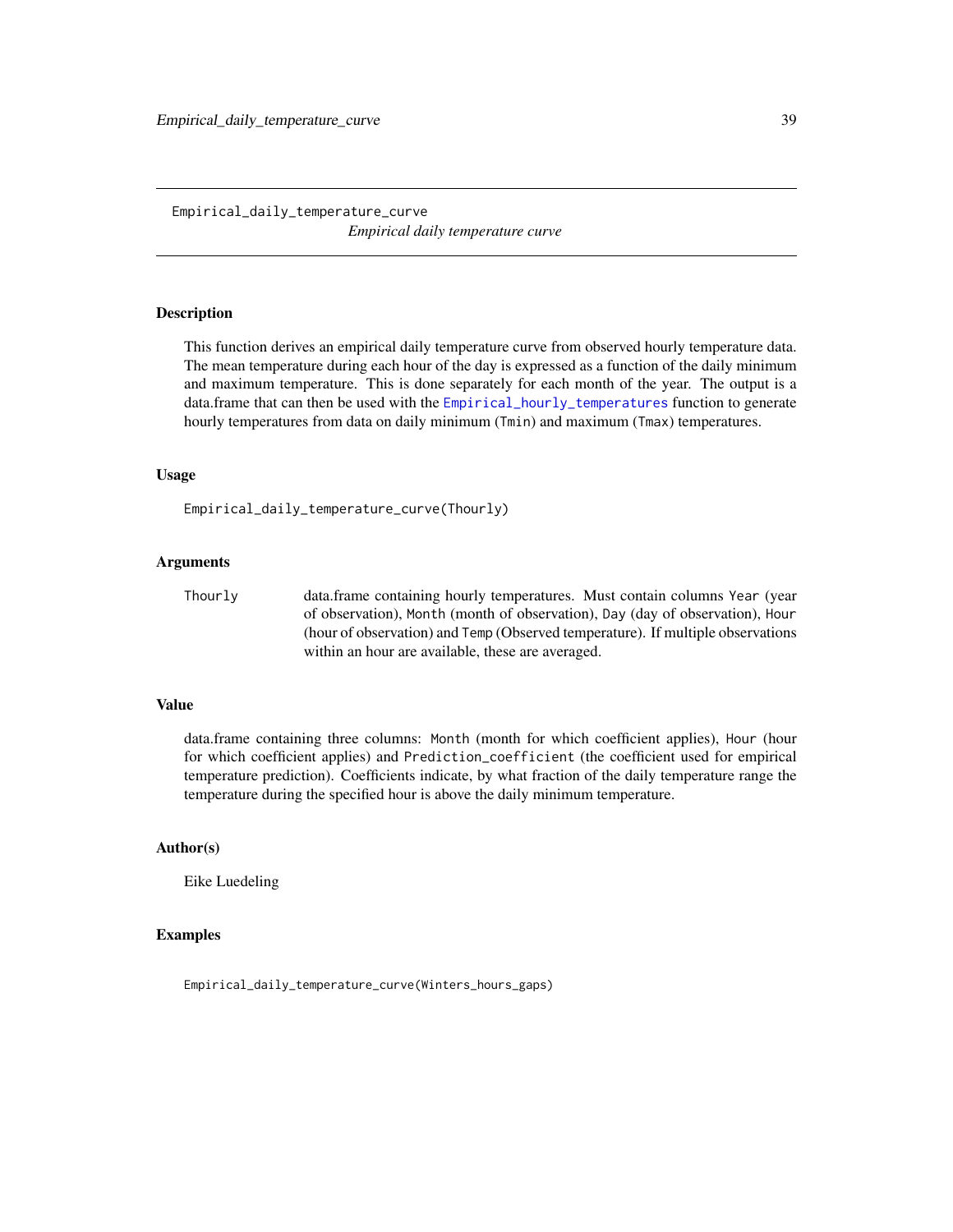<span id="page-39-0"></span>Empirical\_hourly\_temperatures

*Empirical daily temperature prediction*

## Description

This function generates hourly temperatures from daily minimum and maximum temperatures, based on an empirical relationship of these two daily temperature extremes with the hourly temperature. Usually, this relationship will have been determined with the [Empirical\\_daily\\_temperature\\_curve](#page-38-0) function.

### Usage

Empirical\_hourly\_temperatures(Tdaily, empi\_coeffs)

## Arguments

| Tdaily      | data.frame containing daily minimum and maximum temperatures. Must con-<br>tain columns Year (year of observation), Month (month of observation), Day<br>(day of observation), Tmin (Minimum daily temperature) and Tmax (Maximum<br>daily temperature).                                                                                                                                                                                                                                                                                         |
|-------------|--------------------------------------------------------------------------------------------------------------------------------------------------------------------------------------------------------------------------------------------------------------------------------------------------------------------------------------------------------------------------------------------------------------------------------------------------------------------------------------------------------------------------------------------------|
| empi_coeffs | data. frame containing coefficients for the hourly temperature prediction, e.g.<br>generated with the function Empirical_daily_temperature_curve. Needs to<br>contain the following columns: Month (month for which coefficient applies),<br>Hour (hour for which coefficient applies) and Prediction_coefficient (the<br>coefficient used for empirical temperature prediction). Coefficients indicate, by<br>what fraction of the daily temperature range the temperature during the specified<br>hour is above the daily minimum temperature. |

## Value

data.frame containing all columns of the Tdaily dataset, but also the columns Hour and Temp, for the hour of the day and the predicted temperature, respectively.

## Author(s)

Eike Luedeling

## Examples

```
coeffs<-Empirical_daily_temperature_curve(Winters_hours_gaps)
Winters_daily<-make_all_day_table(Winters_hours_gaps, input_timestep="hour")
Empirical_hourly_temperatures(Winters_daily,coeffs)
```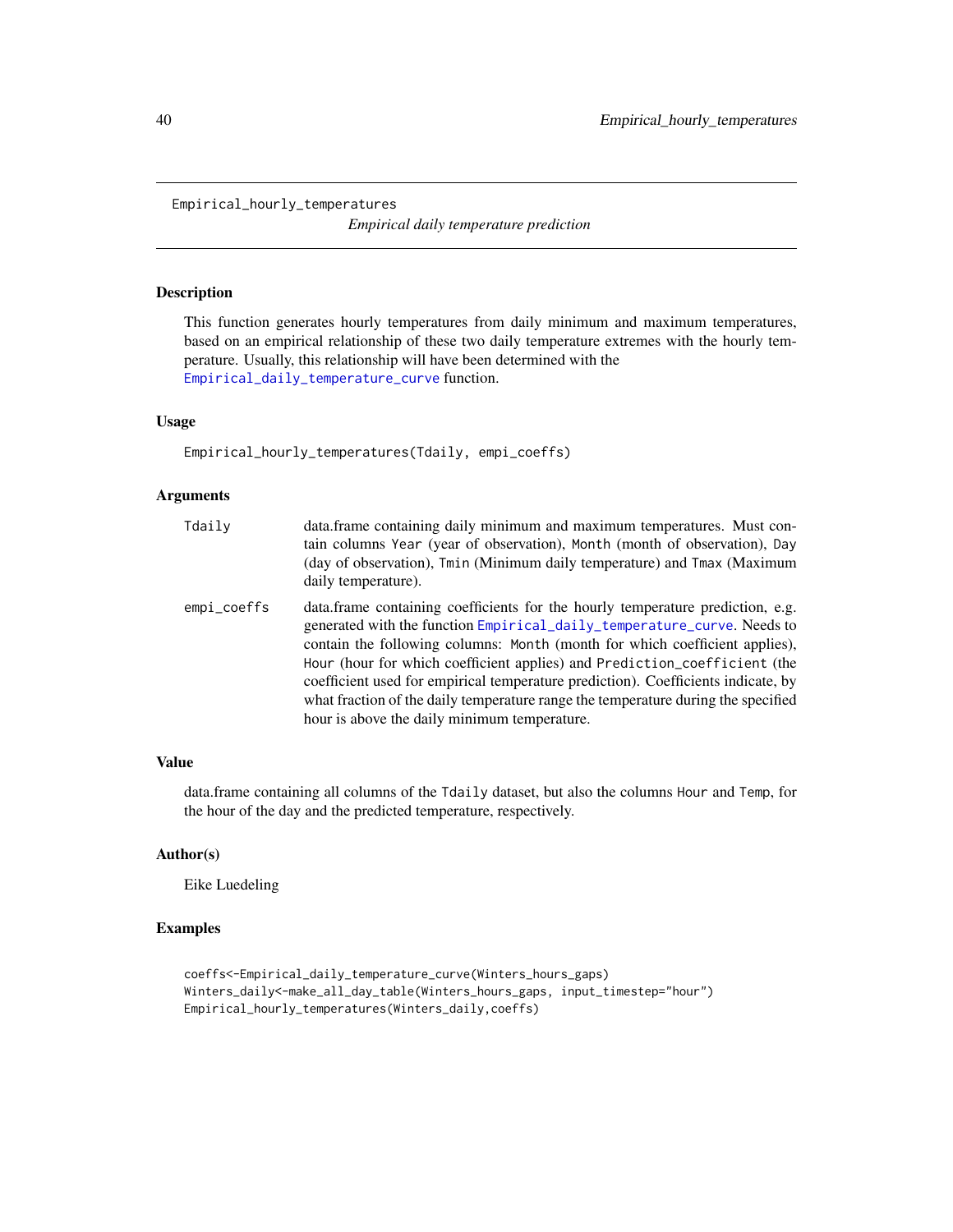extract\_differences\_between\_characters *Identify shared leading or trailing character strings*

## Description

For a vector of character strings, identify elements between shared leading and/or trailing substrings, e.g. for a vector such as c("XXX01YYY",XXX02YYY") extract the numbers.

### Usage

extract\_differences\_between\_characters(strings)

### Arguments

strings vector of character strings for elements to be extracted from.

### Value

vector of strings similar to the input vector but without shared leading and trailing characters.

#### Author(s)

Eike Luedeling

### Examples

```
extract_differences_between_characters(c("Temp_01","Temp_02","Temp_03"))
extract_differences_between_characters(c("Temp_01_Tmin","Temp_02_Tmin","Temp_03_Tmin"))
extract_differences_between_characters(c("a","b"))
```
extract\_temperatures\_from\_grids *Extract temperature information from gridded dataset*

## Description

Temperature data is often available in gridded format, and records for particular points must be extracted for work on site-specific issues (such as chill calculation). This function implements this, for certain types of gridded data.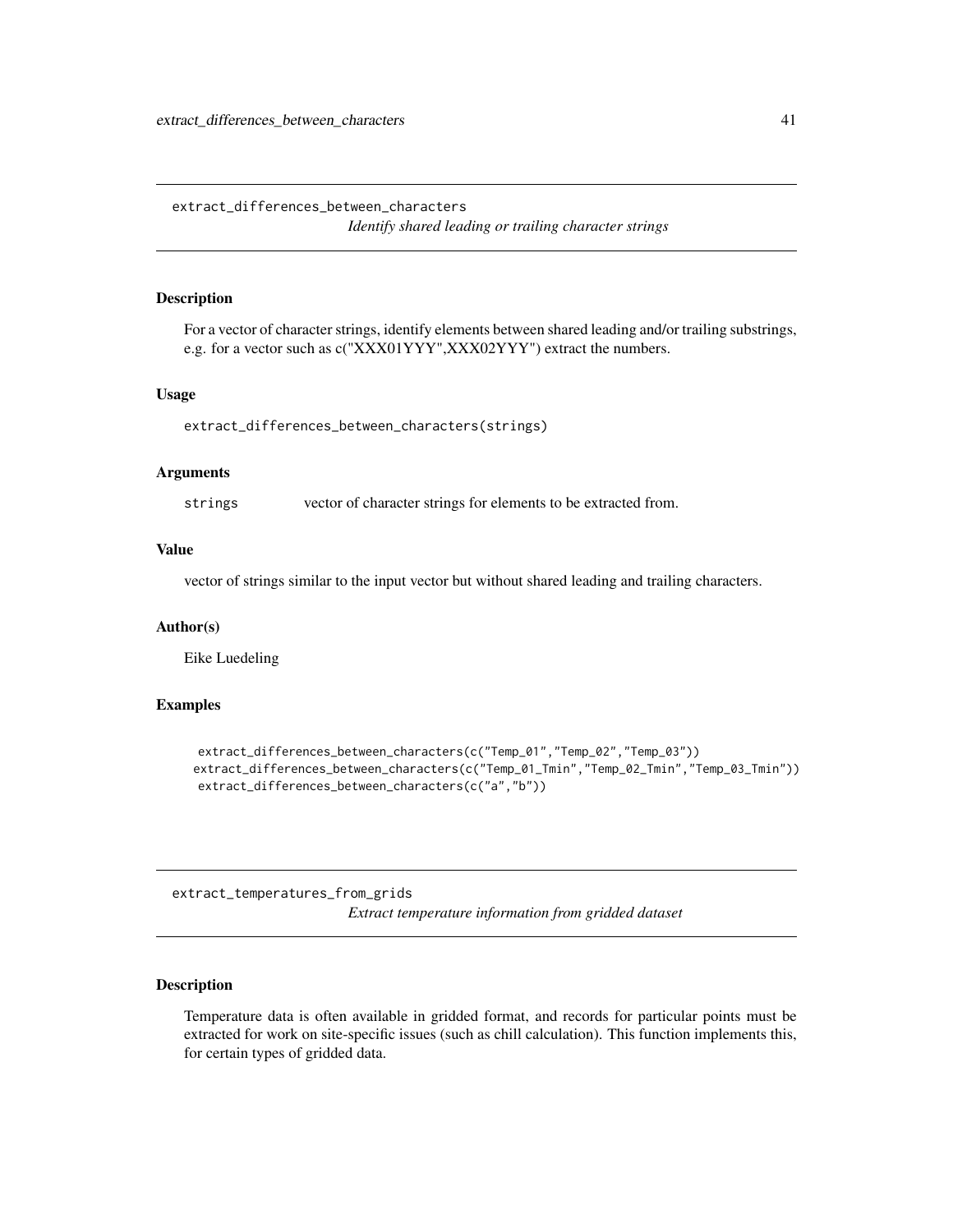# Usage

```
extract_temperatures_from_grids(
  coordinates,
  grid_format,
  grid_specifications,
  scenario_year = NA,
  reference_year = NA,
  scenario_type = NA,
  labels = NA,
  temperature_check_args = NULL
\lambda
```
## Arguments

| coordinates            | numeric vector specifying coordinates for the point location of interest. These<br>coordinates have to use the same coordinate system as the grids, from which data<br>are to be extracted. The elements can be named as 'longitude' and 'latitude', or<br>provided as unnamed elements. In the latter case, the first element is interpreted<br>as the x-coordinate (e.g. longitude or Easting) and the second element as the<br>y-coordinate (e.g. latitude or Northing). |
|------------------------|-----------------------------------------------------------------------------------------------------------------------------------------------------------------------------------------------------------------------------------------------------------------------------------------------------------------------------------------------------------------------------------------------------------------------------------------------------------------------------|
| grid_format            | character string specifying the type of raster data. See details below.                                                                                                                                                                                                                                                                                                                                                                                                     |
| grid_specifications    |                                                                                                                                                                                                                                                                                                                                                                                                                                                                             |
|                        | list of specifications that instruct the function on where to find the temperature<br>grids. See grid_format descriptions for what is required here.                                                                                                                                                                                                                                                                                                                        |
| scenario_year          | year the temperature scenario is representative of, e.g. 2050, 2080. If the sce-<br>nario period is an interval, this should be the median of all years in this interval.                                                                                                                                                                                                                                                                                                   |
| reference_year         | year of reference for the gridded climate data. This is only important for relative<br>temperature scenarios. If the reference period is an interval, this should be the<br>median of all years in this interval.                                                                                                                                                                                                                                                           |
| scenario_type          | character string specifying whether the climate data contains a relative or abso-<br>lute temperature sceanario. Accordingly, this should be 'relative' or 'absolute'.<br>Can also be NA, which is the default, in which case the function makes a guess<br>on which type applies. This guess is directed by the temperature_check_args.                                                                                                                                    |
| labels                 | list of labels to be passed to the labels argument of the resulting temperature_scenario                                                                                                                                                                                                                                                                                                                                                                                    |
| temperature_check_args |                                                                                                                                                                                                                                                                                                                                                                                                                                                                             |
|                        | list of arguments to be passed to the check_temperature_scenario function. Check<br>documentation of that function for details.                                                                                                                                                                                                                                                                                                                                             |

# Details

The following climate data formats are supported: "AFRICLIM" - data downloaded from https://www.york.ac.uk/environmer "CCAFS" - data downloaded from http://ccafs-climate.org/data\_spatial\_downscaling/; "WorldClim" - data downloaded from http://www.worldclim.org/. All these databases provide separate zipped files for monthly minimum and monthly maximum temperatures, but they differ slightly in format and structure. If you want to see additional formats included, please send me a message.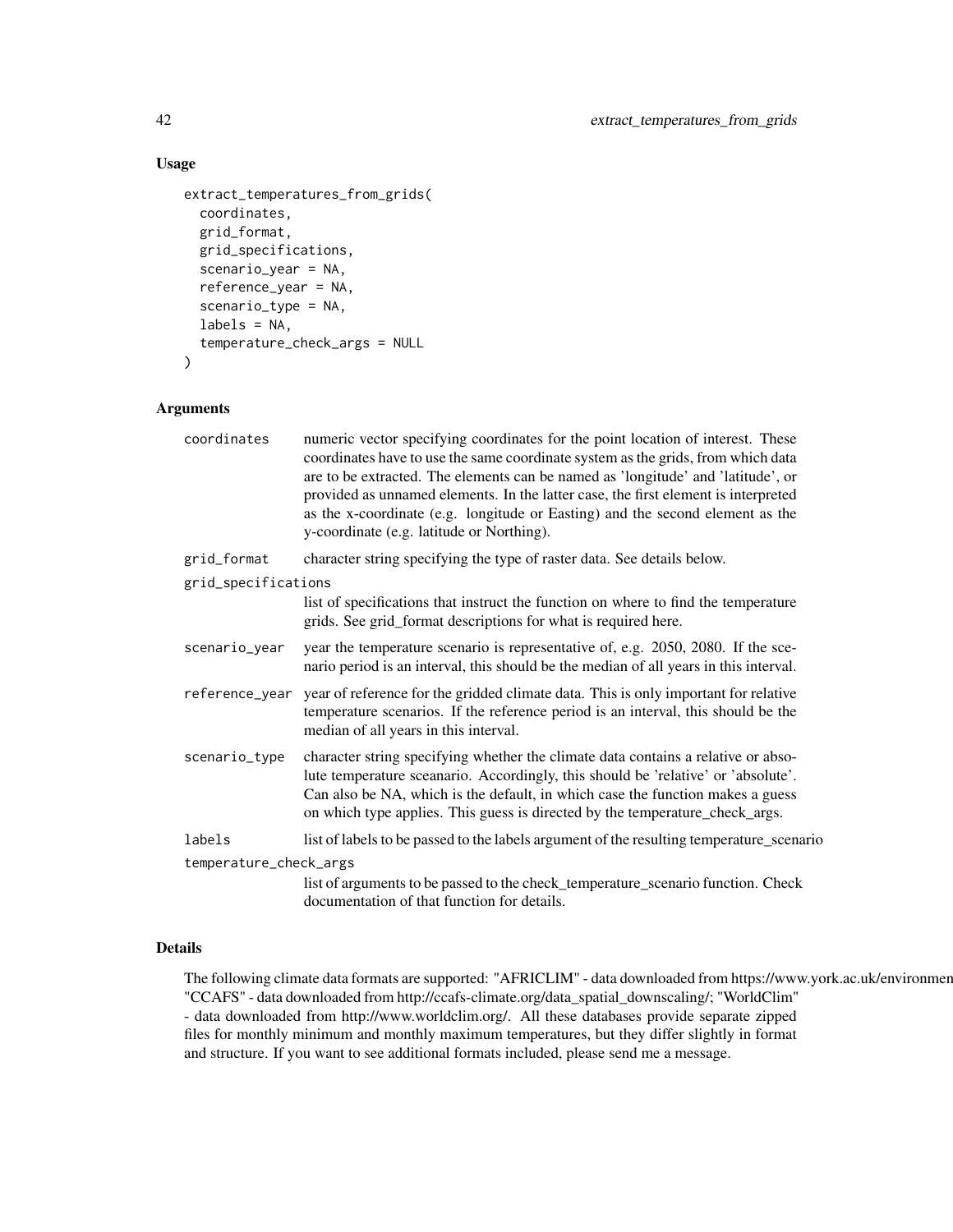## Value

temperature scenario object extracted from the grids, consisting of the following elements: 'data' = a data frame with n\_intervals elements containing the absolute or relative temperature information. 'reference\_year' = the year the scenario is representative of. 'scenario\_type' = the scenario type ('absolute' or 'relative'); 'labels' = and elements attached to the input temperature\_scenario as an element names 'labels'.

The function generates errors, when problems arise.

## Author(s)

Eike Luedeling

## Examples

```
coordinates<-c(10.6082,34.9411)
# grid_specifications<-list(base_folder="D:/DATA/AFRICLIM/GeoTIFF_30s/future_scenarios/",
                  minfile="tasmin_rcp45_2055_CCCma-CanESM2_CCCma-CanRCM4_wc30s.zip",
# maxfile="tasmax_rcp45_2055_CCCma-CanESM2_CCCma-CanRCM4_wc30s.zip")
# extract_temperatures_from_grids(coordinates,grid_format="AFRICLIM",grid_specifications,
# scenario_type="relative",scenario_year=2055)
# grid_specifications<-list(base_folder="D:/DATA/CCAFS_climate/",
# minfile="bcc_csm1_1_rcp2_6_2030s_tmin_30s_r1i1p1_b4_asc.zip",
# maxfile="bcc_csm1_1_rcp2_6_2030s_tmax_30s_r1i1p1_b4_asc.zip")
#temps<-extract_temperatures_from_grids(coordinates,grid_format="CCAFS",grid_specifications,
# scenario_type="relative",scenario_year=2035)
```
filter\_temperatures *Quality filter for temperature records*

### Description

This function attempts to remove erroneous temperature readings. This is tricky because of the wide range of errors that can occur, so this isn't necessarily sufficient for problems of particular records.

#### Usage

```
filter_temperatures(
  temp_file,
  remove_value = NA,
  running_mean_filter = NA,
  running_mean_length = 3,
 min_extreme = NA,
 max_extreme = NA,
 max_missing_in_window = 1,
```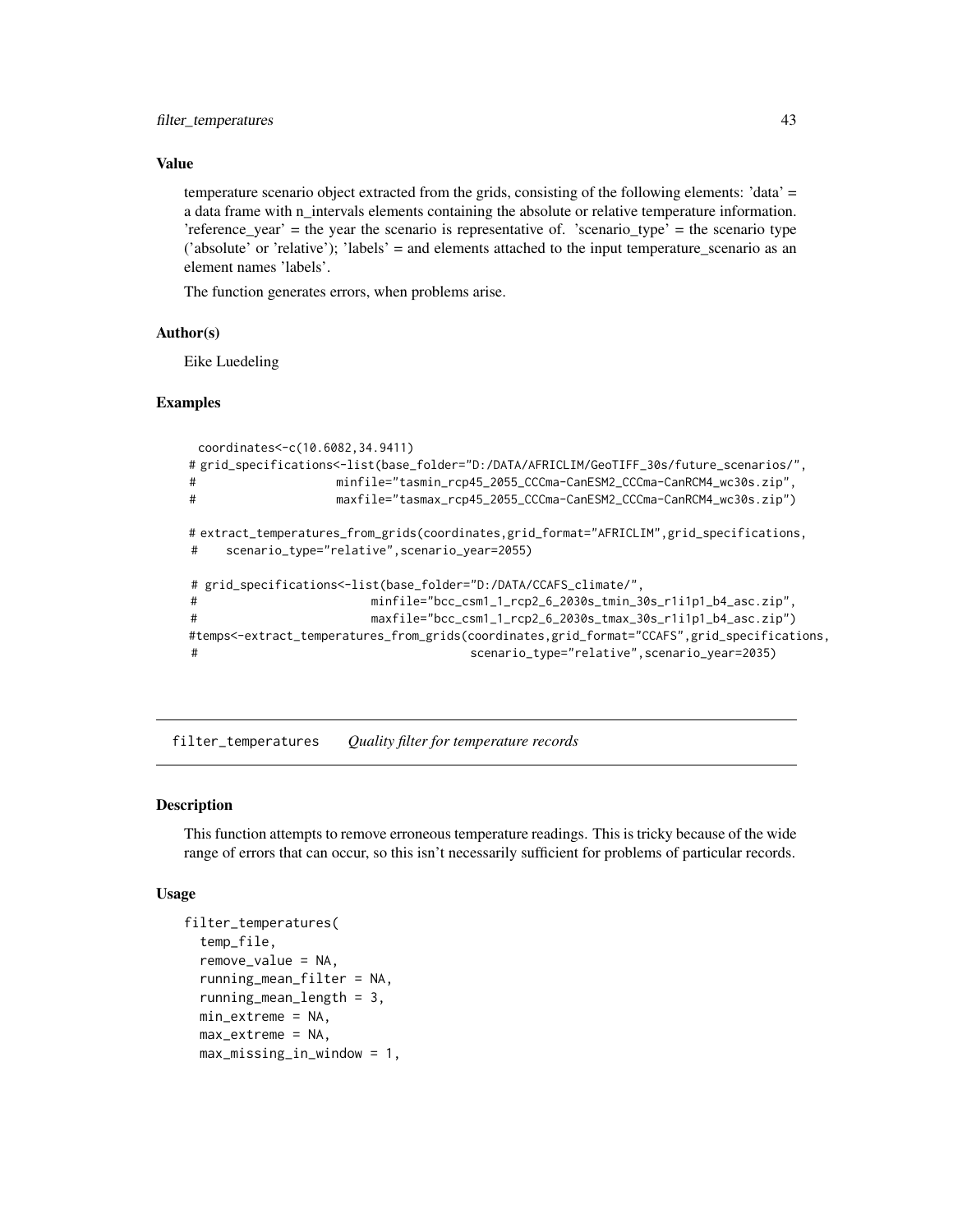```
missing_window_size = 9
\lambda
```
# Arguments

| temp_file             | file containing temperature data. Should have columns c("Year","Month","Day","Temp"<br>- and "Hour" for hourly data).                                                |
|-----------------------|----------------------------------------------------------------------------------------------------------------------------------------------------------------------|
| remove_value          | numeric value indicating 'no data'.                                                                                                                                  |
| running_mean_filter   |                                                                                                                                                                      |
|                       | deviation from a running mean over all temperature data that identifies a value<br>as an erroneous outlier.                                                          |
| running_mean_length   |                                                                                                                                                                      |
|                       | number of records to be included in a running mean.                                                                                                                  |
| min_extreme           | lowest plausible temperature on the record. All lower ones are removed.                                                                                              |
| max_extreme           | highest plausible temperature on the record. All higher ones are removed.                                                                                            |
| max_missing_in_window |                                                                                                                                                                      |
|                       | maximum share of values $(0.1)$ in a running window of size missing window size<br>around each value that can be missing. If this is exceeded, the value is removed. |
| missing_window_size   |                                                                                                                                                                      |
|                       | size of the window used for checking for missing values.                                                                                                             |

## Value

filtered temperature dataset, from which records identified as erroneous were removed.

## Author(s)

Eike Luedeling

# Examples

weather<-fix\_weather(KA\_weather[which(KA\_weather\$Year>2009),])

```
hourtemps<-stack_hourly_temps(weather, latitude=50.4)
```
filtered<-filter\_temperatures(hourtemps\$hourtemps,remove\_value=-99, running\_mean\_filter=3)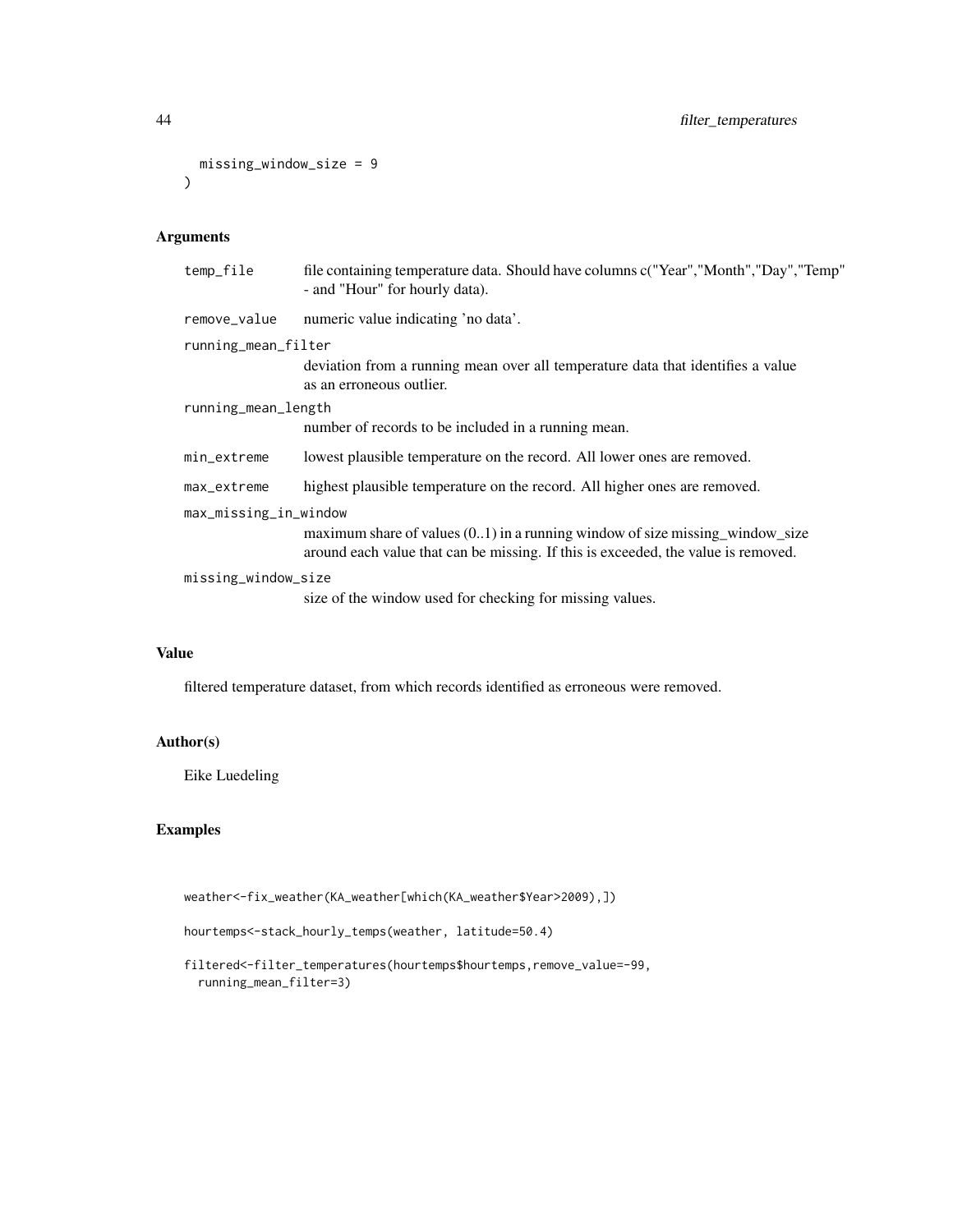## Description

This function identifies and interpolates gaps in daily weather records

# Usage

```
fix_weather(
  weather,
  start_year = 0,
  end\_year = 3000,start_date = 1,
  end\_date = 366,column = c("Tmin", "Tmax"),
  end_at_present = TRUE
)
```
## Arguments

| weather    | a data.frame containing a daily time series dataset. It should have columns<br>c("Year", "Month", "Day") or c("YEAR", "MONTH", "DAY") or "YEARMODA".                                                                                             |
|------------|--------------------------------------------------------------------------------------------------------------------------------------------------------------------------------------------------------------------------------------------------|
| start_year | integer marking the first year of interest. If not specified, this is assumed to be<br>year 0, which probably means that the entire record will be considered.                                                                                   |
| end_year   | integer marking the last year of interest. If not specified, this is assumed to be<br>year 3000, which probably means that the entire record will be considered.                                                                                 |
| start_date | start date of the sub-annual period of interest (e.g. the assumed chilling period),<br>defaults to 1 (1st Jan) if not specified                                                                                                                  |
| end_date   | end date of the sub-annual period of interest (e.g. the assumed chilling period),<br>defaults to 366 (31st Dec, also in non-leap years) if not specified                                                                                         |
| columns    | character vector containing the names of columns of the weather file that should<br>be interpolated and quality checked. If not specified, this defaults to "Tmin" and<br>"Tmax". If these columns don't exist, the function generates an error. |
|            | end_at_present boolean variable indicating whether the interval of interest should end on the<br>present day, rather than extending until the end of the year specified under<br>time_interval[2] (if time_interval[2] is the current year).     |

# Details

This function produces a complete record containing all dates between the 1st day of the start year and the last day of the end year (unless the first/last day of the record is after/before these dates - in that case the record is not extended). The values for the columns specified by the columns attribute are linearly interpolated. Missing values during the period indicated by start\_date and end\_date are added up and summarized in a quality control table.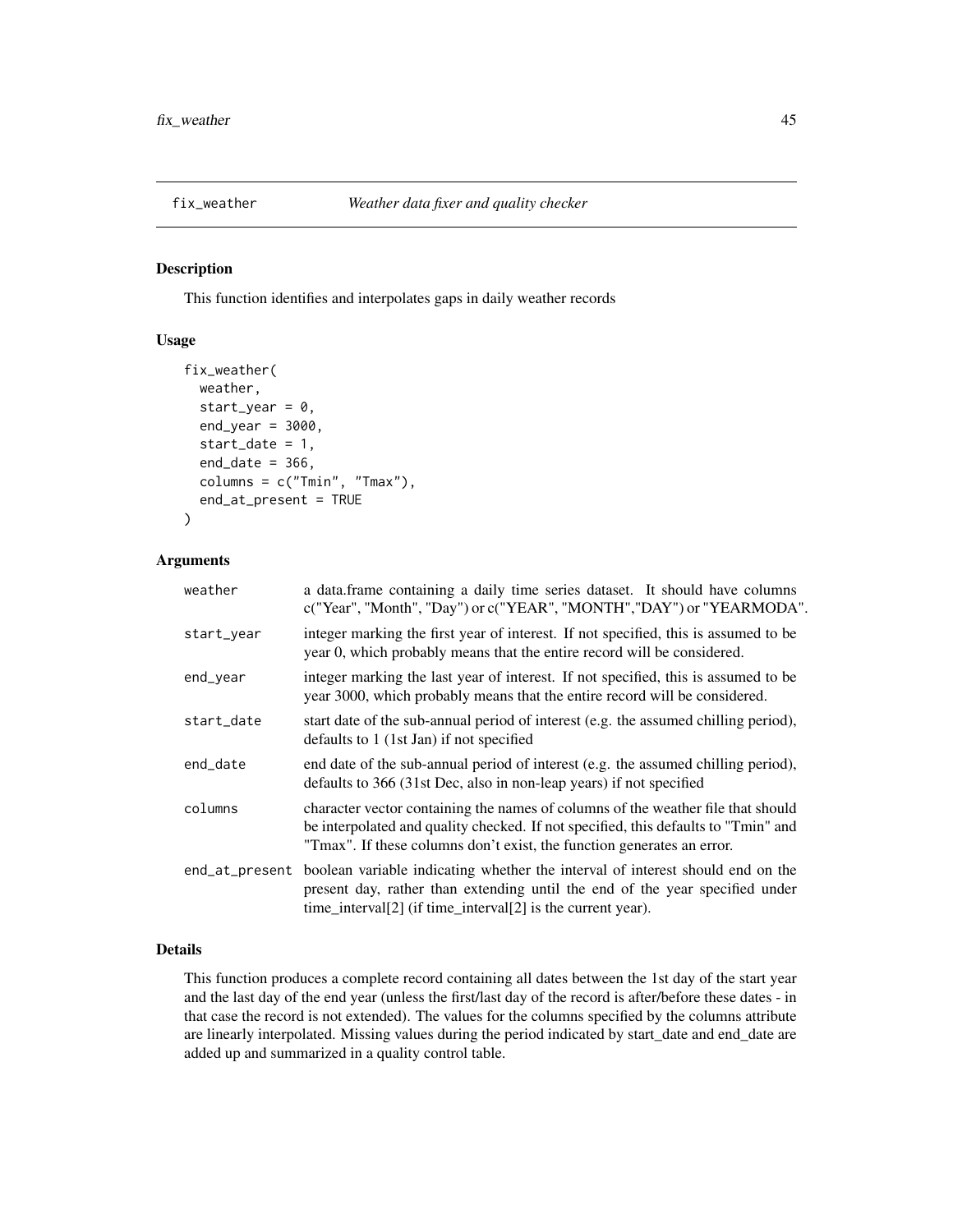## Value

list with two elements: weather: contains the interpolated weather record QC: contains the quality control data.frame, which summarizes missing days, incomplete days (days on which any value is missing), and percentage completeness.

## Author(s)

Eike Luedeling

## Examples

```
fix_weather(KA_weather,2000,2010)
```

```
#use a subset of the KA_weather dataset and add an additional day after a gap
KA_weather_gap<-rbind(KA_weather,c(Year=2011,Month=3,Day=3,Tmax=26,Tmin=14))
#fill in the gaps
fix_weather(KA_weather_gap, 1990,2011,300,100)
```
#fix\_weather(KA\_weather)

GDD *Calculation of cumulative heat according to the Growing Degree Day Model*

## Description

This function calculates heat for temperate trees according to the Growing Degree Day Model. Note that the calculuation differs slightly from the original, in which it is based on daily temperature extremes only. This equation here works with hourly temperatures. The normal GDD equation is GDD=(Tmax-Tmin)/2-Tbase, with Tmax=30 for Tmax>30, and Tmin=10 for Tmin<10. Tbase is a species-specific base temperature. The first part of the equation is the arithmetic mean of daily temperature extremes. In the present equation, this is replaced by Thourly/24 for each hourly temperature value. If chillR was using a triangular daily temperature curve, the result would be the same for both equations. Since chillR uses a sine function for daytime warming and a logarithmic decay function for nighttime cooling, however, there will be a slight deviation. This could be handled by defining a function the runs with daily weather data. chillR doesn't currently have this capability, since its primary focus is on metrics that require hourly data.

### Usage

GDD(HourTemp, summ = TRUE, Tbase = 5)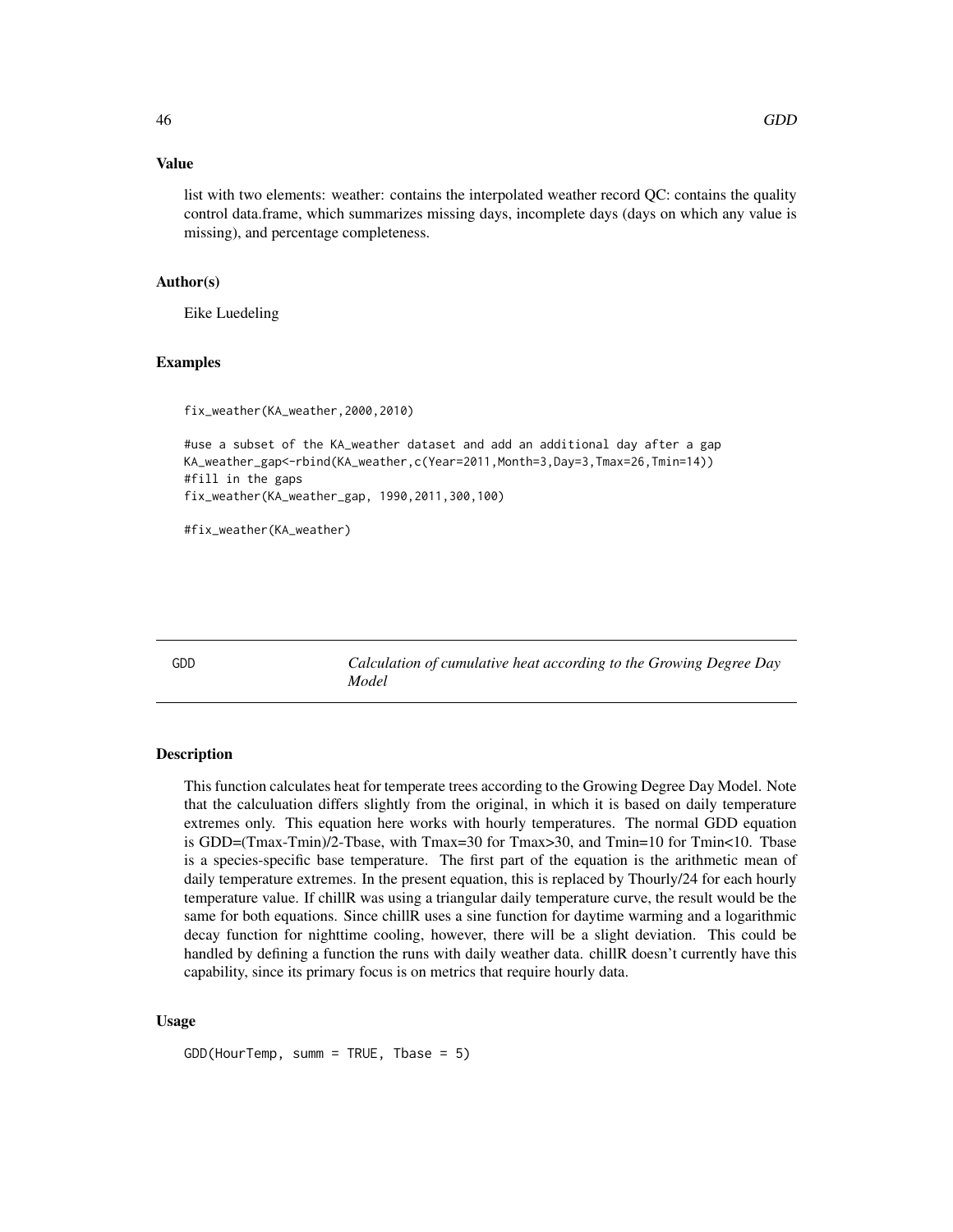### $GDH$  47

# Arguments

| HourTemp | Vector of hourly temperatures.                                                                                                                                                           |
|----------|------------------------------------------------------------------------------------------------------------------------------------------------------------------------------------------|
| summ     | Boolean parameter indicating whether calculated metrics should be provided as<br>cumulative values over the entire record (TRUE) or as the actual accumulation<br>for each hour (FALSE). |
| Tbase    | Base temperature, above which Growing Degrees accrue.                                                                                                                                    |

# Details

Growing Degree Hours are calculated as suggested by Anderson et al. (1986).

## Value

Vector of length length(HourTemp) containing the cumulative Growing Degree Days over the entire duration of HourTemp.

# Author(s)

Eike Luedeling

## References

Growing Degree Days reference:

http://agron-www.agron.iastate.edu/Courses/agron212/Calculations/GDD.htm

# Examples

```
weather<-fix_weather(KA_weather[which(KA_weather$Year>2006),])
```
hourtemps<-stack\_hourly\_temps(weather,latitude=50.4)

GDD(hourtemps\$hourtemps\$Temp)

GDH *Calculation of cumulative heat according to the Growing Degree Hours Model*

# Description

This function calculates heat for temperate trees according to the Growing Degree Hours Model.

## Usage

GDH(HourTemp, summ = TRUE)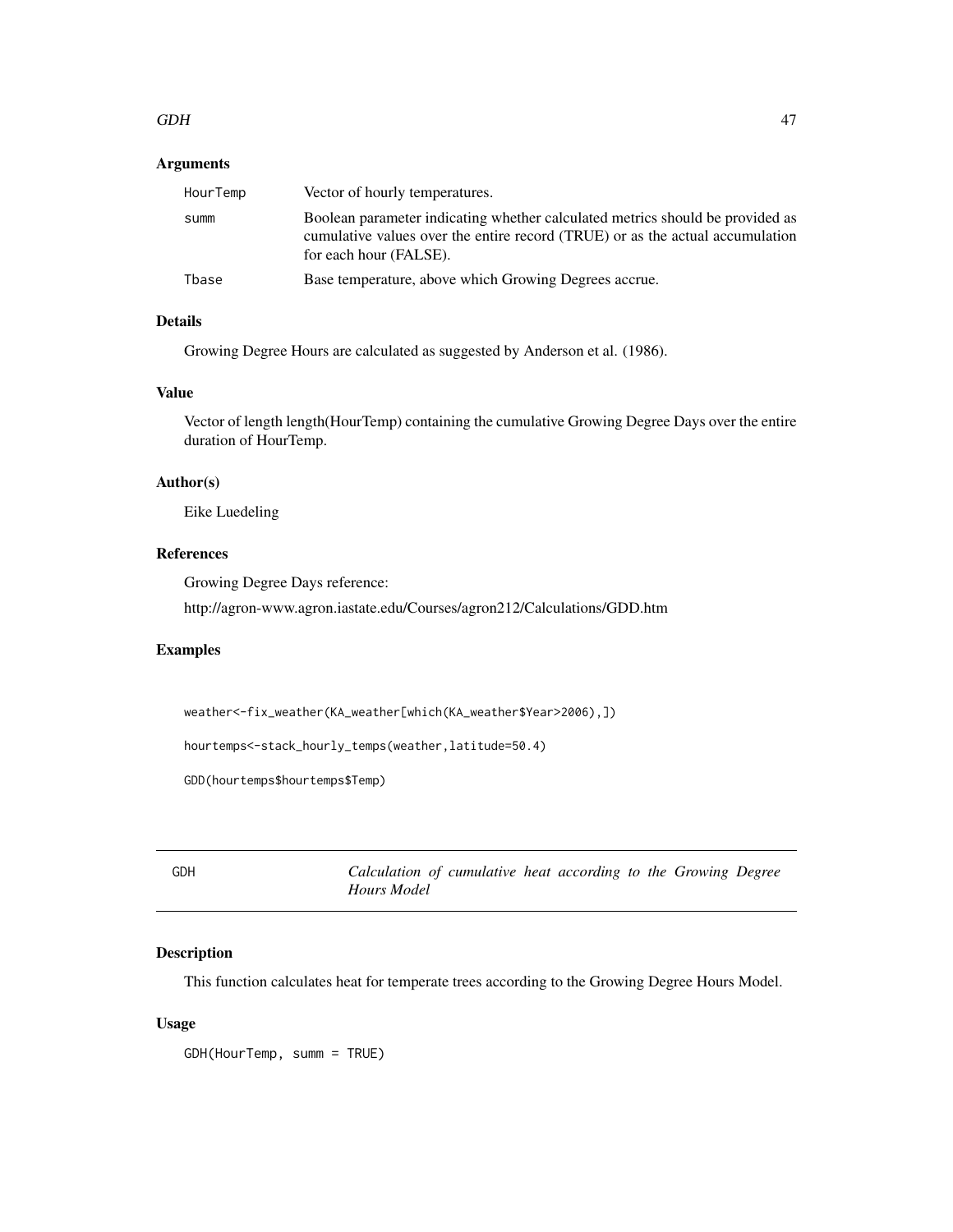### **Arguments**

| HourTemp | Vector of hourly temperatures.                                                                                                                                 |
|----------|----------------------------------------------------------------------------------------------------------------------------------------------------------------|
| summ     | Boolean parameter indicating whether calculated metrics should be provided as<br>cumulative values over the entire record (TRUE) or as the actual accumulation |
|          | for each hour (FALSE).                                                                                                                                         |

# Details

Growing Degree Hours are calculated as suggested by Anderson et al. (1986).

## Value

Vector of length length(HourTemp) containing the cumulative Growing Degree Hours over the entire duration of HourTemp.

## Author(s)

Eike Luedeling

# References

Growing Degree Hours reference:

Anderson JL, Richardson EA, Kesner CD (1986) Validation of chill unit and flower bud phenology models for 'Montmorency' sour cherry. Acta Hortic 184, 71-78

### Examples

weather<-fix\_weather(KA\_weather[which(KA\_weather\$Year>2006),])

hourtemps<-stack\_hourly\_temps(weather,latitude=50.4)

GDH(hourtemps\$hourtemps\$Temp)

GDH\_model *Calculation of cumulative heat according to the Growing Degree Hours Model (alternative function name)*

### Description

This function calculates heat for temperate trees according to the Growing Degree Hours Model.

## Usage

GDH\_model(HourTemp, summ = TRUE)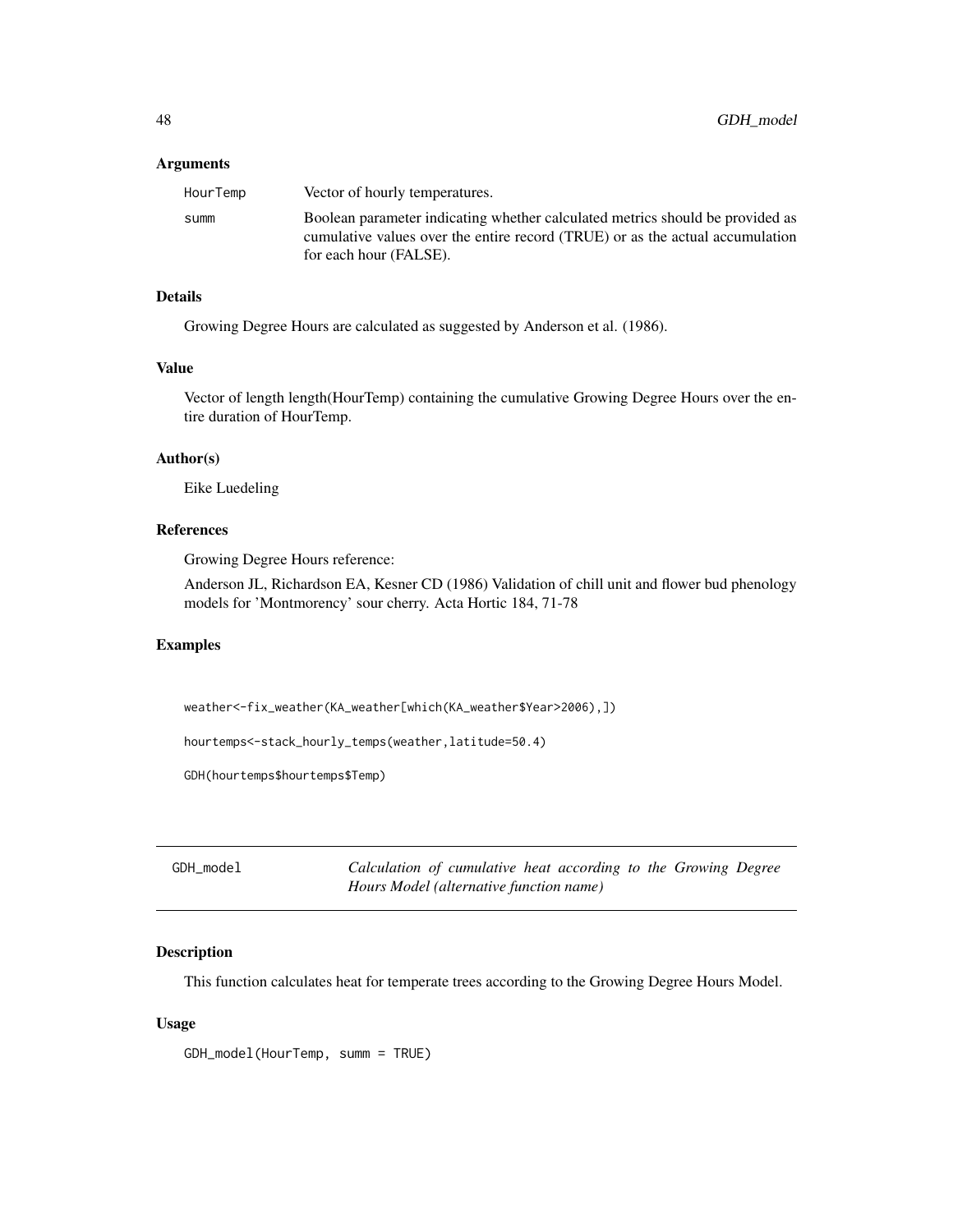### genSeason 49

#### Arguments

| HourTemp | Vector of hourly temperatures.                                                                                                                                 |
|----------|----------------------------------------------------------------------------------------------------------------------------------------------------------------|
| summ     | Boolean parameter indicating whether calculated metrics should be provided as<br>cumulative values over the entire record (TRUE) or as the actual accumulation |
|          | for each hour (FALSE).                                                                                                                                         |

### Details

Growing Degree Hours are calculated as suggested by Anderson et al. (1986).

#### Value

Vector of length length(HourTemp) containing the cumulative Growing Degree Hours over the entire duration of HourTemp.

# Author(s)

Eike Luedeling

# References

Growing Degree Hours reference:

Anderson JL, Richardson EA, Kesner CD (1986) Validation of chill unit and flower bud phenology models for 'Montmorency' sour cherry. Acta Hortic 184, 71-78

### Examples

weather<-fix\_weather(KA\_weather[which(KA\_weather\$Year>2006),])

hourtemps<-stack\_hourly\_temps(weather,latitude=50.4)

GDH\_model(hourtemps\$hourtemps\$Temp)

genSeason *Generate Seasons*

# Description

Identify the hours, days or months in a (monthly, daily or hourly) temperature dataset that belong to a particular season. Seasons are defined according to the 'mrange' argument, which specifies the start and end month of the season. The 'years' argument specifies the year, in which the dormancy season of interest ends.

## Usage

 $genSeason(temps, mrange = c(8, 6), years)$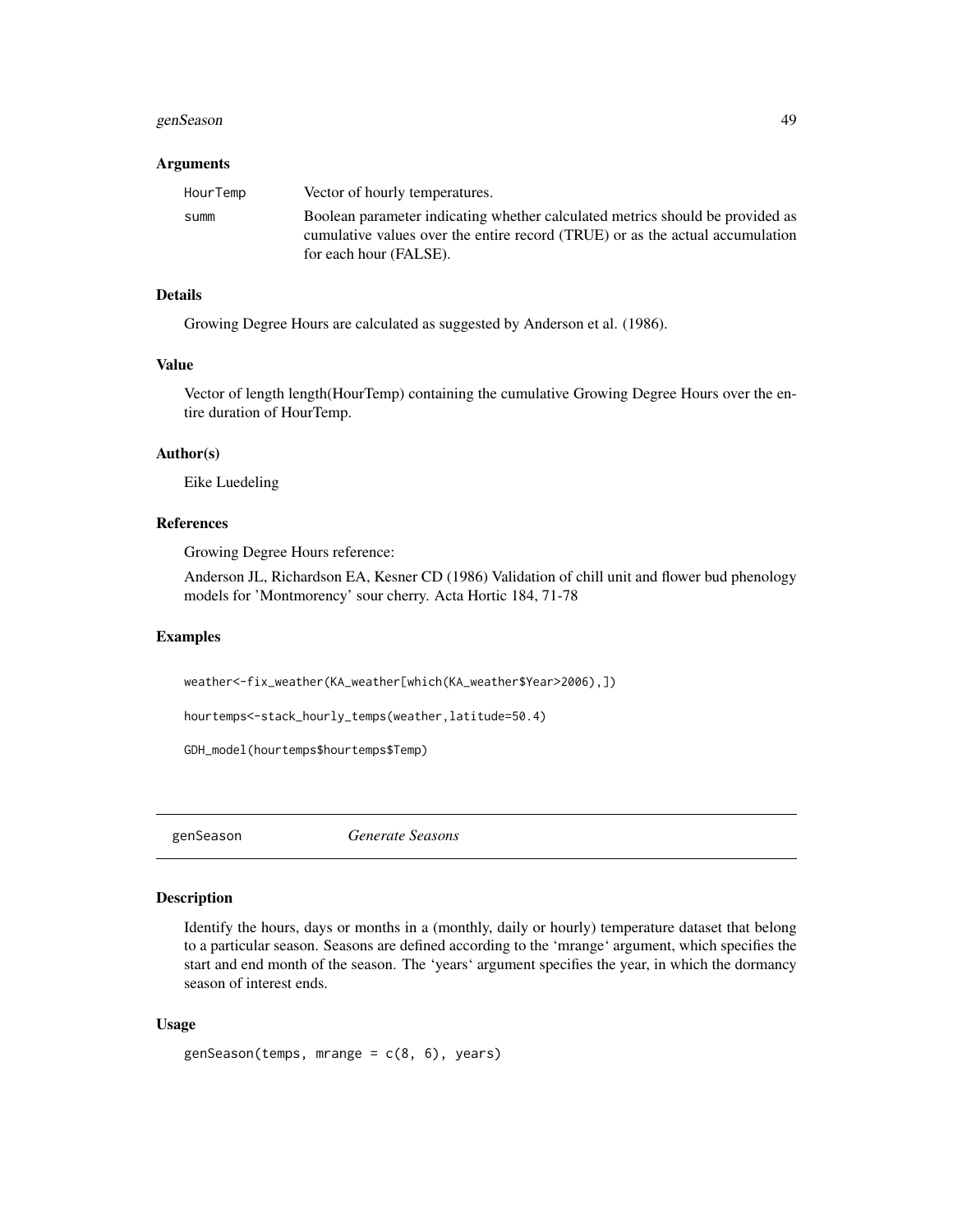# Arguments

| temps  | list. generated by 'chillR'                                                                                      |
|--------|------------------------------------------------------------------------------------------------------------------|
| mrange | numeric, vector with two entries for the range of months (start month and end<br>month)                          |
| years  | numeric, vector of years to be considered (with each entry specifying the year,<br>in which the season **ends**) |

genSeasonList *genSeasonList*

# Description

Generates a list with data.frame elements for each season.

# Usage

```
genSeasonList(temps, mrange = c(8, 6), years)
```
# Arguments

| temps  | data.frame. Must have columns 'Temp' containing the temperatures, 'JDay' the<br>JDays, 'Month' the months and 'Year' the years. This kind of data frame is for<br>instance generated by stack_hourly_temps, but can also be generated by hand or<br>using a different routine. |
|--------|--------------------------------------------------------------------------------------------------------------------------------------------------------------------------------------------------------------------------------------------------------------------------------|
| mrange | numeric, vector of length two for the range of months the season should span.<br>E.g. 'mrange= $c(8.6)$ ' would span a season from August to next June. There<br>must not be any overlap in months, i.e. $mrange[1]$ must be larger $mrange[2]$ .                              |
| years  | numeric. vector of years to be considered                                                                                                                                                                                                                                      |

# Value

Returns a list of data frames. Each element of the list corresponds to one season. The 'data.frame' for each year has named columns 'Temp', 'JDay' and 'Year'.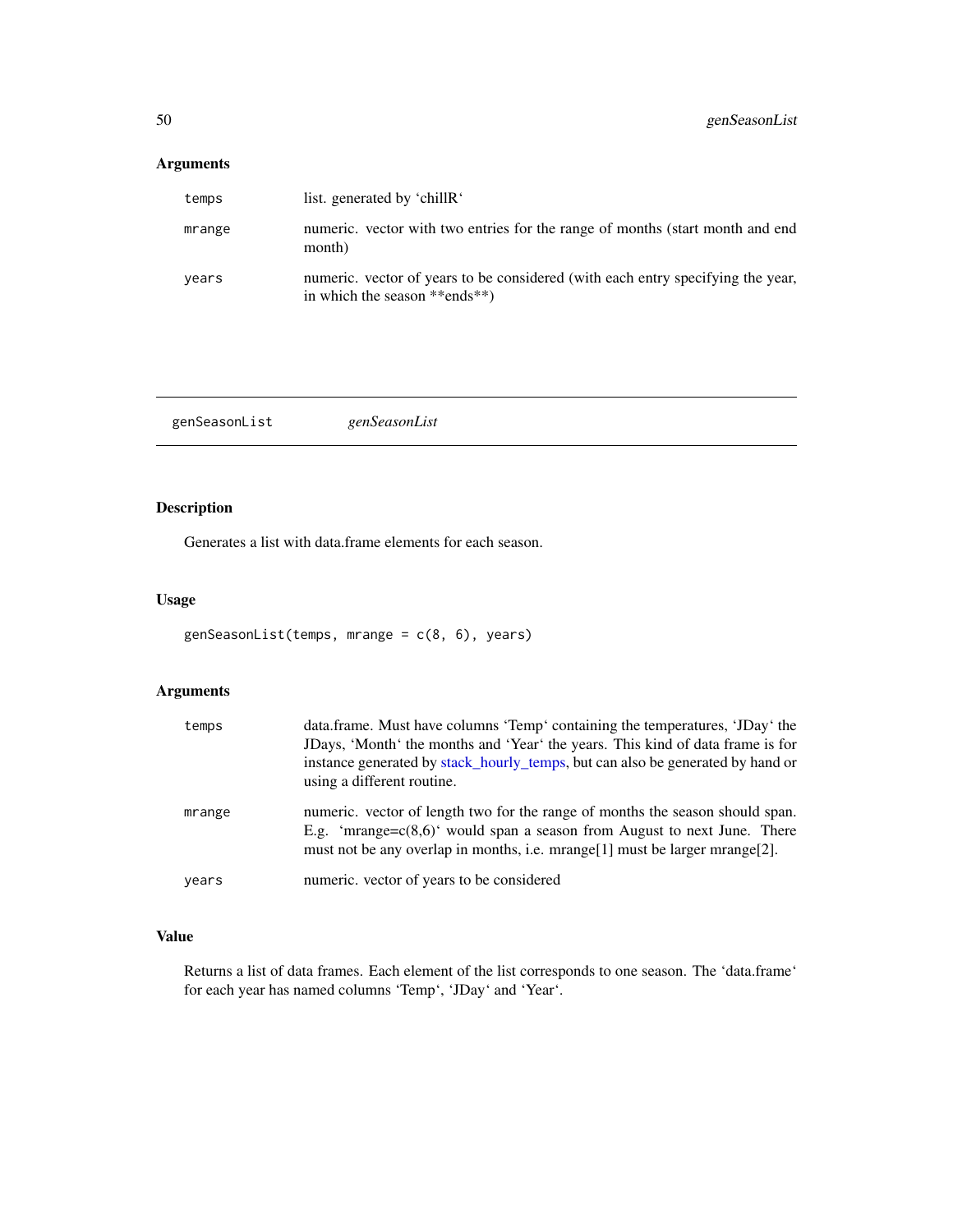getClimateWizardData *Extract climate data from the ClimateWizard database*

### Description

This function makes use of an API provided by the International Center for Tropical Agriculture (CIAT) to access climate scenario data for a location of interest. Climate model runs are queried and data returned and summarized according to the specified parameters. A number of metrics are available for several climate models, which are listed in the [API repository.](https://github.com/CIAT-DAPA/climate_wizard_api) Refer to this document for details on what can be downloaded. This function provides the additional option of automatically retrieving all data referring to changes in daily temperature extremes (by month), by setting the "'metric"' parameter to "monthly\_min\_max\_temps". It also offers the option to automatically obtain data for all climate models included in the database (as of January 2018).

## Usage

```
getClimateWizardData(
  coordinates,
  scenario,
  start_year,
  end_year,
  baseline = c(1950, 2005),
 metric = "monthly_min_max_temps",
  GCMs = "all",temperature_generation_scenarios = FALSE
)
```
## Arguments

| coordinates | position of the point of interest, specified by a vector with two elements that are<br>called longitude and latitude (e.g. $c$ (longitude = 10, latitude = 20)).                                                                                                                                                                                                                                                                                                                |
|-------------|---------------------------------------------------------------------------------------------------------------------------------------------------------------------------------------------------------------------------------------------------------------------------------------------------------------------------------------------------------------------------------------------------------------------------------------------------------------------------------|
| scenario    | representative concentration pathway scenario. Can only be "historical", "rcp45"<br>or " $rcp85$ ".                                                                                                                                                                                                                                                                                                                                                                             |
| start_year  | start year of the interval, for which data is to be summarized.                                                                                                                                                                                                                                                                                                                                                                                                                 |
| end_year    | end year of the interval, for which data is to be summarized.                                                                                                                                                                                                                                                                                                                                                                                                                   |
| baseline    | numeric vector of length 2 indicating the time interval to be used as baseline<br>for the climate scenario. The function then returns projected values relative to<br>this baseline. Defaults to c(1950, 2005) for the standard baseline of the Cli-<br>mate Wizard dataset. This can also assume different values, but it must span an<br>interval of at least 20 years within the [1950; 2005] interval. Needs to be set to<br>NA for the function to return absolute values. |
| metric      | vector of metrics to output, from a list specified in the reference provided above.<br>This can also be "monthly_min_max_temps", which returns all mean monthly<br>minimum and maximum temperatures, or "precipitation" for precipitation data<br>for all months, or "monthly_tmean" for the mean monthly temperatures of all<br>months.                                                                                                                                        |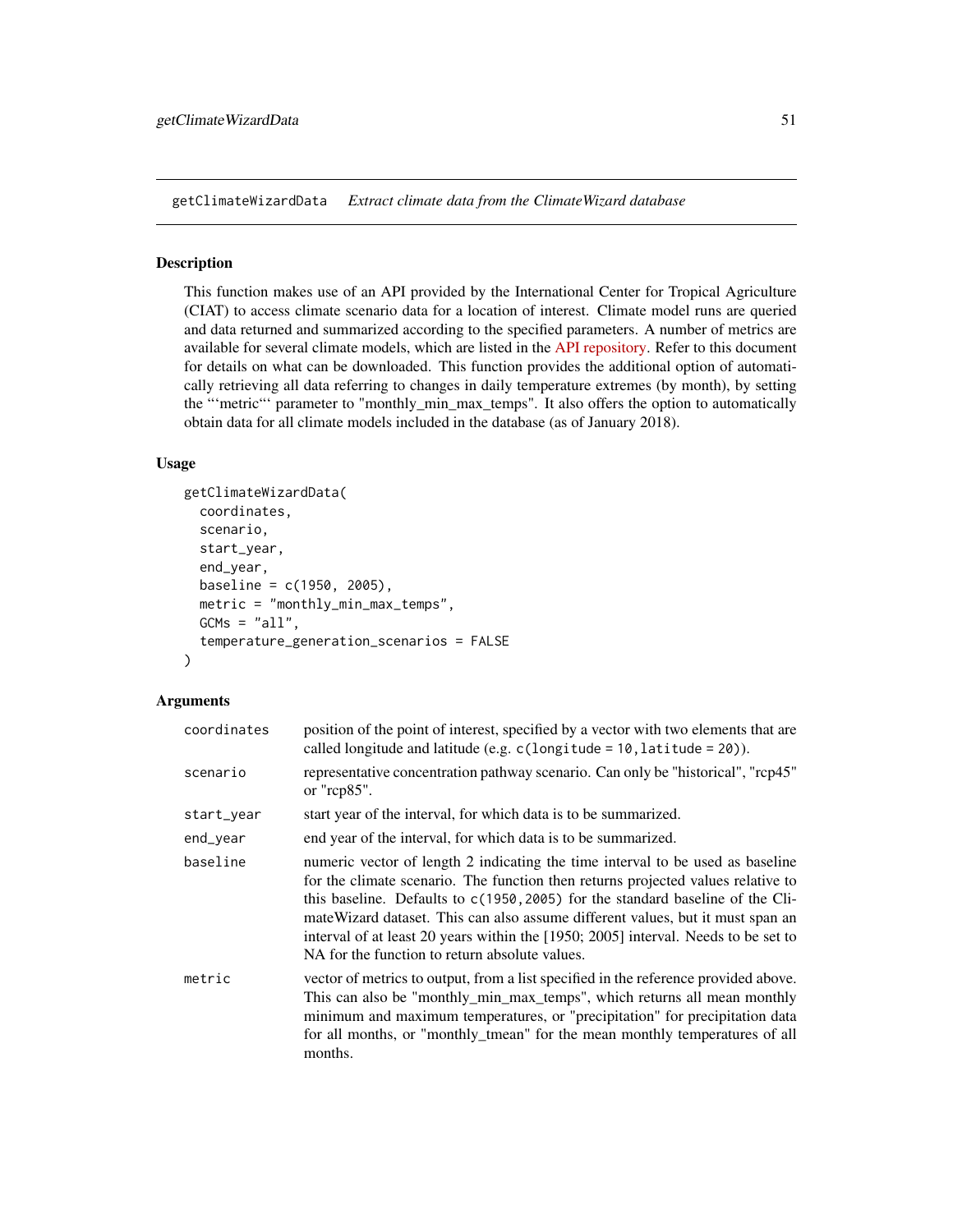| <b>GCMs</b> | vector of GCMs to be accessed, from a list specified in the above reference. This<br>can also be "all" for all available GCMs (as of January 2018).                                                                                                |
|-------------|----------------------------------------------------------------------------------------------------------------------------------------------------------------------------------------------------------------------------------------------------|
|             | temperature_generation_scenarios                                                                                                                                                                                                                   |
|             | parameter to indicate whether the scenarios to be generated should be formatted<br>in such a way that they are directly usable by chill R's temperature_generation<br>function. This is only applicable, when metric $==$ 'monthly_min_max_temps'. |

## Value

data.frame containing the requested information.

### Author(s)

Eike Luedeling

## References

Girvetz E, Ramirez-Villegas J, Navarro C, Rodriguez C, Tarapues J, undated. ClimateWizard REST API for querying climate change data. https://github.com/CIAT-DAPA/climate\_wizard\_api

# Examples

# the example is #d out, since the download request sometimes times out, and that # causes problems with CRAN approval of the package

# getClimateWizardData(coordinates=c(longitude=10.613975,latitude=34.933439),

- # scenario="rcp45", start\_year=2020, end\_year=2050,
- # metric=c("CD18","R02"), GCMs=c("bcc-csm1-1","BNU-ESM"))

getClimateWizard\_scenarios

*Extract mutltiple scenarios from the ClimateWizard database*

## Description

This function is a wrapper for the getClimateWizardData function to access climate scenario data for a location of interest. Climate model runs are queried and data returned and summarized according to the specified parameters. A number of metrics are available for several climate models, which are listed in https://github.com/CIAT-DAPA/climate\_wizard\_api. This function can download data for multiple climate scenarios, saving users the effort to retrieve them separately.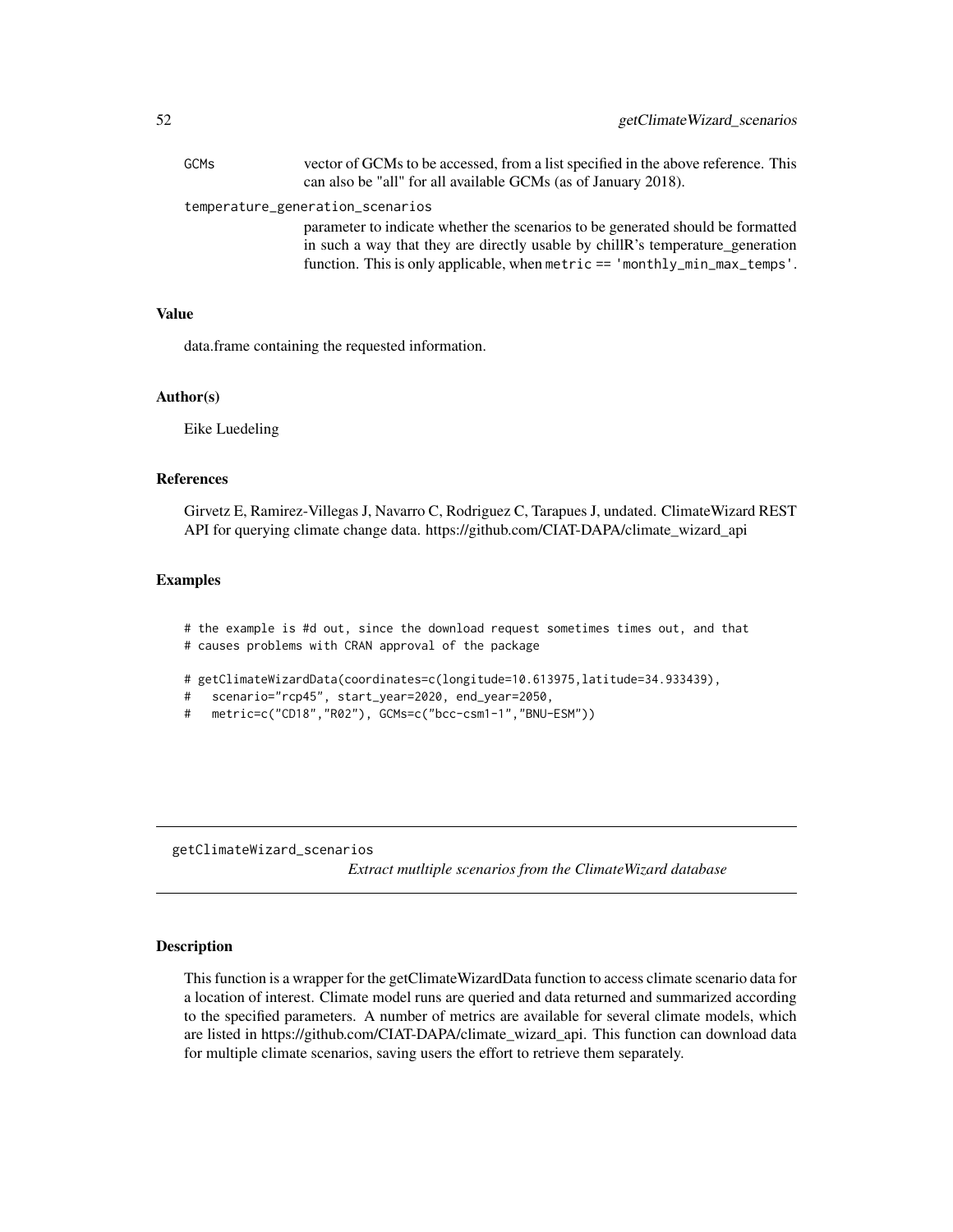# getClimateWizard\_scenarios 53

# Usage

```
getClimateWizard_scenarios(
  coordinates,
  scenarios,
  start_years,
  end_years,
  baseline = c(1950, 2005),
  metric = "monthly_min_max_temps",
  GCMs = "all"\mathcal{L}
```
# Arguments

| coordinates | position of the point of interest, specified by a vector with two elements that are<br>called longitude and latitude (e.g. c(longitude=10, latitude=20)).                                                                                                                                                                                                                                                                                                                     |
|-------------|-------------------------------------------------------------------------------------------------------------------------------------------------------------------------------------------------------------------------------------------------------------------------------------------------------------------------------------------------------------------------------------------------------------------------------------------------------------------------------|
| scenarios   | vector of representative concentration pathway scenarios. Can only be "histori-<br>cal", "rcp45" or "rcp85".                                                                                                                                                                                                                                                                                                                                                                  |
| start_years | vector of start year of the intervals, for which data is to be summarized. Must be<br>of same length as scenarios.                                                                                                                                                                                                                                                                                                                                                            |
| end_years   | vector of end years of the intervals, for which data is to be summarized. Must<br>be of same length as scenarios.                                                                                                                                                                                                                                                                                                                                                             |
| baseline    | numeric vector of length 2 indicating the time interval to be used as baseline for<br>the climate scenario. The function then returns projected values relative to this<br>baseline. Defaults to c(1950,2005) for the standard baseline of the ClimateWiz-<br>ard dataset. This can also assume different values, but it must span an interval<br>of at least 20 years within the [1950; 2005] interval. Needs to be set to NA for<br>the function to return absolute values. |
| metric      | vector of metrics to output, from a list specified in the reference provided above.<br>This can also be "monthly_min_max_temps", which returns all mean monthly<br>minimum and maximum temperatures, or "precipitation" for precipitation data<br>for all months, or "monthly_tmean" for the mean monthly temperatures of all<br>months.                                                                                                                                      |
| <b>GCMs</b> | vector of GCMs to be accessed, from a list specified in the above reference. This<br>can also be "all" for all available GCMs (as of January 2018).                                                                                                                                                                                                                                                                                                                           |

# Details

Note that this function lacks quality checks. If something goes wrong, you may consider checking individual scenarios with the getClimateWizardData function.

# Value

data.frame containing the requested information.

# Author(s)

Eike Luedeling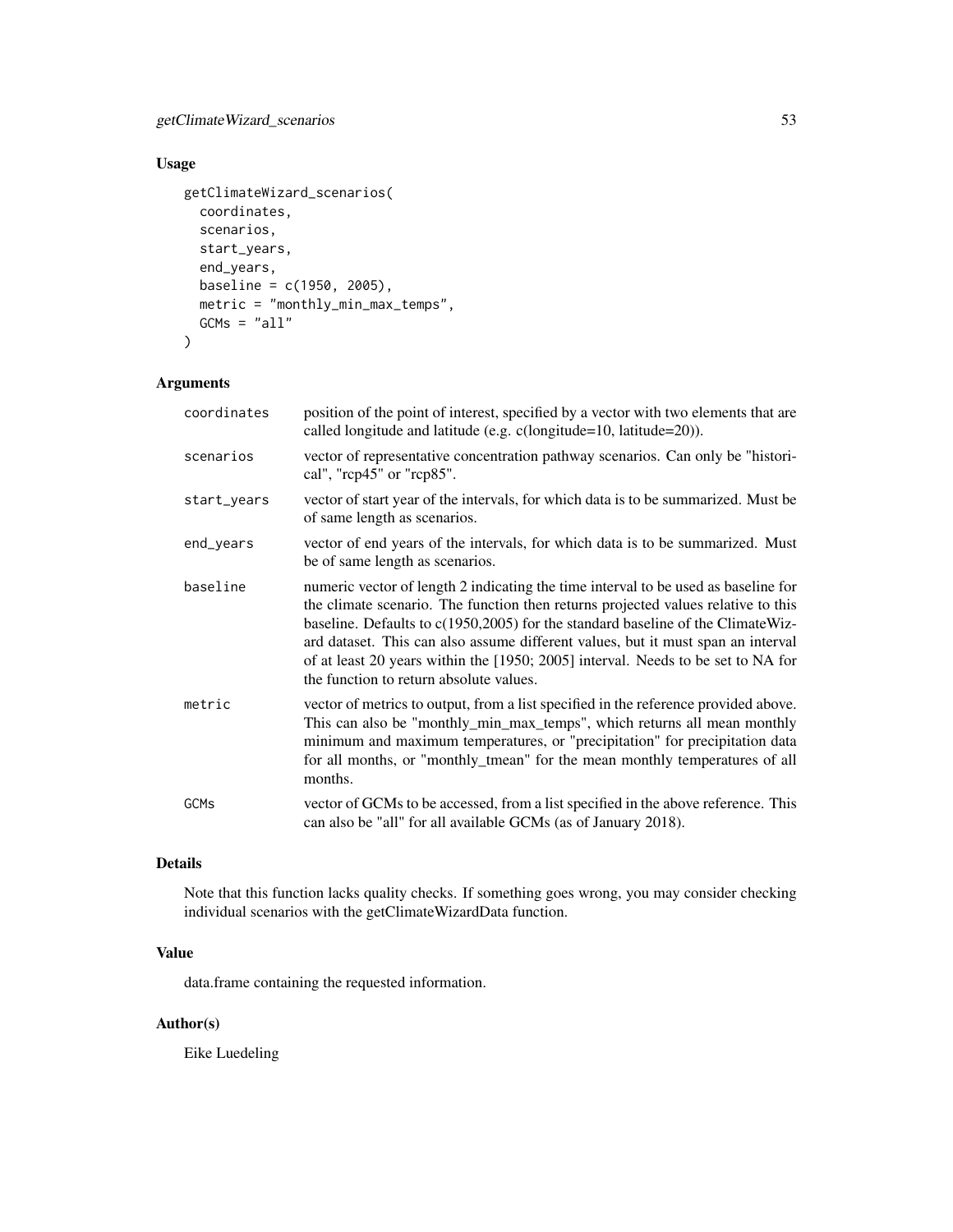### References

Girvetz E, Ramirez-Villegas J, Navarro C, Rodriguez C, Tarapues J, undated. ClimateWizard REST API for querying climate change data. https://github.com/CIAT-DAPA/climate\_wizard\_api

# Examples

```
#example is #d out, because of runtime issues.
#getC<-getClimateWizard_scenarios(coordinates=c(longitude=6.99,latitude=50.62),
# scenarios=c("rcp85","rcp45"),
# start_years=c(2070,2035),
# end_years=c(2100,2065),
# metric=c("monthly_tmean"),
# GCMs=c("all"))
```
get\_last\_date *Get the last date from a phenology record*

# Description

When looking at multi-year phenology records, it is normally obvious in which year bloom occurred last. Determining this with an automated procedure, however, is a bit tricky, when the range of phenological dates spans across a calendar year transition. This function finds the latest phenological date of the record. This is the date before the longest phenological date gap.

### Usage

```
get_last_date(dates, first = FALSE)
```
## Arguments

| numeric vector of Julian dates (days of the year)                                                         |
|-----------------------------------------------------------------------------------------------------------|
| boolean variable that can be set to TRUE to get the first, not the last, date of the<br>phenology record. |
|                                                                                                           |

#### Value

the latest (earliest) date of the series, under the assumption that the longest period without bloom can be interpreted as separating the phenological seasons. This should be a reasonable assumption in most cases.

## Author(s)

Eike Luedeling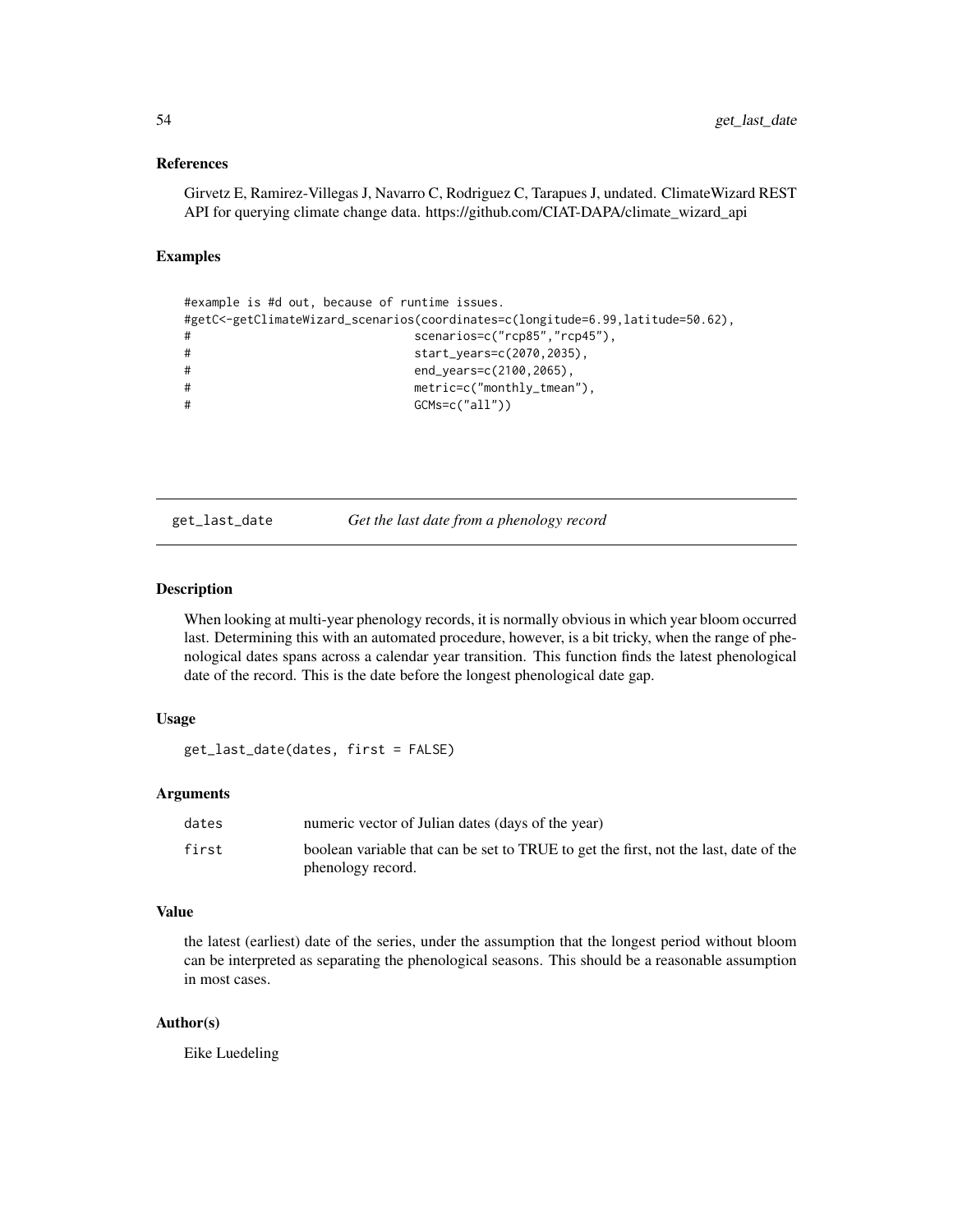get\_weather 55

# Examples

```
get_last_date(c(1,3,6,8,10,25))
get_last_date(c(345,356,360,365,2,5,7,10))
get_last_date(c(345,356,360,365,2,5,7,10),first=TRUE)
```
<span id="page-54-0"></span>get\_weather *Download weather data from online database*

# Description

This function retrieves either a list of nearby weather stations for a specified point location, or it downloads weather data for a specific weather station.

## Usage

```
get_weather(
  location,
  time_interval = NA,
  database = "UCIPM",
  station_list = NULL,
  stations_to_choose_from = 25,
  end_at_present = TRUE
\mathcal{L}
```
# Arguments

| location                | either a vector of geographic coordinates, or the 'chillRcode' of a weather sta-<br>tion in the specified database. See details.                                                                                                               |  |
|-------------------------|------------------------------------------------------------------------------------------------------------------------------------------------------------------------------------------------------------------------------------------------|--|
| time_interval           | numeric vector with two elements, specifying the start and end date of the period<br>of interest.                                                                                                                                              |  |
| database                | the database to be accessed. Must be "GSOD", "CIMIS" or "UCIPM". Since<br>among these, "UCIPM" is the most comprehensive one for California, the initial<br>area of interest, this is the default.                                             |  |
| station_list            | if the list of weather stations has already been downloaded, the list can be passed<br>to the function through this argument. This can save a bit of time, since it can<br>take a bit of time to download the list, which can have several MB. |  |
| stations_to_choose_from |                                                                                                                                                                                                                                                |  |
|                         | if the location is specified by geographic coordinates, this argument determines<br>the number of nearby stations in the list that is returned.                                                                                                |  |
|                         | end_at_present boolean variable indicating whether the interval of interest should end on the<br>present day, rather than extending until the end of the year specified under<br>time_interval[2] (if time_interval[2] is the current year).   |  |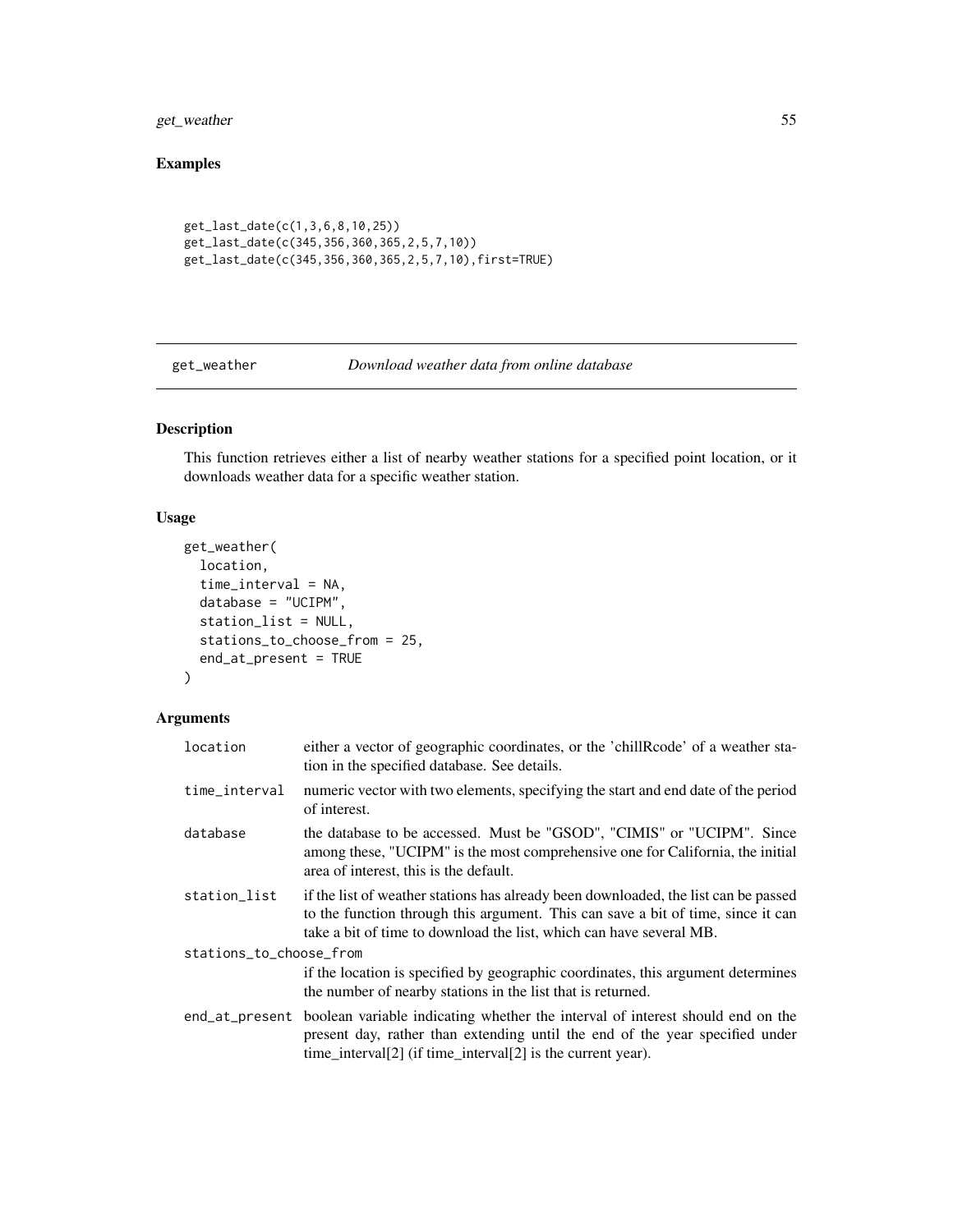### Details

weather databases, from which chillR can download data: NOAA NCDC Global Summary of the Day - "GSOD" (https://data.noaa.gov/dataset/global-surface-summary-of-the-day-gsod)

California Irrigation Management Information System (CIMIS) - "CIMIS" (http://www.cimis.water.ca.gov/)

University of California Integrated Pest Management (UCIPM) - "UCIPM" (http://ipm.ucdavis.edu/WEATHER/)

several formats are possible for specifying the location vector, which can consist of either two or three coordinates (it can include elevation). Possible formats include  $c(1,2,3)$ ,  $c(1,2)$ ,  $c(x=1,y=2,z=3)$ ,  $c(lat=2, long=1, elev=3)$ . If elements of the vector are not names, they are interpreted as  $c(Longitude,$ Latitude, Elevation).

The 'chillRCode' is generated by this function, when it is run with geographic coordinates as location inputs. In the list of nearby stations that is returned then, the chillRCode is provided and can then be used as input for running the function in 'downloading' mode. For downloading the data, use the same call as before but replace the location argument with the chillRCode.

### Value

The output depends on how the location is provided. If it is a coordinate vector, the function returns a list of station\_to\_choose\_from weather stations that are close to the specified location. This list also contains information about how far away these stations are (in km), how much the elevation difference is (if elevation is specified; in m) and how much overlap there is between the data contained in the database and the time period specified by time\_interval.

### Note

Many databases have data quality flags, which may sometimes indicate that data aren't reliable. These are not considered by this function!

see the documentation of the handler functions (e.g. handle\_ucipm) for details.

#### Author(s)

Eike Luedeling

## References

The chillR package:

Luedeling E, Kunz A and Blanke M, 2013. Identification of chilling and heat requirements of cherry trees - a statistical approach. International Journal of Biometeorology 57,679-689.

## Examples

```
#stat_list<-handle_gsod(action="list_stations",location=c(x=-122,y=38.5),
# time_interval=c(2002,2002))
#the line above takes longer to run than CRAN allows for examples. The line below therefore
#generates an abbreviated stat_list that allows running the code.
stat_list<-data.frame(chillR_code=c("724828_99999","724828_93241","720576_174"),
  Lat=c(38.383,38.378,38.533),Long=c(-121.967,-121.958,-121.783),
```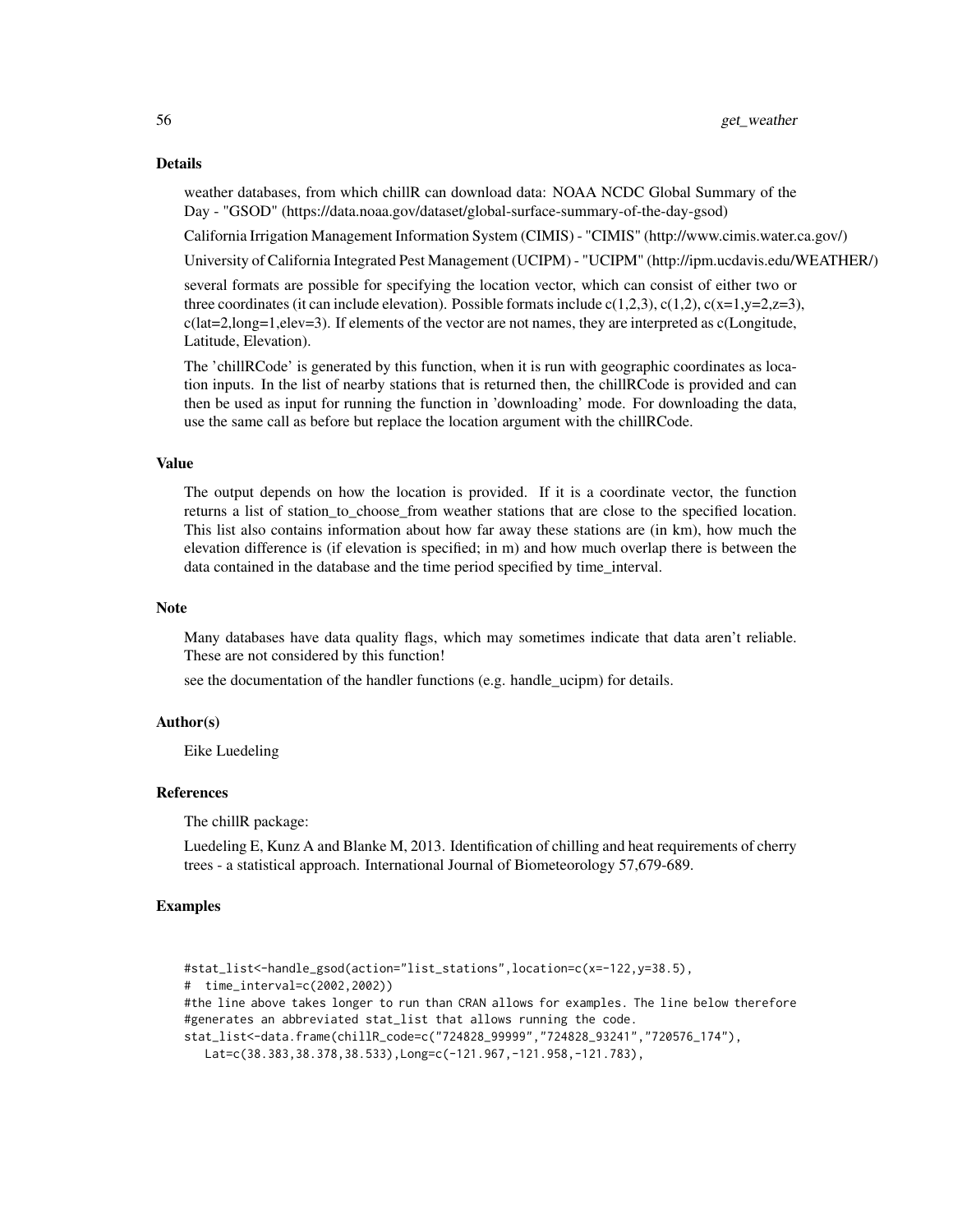```
BEGIN=c(20010811,20060101,20130101),END=c(20051231,20160110,20160109))
```

```
#gw<-get_weather(location="724828_93241",time_interval=c(2012,2012),database="GSOD",
# station_list = stat_list)
```

```
#stat_list<-get_weather(location=c(lat=50,lon=10,ele=150),time_interval=c(2001,2001),
# database="UCIPM")
#chillRcode<-stat_list[which(stat_list$Perc_interval_covered==
#max(stat_list$Perc_interval_covered)),"chillR_code"][1]
 #after the first few lines here, the code should be "CEDARVIL.C"
#gw<-get_weather(location="CEDARVIL.C",time_interval=c(2001,2001),database="UCIPM")
#weather<-weather2chillR(gw,"GSOD")
#make_chill_plot(tempResponse(stack_hourly_temps(fix_weather(weather))),
# "Chill_Portions",start_year=2005,end_year=2011,metriclabel="Chill Portions")
```
handle\_cimis *List, download or convert to chillR format data from the CIMIS database*

## **Description**

This function can do three things related to the California Irrigation Management Information System ("CIMIS") database: 1. it can list stations that are close to a specified position (geographic coordinates) 2. it can retrieve weather data for a named weather station 3. it can 'clean' downloaded data, so that they can easily be used in chillR Which of these functions is carried out depends on the action argument.

## Usage

```
handle_cimis(
  action,
  location = NA,
  time_interval = NA,
  station_list = NULL,
  stations_to_choose_from = 25,
  drop_most = TRUE,end_at_present = TRUE
\mathcal{L}
```
## Arguments

action if this is the character string "list\_stations", the function will return a list of the weather stations from the database that are closest to the geographic coordinates specified by location. if this is the character string "download\_weather", the function will attempt to download weather data from the database for the station named by the location argument, which should then be a character string corresponding to the chillRcode of the station (which you can get by running this function in 'list\_stations mode) if this is a downloaded weather file (downloaded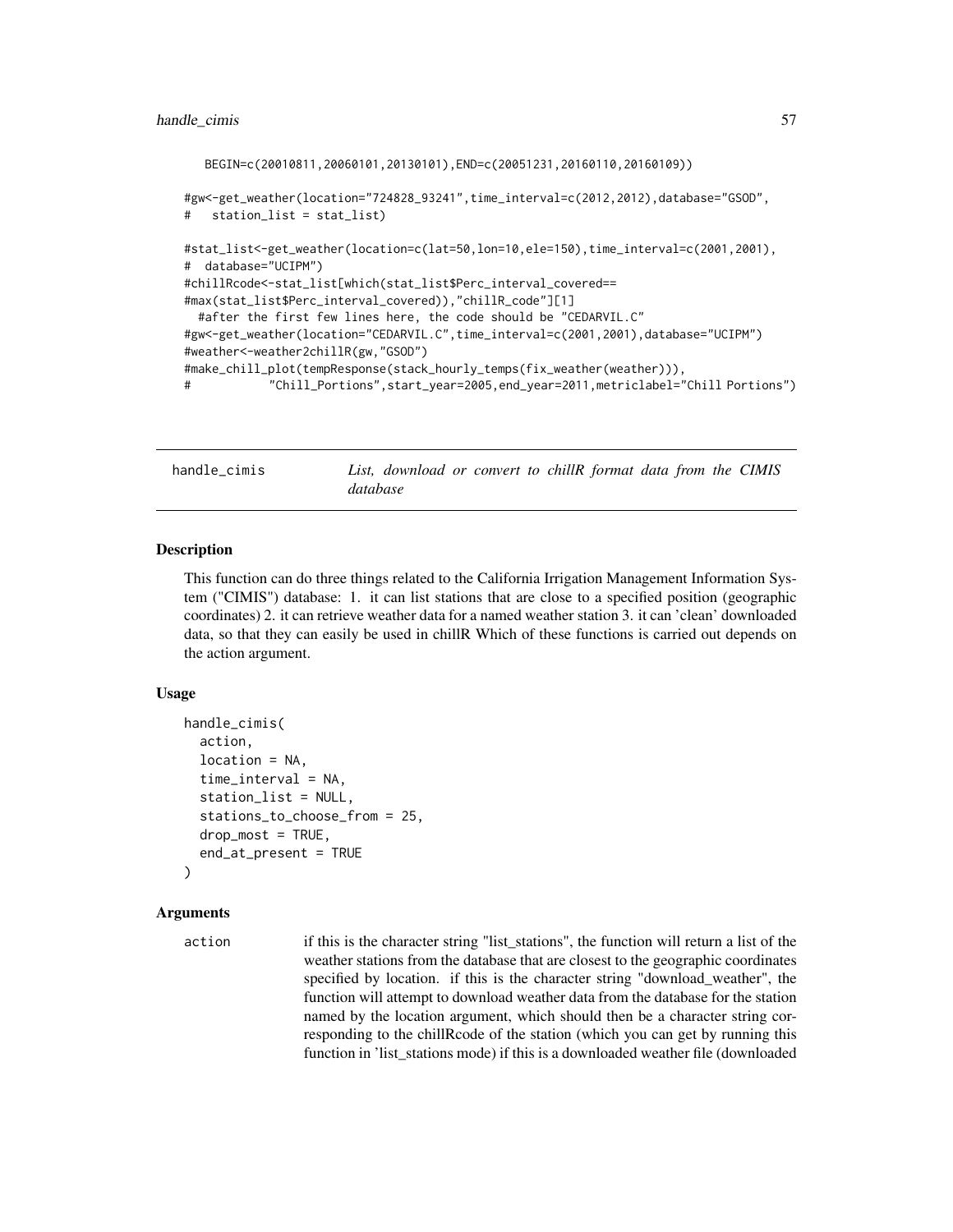|                         | by running this function in 'download weather' mode), the function cleans the<br>file and makes it ready for use in chill R. If the input is just a dataframe (not a<br>list, as produced with this function), you have to specify the database name with<br>the database argument |
|-------------------------|------------------------------------------------------------------------------------------------------------------------------------------------------------------------------------------------------------------------------------------------------------------------------------|
| location                | either a vector of geographic coordinates (for the 'list_stations' mode), or the<br>'chillRcode' of a weather station in the specified database (for the 'download_weather'<br>mode. When running this function for data cleaning only, this is not needed.                        |
| time_interval           | numeric vector with two elements, specifying the start and end date of the period<br>of interest. Only required when running in 'list_stations' or 'download weather'<br>mode                                                                                                      |
| station_list            | if the list of weather stations has already been downloaded, the list can be passed<br>to the function through this argument. This can save a bit of time, since it can<br>take a bit of time to download the list, which can have several MB.                                     |
| stations_to_choose_from |                                                                                                                                                                                                                                                                                    |
|                         | if the location is specified by geographic coordinates, this argument determines<br>the number of nearby stations in the list that is returned.                                                                                                                                    |
| drop_most               | boolean variable indicating if most columns should be dropped from the file. If<br>set to TRUE (default), only essential columns for running chillR functions are<br>retained.                                                                                                     |
|                         | end_at_present boolean variable indicating whether the interval of interest should end on the<br>present day, rather than extending until the end of the year specified under<br>time_interval[2] (if time_interval[2] is the current year).                                       |
|                         |                                                                                                                                                                                                                                                                                    |

# Details

This function can run independently, but it is also called by the get\_weather and weather2chillR functions, which some users might find a bit easier to handle.

The CIMIS dataset is described here: http://www.cimis.water.ca.gov/

Under the 'list\_stations' mode, several formats are possible for specifying the location vector, which can consist of either two or three coordinates (it can include elevation). Possible formats include c(1,2,3), c(1,2), c(x=1,y=2,z=3), c(lat=2,long=1,elev=3). If elements of the vector are not names, they are interpreted as c(Longitude, Latitude, Elevation).

The 'chillRCode' is generated by this function, when it is run with geographic coordinates as location inputs. In the list of nearby stations that is returned then, the chillRCode is provided and can then be used as input for running the function in 'downloading' mode. For downloading the data, use the same call as before but replace the location argument with the chillRCode.

### Value

The output depends on the action argument. If it is 'list\_stations', the function returns a list of station to choose from weather stations that are close to the specified location. This list also contains information about how far away these stations are (in km), how much the elevation difference is (if elevation is specified; in m) and how much overlap there is between the data contained in the database and the time period specified by time\_interval. If action is 'download\_weather' the output is a list of two elements: 1. database="CIMIS" 2. the downloaded weather record, extended to the full duration of the specified time interval. If action is a weather data.frame or a weather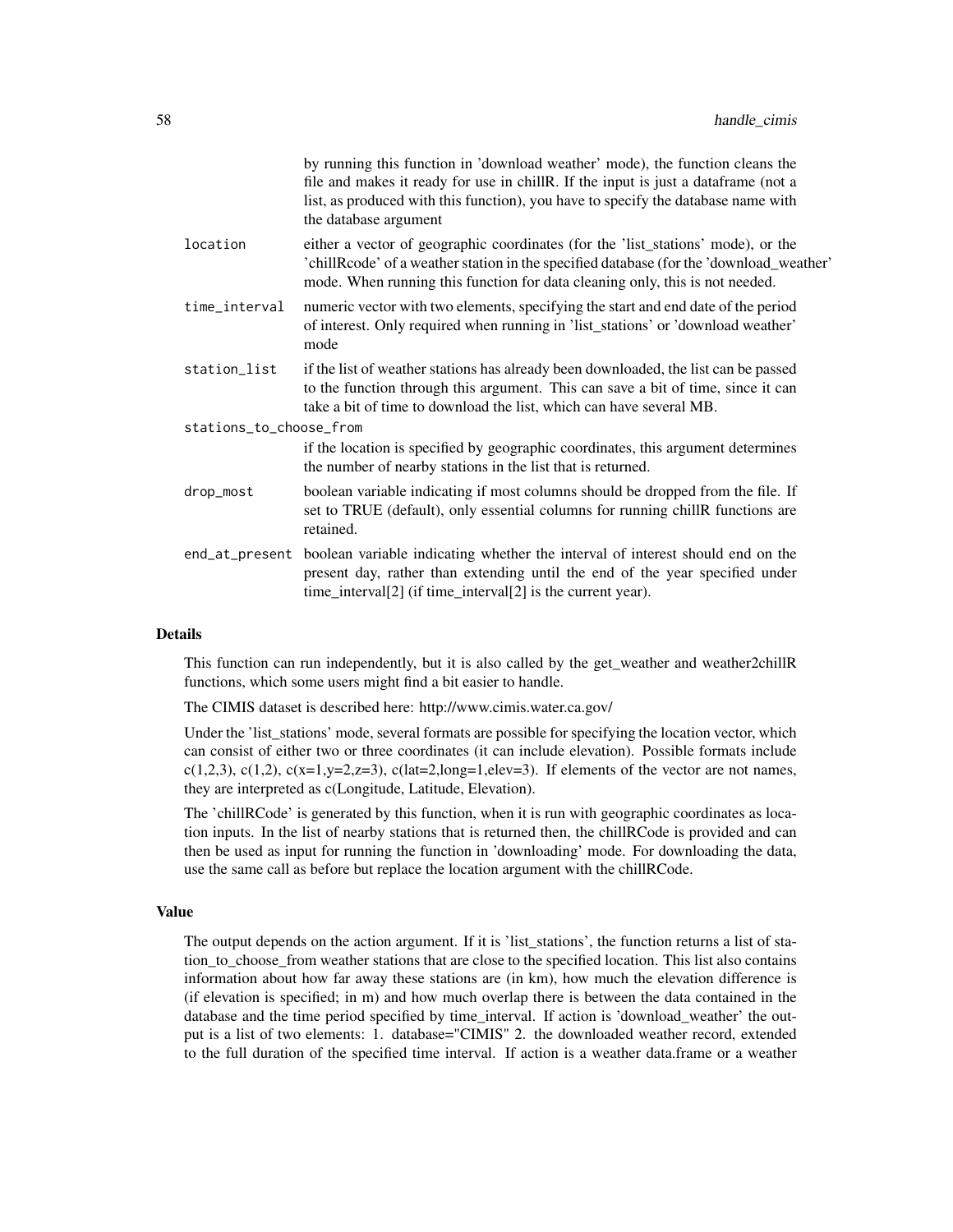# handle\_cimis 59

record downloaded with this function (in 'download\_weather' mode), the output is the same data in a format that is easy to use in chillR. If drop\_most was set to TRUE, most columns are dropped.

#### Note

Many databases have data quality flags, which may sometimes indicate that data aren't reliable. These are not considered by this function!

Past CIMIS data is provided to the public as compressed data files of annual data, which contain data for all stations for the respective years. The same strategy was followed for monthly data of the past year. This means that in order to get to the records for one given station, it is necessary to download data for all stations first, before extracting weather for the station of interest. This means that downloads take a lot longer than one might expect, and the downloaded data volume is a multiple of what is really of interest.

### Author(s)

Eike Luedeling

### References

The chillR package:

Luedeling E, Kunz A and Blanke M, 2013. Identification of chilling and heat requirements of cherry trees - a statistical approach. International Journal of Biometeorology 57,679-689.

## Examples

```
# the example is #d out, since the download request sometimes times out, and that
# causes problems with CRAN approval of the package
# handle_cimis(action = "list_stations",
\# location = c(x = -122, y = 38.5),
# time_interval = c(2012, 2012))
# stat_list <- data.frame("Station Number" = c("119", "139", "6"),
# Latitude = c(38.49500, 38.50126, 38.53569),
# Longitude = c(-122.0040, -121.9785, -121.7764),
# Start_date =c("1993-08-21 UTC", "1998-06-15 UTC", "1982-07-17 UTC"),
# End_date = c("1995-01-25", "2016-03-06", "2016-03-06"))
# gw <- handle_cimis(action = "download_weather",
\# location = "6",# time_interval = c(1982, 1982),
# station_list = stat_list)
# weather <- handle_cimis(gw)
# make_chill_plot(tempResponse(stack_hourly_temps(fix_weather(weather)),
# Start_JDay = 300, End_JDay = 50),
# "Chill_Portions", start_year = 2010, end_year = 2012,
# metriclabel = "Chill Portions", misstolerance = 50)
```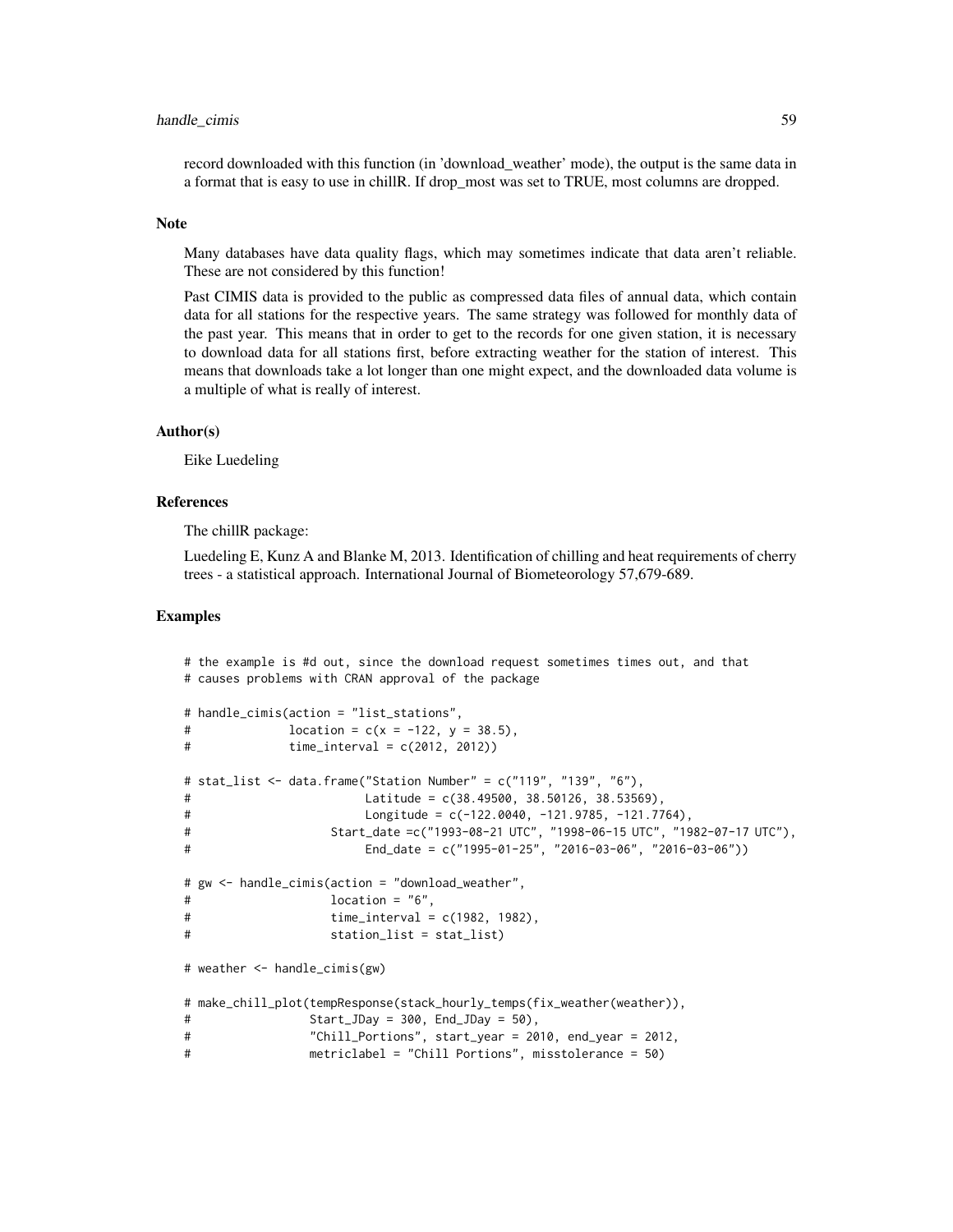handle\_dwd *List, download or convert to chillR format data from the Deutscher Wetterdienst database*

# Description

This function accesses the [Deutscher Wetterdienst database](https://www.dwd.de/EN/climate_environment/cdc/cdc_node_en.html) and allows to:

- 1) list a number of weather stations that are close to a specific position (geographic coordinates)
- 2) obtain weather data for one or more weather stations through the station ID
- 3) 'clean' and 'format' downloaded data, so the records can easily be used in other chillR functions

# Usage

```
handle_dwd(
  action,
  location = NA,
  time_interval = c(19160101, Date2YEARMODA(Sys.Date())),
  station_list = NULL,
  stations_to_choose_from = 25,
  drop_most = TRUE,
  end_at_present = TRUE,
  add.DATE = FALSE,
  quiet = FALSE,
  add_station_name = FALSE
)
```
# Arguments

| action   | is a character string to decide on 3 modes of action for the function.                                                                                                                                                                                                                                                                       |
|----------|----------------------------------------------------------------------------------------------------------------------------------------------------------------------------------------------------------------------------------------------------------------------------------------------------------------------------------------------|
|          | • <i>list stations</i> returns a data frame with the information on weather stations<br>that are to the location defined by number_of_stations and location<br>parameters.                                                                                                                                                                   |
|          | • 'download_weather' retrieves the records for one or more weather stations<br>defined in the location parameter.                                                                                                                                                                                                                            |
|          | • If the input is a data frame previously downloaded with the mode 'down-<br><i>load_weather'</i> , the function will format the data frame using the chillR<br>structure.                                                                                                                                                                   |
| location | accepts a numeric vector with two or three elements representing the longitude,<br>latitude, and elevation of a given place or a vector of character strings represent-<br>ing the ID of the weather stations of interest. If action = 'list_stations',<br>location requires the coordinates of the place and optionally the elevation. This |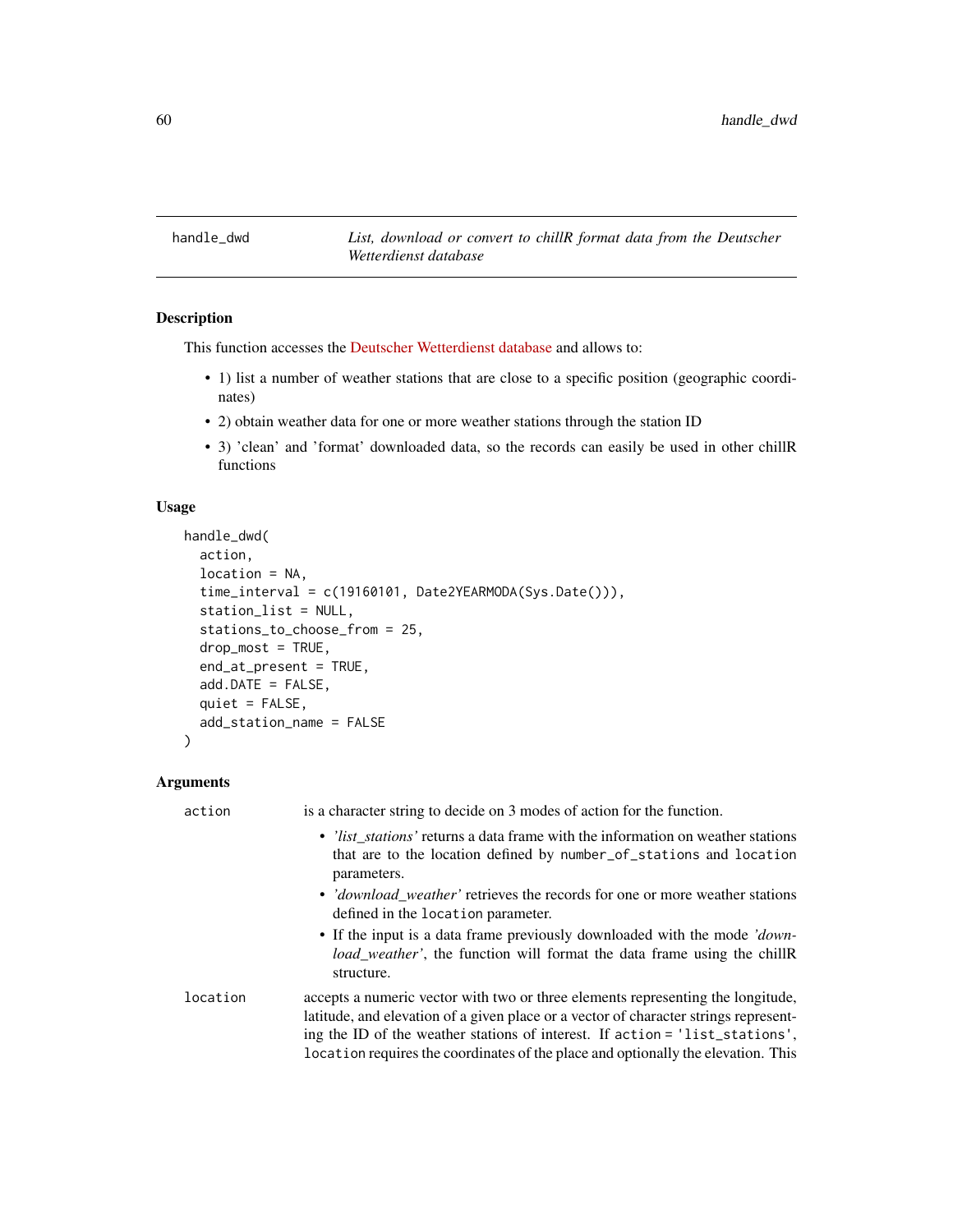vector can be named or not. Valid names are: 'y', 'Y', 'latitude', 'lat', 'Latitude', 'Lat', 'LATITUDE', 'LAT' for latitude, 'x', 'X', 'longitude', 'long', 'Longitude', 'Long', 'LONGITUDE', 'LONG' for longitude, and 'z', 'Z', 'elevation', 'elev', 'Elevation', 'Elev', 'ELEVATION', 'ELEV' for elevation. If action = 'download\_weather', location accepts the ID of the station as character string.

- time\_interval numeric vector with two elements, specifying the start and end date of the period of interest. Only required when running in 'list\_stations' or 'download\_weather' mode. Unlike other functions from the handle family, handle\_dwd allows specifying the date in YEARMODA format. Default is set to 19160101 (the earliest date on record) and the current date.
- station\_list accepts a data frame if the list of weather stations has already been downloaded. The list can be passed to the function through this argument. This can save a bit of time, since it can take a bit of time to download the list, which can have several MB.

stations\_to\_choose\_from

if the location is specified by geographic coordinates, this argument determines the number of nearby stations in the list that is returned.

- drop\_most boolean variable indicating if most columns should be dropped from the file if a list of data frames is provided to the action argument. If set to TRUE (the default), only essential columns for running chillR functions are retained.
- end\_at\_present boolean variable indicating whether the interval of interest should end on the present day, rather than extending until the end of the year specified under time\_interval[2] (if time\_interval[2] is the current year). DEPRECATED in this function since time\_interval already allows specifying the present day.
- add.DATE is a boolean parameter to be passed to [make\\_all\\_day\\_table](#page-79-0) if action is a collection of outputs (in the form of list) from the function in the downloading format.
- quiet is a boolean parameter to be passed to [download.file](#page-0-0) if action = "download\_weather".

add\_station\_name

is a boolean parameter to include the name of the respective weather station in the resulting data frame in case the function is used in the downloading or formatting mode.

## Value

If action = 'list\_stations', the function returns a data frame with 'stations\_to\_choose\_from' rows and 9 columns. This data frame contains information about the weather stations (Latitude, Longitude, among others). If action = 'download\_weather', the function returns a list of length according to the length of the location parameter. Each list, is a list of two elements; a data frame containing the data downloaded from the database and character string representing the respective database ('dwd'). If the action is provided with the list generated by the function in the downloading mode, the function will return a list of data frames structured according to the chillR format. If drop\_most is set to TRUE, the function will keep only the relevant variables.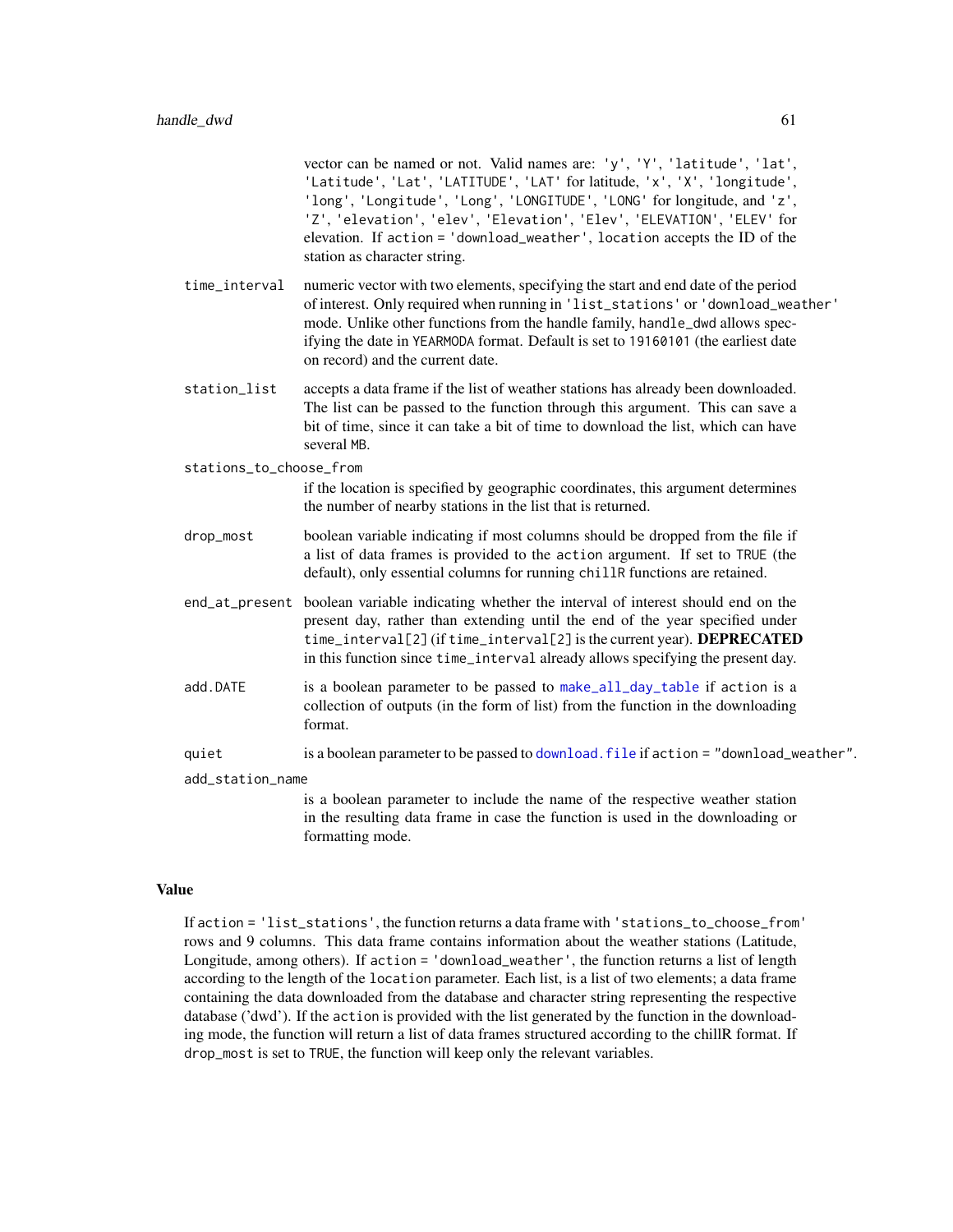Many databases have data quality flags, which may sometimes indicate that data aren't reliable. These are not considered by this function!

# Author(s)

Eduardo Fernandez and Eike Luedeling

### References

Fernandez, E., Whitney, C., and Luedeling, E. 2020. The importance of chill model selection - A multi-site analysis. European Journal Of Agronomy 119: 126103

## Examples

```
# The following lines may take longer than required to pass the
# CRAN checks. Please, un-comment them to run the example
# stations <- handle_dwd(action = "list_stations",
# location = c(latitude = 53.5373, longitude = 9.6397),
# time_interval = c(20000101, 20101231),
# stations_to_choose_from = 25)
# data <- handle_dwd(action = "download_weather",
# location = stations[1 : 3, "Station_ID"],
# time_interval = c(20000101, 20020601),
# stations_to_choose_from = 25,
# station_list = stations,
# drop_most = TRUE,
# add.DATE = FALSE,
# quiet = TRUE,
# add_station_name = FALSE)
# data_modified <- handle_dwd(data, add.DATE = TRUE, drop_most = TRUE)
```
handle\_gsod *List, download or convert to chillR format data from the Global Summary of the Day database*

### Description

This function can do three things related to the Global Summary of the Day ("GSOD") database from the National Climatic Data Centre (NCDC) of the National Oceanic and Atmospheric Administration (NOAA):

• 1. It can list stations that are close to a specified position (geographic coordinates).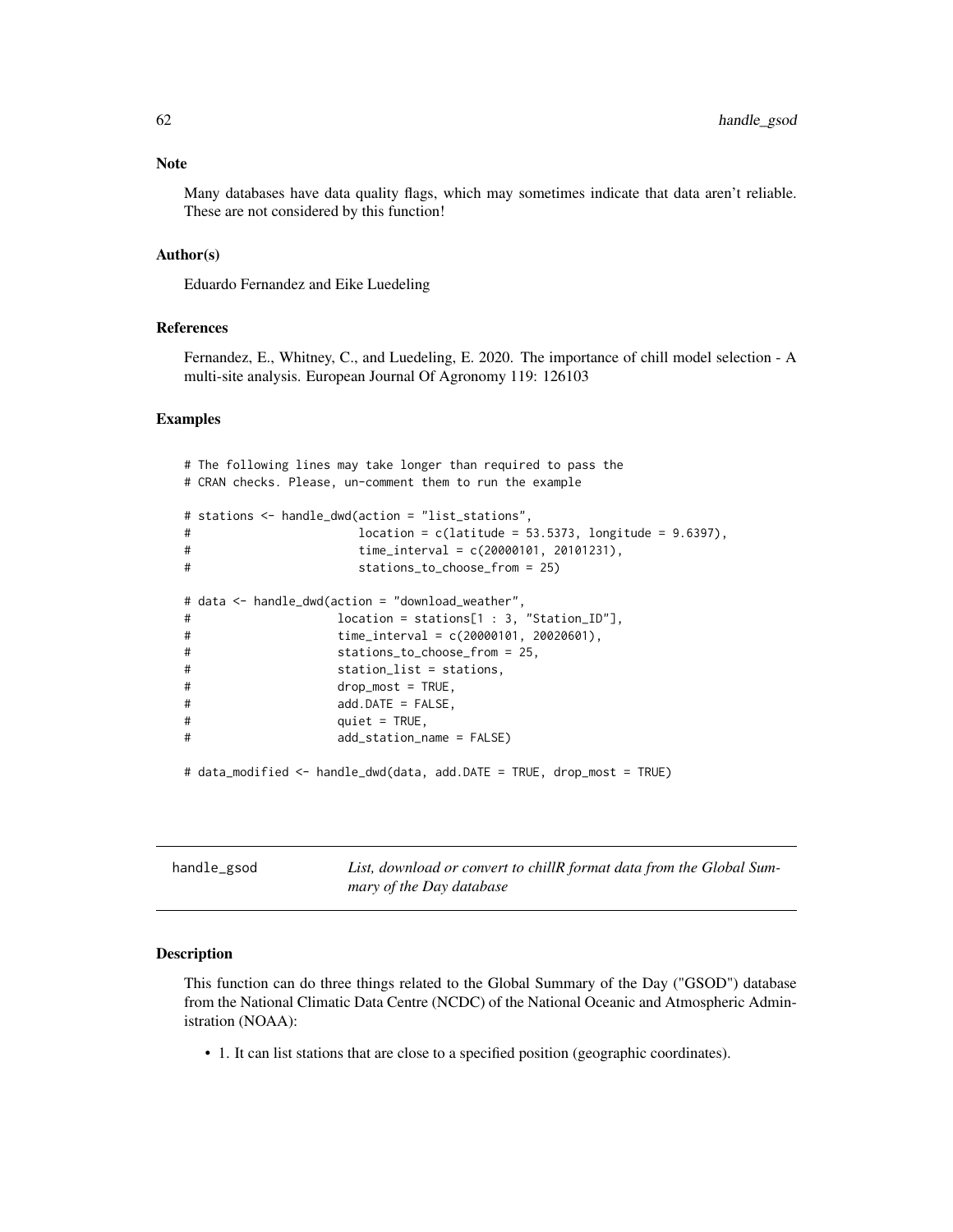# handle\_gsod 63

- 2. It can retrieve weather data for a named weather station (or a vector of multiple stations). For the name, the chillRcode from the list returned by the list\_stations operation should be used.
- 3. It can 'clean' downloaded data (for one or multiple stations), so that they can easily be used in chillR

Which of these functions is carried out depends on the action argument.

This function can run independently, but it is also called by the [get\\_weather](#page-54-0) and [weather2chillR](#page-167-0) functions, which some users might find a bit easier to handle.

# Usage

```
handle_gsod(
  action,
  location = NA,
  time_interval = NA,
  station_list = NULL,
  stations_to_choose_from = 25,
  drop_most = TRUE,end_at_present = TRUE,
  add.DATE = TRUE,quiet = FALSE,
  add_station_name = FALSE
)
```
# Arguments

| action   | accepts 3 types of inputs to decide on the mode of action for the function.                                                                                                                                                                                                                                                                                                                                                                                                                 |
|----------|---------------------------------------------------------------------------------------------------------------------------------------------------------------------------------------------------------------------------------------------------------------------------------------------------------------------------------------------------------------------------------------------------------------------------------------------------------------------------------------------|
|          | • if this is the character string "list_stations", the function will return a<br>list of the weather stations from the database that are closest to the geo-<br>graphic coordinates specified by location.                                                                                                                                                                                                                                                                                  |
|          | • if this is the character string "download_weather", the function will at-<br>tempt to download weather data from the database for the station named by<br>the location argument, which should then be a character string correspond-<br>ing to the chill Rcode of the station (which you can get by running this<br>function in 'list_stations' mode).                                                                                                                                    |
|          | • if this is a collection of outputs obtained by running this function in the<br>' download weather ' mode), the function cleans the weather files and make<br>them ready for use in chiller. If the input is just a dataframe (not a list, as<br>produced with this function), you have to specify the database name with<br>the database argument.                                                                                                                                        |
| location | either a vector of geographic coordinates (for the 'list_stations' mode), or<br>the 'chillRcode' of a weather station in the specified database (for the 'download_weather'<br>mode). When running this function for data cleaning only, this is not needed.<br>For the 'download_weather' mode, this can also be a vector of 'chillRcodes',<br>in which case records for all stations will be downloaded. The data cleaning<br>mode can also handle a list of downloaded weather datasets. |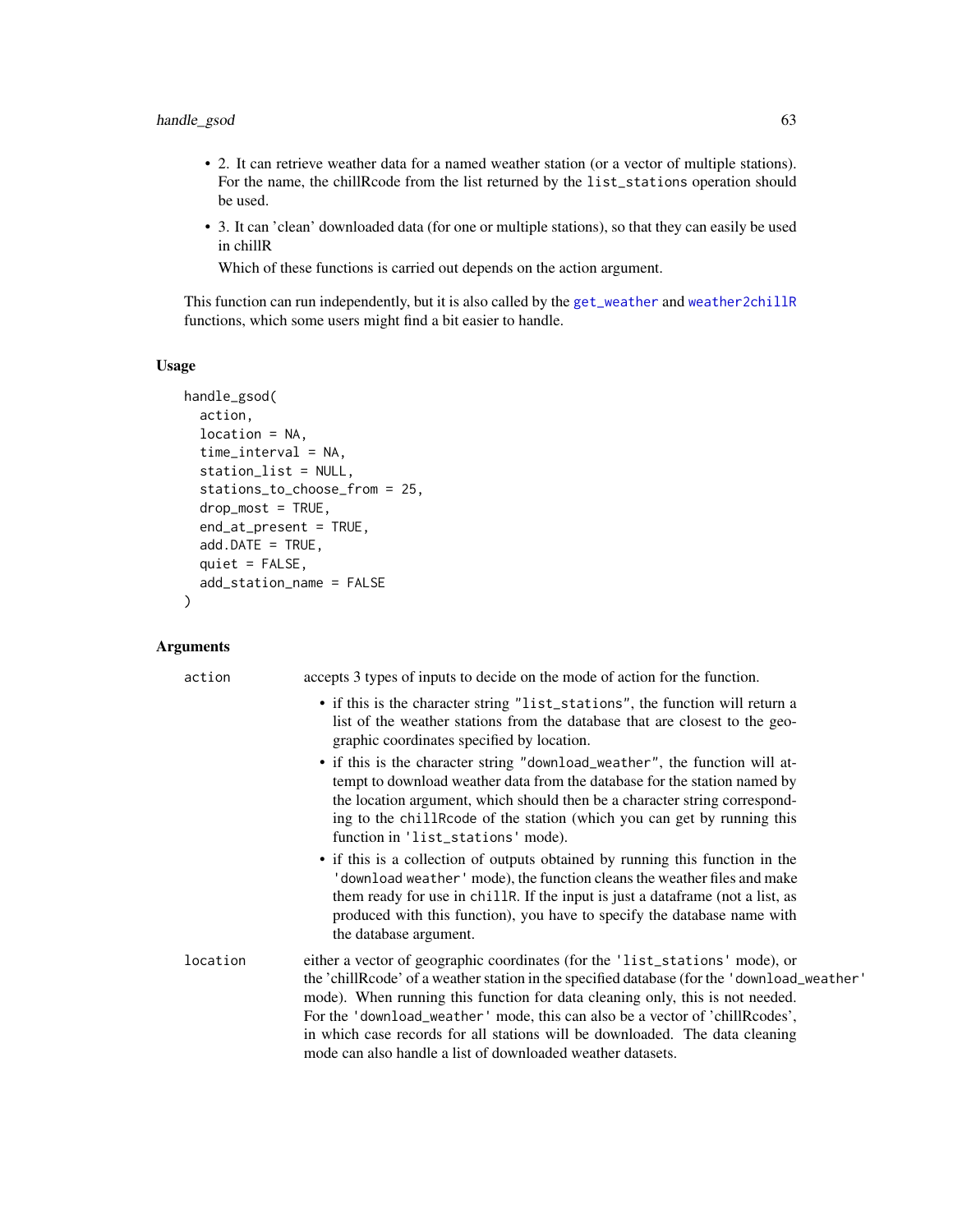| time_interval           | numeric vector with two elements, specifying the start and end date of the period<br>of interest. Only required when running in 'list_stations' or 'download_weather'<br>mode.                                                                          |
|-------------------------|---------------------------------------------------------------------------------------------------------------------------------------------------------------------------------------------------------------------------------------------------------|
| station_list            | if the list of weather stations has already been downloaded, the list can be passed<br>to the function through this argument. This can save a bit of time, since it can<br>take a bit of time to download the list, which can have several MB.          |
| stations_to_choose_from |                                                                                                                                                                                                                                                         |
|                         | if the location is specified by geographic coordinates, this argument determines<br>the number of nearby stations in the list that is returned.                                                                                                         |
| drop_most               | boolean variable indicating if most columns should be dropped from the file.<br>If set to TRUE (default), only essential columns for running chillR functions are<br>retained.                                                                          |
|                         | end <sub>at</sub> present boolean variable indicating whether the interval of interest should end on the<br>present day, rather than extending until the end of the year specified under<br>time_interval[2] (if time_interval[2] is the current year). |
| add.DATE                | is a boolean parameter to be passed to make_all_day_table if action is a<br>collection of outputs (in the form of list) from the function in the downloading<br>format.                                                                                 |
| quiet                   | is a boolean parameter to be passed to download. file if action = "download_weather".                                                                                                                                                                   |
| add_station_name        |                                                                                                                                                                                                                                                         |
|                         | is a boolean parameter to include the name of the respective weather station                                                                                                                                                                            |
|                         | in the resulting data frame in case the function is used in the downloading or<br>formatting mode.                                                                                                                                                      |

## Details

The GSOD database is described here: [https://www.ncei.noaa.gov/access/metadata/landing](https://www.ncei.noaa.gov/access/metadata/landing-page/bin/iso?id=gov.noaa.ncdc:C00516)-page/ [bin/iso?id=gov.noaa.ncdc:C00516](https://www.ncei.noaa.gov/access/metadata/landing-page/bin/iso?id=gov.noaa.ncdc:C00516)

under the 'list\_stations' mode, several formats are possible for specifying the location vector, which can consist of either two or three coordinates (it can include elevation). Possible formats include c(1,2,3), c(1,2), c(x = 1,y = 2,z = 3), c(lat = 2, long = 1, elev = 3). If elements of the vector are not names, they are interpreted as c(Longitude, Latitude, Elevation).

The 'chillRCode' is generated by this function, when it is run with geographic coordinates as location inputs. In the list of nearby stations that is returned then, the chillRCode is provided and can then be used as input for running the function in 'downloading' mode. For downloading the data, use the same call as before but replace the location argument with the chillRCode.

### Value

The output depends on the action argument. If it is 'list\_stations', the function returns a list of station\_to\_choose\_from weather stations that are close to the specified location. This list also contains information about how far away these stations are (in km), how much the elevation difference is (if elevation is specified; in m) and how much overlap there is between the data contained in the database and the time period specified by time\_interval. If action is 'download\_weather' the output is a list of two elements: 1. database="GSOD" 2. the downloaded weather record, extended to the full duration of the specified time interval. If the location input was a vector of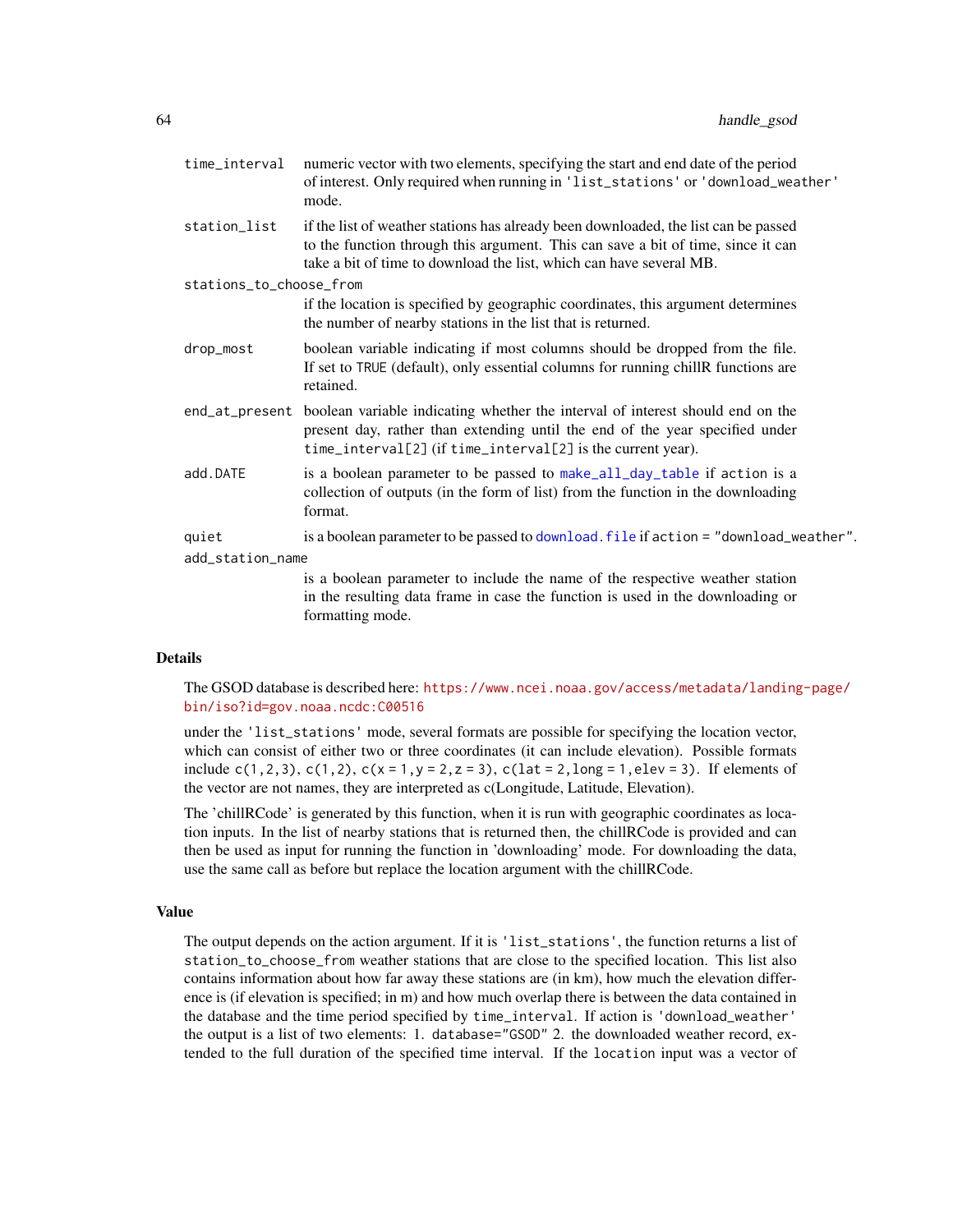## handle\_gsod 65

stations, the output will be a list of such objects. If action is a weather data.frame or a weather record downloaded with this function (in 'download\_weather' mode), the output is the same data in a format that is easy to use in chill R. If drop most was set to TRUE, most columns are dropped. If the location input was a list of weather datasets, all elements of the list will be processed.

## Note

Many databases have data quality flags, which may sometimes indicate that data aren't reliable. These are not considered by this function!

For many places, the GSOD database is quite patchy, and the length of the record indicated in the summary file isn't always very useful (e.g. there could only be two records for the first and last date). Files are downloaded by year, so if we specify a long interval, this may take a bit of time.

#### Author(s)

Eike Luedeling and Eduardo Fernandez

## References

The chillR package:

Luedeling E, Kunz A and Blanke M, 2013. Identification of chilling and heat requirements of cherry trees - a statistical approach. International Journal of Biometeorology 57,679-689.

## Examples

```
# List the near weather stations
# stat_list <- handle_gsod(action = "list_stations",
\# location = c(x = -122, y = 38.5),
# time_interval = c(2002, 2002))
# the line above takes longer to run than CRAN allows for examples.
# The line below therefore
# generates an abbreviated stat_list that allows running the code.
# stat_list <- data.frame(chillR_code = c("724828_99999",
# "724828_93241",
# "720576_174"),
# STATION.NAME = c("NUT TREE",
# "NUT TREE AIRPORT",
# "UNIVERSITY AIRPORT"),
# Lat = c(38.383, 38.378, 38.533),
# Long = c(-121.967, -121.958, -121.783),
# BEGIN = c(20010811, 20060101, 20130101),
# END = c(20051231, 20160110, 20160109))
# gw <- handle_gsod(action = "download_weather",
# location = "724828_93241",
# time_interval = c(2010, 2012),
# station_list = stat_list,
# quiet = TRUE)
```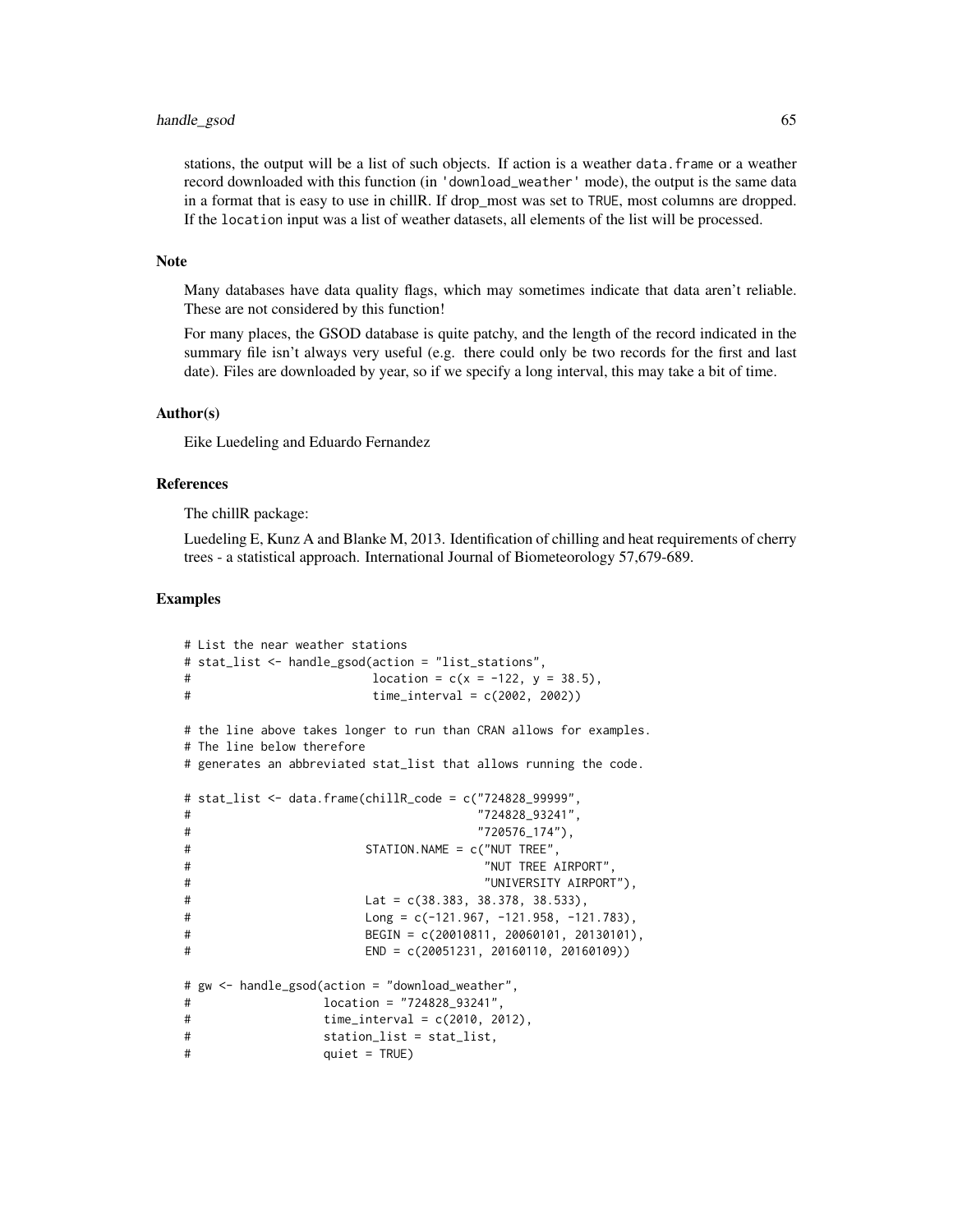```
# weather <- handle_gsod(gw, add.DATE = FALSE)[[1]]$weather
# make_chill_plot(tempResponse(stack_hourly_temps(fix_weather(weather)),
# Start_JDay = 300, End_JDay = 50),
# "Chill_Portions", start_year = 2010,
# end_year = 2012, metriclabel = "Chill Portions",
# misstolerance = 50)
```
handle\_ucipm *List, download or convert to chillR format data from the UCIPM database*

### Description

This function can do three things related to the University of California Integrated Pest Management (UCIPM) database: 1. it can list stations that are close to a specified position (geographic coordinates) 2. it can retrieve weather data for a named weather station 3. it can 'clean' downloaded data, so that they can easily be used in chillR Which of these functions is carried out depends on the action argument.

### Usage

```
handle_ucipm(
  action,
  location = NA,
  time_interval = NA,
  station_list = california_stations,
  stations_to_choose_from = 25,
  drop_most = TRUE,
  end_at_present = TRUE
)
```
### Arguments

action if this is the character string "list\_stations", the function will return a list of the weather stations from the database that are closest to the geographic coordinates specified by location. if this is the character string "download\_weather", the function will attempt to download weather data from the database for the station named by the location argument, which should then be a character string corresponding to the chillRcode of the station (which you can get by running this function in 'list\_stations mode) if this is a downloaded weather file (downloaded by running this function in 'download weather' mode), the function cleans the file and makes it ready for use in chillR. If the input is just a dataframe (not a list, as produced with this function), you have to specify the database name with the database argument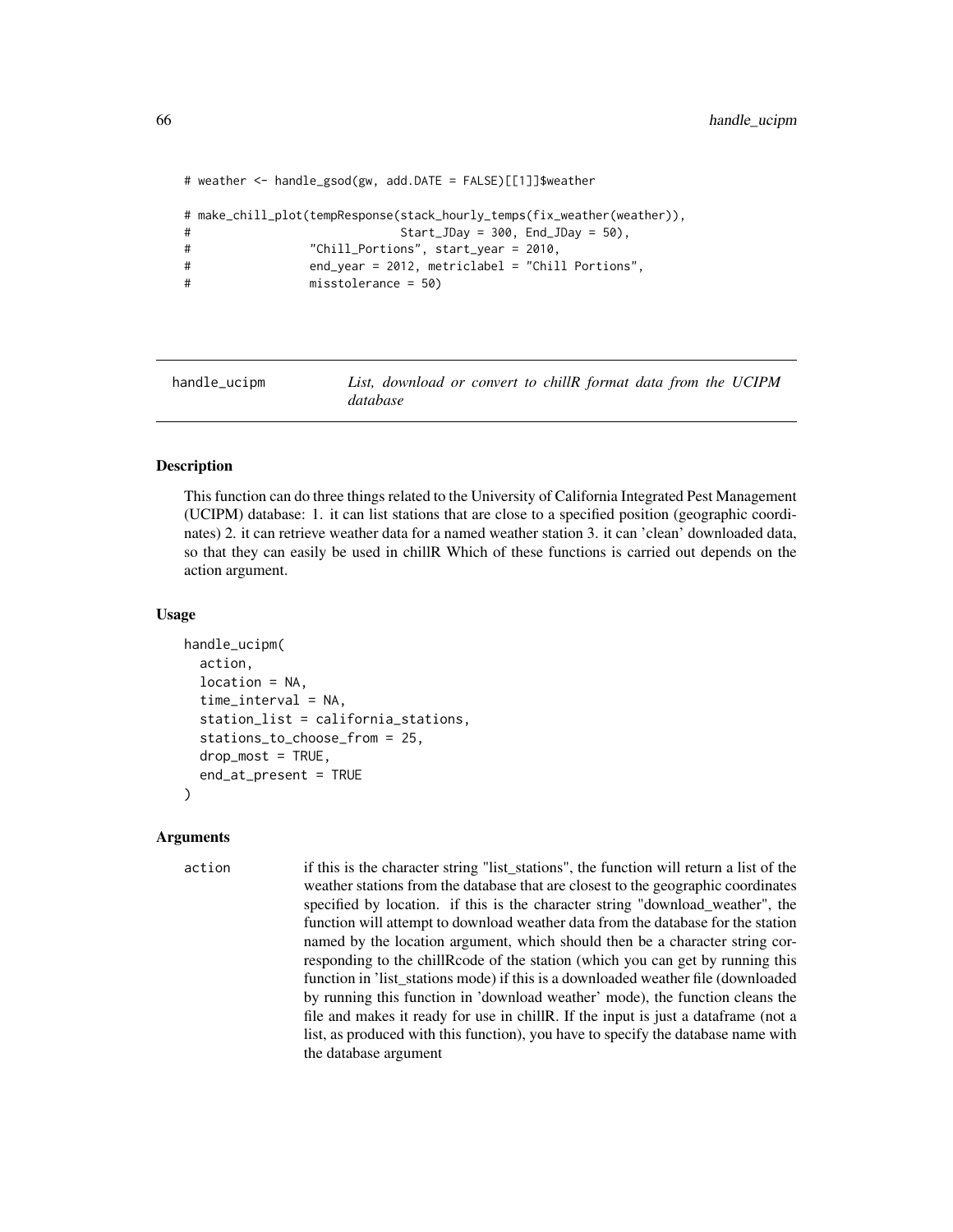| location                | either a vector of geographic coordinates (for the 'list_stations' mode), or the<br>'chillRcode' of a weather station in the specified database (for the 'download_weather'<br>mode. When running this function for data cleaning only, this is not needed. |  |
|-------------------------|-------------------------------------------------------------------------------------------------------------------------------------------------------------------------------------------------------------------------------------------------------------|--|
| time_interval           | numeric vector with two elements, specifying the start and end date of the period<br>of interest. Only required when running in 'list_stations' or 'download weather'<br>mode                                                                               |  |
| station_list            | if the list of weather stations has already been downloaded, the list can be passed<br>to the function through this argument. This can save a bit of time, since it can<br>take a bit of time to download the list, which can have several MB.              |  |
| stations_to_choose_from |                                                                                                                                                                                                                                                             |  |
|                         | if the location is specified by geographic coordinates, this argument determines<br>the number of nearby stations in the list that is returned.                                                                                                             |  |
| drop_most               | boolean variable indicating if most columns should be dropped from the file. If<br>set to TRUE (default), only essential columns for running chillR functions are<br>retained.                                                                              |  |
|                         | end <sub>at</sub> present boolean variable indicating whether the interval of interest should end on the<br>present day, rather than extending until the end of the year specified under<br>time_interval[2] (if time_interval[2] is the current year).     |  |

### Details

This function can run independently, but it is also called by the get\_weather and weather2chillR functions, which some users might find a bit easier to handle.

the UCIPM dataset is described here: http://ipm.ucdavis.edu/WEATHER/

under the 'list\_stations' mode, several formats are possible for specifying the location vector, which can consist of either two or three coordinates (it can include elevation). Possible formats include c(1,2,3), c(1,2), c(x=1,y=2,z=3), c(lat=2,long=1,elev=3). If elements of the vector are not names, they are interpreted as c(Longitude, Latitude, Elevation).

The 'chillRCode' is generated by this function, when it is run with geographic coordinates as location inputs. In the list of nearby stations that is returned then, the chillRCode is provided and can then be used as input for running the function in 'downloading' mode. For downloading the data, use the same call as before but replace the location argument with the chillRCode.

# Value

The output depends on the action argument. If it is 'list\_stations', the function returns a list of station\_to\_choose\_from weather stations that are close to the specified location. This list also contains information about how far away these stations are (in km), how much the elevation difference is (if elevation is specified; in m) and how much overlap there is between the data contained in the database and the time period specified by time\_interval. If action is 'download\_weather' the output is a list of two elements: 1. database="CIMIS" 2. the downloaded weather record, extended to the full duration of the specified time interval. If action is a weather data.frame or a weather record downloaded with this function (in 'download\_weather' mode), the output is the same data in a format that is easy to use in chillR. If drop\_most was set to TRUE, most columns are dropped.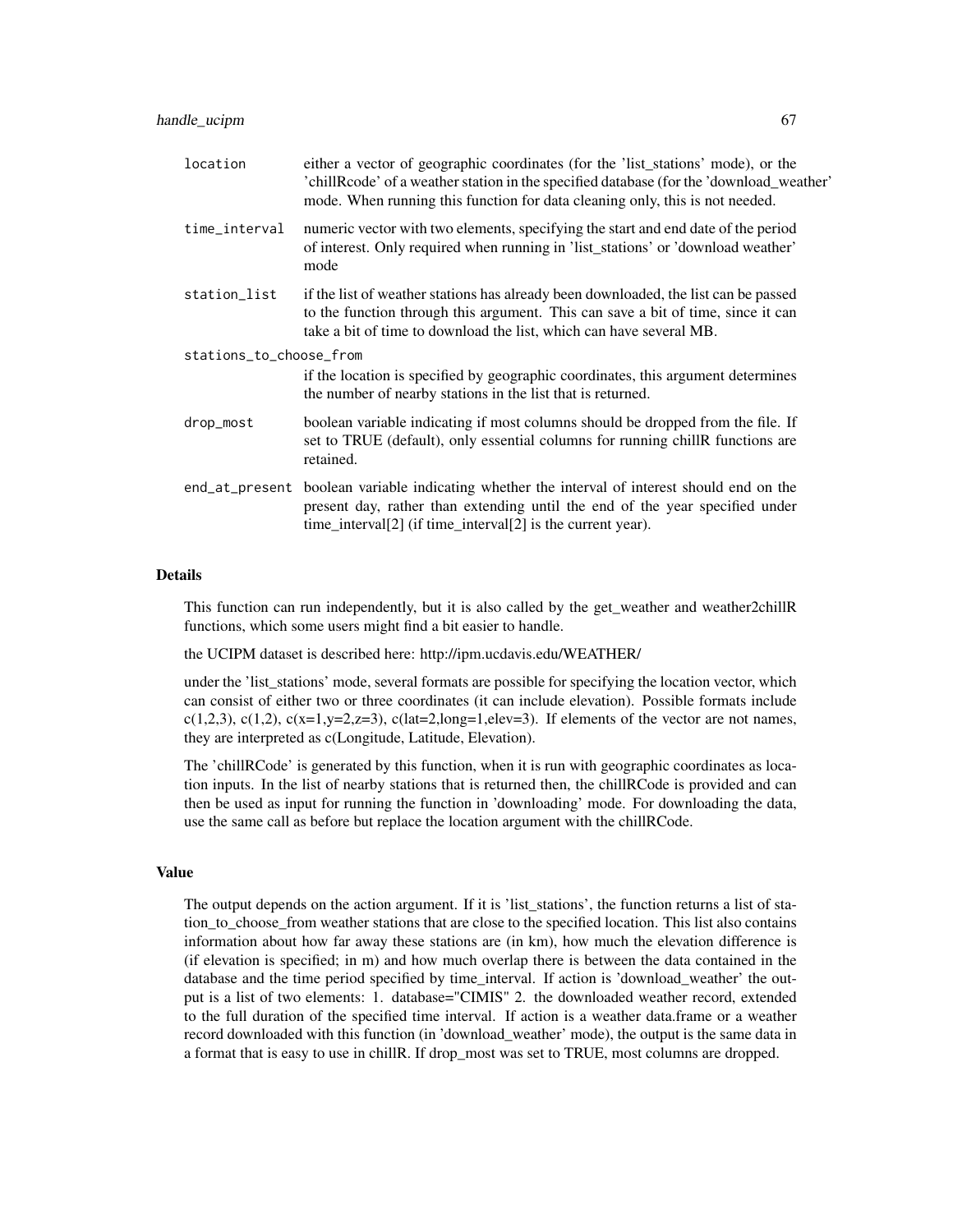Many databases have data quality flags, which may sometimes indicate that data aren't reliable. These are not considered by this function!

The station list provided by the UC IPM database doesn't contain geographic positions of the stations, which can only be accessed by station-specific websites. This function will access this information only if it was not given on the website in early 2016. Station information based on a download at that time is stored in the california station dataset included in chillR. This was done to reduce the run time for the handle ucipm function. It will probably be okay for the foreseeable future (stations don't change very quickly). A new version of this table can be produces with the make\_california\_UCIPM\_station\_list() function.

#### Author(s)

Eike Luedeling

#### References

The chillR package:

Luedeling E, Kunz A and Blanke M, 2013. Identification of chilling and heat requirements of cherry trees - a statistical approach. International Journal of Biometeorology 57,679-689.

### Examples

# All examples are disabled, because the database is sometimes unavailable. This then generates # an error when R runs its package functionality checks. To run the examples, remove the # mark, # before running the code. # #handle\_ucipm(action="list\_stations",location=c(x=-122,y=38.5),time\_interval=c(2012,2012)) #gw<-handle\_ucipm(action="download\_weather",location="WINTERS.A",time\_interval=c(2012,2012)) #weather<-handle\_ucipm(gw)\$weather #make\_chill\_plot(tempResponse(stack\_hourly\_temps(fix\_weather(weather)),Start\_JDay=300,End\_JDay=50), # "Chill\_Portions",start\_year=2010,end\_year=2012,metriclabel="Chill Portions", # misstolerance = 50)

identify\_common\_string

*Identify shared leading or trailing character strings*

### **Description**

Compares all elements of a vector of numbers or character strings and returns TRUE if they are all the same, FALSE otherwise.

## Usage

```
identify_common_string(strings, leading = TRUE)
```
### **Note**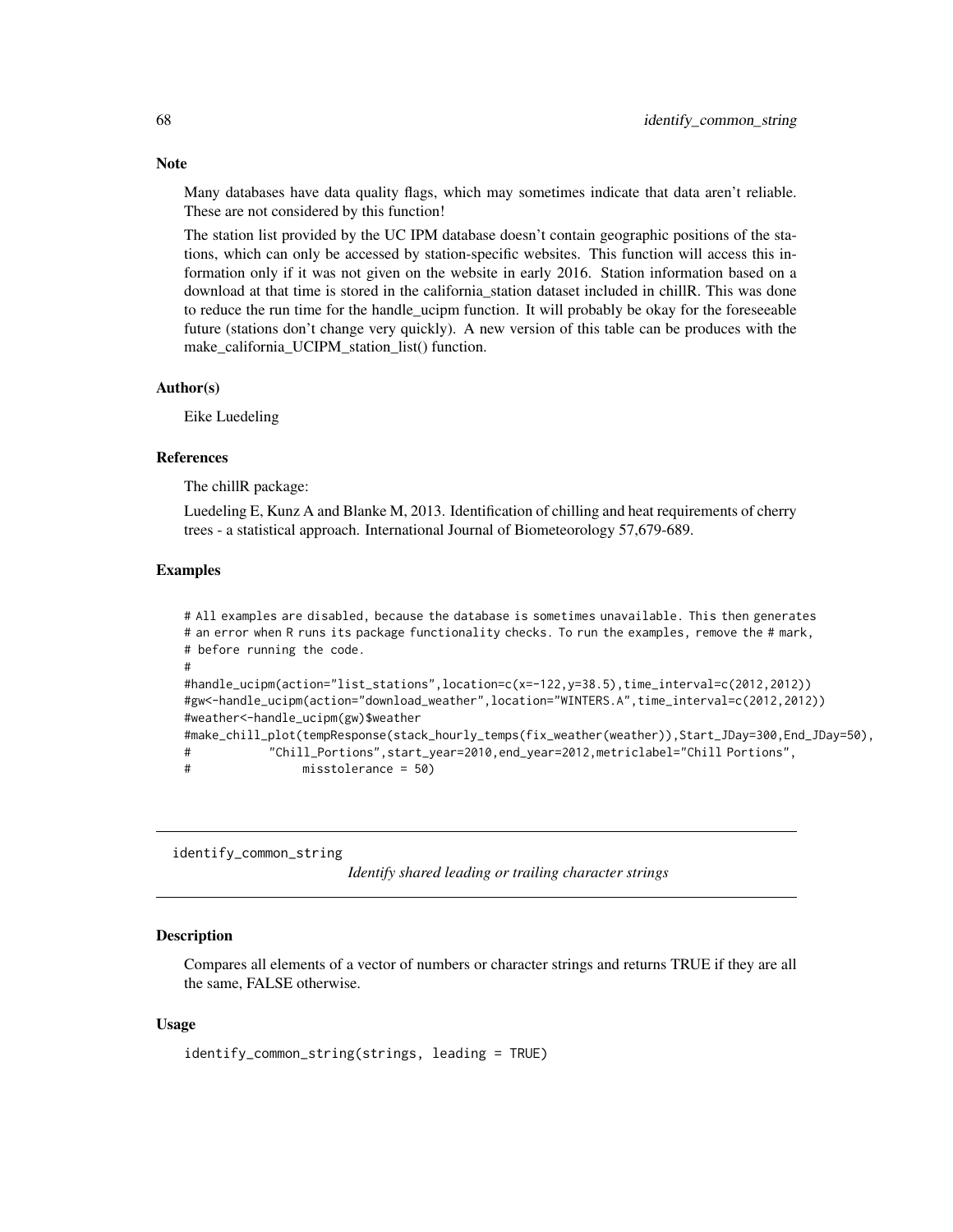#### **Arguments**

| strings | vector of strings to be evaluated.                                                                                                                                                |
|---------|-----------------------------------------------------------------------------------------------------------------------------------------------------------------------------------|
| leading | boolean variable indicating whether the function should look for common strings<br>at the beginning (leading==TRUE) or end (leading==FALSE) of the strings. De-<br>fault is TRUE. |

#### Value

if there is a leading (if leading==TRUE) or trailing (if leading==FALSE) string that all elements of strings have in common, this string is returned; NA otherwise.

### Author(s)

Eike Luedeling

## Examples

```
identify_common_string(c("Temp_01","Temp_02","Temp_03"))
identify_common_string(c("Temp_01","Temp_02","Temp_03"),leading=FALSE)
identify_common_string(c("file1.csv","file2.csv","file3.csv"),leading=FALSE)
```
interpolate\_gaps *Linear gap interpolation*

# Description

This function linearly interpolates gaps in data series, such as daily temperature records.

### Usage

```
interpolate_gaps(x)
```
#### Arguments

x a numeric vector, or a vector that can be coerced with as.numeric. Missing values are either NA or non-numeric values.

## Details

The function returns a list with two elements: interp is a new vector, in which all gaps in x have been linearly interpolated. missing is a second vector, which contains information on which values were filled in by interpolation.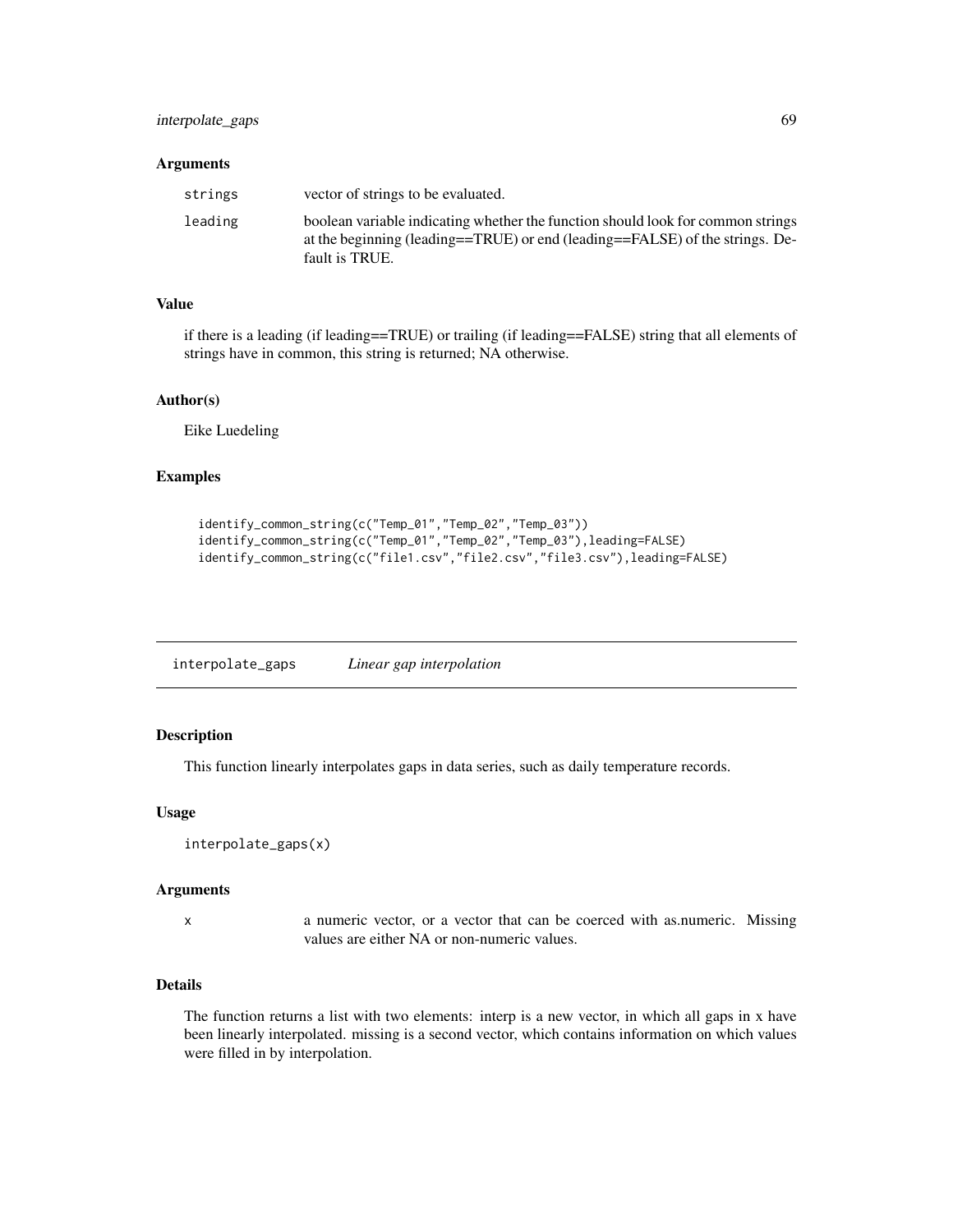# Value

| interp  | numeric vector, in which all gaps in x have been linearly interpolated                  |
|---------|-----------------------------------------------------------------------------------------|
| missing | boolean vector of the same length as interp and x, which marks all gaps in x as<br>TRUE |

# Author(s)

Eike Luedeling

# References

Luedeling E, Kunz A and Blanke M, 2013. Identification of chilling and heat requirements of cherry trees - a statistical approach. International Journal of Biometeorology 57,679-689.

# Examples

```
weather<-make_all_day_table(KA_weather)
Tmin_int<-interpolate_gaps(KA_weather[,"Tmin"])
weather[,"Tmin"]<-Tmin_int$interp
weather[,"Tmin_interpolated"]<-Tmin_int$missing
```

```
Tmax_int<-interpolate_gaps(KA_weather[,"Tmax"])
weather[,"Tmax"]<-Tmax_int$interp
weather[,"Tmax_interpolated"]<-Tmax_int$missing
```
#this function is integrated into the fix\_weather function, but it can also be run on its own.

interpolate\_gaps\_hourly

*Interpolate gaps in hourly temperature records*

# Description

Using idealized temperature curves for guidance, this function interpolated hourly temperature data.

## Usage

```
interpolate_gaps_hourly(
  hourtemps,
  latitude = 50.
  daily_temps = NULL,
  interpolate_remaining = TRUE,
  return_extremes = FALSE,
  minimum_values_for_solving = 5,
  runn_mean_test_length = 5,
```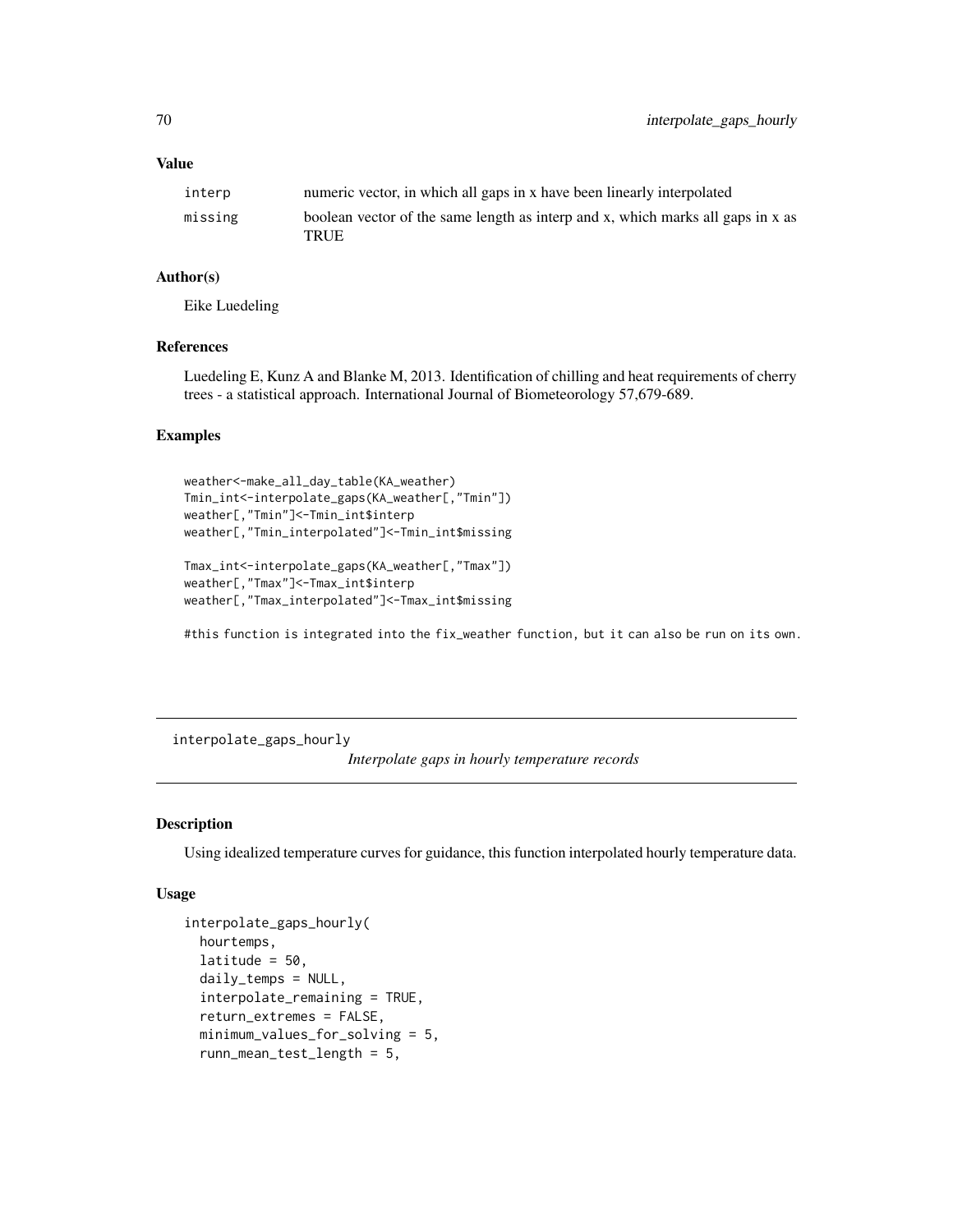```
runn_mean_test_diff = 5,
  daily_patch_max_mean_bias = NA,
  daily_patch_max_stdev_bias = NA
\mathcal{L}
```
# Arguments

| hourtemps                  | data.frame containing hourly temperatures. This has to contain columns c("Year","Month","Day","Hour",                                                                                                                                                                                                                                                                                                                                                                                                                                                                                                                                |
|----------------------------|--------------------------------------------------------------------------------------------------------------------------------------------------------------------------------------------------------------------------------------------------------------------------------------------------------------------------------------------------------------------------------------------------------------------------------------------------------------------------------------------------------------------------------------------------------------------------------------------------------------------------------------|
| latitude                   | the geographic latitude (in decimal degrees) of the location of interest                                                                                                                                                                                                                                                                                                                                                                                                                                                                                                                                                             |
| daily_temps                | list of (chillR compliant) daily temperature data sets for patching gaps in the<br>record.                                                                                                                                                                                                                                                                                                                                                                                                                                                                                                                                           |
| interpolate_remaining      |                                                                                                                                                                                                                                                                                                                                                                                                                                                                                                                                                                                                                                      |
|                            | boolean parameter indicating whether gaps remaining after the daily record has<br>been patched (or after solving temperature equations, if (daily_temps==NULL))<br>should be linearly interpolated.                                                                                                                                                                                                                                                                                                                                                                                                                                  |
| return_extremes            |                                                                                                                                                                                                                                                                                                                                                                                                                                                                                                                                                                                                                                      |
|                            | boolean parameters indicating whether daily minimum and maximum temper-<br>atures used for the interpolation should be part of the output table. Defaults to<br>FALSE.                                                                                                                                                                                                                                                                                                                                                                                                                                                               |
| minimum_values_for_solving |                                                                                                                                                                                                                                                                                                                                                                                                                                                                                                                                                                                                                                      |
|                            | integer specifying the minimum number of hourly temperature values that must<br>be available for the solving function to be applied. Must be greater than 1 (oth-<br>erwise you get an error). Since according to the idealized temperature curves<br>used here, a given daily extreme temperature is related to hourly temperatures<br>of about a 12-hour period, values above 12 are not useful. Note that relatively<br>large numbers for this parameter raise the reliability of the interpolated values,<br>but they restrict the number of missing values in a day, for which the procedure<br>produces results.               |
| runn_mean_test_length      |                                                                                                                                                                                                                                                                                                                                                                                                                                                                                                                                                                                                                                      |
|                            | integer specifying the length of the period, for which a running mean test for<br>is applied to daily records after the solving procedure. This aims to remove<br>spurious values that can sometimes arise during solving. This test checks for all<br>daily minimum and maximum temperature values, if they differ from the mean<br>of the surrounding values by more than runn_mean_test_diff. If this is the case,<br>they are set to NA, and have to be filled by other means (from proxy data or by<br>interpolation). Defaults to 5, which means each value is compared to the mean<br>of the 2 previous and 2 following days. |
| runn_mean_test_diff        |                                                                                                                                                                                                                                                                                                                                                                                                                                                                                                                                                                                                                                      |
|                            | integer specifying the maximum tolerable difference between solved daily ex-<br>treme temperature values and the mean for the surrounding days. See descrip-<br>tion of runn_mean_test_length for more details. Defaults to 5.                                                                                                                                                                                                                                                                                                                                                                                                       |
| daily_patch_max_mean_bias  |                                                                                                                                                                                                                                                                                                                                                                                                                                                                                                                                                                                                                                      |
|                            | maximum acceptable mean difference between the daily extreme temperatures<br>of doily tompometum moonds used as nuovy and doily oxtroma tompometums in                                                                                                                                                                                                                                                                                                                                                                                                                                                                               |

of daily temperature records used as proxy and daily extreme temperatures in the dataset that is to be interpolated. If the bias between stations is greater than this, the station is not considered a useful proxy and not used for filling gaps.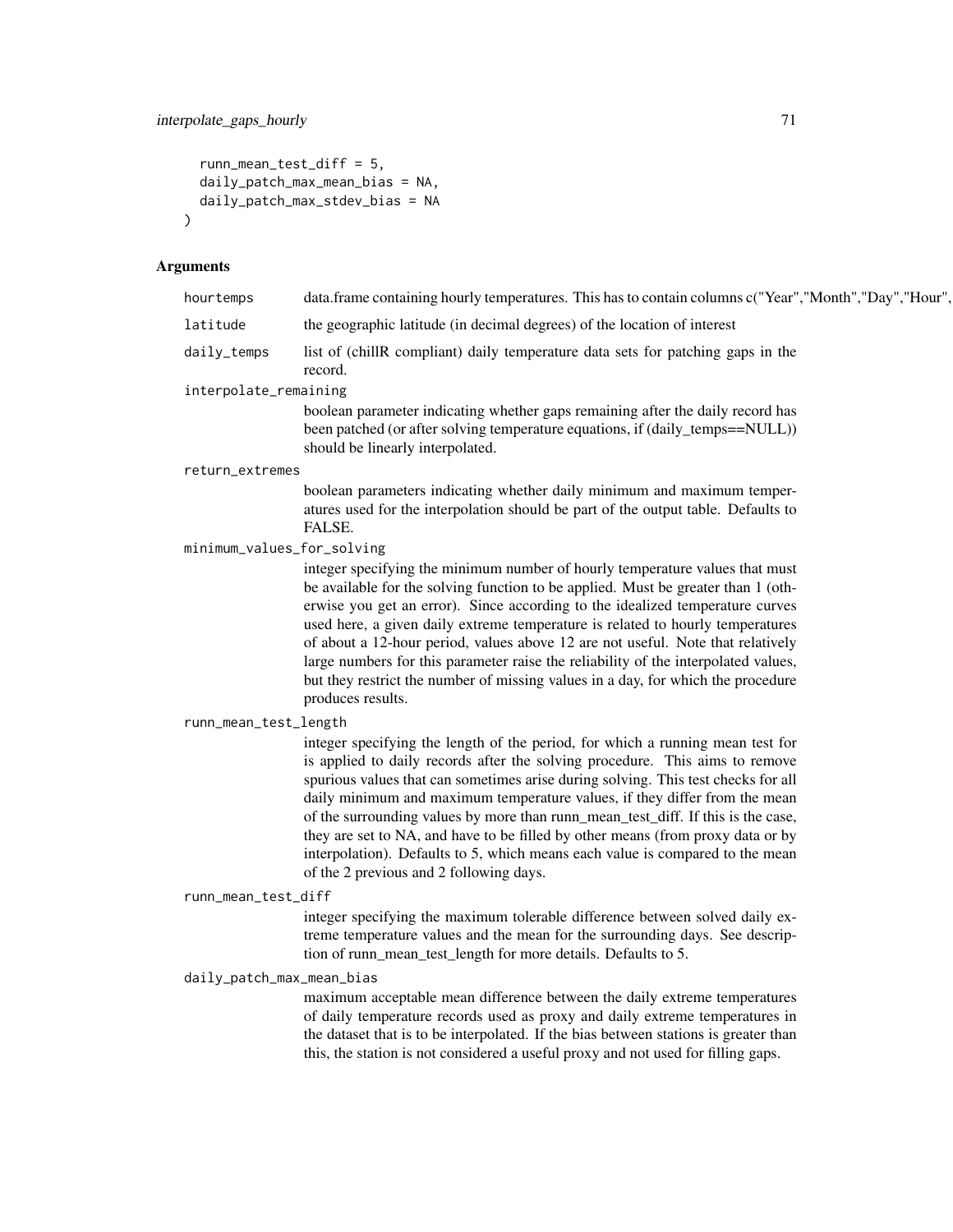#### daily\_patch\_max\_stdev\_bias

maximum acceptable standard deviation of the difference between the daily extreme temperatures of daily temperature records used as proxy and daily extreme temperatures in the dataset that is to be interpolated. If the bias between stations is greater than this, the station is not considered a useful proxy and not used for filling gaps.

### Details

Many agroclimatic metrics are calculated from hourly temperature data. chillR provides functions for generating hourly data from daily records, which are often available. Small gaps in such daily records can easily be closed through linear interpolation, with relatively small errors, so that complete hourly records can be generated. However, many sites have recorded actual hourly temperatures, which allow much more accurate site-specific assessments. Such records quite often have gaps, which need to be closed before calculating most agroclimatic metrics (such as Chill Portions). Linear interpolation is not a good option for this, because daily temperature curves are not linear. Moreover, when gaps exceed a certain number of hours, important featured would be missed (e.g. interpolating between temperatures at 8 pm and 8 am may miss all the cool hours of the day, which would greatly distort chill estimates).

This function solves this problem by using an idealized daily temperature curve as guide to the interpolation of hourly temperature data.

These are the steps: 1) produce an idealized temperature curve for the site (which requires site latitude as an input), assuming minimum and maximum temperatures of 0 and 1 degrees C, respectively. The calculations are based on equations published by Spencer (1971), Almorox et al. (2005) and Linvill (1990, though I modified these slightly to produce a smooth curve). This curve describes the expected relationship of the temperature for the respective hour with minimum and maximum temperatures of the same, previous or next day (depending on the time of day), according to idealized temperature curve. At this point, however, these daily minimum or maximum temperatures aren't known yet.

2) determine minimum and maximum temperatures for each day. For each minimum and maximum daily temperature, the expected relationships between hourly temperatures and daily extremes determined in step 1, combined with the hourly temperatures that were observed can be interpreted as an overdetermined set of equations that define these temperatures. Since few days will follow the ideal curve precisely, and there are usually more than two equations that define the same daily temperature extreme value, these equations can only be solved numerically. This is implemented with the qr.solve function, which can provide estimates of the minimum and maximum temperatures for all days from the available hourly records.

3) interpolate gaps in the record of estimated daily temperature extremes. There can be days, when the number of recorded hourly temperatures isn't sufficient for inferring daily minimum or maximum temperatures. The resulting gaps are closed by linear interpolation (this may produce poor results if gaps are really large, but this isn't currently addressed).

4) compute an idealized daily temperature curve for all days, based on estimated daily temperature extremes (using the make\_hourly\_temperatures function).

5) calculate deviation of recorded temperatures from idealized curve.

- 6) linearly interpolate deviation values using the interpolate\_gaps function.
- 7) add interpolated deviation values to idealized temperature curve.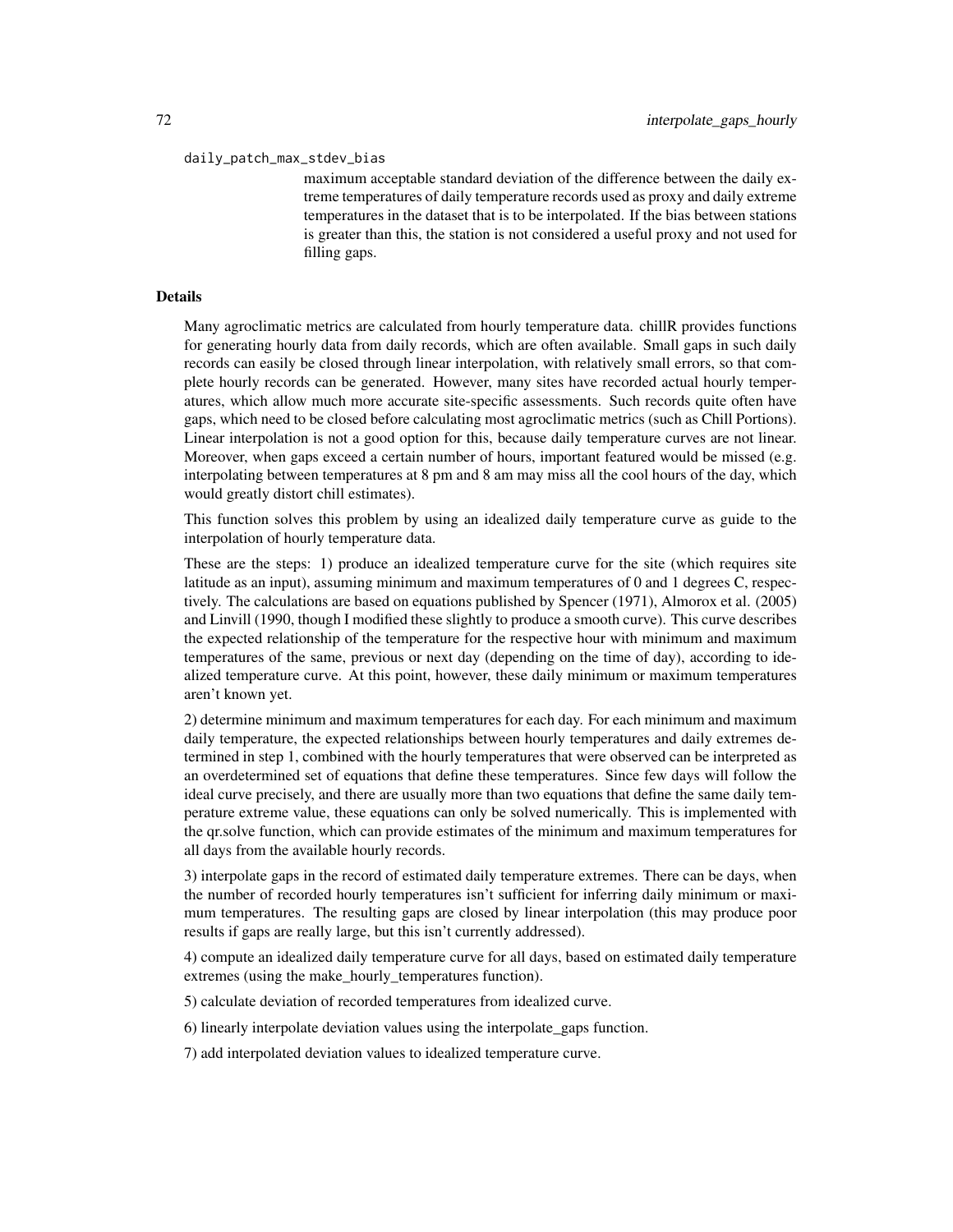## JDay\_count 73

#### Value

data frame containing interpolated temperatures for all hours within the interval defined by the first and last day of the hourtemps input.

#### Author(s)

Eike Luedeling

#### References

Linvill DE, 1990. Calculating chilling hours and chill units from daily maximum and minimum temperature observations. HortScience 25(1), 14-16.

Spencer JW, 1971. Fourier series representation of the position of the Sun. Search 2(5), 172.

Almorox J, Hontoria C and Benito M, 2005. Statistical validation of daylength definitions for estimation of global solar radiation in Toledo, Spain. Energy Conversion and Management 46(9- 10), 1465-1471)

#### Examples

```
Winters_gaps<-make_JDay(Winters_hours_gaps[1:2000,])
colnames(Winters_gaps)[5:6]<-c("Temp","original_Temp")
interp<-interpolate_gaps_hourly(hourtemps=Winters_gaps,latitude=38.5)
#plot results: interpolated temperatures are shown in red, measured temperatures in black.
plot(interp$weather$Temp[1:120]~c(interp$weather$JDay[1:120]+
   interp$weather$Hour[1:120]/24),type="l",
  col="RED",lwd=2,xlab="JDay",ylab="Temperature")
lines(interp$weather$Temp_measured[1:120]~c(interp$weather$JDay[1:120]+
   interp$weather$Hour[1:120]/24),lwd=2)
```
JDay\_count *Count days between two Julian dates*

#### Description

This function counts the days between two Julian dates, taking into account whether the season extends past the end of a calender year and whether the count is to be done for a leap year.

#### Usage

```
JDay_count(start_date, end_date, season = NA, leap_year = FALSE)
```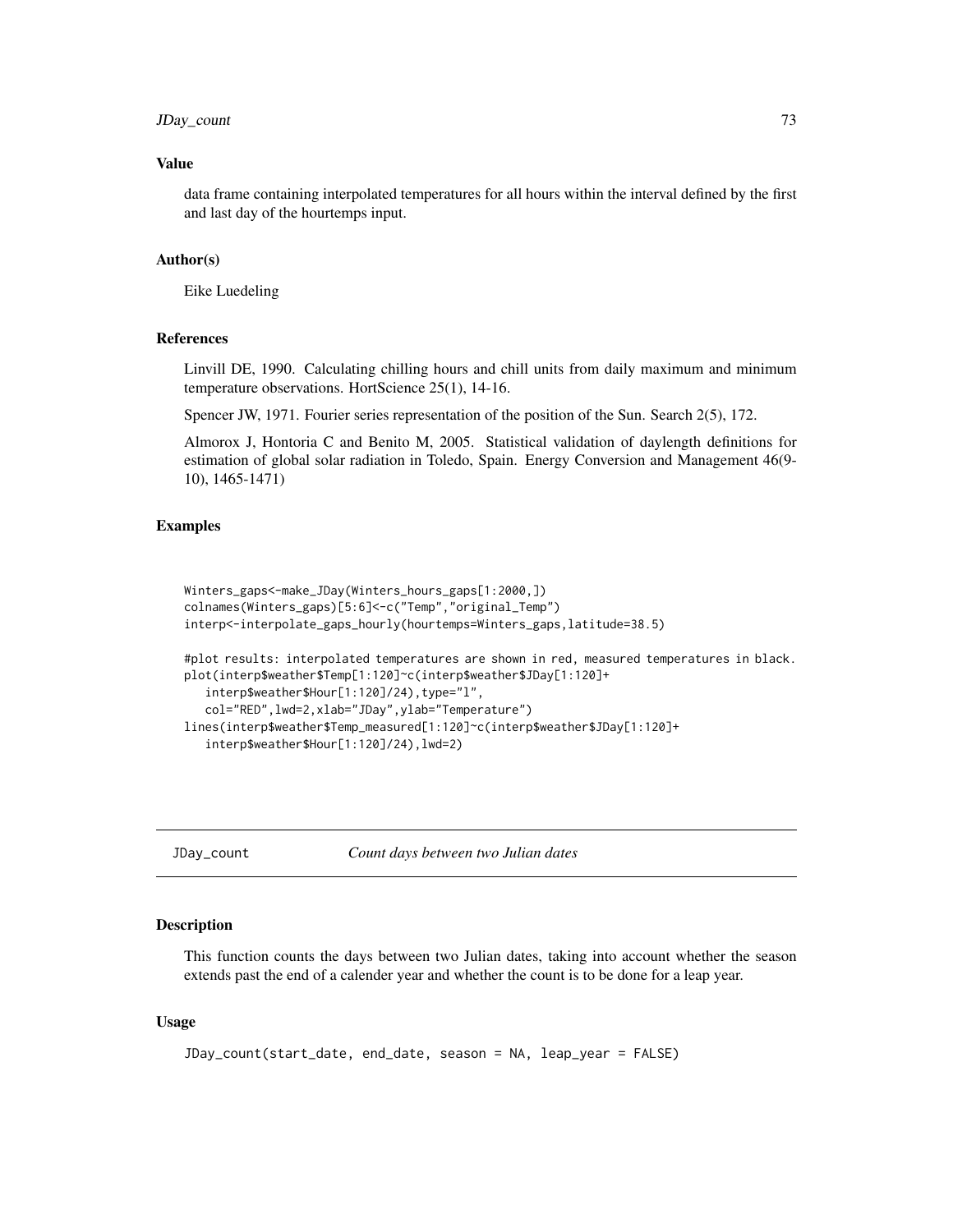## Arguments

| start_date | integer ranging from 1 to 366, indicating a Julian date. This is the start date of<br>the interval of interest.                                                                                                                                   |
|------------|---------------------------------------------------------------------------------------------------------------------------------------------------------------------------------------------------------------------------------------------------|
| end_date   | integer ranging from 1 to 366, indicating a Julian date. This is the end date of<br>the interval of interest.                                                                                                                                     |
| season     | integer vector of length 2, specifying the beginning and end of the phenology<br>season, respectively. If this is not specified, the start_date and end_date are<br>used to define the season.                                                    |
| leap_year  | either a Boolean parameter indicating whether the count should be done for a<br>leap year, or an integer specyfing the year, for which the calculation is to be<br>done. The function then determines automatically, whether this is a leap year. |

## Value

Boolean result (TRUE/FALSE) of the comparison.

## Author(s)

Eike Luedeling

## Examples

JDay\_count(start\_date=320,end\_date=20,season=c(305,59),leap\_year=2004)

JDay\_earlier *Check whether a Julian date is before or after another one*

## Description

For two Julian dates, this function checks whether the first date is earlier than the second date within a user-defined phenological season. This is particularly useful for seasons that start in one year and end in the next, because simple > or < operations can produce wrong results then.

## Usage

```
JDay_earlier(check_date, ref_date, season = c(1, 366))
```
## Arguments

| check_date | integer ranging from 1 to 366, indicating a Julian date. This is the date for which<br>to check whether it is before the reference date. If this is a vector, all elements<br>are checked against the reference date. |
|------------|-----------------------------------------------------------------------------------------------------------------------------------------------------------------------------------------------------------------------|
| ref date   | integer ranging from 1 to 366, indicating a Julian date. This is the reference<br>date.                                                                                                                               |
| season     | integer vector of length 2, specifying the beginning and end of the phenology<br>season, respectively.                                                                                                                |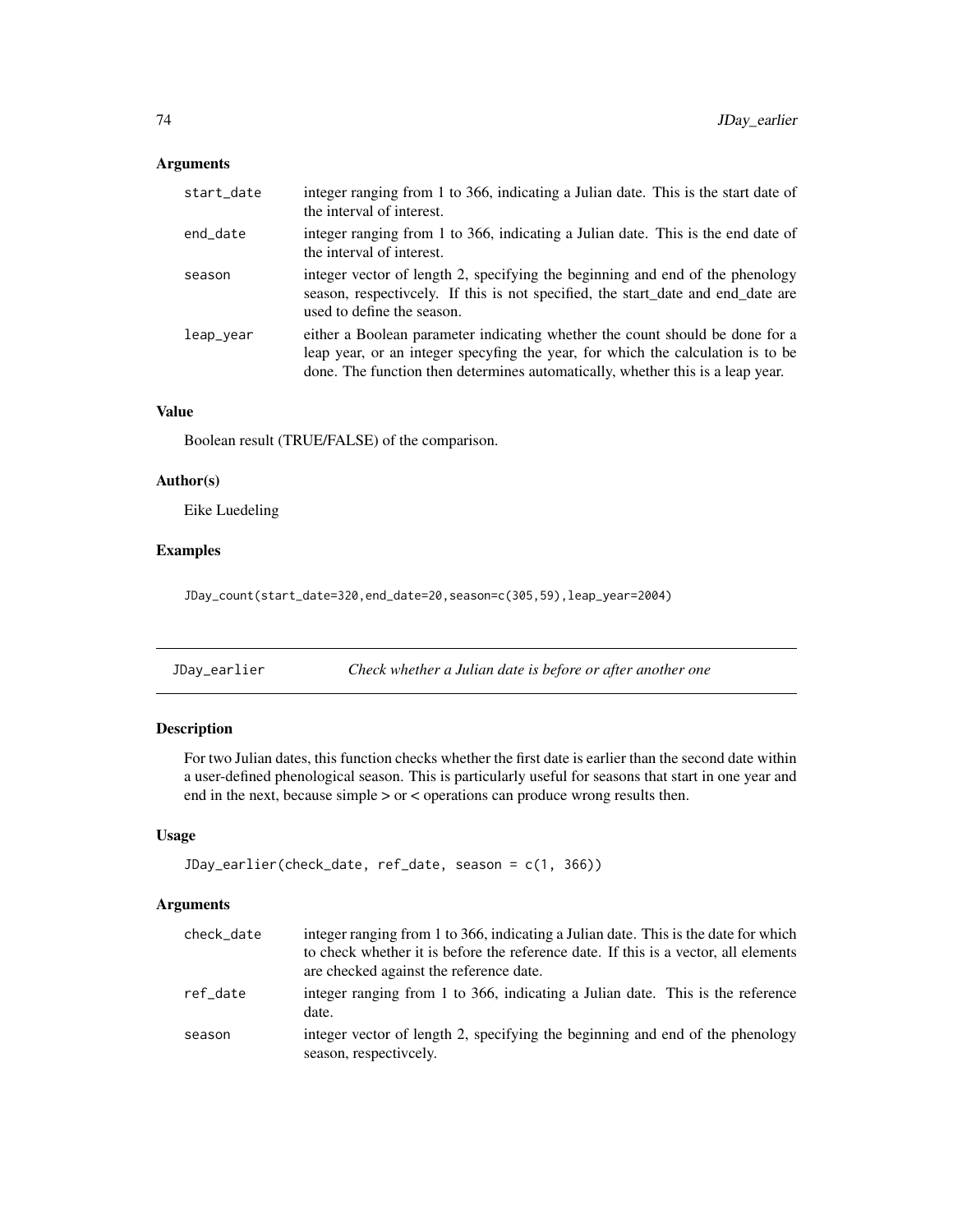## JDay\_later 75

## Value

Boolean result (TRUE/FALSE) of the comparison.

#### Author(s)

Eike Luedeling

## Examples

JDay\_earlier(check\_date=10,ref\_date=365,season=c(305,59))

JDay\_later *Check whether a Julian date is after another one*

## Description

For two Julian dates, this function checks whether the first date is later than the second date within a user-defined phenological season. This is particularly useful for seasons that start in one year and end in the next, because simple > or < operations can produce wrong results then.

#### Usage

```
JDay_later(check_date, ref_date, season = c(1, 366))
```
## Arguments

| check_date | integer ranging from 1 to 366, indicating a Julian date. This is the date for which<br>to check whether it is after the reference date. If this is a vector, all elements are<br>checked against the reference date. |
|------------|----------------------------------------------------------------------------------------------------------------------------------------------------------------------------------------------------------------------|
| ref date   | integer ranging from 1 to 366, indicating a Julian date. This is the reference<br>date.                                                                                                                              |
| season     | integer vector of length 2, specifying the beginning and end of the phenology<br>season, respectively.                                                                                                               |

#### Value

Boolean result (TRUE/FALSE) of the comparison.

#### Author(s)

Eike Luedeling

#### Examples

JDay\_later(check\_date=10,ref\_date=365,season=c(305,59))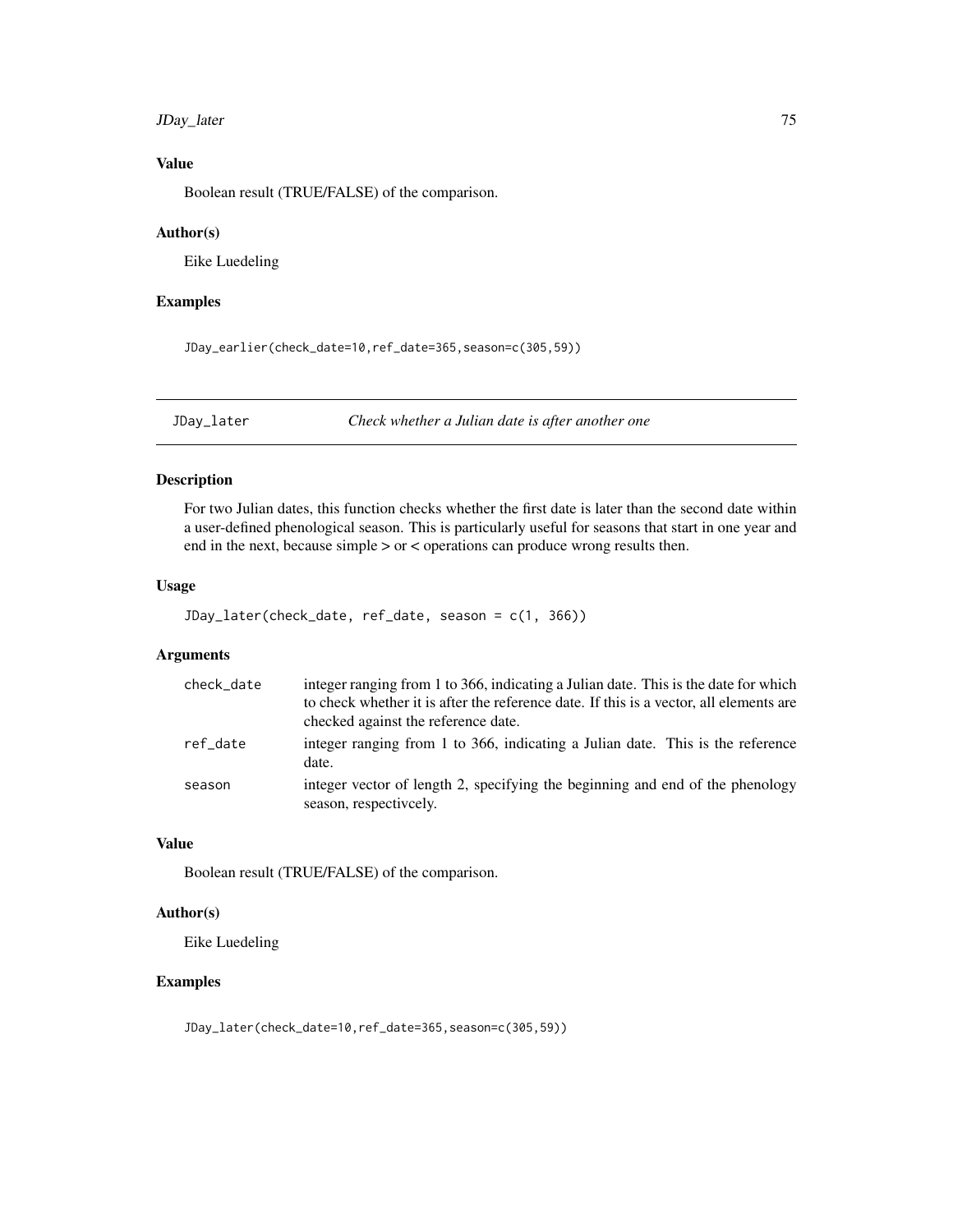## Description

Bloom data of sweet cherry var. 'Schneiders spaete Knorpelkirsche' recorded at Klein-Altendorf, Germany, the experimental station of the University of Bonn

#### Format

A data frame with the following 2 variables.

Year a numeric vector, indicating the observation year

pheno a vector that, when coerced by as.numeric, contains bloom data in Julian dates (day of the year)

#### Source

data were collected by Achim Kunz and Michael Blanke, University of Bonn

#### References

Luedeling E, Kunz A and Blanke M, 2013. Identification of chilling and heat requirements of cherry trees - a statistical approach. International Journal of Biometeorology 57,679-689.

## Examples

data(KA\_bloom)

KA\_weather *Weather data for Klein-Altendorf, Germany*

#### Description

Daily temperature data from Klein-Altendorf, Germany, for use in combination with the example phenology dataset KA\_bloom.

#### Format

A data frame with observations on the following 5 variables.

Year a numeric vector - the observation year

Month a numeric vector - the observation month

Day a numeric vector - the observation day

Tmax a numeric vector - daily maximum temperature

Tmin a numeric vector - daily minimum temperature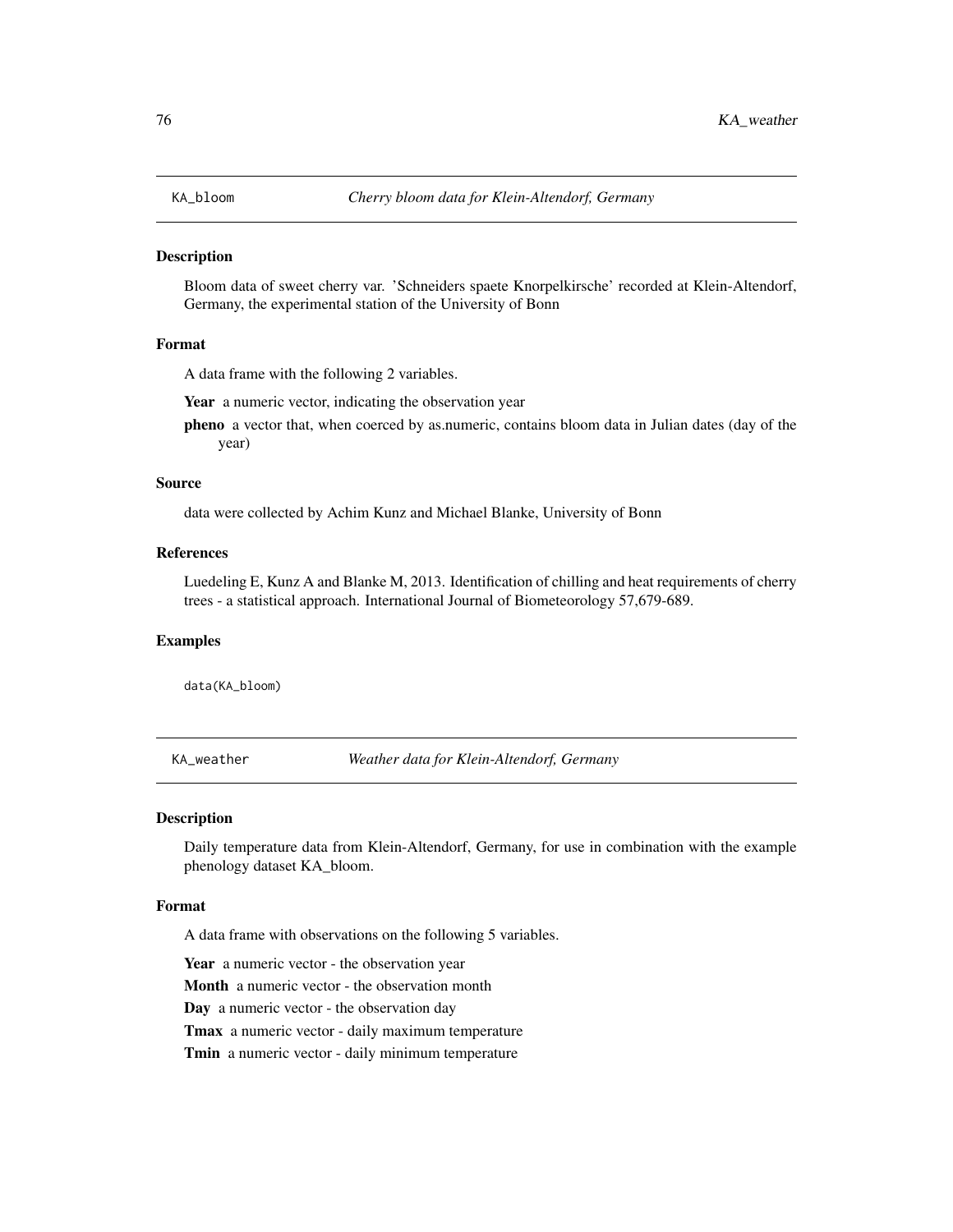#### leap\_year 77

## Source

data were collected by Achim Kunz and Michael Blanke, University of Bonn

## References

Luedeling E, Kunz A and Blanke M, 2013. Identification of chilling and heat requirements of cherry trees - a statistical approach. International Journal of Biometeorology 57,679-689.

#### Examples

data(KA\_weather)

leap\_year *Leap year finder*

## Description

This function determines whether a given year is a leap year

## Usage

leap\_year(x)

#### Arguments

x integer value, representing year number

#### Details

Takes a year number as input, and returns TRUE if this is a leap year, and FALSE if not

## Value

```
boolean variable (TRUE or FALSE)
```
## Author(s)

Eike Luedeling, but based on pseudocode from Wikipedia

#### References

https://en.wikipedia.org/wiki/Leap\_year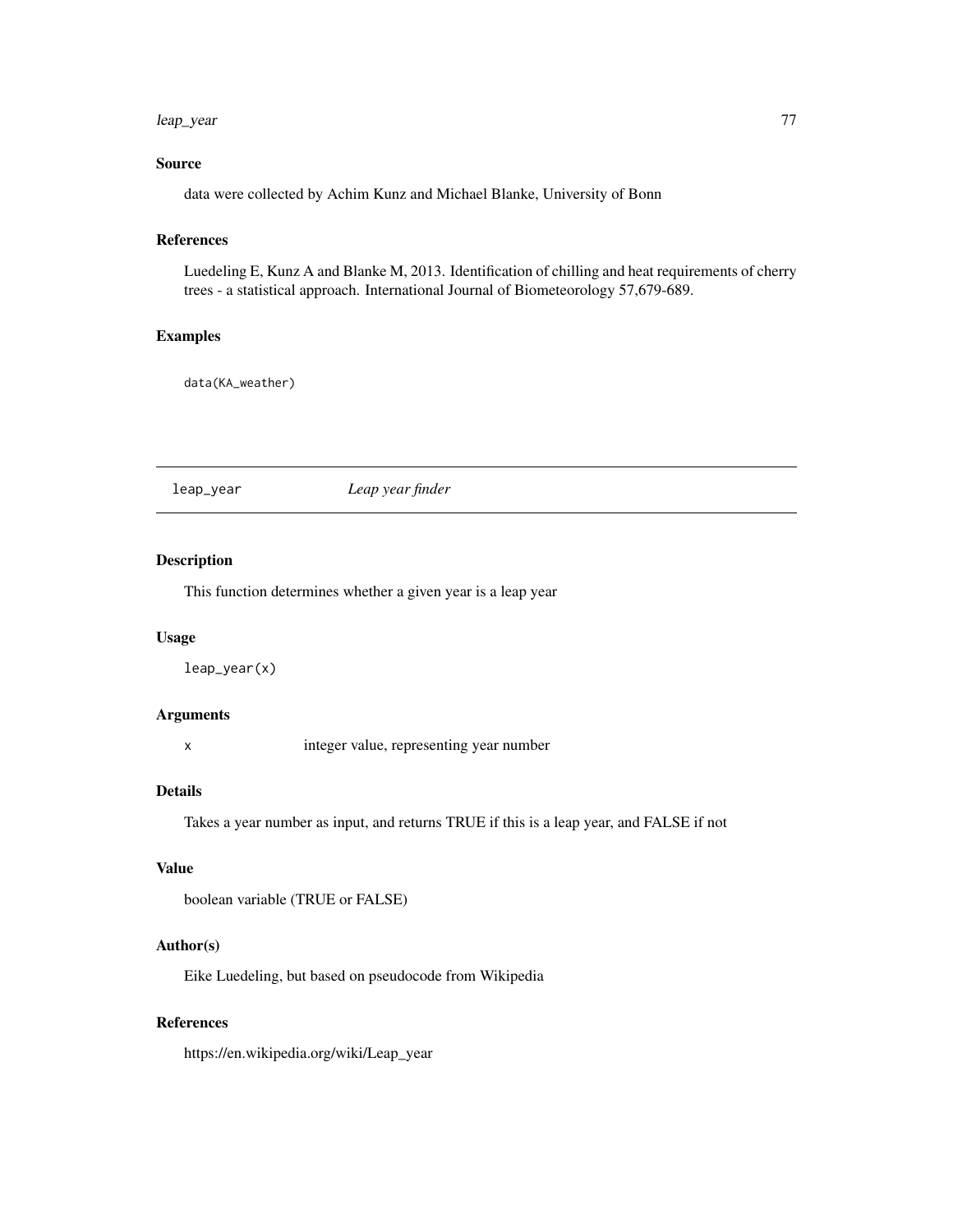## Examples

leap\_year(2015) leap\_year(2016)

load\_ClimateWizard\_scenarios *Load climate wizard scenarios*

## Description

This is a slightly modified version of the load\_temperature\_scenarios function that can load climate scenarios downloaded with the getClimateWizardData and saved with the save\_temperature\_scenarios function. This separate function is necessary, because the climate scenarios are expressed as lists, with one element being a data.frame.

#### Usage

load\_ClimateWizard\_scenarios(path, prefix)

### Arguments

| path   | character string indicating the file path where the files are to be written. |
|--------|------------------------------------------------------------------------------|
| prefix | character string specifying the prefix for all files.                        |

## Value

a list of temperature scenarios.

#### Author(s)

Eike Luedeling

## Examples

```
temps<-list(Element1=data.frame(a=1,b=2),Element2=data.frame(a=c(2,3),b=c(8,4)))
# save_temperature_scenarios(temps,path=getwd(),prefix="temperatures")
# temps_reloaded<-load_temperature_scenarios(path=getwd(),prefix="temperatures")
```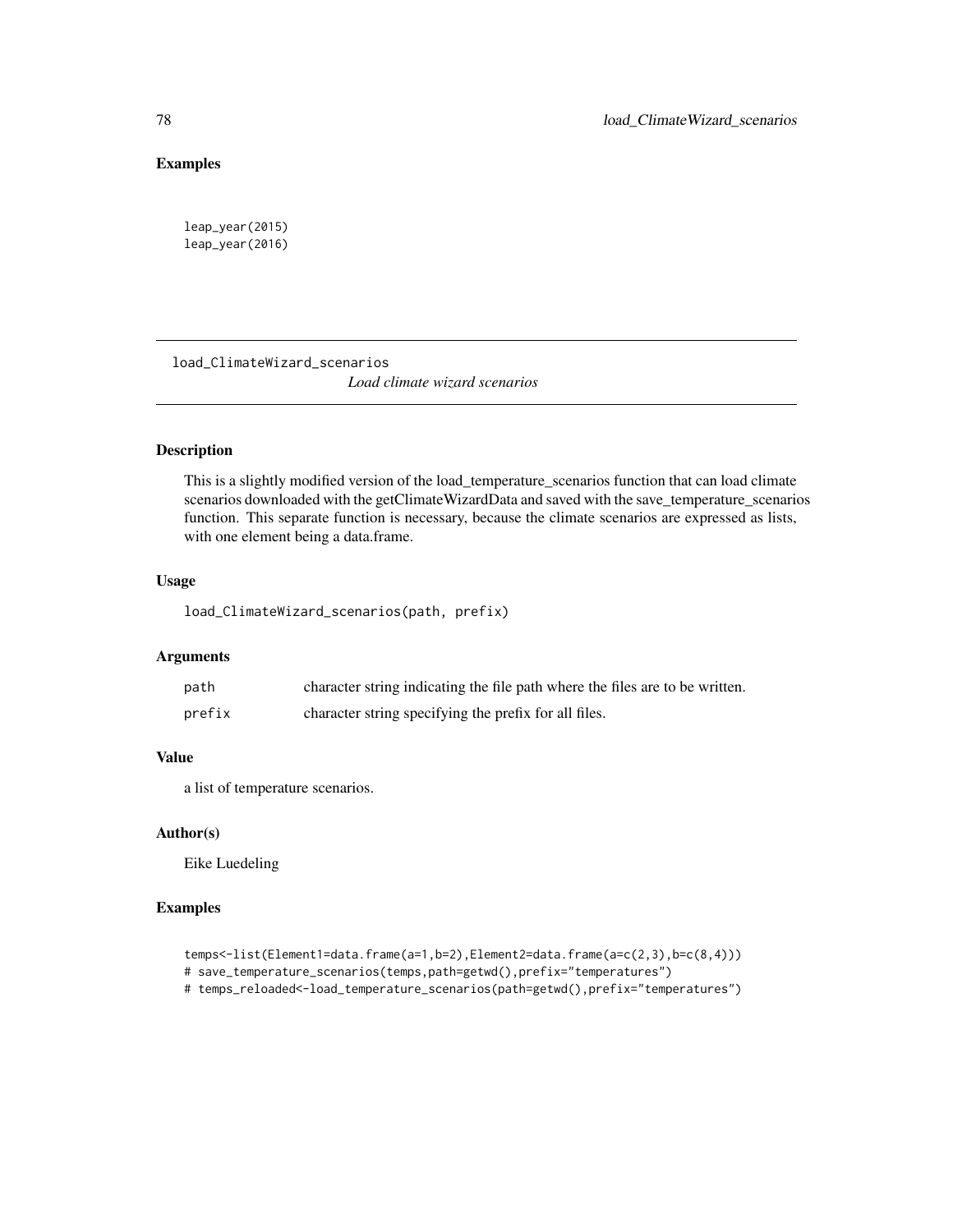load\_temperature\_scenarios *Load temperature scenarios*

#### Description

The temperature\_generation can produce synthetic temperature scenarios, but it can take a while to run, especially for large ensembles of climate scenarios. The save\_temperature\_scenarios function can then save these scenarios to disk as a series of .csv files, so that they can later be used again, without re-running the generation function. Conversely, the load\_temperature\_scenarios function allows reading the data back into R. This function also works with any other list of data.frames.

#### Usage

load\_temperature\_scenarios(path, prefix)

#### Arguments

| path   | character string indicating the file path where the files are to be written. |
|--------|------------------------------------------------------------------------------|
| prefix | character string specifying the prefix for all files.                        |

## Value

a list of temperature scenarios.

## Author(s)

Eike Luedeling

#### Examples

```
temps<-list(Element1=data.frame(a=1,b=2),Element2=data.frame(a=c(2,3),b=c(8,4)))
# save_temperature_scenarios(temps,path=getwd(),prefix="temperatures")
# temps_reloaded<-load_temperature_scenarios(path=getwd(),prefix="temperatures")
```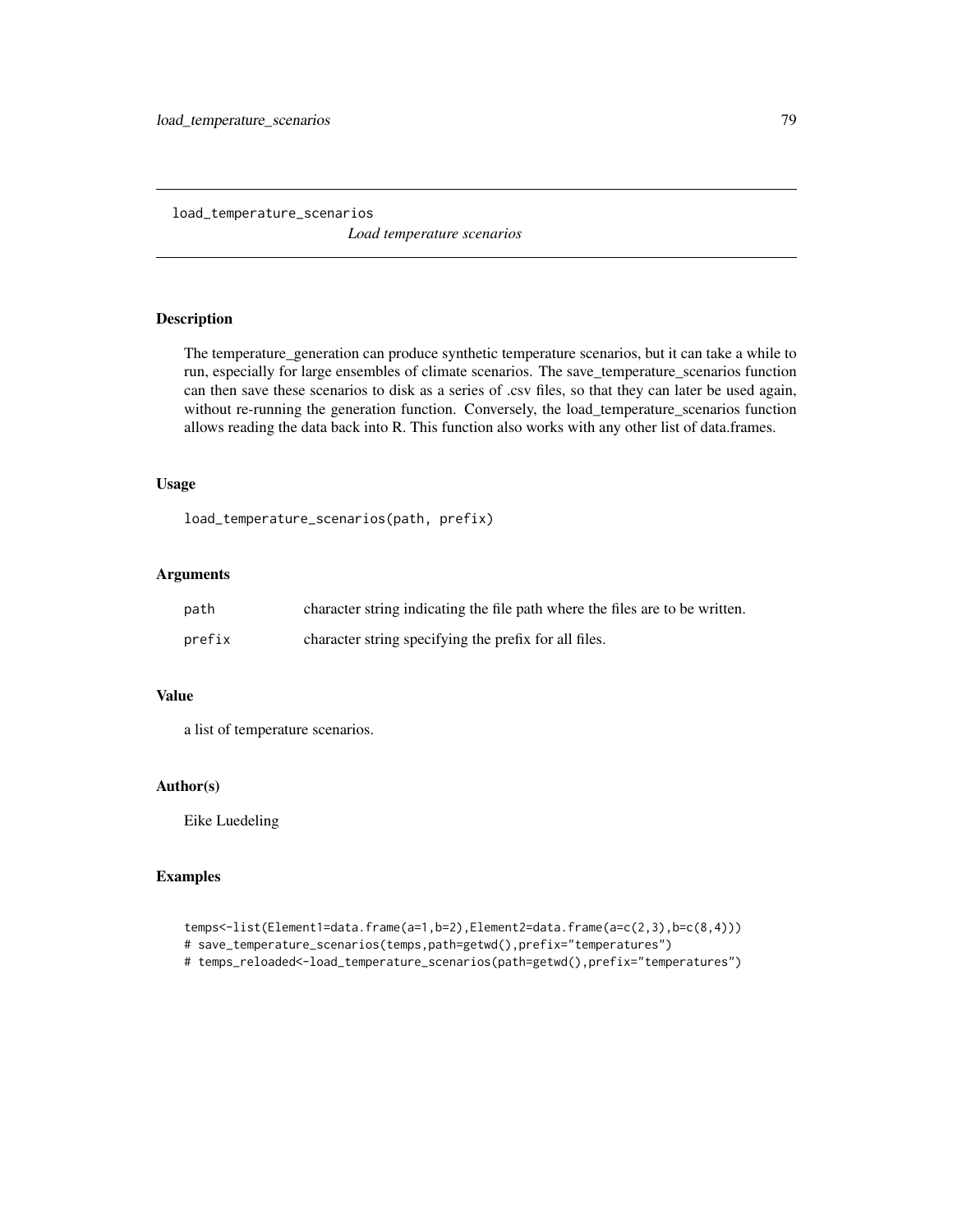make\_all\_day\_table *Fill in missing days in incomplete time series*

#### Description

Time series often have gaps, and these are often not marked by 'no data' values but simply missing from the dataset. This function completes the time series by adding lines for all these missing records. For these lines, all values are set to 'NA'. By setting timestep<-"hour", this function can also process hourly data. Where data are provided at a time resolution that is finer than timestep, values are aggregated (by calculating the mean) to timestep resolution (e.g. when data are at 15 minute resolution, they will be aggregated to hourly average values - at timestep=="hour" - or daily average values - at timestep=="day").

#### Usage

```
make_all_day_table(
  tab,
  timestep = "day",
  input_timestep = timestep,
  tz = "GMT",add.DATE = TRUE,no_variable_check = FALSE,
  aggregation_hours = NULL
)
```
#### Arguments

| tab               | a data.frame containing a time series dataset. It should have columns c("Year",<br>"Month", "Day") or c("YEAR", "MONTH","DAY") or "YEARMODA".                                                                                                                                                                                                                      |  |
|-------------------|--------------------------------------------------------------------------------------------------------------------------------------------------------------------------------------------------------------------------------------------------------------------------------------------------------------------------------------------------------------------|--|
| timestep          | time step for the table. This defaults to 'day' but can also be 'hour'                                                                                                                                                                                                                                                                                             |  |
|                   | input_timestep can also be 'day' or 'hour' and defaults to the value assigned to timestep. If<br>timestep is 'day' and input_timestep is 'hour', hourly records are aggregated to<br>daily Tmin, Tmean and Tmax.                                                                                                                                                   |  |
| tz                | timezone. Defaults to GMT. While it isn't important in what time zone the tem-<br>peratures were recorded, the onset of daylight savings time can cause problems.<br>'GMT' is the correct setting in cases were the recorded times weren't adjusted<br>according to daylight savings time (i.e. no hours omitted or double-counted<br>because of such adjustment). |  |
| add.DATE          | boolean parameter indicating whether a column called DATE which contains the<br>IOSdate should be added to the output data.frame.                                                                                                                                                                                                                                  |  |
| no_variable_check |                                                                                                                                                                                                                                                                                                                                                                    |  |
|                   | boolean parameter to indicate whether the function should check if the dataset<br>contains the usual chillR temperature variables. Defaults to TRUE, but should<br>be set to FALSE for different data formats.                                                                                                                                                     |  |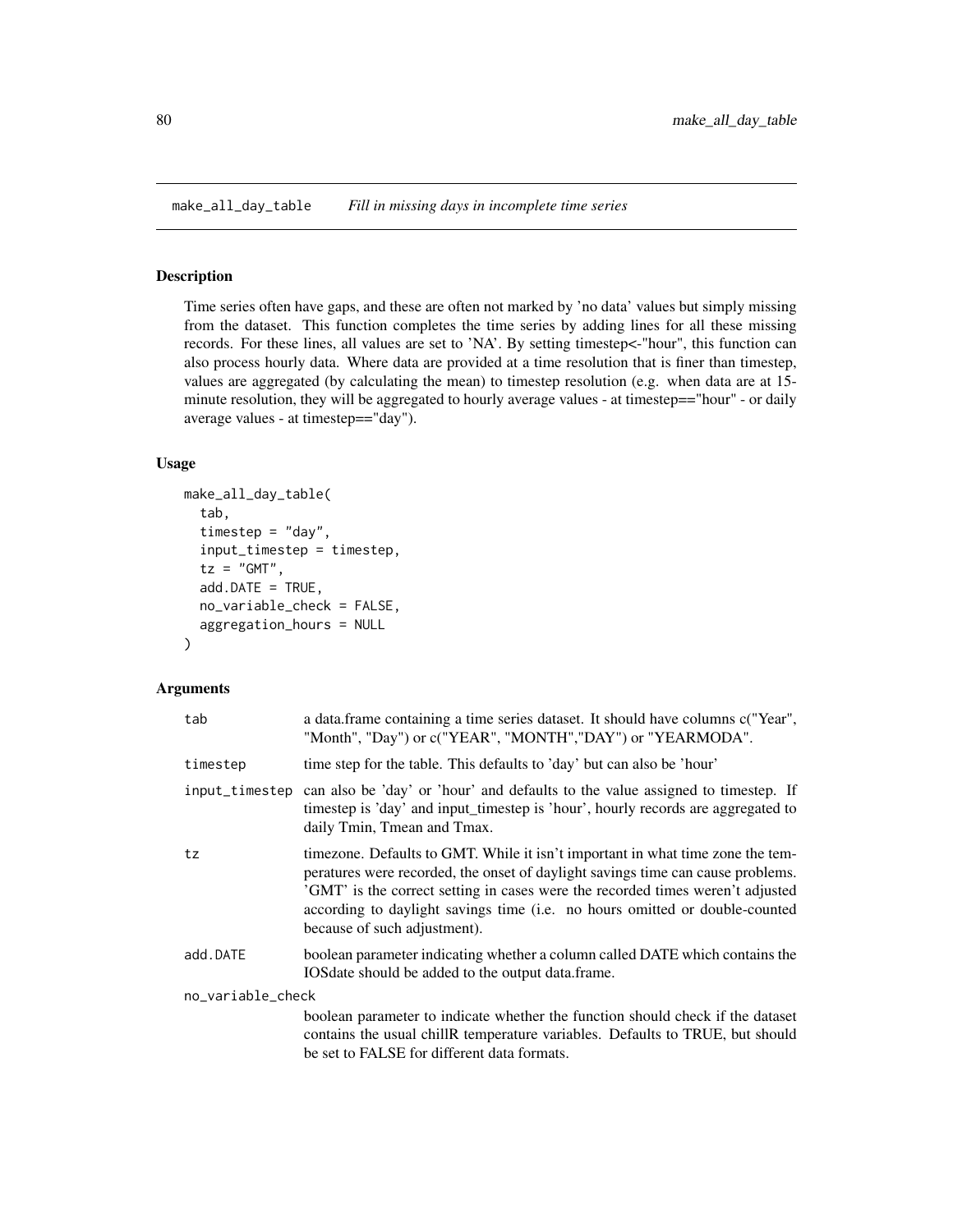aggregation\_hours

vector or list consisting of three integers that specify how the function should search for daily minimum and maximum temperatures in hourly datasets, when not all hourly temperatures have been observed. This is only relevant during conversion from hourly to daily data. Tmin and Tmax can only be derived when temperatures have been recorded during the coldest and warmest parts of the day, respectively. The function should therefore check if records are available for these times. The elements of 'aggregation\_hours' describe window sizes for the times (as number of hours), during which the coldest and warmest temperature typically occurs. The first two elements (which can be named 'min\_hours' and 'max\_hours') specify the number of hours contained in these windows for the cold and warm parts of the day, respectively. These hours are determined by computing mean hourly temperatures over the entire weather record, disaggregated by month to account for the impact of daylength. The third element, 'hours\_needed' specifies how many records during these windows have to have been recorded. 'aggregation\_hours' defaults to NULL, in which case the parameter is ignored.

#### Value

data frame containing all the columns of the input data frame, but one row for each day between the start and end of the dataset. Data values for the missing rows are filled in as 'NA'. Dates are expressed as c("YEARMODA","DATE","Year","Month","Day"). In this, 'DATE' is the date in ISOdate format.

#### Author(s)

Eike Luedeling

#### References

Luedeling E, Kunz A and Blanke M, 2013. Identification of chilling and heat requirements of cherry trees - a statistical approach. International Journal of Biometeorology 57,679-689.

#### Examples

#fill in missing lines in a weather dataset (modified from KA\_weather) day\_to\_day<-make\_all\_day\_table(KA\_weather[c(1:10,20:30),],timestep="day")

```
#fill in missing hours in the Winters_hours_gaps dataset
Winters_hours<-subset(Winters_hours_gaps, select = -c(Temp_gaps))[1:2000,]
hour_to_hour<-make_all_day_table(Winters_hours,timestep="hour",input_timestep="hour")
```

```
#convert Winters_hours_gaps dataset into daily temperature data (min, max, mean)
hour_to_day<-make_all_day_table(Winters_hours,timestep="day",input_timestep="hour")
hour_to_day<-make_all_day_table(Winters_hours,timestep="day",input_timestep="hour",
                               aggregation_hours=c(3,3,2))
```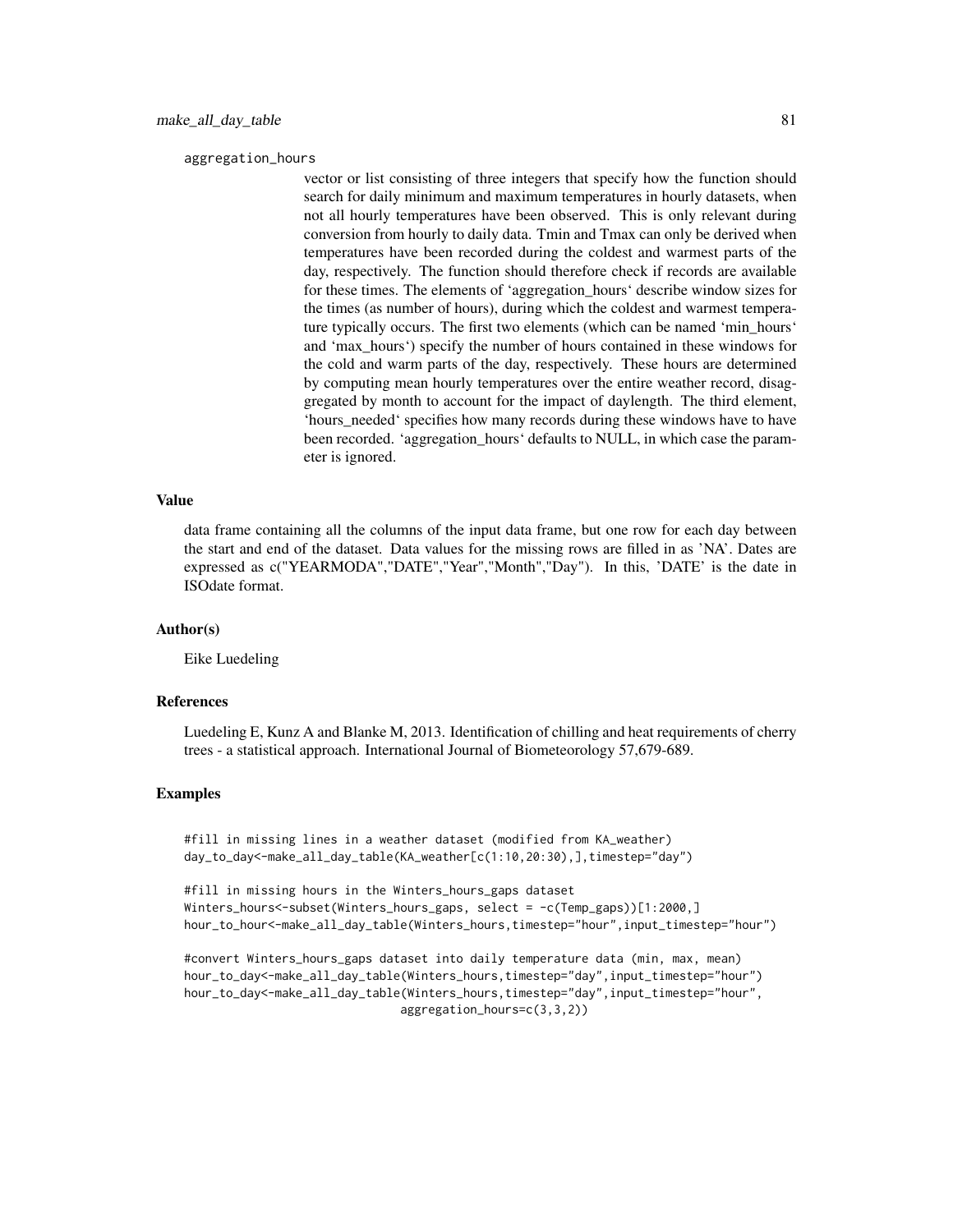#### Description

Makes a list of the weather stations contained in the UC IPM database, with geographic coordinates. This requires parsing through quite a few websites, because the coordinates don't seem to be stored in one central (and easily accessible) place. Hence this is much slower than one might expect. A shortcut is the california\_stations dataset supplied with chillR, which contains the result of running this function in February 2016. The default in the other relevant functions will be the use of this pre-stored list, but if the current station coverage is needed, this function can help. Having said this, station coverage probably won't change very rapidly, so in most cases, the california\_stations dataset should be enough.

#### Usage

```
make_california_UCIPM_station_list()
```
#### Value

a data.frame containing stations from the California UC IPM database (), with the following columns: "Name", "Code", "Interval", "Lat", "Long", "Elev".

#### Author(s)

Eike Luedeling

## References

The chillR package:

Luedeling E, Kunz A and Blanke M, 2013. Identification of chilling and heat requirements of cherry trees - a statistical approach. International Journal of Biometeorology 57,679-689.

## Examples

#cali\_stats<-make\_california\_UCIPM\_station\_list()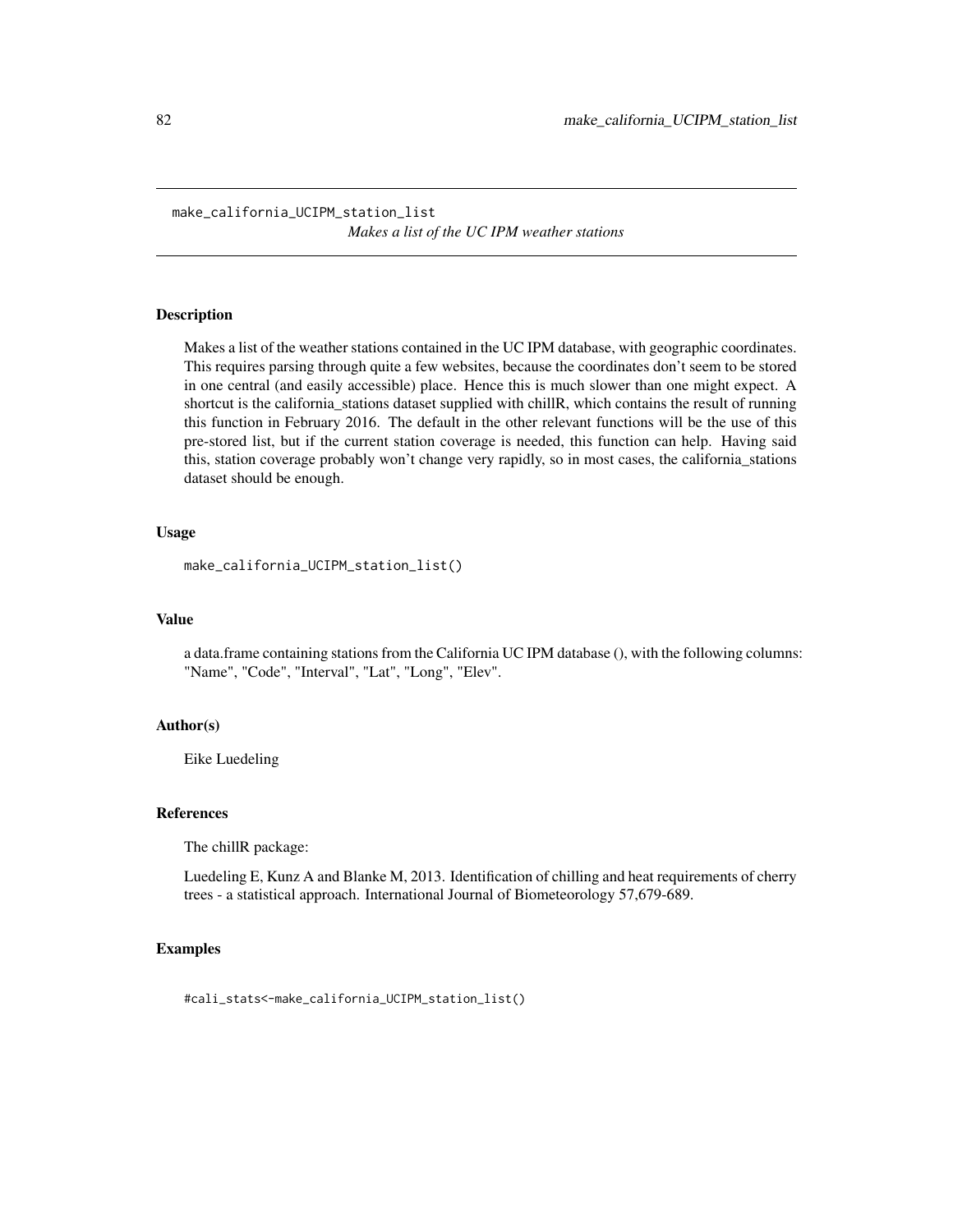## Description

This function generates a plot of a climate metric over multiple years, including an indication of data quality, i.e. the share of missing values. Output can be either an R plot or a .png image

#### Usage

```
make_chill_plot(
  chill,
 model,
  start_year = NA,
  end_year = NA,
 metriclabel = NULL,
 yearlabel = "End_year",
 misstolerance = 10,
  image_type = NA,
  outpath = NA,
  filename = NA,
  fonttype = "serif",
 plotylim = NA,
 plottitle = NULL
)
```
## Arguments

| chill         | a chill object generated either with the chilling function or with tempResponse.<br>For this function to work properly, the chill object should have been subjected to<br>quality control (i.e. metrics should have been calculated from weather records<br>with a QC element. If you prepare weather data with fix_weather, this should<br>work.) |
|---------------|----------------------------------------------------------------------------------------------------------------------------------------------------------------------------------------------------------------------------------------------------------------------------------------------------------------------------------------------------|
| model         | the name of the column of the chill object that contains the metric to be displayed                                                                                                                                                                                                                                                                |
| start_year    | the first year shown in the diagram. Default to NA, which means the first date<br>on record is used as start_year.                                                                                                                                                                                                                                 |
| end_year      | the last year shown in the diagram. Default to NA, which means the last date on<br>record is used as end_year.                                                                                                                                                                                                                                     |
| metriclabel   | character string that can be used for labeling the y-axis in the plot. If this is not<br>specified, the function will use the model argument.                                                                                                                                                                                                      |
| yearlabel     | character string indicating the name of the column in the chill object that is to<br>be used for the time axis.                                                                                                                                                                                                                                    |
| misstolerance | Percentage of missing values that leads to exclusion of an annual value from<br>plotting.                                                                                                                                                                                                                                                          |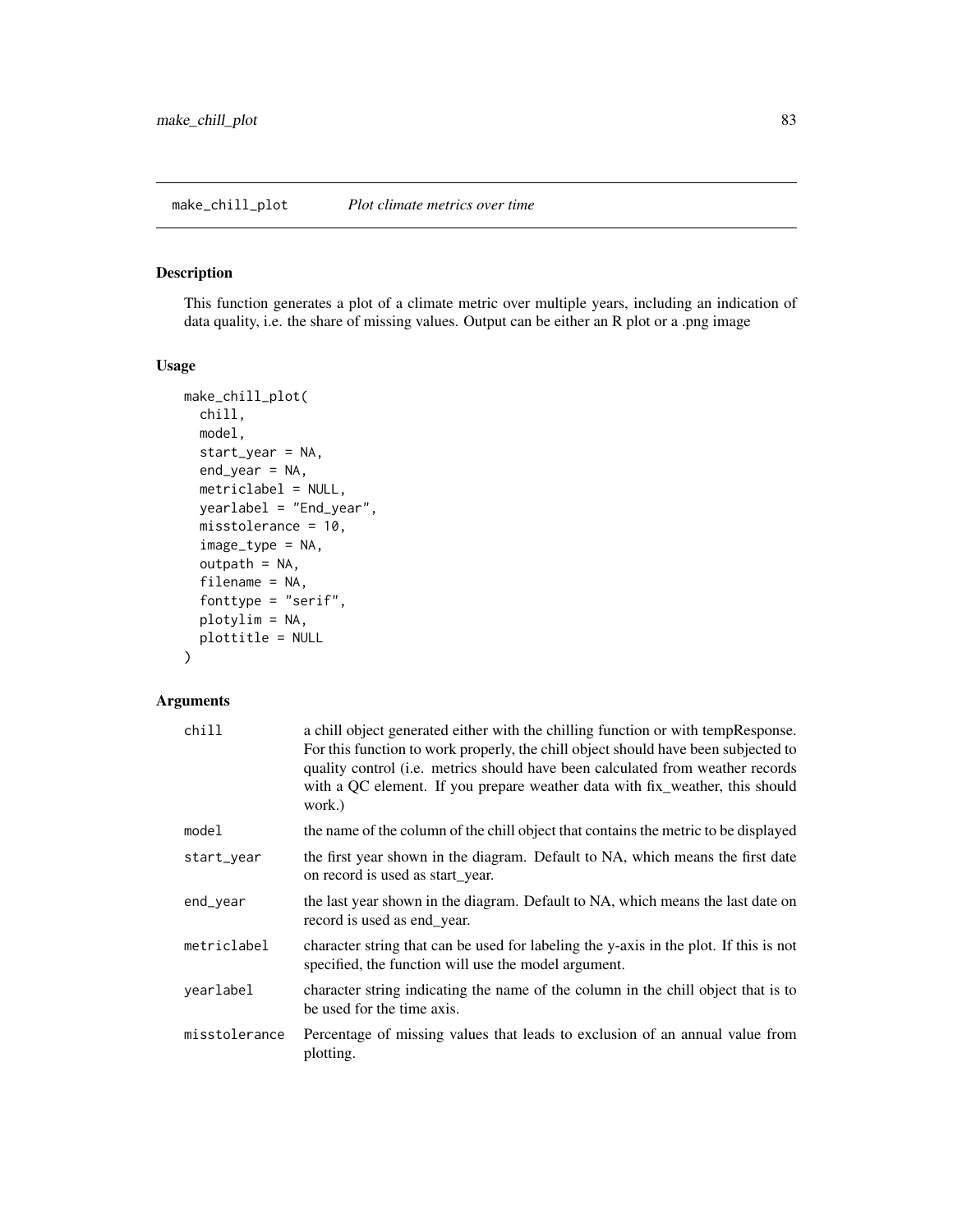| image_type | Character string indicating the file format that should be output. Image files are<br>only produced for the moment, if this is "png". All other values, as well as the<br>default NA lead to output as an R plot only. |
|------------|------------------------------------------------------------------------------------------------------------------------------------------------------------------------------------------------------------------------|
| outpath    | Path to the folder where the images should be saved. Should include a trailing<br>"/".                                                                                                                                 |
| filename   | Suffix of the filenames for output graph files. These will be amended by the<br>name of the metric and by the file extension.                                                                                          |
| fonttype   | The type of font to be used for the figures. Can be 'serif' (default) for a Times<br>New Roman like font, 'sans' for an Arial type font or 'mono' for a typewriter<br>type font.                                       |
| plotylim   | numeric vector of length 2 indicating the extent of the y axis. Defaults to NA,<br>which means that y limits are determined automatically.                                                                             |
| plottitle  | character string indicating the plot title. Defaults to NULL for no title.                                                                                                                                             |

## Details

Plots climatic metrics computed with chilling or tempResponse, indicating the completeness of the temperature record by shades of gray.

## Value

only a side effect - plot of climate metric over time; bars are color coded according to the number of missing values. Bars with numbers of missing values above the misstolerance are not show and instead marked '\*' (to distinguish them from 0 counts)

#### Author(s)

Eike Luedeling

## Examples

```
make_chill_plot(tempResponse(stack_hourly_temps(fix_weather(KA_weather[KA_weather$Year>2005,]))),
"Chill_Portions",start_year=1990,end_year=2010,metriclabel="Chill Portions")
```
make\_climate\_scenario *Make climate scenario*

## Description

Function to make climate scenarios for plotting from a list of climate metric data, e.g. produced by [tempResponse\\_daily\\_list](#page-159-0).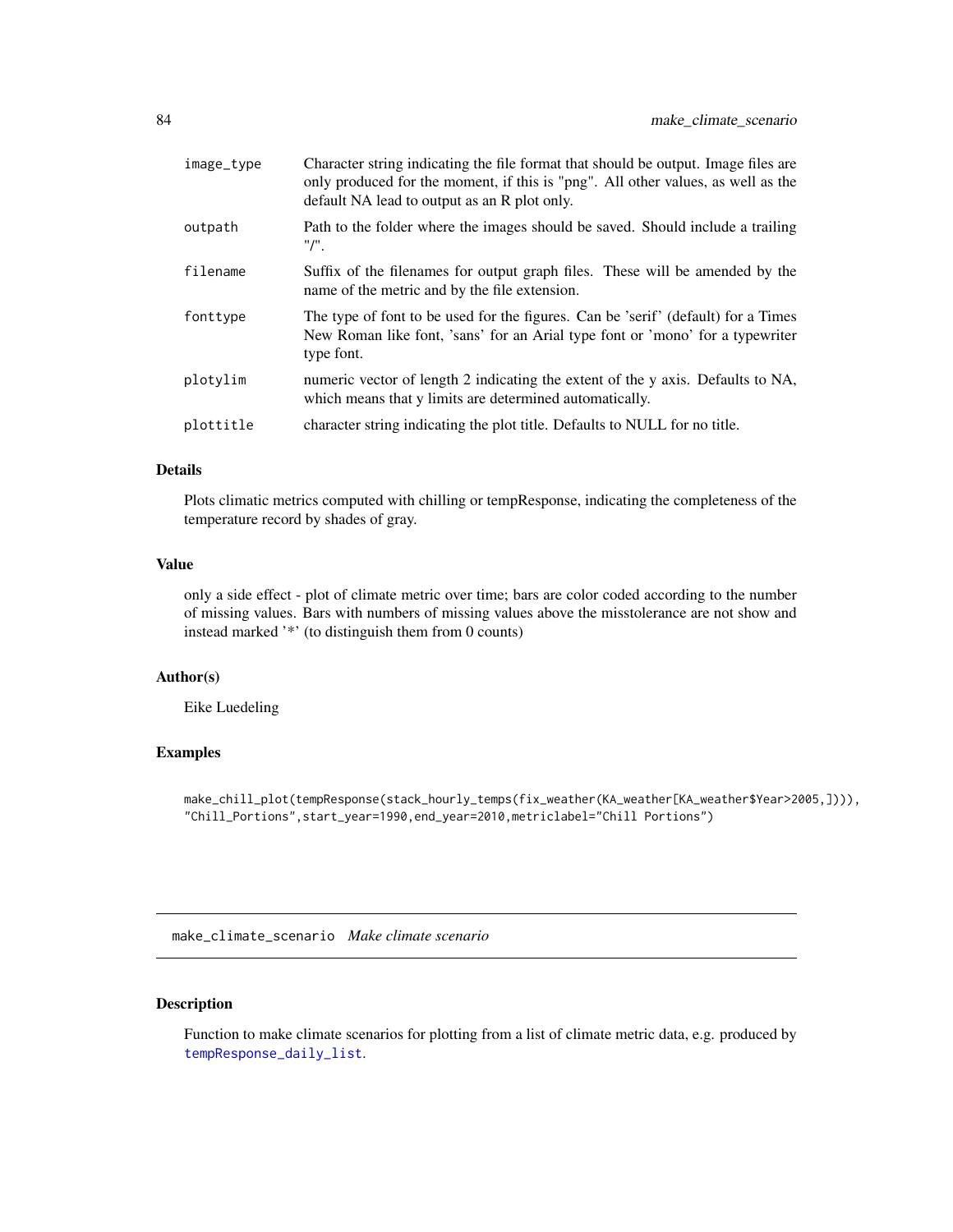make\_climate\_scenario 85

## Usage

```
make_climate_scenario(
 metric_summary,
  caption = NULL,
  labels = names(metric_summary),
  time_series = FALSE,
  historic_data = NULL,
  add_to = NULL
)
```
## Arguments

| metric_summary | character string specifying the folder holding the files, from which the scenario<br>is to be built.                                                                                                                                                                                                    |
|----------------|---------------------------------------------------------------------------------------------------------------------------------------------------------------------------------------------------------------------------------------------------------------------------------------------------------|
| caption        | vector of up to three character strings indicating the caption to be displayed in<br>the respective plot panel; the elements of this vector are displayed on different<br>lines. If caption_above == TRUE in plot_climate_scenario, only the first<br>element is displayed.                             |
| labels         | numeric vector containing labels for the scenarios. This defaults to the names of<br>elements in metric_summary.                                                                                                                                                                                        |
| time_series    | Boolean, indicating if the scenario contains a time series.                                                                                                                                                                                                                                             |
| historic_data  | a data. frame containing a dataset of historic observations that is similar in struc-<br>ture to metric_summary (should have column indicating the year and the met-<br>ric to be plotted, with identical names to metric_summary). Defaults to NULL,<br>which means that no historic data is included. |
| add_to         | list of climate scenarios that the newly created one is to be added to.                                                                                                                                                                                                                                 |

## Value

a list of climate scenario objects, which can be supplied to plot\_climate\_scenarios.

#### Author(s)

Eike Luedeling

#### Examples

```
chill<-chilling(stack_hourly_temps(fix_weather(KA_weather[which(KA_weather$Year>1990),]),
   latitude=50.4))
multi_chills<-list('2001'=chill,'2005'=chill,'2009'=chill)
chills_to_plot<-make_climate_scenario(multi_chills,caption=c("Historic","data"),
   time_series=TRUE,historic_data=chill)
chills_to_plot<-make_climate_scenario(multi_chills,caption=c("Future1"),add_to=chills_to_plot)
chills_to_plot<-make_climate_scenario(multi_chills,caption=c("Future2"),add_to=chills_to_plot)
plot_climate_scenarios(chills_to_plot,metric="Chill_portions",metric_label="Chill Portions")
```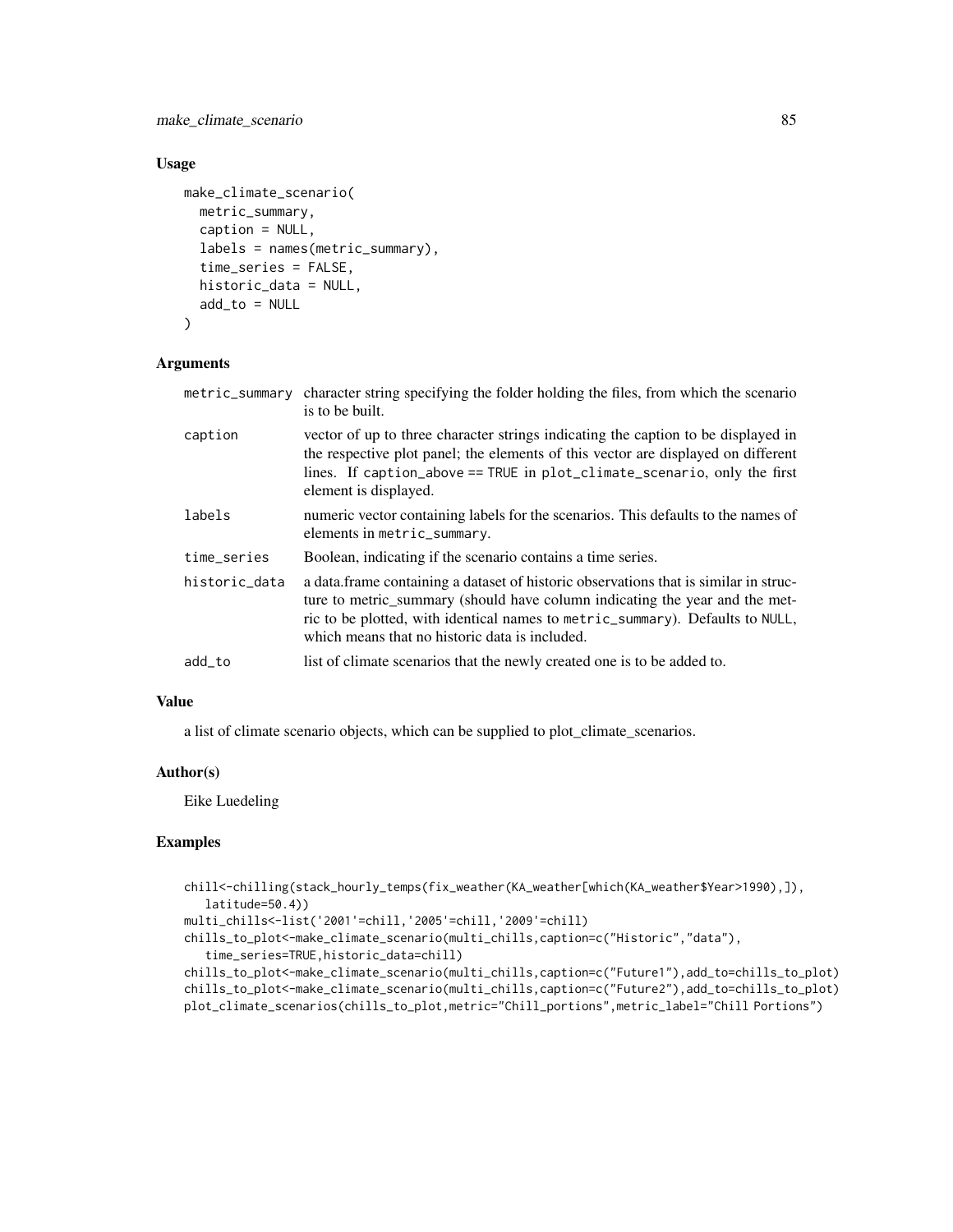make\_climate\_scenario\_from\_files

*Make climate scenario from multiple saved csv files*

## Description

Many climate scenarios we may want to plot consist of data stored across many files. These files typically contain certain character strings that mark, e.g. the RCP scenario or the point in time. This function facilitates accessing such files by allowing the specification of search string (criteria\_list), according to which files are selected. They are then converted into climate\_scenario files that can become part of a list passed to plot\_climate\_scenarios for plotting.

#### Usage

```
make_climate_scenario_from_files(
  metric_folder,
  criteria_list,
  caption = NULL,
  time_series = FALSE,
  labels = NULL,
  historic_data = NULL
)
```
#### Arguments

| metric_folder | character string specifying the folder holding the files, from which the scenario<br>is to be built.                                                                                                                                                                                                                                                                                                                                                                     |
|---------------|--------------------------------------------------------------------------------------------------------------------------------------------------------------------------------------------------------------------------------------------------------------------------------------------------------------------------------------------------------------------------------------------------------------------------------------------------------------------------|
| criteria_list | list of character vectors that specify parts of the file names that are common to<br>all files of a particular scenario. These can be single strings or vectors of string.<br>In the latter case, occurrence of either of the elements in a file name is sufficient.<br>The selection criteria are applied iteratively, i.e. first all files containing the first<br>element of 'criteria_list' are selected, then those containing the second element,<br>and so forth. |
| caption       | vector of up to three character strings indicating the caption to be displayed in<br>the respective plot panel; the elements of this vector are displayed on different<br>lines. If caption_above==TRUE in plot_climate_scenario, only the first element<br>is displayed.                                                                                                                                                                                                |
| time_series   | Boolean, indicating if the scenario contains a time series.                                                                                                                                                                                                                                                                                                                                                                                                              |
| labels        | numeric vector containing labels for the time scenarios - only used for time<br>series.                                                                                                                                                                                                                                                                                                                                                                                  |
| historic_data | a data.frame containing at least two columns named the same as 'metric' and<br>'year_name'.                                                                                                                                                                                                                                                                                                                                                                              |
|               |                                                                                                                                                                                                                                                                                                                                                                                                                                                                          |

## Value

a climate scenario object, which can be part of a list supplied to plot\_climate\_scenarios.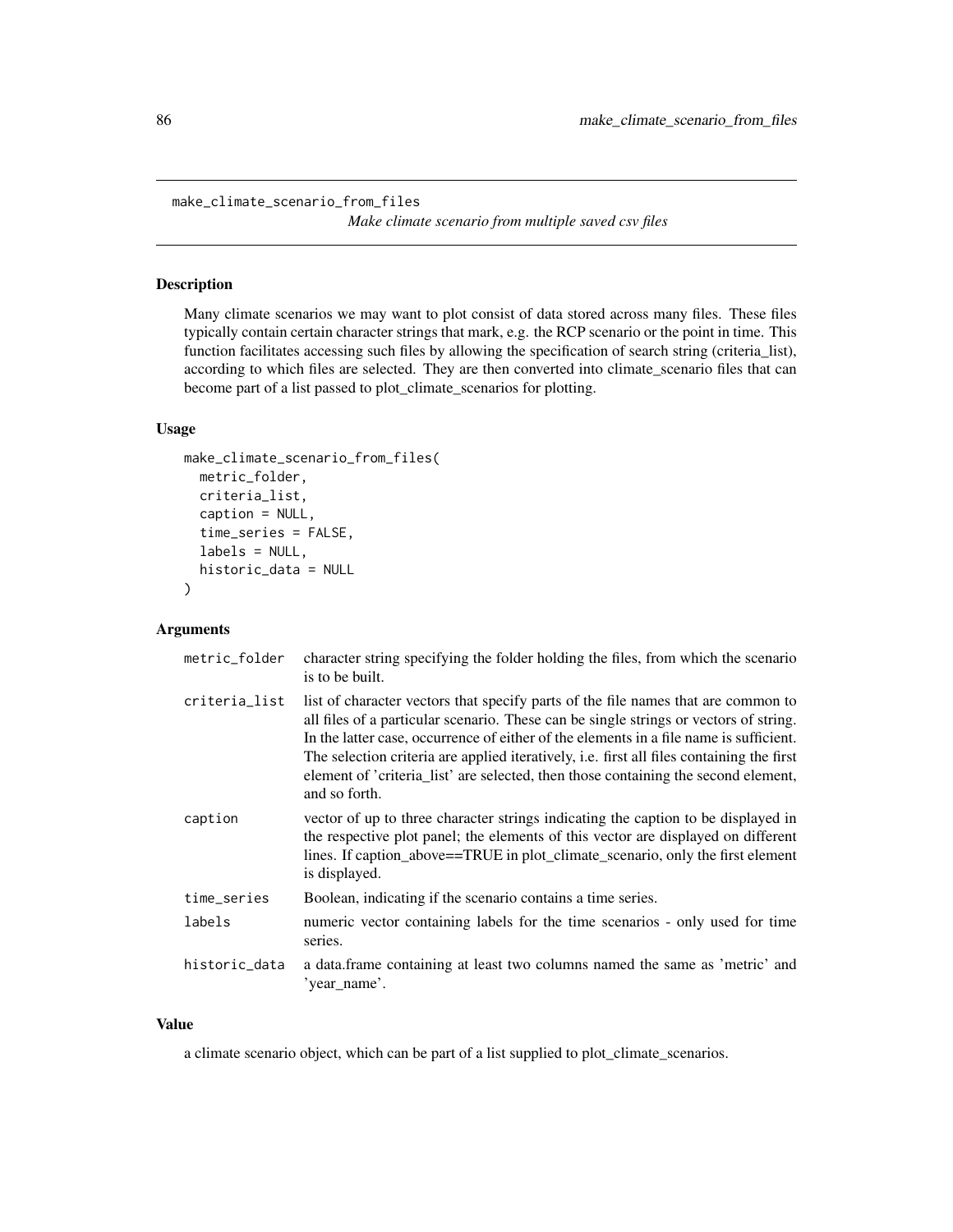## Author(s)

Eike Luedeling

## Examples

```
# historic_scenario<-make_climate_scenario(metric_folder=chillout_folder,
# criteria_list=list(cult,c(1975,2000,2015)),
# caption=c("Historic","data"),
# time_series=TRUE,
# labels=c(1975,2000,2015),
                        historic_data=historic_data)
```
make\_daily\_chill\_figures

*Produce image of daily chill and heat accumulation*

#### Description

Function to make figures showing the mean rate of chill and heat accumulation for each day of the year, as well as as the standard deviation.

## Usage

```
make_daily_chill_figures(
  daily_chill,
  file_path,
 models = c("Chilling_Hours", "Utah_Chill_Units", "Chill_Portions", "GDH"),
  labels = NA
\mathcal{E}
```
## Arguments

| daily_chill | a daily chill object. This should be generated with the daily chill function.                                                                                                                                                                                                         |
|-------------|---------------------------------------------------------------------------------------------------------------------------------------------------------------------------------------------------------------------------------------------------------------------------------------|
| file_path   | the path where data should be saved. Can either end with '/' or include a prefix<br>for all images that are produced.                                                                                                                                                                 |
| models      | column names of the data.frame stored in daily_chill's daily_chill object that<br>contain the metrics to be plotted. Defaults to four standard metrics of interest in<br>fruit tree phenology analysis.                                                                               |
| labels      | labels to be used in the plots for the metrics listed under models. This defaults<br>to NA, which means that the character strings given in models are used for the<br>figures. If alternative labels are to be used, these should be given as a vector of<br>length length (models). |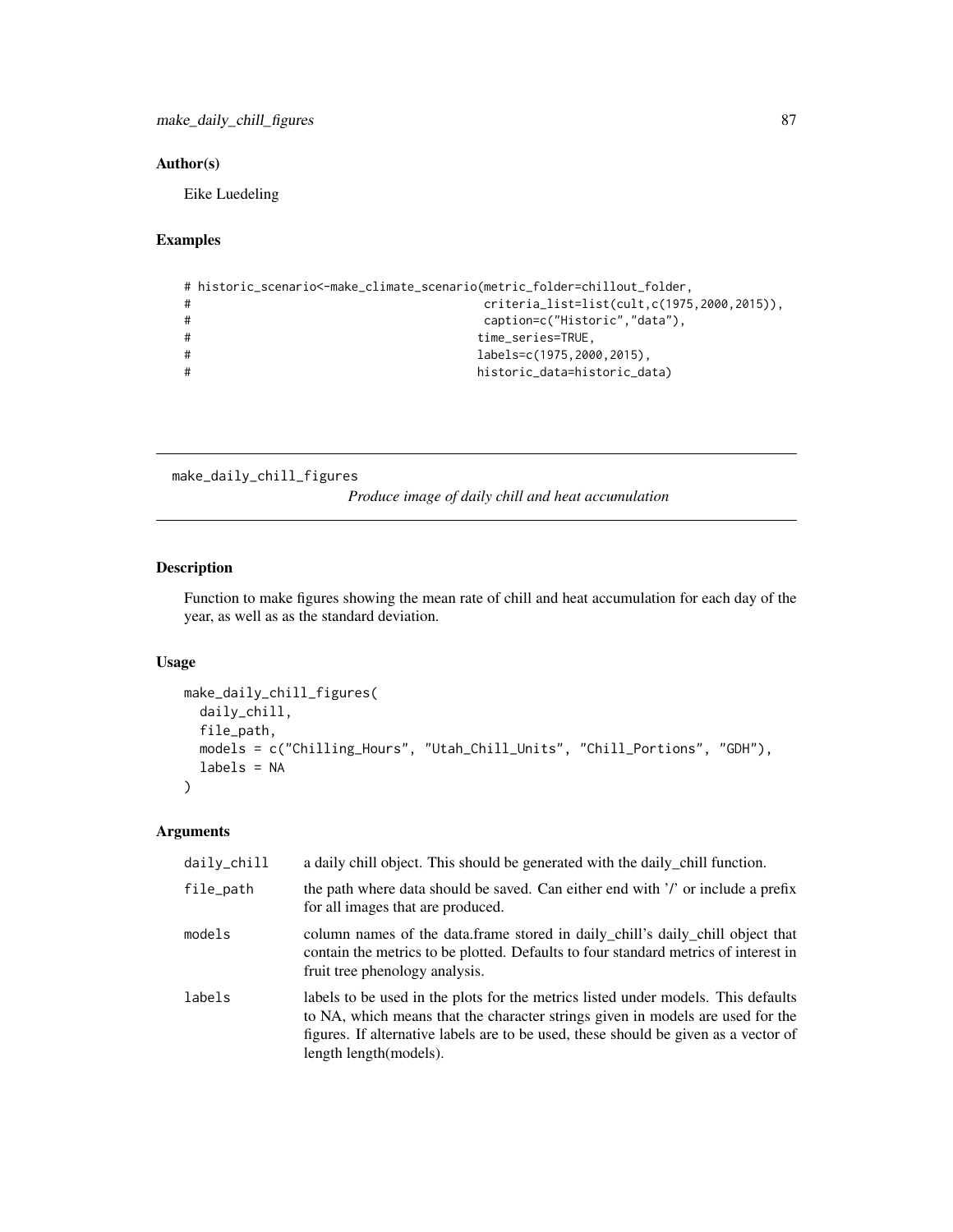#### Details

Chill metrics are calculated as given in the references below. Chilling Hours are all hours with temperatures between 0 and 7.2 degrees C. Units of the Utah Model are calculated as suggested by Richardson et al. (1974) (different weights for different temperature ranges, and negation of chilling by warm temperatures). Chill Portions are calculated according to Fishman et al. (1987a,b). More honestly, they are calculated according to an Excel sheet produced by Amnon Erez and colleagues, which converts the complex equations in the Fishman papers into relatively simple Excel functions. These were translated into R. References to papers that include the full functions are given below. Growing Degree Hours are calculated according to Anderson et al. (1986), using the default values they suggest. This function uses the Kendall package.

#### Value

data frame containing all information used to make the figures that are saved. For each Julian Date, means and standard deviations of all chill and heat metrics are saved. In addition, Mann-Kendall tests are performed for daily accumulations of all metrics. p and tau values from this test indicate the level of statistical significance. This non-parametric test is reliable for time series data.

#### Note

After doing extensive model comparisons, and reviewing a lot of relevant literature, I do not recommend using the Chilling Hours or Utah Models, especially in warm climates! The Dynamic Model (Chill Portions), though far from perfect, seems much more reliable.

## Author(s)

Eike Luedeling

#### References

Model references:

Chilling Hours:

Weinberger JH (1950) Chilling requirements of peach varieties. Proc Am Soc Hortic Sci 56, 122- 128

Bennett JP (1949) Temperature and bud rest period. Calif Agric 3 (11), 9+12

Utah Model:

Richardson EA, Seeley SD, Walker DR (1974) A model for estimating the completion of rest for Redhaven and Elberta peach trees. HortScience 9(4), 331-332

Dynamic Model:

Erez A, Fishman S, Linsley-Noakes GC, Allan P (1990) The dynamic model for rest completion in peach buds. Acta Hortic 276, 165-174

Fishman S, Erez A, Couvillon GA (1987a) The temperature dependence of dormancy breaking in plants - computer simulation of processes studied under controlled temperatures. J Theor Biol 126(3), 309-321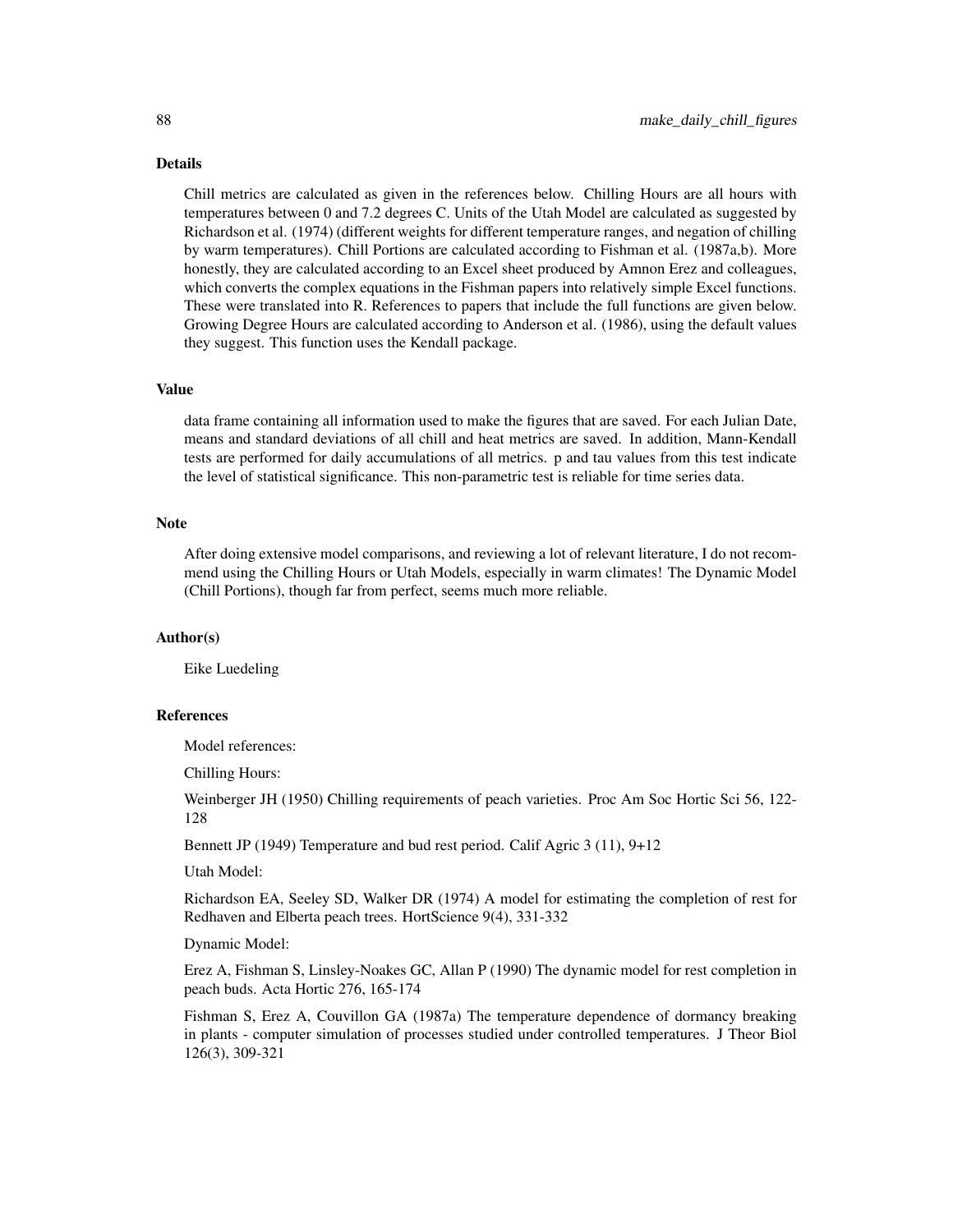Fishman S, Erez A, Couvillon GA (1987b) The temperature dependence of dormancy breaking in plants - mathematical analysis of a two-step model involving a cooperative transition. J Theor Biol 124(4), 473-483

Growing Degree Hours:

Anderson JL, Richardson EA, Kesner CD (1986) Validation of chill unit and flower bud phenology models for 'Montmorency' sour cherry. Acta Hortic 184, 71-78

Model comparisons and model equations:

Luedeling E, Zhang M, Luedeling V and Girvetz EH, 2009. Sensitivity of winter chill models for fruit and nut trees to climatic changes expected in California's Central Valley. Agriculture, Ecosystems and Environment 133, 23-31

Luedeling E, Zhang M, McGranahan G and Leslie C, 2009. Validation of winter chill models using historic records of walnut phenology. Agricultural and Forest Meteorology 149, 1854-1864

Luedeling E and Brown PH, 2011. A global analysis of the comparability of winter chill models for fruit and nut trees. International Journal of Biometeorology 55, 411-421

Luedeling E, Kunz A and Blanke M, 2011. Mehr Chilling fuer Obstbaeume in waermeren Wintern? (More winter chill for fruit trees in warmer winters?). Erwerbs-Obstbau 53, 145-155

Review on chilling models in a climate change context:

Luedeling E, 2012. Climate change impacts on winter chill for temperate fruit and nut production: a review. Scientia Horticulturae 144, 218-229

The PLS method is described here:

Luedeling E and Gassner A, 2012. Partial Least Squares Regression for analyzing walnut phenology in California. Agricultural and Forest Meteorology 158, 43-52.

Wold S (1995) PLS for multivariate linear modeling. In: van der Waterbeemd H (ed) Chemometric methods in molecular design: methods and principles in medicinal chemistry, vol 2. Chemie, Weinheim, pp 195-218.

Wold S, Sjostrom M, Eriksson L (2001) PLS-regression: a basic tool of chemometrics. Chemometr Intell Lab 58(2), 109-130.

Mevik B-H, Wehrens R, Liland KH (2011) PLS: Partial Least Squares and Principal Component Regression. R package version 2.3-0. http://CRAN.R-project.org/package0pls.

Some applications of the PLS procedure:

Luedeling E, Kunz A and Blanke M, 2013. Identification of chilling and heat requirements of cherry trees - a statistical approach. International Journal of Biometeorology 57,679-689.

Yu H, Luedeling E and Xu J, 2010. Stronger winter than spring warming delays spring phenology on the Tibetan Plateau. Proceedings of the National Academy of Sciences (PNAS) 107 (51), 22151- 22156.

Yu H, Xu J, Okuto E and Luedeling E, 2012. Seasonal Response of Grasslands to Climate Change on the Tibetan Plateau. PLoS ONE 7(11), e49230.

The exact procedure was used here:

Luedeling E, Guo L, Dai J, Leslie C, Blanke M, 2013. Differential responses of trees to temperature variation during the chilling and forcing phases. Agricultural and Forest Meteorology 181, 33-42.

The chillR package:

Luedeling E, Kunz A and Blanke M, 2013. Identification of chilling and heat requirements of cherry trees - a statistical approach. International Journal of Biometeorology 57,679-689.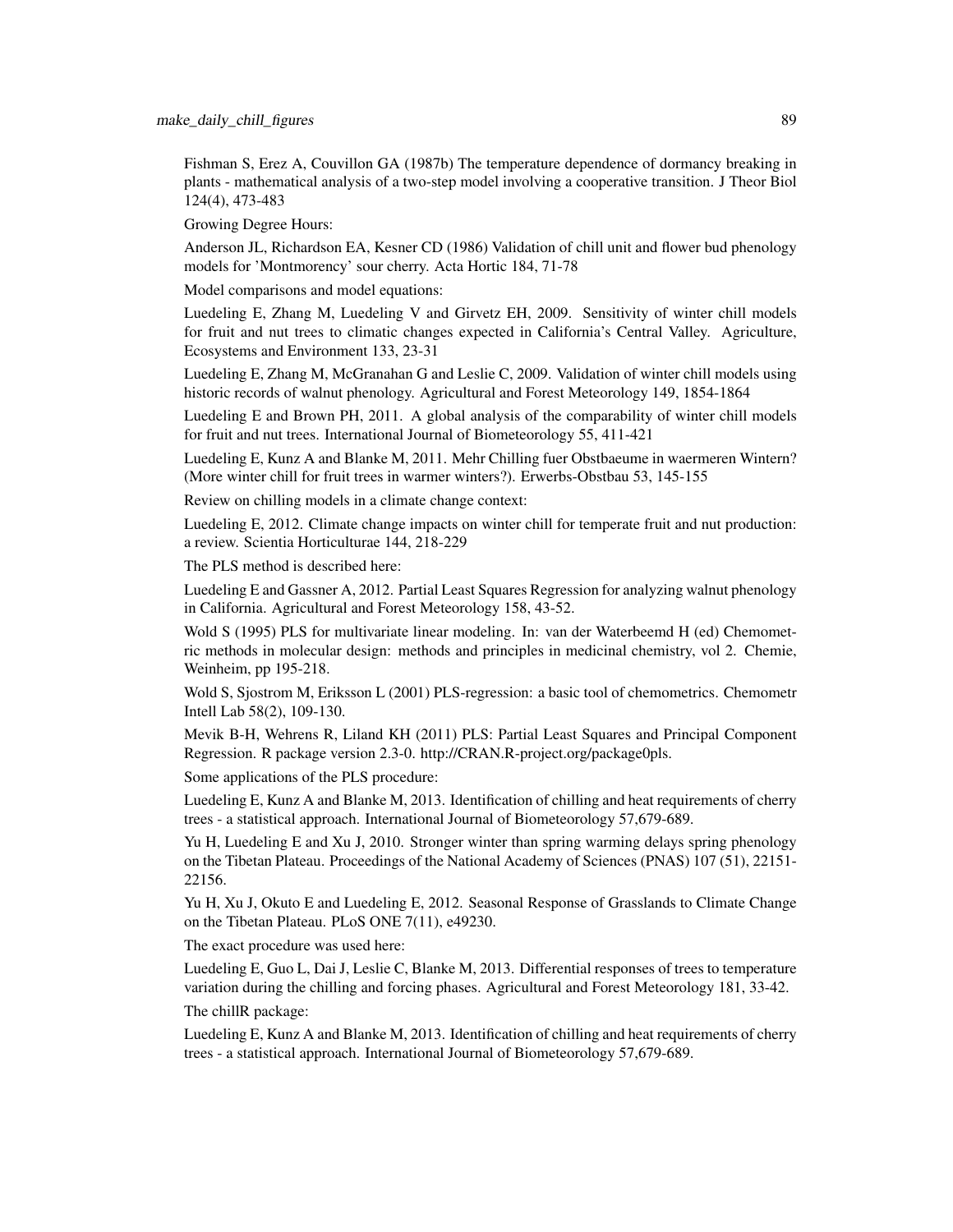#### Examples

weather<-fix\_weather(KA\_weather[which(KA\_weather\$Year>2005),])

dc<-daily\_chill(stack\_hourly\_temps(weather,50.4), 11,models=list(Chill\_Portions=Dynamic\_Model))

# md<-make\_daily\_chill\_figures(dc, paste(getwd(),"/daily\_chill\_",sep=""),models="Chill\_Portions", # labels="Chill Portions")

make\_daily\_chill\_plot *Plot daily climate metric accumulation throughout the year*

#### Description

This function generates a plot of the accumulation of a climate metric throughout the year. Its standard output are the mean daily accumulation and the standard deviation. It is also possible to add one or several so-called focusyears to add the daily accumulation during these years to the plots. Plots can be produced in R or directly exported as .png files.

#### Usage

```
make_daily_chill_plot(
  daily_chill,
 metrics = NA,
  startdate = 1,
  enddate = 366,
 useyears = NA,
 metriclabels = NA,
  focusyears = "none",
  cumulative = FALSE,
  image_type = NA,
  outpath = NA,
  filename = NA,
  fonttype = "serif",
  title = NA,
 plotylim = NA
)
```
## Arguments

daily\_chill a daily chill object generated with the daily\_chill function, which can calculate several standard chilling metrics or be supplied with user-written temperature models. Since the format for the input file must meet certain requirements, I recommend that you follow the steps shown in the example below to prepare it.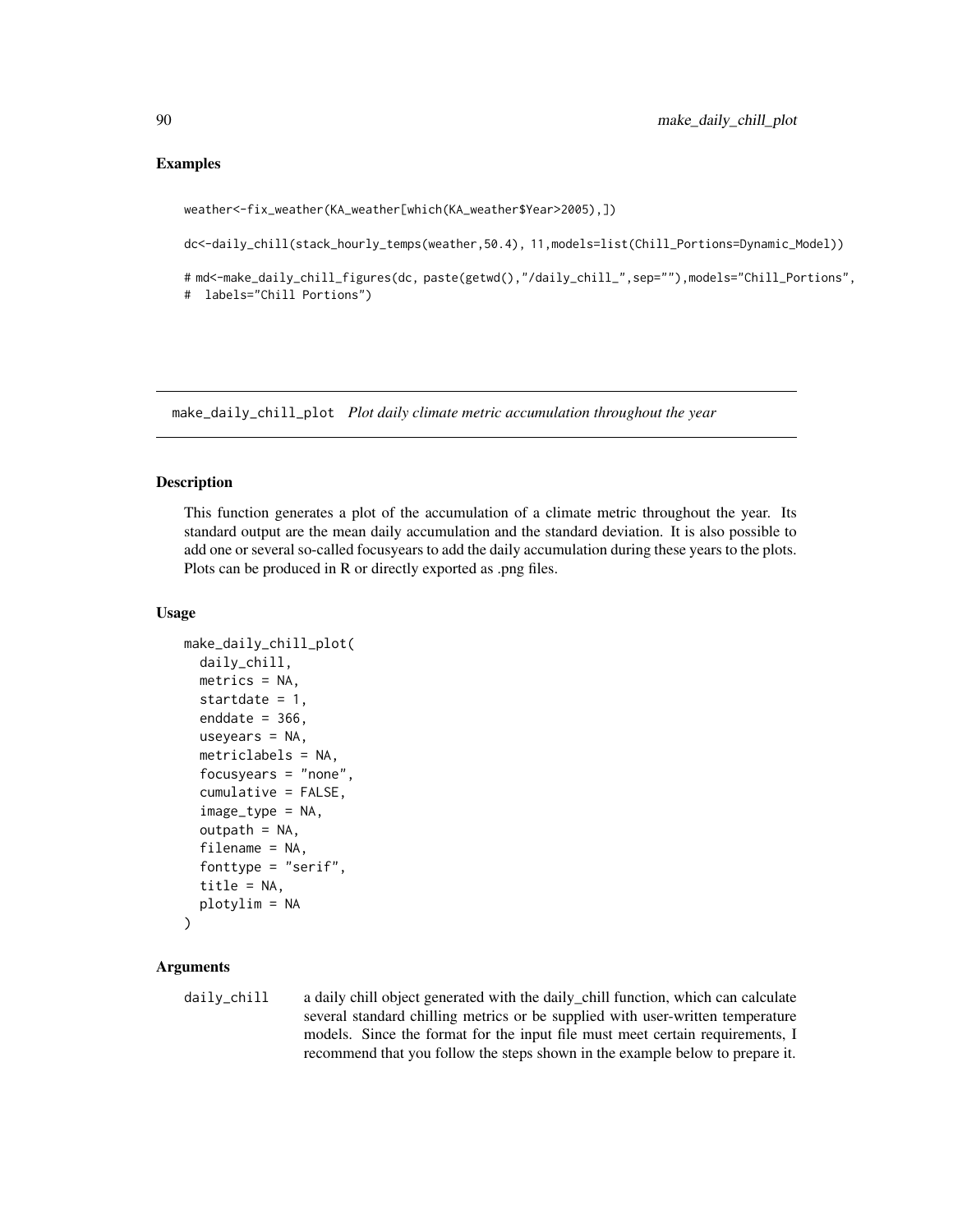| metrics      | list of the metrics to be evaluated. This defaults to NA, in which case the function<br>makes a guess on what metrics you want to calculated. This is done by choosing<br>all column headers that are not required for a daily_chill object. |
|--------------|----------------------------------------------------------------------------------------------------------------------------------------------------------------------------------------------------------------------------------------------|
| startdate    | the first day of the season for which the metrics are to be summarized (as a Julian<br>$date = day of the year)$                                                                                                                             |
| enddate      | the last day of the season for which the metrics are to be summarized (as a Julian<br>$date = day of the year)$                                                                                                                              |
| useyears     | if only certain years are to be used, these can be provided here as a numeric<br>vector. Defaults to NA, which means all years in the daily_chill object are used.                                                                           |
| metriclabels | Character vector with labels for each metric to be analyzed. Defaults to NA,<br>which means that the strings passed as metrics will be used.                                                                                                 |
| focusyears   | Numeric vector containing the years that are to be highlighted in the plot. Years<br>for which no data are available are automatically removed.                                                                                              |
| cumulative   | Boolean argument (TRUE or FALSE) indicating whether the climate metric<br>should be shown as daily accumulation rates or as cumulative accumulation.                                                                                         |
| image_type   | Character string indicating the file format that should be output. Image files are<br>only produced for the moment, if this is "png". All other values, as well as the<br>default NA lead to output as an R plot only.                       |
| outpath      | Path to the folder where the images should be saved. Should include a trailing<br>"/". The folder must already exists.                                                                                                                       |
| filename     | Suffix of the filenames for output graph files. These will be amended by the<br>name of the metric and by the file extension.                                                                                                                |
| fonttype     | The type of font to be used for the figures. Can be 'serif' (default) for a Times<br>New Roman like font, 'sans' for an Arial type font or 'mono' for a typewriter<br>type font.                                                             |
| title        | title of the plot (if unhappy with the default).                                                                                                                                                                                             |
| plotylim     | numeric vector of length 2 indicating the extent of the y axis. Defaults to NA,<br>which means that y limits are determined automatically.                                                                                                   |

## Details

Plots daily accumulation of climatic metrics, such as winter chill, as daily accumulation rates or as cumulative accumulation. A legend is only added, when focusyears are also shown. Otherwise the plot is reasonably self-explanatory.

#### Value

The main purpose of the function is a side effect - plots of daily climate metric accumulation. However, all the data used for making the plots is returned as a list containing an element for each metric, which consists of a data.table with the daily means, standard deviation and daily values for all focusyears.

## Author(s)

Eike Luedeling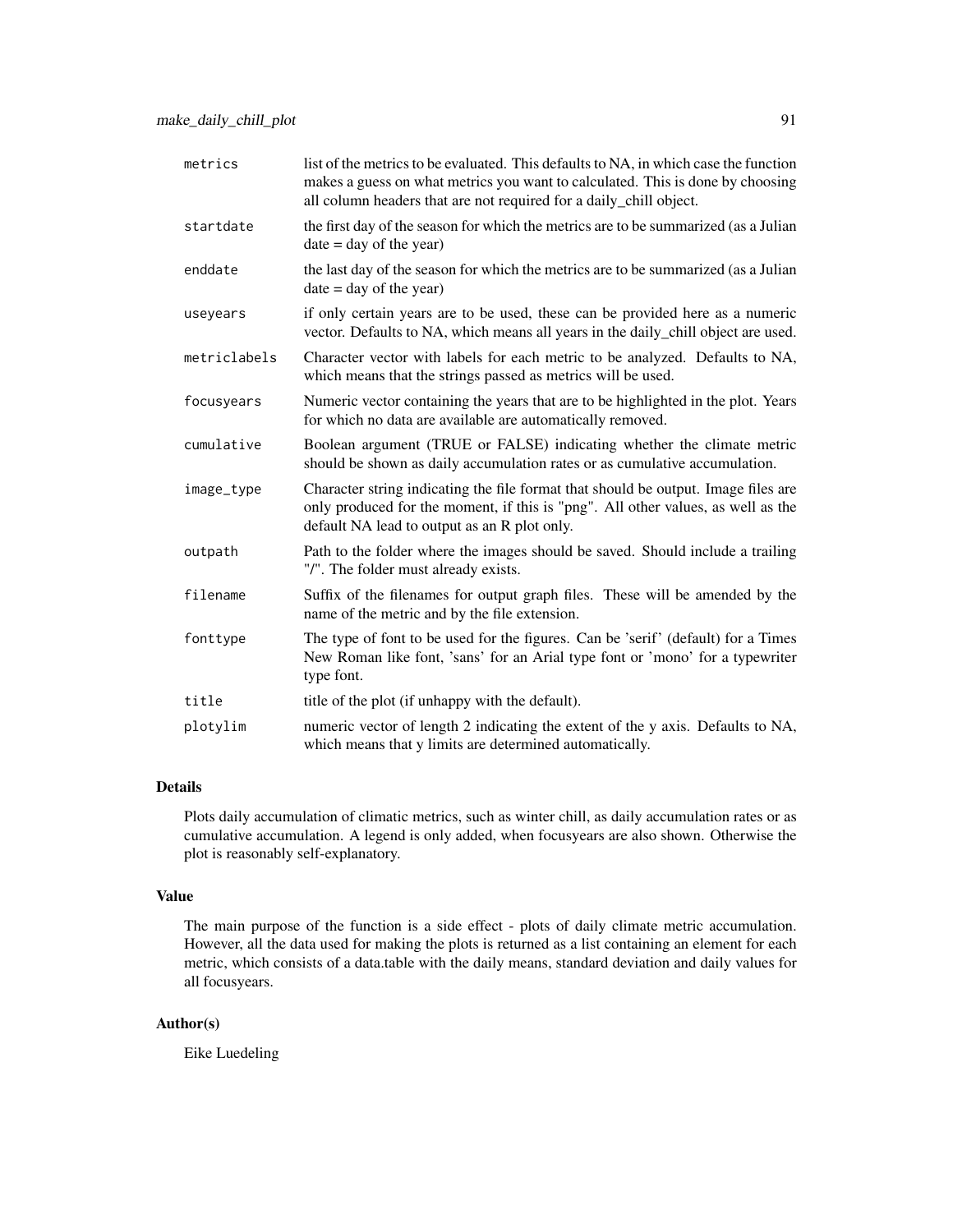## Examples

```
day_chill<-make_daily_chill_plot(daily_chill(stack_hourly_temps(fix_weather(
 KA_weather[which(KA_weather$Year>2005),])),
 running_mean=11),focusyears=c(2001,2005),cumulative=TRUE,startdate=300,enddate=30)
```
make\_daily\_chill\_plot2

*Plot daily climate metric accumulation throughout the year (2)*

## Description

This function generates a plot of the accumulation of a climate metric throughout the year. Its standard output are the mean daily accumulation and the standard deviation. It is also possible to add one or several so-called focusyears to add the daily accumulation during these years to the plots. Plots can be produced in R or directly exported as .png files.

#### Usage

```
make_daily_chill_plot2(
  daily,
  metrics = NA,
  startdate = 1,
  enddate = 366,
  useyears = NA,
  metriclabels = NA,
  focusyears = "none",
  cumulative = FALSE,
  fix_leap = TRUE
\mathcal{L}
```
#### Arguments

| daily     | an object generated with the daily_chill function, which can calculate several<br>standard chilling metrics or be supplied with user-written temperature models.<br>Since the format for the input file must meet certain requirements, I recommend<br>that you follow the steps shown in the example below to prepare it. |
|-----------|----------------------------------------------------------------------------------------------------------------------------------------------------------------------------------------------------------------------------------------------------------------------------------------------------------------------------|
| metrics   | list of the metrics to be evaluated. This defaults to NA, in which case the function<br>makes a guess on what metrics you want to calculated. This is done by choosing<br>all column headers that are not required for a daily_chill object.                                                                               |
| startdate | the first day of the season for which the metrics are to be summarized (as a Julian<br>$date = day of the year)$                                                                                                                                                                                                           |
| enddate   | the last day of the season for which the metrics are to be summarized (as a Julian<br>$date = day of the year)$                                                                                                                                                                                                            |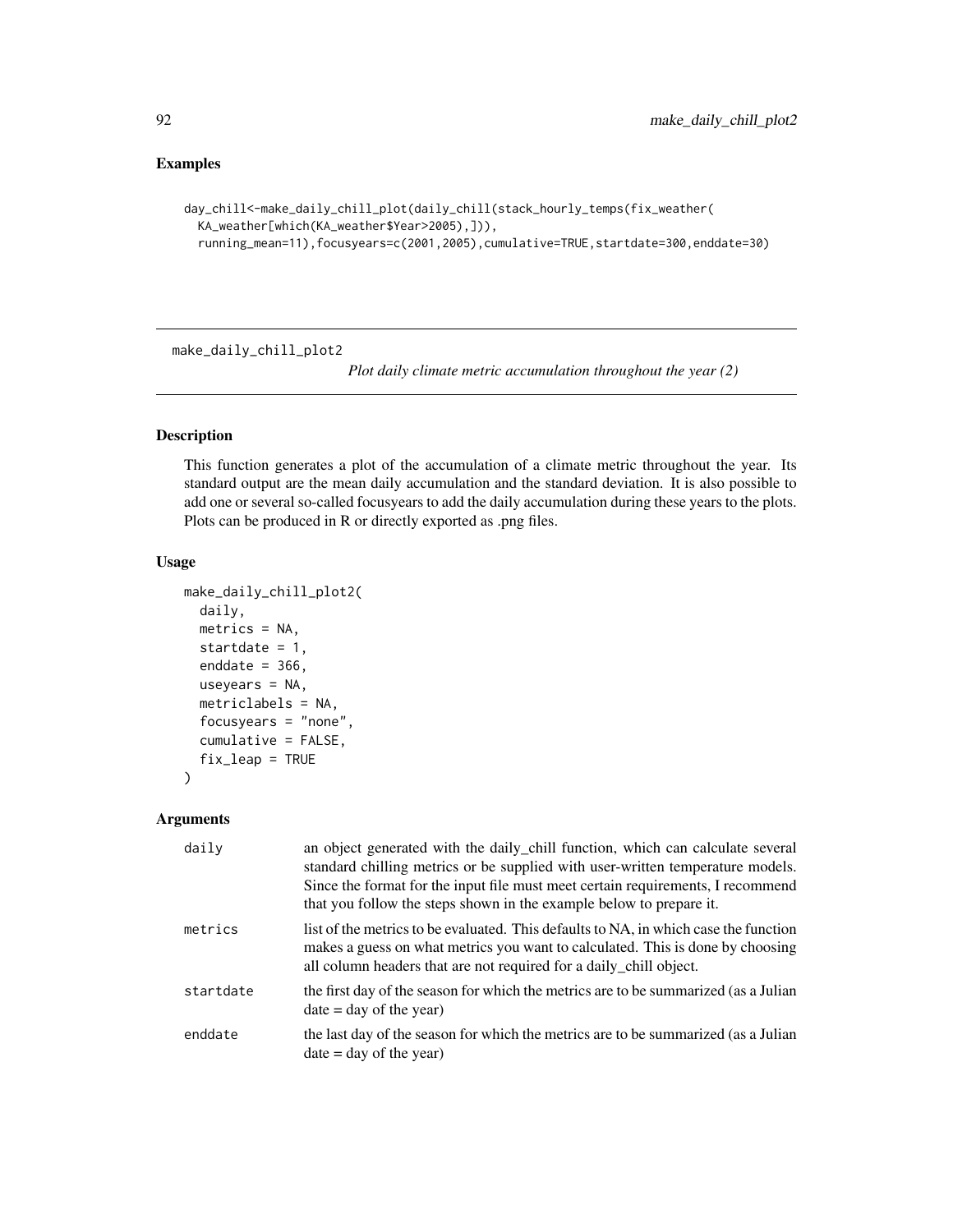| useyears      | if only certain years are to be used, these can be provided here as a numeric<br>vector. Defaults to NA, which means all years in the daily_chill object are used.                            |
|---------------|-----------------------------------------------------------------------------------------------------------------------------------------------------------------------------------------------|
| metriclabels  | Character vector with labels for each metric to be analyzed. Defaults to NA,<br>which means that the strings passed as metrics will be used.                                                  |
| focusyears    | Numeric vector containing the years that are to be highlighted in the plot. Years<br>for which no data are available are automatically removed.                                               |
| cumulative    | Boolean argument (TRUE or FALSE) indicating whether the climate metric<br>should be shown as daily accumulation rates or as cumulative accumulation.                                          |
| $fix$ $l$ eap | boolean parameter indicating whether the anomaly that can originate when leaf<br>years are present in the data should be smoothed by interpolating between Dec<br>30 and Jan 1 in leap years. |

#### Details

Plots daily accumulation of climatic metrics, such as winter chill, as daily accumulation rates or as cumulative accumulation. A legend is only added, when focusyears are also shown. Otherwise the plot is reasonably self-explanatory.

#### Value

The main purpose of the function is a side effect - plots of daily climate metric accumulation. However, all the data used for making the plots is returned as a list containing an element for each metric, which consists of a data.table with the daily means, standard deviation and daily values for all focusyears.

#### Author(s)

Eike Luedeling

### Examples

```
daily<-daily_chill(stack_hourly_temps(fix_weather(
 KA_weather[which(KA_weather$Year>2005),])),running_mean=11)
```

```
make_daily_chill_plot2(daily,metrics=c("Chill_Portions","GDH"),cumulative=TRUE,
  startdate=300,enddate=30,focusyears=c(2009,2008))
```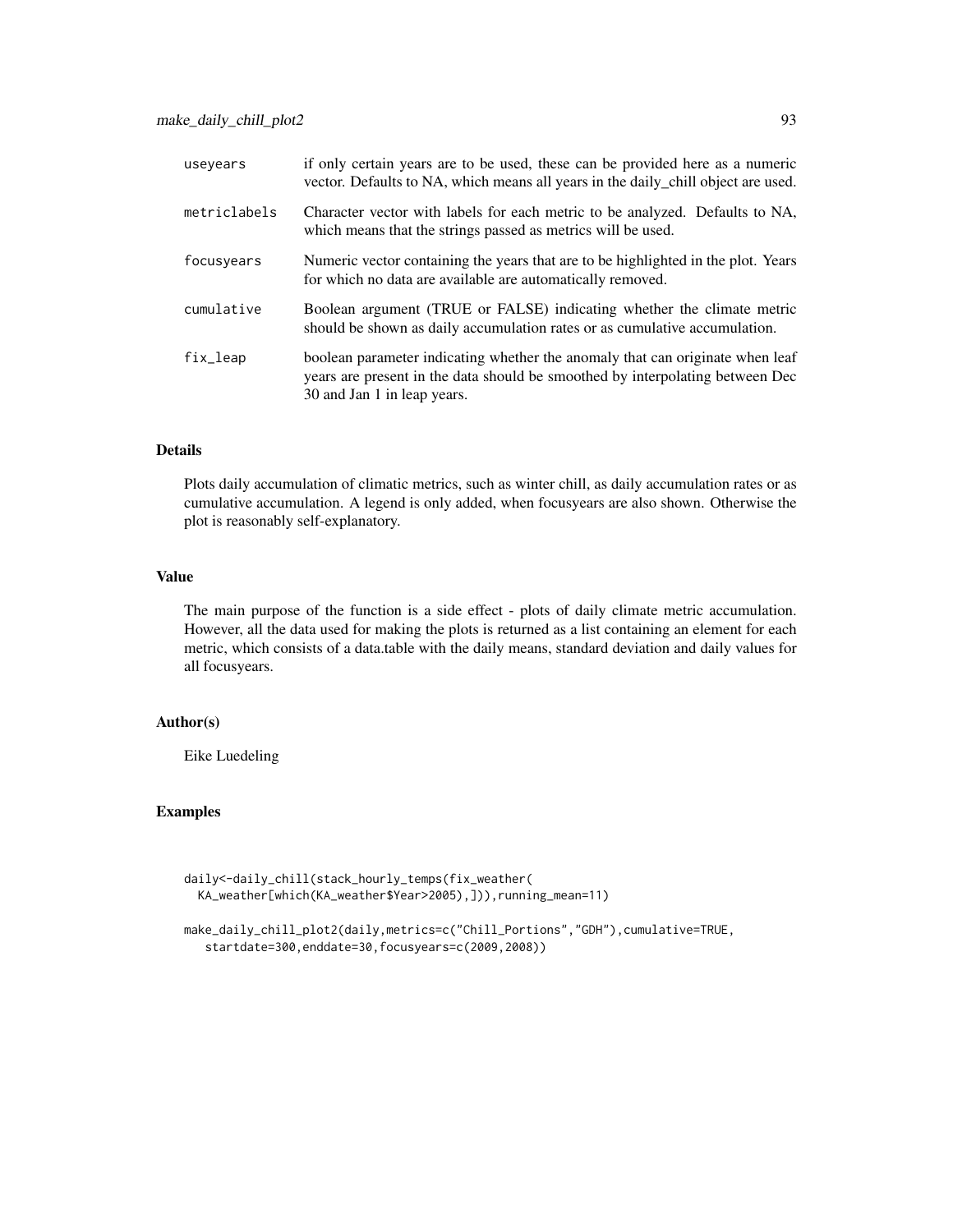#### Description

This function generates hourly temperature records for a particular location from daily minimum and maximum temperatures and latitude.

#### Usage

```
make_hourly_temps(latitude, year_file, keep_sunrise_sunset = FALSE)
```
## Arguments

| latitude            | the geographic latitude (in decimal degrees) of the location of interest                                                                                                                                                                                                                                                                                                                                                                                                                    |
|---------------------|---------------------------------------------------------------------------------------------------------------------------------------------------------------------------------------------------------------------------------------------------------------------------------------------------------------------------------------------------------------------------------------------------------------------------------------------------------------------------------------------|
| year_file           | a data frame containing data on daily minimum temperature (called Tmin), daily<br>maximum temperature (called Tmax), and date information. Dates can either be<br>specified by two columns called Year and JDay, which contain the Year and<br>Julian date (day of the year), or as three columns called Year, Month and Day.<br>year_file cannot have any missing values, so it may be a good idea to process<br>the relevant columns with make_all_day_table and interpolate_gaps before. |
| keep_sunrise_sunset |                                                                                                                                                                                                                                                                                                                                                                                                                                                                                             |
|                     | hooleen verichle indicating whether information on suprise, support and day langth                                                                                                                                                                                                                                                                                                                                                                                                          |

boolean variable indicating whether information on sunrise, sunset and daylength, which is calculated for producing hourly temperature records, should be preserved in the output. Defaults to FALSE.

## Details

Temperature estimates are based on an idealized daily temperature curve that uses a sine curve for daytime warming and a logarithmic decay function for nighttime cooling. The input data frame can have more columns, which are preserved, but ignored in the processing. References to papers outlining the procedures are given below.

Note that this function should be able to generate hourly temperatures for all latitudes, but it uses an algorithm designed for locations with regular day/night behavior. It may therefore be that the curves aren't very realistic for very short or very long days, or especially for polar days and nights.

## Value

data frame containing all the columns of year\_file, plus 24 columns for hourly temperatures (called Hour\_1 ... Hour\_24).

#### Author(s)

Eike Luedeling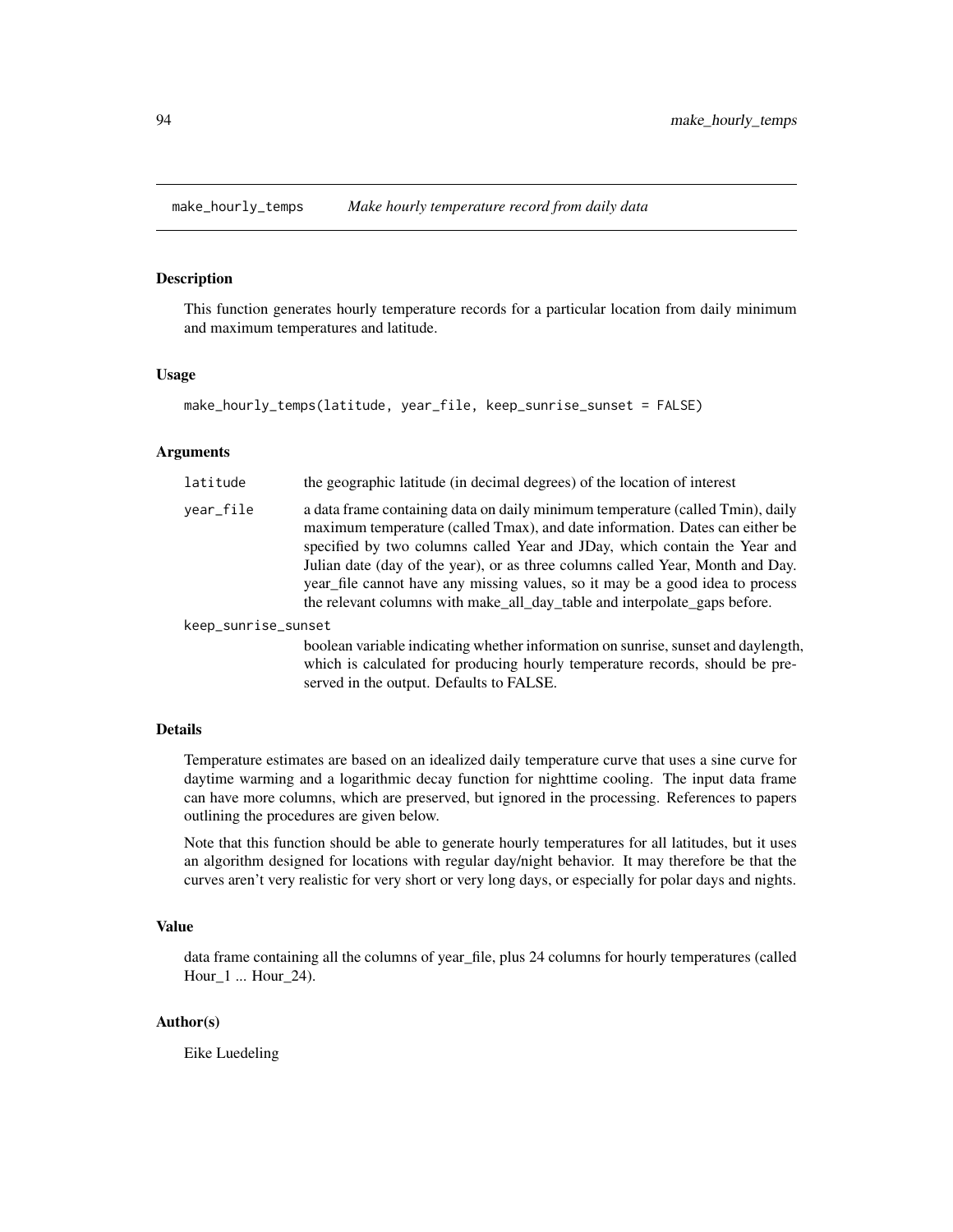## make\_JDay 95

#### References

Luedeling E, Kunz A and Blanke M, 2013. Identification of chilling and heat requirements of cherry trees - a statistical approach. International Journal of Biometeorology 57,679-689.

Luedeling E, Girvetz EH, Semenov MA and Brown PH, 2011. Climate change affects winter chill for temperate fruit and nut trees. PLoS ONE 6(5), e20155.

The temperature interpolation is described in

Linvill DE, 1990. Calculating chilling hours and chill units from daily maximum and minimum temperature observations. HortScience 25(1), 14-16.

Calculation of sunrise, sunset and daylength was done according to

Spencer JW, 1971. Fourier series representation of the position of the Sun. Search 2(5), 172.

Almorox J, Hontoria C and Benito M, 2005. Statistical validation of daylength definitions for estimation of global solar radiation in Toledo, Spain. Energy Conversion and Management 46(9- 10), 1465-1471)

#### Examples

weather<-fix\_weather(KA\_weather)

THourly<-make\_hourly\_temps(50.4,weather\$weather)

#in most cases, you're probably better served by stack\_hour\_temperatures

make\_JDay *Make Julian Day in dataframe*

#### Description

This function produced Julian Dates (days of the year) from columns "Day", "Month" and "Year" in a dataframe.

#### Usage

```
make_JDay(dateframe)
```
#### Arguments

dateframe data.frame, which should contain date information specified as columns "Day", "Month" and "Year"

#### Value

Returns the same data.frame, but with column "JDay" added. This then contains the Julian Dates.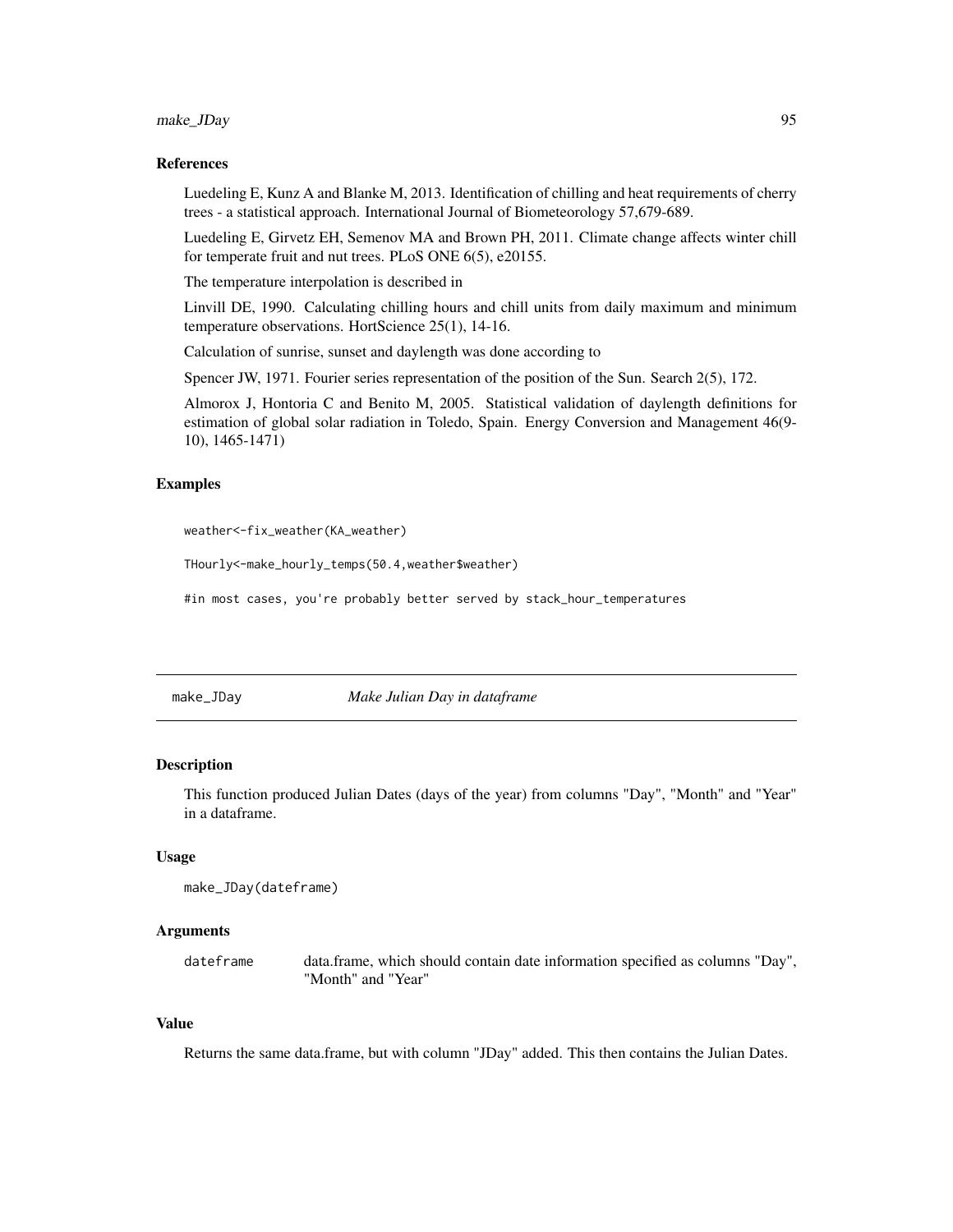#### Author(s)

Eike Luedeling

#### References

The chillR package:

## Examples

dates<-data.frame(Year=c(1977,1980,2004,2011,2016),Month=c(11,8,3,12,8),Day=c(1,21,2,24,2)) make\_JDay(dates)

make\_multi\_pheno\_trend\_plot

*Combine multiple phenology contour plots in one figure*

## **Description**

For multiple datasets, this function plots surface plots relating mean temperatures during specified periods to annually recurring variables (e.g. flowering). It produces one panel per dataset and plots them all in one figure. Plots can be produced in R or directly exported as .png files.

## Usage

```
make_multi_pheno_trend_plot(
  pheno_list,
  fixed_weather,
  split\_month = 6,
  outpath = NA,
  file_name = NA,
  image_type = "png",
  fonttype = "serif",
  percol = 5,
  xlabel = NA,
 ylabel = NA,
  height_factor = 0.8)
```
#### Arguments

pheno\_list a data.frame with the following columns: varieties (contains a character string), Start\_chill (the start of the chill period, in Julian days), End\_chill (the end of the chill period, in Julian days), Start\_heat (the start of the forcing period, in Julian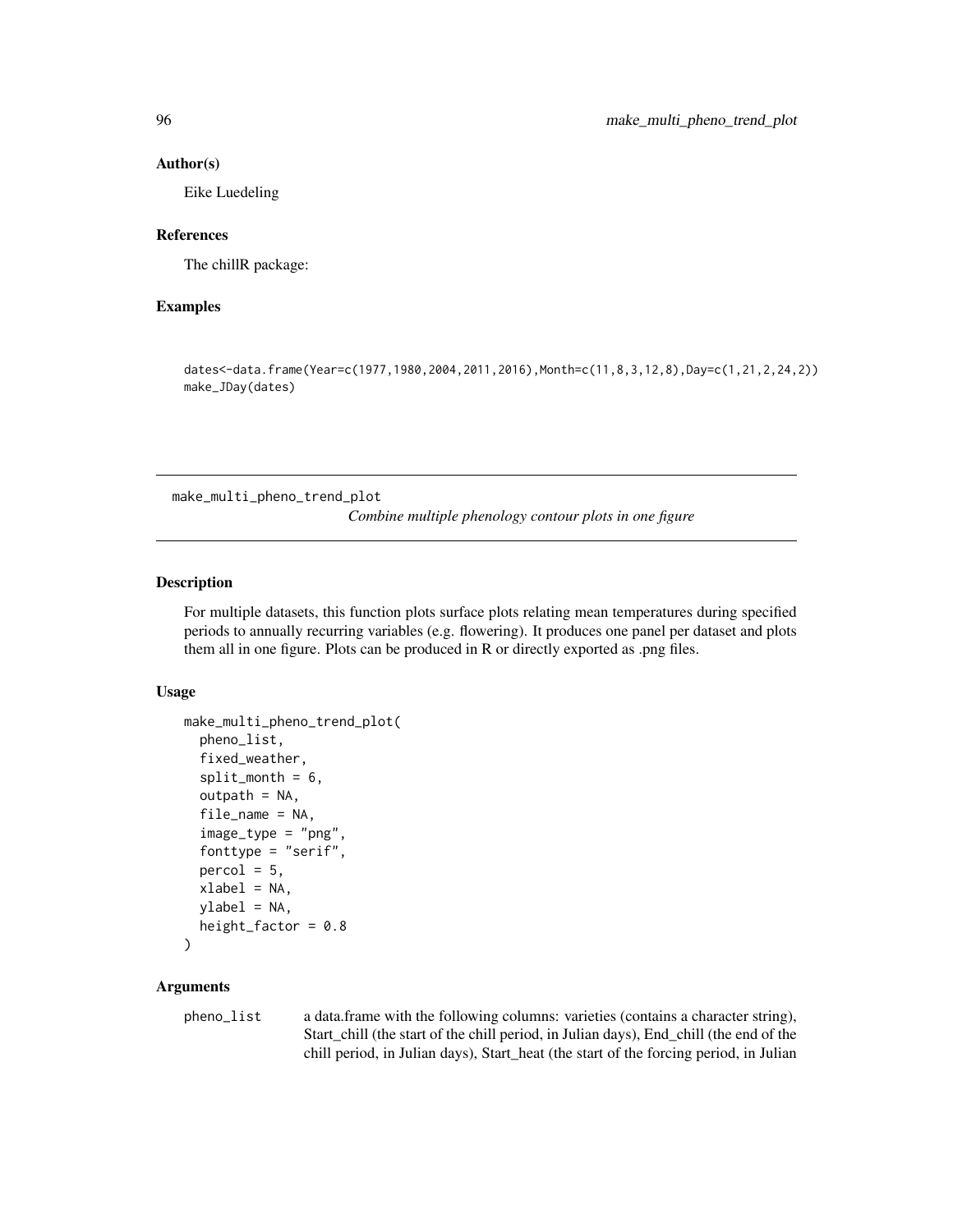days), End\_heat (the end of the forcing period, in Julian days), Link (the complete path to a csv file that contains all the annual observations for the dataset, with columns Year and pheno)

| fixed_weather | daily weather, as produced with the fix_weather function                                                                                                                                                               |
|---------------|------------------------------------------------------------------------------------------------------------------------------------------------------------------------------------------------------------------------|
| split_month   | the month after which to start a new season. Defaults to 6, meaning the new<br>season will start in July.                                                                                                              |
| outpath       | Path to the folder where the images should be saved. Should include a trailing<br>"/". The folder must already exists.                                                                                                 |
| file_name     | name of the image file to be produced, if image_type='png'.                                                                                                                                                            |
| image_type    | Character string indicating the file format that should be output. Image files are<br>only produced for the moment, if this is "png". All other values, as well as the<br>default NA lead to output as an R plot only. |
| fonttype      | The type of font to be used for the figures. Can be 'serif' (default) for a Times<br>New Roman like font, 'sans' for an Arial type font or 'mono' for a typewriter<br>type font.                                       |
| percol        | number of plots to be placed in a column.                                                                                                                                                                              |
| xlabel        | label for the x-axis (if unhappy with the default).                                                                                                                                                                    |
| ylabel        | label for the y-axis (if unhappy with the default).                                                                                                                                                                    |
| height_factor | height of the resulting png figure (if this is a png) relative to the width of the plot<br>(e.g. 1 or 0.7, defaults to $0.8$ ).                                                                                        |

## Details

This function is only useful, if you want to plot several surface plots in the same figure. These must relate to the same weather dataset. Arguably, this function isn't quite ready to be released, but it performs some useful functions that you may be interested in...

## Value

Only a side effect is produced: either a .png file or an R graphic showing the multi-panel contour figure.

#### Author(s)

Eike Luedeling

#### Examples

#this example uses arbitrarily modified versions of the KA\_bloom dataset, and the starts #end ends of the periods are also arbitraty. So the outputs may not make a lot of sense...

```
weather<-fix_weather(KA_weather[which(KA_weather$Year>2000),])
```

```
pheno_list<-data.frame(varieties=c("KA1","KA2","KA3","KA4"), Start_chill=c(270,305,315,320),
 End_chill=c(15,20,35,40), Start_heat=c(17,25,40,45),End_heat=c(90,100,110,115),
 Link=c("KA1.csv","KA2.csv","KA3.csv","KA4.csv"))
```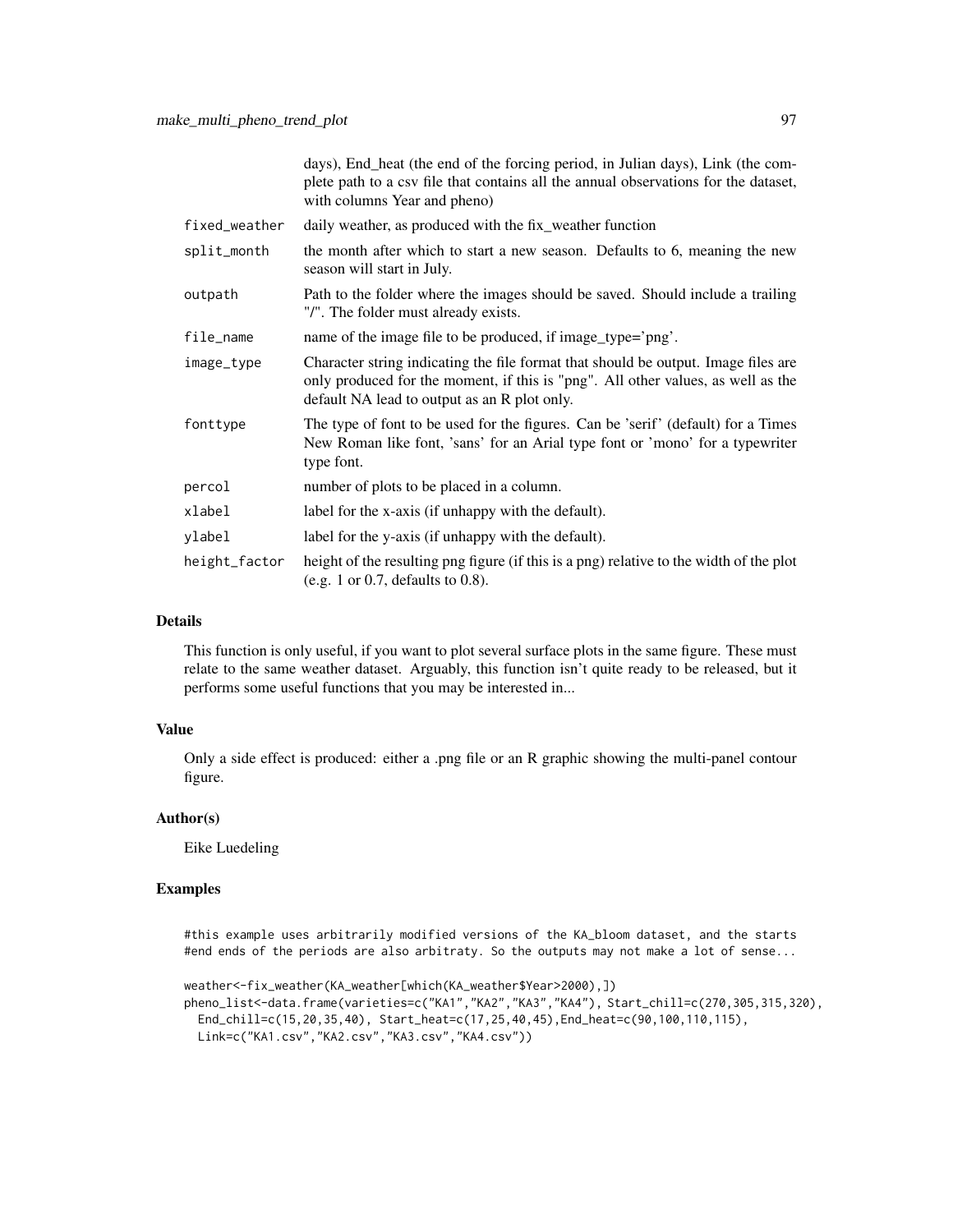```
# write.csv(KA_bloom,"KA1.csv",row.names=FALSE)
KA_bloom$pheno<-as.numeric(as.character(KA_bloom$pheno))+10
# write.csv(KA_bloom,"KA2.csv",row.names=FALSE)
KA_bloom$pheno<-KA_bloom$pheno+10
# write.csv(KA_bloom,"KA3.csv",row.names=FALSE)
KA_bloom$pheno<-KA_bloom$pheno+10
# write.csv(KA_bloom,"KA4.csv",row.names=FALSE)
# make_multi_pheno_trend_plot(pheno_list,weather, split_month=6,
# outpath=NA,file_name=NA,image_type="",fonttype="serif",percol=2)
```
make\_pheno\_trend\_plot *Make image showing phenology response to temperatures during two phases*

## Description

The timing of many developmental stages of temperate plants is understood to depend on temperatures during two phases. This function seeks to illustrate this dependency by plotting phenological dates as colored surface, as a function of mean temperatures during both phases, which are indicated on the x and y axes.

#### Usage

```
make_pheno_trend_plot(
  weather_data_frame,
  split\_month = 6,
  pheno,
  use_Tmean = FALSE,
  Start_JDay_chill,
  End_JDay_chill,
  Start_JDay_heat,
 End_JDay_heat,
  outpath,
  file_name,
  plot_title,
 ylabel = NA,
  xlabel = NA,
  legend_label = NA,
  image_type = "png",
  colorscheme = "normal",
  fonttype = "serif"
)
```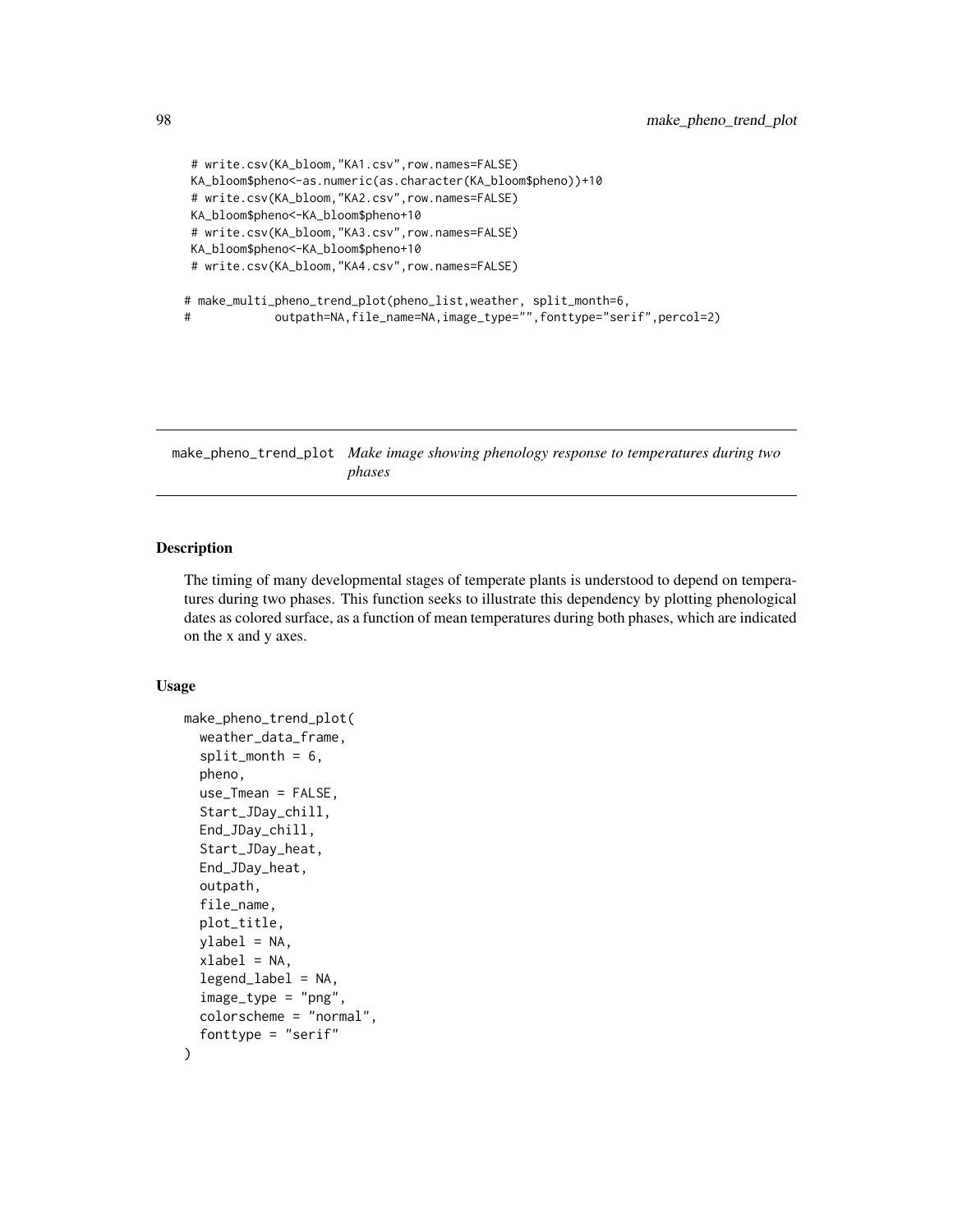## Arguments

weather\_data\_frame

|                  | a dataframe containing daily minimum and maximum temperature data (in columns<br>called Tmin and Tmax, respectively), and/or mean daily temperature (in a col-<br>umn called Tmean). There also has to be a column for Year and one for JDay<br>(the Julian date, or day of the year). Alternatively, the date can also be given in<br>three columns (Year, Month and Day).   |
|------------------|-------------------------------------------------------------------------------------------------------------------------------------------------------------------------------------------------------------------------------------------------------------------------------------------------------------------------------------------------------------------------------|
| split_month      | the procedure analyzes data by phenological year, which can start and end in<br>any month during the calendar year (currently only at the beginning of a month).<br>This variable indicates the last month (e.g. 5 for May) that should be included<br>in the record for a given phenological year. All subsequent months are assigned<br>to the following phenological year. |
| pheno            | a data frame that contains information on the timing of phenological events by<br>year. It should consist of two columns called Year and pheno. Data in the pheno<br>column should be in Julian date (day of the year).                                                                                                                                                       |
| use_Tmean        | boolean variable indicating whether or not the column Tmean from the weather_data_frame<br>should be used as input for the PLS analysis. If this is set to FALSE, Tmean is<br>calculated as the arithmetic mean of Tmin and Tmax.                                                                                                                                             |
| Start_JDay_chill |                                                                                                                                                                                                                                                                                                                                                                               |
|                  | the Julian date, on which the first relevant period (e.g. the chilling phase) starts                                                                                                                                                                                                                                                                                          |
| Start_JDay_heat  | End_JDay_chill the Julian date, on which the first relevant period (e.g. the chilling phase) ends                                                                                                                                                                                                                                                                             |
|                  | the Julian date, on which the second relevant period (e.g. the forcing phase)                                                                                                                                                                                                                                                                                                 |
|                  | starts                                                                                                                                                                                                                                                                                                                                                                        |
| End_JDay_heat    | the Julian date, on which the second relevant period (e.g. the forcing phase)<br>ends                                                                                                                                                                                                                                                                                         |
| outpath          | the output path                                                                                                                                                                                                                                                                                                                                                               |
| file_name        | the output file name                                                                                                                                                                                                                                                                                                                                                          |
| plot_title       | the title of the plot                                                                                                                                                                                                                                                                                                                                                         |
| ylabel           | the label for the y-axis. There is a default, but in many cases, it may be desirable<br>to customize this                                                                                                                                                                                                                                                                     |
| xlabel           | the label for the x-axis. There is a default, but in many cases, it may be desirable<br>to customize this                                                                                                                                                                                                                                                                     |
| legend_label     | the label for the legend (color scheme). There is a default, but in many cases, it<br>may be desirable to customize this                                                                                                                                                                                                                                                      |
| image_type       | the type of image to produce. This currently has only two options: "tiff" or any-<br>thing else (the default). If this is not "tiff", a png image is produced. The "tiff"<br>option was added to produce publishable figures that adhere to the requirements<br>of most scientific journals.                                                                                  |
| colorscheme      | the color scheme for the figure. This currently has only two options: "bw" or<br>anythings else (the default). "bw" produces a grayscale image, otherwise the<br>figure will be in color                                                                                                                                                                                      |
| fonttype         | font style to be used for the figure. Can be 'serif' (default) or 'sans'.                                                                                                                                                                                                                                                                                                     |
|                  |                                                                                                                                                                                                                                                                                                                                                                               |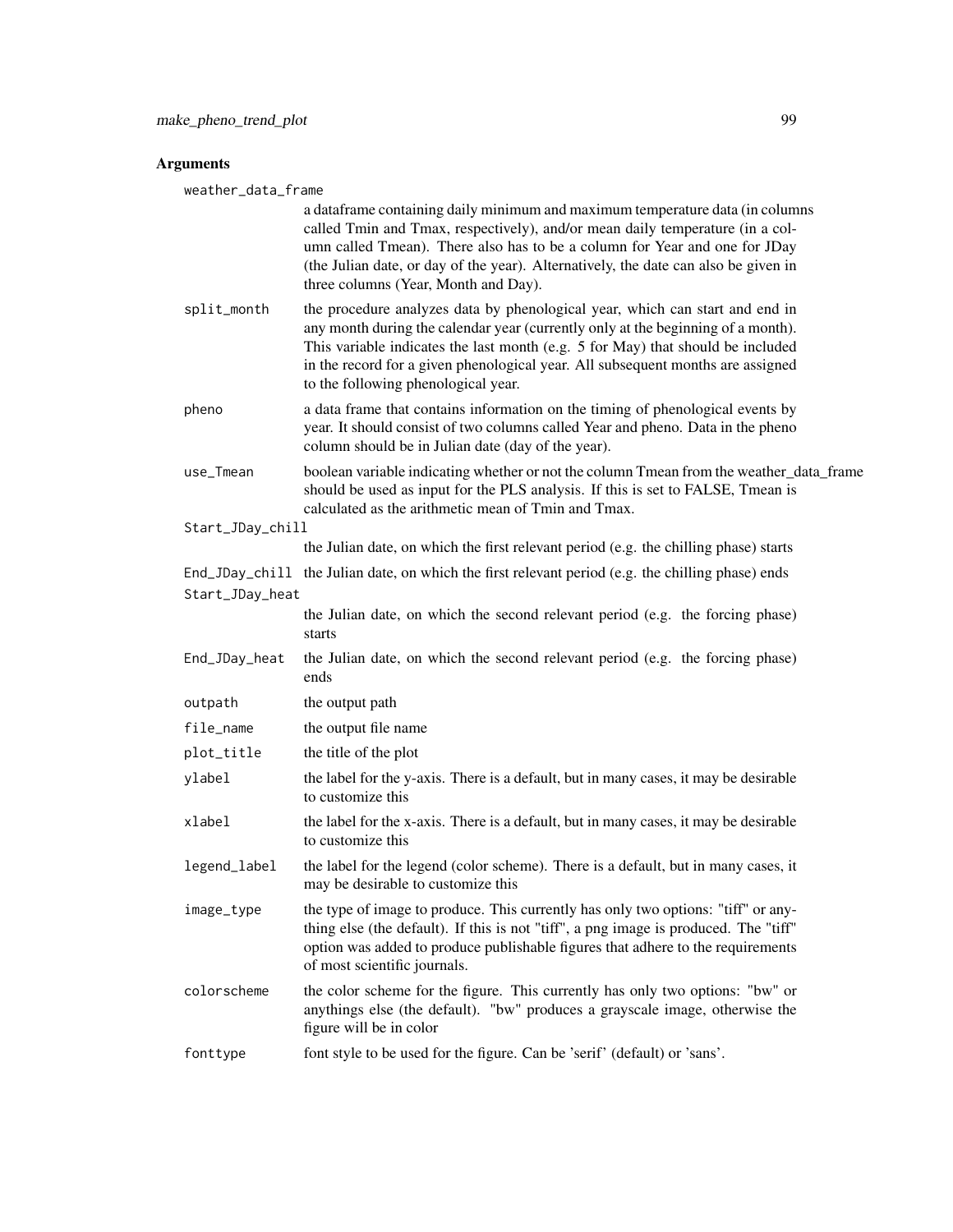#### Details

The generation of the color surface is based on the Kriging technique, which is typically used for interpolation of spatial data. The use for this particular purpose is a bit experimental. The function uses the Krig function from the fields package.

#### Value

| pheno  | data frame containing all data needed for reproducing the plot: Year (during    |
|--------|---------------------------------------------------------------------------------|
|        | which the phenological event occurred - the year in which the phenological sea- |
|        | son indicated by split_month ended), pheno (the date on which the phenolog-     |
|        | ical event occurred), Chill Tmean (mean temperature during the first relevant   |
|        | phase), Heat Tmean (mean temperature during the second relevant phase) and      |
|        | Year Tmean (mean annual temperature - not actually used in the plot)            |
| vlabel | character string used for labeling the y axis                                   |
| xlabel | character string used for labeling the x axis                                   |
|        |                                                                                 |

## Author(s)

Eike Luedeling

#### References

Guo L, Dai J, Wang M, Xu J, Luedeling E, 2015. Responses of spring phenology in temperate zone trees to climate warming: a case study of apricot flowering in China. Agricultural and Forest Meteorology 201, 1-7.

Guo L, Dai J, Ranjitkar S, Xu J, Luedeling E, 2013. Response of chestnut phenology in China to climate variation and change. Agricultural and Forest Meteorology 180, 164-172.

Luedeling E, Guo L, Dai J, Leslie C, Blanke M, 2013. Differential responses of trees to temperature variation during the chilling and forcing phases. Agricultural and Forest Meteorology 181, 33-42.

the interpolation was done according to:

Furrer, R., Nychka, D. and Sain, S., 2012. Fields: Tools for spatial data. R package version 6.7.

Reference to the chillR package:

Luedeling E, Kunz A and Blanke M, 2013. Identification of chilling and heat requirements of cherry trees - a statistical approach. International Journal of Biometeorology 57,679-689.

#### Examples

weather<-fix\_weather(KA\_weather)

#the output of the PLS function (PLS\_pheno, plotted with plot\_PLS) can be used to select #phases that are likely relevant for plant phase timing. See respective examples for running #these functions.

file\_path<-paste(getwd(),"/",sep="")

#mpt<-make\_pheno\_trend\_plot(weather\_data\_frame = weather\$weather, split\_month = 6,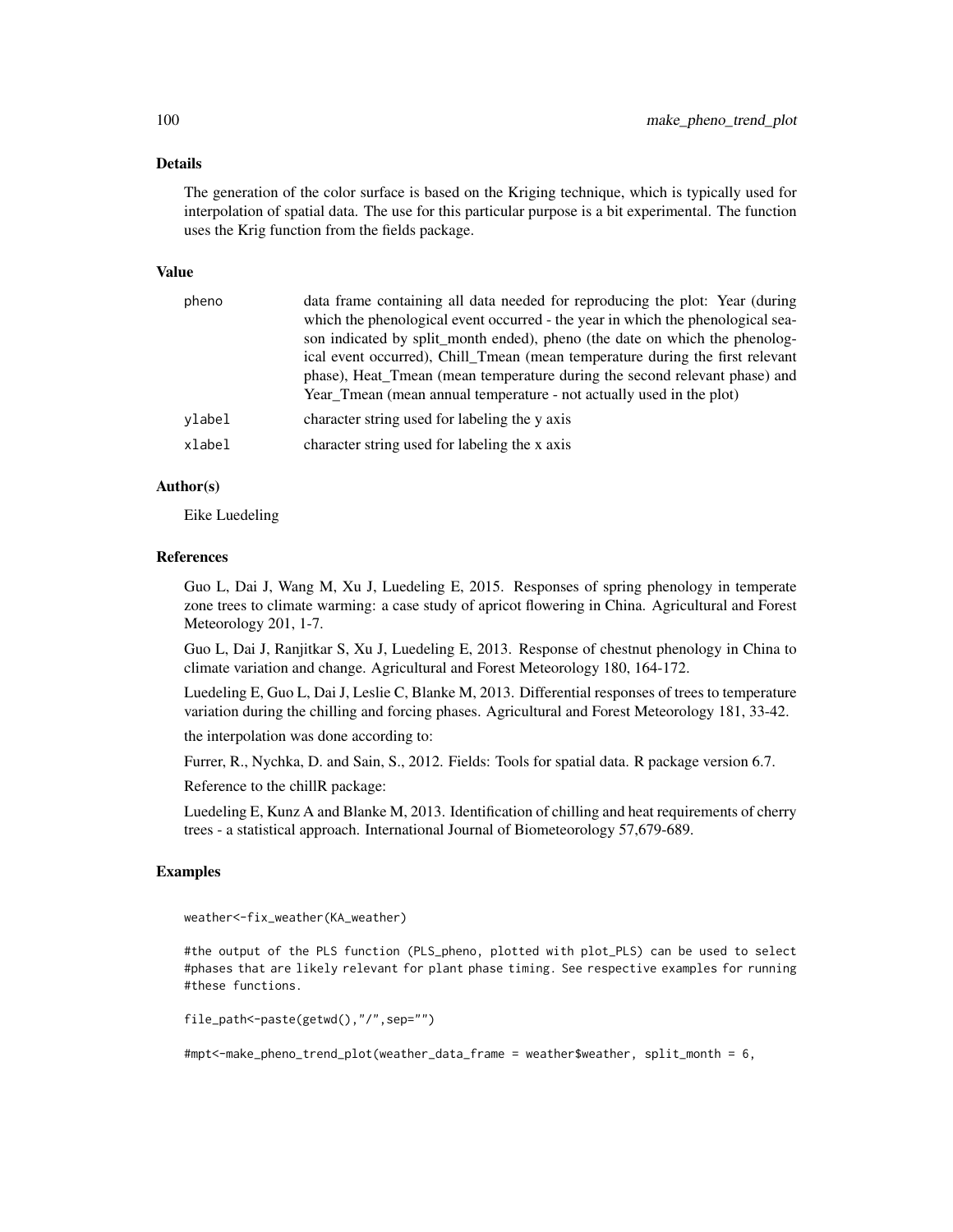## ordered\_climate\_list 101

- # pheno = KA\_bloom, use\_Tmean = FALSE, Start\_JDay\_chill = 260,
- # End\_JDay\_chill = 64, Start\_JDay\_heat = 44, End\_JDay\_heat = 103,
- # outpath = file\_path, file\_name = "pheno\_trend\_plot",
- # plot\_title = "Impacts of chilling and forcing temperatures on cherry phenology",
- # ylabel = NA, xlabel = NA, legend\_label = NA, image\_type = "png",
- # colorscheme = "normal")

ordered\_climate\_list *Sort files in a folder, so that numbers are in ascending sequence*

#### Description

Sometimes lists of strings that contain numbers aren't listed automatically in the sequence we would expect, e.g. because numbers below ten are lacking leading zeros (as in c("a1","a10","a100","a11"...)). This function recognizes all shared leading and trailing symbols around the numeric part of such strings and sorts the list according to the embedded numbers.

#### Usage

```
ordered_climate_list(strings, file_extension = NA)
```
#### Arguments

| strings | vector of character strings to be sorted according to embedded numbers.                                                                                                                                                                                                                                                                                                                 |
|---------|-----------------------------------------------------------------------------------------------------------------------------------------------------------------------------------------------------------------------------------------------------------------------------------------------------------------------------------------------------------------------------------------|
|         | file_extension character string specifying the extension of the file type to be selected. This can<br>also be any other trailing string that marks all vector elements to be selected.<br>This isn't required for the function to run, but may be necessary if the string list<br>of interest contains, for instance, different file types, of which you only want to<br>work with one. |

## Value

subset of the strings vector that only contains the elements that end on file\_extension and are sorted in ascending order according to the numeric parts of the strings.

#### Author(s)

Eike Luedeling

## Examples

```
ordered_climate_list(c("Temp1_ws30.csv","Temp1_ws30.xls",
                       "Temp10_ws30.csv","Temp10_ws30.xls",
                       "Temp2_ws30.csv","Temp2_ws30.xls"),"csv")
ordered_climate_list(c("Tx12", "Tx2","Tx4","Tx1"))
```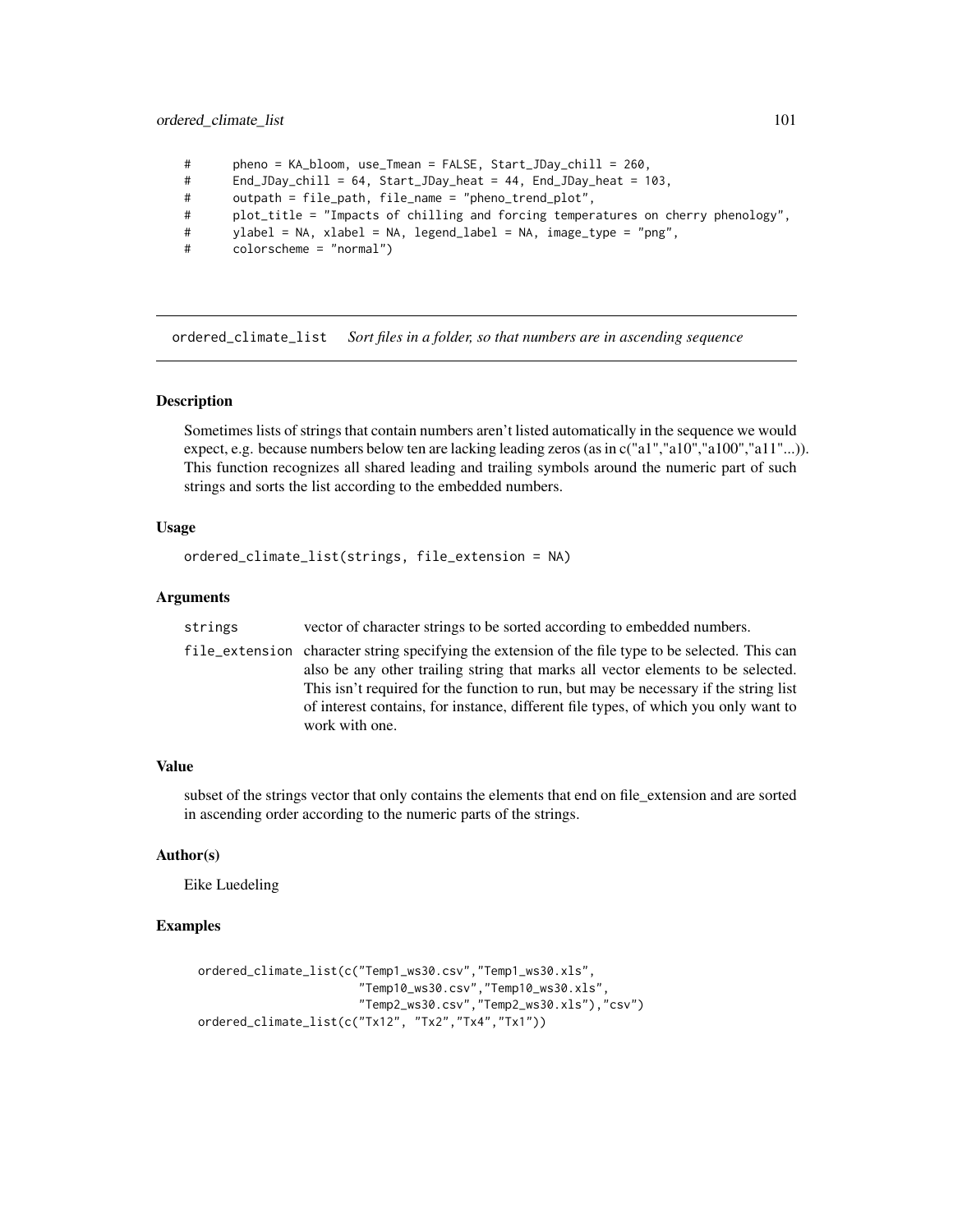```
patch_daily_temperatures
```
*Patch gaps in daily weather records*

#### Description

This function is deprecated. Better use [patch\\_daily\\_temps](#page-102-0)!

#### Usage

```
patch_daily_temperatures(
  weather,
 patch_weather,
  vars = c("Tmin", "Tmax"),
  max_mean_bias = NA,
  max_stdev_bias = NA
)
```
## Arguments

| weather       | chillR-compatible weather record to be patched                                                                                                                                                                                                                                                                   |
|---------------|------------------------------------------------------------------------------------------------------------------------------------------------------------------------------------------------------------------------------------------------------------------------------------------------------------------|
| patch_weather | list of chill R-compatible weather records to be used for patching holes in weather.<br>They are used sequentially, until all have been used or until there are no holes<br>left.                                                                                                                                |
| vars          | vector of column names to be considered in patching. Defaults to c("Tmin","Tmax"),<br>the most common variables in chill R applications.                                                                                                                                                                         |
| max_mean_bias | maximum mean bias of auxiliary data compared to the original dataset (applied<br>to all variables in vars). If this threshold is exceeded, the respective variable from<br>that particular dataset will not be used. Defaults to NA, meaning no records are<br>excluded.                                         |
|               | max_stdev_bias maximum standard deviation of the bias in the auxiliary data compared to the<br>original dataset (applied to all variables in vars). If this threshold is exceeded,<br>the respective variable from that particular dataset will not be used. Defaults to<br>NA, meaning no records are excluded. |

#### Details

This function uses auxiliary data sources to fill gaps in daily weather data. It can accommodate multiple sources of auxiliary information, which are used in the user-specified sequence. There have to be some overlapping records for this to work, because without bias correction, this procedure could produce erroneous records. Bias correction is done by computing the mean difference between main and auxiliary data for each variable and adjusting for it in filling the gaps. You can specify a maximum mean bias and a maximum standard deviation of the bias to exclude unsuitable records that aren't similar enough to the original data.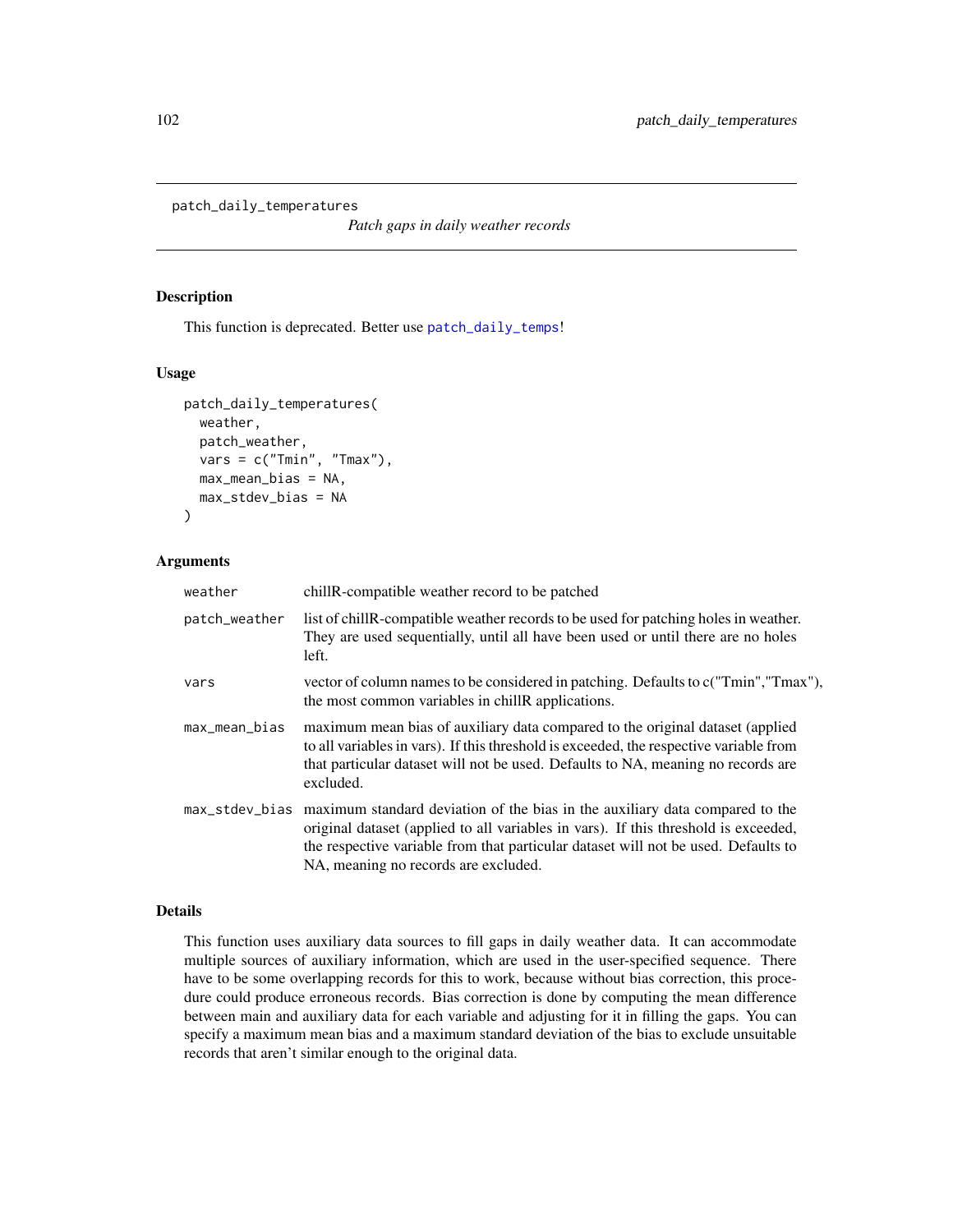## Value

list of two elements: weather (the patched weather record, with additional columns specifying the data source for each value) and statistics (containing data.frames for each element of patch\_weather that indicate the mean bias, the number of values that were filled from this source and the number of missing records that remained after exhausting this auxiliary data source.)

## Author(s)

Eike Luedeling

## Examples

```
gap_weather<-KA_weather[1:100,]
gap_weather[c(3,4,7:15,20,22:25,27:28,35:45,55,67,70:75,80:88,95:97),"Tmin"]<-NA
gap_weather[c(10:25,30,36:44,50,57,65,70:80,86,91:94),"Tmax"]<-NA
p1<-KA_weather[65:95,]
p1$Tmin<-p1$Tmin-2
p2<-KA_weather[c(15:40,60:80),]
p2$Tmax<-p2$Tmax+3
p3<-KA_weather[12:35,]
p3$Tmax<-p3$Tmax-2
p4<-KA_weather
p4$Tmax<-p4$Tmax+0.5
patch_weather<-list(stat1=p1,st2=p2,home=p3,last=p4)
```
patched<-patch\_daily\_temperatures(gap\_weather,patch\_weather,max\_mean\_bias=1)

<span id="page-102-0"></span>patch\_daily\_temps *Patch gaps in daily weather records - updated*

#### Description

This is the successor function of [patch\\_daily\\_temperatures](#page-101-0), which will no longer be updated.

#### Usage

```
patch_daily_temps(
 weather,
  patch_weather,
  vars = c("Tmin", "Tmax"),
 max_mean_bias = NA,
 max_stdev_bias = NA,
  time_interval = "month"
)
```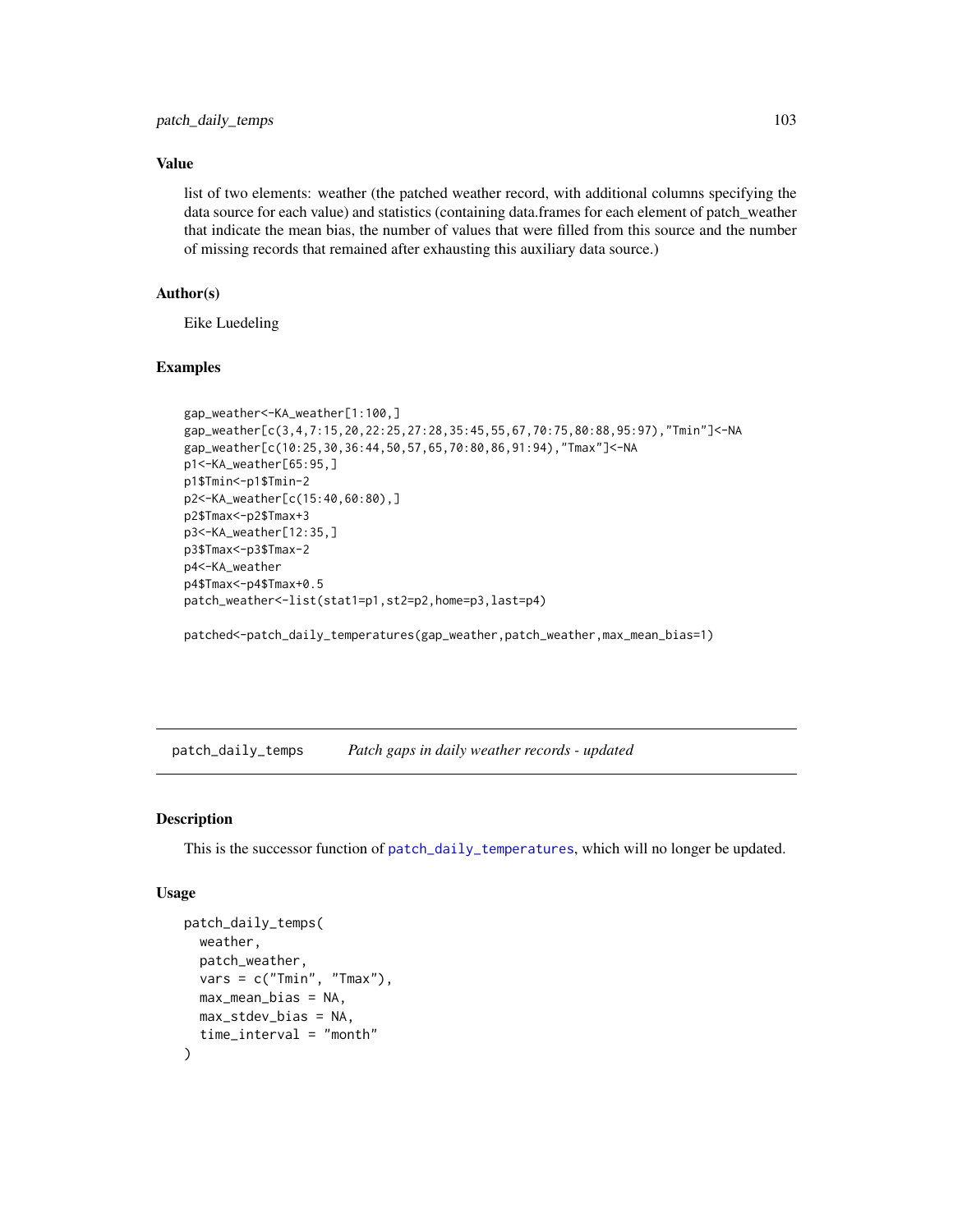#### Arguments

| weather       | chillR-compatible weather record to be patched                                                                                                                                                                                                                                                                                                                                       |
|---------------|--------------------------------------------------------------------------------------------------------------------------------------------------------------------------------------------------------------------------------------------------------------------------------------------------------------------------------------------------------------------------------------|
| patch_weather | list of chillR-compatible weather records to be used for patching holes in weather.<br>They are used sequentially, until all have been used or until there are no holes<br>left.                                                                                                                                                                                                     |
| vars          | vector of column names to be considered in patching. Defaults to c("Tmin", "Tmax"),<br>the most common variables in chillR applications.                                                                                                                                                                                                                                             |
| max_mean_bias | maximum mean bias of auxiliary data compared to the original dataset (applied<br>to all variables in vars). If this threshold is exceeded, the respective variable from<br>that particular dataset will not be used. Defaults to NA, meaning no records are<br>excluded.                                                                                                             |
|               | max_stdev_bias maximum standard deviation of the bias in the auxiliary data compared to the<br>original dataset (applied to all variables in vars). If this threshold is exceeded,<br>the respective variable from that particular dataset will not be used. Defaults to<br>NA, meaning no records are excluded.                                                                     |
| time_interval | time interval for which mean bias and standard deviation of the bias are to be<br>evaluated. This defaults to "month", which means that the function looks for<br>overlapping days between weather and patch_weather for each calendar month.<br>Bias correction is then also done on a monthly basis. 'time_interval' can also<br>assume other values, such as 'week' or '2 weeks'. |

#### Details

The patch\_daily\_temps function uses auxiliary data sources to fill gaps in daily weather data. It can accommodate multiple sources of auxiliary information, which are used in the user-specified sequence. There have to be some overlapping records for this to work, because without bias correction, this procedure could produce erroneous records. Bias correction is done by computing the mean difference between main and auxiliary data for each variable and adjusting for it in filling the gaps. You can specify a maximum mean bias and a maximum standard deviation of the bias to exclude unsuitable records that aren't similar enough to the original data. When patching records, the function breaks the calendar year down into smaller intervals that can be specified with the 'time\_interval' parameter (this was not possible in [chillR::patch\_daily\_temperatures], but is recommended for accurate results).

## Value

list of two elements: weather (the patched weather record, with additional columns specifying the data source for each value) and statistics (containing data.frames for each element of patch\_weather that indicate the mean bias, the number of values that were filled from this source and the number of missing records that remained after exhausting this auxiliary data source.)

#### Author(s)

Eike Luedeling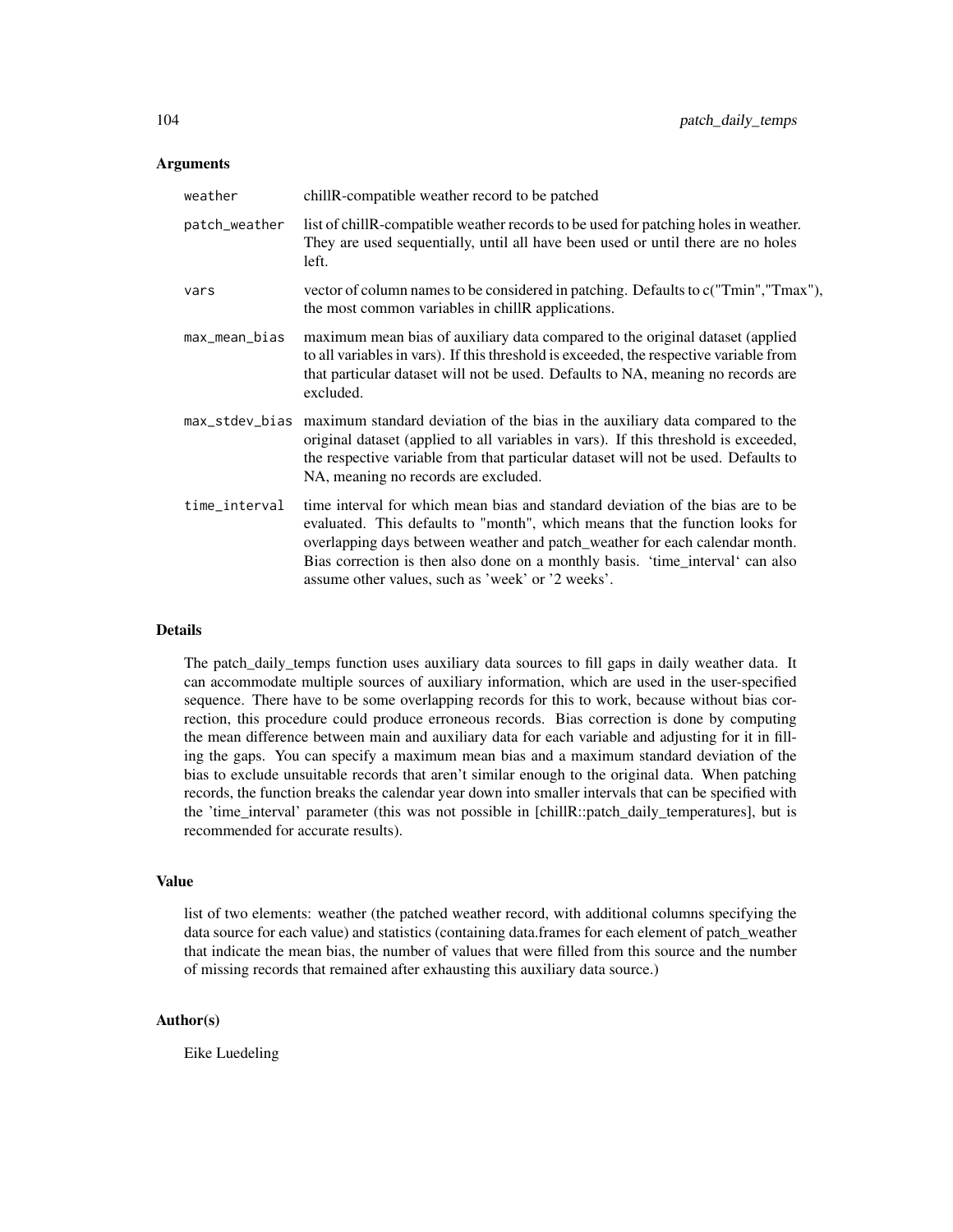#### PhenoFlex 105

## Examples

```
gap_weather<-KA_weather[1:100,]
gap_weather[c(3,4,7:15,20,22:25,27:28,35:45,55,67,70:75,80:88,95:97),"Tmin"]<-NA
gap_weather[c(10:25,30,36:44,50,57,65,70:80,86,91:94),"Tmax"]<-NA
p1<-KA_weather[65:95,]
p1$Tmin<-p1$Tmin-2
p2<-KA_weather[c(15:40,60:80),]
p2$Tmax<-p2$Tmax+3
p3<-KA_weather[12:35,]
p3$Tmax<-p3$Tmax-2
p4<-KA_weather
p4$Tmax<-p4$Tmax+0.5
patch_weather<-list(stat1=p1,st2=p2,home=p3,last=p4)
patch_daily_temps(gap_weather,patch_weather)
```
patch\_daily\_temps(gap\_weather,patch\_weather,max\_mean\_bias=0.1,time\_interval="2 weeks")

<span id="page-104-0"></span>PhenoFlex *PhenoFlex*

#### Description

Combined model of the dynamic model for chill accumulation and the GDH model

#### Usage

```
PhenoFlex(
  temp,
  times,
 A0 = 6319.5,
 A1 = 5.939917e+13,
 E0 = 3372.8,
 E1 = 9900.3,
  slope = 1.6,
  Tf = 4,
  s1 = 0.5,
 Tu = 25,
 Tb = 4,
  Tc = 36.
  yc = 40,
  Delta = 4,
  Imodel = 0L,
  zc = 190,stopatzc = TRUE,
```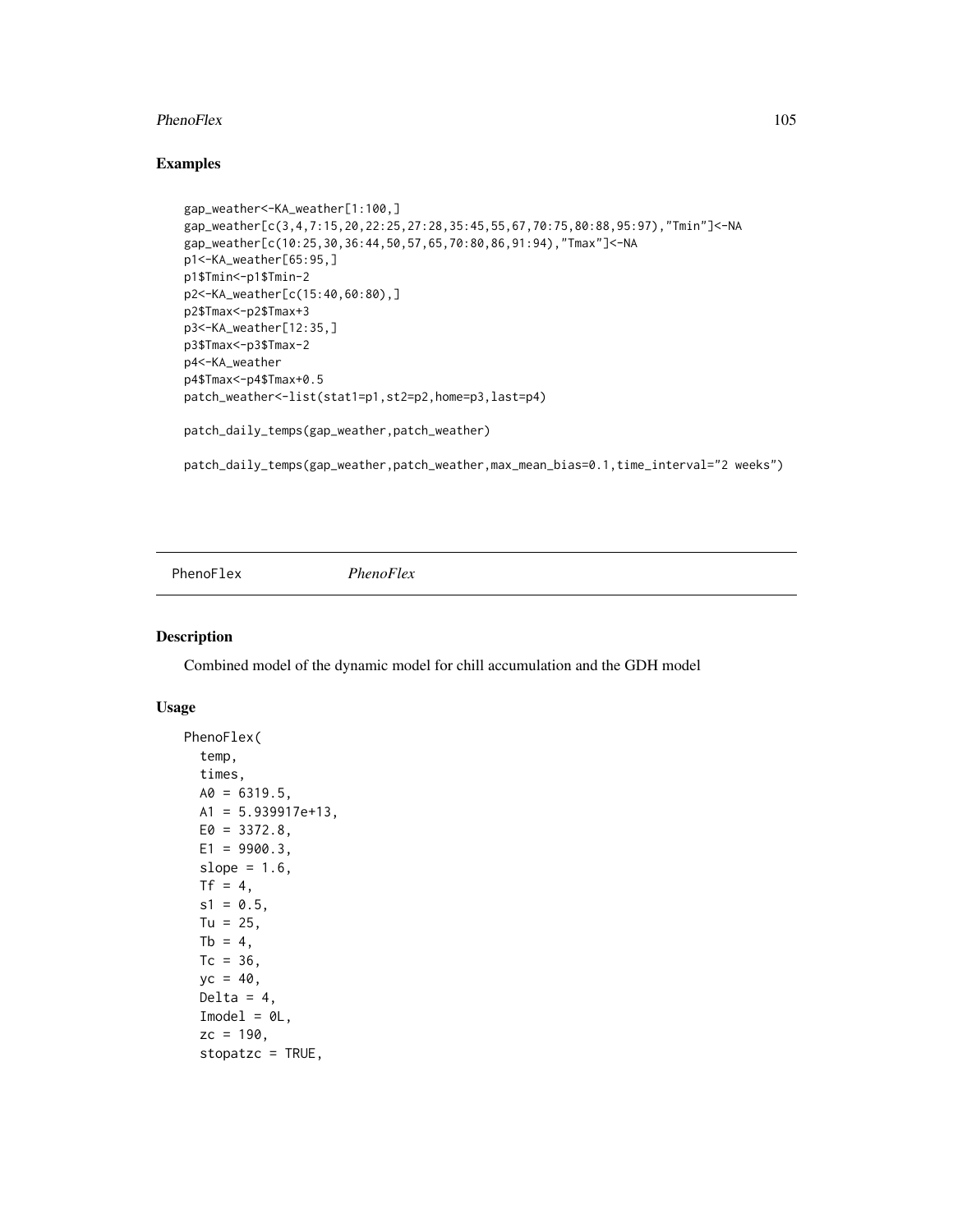```
deg_celsius = TRUE,
  basic_output = TRUE
\mathcal{L}
```
## Arguments

| temp           | Vector of temperatures.                                                                                                                         |
|----------------|-------------------------------------------------------------------------------------------------------------------------------------------------|
| times          | numeric vector. Optional times at which the temperatures where measured, if<br>not given, hourly temperatures will be assumed                   |
| A0             | numeric. Parameter $A_0$ of the dynamic model                                                                                                   |
| A1             | numeric. Parameter $A_1$ of the dynamic model                                                                                                   |
| E0             | numeric. Parameter $E_0$ of the dynamic model                                                                                                   |
| E <sub>1</sub> | numeric. Parameter $E_1$ of the dynamic model                                                                                                   |
| slope          | numeric. Slope parameter for sigmoidal function                                                                                                 |
| <b>Tf</b>      | numeric. Transition temperature (in degree Kelvin) for the sigmoidal function                                                                   |
| s1             | numeric. Slope of transition from chill to heat accumulation                                                                                    |
| Tu             | numeric. GDH optimal temperature                                                                                                                |
| Tb             | numeric. GDH base temperature (lower threshold)                                                                                                 |
| Tc             | numeric. GDH upper temperature (upper threshold)                                                                                                |
| уc             | numeric. Critical value defining end of chill accumulation                                                                                      |
| Delta          | numeric. Width of Gaussian heat accumulation model                                                                                              |
| Imodel         | integer. Heat accumulation model: 0 for GDH and 1 for Gaussian                                                                                  |
| <b>ZC</b>      | numeric. Critical value of z determining the end of heat accumulation                                                                           |
| stopatzc       | boolean. If 'TRUE', the PhenoFlex is applied until the end of the temperature<br>series. Default is to stop once the value zc has been reached. |
| deg_celsius    | boolean. whether or not the temperature vector and the model temperature pa-<br>rameters are in degree Celsius (Kelvin otherwise)               |
| basic_output   | boolean. If 'TRUE', only the bloomindex is returned as a named element of the<br>return list.                                                   |

## Value

A list is returned with named element 'bloomindex', which is the index at which blooming occurs. When 'basic\_output=FALSE' also 'x', 'y', 'z' and 'xs' are returned as named element of this list, which are numeric vectors of the same length as the input vector 'temp' containing the hourly temperatures.

## Author(s)

Carsten Urbach <urbach@hiskp.uni-bonn.de>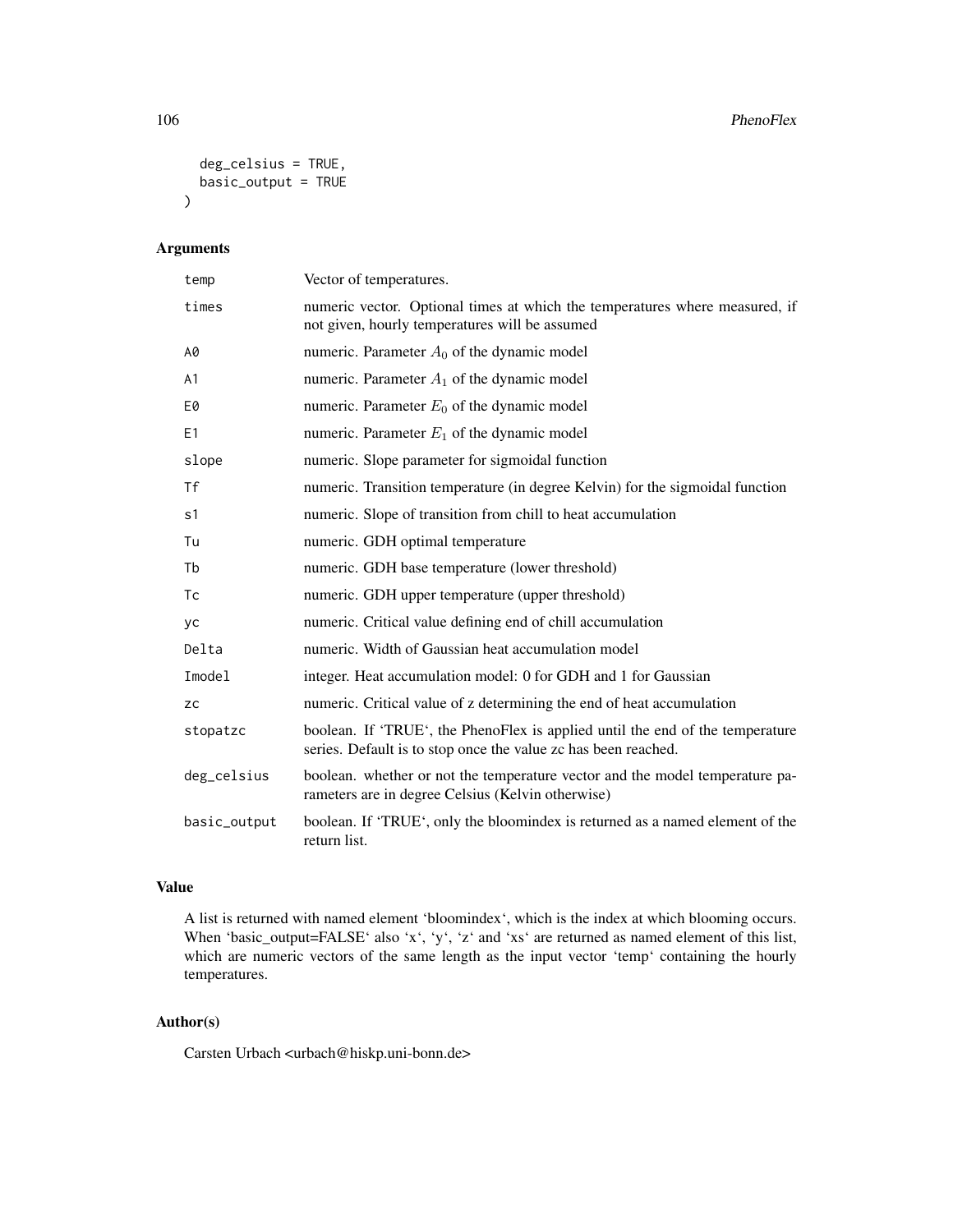## Examples

```
data(KA_weather)
hourtemps <- stack_hourly_temps(KA_weather, latitude=50.4)
iSeason <- genSeason(hourtemps, years=c(2009))
zc <-190yc < -40x <- PhenoFlex(temp=hourtemps$hourtemps$Temp[iSeason[[1]]],
               times=c(1: length(hourtemps$hourtemps$Temp[iSeason[[1]]])),
              zc=zc, stopatzc=TRUE, yc=yc, basic_output=FALSE)
DBreakDay <- x$bloomindex
ii <- c(1:DBreakDay)
plot(x=ii, y=x$z[ii], xlab="Hour Index", ylab="z", col="red", type="l")
abline(h=zc, lty=2)
plot(x=ii, y=x$y[ii], xlab="Hour Index", ylab="y", col="red", type="l")
abline(h=yc, lty=2)
```

```
PhenoFlex_fixedDynModelGAUSSwrapper
                      PhenoFlex_fixedDynModelGAUSSwrapper
```
## Description

PhenoFlex wrapper function for the 'phenologyFitter' function using the GAUSS heat accumulation model and parameters of the dynamical model fixed.

#### Usage

```
PhenoFlex_fixedDynModelGAUSSwrapper(
 x,
 par,
 A0 = 139500,
 A1 = 2.567e + 18,
 E0 = 4153.5,
 E1 = 12888.8,
 slope = 1.6,
```
# )

 $Tf = 4$ 

## Arguments

| x   | data.frame with at least columns 'Temp' and 'JDay'                                                                                                                                                                   |
|-----|----------------------------------------------------------------------------------------------------------------------------------------------------------------------------------------------------------------------|
| par | numeric vector of length 11 with the 'PhenoFlex' fit parameters in the following<br>order: 1. yc, 2. zc, 3. s1, 4. Tu, 5. E0, 6. E1, 7, A0, 8. A1, 9. Tf, 10. Tc, 11. Tb<br>and 12. slope. For details see PhenoFlex |
| A0  | numeric. Parameter $A_0$ of the dynamic model                                                                                                                                                                        |
| А1  | numeric. Parameter $A_1$ of the dynamic model                                                                                                                                                                        |
| E0  | numeric. Parameter $E_0$ of the dynamic model                                                                                                                                                                        |
|     |                                                                                                                                                                                                                      |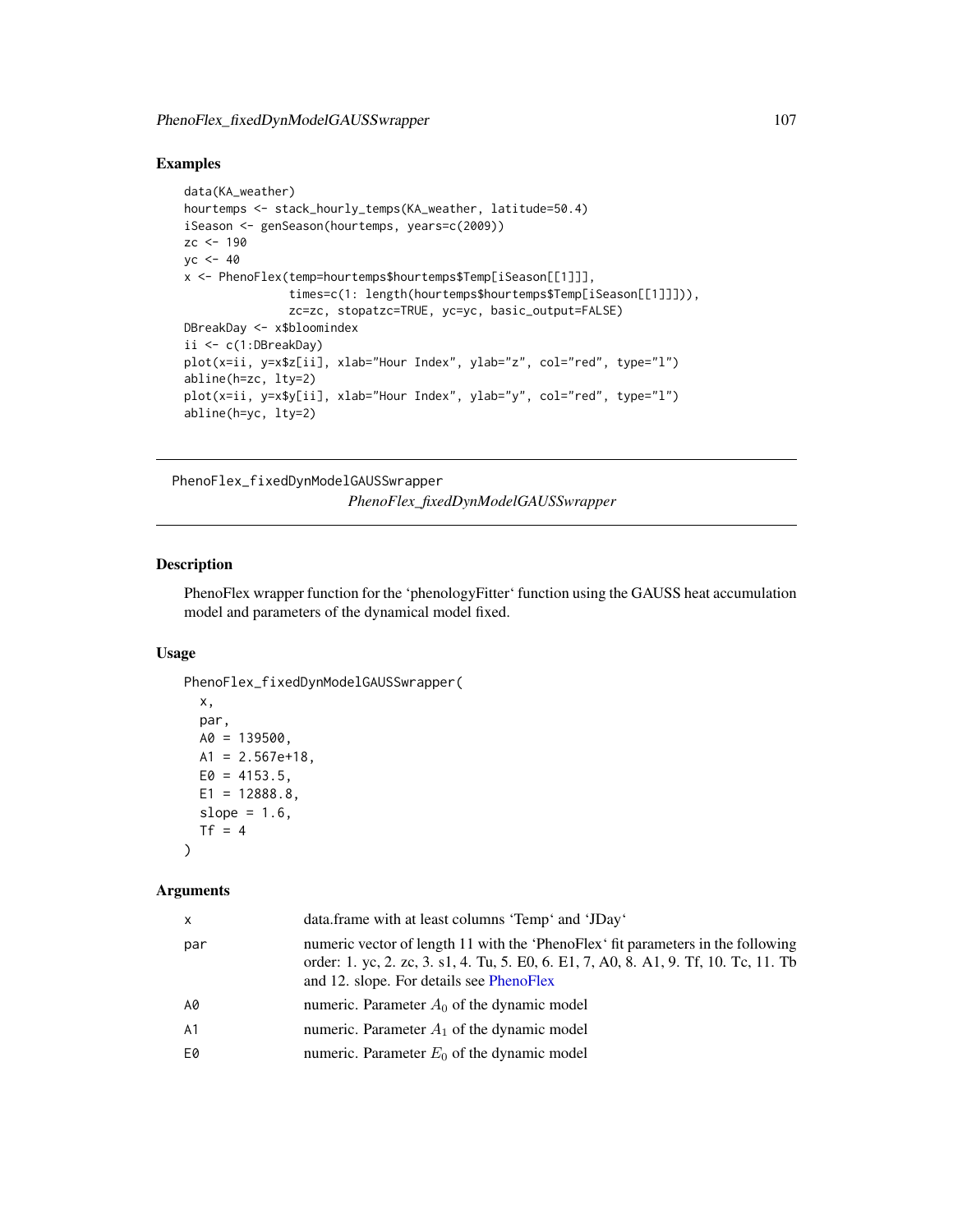| E1    | numeric. Parameter $E_1$ of the dynamic model                                 |
|-------|-------------------------------------------------------------------------------|
| slope | numeric. Slope parameter for sigmoidal function                               |
| Tf    | numeric. Transition temperature (in degree Kelvin) for the sigmoidal function |

## Value

A single numeric value with the JDay prediction for the temperaturs in 'x\$Temp' and the [PhenoFlex](#page-104-0) parameters in 'par'.

PhenoFlex\_fixedDynModelwrapper

*PhenoFlex\_fixedDynModelwrapper*

## Description

PhenoFlex wrapper function for the 'phenologyFitter' function using the GDH heat accumulation model and parameters of the dynamical model fixed. The default values for the dynamic model parameters are from the excel file with unknown origin.

## Usage

PhenoFlex\_fixedDynModelwrapper(

```
x,
par,
A0 = 139500,
A1 = 2.567e+18,
E0 = 4153.5,
E1 = 12888.8,
slope = 1.6,
Tf = 4
```
## Arguments

 $\mathcal{L}$ 

| X              | data.frame with at least columns 'Temp' and 'JDay'                                                                                                                                                                   |
|----------------|----------------------------------------------------------------------------------------------------------------------------------------------------------------------------------------------------------------------|
| par            | numeric vector of length 11 with the 'PhenoFlex' fit parameters in the following<br>order: 1. yc, 2. zc, 3. s1, 4. Tu, 5. E0, 6. E1, 7, A0, 8. A1, 9. Tf, 10. Tc, 11. Tb<br>and 12. slope. For details see PhenoFlex |
| A0             | numeric. Parameter $A_0$ of the dynamic model                                                                                                                                                                        |
| A <sub>1</sub> | numeric. Parameter $A_1$ of the dynamic model                                                                                                                                                                        |
| E0             | numeric. Parameter $E_0$ of the dynamic model                                                                                                                                                                        |
| E1             | numeric. Parameter $E_1$ of the dynamic model                                                                                                                                                                        |
| slope          | numeric. Slope parameter for sigmoidal function                                                                                                                                                                      |
| Τf             | numeric. Transition temperature for the sigmoidal function                                                                                                                                                           |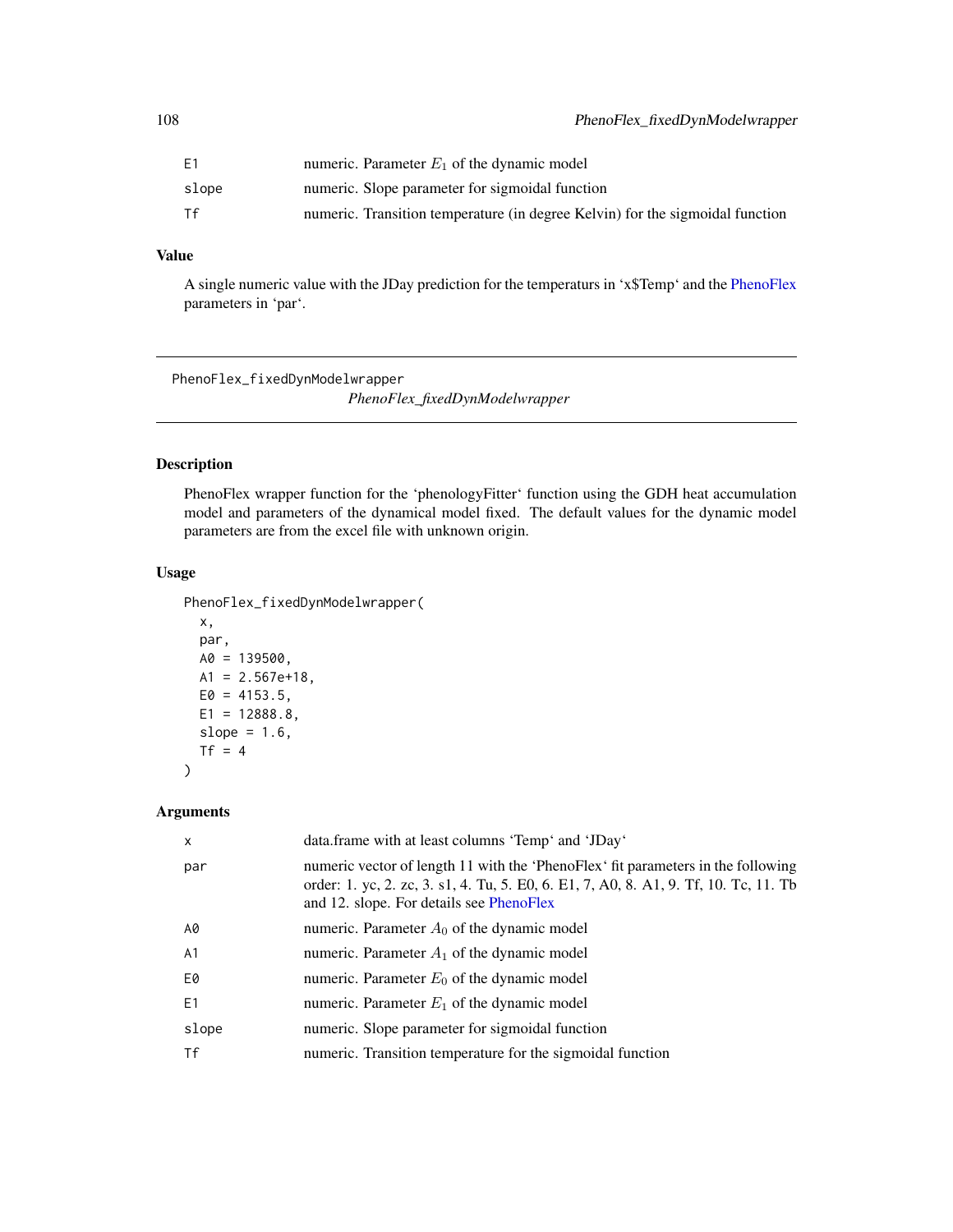# Value

A single numeric value with the JDay prediction for the temperaturs in 'x\$Temp' and the [PhenoFlex](#page-104-0) parameters in 'par'.

<span id="page-108-0"></span>PhenoFlex\_GAUSSwrapper

*PhenoFlex\_GAUSSwrapper*

# Description

PhenoFlex wrapper function for the 'phenologyFitter' function using the Gaussian heat accumulation model

## Usage

```
PhenoFlex_GAUSSwrapper(x, par)
```
#### Arguments

|     | data.frame with at least columns 'Temp' and 'JDay'                                   |
|-----|--------------------------------------------------------------------------------------|
| par | numeric vector of length 11 with the 'PhenoFlex' fit parameters in the following     |
|     | order: 1. yc, 2. zc, 3. s1, 4. Tu, 5. E0, 6. E1, 7, A0, 8. A1, 9. Tf, 10. Delta, 11. |
|     | s. For details see PhenoFlex                                                         |

## Value

A single numeric value with the JDay prediction for the temperatures in 'x\$Temp' and the [Phe](#page-104-0)[noFlex](#page-104-0) parameters in 'par'.

PhenoFlex\_GDHwrapper *PhenoFlex\_GDHwrapper*

## Description

PhenoFlex wrapper function for the 'phenologyFitter' function using the GDH heat accumulation model

## Usage

```
PhenoFlex_GDHwrapper(x, par)
```
#### Arguments

|     | data.frame with at least columns 'Temp' and 'JDay'                                   |
|-----|--------------------------------------------------------------------------------------|
| par | numeric vector of length 11 with the 'PhenoFlex' fit parameters in the following     |
|     | order: 1, yc, 2, zc, 3, s1, 4, Tu, 5, E0, 6, E1, 7, A0, 8, A1, 9, Tf, 10, Tc, 11, Tb |
|     | and 12. slope. For details see PhenoFlex                                             |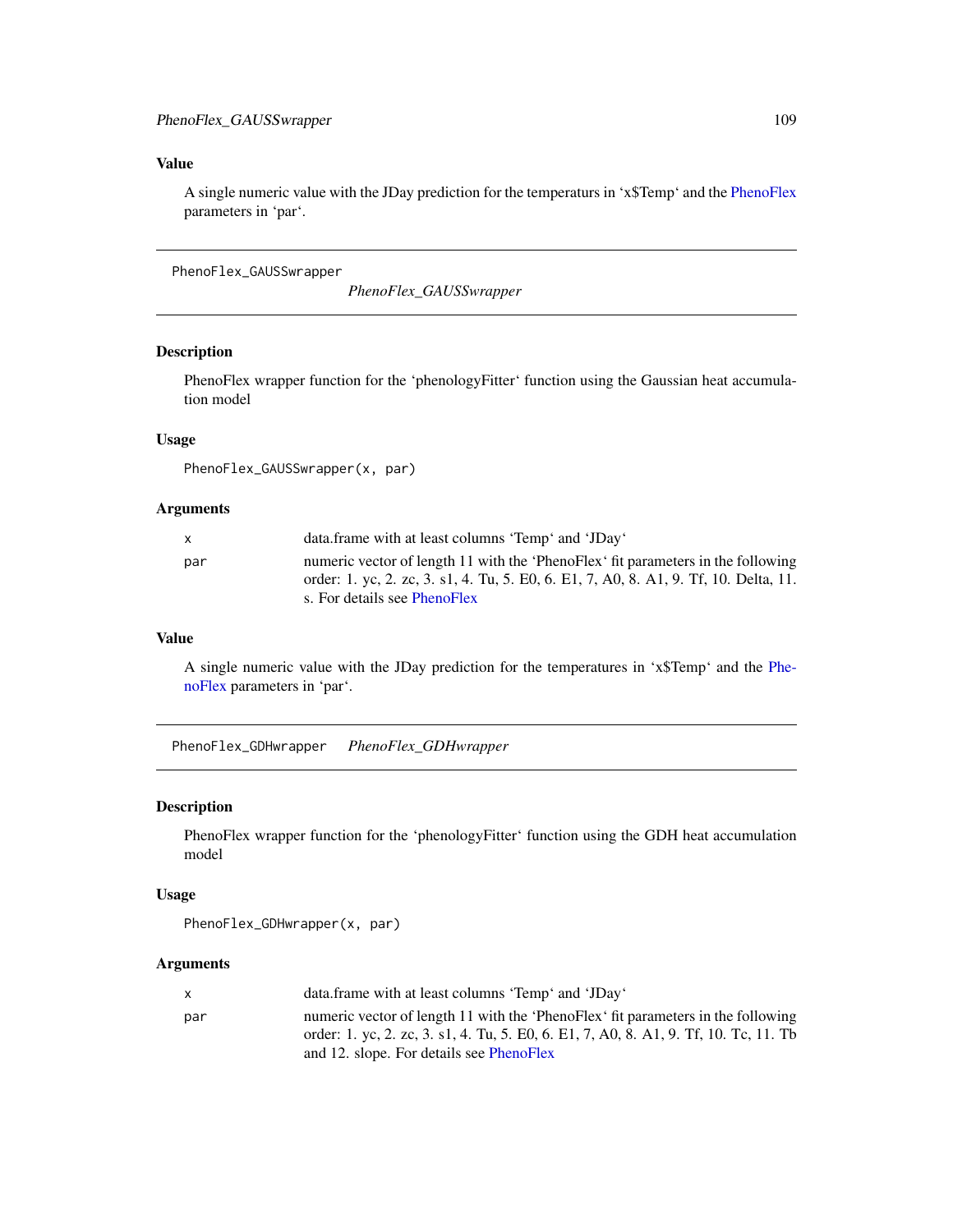## Value

A single numeric value with the JDay prediction for the temperaturs in 'x\$Temp' and the [PhenoFlex](#page-104-0) parameters in 'par'.

<span id="page-109-0"></span>phenologyFit *phenologyFit*

## Description

Constructor for class 'phenologyFit'

# Usage

phenologyFit()

#### Value

an empty object of class 'phenologyFit'. It contains the named elements 'model\_fit' with the returned object from GenSA, 'par' the best fit parameters, 'pbloomJDays' the predicted bloom JDays and the inputs 'par.guess', 'modelfn', 'bloomJDays', and 'SeasonList'. They are all set to 'NULL' by this function.

phenologyFitter *phenologyFitter*

# Description

phenologyFitter

## Usage

```
phenologyFitter(
 par.guess = NULL,
  modelfn = PhenoFlex_GDHwrapper,
 bloomJDays,
  SeasonList,
 control = list(smooth = FALSE, verbose = TRUE, maxit = 1000, nb.stop.improvement =
    250),
  lower,
  upper,
  seed = 1235433,
  ...
)
```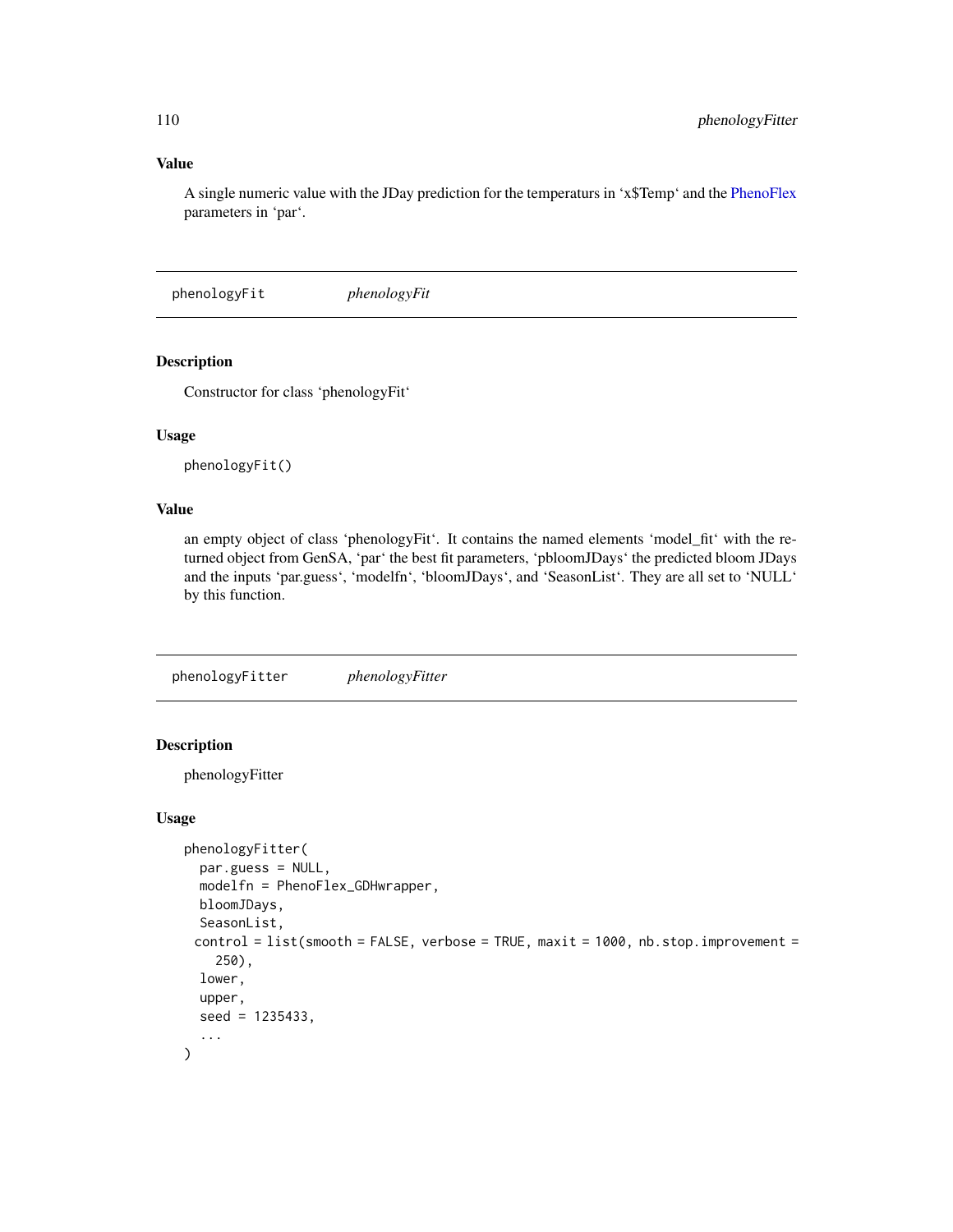#### **Arguments**

| numeric vector. Initial guesses for fit parameters. This can be set to 'NULL', in<br>which case 'GenSA' choses initial parameters.                                                                                                                                                                                                                                                                                                                                                                                                                                                                                                                                     |
|------------------------------------------------------------------------------------------------------------------------------------------------------------------------------------------------------------------------------------------------------------------------------------------------------------------------------------------------------------------------------------------------------------------------------------------------------------------------------------------------------------------------------------------------------------------------------------------------------------------------------------------------------------------------|
| function. Model function which computes the index in 'temperatures' at which<br>blooming occures. It must have as first argument a data frame with at least<br>the two columns 'Temp' and 'JDays' for one season, see 'SeasonList'. It can<br>have further arguments which can be passed via ''. The 'modelfn' must<br>return a single numeric value for the predicted bloom JDay for that season.<br>'NA' is an allowed return value if no blooming occures in that season. The<br>default is the PhenoFlex with GDH as heat accumulation. Alternative is Phe-<br>noFlex_GAUSSwrapper with GAUSSian heat accumulation. But this function<br>can also be user defined. |
| integer vector. vector of observed bloom JDays per year                                                                                                                                                                                                                                                                                                                                                                                                                                                                                                                                                                                                                |
| list. Must be a list of data frames, each data frame for one season. Each<br>data.frame must at least have a column 'Temp' with the temperature vector and<br>'JDays' with the corresponding JDay vector. Can be generated by e.g. genSea-<br>sonList. 'length(SeasonList)' must be equal to 'length(bloomJDays)'.                                                                                                                                                                                                                                                                                                                                                     |
| control parameters to 'GenSA', see 'GenSA::GenSA'                                                                                                                                                                                                                                                                                                                                                                                                                                                                                                                                                                                                                      |
| Vector with length of 'par.guess'. Lower bounds for components.                                                                                                                                                                                                                                                                                                                                                                                                                                                                                                                                                                                                        |
| Vector with length of 'par.guess'. Upper bounds for components.                                                                                                                                                                                                                                                                                                                                                                                                                                                                                                                                                                                                        |
| integer seed for the random number generator used by 'GenSA'.                                                                                                                                                                                                                                                                                                                                                                                                                                                                                                                                                                                                          |
| further parameters to be passed on to 'modelfn'.                                                                                                                                                                                                                                                                                                                                                                                                                                                                                                                                                                                                                       |
|                                                                                                                                                                                                                                                                                                                                                                                                                                                                                                                                                                                                                                                                        |

# Value

an object of class 'phenologyFit'. It contains the named elements 'model\_fit' with the returned object from GenSA, 'par' the best fit parameters, 'pbloomJDays' the predicted bloom JDays and the inputs 'par.guess', 'modelfn', 'bloomJDays', 'lower', 'upper', 'control', 'SeasonList' and '...'.

## Author(s)

Carsten Urbach <urbach@hiskp.uni-bonn.de>

## Examples

```
## this example does not make sense as a fit, but demonstrates
## how to use `phenologyFitter`
data(KA_weather)
data(KA_bloom)
hourtemps <- stack_hourly_temps(KA_weather, latitude=50.4)
SeasonList <- genSeasonList(hourtemps$hourtemps, years=c(2007,2008))
par <- c(40, 190, 0.5, 25, 3372.8, 9900.3, 6319.5, 5.939917e13, 4, 36, 4, 1.6)
upper <- c(41, 200, 1, 30, 4000, 10000, 7000, 6.e13, 10, 40, 10, 50)
lower <- c(38, 180, 0.1, 0, 3000, 9000, 6000, 5.e13, 0, 0, 0, 0.05)
X <- phenologyFitter(par.guess=par, bloomJDays=KA_bloom$pheno[c(24,25)],
  SeasonList=SeasonList, lower=lower, upper=upper,
  control=list(smooth=FALSE, verbose=TRUE, maxit=10, nb.stop.improvement=5))
```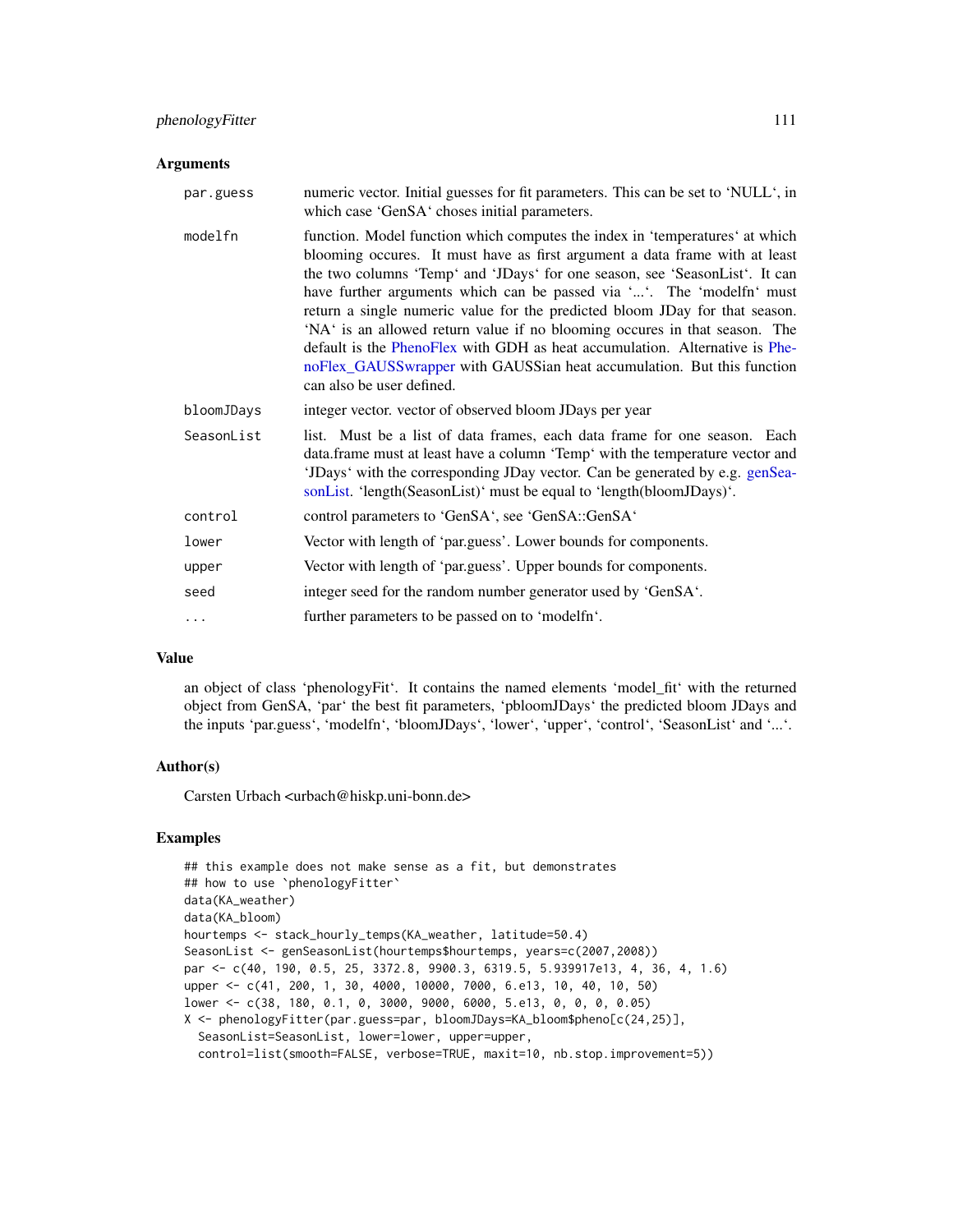summary(X) plot(X)

```
plot.bootstrap_phenologyFit
```
*plot bootstrap\_phenologyFit*

## Description

Generic function to plot a 'bootstrap\_phenologyFit' object

# Usage

```
## S3 method for class 'bootstrap_phenologyFit'
plot(
 x,
 ylim = c(0.9 * min(c(x$object$bloomJDays, x$object$pbloomJDays)), 1.1 *
   max(c(x$object$bloomJDays, x$object$pbloomJDays))),
  ...
)
```
# Arguments

| X    | object of class 'bootstrap_phenologyFit' to plot.        |
|------|----------------------------------------------------------|
| vlim | numeric vector of length 2 with the limit for the y-axis |
| .    | additional graphical parameters to pass on.              |

#### Value

No return value.

plot.phenologyFit *plot phenologyFit*

# Description

Generic function to plot a 'phenologyFit' object

## Usage

```
## S3 method for class 'phenologyFit'
plot(
  x,
 ylim = c(0.9 * min(c(x$bloomJDays, x$pbloomJDays)), 1.1 * max(c(x$bloomJDays,
    x$pbloomJDays))),
  ...
\mathcal{E}
```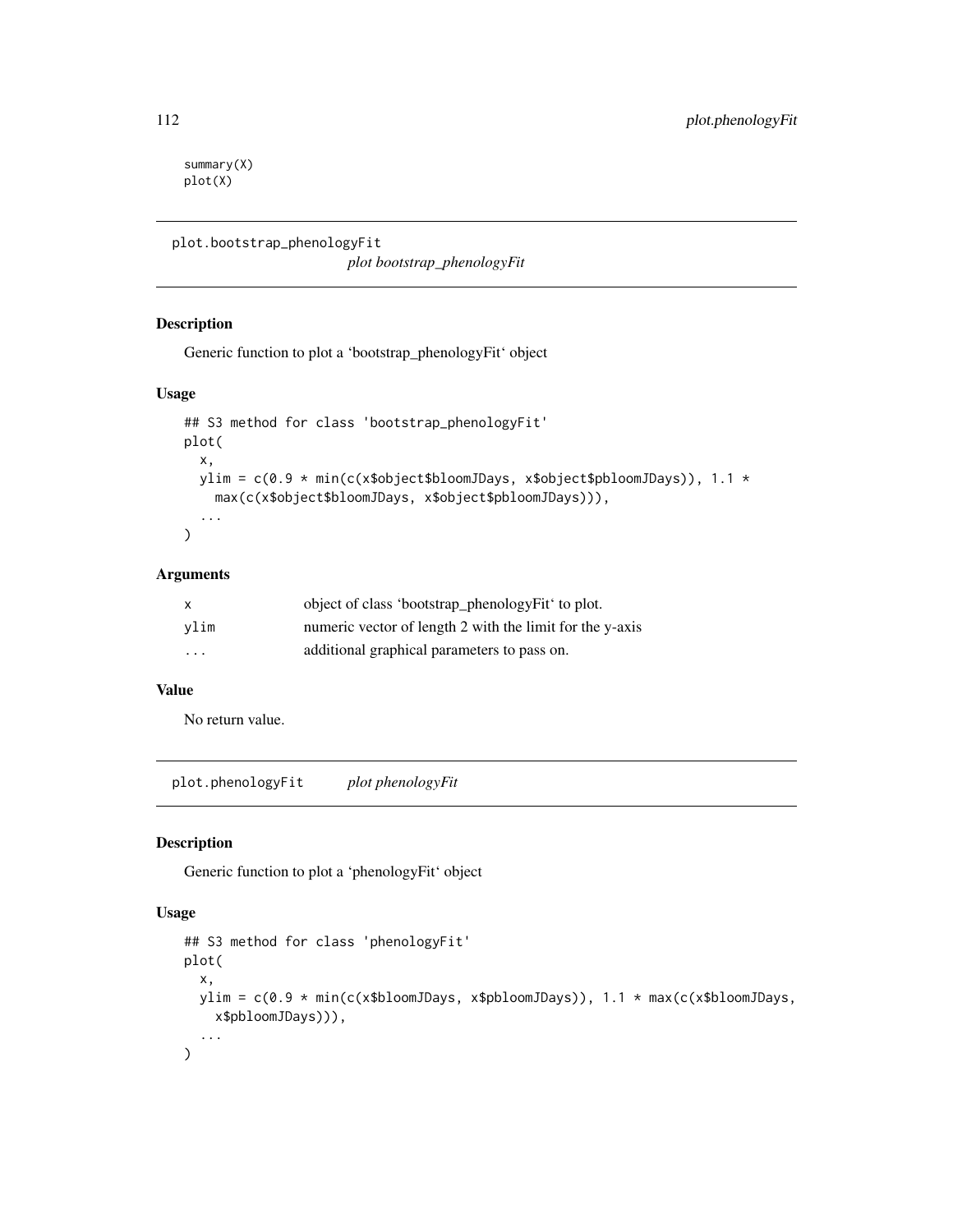## Arguments

|          | object of class 'phenologyFit' to plot.                  |
|----------|----------------------------------------------------------|
| vlim     | numeric vector of length 2 with the limit for the y-axis |
| $\cdots$ | additional graphical parameters to pass on.              |

# Value

No return value.

plot\_climateWizard\_scenarios

*Plot mutltiple ClimateWizard scenarios obtained with getClimateWizard\_scenarios*

# Description

This function plots multiple scenarios obtained with the getClimateWizard\_scenarios function.

# Usage

```
plot_climateWizard_scenarios(
  getscenarios_element,
  low_fitter = -1000,
  high_filter = 1000,
  color = "cadetblue"
\mathcal{L}
```
# Arguments

| getscenarios_element |                                                                                                                                                                                  |
|----------------------|----------------------------------------------------------------------------------------------------------------------------------------------------------------------------------|
|                      | outputs from the getClimateWizard scenarios function                                                                                                                             |
| low_filter           | numeric value specifying the lowest plausible value for the variable of interest.<br>This is sometimes necessary to exclude erroneous values in the Climate Wizard<br>database.  |
| high_filter          | numeric value specifying the highest plausible value for the variable of interest.<br>This is sometimes necessary to exclude erroneous values in the Climate Wizard<br>database. |
| color                | color to be used for the plots.                                                                                                                                                  |

# Value

returns nothing, but a plot is produced as a side effect.

# Author(s)

Eike Luedeling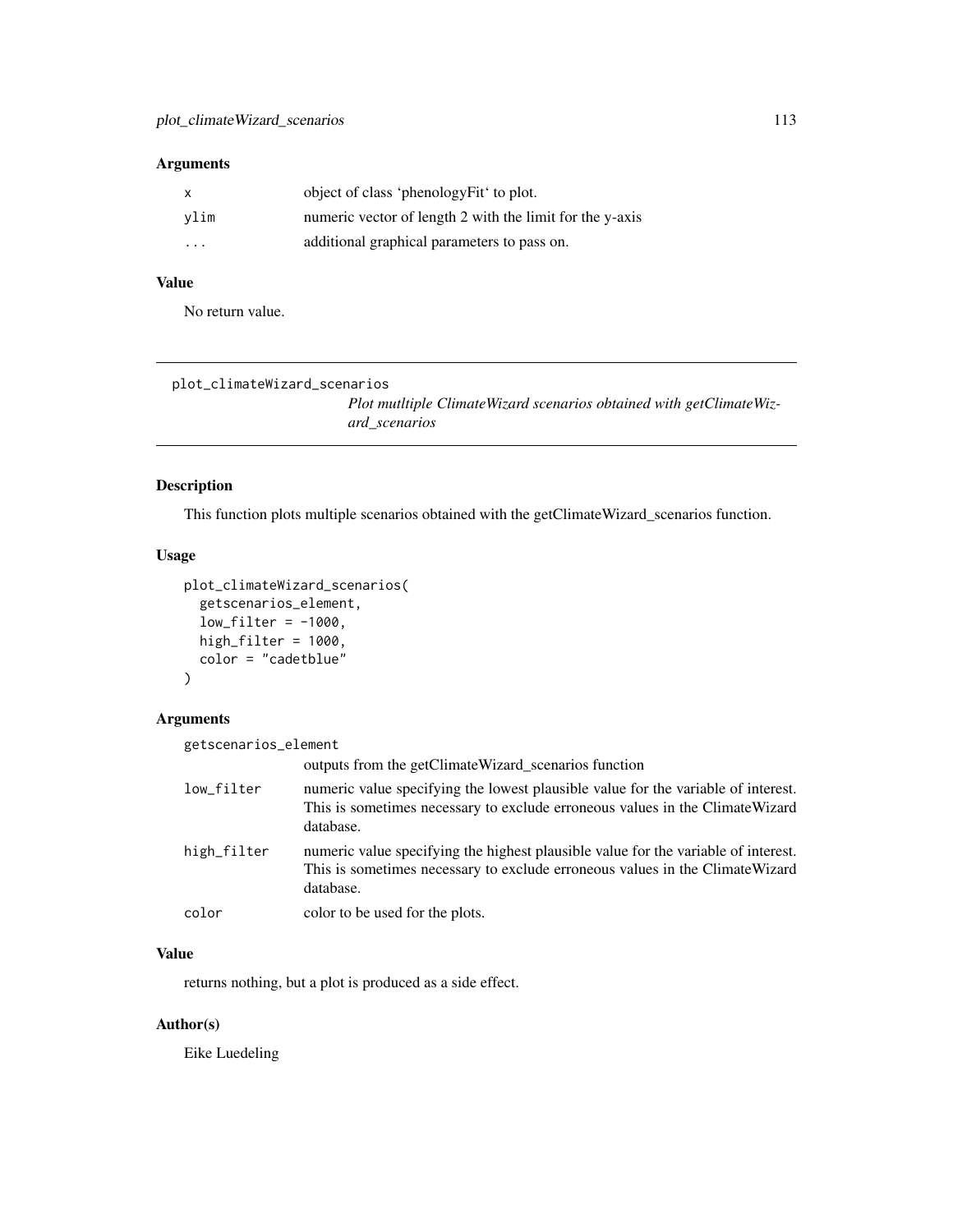#### References

Girvetz E, Ramirez-Villegas J, Navarro C, Rodriguez C, Tarapues J, undated. ClimateWizard REST API for querying climate change data. https://github.com/CIAT-DAPA/climate\_wizard\_api

## Examples

```
#example is #d out, because of runtime issues.
#getC<-getClimateWizard_scenarios(coordinates=c(longitude=6.99,latitude=50.62),
# scenarios=c("rcp45","rcp45","rcp85","rcp85"),
# start_years=c(2035,2070,2035,2070),
# end_years=c(2065,2100,2065,2100),
# metric=c("monthly_tmean"),
# GCMs=c("all"))
#plot_climateWizard_scenarios(getC,low_filter=-6,high_filter=6,color="red")
```
plot\_climate\_scenarios

*Plot multiple chilling scenario groups (or for other metrics)*

## Description

For quantifying climate risks, it is useful to generate many version of plausible weather for particular climate scenarios. This can, for example, be done with the temperature\_generation function. This function facilitates illustration of these results by providing various options to show them as boxplots. The function can plot either a single panel of climate scenarios or multiple panels side by side.

## Usage

```
plot_climate_scenarios(
  climate_scenario_list,
 metric,
 metric_label,
 year_name = "End_year",
  label_sides = "both",
  ylim = c(0, NA),
  reference_line = NULL,
  col\_rect = NA,
  col_line = NA,
  hist_{col} = NA,
  texcex = 2,
  caption_above = FALSE,
  family = "serif",
  no_scenario_numbers = FALSE
)
```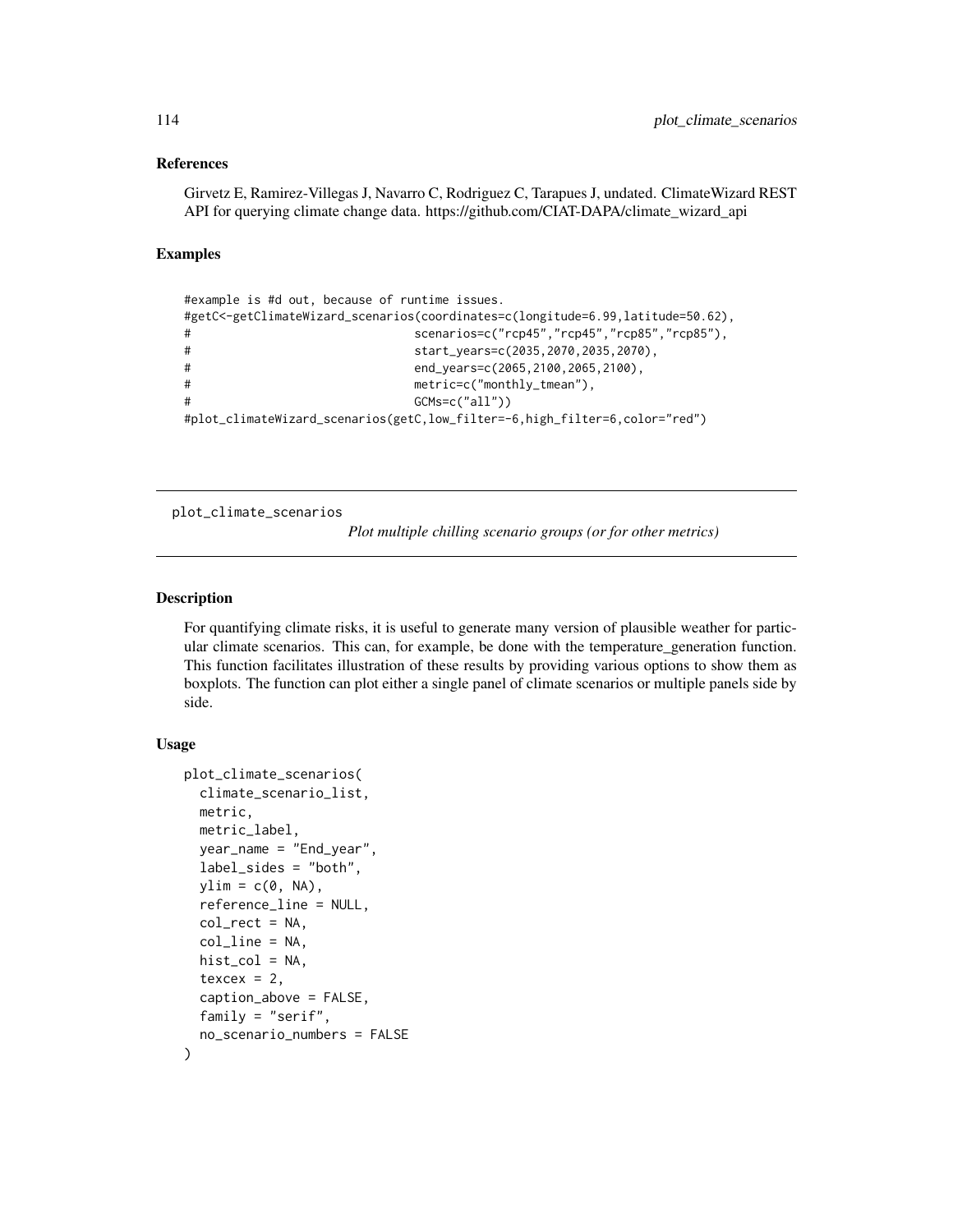#### Arguments

climate\_scenario\_list

- list of lists containing information about the chill scenarios. These lists must have an element named 'data' which should contain a data.frame with a column named the same as the 'metric' argument, which contains (numeric) information to be plotted. Additional optional elements are 'time\_series' (Boolean, indicating if a time series is to be plotted), 'labels' (vector of length 'length(data)' containing labels for the scenarios - if this is a time series scenario, these must be numeric; if the data are not a time series, the labels aren't shown in the plot, because there wouldn't normally be enough space - only numbers are shown there, and the legend is provided in the value returned by this function), 'caption' (up to three character strings indicating the caption to be displayed in the respective plot panel; the elements of this vector are displayed on different lines. If caption above==TRUE, only the first element is displayed) and 'historic\_data' (a data.frame containing at least two columns named the same as 'metric' and 'year\_name'). documentation of 'make\_chill\_scenario\_plot' for details on these.
- metric character string corresponding to the name of the column that contains the data of interest in the climate\_scenario\_list data.frames (and if applicable the historic\_data data.frame).

metric\_label character string specifying the y-axis label.

- year\_name character string indicating the name of the time column in the historic\_data data.frame.
- label\_sides indicates what sides of the plot y-axis labels are to be drawn. Can be "left', "right" or "both". If label\_sides assumes any other value, no labels are plotted.
- ylim numeric vector of length 2, specifying the lower and upper limits of the y-axis. If either of these two values is NA, it is automatically selected based on the data range.
- reference\_line numeric vector of length 1, 2 or 3, specifying a horizontal reference bar to be drawn across the plot (e.g. to indicate exceedance of a threshold). A reference\_line argument of length 1 is interpreted by drawing a line across the plot at the specified value. If length(reference\_line)==2, the values are interpreted as lower and upper limit of a rectangular threshold area. If length(reference\_line)==3, the lowest and highest values are used to draw a rectangle and the median value to draw a line (e.g. to show a best estimate and a confidence interval around it).
- col\_rect color code or name for the color of the reference\_line rectangle.
- col\_line color code or name for the color of the reference\_line line.
- hist\_col color code or name for the color of the historic data points.
- texcex numeric variable indicating character size (cex for all text elements in the plot).
- caption\_above Boolean variable indicating whether the caption should be drawn above (TRUE) or inside the figure.
- family character string specifying the font family ('serif', 'sans' or 'mono').

no\_scenario\_numbers

Boolean variable indicating whether climate scenarios should be numbered in the plot (this can clutter the figure).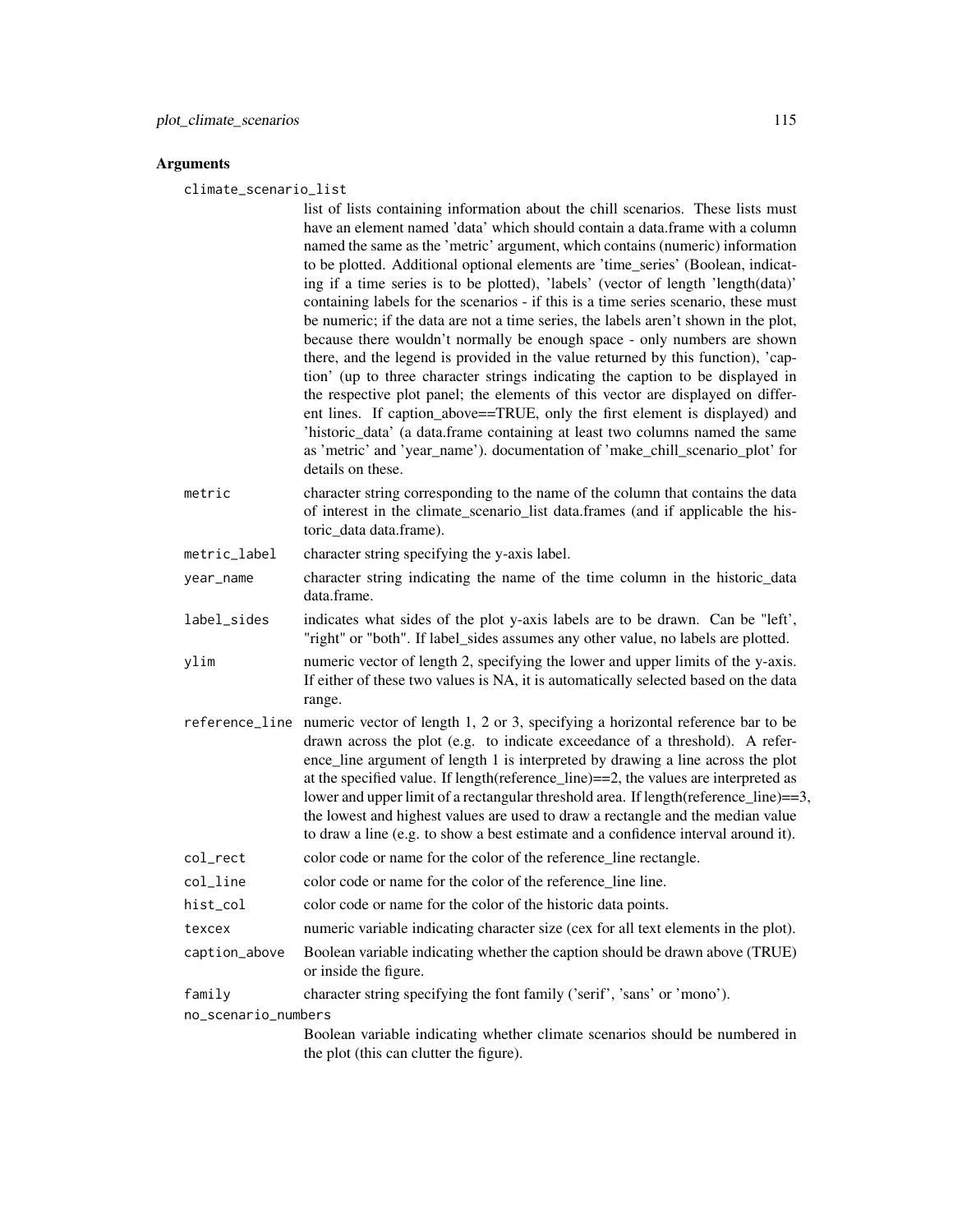## Value

List of legends for the different panels of the plot. This list reads 'time series labels' for time series plot, 'no adequate labels provided' for unlabeled collections of boxplot, and a data.frame explaining the number codes used as the legend in labeled collections of boxplots. As a side effect, a plot of the climate scenarios is drawn.

The function generates errors, when problems arise.

#### Author(s)

Eike Luedeling

## Examples

```
#making 3 identical objects as scenarios; let's assume these represent the
#years 2000, 2005 and 2010.
models<-list(Chilling_Hours=Chilling_Hours,Utah_Chill_Units=Utah_Model,Chill_Portions=
    Dynamic_Model,GDH=GDH)
chill<-tempResponse(stack_hourly_temps(
    fix_weather(KA_weather[which(KA_weather$Year>2003),]),latitude=50.4),
    Start_JDay = 305,End_JDay = 60,models)
scenario_results<-list(chill,chill,chill)
climate_scenario_list<-list(list(data=scenario_results,
                                  caption=c("Historic","data"),
                                  time_series=TRUE,
                                  labels=c(2000,2005,2010),
                                  historic_data=chill),
                             list(data=scenario_results,
                                  caption=c("Scenario","1"),
                                  labels=c("Climate model 1",
                                           "Climate model 2",
                                           "Climate model 3")),
                             list(data=scenario_results,
                                  caption=c("Scenario","2")),
                             list(data=scenario_results,
                                  caption=c("Scenario","3")))
plot_climate_scenarios(climate_scenario_list,metric="Chill_Portions",
                                metric_label="Chill Portions",
                                year_name="End_year",label_sides="both",
                                reference_line=c(40,45,50),col_rect=NA,col_line=NA,
                                texcex=2,caption_above=FALSE)
plot_climate_scenarios(climate_scenario_list,"Chill_Portions","Chill Portions",
```

```
texcex=1)
```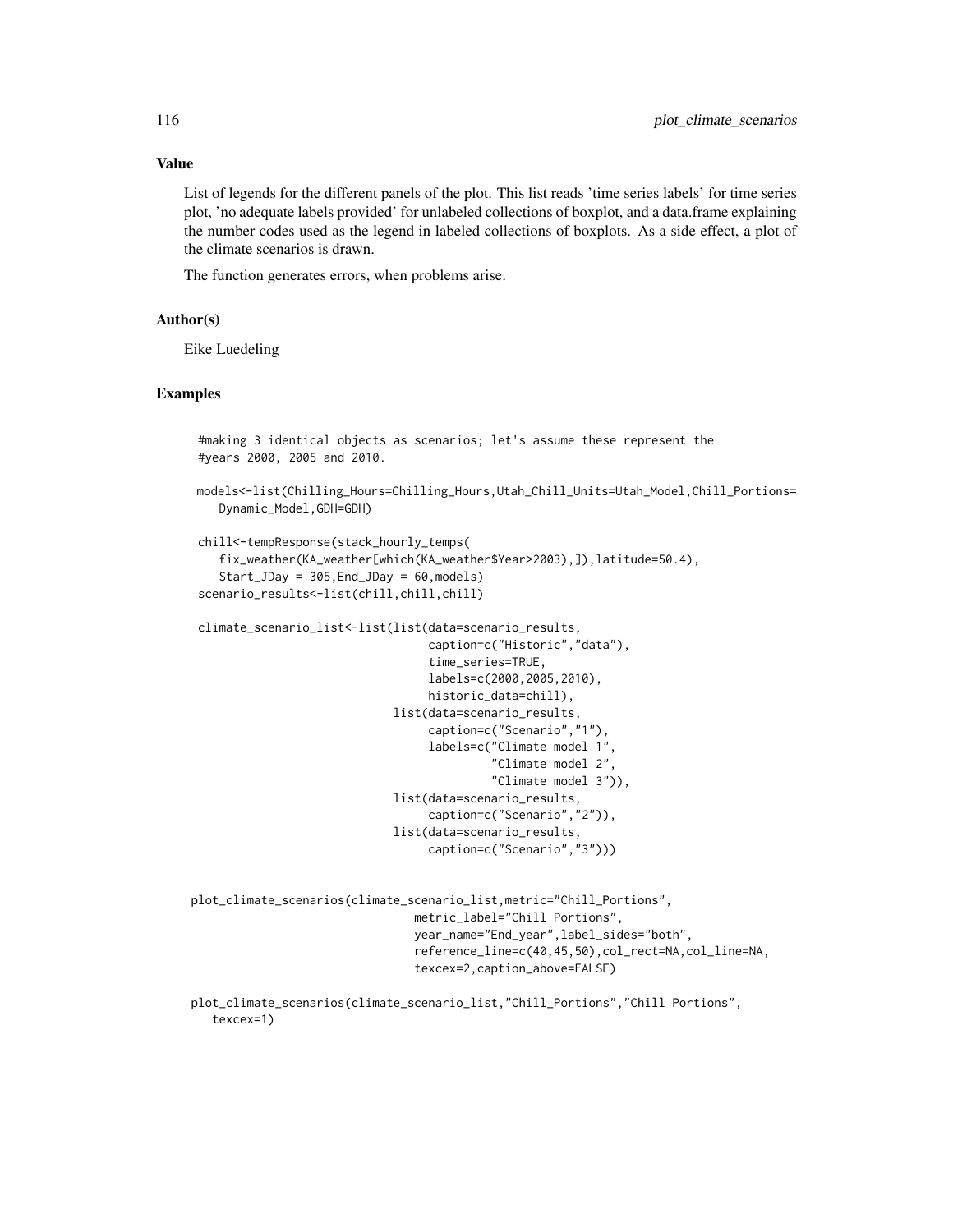plot\_phenology\_trends *Visualizing phenology responses to temperatures during two phases*

# Description

The timing of many development stages of temperate trees may depend on temperatures during two phases (e.g. bloom dates depend on the temperature during both the chilling and forcing phase of dormancy). plot\_phenology\_trends() illustrates this dependency as a colored surface with contour lines by applying an interpolating procedure with functions in the [fields](#page-0-0) package. The plot is implemented through functions in the [ggplot2](#page-0-0) package.

#### Usage

```
plot_phenology_trends(
 pheno_data,
 weather_data,
  split\_month = 6,
  chilling_phase,
  forcing_phase,
 Krig_warn = TRUE,
  x_axis_name = NULL,
 y_axis_name = NULL,
  legend_name = NULL,
  contour_line_color = "black",
 point_color = "black",
 point_shape = 19,
  legend_colors = NULL,
 base_size = 11,
  ...
\mathcal{L}
```
## Arguments

| pheno_data   | is a data frame that contains information on the timing of phenology events by<br>year. It should consist of two columns called Year and pheno. Data in the pheno<br>column should be in Julian date (day of the year).                                                                                                                                                                                                                   |
|--------------|-------------------------------------------------------------------------------------------------------------------------------------------------------------------------------------------------------------------------------------------------------------------------------------------------------------------------------------------------------------------------------------------------------------------------------------------|
| weather_data | is a data frame containing daily minimum and maximum temperature data (in<br>columns called Tmin and Tmax, respectively). There also has to be a column for<br>Year, one for Month and one for Day. It can also contain a column for JDay (the<br>Julian date, or day of the year).                                                                                                                                                       |
| split_month  | is an integer representing the last month of the growing season. This procedure<br>analyzes data by phenology year, which can start and end in any month during<br>the calendar year (currently only at the beginning of a month). This variable<br>indicates the last month (e.g. 5 for May) that should be included in the record<br>for a given phenology year. All subsequent months are assigned to the following<br>phenology year. |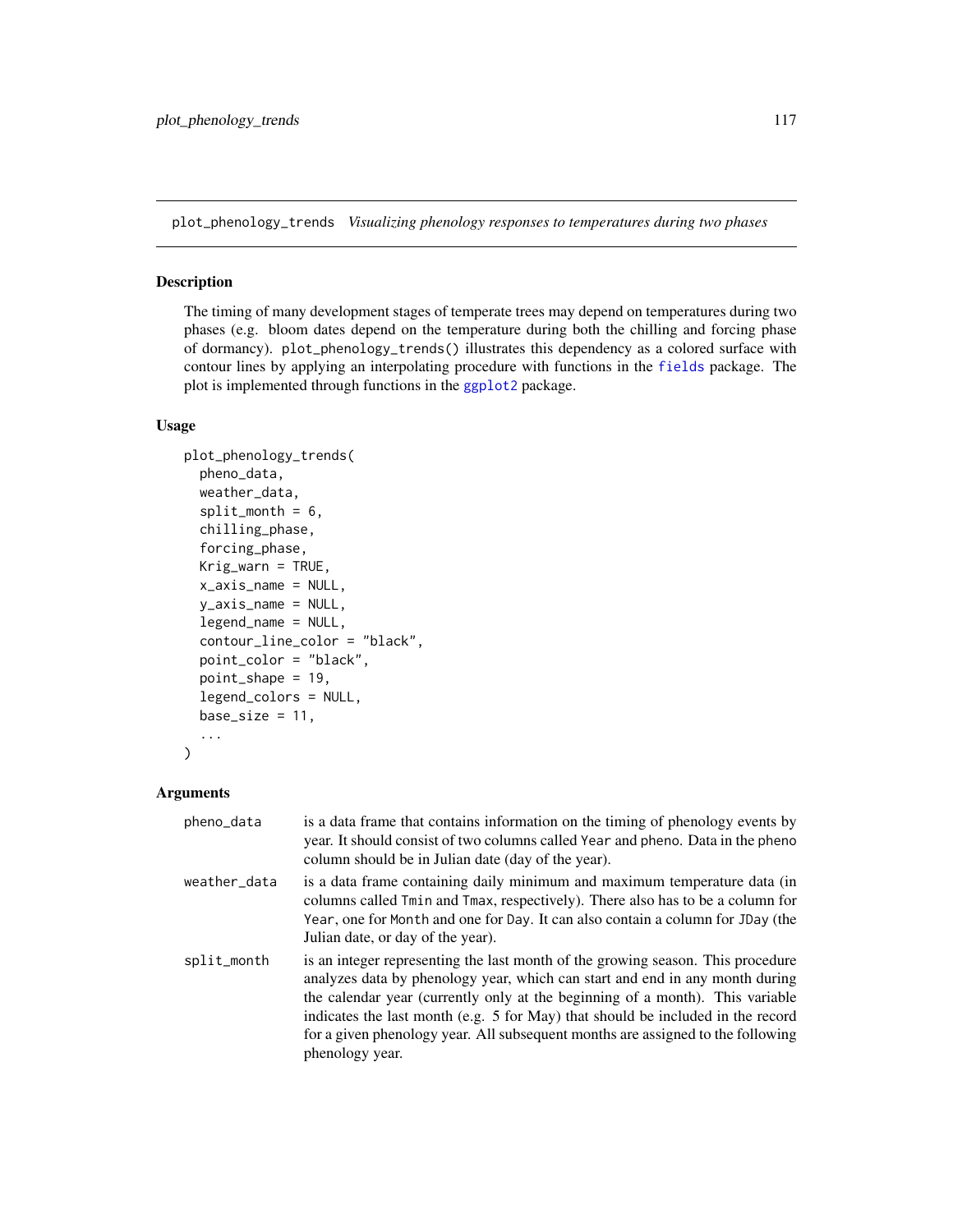|                    | chilling_phase is a vector of integers representing the start and end for the chilling period in<br>temperate trees. Numbers must be provided in Julian date (day of the year).                                        |
|--------------------|------------------------------------------------------------------------------------------------------------------------------------------------------------------------------------------------------------------------|
| forcing_phase      | is a vector of integers representing the start and end for the forcing period in<br>temperate trees. Numbers must be provided in Julian date (day of the year).                                                        |
| Krig_warn          | is a boolean parameter passed to the Krig function. Default is set to TRUE follow-<br>ing the recommendation of the authors of the package. For detailed information,<br>please see the documentation of the function. |
| x_axis_name        | is a character string that allows the user modifying the default label used in the<br>x axis.                                                                                                                          |
| y_axis_name        | is a character string that allows the user modifying the default label used in the<br>y axis.                                                                                                                          |
| legend_name        | is a character string that allows the user modifying the default label used in the<br>legend.                                                                                                                          |
| contour_line_color |                                                                                                                                                                                                                        |
|                    | is a character string representing the color used to draw the contour lines. De-<br>fault is set to black. If NA is used, the function will remove the contour lines with<br>a warning.                                |
| point_color        | is a character string representing the color used to draw the points for actual<br>observations. Default is set to black. If NA is used, the function will remove the<br>points with a warning.                        |
| point_shape        | is a numeric input representing the point shape used to draw the points for actual<br>observations. Default is set to 19 (filled point). If NA is used, the function will<br>remove the points with a warning.         |
| legend_colors      | is a character string representing the color scale used in the surface plot. Default<br>is set to NULL to let the function use the rainbow colors.                                                                     |
| base_size          | is a numeric input representing the relative size of the elements in plot. base_size<br>is passed to ggplot2:: theme_bw as well as used to determine the size of the<br>points and contour lines.                      |
| $\ddots$           | accepts arguments passed to ggplot2:: theme                                                                                                                                                                            |
|                    |                                                                                                                                                                                                                        |

# Details

The generation of the color surface is based on the Kriging technique, which is typically used for interpolation of spatial data. The use for this particular purpose is a bit experimental.

## Value

plot\_phenology\_trends() is expected to return an object of class gg and ggplot. This means that the plot can be later modified by using the syntax '+' from the [ggplot2](#page-0-0) package (see examples). The plot returned in the function should look as the following: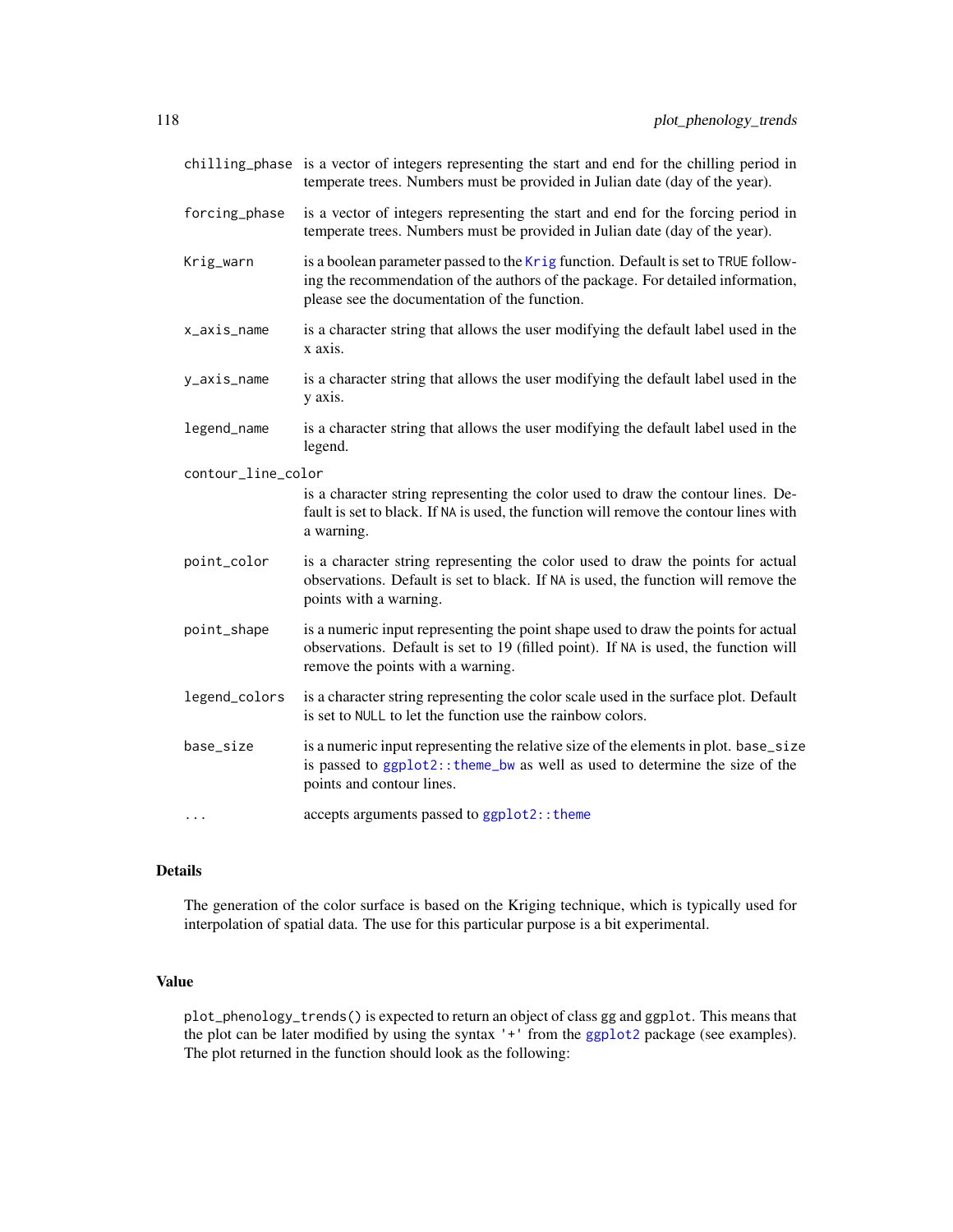

## Examples

```
# Run a simple plot
plot_phenology_trends(pheno_data = chillR::KA_bloom,
                      weather_data = chillR::KA_weather,
                      chilling_phase = c(306, 350),
                      forcing_phase = c(355, 60))
# Customize the aspects of the plot and save it as 'plot'
plot <- plot_phenology_trends(pheno_data = chillR::KA_bloom,
                              weather_data = chillR::KA_weather,
                              chilling_phase = c(306, 350),
                              forcing_phase = c(355, 60),
                            x_axis_name = "Temperatura en el periodo de frio (Celsius)",
                          y_axis_name = "Temperatura en el periodo de forzado (Celsius)",
                              legend_name = "Fecha de floracion\n(dia juliano)",
                              contour_line_color = "white",
                              point_color = "blue4",
                              point\_shape = 4,
                              legend_colors = NULL,
                              base_size = 14,
                              legend.position = "bottom",
                              axis.title = ggplot2::element_text(family = "serif"))
```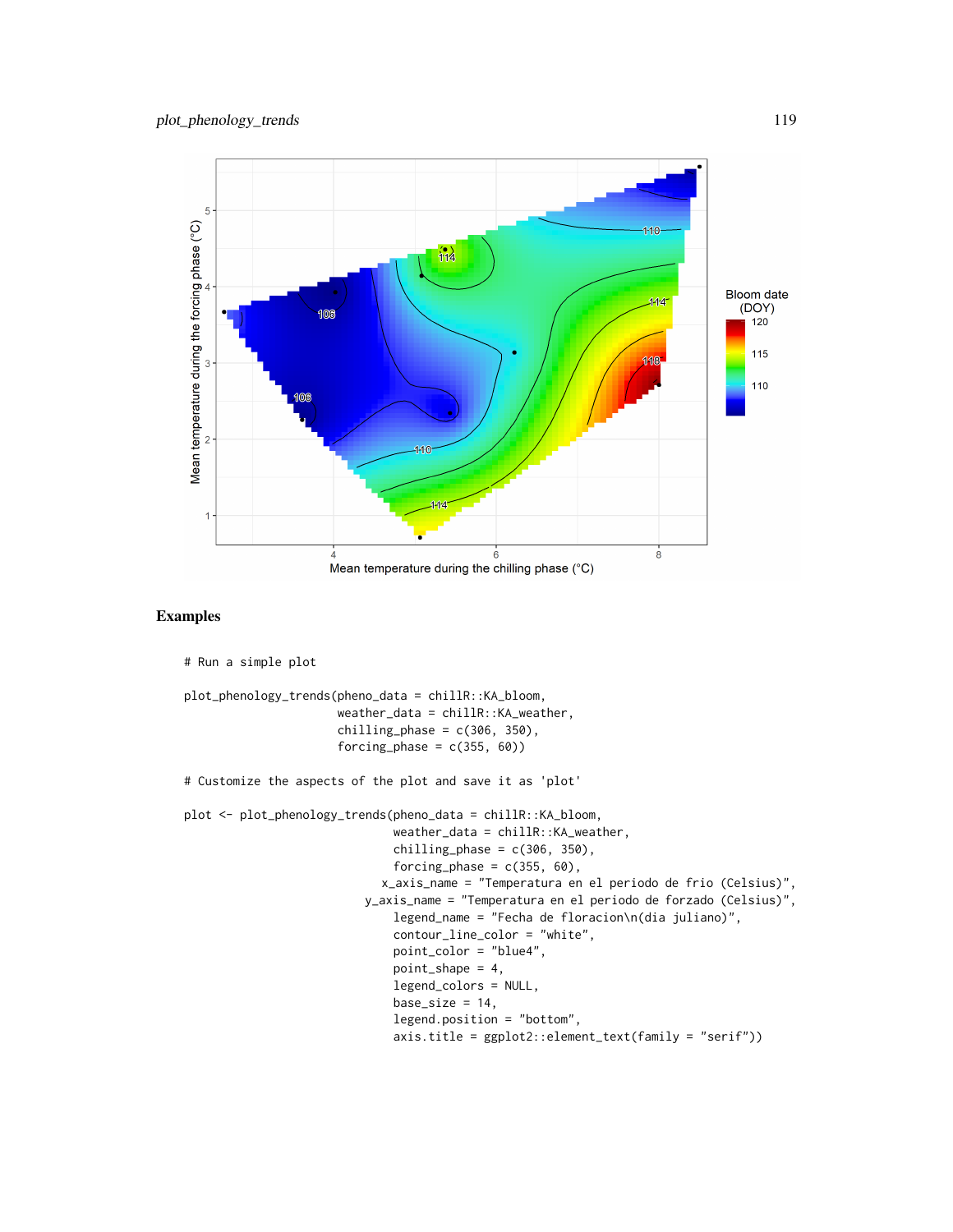```
plot
# Modify the plot object with the syntax from ggplot2.
# Be aware that the following code overrides the modifications
# done by the argument '...' in the main function
plot + ggplot2::theme_classic(base_size = 14)
```
plot\_PLS *Output of Partial Least Squares analysis results of phenology vs. daily mean temperatures*

#### Description

This function produces figures that illustrate statistical correlations between temperature variation during certain phases and the timing of phenological event, based on a PLS analysis conducted with the PLS\_pheno or the PLS\_chill\_force function.

#### Usage

```
plot_PLS(
 PLS_output,
 PLS_results_path,
  VIP_threshold = 0.8,
  colorscheme = "color",
  plot_bloom = TRUE,
  fonttype = "serif",
  add\_child = c(NA, NA),
  add\_heat = c(NA, NA),
  plot_titles_Temp = "Mean temperature",
 plot_titles_chill_force = c("Chill Accumulation", "Heat Accumulation"),
  axis_labels_Temp = expression("Mean temperature ("^"o" * "C)"),
  axis_labels_chill_force = c("Chill Portions per day", "GDH per day"),
  chill_force_same_scale = TRUE
)
```
## Arguments

PLS\_output a PLS\_output object - the output of the PLS\_pheno function. This object is a list with a list element called PLS\_summary (and an optional object called PLS\_output). This element is a data.frame with the following columns: Date, JDay, Coef, VIP, Tmean, Tstdev. Date is the day of the year in MDD format. JDay is the Julian day (day of the year) of the year in which the biological event is observed; since the analysis will often start in the year before the event, this column often starts with negative numbers. Coef is the coefficient of the PLS regression output. VIP is the Variable Importance in the Projection, another output of the PLS regression. Tmean is the mean observed temperature of the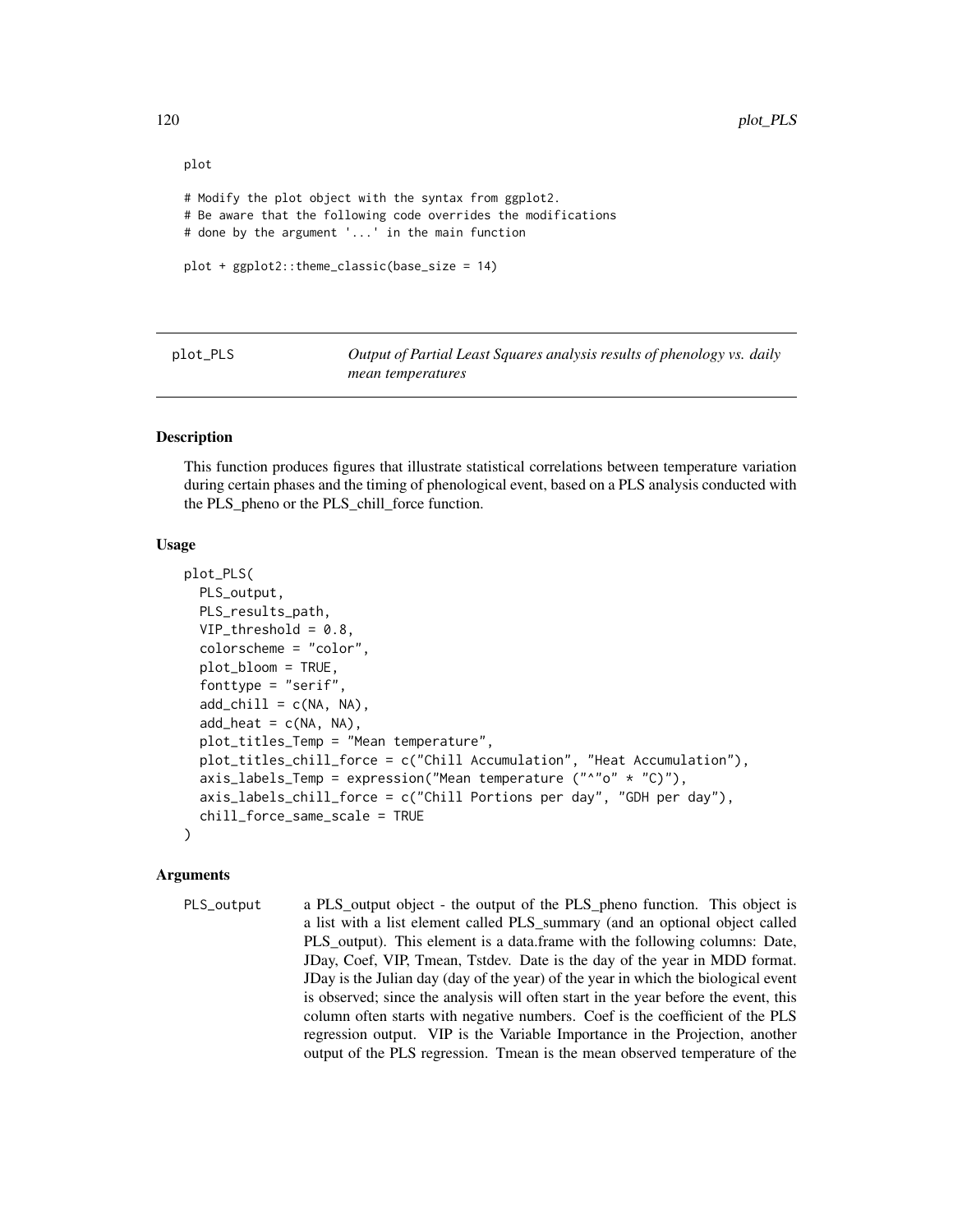|                              |                         | respective day of the year, for the duration of the phenology record. Tstdev is<br>the standard deviation of temperature on a given day of the year over the length<br>of the phenology record.                                                                                                                                                                                                               |
|------------------------------|-------------------------|---------------------------------------------------------------------------------------------------------------------------------------------------------------------------------------------------------------------------------------------------------------------------------------------------------------------------------------------------------------------------------------------------------------|
|                              | PLS_results_path        |                                                                                                                                                                                                                                                                                                                                                                                                               |
|                              |                         | the path where analysis outputs should be saved. Should include the file name,<br>but without suffix.                                                                                                                                                                                                                                                                                                         |
|                              | VIP_threshold           | the VIP threshold, above which a variable is considered important. Defaults to<br>0.8.                                                                                                                                                                                                                                                                                                                        |
|                              | colorscheme             | color scheme used for plotting. For grayscale image, this should be set to "bw".<br>Otherwise a color plot is produced.                                                                                                                                                                                                                                                                                       |
|                              | plot_bloom              | boolean variable specifying whether the range of bloom dates should be shown<br>in the plots. If set to TRUE, this range is shown by a semi-transparent gray<br>rectangle. The median bloom date is shown as a dashed line. This only works if<br>the full range of bloom dates is visible in the plot, and it should be set to FALSE<br>if anything other than Julian dates are used as dependent variables. |
|                              | fonttype                | font style to be used for the figure. Can be 'serif' (default) or 'sans'.                                                                                                                                                                                                                                                                                                                                     |
|                              | add_chill               | option for indicating the chilling period in the plot. This should be a numeric<br>vector: c(start_chill,end_chill).                                                                                                                                                                                                                                                                                          |
|                              | add_heat                | option for indicating the forcing period in the plot. This should be a numeric<br>vector: c(start_heat,end_heat).                                                                                                                                                                                                                                                                                             |
|                              | plot_titles_Temp        |                                                                                                                                                                                                                                                                                                                                                                                                               |
|                              |                         | title for the bottom plot, which relates PLS outputs to values of the input variable<br>(temperature in the original version). Only affects the output for PLS_Temp_pheno<br>objects.                                                                                                                                                                                                                         |
|                              | plot_titles_chill_force |                                                                                                                                                                                                                                                                                                                                                                                                               |
|                              |                         | titles for the bottom plots, which relate PLS outputs to values of the input vari-<br>ables (chill and heat accumulation). Only affects the output for PLS_chillforce_pheno                                                                                                                                                                                                                                   |
| objects.<br>axis_labels_Temp |                         |                                                                                                                                                                                                                                                                                                                                                                                                               |
|                              |                         | y-axis label for the bottom plot, which relates PLS outputs to values of the in-<br>put variable (temperature in the original version). Only affects the output for<br>PLS_Temp_pheno objects.                                                                                                                                                                                                                |
| axis_labels_chill_force      |                         |                                                                                                                                                                                                                                                                                                                                                                                                               |
|                              |                         | y-axis labels for the bottom plots, which relate PLS outputs to values of the input<br>variables (chill and heat accumulation). Only affects the output for PLS_chillforce_pheno<br>objects.                                                                                                                                                                                                                  |
|                              | chill_force_same_scale  |                                                                                                                                                                                                                                                                                                                                                                                                               |
|                              |                         | Boolean parameter indicating whether the two sets of VIP scores and model<br>coefficients resulting from a PLS_chillforce_pheno analysis should be shown on<br>the same scale in the separate output diagrams. Since this is generally advisable<br>for comparison, this defaults to TRUE.                                                                                                                    |
|                              |                         |                                                                                                                                                                                                                                                                                                                                                                                                               |

# Details

Ths figure illustrates results from the PLS\_pheno function, which uses Partial Least Squares (or Projection to Latent Structures) regression to examine the relationship between mean daily temperatures and the timing of an annual biological event. It produces a plot (as a bmp image) with three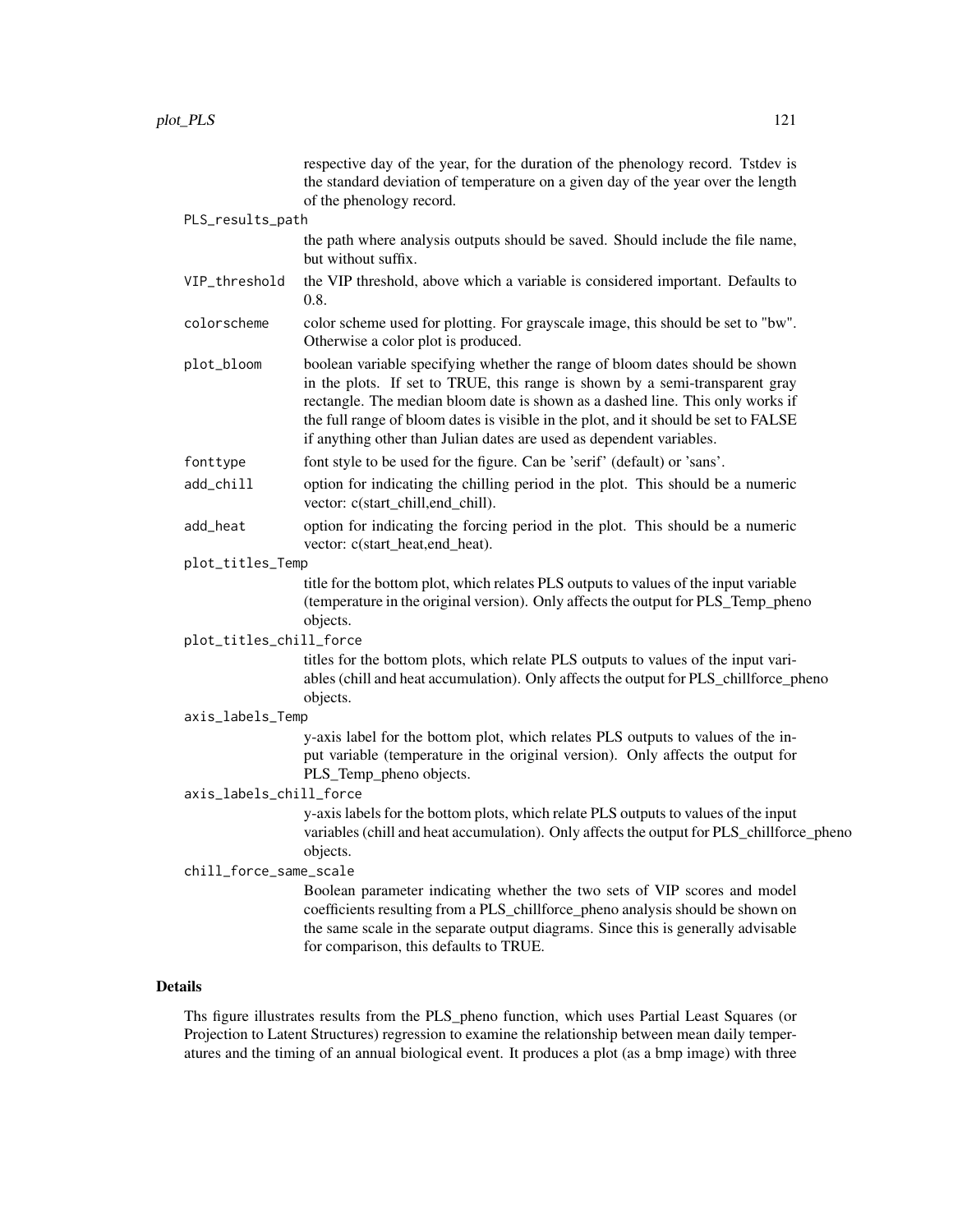panels: the top panel shows the value of the VIP score for each day of the year; the middle panel shows the model coefficients and the bottom panel shows the mean temperature and its standard deviation. In the top plot, all days with VIP scores above VIP threshold are shown in blue. In the other two panels, values for the same days are shown in red, which high VIP scores coincide with negative model coefficients, and in green for positive coefficients. This function does not produce an output, but as side effects it produces a bmp image and a table that summarizes all data used for making the figure in the specified folder.

## Author(s)

Eike Luedeling

#### References

The method is described here:

Luedeling E and Gassner A, 2012. Partial Least Squares Regression for analyzing walnut phenology in California. Agricultural and Forest Meteorology 158, 43-52.

Wold S, 1995. PLS for multivariate linear modeling. In: van der Waterbeemd H (ed) Chemometric methods in molecular design: methods and principles in medicinal chemistry, vol 2. Chemie, Weinheim, pp 195-218.

Wold S, Sjostrom M, Eriksson L, 2001. PLS-regression: a basic tool of chemometrics. Chemometr Intell Lab 58(2), 109-130.

Mevik B-H, Wehrens R, Liland KH, 2011. PLS: Partial Least Squares and Principal Component Regression. R package version 2.3-0. http://CRAN.R-project.org/package0pls.

Some applications:

Guo L, Dai J, Wang M, Xu J, Luedeling E, 2015. Responses of spring phenology in temperate zone trees to climate warming: a case study of apricot flowering in China. Agricultural and Forest Meteorology 201, 1-7.

Luedeling E, Kunz A and Blanke M, 2013. Identification of chilling and heat requirements of cherry trees - a statistical approach. International Journal of Biometeorology 57,679-689.

Yu H, Luedeling E and Xu J, 2010. Stronger winter than spring warming delays spring phenology on the Tibetan Plateau. Proceedings of the National Academy of Sciences (PNAS) 107 (51), 22151- 22156.

Yu H, Xu J, Okuto E and Luedeling E, 2012. Seasonal Response of Grasslands to Climate Change on the Tibetan Plateau. PLoS ONE 7(11), e49230.

## Examples

```
weather<-fix_weather(KA_weather[which(KA_weather$Year>2004),])
#Plots look much better with weather<-fix_weather(KA_weather)
#but that takes to long to run for passing CRAN checks
```
PLS\_results<-PLS\_pheno( weather\_data=weather\$weather, split\_month=6, #last month in same year bio\_data=KA\_bloom)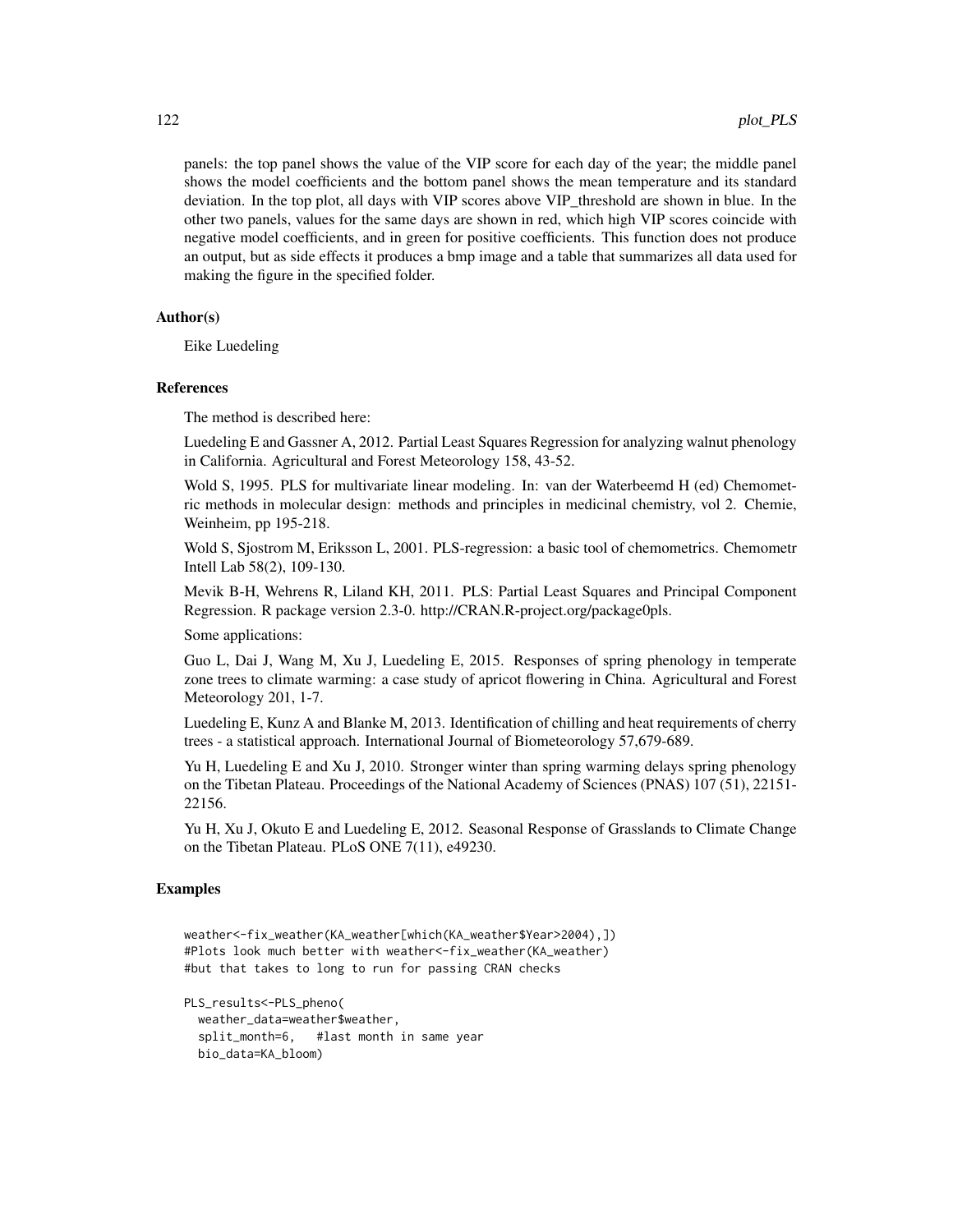```
PLS_results_path<-paste(getwd(),"/PLS_output",sep="")
#plot_PLS(PLS_results,PLS_results_path)
#plot_PLS(PLS_results,PLS_results_path,add_chill=c(307,19),add_heat=c(54,109))
dc<-daily_chill(stack_hourly_temps(weather,50.4), 11)
plscf<-PLS_chill_force(daily_chill_obj=dc, bio_data_frame=KA_bloom, split_month=6)
#plot_PLS(plscf,PLS_results_path)
#plot_PLS(plscf,PLS_results_path,add_chill=c(307,19),add_heat=c(54,109))
```

| plot_scenarios | Plot historic and future scenarios for climate-related metrics |  |
|----------------|----------------------------------------------------------------|--|
|                | (ggplot2 version)                                              |  |

Visualize outputs from the [temperature\\_generation](#page-151-0) function used in climate-related assessments. These outputs are usually compiled with the [make\\_climate\\_scenario](#page-83-0) function.

## Usage

```
plot_scenarios(
  scenario_list,
 metric,
 add_historic = TRUE,
  ...,
 outlier_shape = 19,
 historic_color = "white",
 group_by = c("Scenario", "Year"),
 y_axis_name = paste("Cumulative response in", metric),
 x_axis_name = "Year",
  legend_title = "Climate model",
  legend_labels = NULL,
 panel_labels = NULL,
 base_size = 11
\lambda
```
# Arguments

scenario\_list is a list of lists containing information and data about the scenarios to be plotted. These lists must have: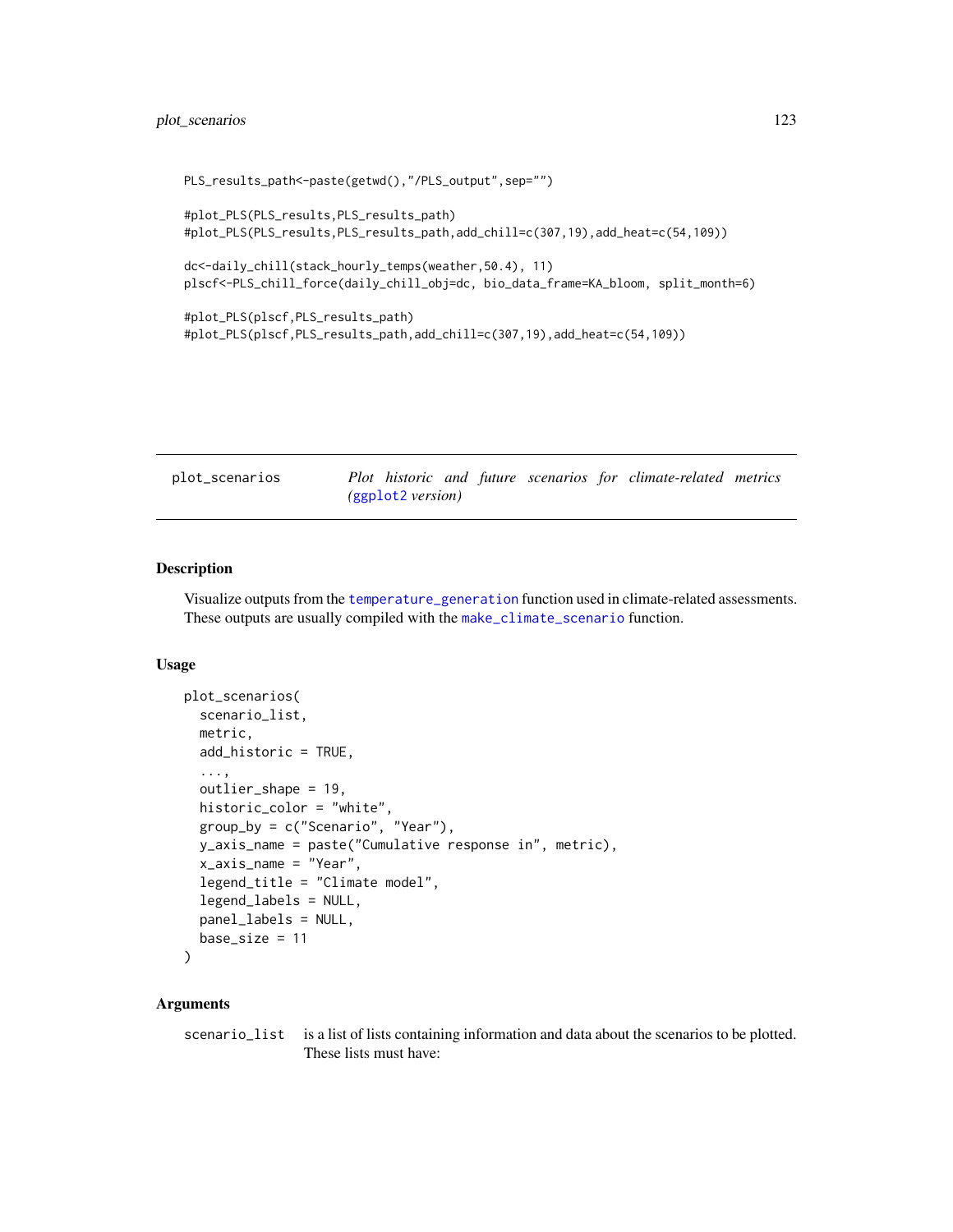|               | • an element named data, which should be a list containing one or more<br>named dataframes with a column named the same as the metric argument.<br>This column must contain (numeric) information to be plotted. Dataframes<br>of climate-related metrics can be obtained with the tempResponse_daily_list<br>function. For past scenarios, the names of the dataframes can be the refer-<br>ence years used to generate the scenarios. These names will be recycled<br>and used in the x-axis of the historic panel. For future scenarios, the names<br>of the dataframes can be the models used in the projections. These names<br>will appear in the legend for future panels.<br>• an element named caption containing information about the scenario which<br>the list is related to.<br>• an element named historic_data which represents a data frame for actual<br>observations in past scenarios. This element can be optional but is manda-<br>tory if add_historic = TRUE<br>• time_series is an optional argument that defines whether the scenario |
|---------------|-----------------------------------------------------------------------------------------------------------------------------------------------------------------------------------------------------------------------------------------------------------------------------------------------------------------------------------------------------------------------------------------------------------------------------------------------------------------------------------------------------------------------------------------------------------------------------------------------------------------------------------------------------------------------------------------------------------------------------------------------------------------------------------------------------------------------------------------------------------------------------------------------------------------------------------------------------------------------------------------------------------------------------------------------------------------|
|               | contains a time series.<br>• labels is an optional vector that usually contains the names of the elements                                                                                                                                                                                                                                                                                                                                                                                                                                                                                                                                                                                                                                                                                                                                                                                                                                                                                                                                                       |
|               | used for metric_summary in make_climate_scenario.                                                                                                                                                                                                                                                                                                                                                                                                                                                                                                                                                                                                                                                                                                                                                                                                                                                                                                                                                                                                               |
| metric        | is a character string corresponding to the name of the column that contains the<br>data of interest in the dataframe of the scenario_list (and, if applicable, in<br>the historic_data).                                                                                                                                                                                                                                                                                                                                                                                                                                                                                                                                                                                                                                                                                                                                                                                                                                                                        |
| add_historic  | is a boolean parameter to define whether the plot should include the actual ob-<br>servations of historic climate-related metrics.                                                                                                                                                                                                                                                                                                                                                                                                                                                                                                                                                                                                                                                                                                                                                                                                                                                                                                                              |
| .             | accepts arguments that can be passed to layer and are commonly used outside<br>the aesthetic function for different geoms. In this case,  is passed to the<br>geom_point function in the case that actual observations of chill or heat are<br>displayed. Options are size, color, among others.                                                                                                                                                                                                                                                                                                                                                                                                                                                                                                                                                                                                                                                                                                                                                                |
| outlier_shape | is the optional shape to replace the outliers in the boxplots. To show no oultiers<br>use NA. See shape for shape options.                                                                                                                                                                                                                                                                                                                                                                                                                                                                                                                                                                                                                                                                                                                                                                                                                                                                                                                                      |
|               | historic_color is a character string corresponding to the color used to fill the boxplots in simu-<br>lated historic scenarios. Supported options are those provided by colors.                                                                                                                                                                                                                                                                                                                                                                                                                                                                                                                                                                                                                                                                                                                                                                                                                                                                                 |
| group_by      | is a vector of character strings indicating how the plots should be grouped. I.e.<br>by Scenario and then Year or viceversa.                                                                                                                                                                                                                                                                                                                                                                                                                                                                                                                                                                                                                                                                                                                                                                                                                                                                                                                                    |
| y_axis_name   | is a character string representing the title of the y axis in the final plot. Default<br>is set to paste ('Cumulative response in', metric) to let the function obtain<br>the name based on the metric argument.                                                                                                                                                                                                                                                                                                                                                                                                                                                                                                                                                                                                                                                                                                                                                                                                                                                |
| x_axis_name   | is a character string representing the title of the x axis in the 'Historic' panel.<br>Default is set to Year.                                                                                                                                                                                                                                                                                                                                                                                                                                                                                                                                                                                                                                                                                                                                                                                                                                                                                                                                                  |
| legend_title  | is a character string representing the title of the legend showing the climate<br>models used in the assessment.                                                                                                                                                                                                                                                                                                                                                                                                                                                                                                                                                                                                                                                                                                                                                                                                                                                                                                                                                |
| legend_labels | is a vector of character strings that allows the user to modify the names of the<br>climate models used in the projections. The length of the vector must coincide<br>with the number of climate models. Default is set to NULL to let the function use<br>the labels generated with the make_climate_scenario function.                                                                                                                                                                                                                                                                                                                                                                                                                                                                                                                                                                                                                                                                                                                                        |
|               |                                                                                                                                                                                                                                                                                                                                                                                                                                                                                                                                                                                                                                                                                                                                                                                                                                                                                                                                                                                                                                                                 |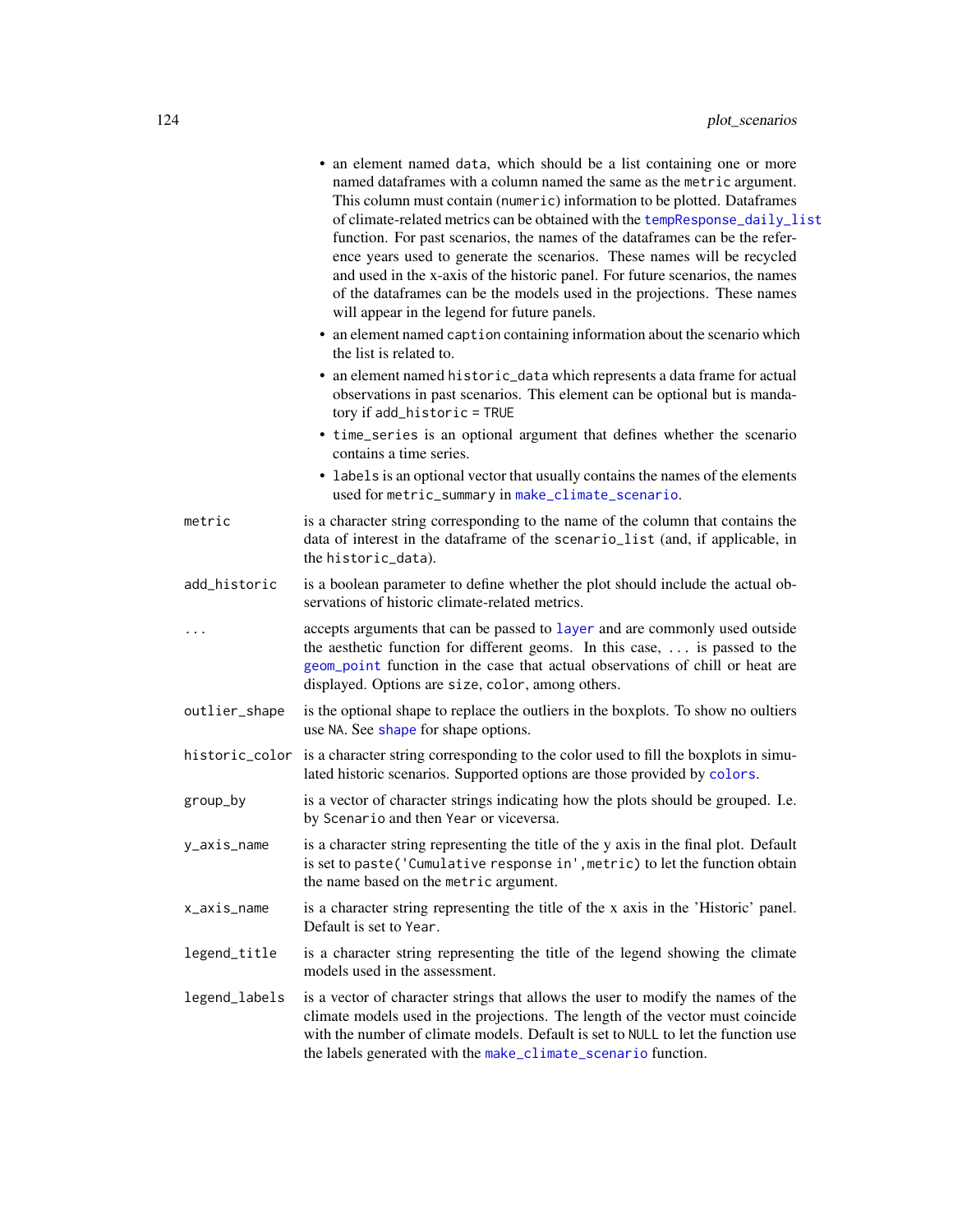- an element named Historic containing the name to be used in the 'Historic' panel.
- an element named Scenario containing the names of the scenarios used for the projections. If group\_by = c("Year","Scenario") is used, Scenario must be a list of named objects according to the labels used in the Year object. See examples.
- an element named Year containing the labels to be used for the time horizons used in the assessment. If group\_by = c("Scenario","Year") is used, Year must be a list of named objects according to the labels used in the Scenario object. See examples.
- base\_size is an integer to define the relative size of the text in the final plot. This argument is passed to ggpplot2:: theme\_bw. Default is set to 11.

#### Details

plot\_scenarios uses the [ggplot2](#page-0-0) syntax for producing separated plots for historic and future scenarios. Later, the plots are merged into one final figure by using the [patchwork](#page-0-0) library.

## Value

A plot of classes 'patchwork', 'gg', and 'ggplot'. This allows the user to continue editing some features of the plots through the syntax (i.e. '&', and '+') from both libraries (see examples).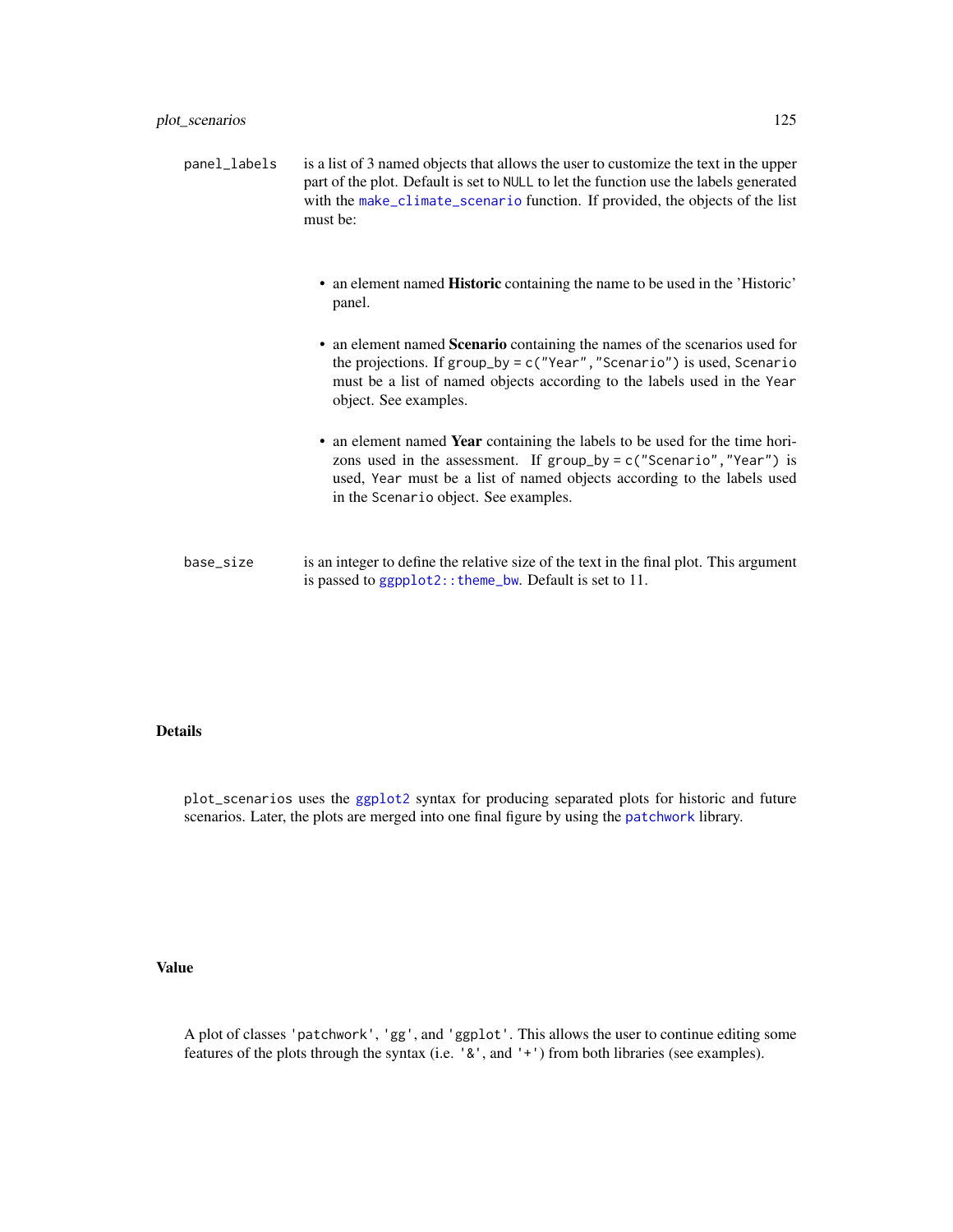

## Author(s)

Eduardo Fernandez and Eike Luedeling

# Examples

```
# Make 3 identical objects as scenarios; let's assume these represent the
# years 2000, 2005 and 2010.
library(chillR)
# Compute chill responses for KA_weather data
chill <- tempResponse(stack_hourly_temps(
                      fix_weather(KA_weather[which(KA_weather$Year > 2006), ]),
                      latitude = 50.4), Start_JDay = 305, End_JDay = 60)
# Simulated scenarios labels
past_labels <- c(2000, 2005, 2010)
# Models labels
models_labels <- c("Climate model 1", "Climate model 2",
                   "Climate model 3")
```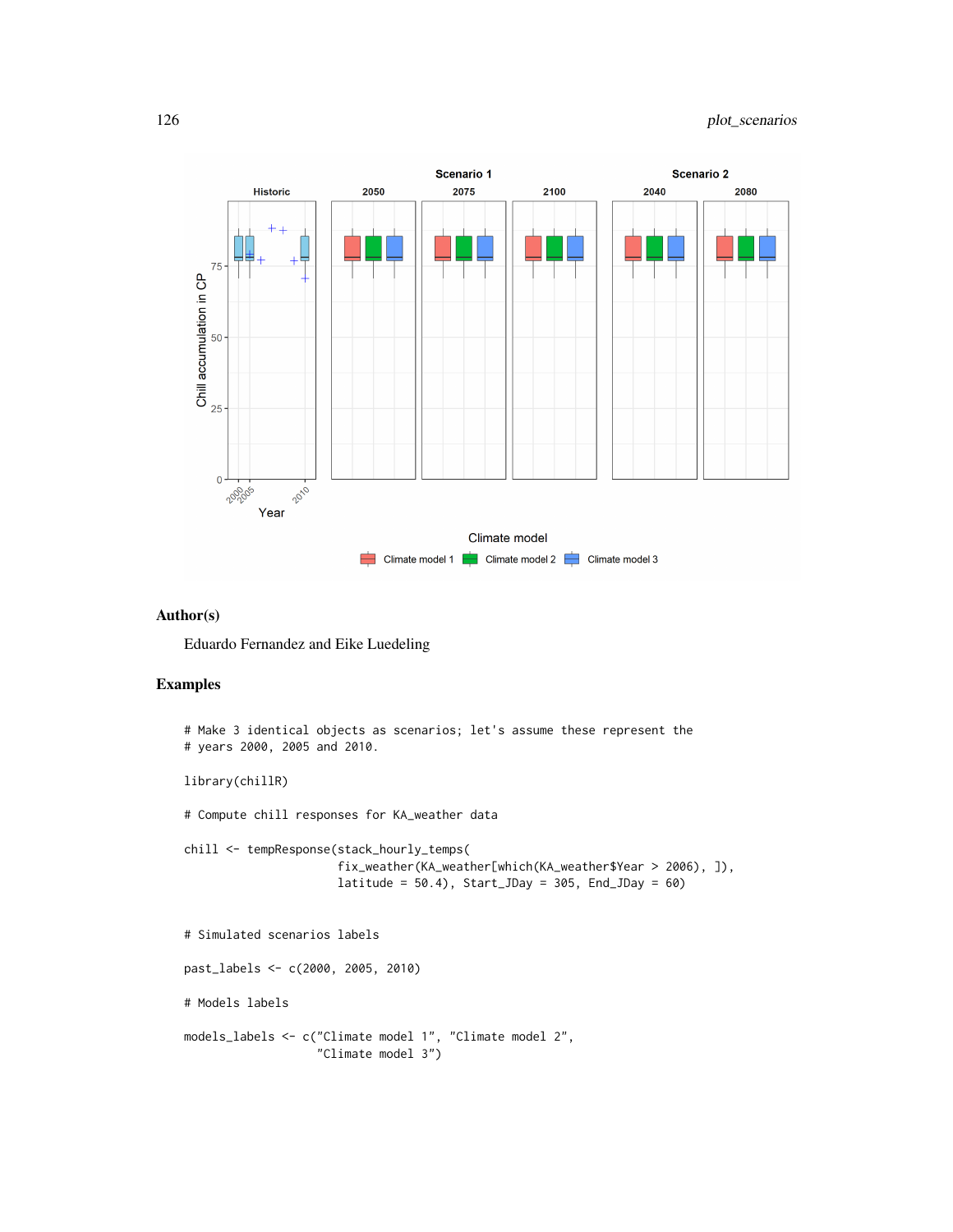```
# Add named elements to past and future scenarios
scenario_results_past <- list(`2000` = chill,
                            '2005' = \text{child},
                            '2010' = \text{chill}scenario_results_future <- list(`Climate model 1` = chill,
                              `Climate model 2` = chill,
                              `Climate model 3` = chill)
# Define the climate scenario
climate_scenario_list <- list(list(data = scenario_results_past,
                                 caption = c("Historic", "data"),
                                 time_series = TRUE,
                                 labels = past_labels,
                                 historic_data = chill),
                            list(data = scenario_results_future,
                                 caption = c("Scenario 1", "2050"),labels = models_labels),
                            list(data = scenario_results_future,
                                 caption = c("Scenario 1", "2075"),
                                 labels = models_labels),
                            list(data = scenario_results_future,
                                 caption=c("Scenario 1", "2100"),
                                 labels = models_labels),
                            list(data = scenario_results_future,
                                 caption=c("Scenario 2", "2040"),
                                 labels = models_labels),
                            list(data = scenario_results_future,
                                 caption=c("Scenario 2", "2080"),
                                 labels = models_labels))
# Plot the climate scenarios
plot_scenarios(climate_scenario_list, metric = 'Chill_Portions',
              add_historic = TRUE, size = 2, shape = 3, color = 'blue',
              outlier_shape = 12, historic_color = 'skyblue',
              group_by = c("Year", "Scenario"))
## Plot scenarios modifying the whole text in the plot
## We will comment the next examples to reduce the running time in CRAN
## submissions...
# plot_scenarios(scenario_list = climate_scenario_list, metric = 'Chill_Portions',
# add_historic = TRUE, size = 2, shape = 3, color = 'blue',
# outlier_shape = 12, historic_color = 'skyblue',
# group_by = c("Scenario", "Year"),
# y_axis_name = "Acumulacion de frio en CP",
# x_axis_name = "Tiempo",
# legend_title = "Modelo climatico",
# legend_labels = c("Modelo 1", "Modelo 2", "Modelo 3"),
# panel_labels = list(Historic = "Historico",
```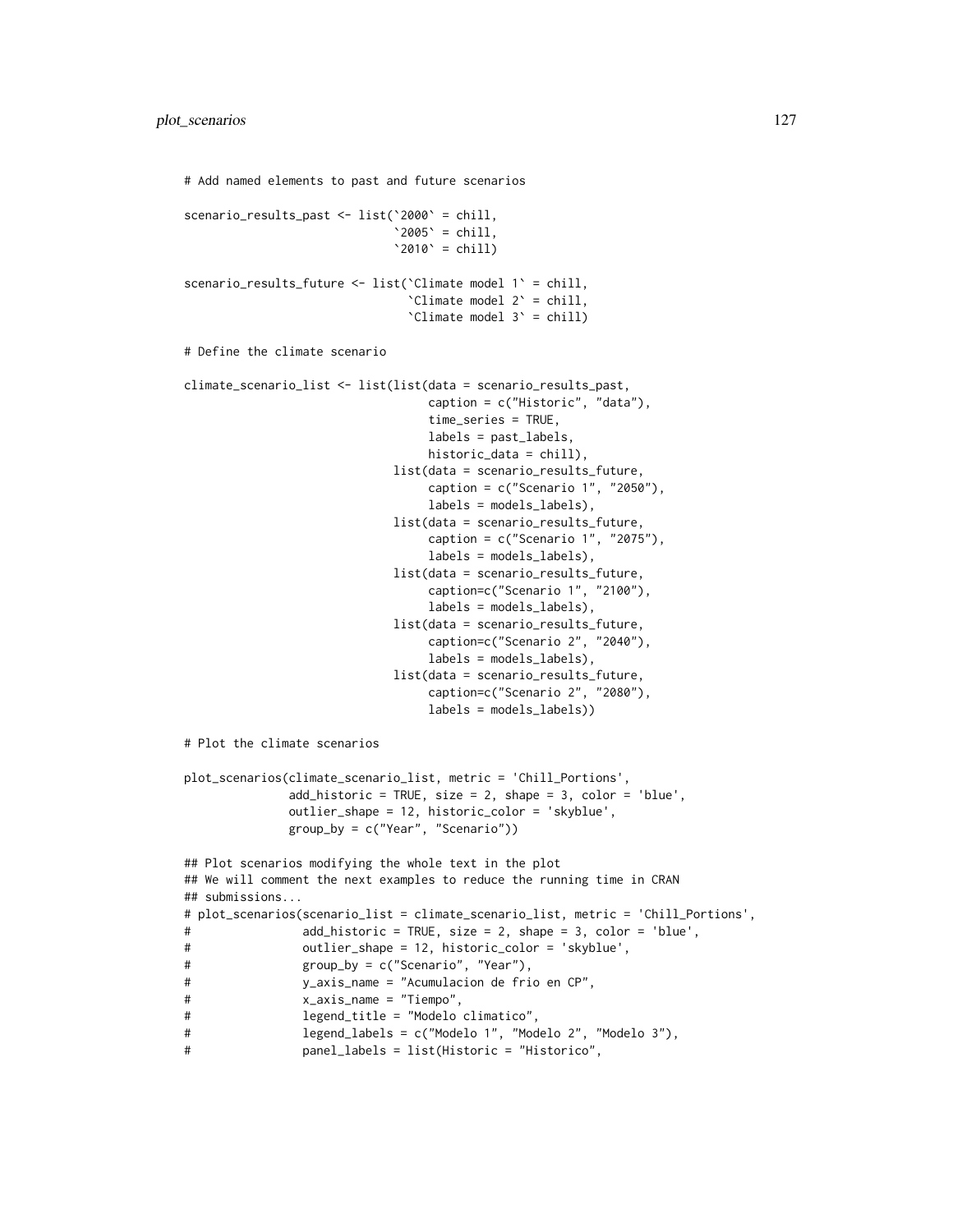```
# Scenario = c("Escenario 1",
# "Escenario 2"),
# Year = list(`Escenario 1` = c("Futuro cercano",
# "Futuro medio",
# "Future lejano"),
# `Escenario 2` = c("Futuro cercano",
# "Futuro medio"))))
## Since the output is a ggplot object, it is possible to continue
## modifying some general aspects of the plot
## Define the basic plot
# plot <- plot_scenarios(climate_scenario_list, metric = 'Chill_Portions',
# add_historic = TRUE, size = 2, shape = 3, color = 'blue',
# outlier_shape = 12, historic_color = 'skyblue')
## Example to change the color of the climate model scale
# plot & ggplot2::scale_fill_brewer(type = 'qual')
## Modify the format of axis title and axis text
# plot & ggplot2::theme(axis.title = ggplot2::element_text(size = 14,
# family = 'serif'),
# axis.text = ggplot2::element_text(face = 'bold',
# color = 'blue'))
```
PLS\_chill\_force *Partial Least Squares analysis of phenology vs. accumulated daily chill and heat*

#### Description

This function conducts a Partial Least Squares (PLS) regression analysis relating an annual biological phenomenon, e.g. fruit tree flowering or leaf emergence, to mean daily rates of chill (with three models) and heat accumulation of the preceding 12 months. It produces figures that illustrate statistical correlations between temperature variation during certain phases and the timing of phenological events.

## Usage

```
PLS_chill_force(
  daily_chill_obj,
  bio_data_frame,
  split_month,
  exp1.var = 30,
  ncomp.fix = NULL,
```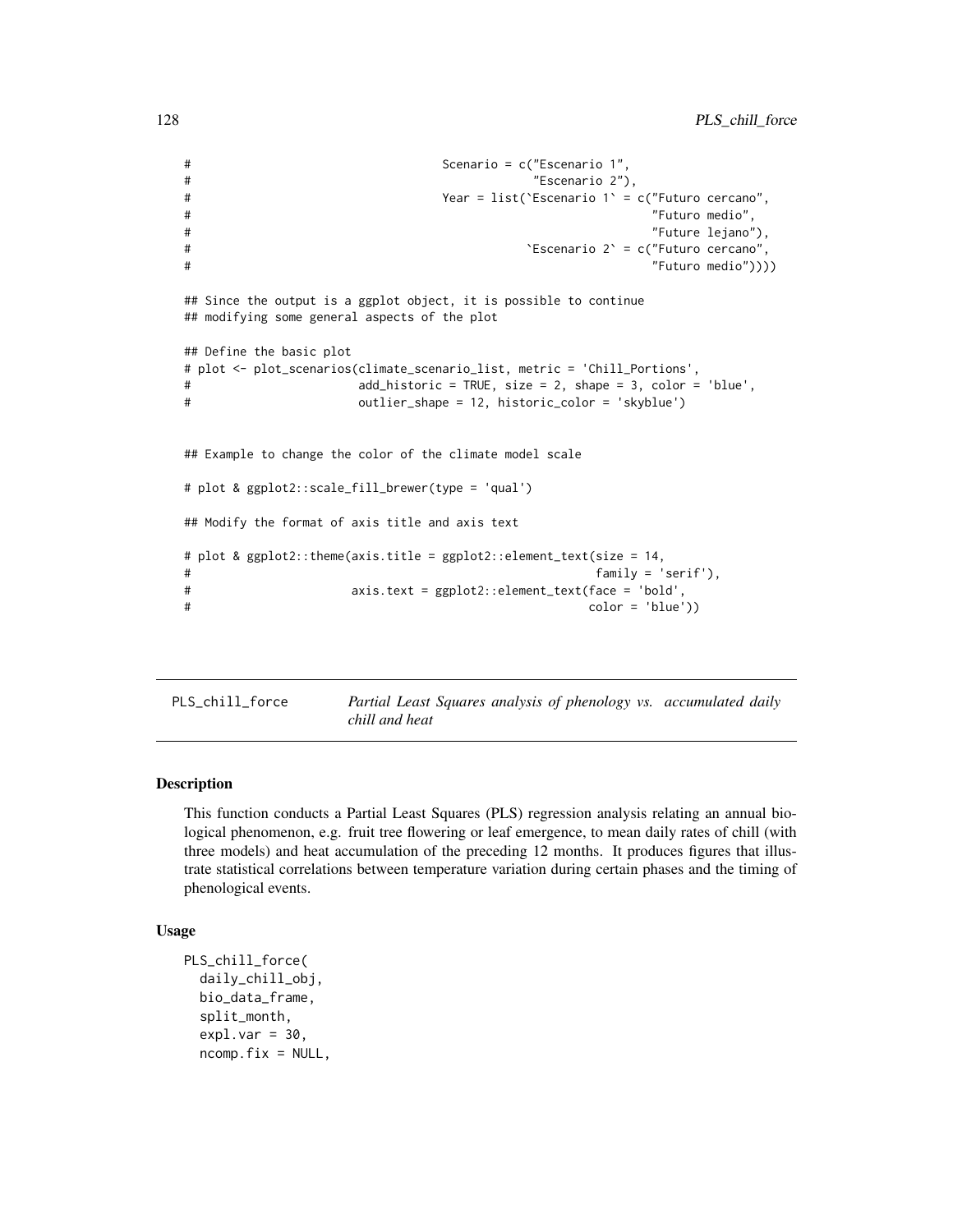```
return.all = FALSE,
  crossvalidate = "none",
  end_at_pheno_end = TRUE,
  chill_models = c("Chilling_Hours", "Utah_Chill_Units", "Chill_Portions"),
  heat_models = c("GDH"),
  runn_means = 1,
  metric_categories = c("Chill", "Heat")
\mathcal{L}
```
# Arguments

| daily_chill_obj  |               |                                                                                                                                                                                                                                                                                                                                                                                                      |
|------------------|---------------|------------------------------------------------------------------------------------------------------------------------------------------------------------------------------------------------------------------------------------------------------------------------------------------------------------------------------------------------------------------------------------------------------|
|                  |               | a daily chill object. This should be generated with the daily_chill function.                                                                                                                                                                                                                                                                                                                        |
|                  |               | bio_data_frame a data frame that contains information on the timing of phenological events by<br>year. It should consist of two columns called Year and pheno. Data in the pheno<br>column should be in Julian date (day of the year).                                                                                                                                                               |
|                  | split_month   | the procedure analyzes data by phenological year, which can start and end in<br>any month during the calendar year (currently only at the beginning of a month).<br>This variable indicates the last month (e.g. 5 for May) that should be included<br>in the record for a given phenological year. All subsequent months are assigned<br>to the following phenological year.                        |
|                  | expl.var      | percentage of the variation in the dependent variable that the PLS model should<br>explain. This is used as a threshold in finding the appropriate number of com-<br>ponents in the PLS regression procedure.                                                                                                                                                                                        |
|                  | ncomp.fix     | fixed number of components for the PLS model. Defaults to NULL, so that the<br>number is automatically determined, but it can also be set by the user.                                                                                                                                                                                                                                               |
|                  | return.all    | boolean variable indicating whether or not the full set of PLS results should be<br>returned by the function. If this is set to TRUE, the function output is a list with<br>two elements (besides the object_type string): PLS_summary and PLS_output;<br>if it is set to FALSE, only the PLS_summary is returned.                                                                                   |
|                  | crossvalidate | character variable indicating what kind of validation should be performed by<br>the PLS procedure. This defaults to "none", but the plsr function (of the pls<br>package) also takes "CV" and "LOO" as inputs. See the documentation for the<br>plsr function for details.                                                                                                                           |
| end_at_pheno_end |               |                                                                                                                                                                                                                                                                                                                                                                                                      |
|                  |               | boolean variable indicating whether the analysis should disregard temperatures<br>after the last date included in the bio_data_frame dataset. If set to TRUE, only<br>temperatures up this date are considered. Phenology data is extracted from the<br>PLS output files. If this parameter is assigned a numeric value, only data up to<br>the Julian date specified by this number are considered. |
|                  | chill_models  | Character vector containing names of chill models that should be considered<br>in the PLS regression. These names should correspond to column names of<br>daily_chill. This defaults to c("Chilling_Hours", "Utah_Chill_Units", "Chill_Portions").                                                                                                                                                   |
|                  | heat_models   | Character vector containing names of heat models that should be considered<br>in the PLS regression. These names should correspond to column names of<br>daily_chill. This defaults to c("GDH").                                                                                                                                                                                                     |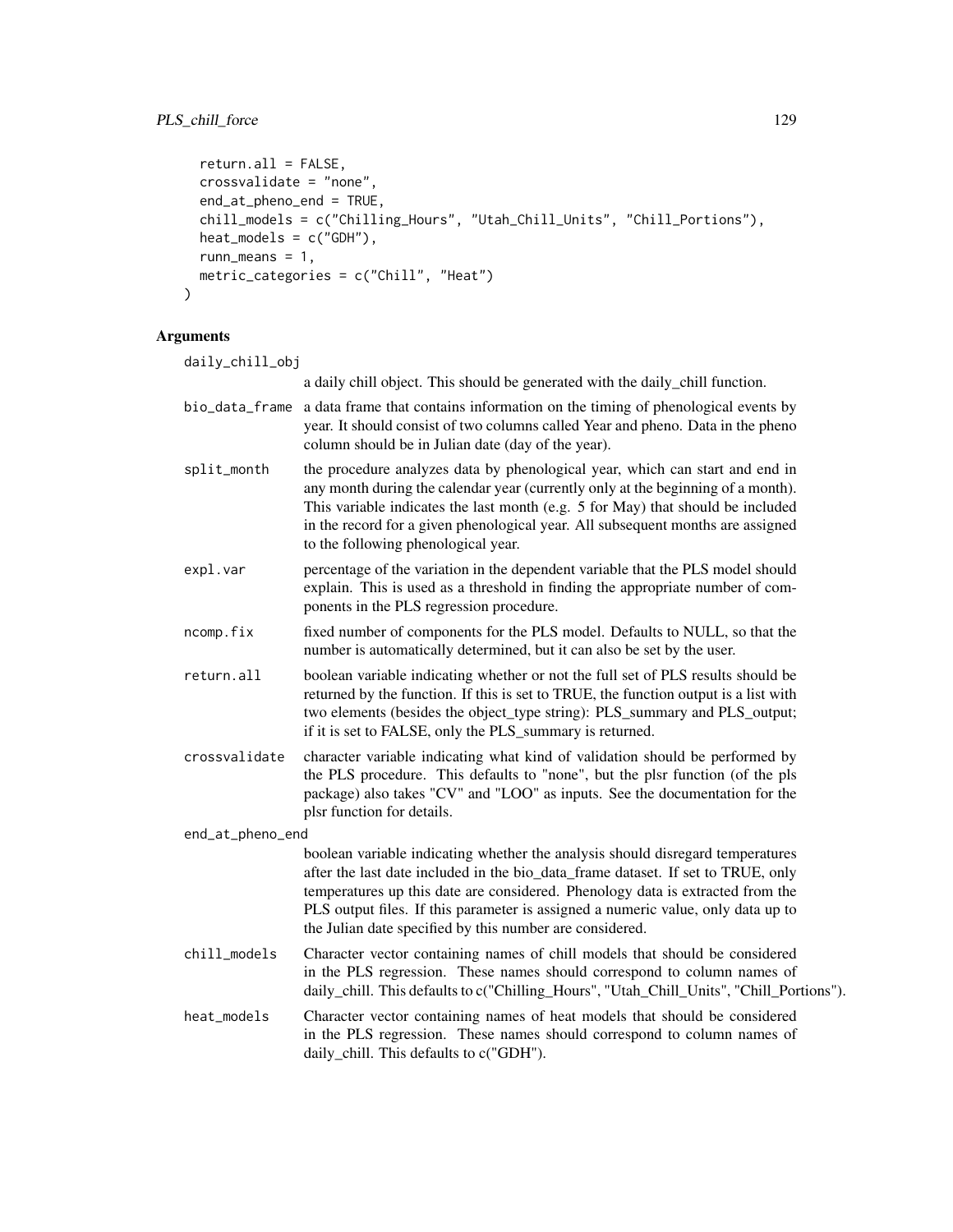runn\_means numeric vector specifying whether inputs to the PLS calculation should be processed by a running mean filter. This usually enhances the clarity of results. This vector contains either one element (an integer), in which case the same filter is applied to all input metrics, or one element for each model, which allows specifying metric-specific running means. In this case the sequence of numbers should correspond to the sequence specified in the function call, with chill models listed first, followed by heat models.

metric\_categories

while the original application of this function is the calculation of tree responses to chill and heat accumulation, it can also be applied for other variables. In this case, you may not want the outputs to be called 'Chill' and 'Heat' (the default). Here you can specify a character vector of length 2, which contains the labels you want to appear in the output table.

#### Details

PLS regression is useful for exploring the relationship between daily chill and heat accumulation rates and biological phenomena that only occur once per year. The statistical challenge is that a normally quite small number of observations must be related to variation in a much larger number (730) of daily chill and heat values, which are also highly autocorrelated. Most regression approaches are not suitable for this, but PLS regression offers a potential solution. The method is frequently used in chemometrics and hyperspectral remote sensing, where similar statistical challenges are encountered. The basic mechanism is that PLS first constructs latent factors (similar to principal components) from the independent data (daily chill and heat accumulation) and then uses these components for the regression. The contribution of each individual variable to the PLS model is then evaluated with two main metrics: the Variable Importance in the Projection statistic (VIP) indicates how much variation in a given independent variable is correlated with variation in the dependent variable. A threshold of 0.8 is often used for determining importance. The standardized model coefficients of the PLS model then give an indication of the direction and strength of the effect, e.g. if coefficients are positive and high, high values for the respective independent variable are correlated with high values of the dependent variable (e.g. late occurrence of a phenological stage). This procedure was inspired by the challenge of explaining variation in bloom and leaf emergence dates of temperate fruit trees in Mediterranean climates. These are generally understood to result from (more of less) sequential fulfillment of a chilling and a forcing requirement. During the chilling phase, cool temperatures are needed; during the forcing phase, trees need heat. There is no easily visible change in tree buds that would indicate the transition between these two phases, making it difficult to develop a good model of these processes. Where long-term phenology data are available and can be coupled with daily chill and heat records (derived from daily temperature data), PLS regression allows detection of the chilling/forcing transition. This procedure has not often been applied to biological phenomena at the time of writing this, and there may be constraints to how generally applicable it is. Yet is has passed the test of scientific peer review a few times, and it has produced plausible results in a number of settings. This package draws heavily from the pls package.

Per default, chill metrics used are the ones given in the references below. Chilling Hours are all hours with temperatures between 0 and 7.2 degrees C. Units of the Utah Model are calculated as suggested by Richardson et al. (1974) (different weights for different temperature ranges, and negation of chilling by warm temperatures). Chill Portions are calculated according to Fishman et al. (1987a,b). More honestly, they are calculated according to an Excel sheet produced by Amnon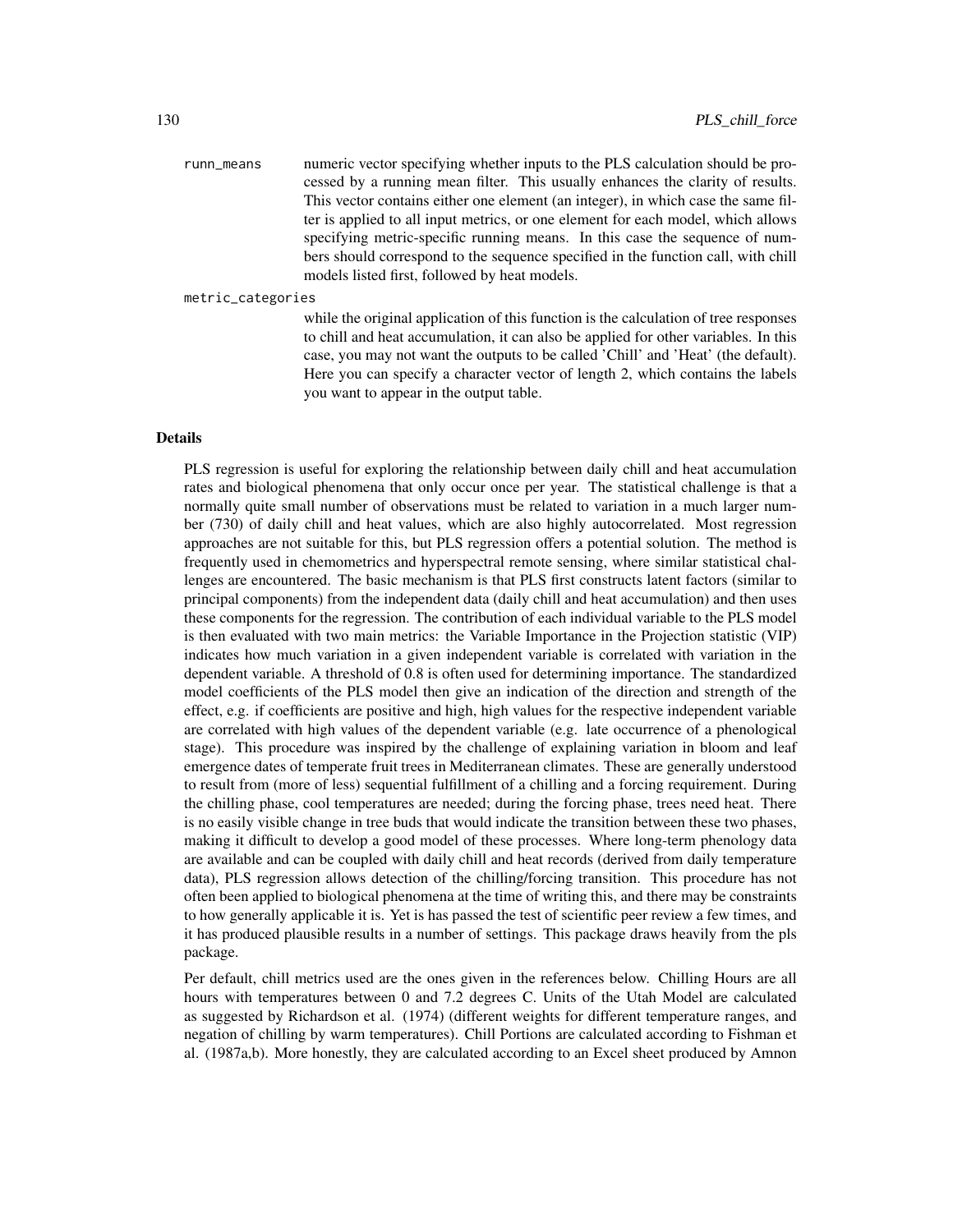Erez and colleagues, which converts the complex equations in the Fishman papers into relatively simple Excel functions. These were translated into R. References to papers that include the full functions are given below. Growing Degree Hours are calculated according to Anderson et al. (1986), using the default values they suggest.

It is possible, however, for the user to specify other metrics to be evaluated. These should be indicated by the chill\_models and heat\_models parameters, which should contain the names of the respective columns of the daily\_chill\_obj\$daily\_chill data frame.

#### Value

| object_type                                            | the character string "PLS_chillforce_pheno". This is only needed for choosing<br>the correct method for the plot_PLS function.                                                                                                                                                                                         |  |
|--------------------------------------------------------|------------------------------------------------------------------------------------------------------------------------------------------------------------------------------------------------------------------------------------------------------------------------------------------------------------------------|--|
| pheno                                                  | a data frame containing the phenology data used for the PLS regression, with<br>columns Year and pheno.                                                                                                                                                                                                                |  |
| <chill_model>\$<heat_model></heat_model></chill_model> |                                                                                                                                                                                                                                                                                                                        |  |
|                                                        | for each combination of elements from chill_models and heat_models, a list<br>element is generated, which contains a list with elements PLS_summary and<br>(if(return.all=TRUE) PLS_output. These contain the results of the PLS analysis<br>that used the respective chill and heat metrics as independent variables. |  |

#### **Note**

After doing extensive model comparisons, and reviewing a lot of relevant literature, I do not recommend using the Chilling Hours or Utah Models, especially in warm climates! The Dynamic Model (Chill Portions), though far from perfect, seems much more reliable.

## Author(s)

Eike Luedeling, with contributions from Sabine Guesewell

#### References

Model references, for the default option:

Chilling Hours:

Weinberger JH (1950) Chilling requirements of peach varieties. Proc Am Soc Hortic Sci 56, 122- 128

Bennett JP (1949) Temperature and bud rest period. Calif Agric 3 (11), 9+12

Utah Model:

Richardson EA, Seeley SD, Walker DR (1974) A model for estimating the completion of rest for Redhaven and Elberta peach trees. HortScience 9(4), 331-332

Dynamic Model:

Erez A, Fishman S, Linsley-Noakes GC, Allan P (1990) The dynamic model for rest completion in peach buds. Acta Hortic 276, 165-174

Fishman S, Erez A, Couvillon GA (1987a) The temperature dependence of dormancy breaking in plants - computer simulation of processes studied under controlled temperatures. J Theor Biol 126(3), 309-321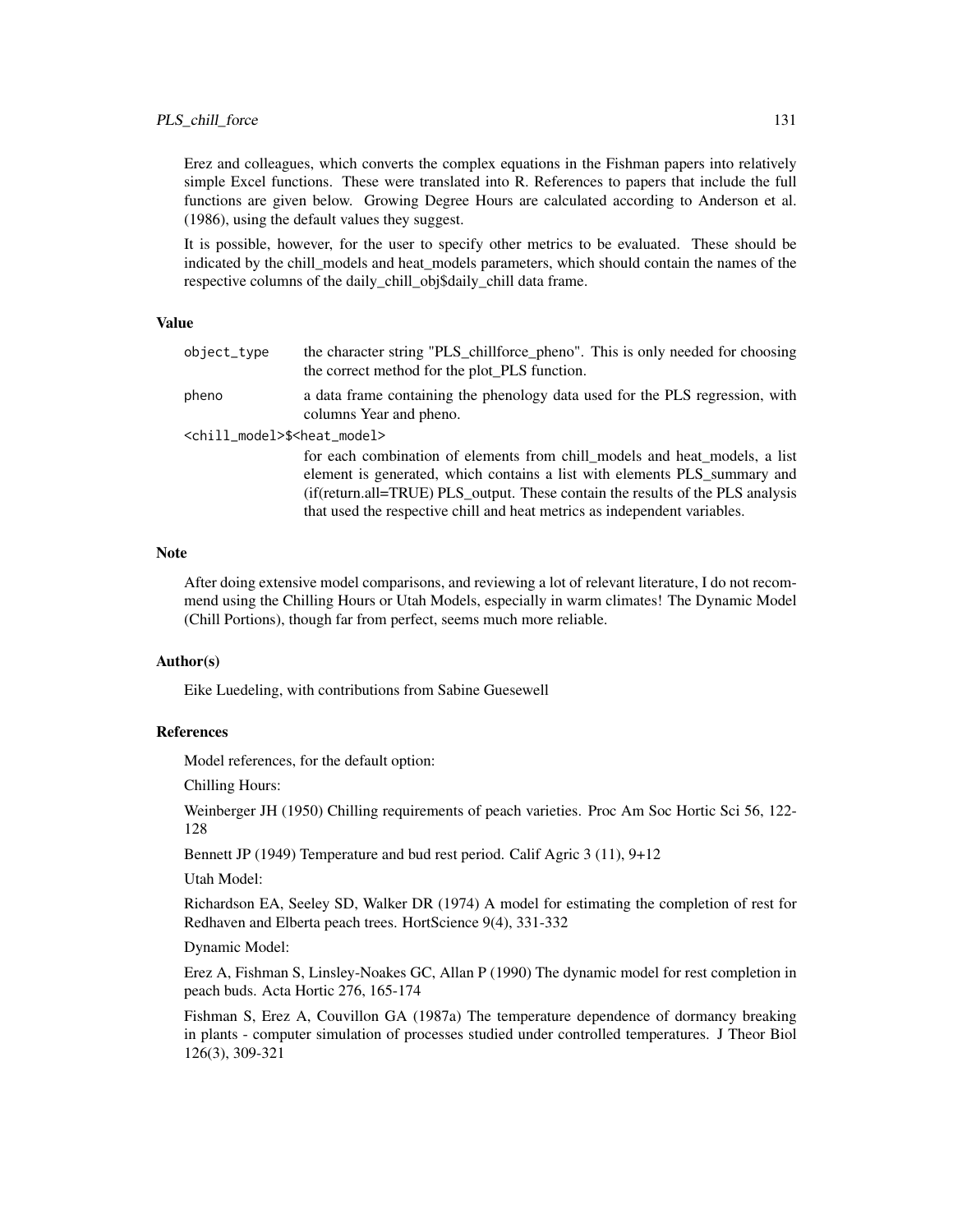Fishman S, Erez A, Couvillon GA (1987b) The temperature dependence of dormancy breaking in plants - mathematical analysis of a two-step model involving a cooperative transition. J Theor Biol 124(4), 473-483

Growing Degree Hours:

Anderson JL, Richardson EA, Kesner CD (1986) Validation of chill unit and flower bud phenology models for 'Montmorency' sour cherry. Acta Hortic 184, 71-78

Model comparisons and model equations:

Luedeling E, Zhang M, Luedeling V and Girvetz EH, 2009. Sensitivity of winter chill models for fruit and nut trees to climatic changes expected in California's Central Valley. Agriculture, Ecosystems and Environment 133, 23-31

Luedeling E, Zhang M, McGranahan G and Leslie C, 2009. Validation of winter chill models using historic records of walnut phenology. Agricultural and Forest Meteorology 149, 1854-1864

Luedeling E and Brown PH, 2011. A global analysis of the comparability of winter chill models for fruit and nut trees. International Journal of Biometeorology 55, 411-421

Luedeling E, Kunz A and Blanke M, 2011. Mehr Chilling fuer Obstbaeume in waermeren Wintern? (More winter chill for fruit trees in warmer winters?). Erwerbs-Obstbau 53, 145-155

Review on chilling models in a climate change context:

Luedeling E, 2012. Climate change impacts on winter chill for temperate fruit and nut production: a review. Scientia Horticulturae 144, 218-229

The PLS method is described here:

Luedeling E and Gassner A, 2012. Partial Least Squares Regression for analyzing walnut phenology in California. Agricultural and Forest Meteorology 158, 43-52.

Wold S (1995) PLS for multivariate linear modeling. In: van der Waterbeemd H (ed) Chemometric methods in molecular design: methods and principles in medicinal chemistry, vol 2. Chemie, Weinheim, pp 195-218.

Wold S, Sjostrom M, Eriksson L (2001) PLS-regression: a basic tool of chemometrics. Chemometr Intell Lab 58(2), 109-130.

Mevik B-H, Wehrens R, Liland KH (2011) PLS: Partial Least Squares and Principal Component Regression. R package version 2.3-0. http://CRAN.R-project.org/package0pls.

Some applications of the PLS procedure:

Luedeling E, Kunz A and Blanke M, 2013. Identification of chilling and heat requirements of cherry trees - a statistical approach. International Journal of Biometeorology 57,679-689.

Yu H, Luedeling E and Xu J, 2010. Stronger winter than spring warming delays spring phenology on the Tibetan Plateau. Proceedings of the National Academy of Sciences (PNAS) 107 (51), 22151- 22156.

Yu H, Xu J, Okuto E and Luedeling E, 2012. Seasonal Response of Grasslands to Climate Change on the Tibetan Plateau. PLoS ONE 7(11), e49230.

The exact procedure was used here:

Luedeling E, Guo L, Dai J, Leslie C, Blanke M, 2013. Differential responses of trees to temperature variation during the chilling and forcing phases. Agricultural and Forest Meteorology 181, 33-42.

The chillR package:

Luedeling E, Kunz A and Blanke M, 2013. Identification of chilling and heat requirements of cherry trees - a statistical approach. International Journal of Biometeorology 57,679-689.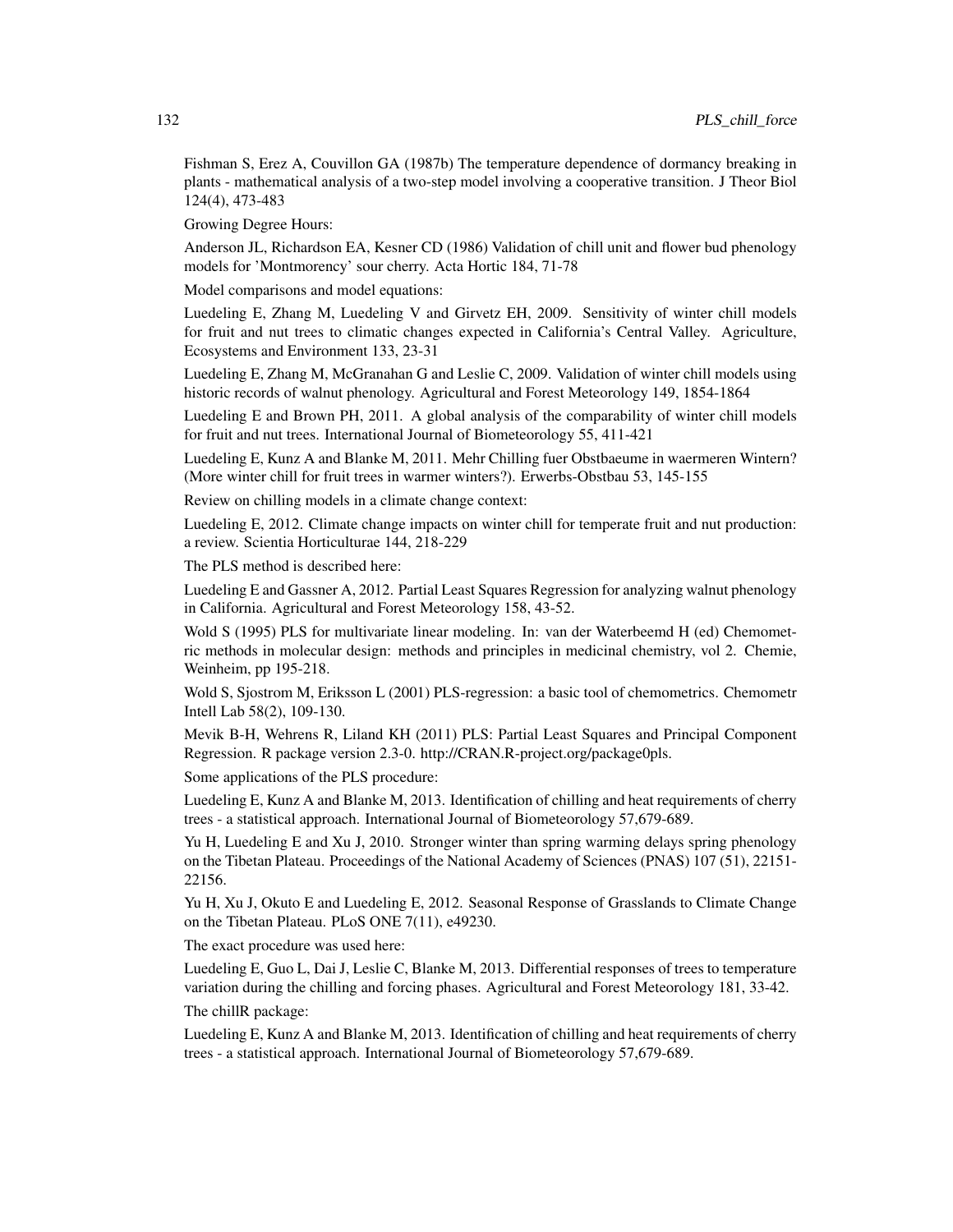## PLS\_pheno 133

## Examples

```
weather<-fix_weather(KA_weather[which(KA_weather$Year>2004),])
#Plots look much better with weather<-fix_weather(KA_weather)
#but that takes too long to run for passing CRAN checks
```
dc<-daily\_chill(stack\_hourly\_temps(weather,50.4), 11) plscf<-PLS\_chill\_force(daily\_chill\_obj=dc, bio\_data\_frame=KA\_bloom, split\_month=6)

```
#PLS_results_path<-paste(getwd(),"/PLS_output",sep="")
#plot_PLS(plscf,PLS_results_path)
#plot_PLS(plscf,PLS_results_path,add_chill=c(307,19),add_heat=c(54,109))
```
PLS\_pheno *Partial Least Squares analysis of phenology vs. daily mean temperatures*

#### Description

This function conducts a Partial Least Squares (PLS) regression analysis relating an annual biological phenomenon, e.g. fruit tree flowering or leaf emergence, to mean daily temperatures of the preceding 12 months. It produces figures that illustrate statistical correlations between temperature variation during certain phases and the timing of phenological event.

#### Usage

```
PLS_pheno(
  weather_data,
  bio_data,
  split\_month = 7,runn_mean = 11,
  exp1.var = 30,
  ncomp.fix = NULL,use_Tmean = FALSE,
  return.all = FALSE,
  crossvalidate = "none",
  end_at_pheno_end = TRUE
)
```
### Arguments

weather\_data a dataframe containing daily minimum and maximum temperature data (in columns called Tmin and Tmax, respectively), and/or mean daily temperature (in a column called Tmean). There also has to be a column for Year and one for JDay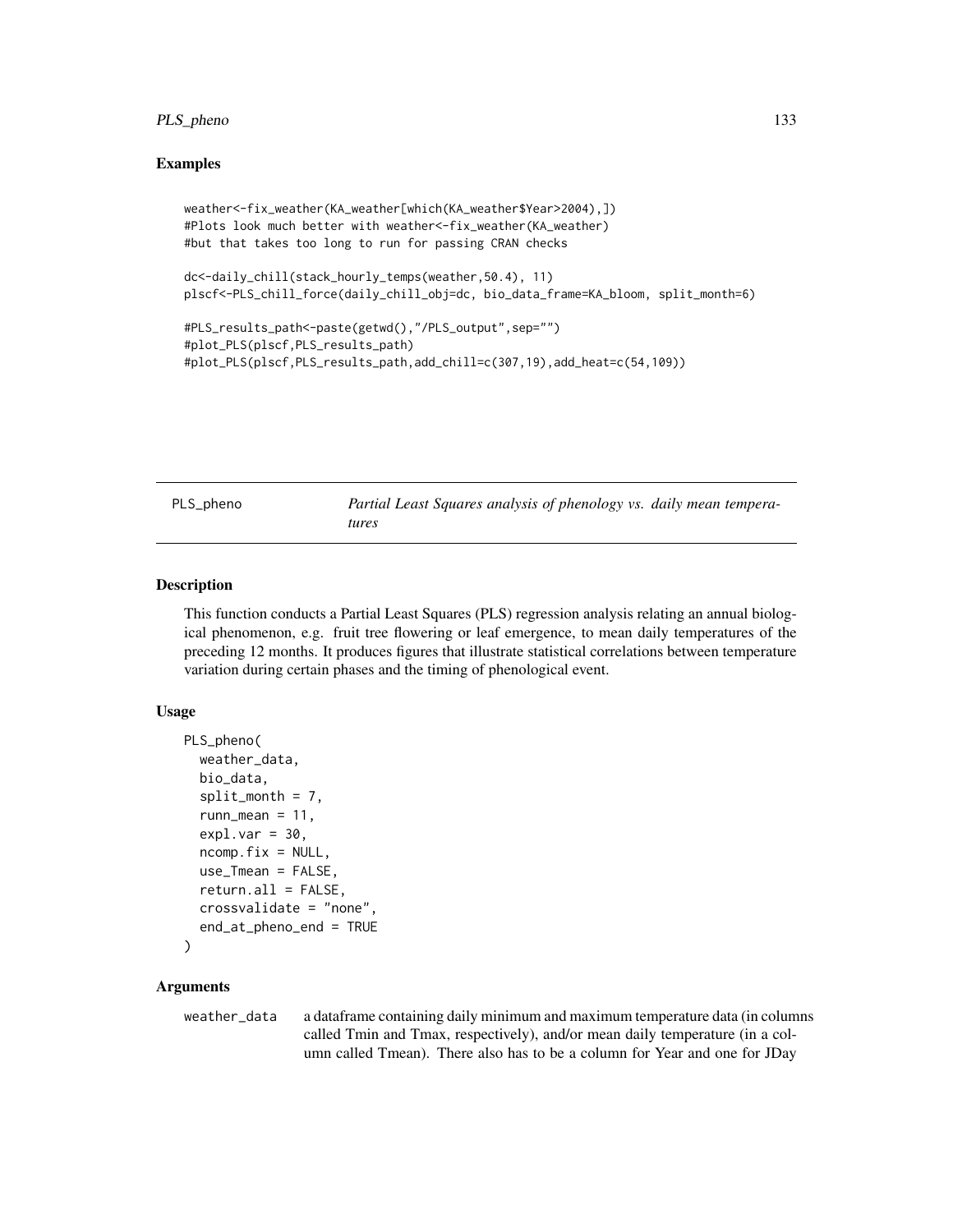|                  | (the Julian date, or day of the year). Alternatively, the date can also be given in<br>three columns (Years, Month and Day).                                                                                                                                                                                                                                                                         |  |
|------------------|------------------------------------------------------------------------------------------------------------------------------------------------------------------------------------------------------------------------------------------------------------------------------------------------------------------------------------------------------------------------------------------------------|--|
| bio_data         | a data frame that contains information on the timing of phenological events by<br>year. It should consist of two columns called Year and pheno. Data in the pheno<br>column should be in Julian date (day of the year).                                                                                                                                                                              |  |
| split_month      | the procedure analyzes data by phenological year, which can start and end in<br>any month during the calendar year (currently only at the beginning of a month).<br>This variable indicates the last month (e.g. 5 for May) that should be included<br>in the record for a given phenological year. All subsequent months are assigned<br>to the following phenological year.                        |  |
| runn_mean        | application of a running mean function to daily mean temperatures before run-<br>ning the PLS procedure substantially enhances the clarity of outputs. runn_mean<br>requires an odd integer value specifying how many days should be included in<br>this running mean. runn_mean=11 has usually produced good results.                                                                               |  |
| expl.var         | percentage of the variation in the dependent variable that the PLS model should<br>explain. This is used as a threshold in finding the appropriate number of com-<br>ponents in the PLS regression procedure.                                                                                                                                                                                        |  |
| ncomp.fix        | fixed number of components for the PLS model. Defaults to NULL, so that the<br>number is automatically determined, but is can also be set by the user.                                                                                                                                                                                                                                               |  |
| use_Tmean        | boolean variable indicating whether or not the column Tmean from the weather_data_frame<br>should be used as input for the PLS analysis. If this is set to FALSE, Tmean is<br>calculated as the arithmetic mean of Tmin and Tmax.                                                                                                                                                                    |  |
| return.all       | boolean variable indicating whether or not the full set of PLS results should be<br>output from the function. If this is set to TRUE, the function output is a list with<br>two elements: PLS_summary and PLS_output; if it is set to FALSE, only the<br>PLS_summary is returned.                                                                                                                    |  |
| crossvalidate    | character variable indicating what kind of validation should be performed by<br>the PLS procedure. This defaults to "none", but the plsr function (of the pls<br>package) also takes "CV" and "LOO" as inputs. See the documentation for the<br>plsr function for details.                                                                                                                           |  |
| end_at_pheno_end |                                                                                                                                                                                                                                                                                                                                                                                                      |  |
|                  | boolean variable indicating whether the analysis should disregard temperatures<br>after the last date included in the bio_data_frame dataset. If set to TRUE, only<br>temperatures up this date are considered. Phenology data is extracted from the<br>PLS output files. If this parameter is assigned a numeric value, only data up to<br>the Julian date specified by this number are considered. |  |

## Details

PLS regression is useful for exploring the relationship between daily temperature data and biological phenomena that only occur once per year. The statistical challenge is that a normally quite small number of observations must be related to variation in a much larger number (365) of daily temperatures, which are also highly autocorrelated. Most regression approaches are not suitable for this, but PLS regression offers a potential solution. The method is frequently used in chemometrics and hyperspectral remote sensing, where similar statistical challenges are encountered. The basic mechanism is that PLS first constructs latent factors (similar to principal components) from the independent data (temperatures) and then uses these components for the regression. The contribution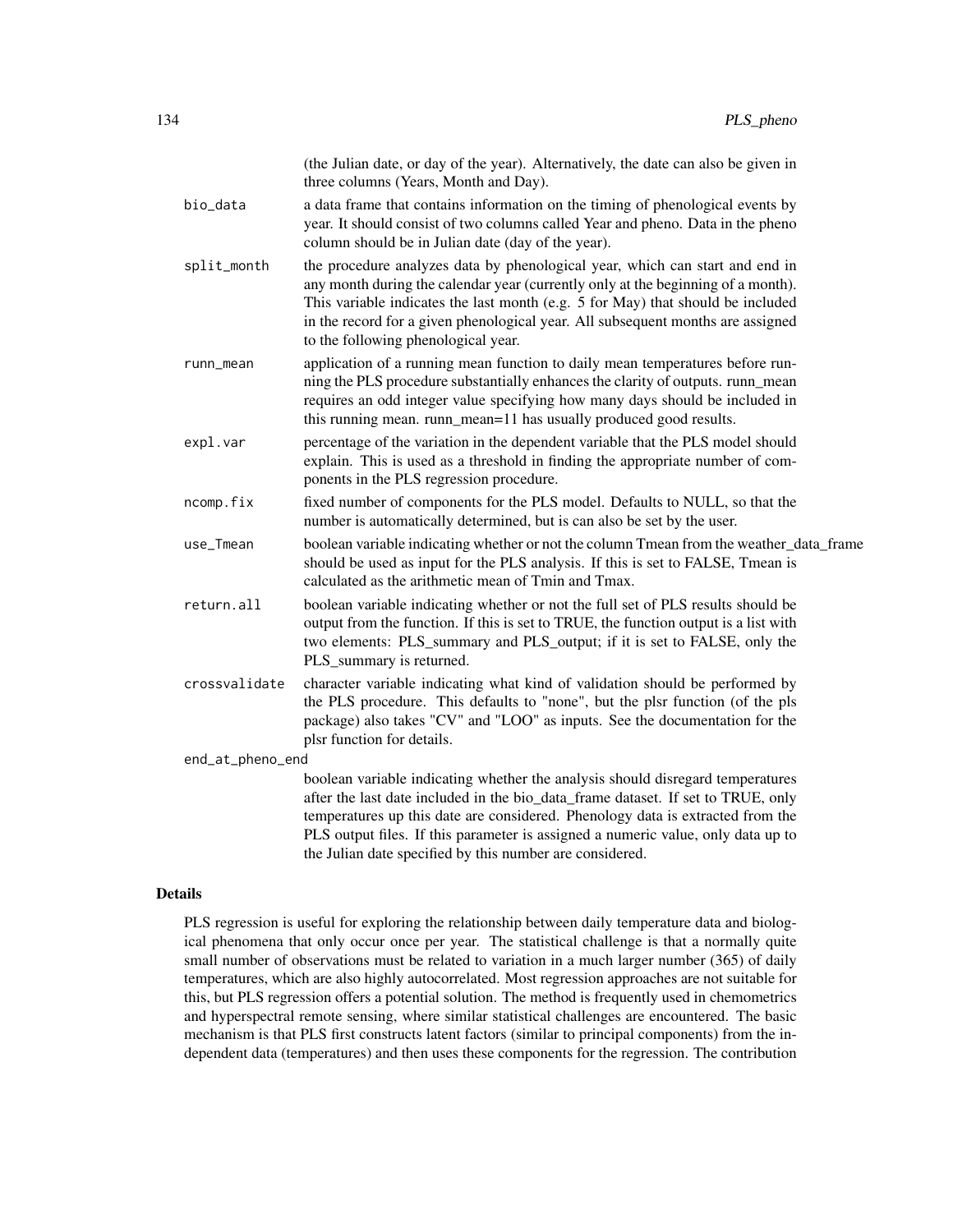of each individual variable to the PLS model is then evaluated with two main metrics: the Variable Importance in the Projection statistic (VIP) indicates how much variation in a given independent variable is correlated with variation in the dependent variable. A threshold of 0.8 is often used for determining importance. The standardized model coefficients of the PLS model then give an indication of the direction and strength of the effect, e.g. if coefficients are positive and high, high values for the respective independent variable are correlated with high values of the dependent variable (e.g. late occurrence of a phenological stage). This procedure was inspired by the challenge of explaining variation in bloom and leaf emergence dates of temperate fruit trees in Mediterranean climates. These are generally understood to result from (more of less) sequential fulfillment of a chilling and a forcing requirement. During the chilling phase, cool temperatures are needed; during the forcing phase, trees need heat. There is no easily visible change in tree buds that would indicate the transition between these two phases, making it difficult to develop a good model of these processes. Where long-term phenology data are available and can be couple with daily temperature records, PLS regression allows detection of the chilling/forcing transition. This procedure has not often been applied to biological phenomena at the time of writing this, and there may be constraints to how generally applicable it is. Yet is has passed the test of scientific peer review a few times, and it has produced plausible results in a number of settings. This package draws heavily from the pls package. It also incorporates very helpful comments from Sabine Guesewell of ETH Zurich (Switzerland), who pointed out some errors in the PLS procedure and made suggestions for improvement.

## Value

| object_type | the character string "PLS_Temp_pheno". This is only needed for choosing the<br>correct method for the plot_PLS function.                                                                                                                                                                                                                                                                                               |
|-------------|------------------------------------------------------------------------------------------------------------------------------------------------------------------------------------------------------------------------------------------------------------------------------------------------------------------------------------------------------------------------------------------------------------------------|
| pheno       | a data frame containing the phenology data used for the PLS regression, with<br>columns Year and pheno.                                                                                                                                                                                                                                                                                                                |
| PLS_summary | a data frame containing all important outputs of the PLS regression. Columns<br>are Date (in MMDD format), JDay (Julian date, or day of the year), Coefficient<br>(the PLS model coefficient for each daily temperature variable), and VIP (the<br>Variable Importance in the Projection score). The columns Tmean and Tstdev<br>contain the means and standard deviations of temperature for each day of the<br>year. |
| PLS_output  | this is the complete output of the plsr function of the pls package. See the<br>documentation for that package for further details.                                                                                                                                                                                                                                                                                    |

## Author(s)

Eike Luedeling, with contributions from Sabine Guesewell

## References

The method is described here:

Luedeling E and Gassner A, 2012. Partial Least Squares Regression for analyzing walnut phenology in California. Agricultural and Forest Meteorology 158, 43-52.

Wold S (1995) PLS for multivariate linear modeling. In: van der Waterbeemd H (ed) Chemometric methods in molecular design: methods and principles in medicinal chemistry, vol 2. Chemie, Weinheim, pp 195-218.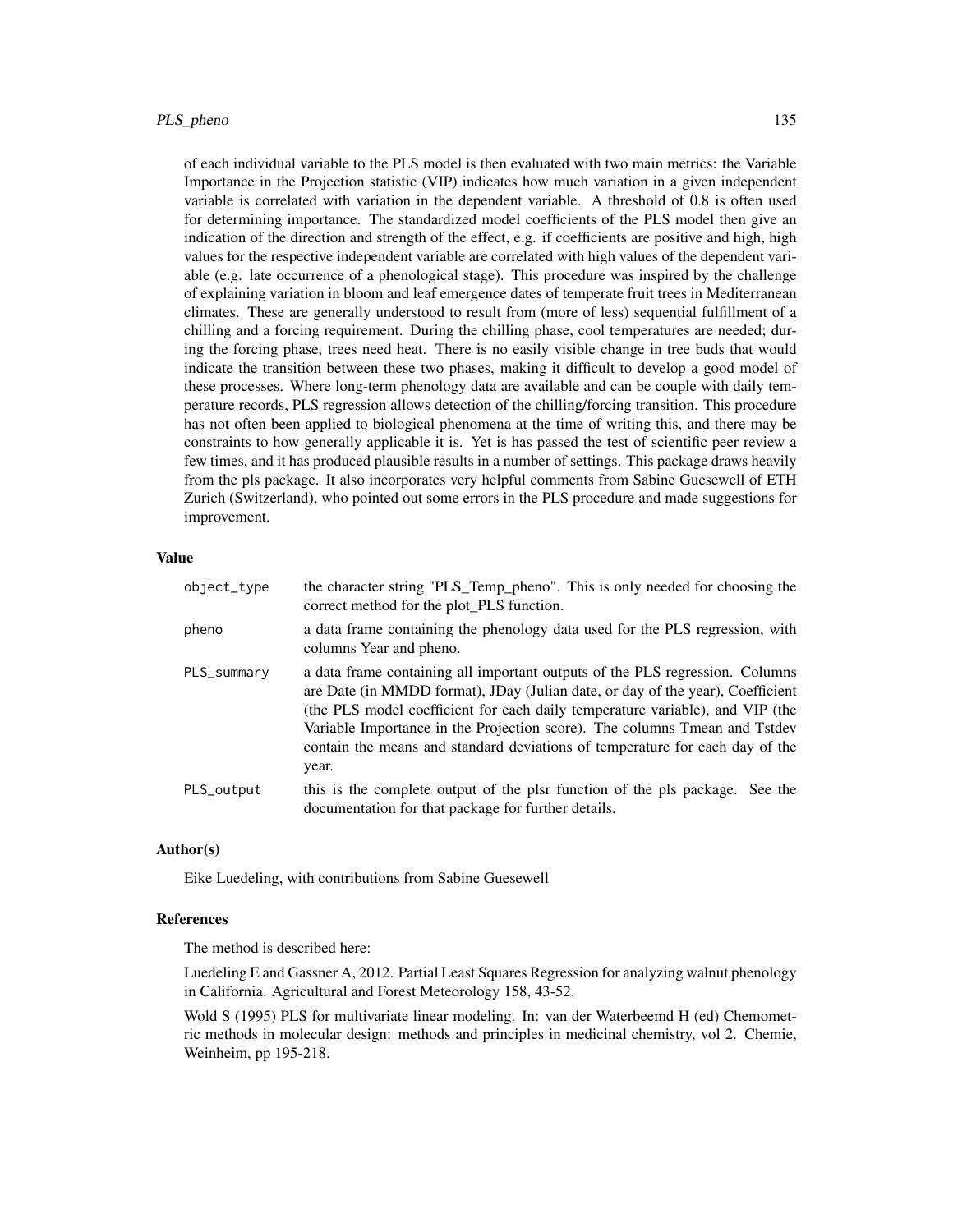Wold S, Sjostrom M, Eriksson L (2001) PLS-regression: a basic tool of chemometrics. Chemometr Intell Lab 58(2), 109-130.

Mevik B-H, Wehrens R, Liland KH (2011) PLS: Partial Least Squares and Principal Component Regression. R package version 2.3-0. http://CRAN.R-project.org/package0pls.

Some applications:

Luedeling E, Kunz A and Blanke M, 2013. Identification of chilling and heat requirements of cherry trees - a statistical approach. International Journal of Biometeorology 57,679-689.

Yu H, Luedeling E and Xu J, 2010. Stronger winter than spring warming delays spring phenology on the Tibetan Plateau. Proceedings of the National Academy of Sciences (PNAS) 107 (51), 22151- 22156.

Yu H, Xu J, Okuto E and Luedeling E, 2012. Seasonal Response of Grasslands to Climate Change on the Tibetan Plateau. PLoS ONE 7(11), e49230.

#### Examples

```
PLS_results<-PLS_pheno(
 weather_data=KA_weather,
 split_month=6, #last month in same year
 bio_data=KA_bloom)
```

```
PLS_results_path<-paste(getwd(),"/PLS_output",sep="")
```

```
# plot_PLS(PLS_results,PLS_results_path)
```
predict.bootstrap\_phenologyFit *predict bootstrap\_phenologyFit*

#### **Description**

Generic function to predict a 'bootstrap\_phenologyFit' object.

#### Usage

```
## S3 method for class 'bootstrap_phenologyFit'
predict(object, SeasonList, ...)
```
# **Arguments**

| object                  | object of class 'phenologyFit' to predict.                            |
|-------------------------|-----------------------------------------------------------------------|
| SeasonList              | List with data frames per season, see phenology Fit for more details. |
| $\cdot$ $\cdot$ $\cdot$ | additional parameters, ignored here                                   |

# Value

A data.frame with one column 'pbloomJDays' and a second one 'Err'.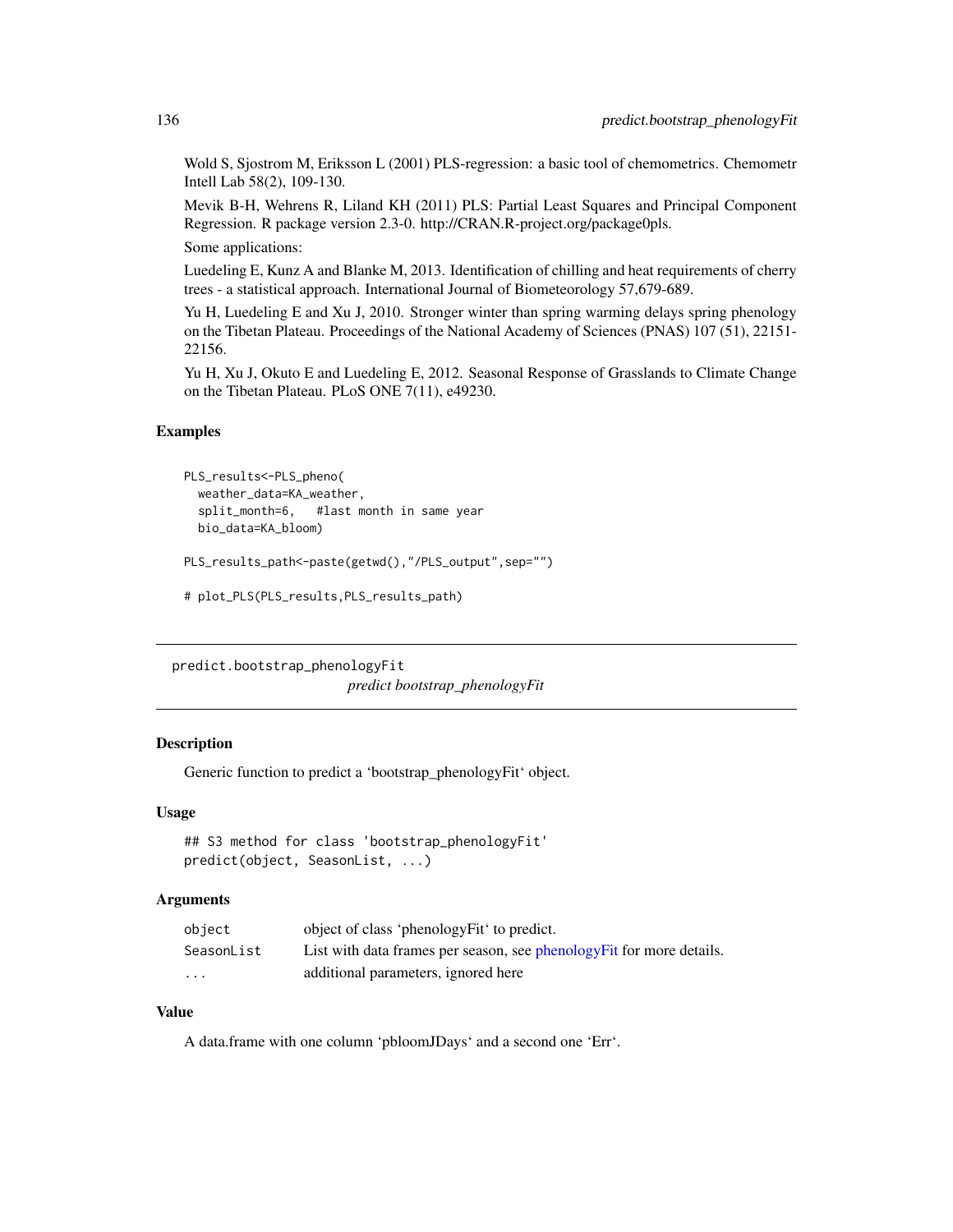predict.phenologyFit *predict phenologyFit*

# Description

Generic function to predict a 'phenologyFit' object.

## Usage

```
## S3 method for class 'phenologyFit'
predict(object, SeasonList, ...)
```
## Arguments

| object                  | object of class 'phenologyFit' to predict.                            |
|-------------------------|-----------------------------------------------------------------------|
| SeasonList              | List with data frames per season, see phenology Fit for more details. |
| $\cdot$ $\cdot$ $\cdot$ | additional parameters, ignored here                                   |

## Value

A numeric vector is returned with a predicted bloom day per Season in 'SeasonList'. If 'SeasonList' is missing, the original 'SeasonList' is used for prediction.

print.phenologyFit *print phenologyFit*

# Description

```
print phenologyFit
```
## Usage

```
## S3 method for class 'phenologyFit'
print(x, \ldots)
```
## Arguments

|                   | class phenology Fit. object to print |
|-------------------|--------------------------------------|
| $\cdot\cdot\cdot$ | additional parameters, ignored here  |

## Value

No return value.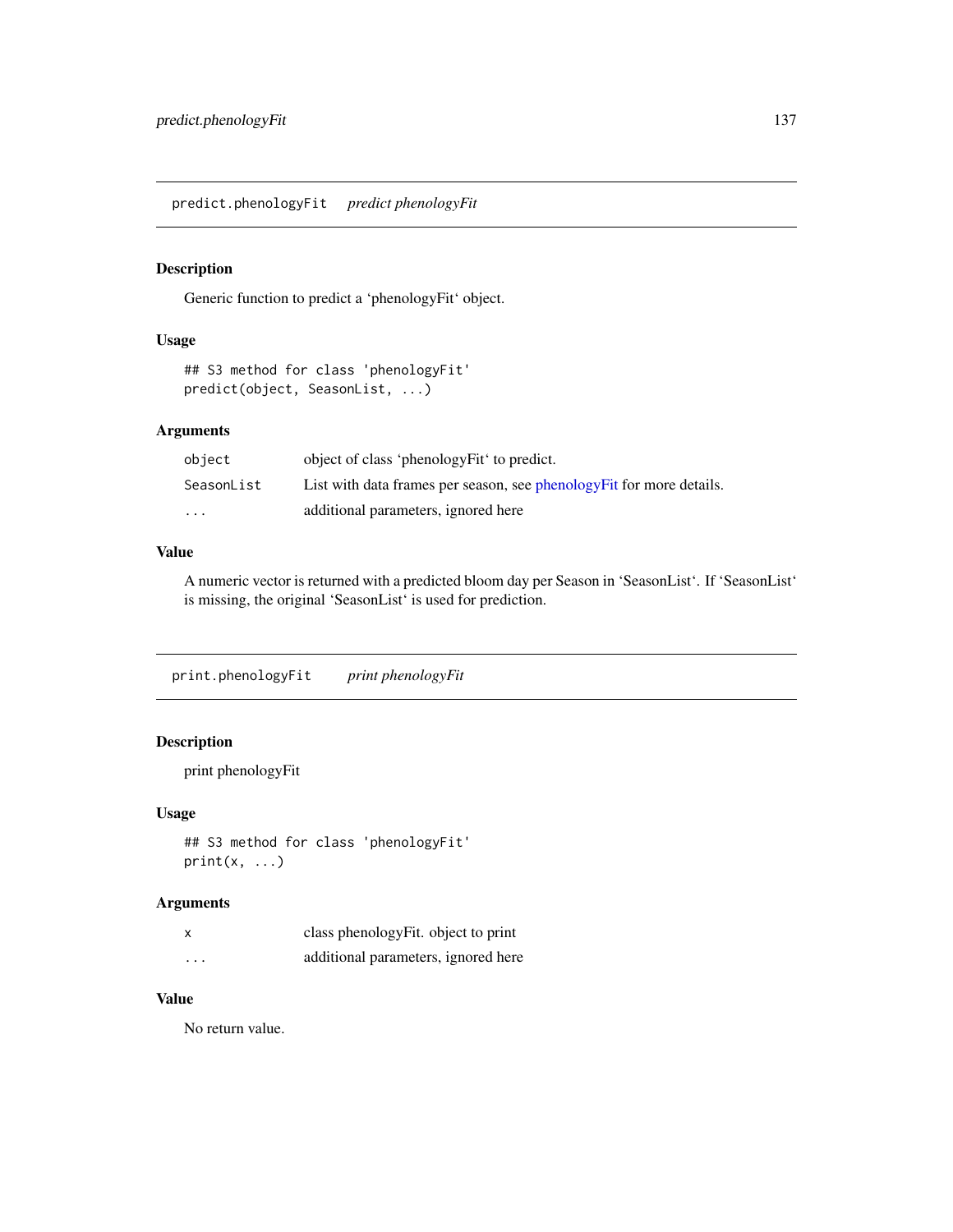csv tables are widely used for storing data as 'comma-separated values'. This doesn't work, however, when the comma is also used as a decimal symbol, as is practiced in French or German, for example. The separator symbol for csv files then becomes a semi-colon. This is not problematic when you only work on one machine, but it causes problems when you collaborate with people who use different types of csv encoding.

#### Usage

read\_tab(tab)

#### Arguments

tab file name of a table to be read.

## Details

This function overcomes this problem by checking first, which of the two characters occurs most frequently in the table, assuming then that this is the separator symbol. It then opens the table accordingly.

Currently limited to files that are either comma-separated with point as decimal symbol or semicolonseparated with comma as decimal symbol. Files should also have a header.

#### Value

If the table is in one of the two formats described above, the stored table is returned.

# Author(s)

Eike Luedeling

#### Examples

```
df<-data.frame(Var1=c(1,2,3.2,1.2),Var2=c(1.2,6,2.6,7))
write.csv(df,"filecsv.csv",row.names=FALSE)
read_tab("filecsv.csv")
write.table(df,"filesemicolon.csv",sep=";",dec=",")
read_tab("filesemicolon.csv")
file.remove("filecsv.csv")
file.remove("filesemicolon.csv")
```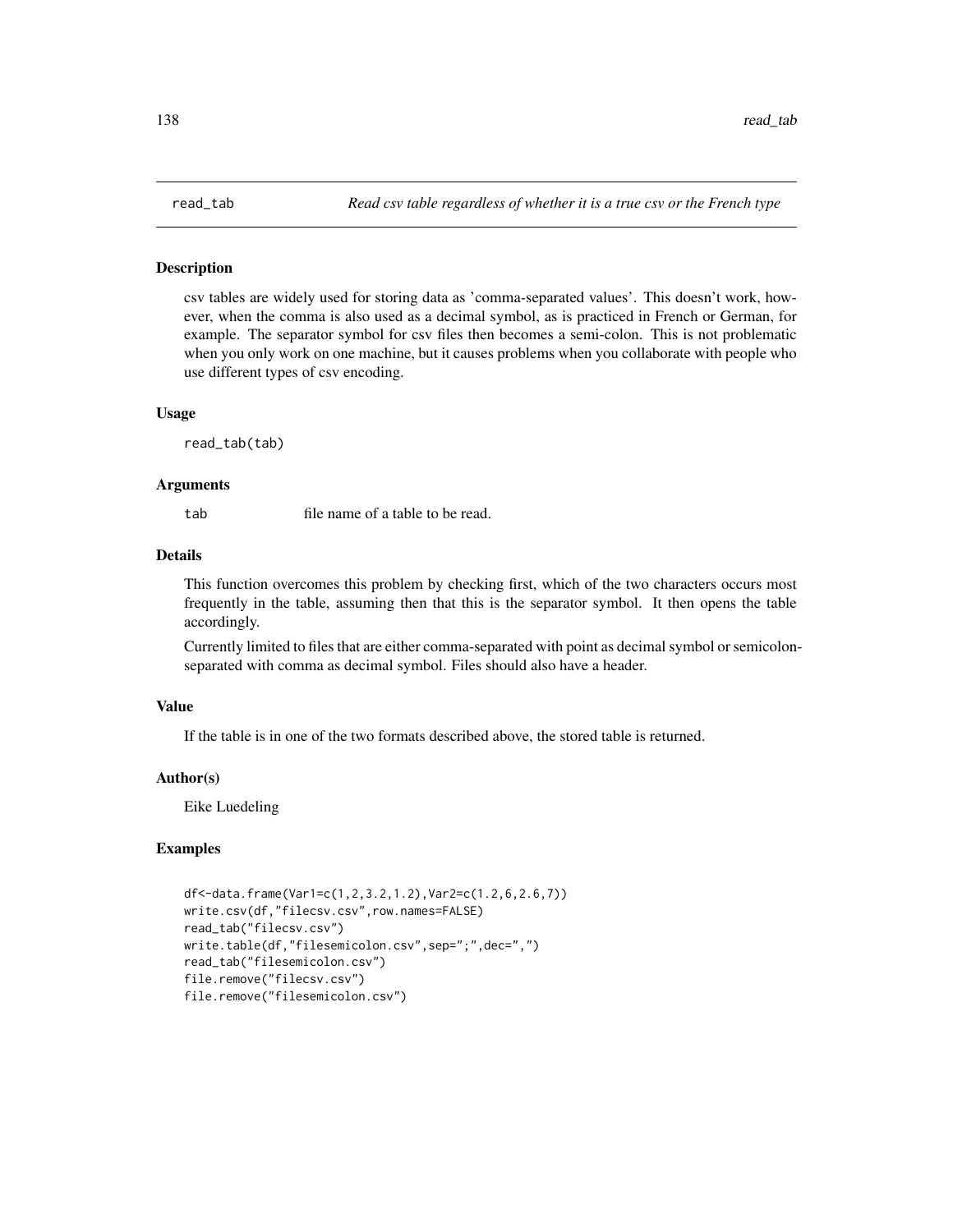This function computes the Root Mean Square Error of Prediction (RMSEP), a commonly used measure for the predictive capacity of a model. It compares values predicted with a model with observed values.

# Usage

RMSEP(predicted, observed, na.rm = FALSE)

# Arguments

| predicted | a numeric vector containing predicted values.                                           |
|-----------|-----------------------------------------------------------------------------------------|
| observed  | a numeric vector of the same length as ""predicted" containing observed values.         |
| na.rm     | Boolean parameter indicating whether NA values should be removed before the<br>analysis |

# Value

numeric value of the RMSEP.

## Author(s)

Eike Luedeling

# Examples

predicted<-c(1,2,3,4,5,6,7,8,9,10) observed<-c(1.5,1.8,3.3,3.9,4.4,6,7.5,9,11,10)

RMSEP(predicted,observed)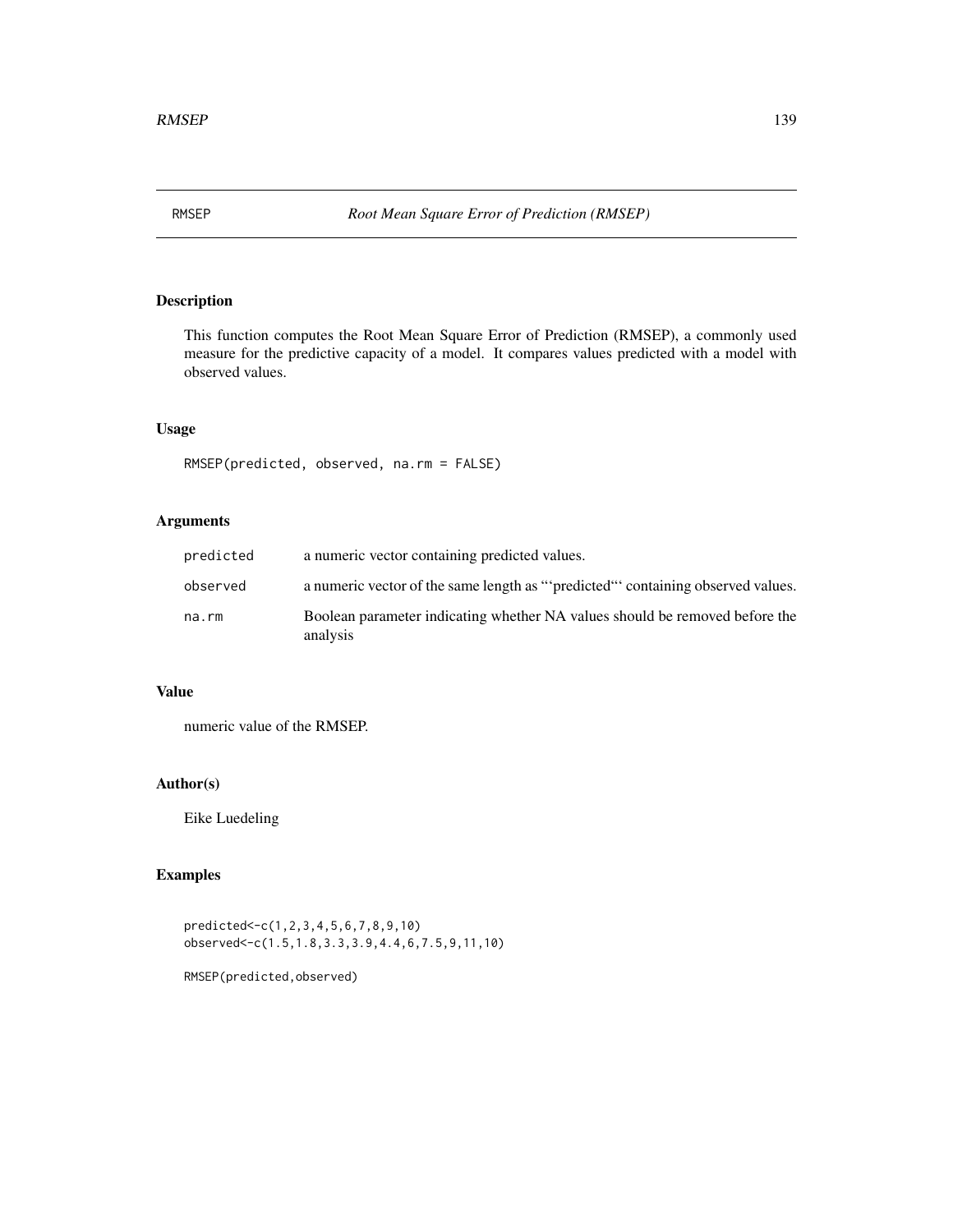This function computes the Residual Prediction Deviation (RPD), which is defined as the standard deviation of observed values divided by the Root Mean Square Error or Prediction (RMSEP). The RDP takes both the prediction error and the variation of observed values into account, providing a metric of model validity that is more objective than the RMSEP and more easily comparable across model validation studies. The greater the RPD, the better the model's predictive capacity.

## Usage

RPD(predicted, observed, na.rm = FALSE)

#### Arguments

| predicted | a numeric vector containing predicted values.                                           |
|-----------|-----------------------------------------------------------------------------------------|
| observed  | a numeric vector of the same length as "'predicted"' containing observed values.        |
| na.rm     | Boolean parameter indicating whether NA values should be removed before the<br>analysis |

#### Details

Interpretation of the RPD is somewhat arbitrary, with different thresholds for a good model used in the literature. Many studies call a model \*excellent\*, when the RPD is above 2 (but other classification use thresholds as high as 8 for this).

#### Value

numeric value of the RDP.

#### Author(s)

Eike Luedeling

# References

Williams PC and Sobering DC (1993) Comparison of commercial near infrared transmittance and reflectance instruments for analysis of whole grains and seeds. J. Near Infrared Spectrosc. 1, 25-32 (I didn't have access to this paper, but have noticed that it is often provided as the key reference for the RPD).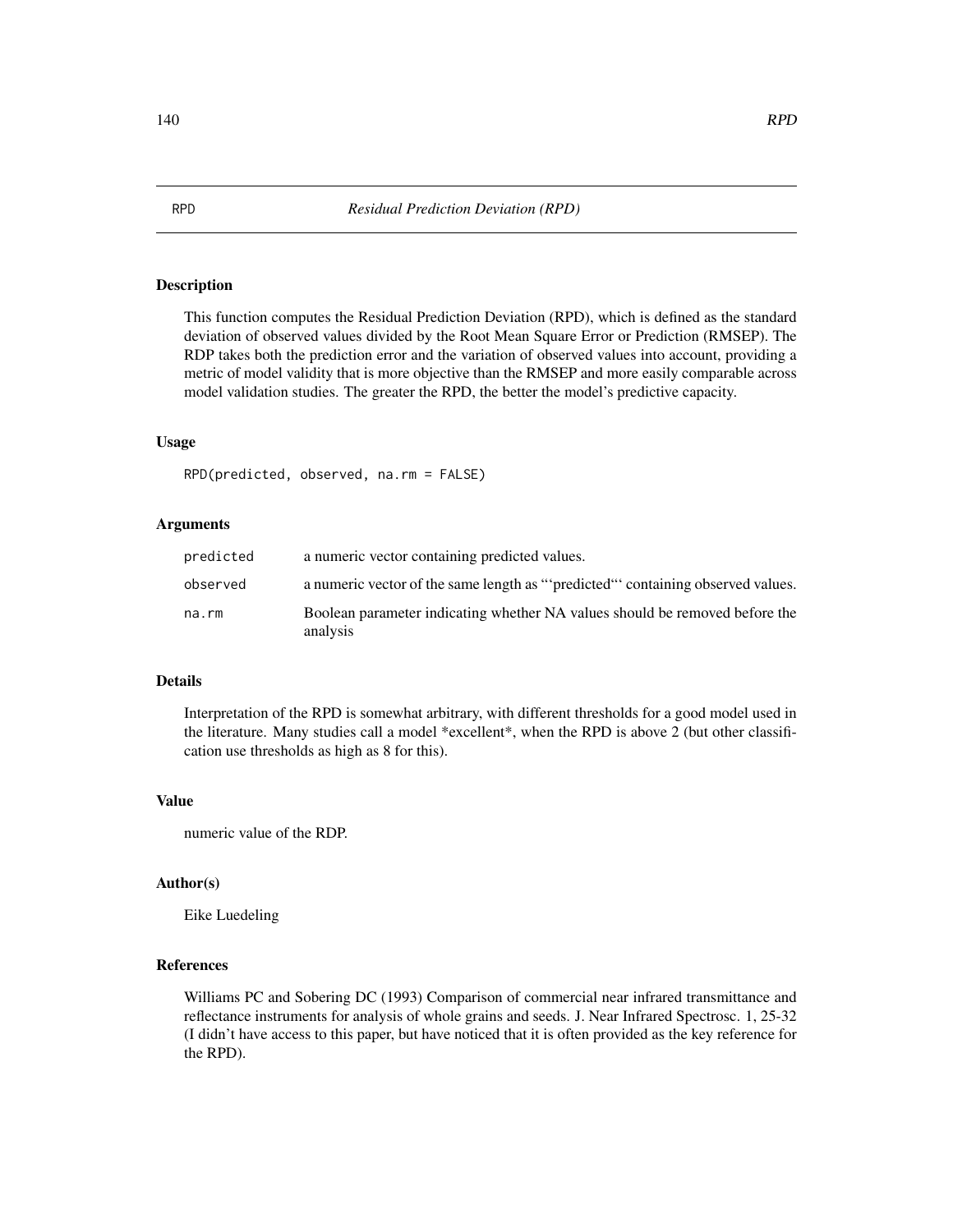## $RPIQ$  and  $141$

# Examples

```
predicted<-c(1,2,3,4,5,6,7,8,9,10)
observed<-c(1.5,1.8,3.3,3.9,4.4,6,7.5,9,11,10)
```

```
RPD(predicted,observed)
```
RPIQ *Ratio of Performance to InterQuartile distance (RPIQ)*

## Description

This function computes the Ratio of Performance to InterQuartile distance (RPIQ), which is defined as interquartile range of the observed values divided by the Root Mean Square Error or Prediction (RMSEP). The RPIQ takes both the prediction error and the variation of observed values into account, providing a metric of model validity that is more objective than the RMSEP and more easily comparable across model validation studies. The greater the RPIQ, the better the model's predictive capacity. In contrast to the Residual Prediction Deviation (RPD), the RPIQ makes no assumptions about the distribution of the observed values (since the RDP includes a standard deviation, it assumed normal distribution of the observed values).

#### Usage

RPIQ(predicted, observed, na.rm = FALSE)

#### Arguments

| predicted | a numeric vector containing predicted values.                                           |
|-----------|-----------------------------------------------------------------------------------------|
| observed  | a numeric vector of the same length as ""predicted" containing observed values.         |
| na.rm     | Boolean parameter indicating whether NA values should be removed before the<br>analysis |

# Details

Interpretation of the RPIQ differs in the literature, with different thresholds used for judging model quality.

### Value

numeric value of the RPIQ

## Author(s)

Eike Luedeling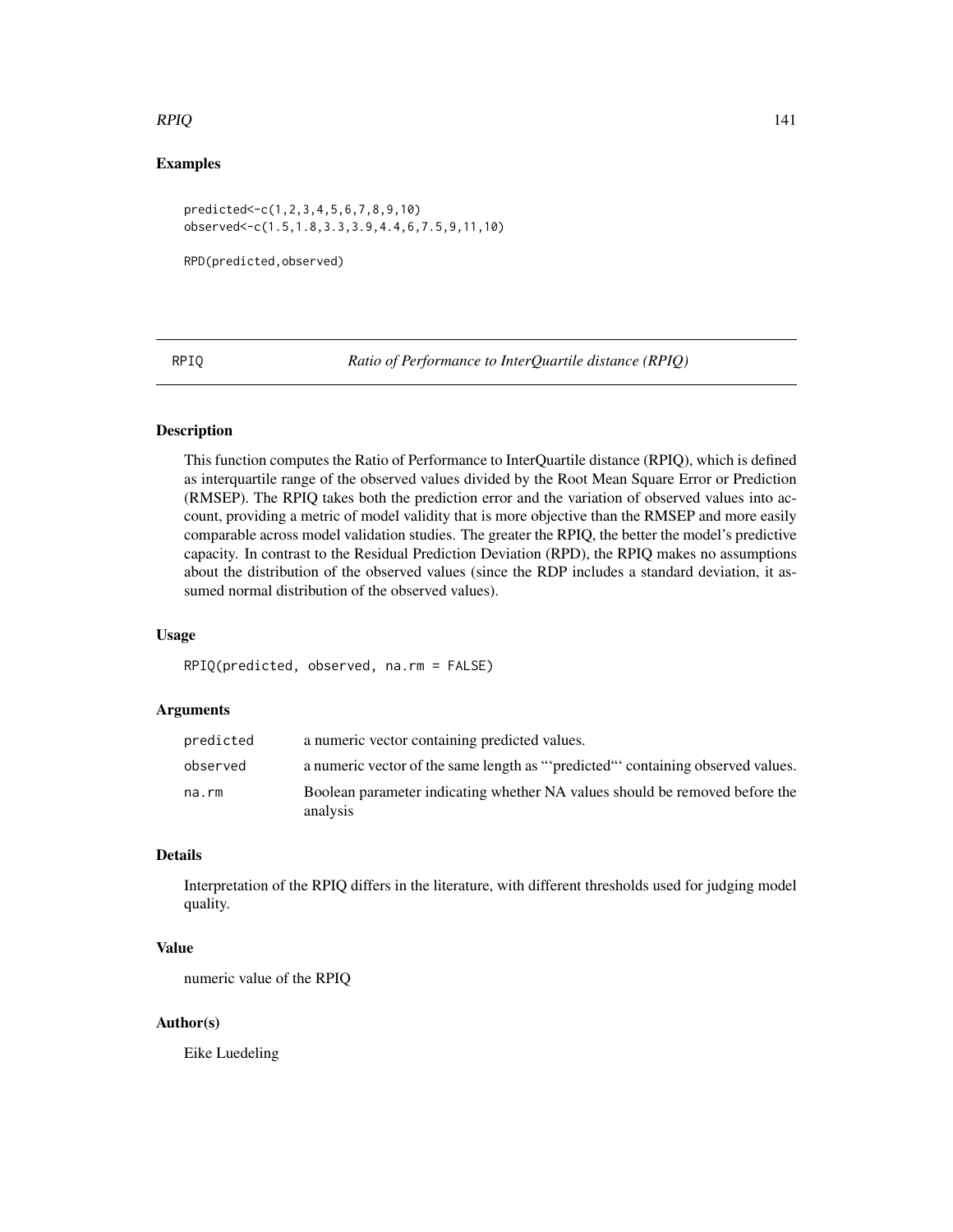## References

Bellon-Maurel V, Fernandez-Ahumada E, Palagos B, Roger J-M, McBratney A, 2010. Critical review of chemometric indicators commonly used for assessing the quality of the prediction of soil attributes by NIR spectroscopy, In TrAC Trends in Analytical Chemistry 29(9), 1073-1081.

# Examples

predicted<-c(1,2,3,4,5,6,7,8,9,10) observed<-c(1.5,1.8,3.3,3.9,4.4,6,7.5,9,11,10)

RPD(predicted,observed)

#### runn\_mean *Running mean of a vector*

# Description

Function to calculate the running mean of a numeric vector

## Usage

```
runn_mean(
  vec,
  runn_mean,
 na.rm = FALSE,
 exclude_central_value = FALSE,
 FUN = mean)
```
# Arguments

| <b>vec</b>            | numeric vector                                                                                                                                                                                                                                |
|-----------------------|-----------------------------------------------------------------------------------------------------------------------------------------------------------------------------------------------------------------------------------------------|
| runn_mean             | number of vector elements to use for calculating the running mean                                                                                                                                                                             |
| na.rm                 | ignore NA values when calculating means. Defaults to FALSE.                                                                                                                                                                                   |
| exclude_central_value |                                                                                                                                                                                                                                               |
|                       | exclude central value in calculating means. Defaults to FALSE.                                                                                                                                                                                |
| <b>FUN</b>            | function to be applied. For a running mean, this is usually mean (the default),<br>but other functions can also be specified here (the na.rm parameter won't work<br>then, and the function has to be dependent on one numeric variable only. |

# Value

numeric vector containing the running mean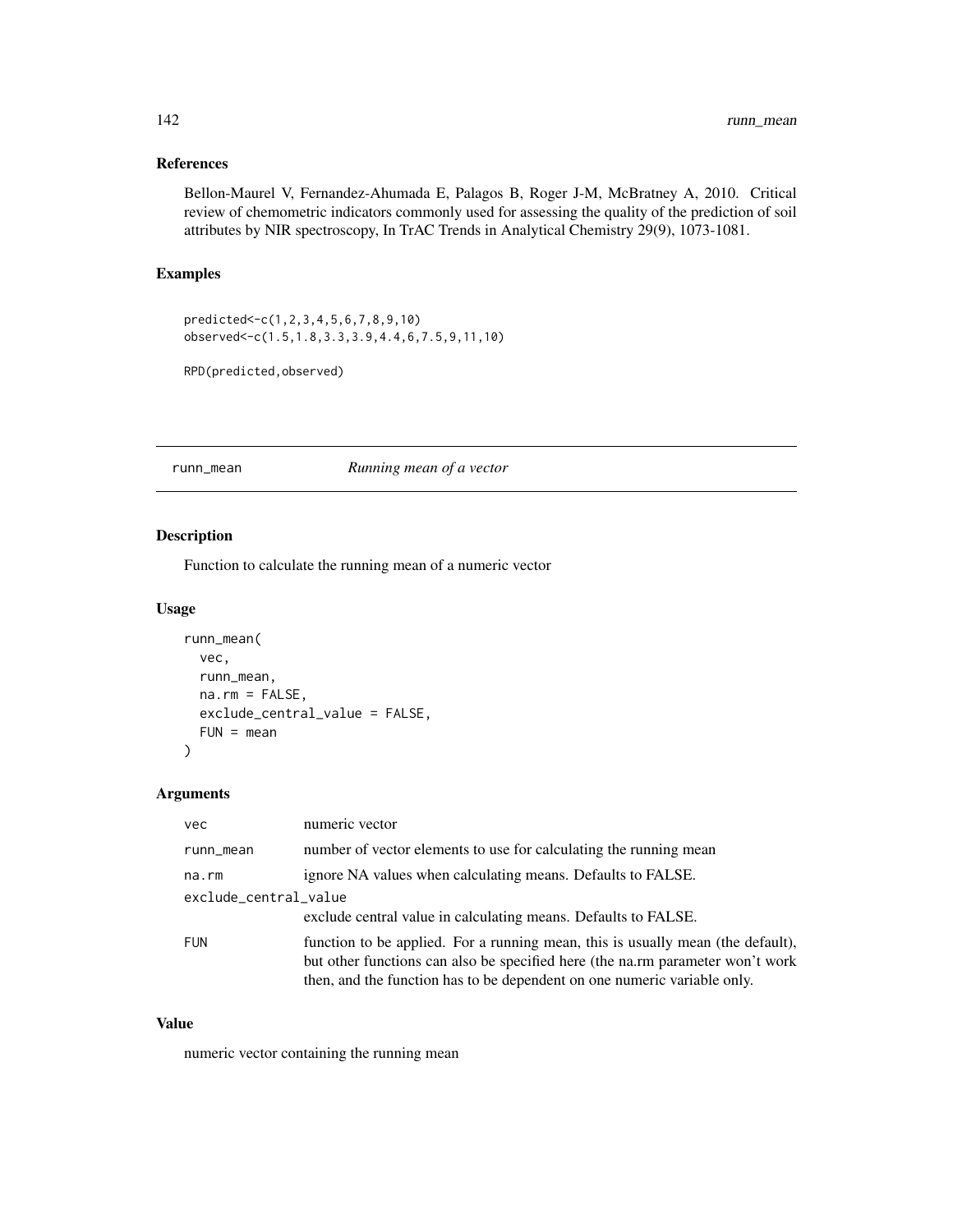runn\_mean\_pred 143

# Author(s)

Eike Luedeling

# Examples

plot(runn\_mean(rnorm(1000),150))

runn\_mean\_pred *Prediction based on a running mean*

# Description

Function to predict values based on a running mean (or another function) of a numeric vector.

# Usage

```
runn_mean_pred(
  indep,
  dep,
 pred,
 runn_mean = 11,
 na.rm = FALSE,
 exclude_central_value = FALSE,
 FUN = mean)
```
# Arguments

| indep                 | numeric vector of independent variables, should be sequential                                                                                                                                                                                 |  |
|-----------------------|-----------------------------------------------------------------------------------------------------------------------------------------------------------------------------------------------------------------------------------------------|--|
| dep                   | numeric vector of dependent variables                                                                                                                                                                                                         |  |
| pred                  | numeric vector of values to be predicted                                                                                                                                                                                                      |  |
| runn_mean             | number of vector elements to use for calculating the running mean                                                                                                                                                                             |  |
| na.rm                 | ignore NA values when calculating means. Defaults to FALSE.                                                                                                                                                                                   |  |
| exclude_central_value |                                                                                                                                                                                                                                               |  |
|                       | exclude central value in calculating means. Defaults to FALSE.                                                                                                                                                                                |  |
| <b>FUN</b>            | function to be applied. For a running mean, this is usually mean (the default),<br>but other functions can also be specified here (the na.rm parameter won't work<br>then, and the function has to be dependent on one numeric variable only. |  |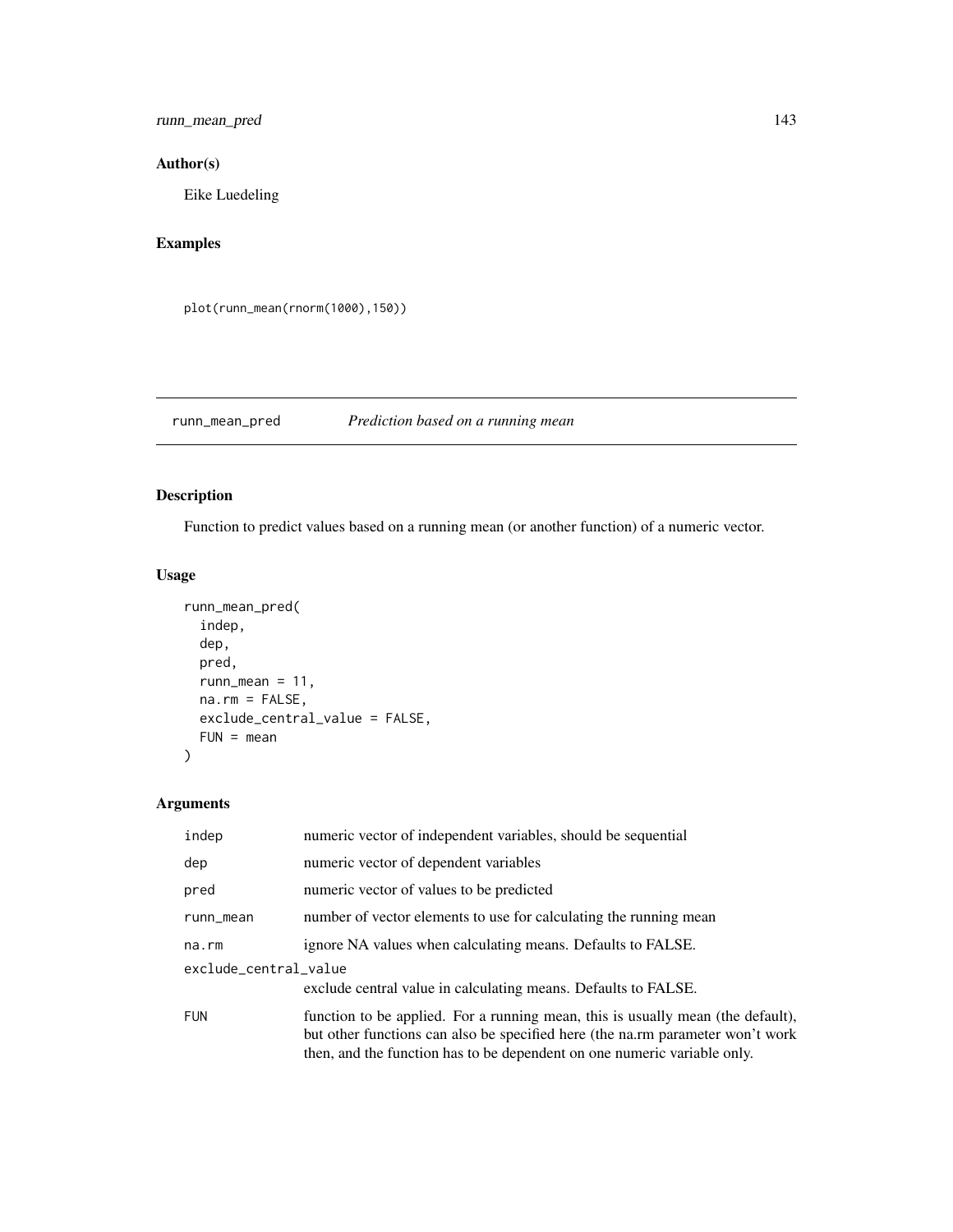# Details

The running mean calculation that underlies the prediction is based purely on the sequence of observed values, without accounting for any variation in intervals of the independent data. This means that the function performs best with regularly spaced independent variables. Note that the function will return NA when asked to predict values that are outside the range of independent values provided as input. The prediction results are computed by linearly interpolating between the running mean values determined for the nearest neighbors of the value that is to be predicted.

## Value

list of two elements, with \$x containing the values to be predicted and \$predicted the predicted values

## Author(s)

Eike Luedeling

## Examples

```
indep<-(1:100)
dep<-sin(indep/20)+rnorm(100)/5
pred<-c(12,13,51,70,90)
predicted<-runn_mean_pred(indep,dep,pred,runn_mean = 25)
plot(dep~indep)
points(predicted$predicted~predicted$x,col="red",pch=15)
```
save\_temperature\_scenarios

*Save temperature scenarios generated with temperature\_generation*

## **Description**

The temperature\_generation can produce synthetic temperature scenarios, but it can take a while to run, especially for large ensembles of climate scenarios. The save\_temperature\_scenarios function can then save these scenarios to disk as a series of .csv files, so that they can later be used again, without re-running the generation function. Conversely, the load\_temperature\_scenarios function allows reading the data back into R. This function also works with any other list of data.frames.

## Usage

save\_temperature\_scenarios(generated\_temperatures, path, prefix)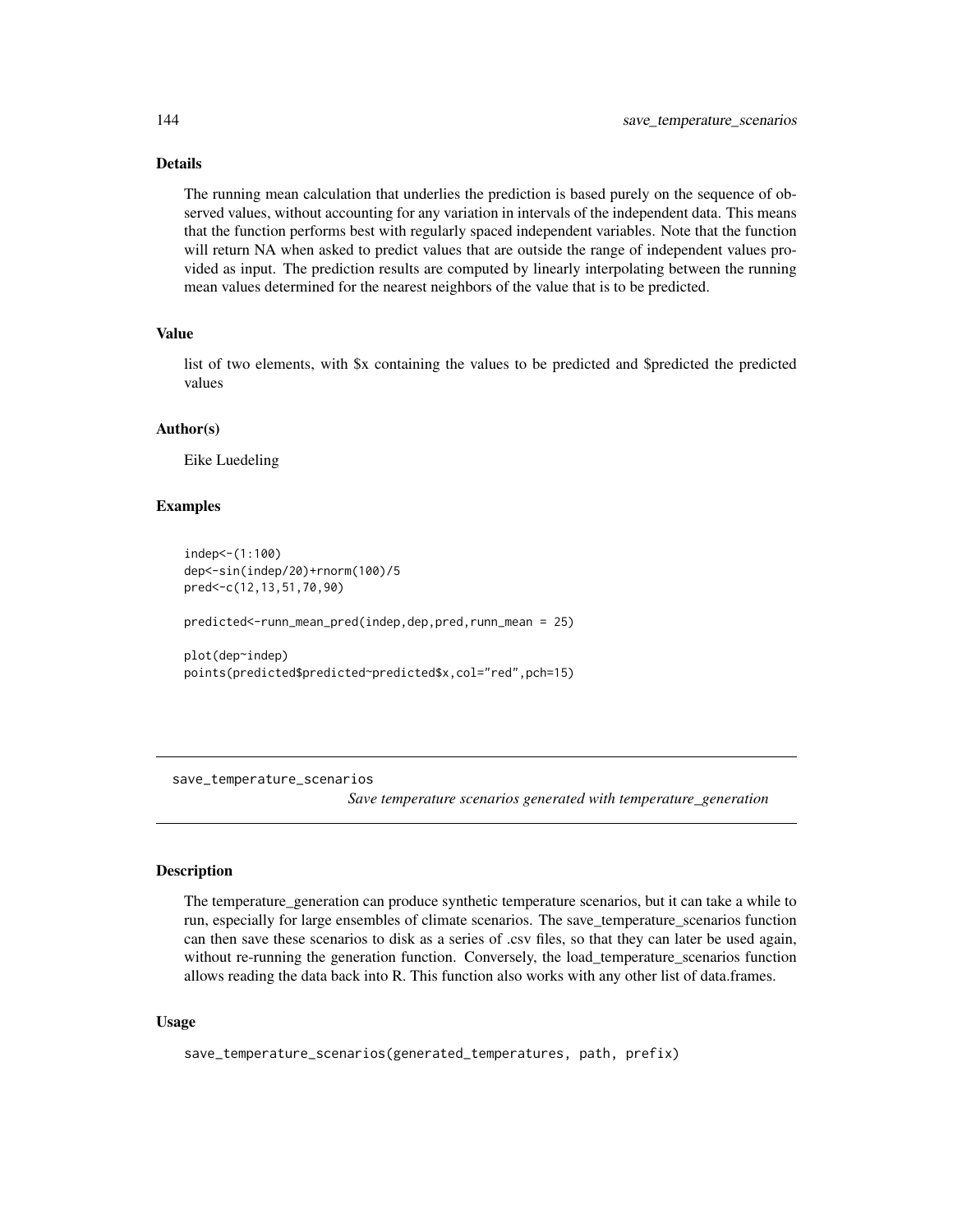#### <span id="page-144-0"></span>**Arguments**

| generated_temperatures |                                                                                       |
|------------------------|---------------------------------------------------------------------------------------|
|                        | list of temperature scenarios produced with the temperature generation func-<br>tion. |
| path                   | character string indicating the file path where the files are to be written.          |
| prefix                 | character string specifying the prefix for all files.                                 |

# Value

no values are returned, but files are written as a side\_effect.

#### Author(s)

Eike Luedeling

#### Examples

```
temps<-list(Element1=data.frame(a=1,b=2),Element2=data.frame(a=c(2,3),b=c(8,4)))
# save_temperature_scenarios(temps,path=getwd(),prefix="temperatures")
# temps_reloaded<-load_temperature_scenarios(path=getwd(),prefix="temperatures")
```
select\_by\_file\_extension

*Select string that end in a particular way (e.g. a certain file extension)*

# Description

Sometimes it makes sense to apply a function to several files in a folder, but only to those of a particular file type. This function can selects all elements in a vector of strings that end in a particular way, e.g. on a common file extension.

# Usage

```
select_by_file_extension(strings, file_extension)
```
#### **Arguments**

| strings | vector of character strings for elements to be extracted from.                                     |
|---------|----------------------------------------------------------------------------------------------------|
|         | file_extension character string specifying the extension of the file type to be selected. This can |
|         | also be any other trailing string that marks all vector elements to be selected.                   |

# Value

subset of the strings vector that only contains the elements that end on file\_extension.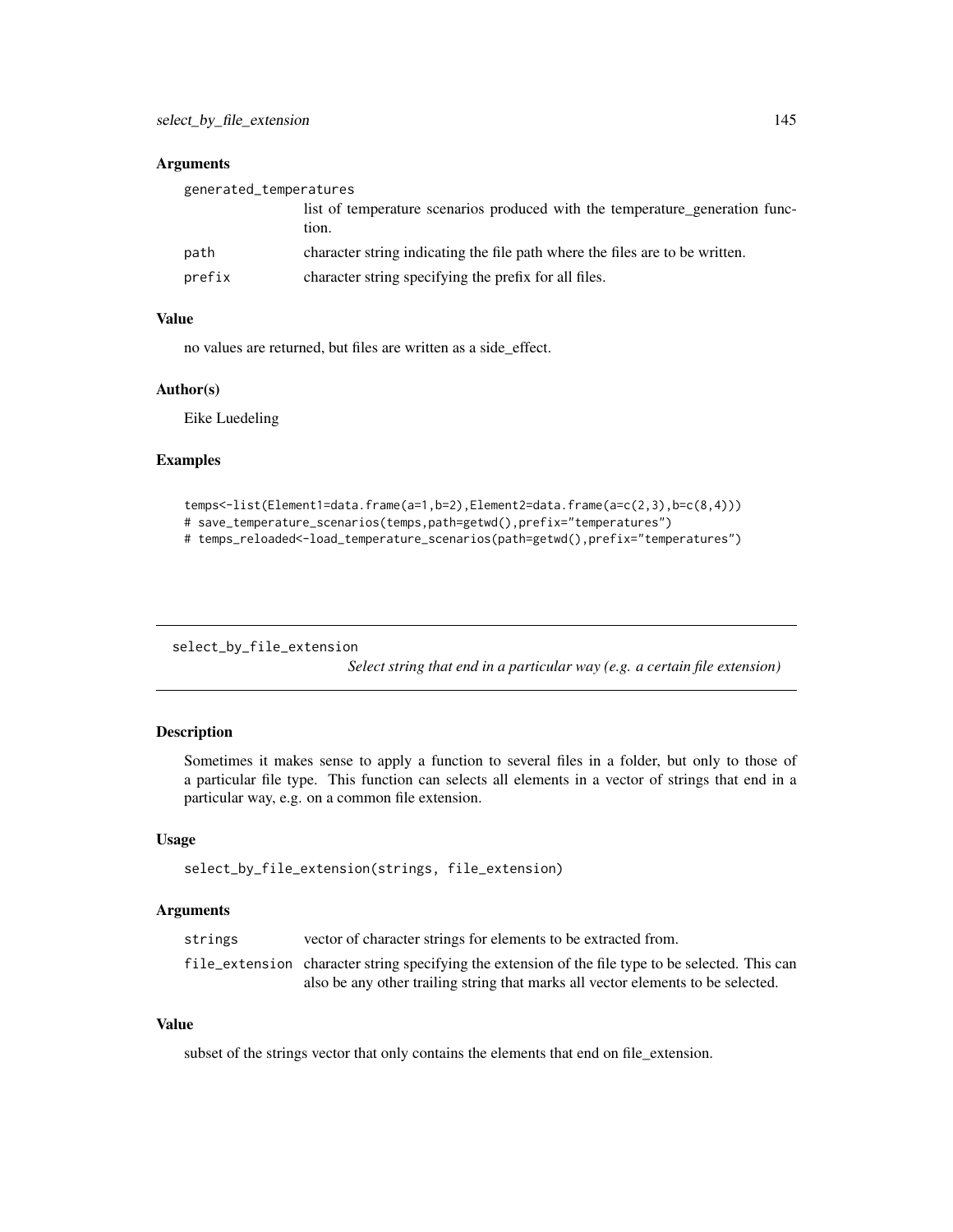# Author(s)

Eike Luedeling

# Examples

```
select_by_file_extension(c("Temp1.csv","Temp1.xls","Temp2.csv","Temp2.xls"),"csv")
select_by_file_extension(c("red car","blue car","yellow duck"), "car")
```
<span id="page-145-0"></span>stack\_hourly\_temps *Stacking of hourly temperatures*

# Description

This function processes hourly temperatures generated by make\_hourly\_temps for calculation of chilling and forcing. The chilling function requires temperatures to be in a long list, and this function prepares them in this way.

# Usage

```
stack_hourly_temps(
  weather = NULL,
  latitude = 50,
  hour_file = NULL,
  keep_sunrise_sunset = FALSE
\mathcal{L}
```
# Arguments

| weather             | weather data frame containing either daily minimum ("Tmin") and maximum<br>("Tmax") temperatures in the format generated by fix_weather, of hourly tem-<br>peratures in the format generated by make_hourly_temps (see below; this can<br>also be passed as hour file).                                                                                                                            |
|---------------------|----------------------------------------------------------------------------------------------------------------------------------------------------------------------------------------------------------------------------------------------------------------------------------------------------------------------------------------------------------------------------------------------------|
| latitude            | the geographic latitude (in decimal degrees) of the location of interest                                                                                                                                                                                                                                                                                                                           |
| hour_file           | this is a data frame of hourly temperatures, as generated by make hourly temps.<br>It has columns describing the date (Year+JDay or Year+Month+Day) and 24<br>columns called Hour_1  Hour_24 that contain hourly temperatures. This is no<br>longer required, since weather can be specified by the weather argument. This<br>parameter is only for compatibility with earlier versions of chillR. |
| keep_sunrise_sunset |                                                                                                                                                                                                                                                                                                                                                                                                    |
|                     | boolean variable indicating whether information on sunrise, sunset and daylength,<br>which is calculated for producing hourly temperature records, should be pre-<br>served in the output. Defaults to FALSE.                                                                                                                                                                                      |

<span id="page-145-1"></span>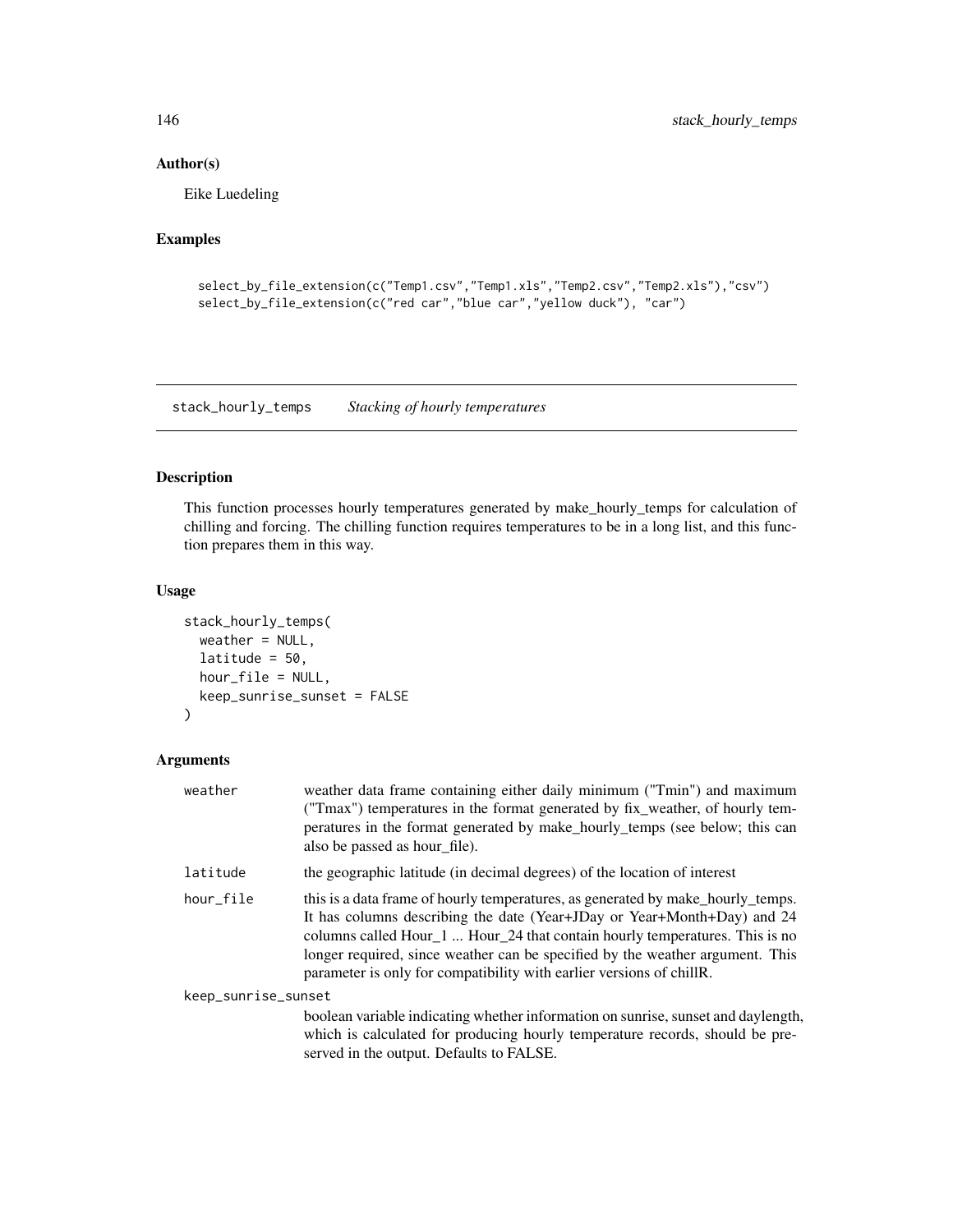# <span id="page-146-0"></span>Value

list containing two elements: hourtemps: data frame containing all the columns of the input data frame, except the hourly temperatures. Instead, two columns are added: Hour is the hour of the day, and Temp is the corresponding modeled mean temperature for that hour. QC: either the Quality control attribute ("QC") passed into the function within the daily temperature record produced by fix\_weather, or NA.

# Author(s)

Eike Luedeling

# References

Luedeling E, Kunz A and Blanke M, 2013. Identification of chilling and heat requirements of cherry trees - a statistical approach. International Journal of Biometeorology 57,679-689.

#### Examples

```
weather<-fix_weather(KA_weather[which(KA_weather$Year>2004),])
```

```
hourtemps<-stack_hourly_temps(weather, latitude=50.4)
```
stage\_transitions *Compute what it takes to advance through development stages*

# Description

Function to compute the thermal requirements of transitioning through a series of developmental stages.

#### Usage

```
stage_transitions(
  observations,
 hourtemps,
 stages,
 models = list(Chill_Portions = Dynamic_Model, GDH = GDH),
 max_steps = length(stages)
)
```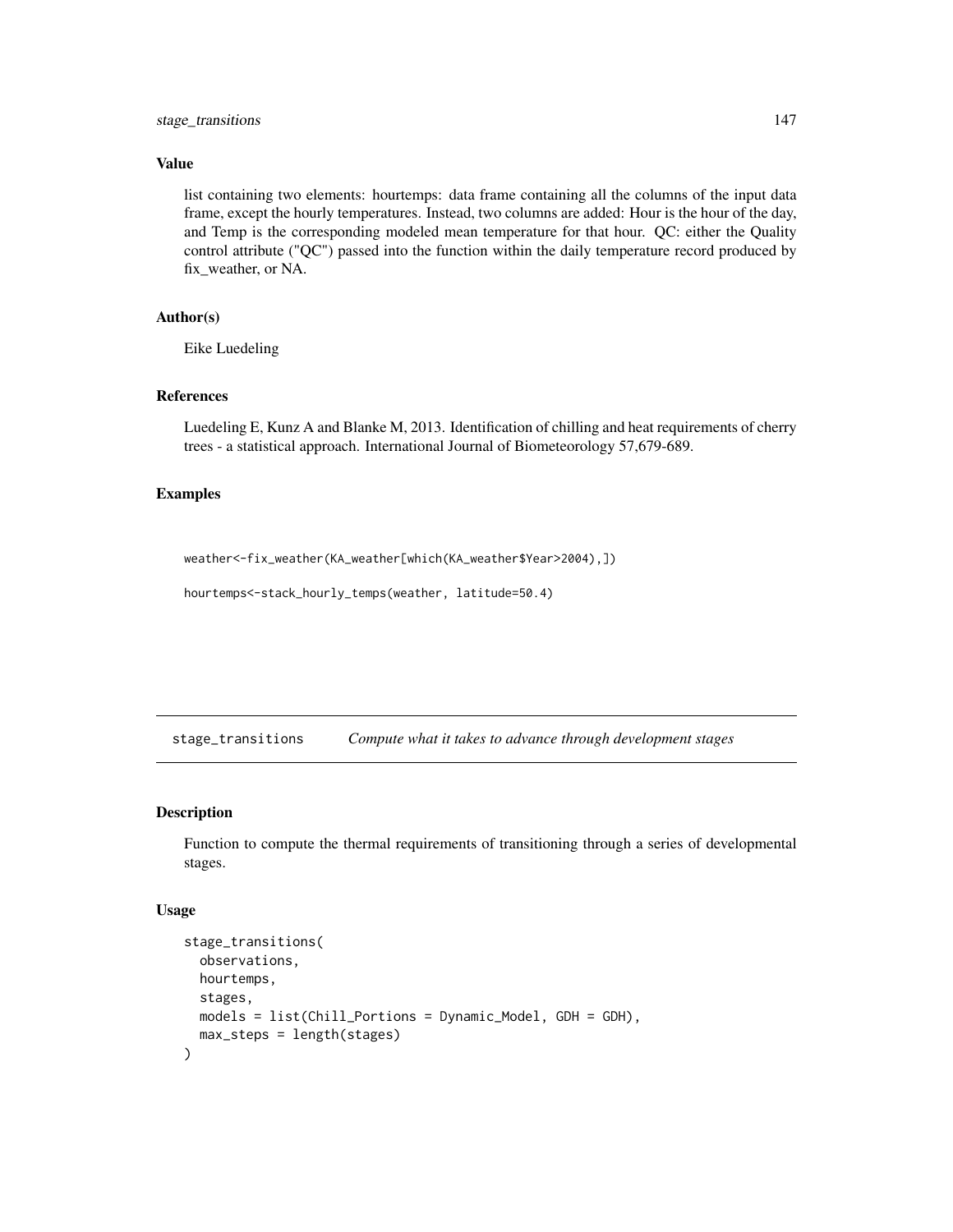# Arguments

| observations | data.frame containing observed developmental dates, e.g. different stages of<br>flower or leaf development. Should contain the columns 'Stage' (containing the<br>names of the development stages), 'Season' (containing the 'development year'<br>the observation belongs to, e.g. budbreak for trees may be considered a stage<br>of the 'dormancy year' that started in the previous calendar year), 'Year' (the<br>calendar year the observation was made), 'JDay' (the Julian Date, a.k.a. day of<br>the year, that the stage was observed).        |
|--------------|----------------------------------------------------------------------------------------------------------------------------------------------------------------------------------------------------------------------------------------------------------------------------------------------------------------------------------------------------------------------------------------------------------------------------------------------------------------------------------------------------------------------------------------------------------|
| hourtemps    | a list of two elements, with element 'hourtemps' being a dataframe of hourly<br>temperatures (e.g. produced by stack_hourly_temps). This data frame must<br>have a column for Year, a column for JDay (Julian date, or day of the year),<br>a column for Hour and a column for Temp (hourly temperature). The second<br>(optional) element is QC, which is a data.frame indicating completeness of the<br>dataset. This is automatically produced by stack_hourly_temps. This also works<br>if only the 'hourtemps' dataframe is passed to the function. |
| stages       | character vector containing the relevant development stages in their order of<br>occurrence.                                                                                                                                                                                                                                                                                                                                                                                                                                                             |
| models       | named list of models that should be applied to the hourly temperature data.<br>These should be functions that take as input a vector of hourly temperatures.<br>This defaults to list(Chill_Portions=Dynamic_Model, GDH=GDH), models that<br>are often used for describing chill and heat accumulation in temperate fruit trees.                                                                                                                                                                                                                         |
| max_steps    | integer indicating the maximum number of stage steps (i.e. transitions from one<br>step to the next), for which thermal requirements should be calculated. This de-<br>faults to length(stages), which is also the maximum value. If only requirements<br>between each stage and the following stage are of interest, this should be set to<br>1.                                                                                                                                                                                                        |

# Value

data frame with rows for all transitions that occurred during the observed records and the values of the metrics specified in 'models' that accrued between the respective dates. Columns are c('Season','Stage', 'to\_Stage','stage\_steps') and one column for each thermal metrics.

# Author(s)

Eike Luedeling

# Examples

```
hourtemps<-stack_hourly_temps(KA_weather)
observations<-data.frame(Stage=c("V1","V2","V3","V1","V2","V3","V1","V3"),
                       Season=c(2001,2001,2001,2002,2002,2002,2003,2003),
                        Year=c(2001,2001,2001,2002,2002,2002,2003,2003),
                        JDay=c(30,45,60,35,42,55,37,62))
stages<-c("V1","V2","V3")
```
stage\_transitions(observations,hourtemps,stages)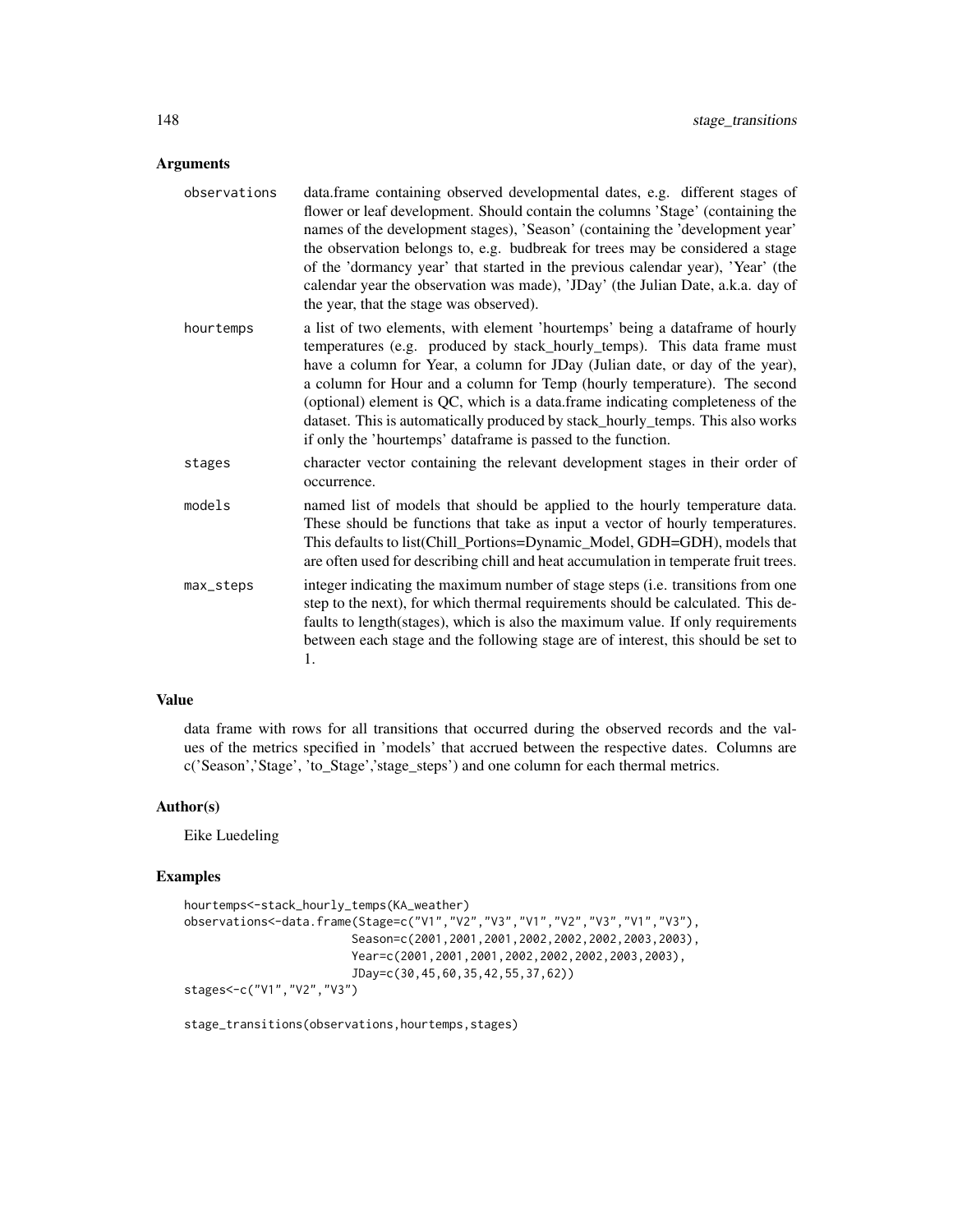# <span id="page-148-0"></span>Description

Same as UniChill\_Wrapper, but with a step function for chilling

#### Usage

StepChill\_Wrapper(x, par)

#### Arguments

|     | data.frame with at least columns 'Temp' and 'JDay'                                                                                |
|-----|-----------------------------------------------------------------------------------------------------------------------------------|
| par | numeric vector of length 7 with the parameters of the StepChill model: 1. Tc, 2.<br>$\mathbf{bf}$ , 3. cf, 4. Cstar and 5. Fstar. |

# Value

A single numeric value with the JDay prediction for the temperaturs in 'x\$Temp' and the model parameters in 'par'.

# Author(s)

Carsten Urbach <urbach@hiskp.uni-bonn.de>

# References

Isabelle Chuine, A Unified Model for Budburst of Trees, J. theor. Biol. (2000) 207

Asse et al., Process-based models outcompete correlative models in projecting spring phenology of trees in a future warmer climate,Agricultural and Forest Meteorology (2020) 107913

step\_model *Calculation of cumulative temperature metric according to a userdefined stepwise weight function*

# Description

This function calculates heat for temperate trees according to a stepwise model provided by the user.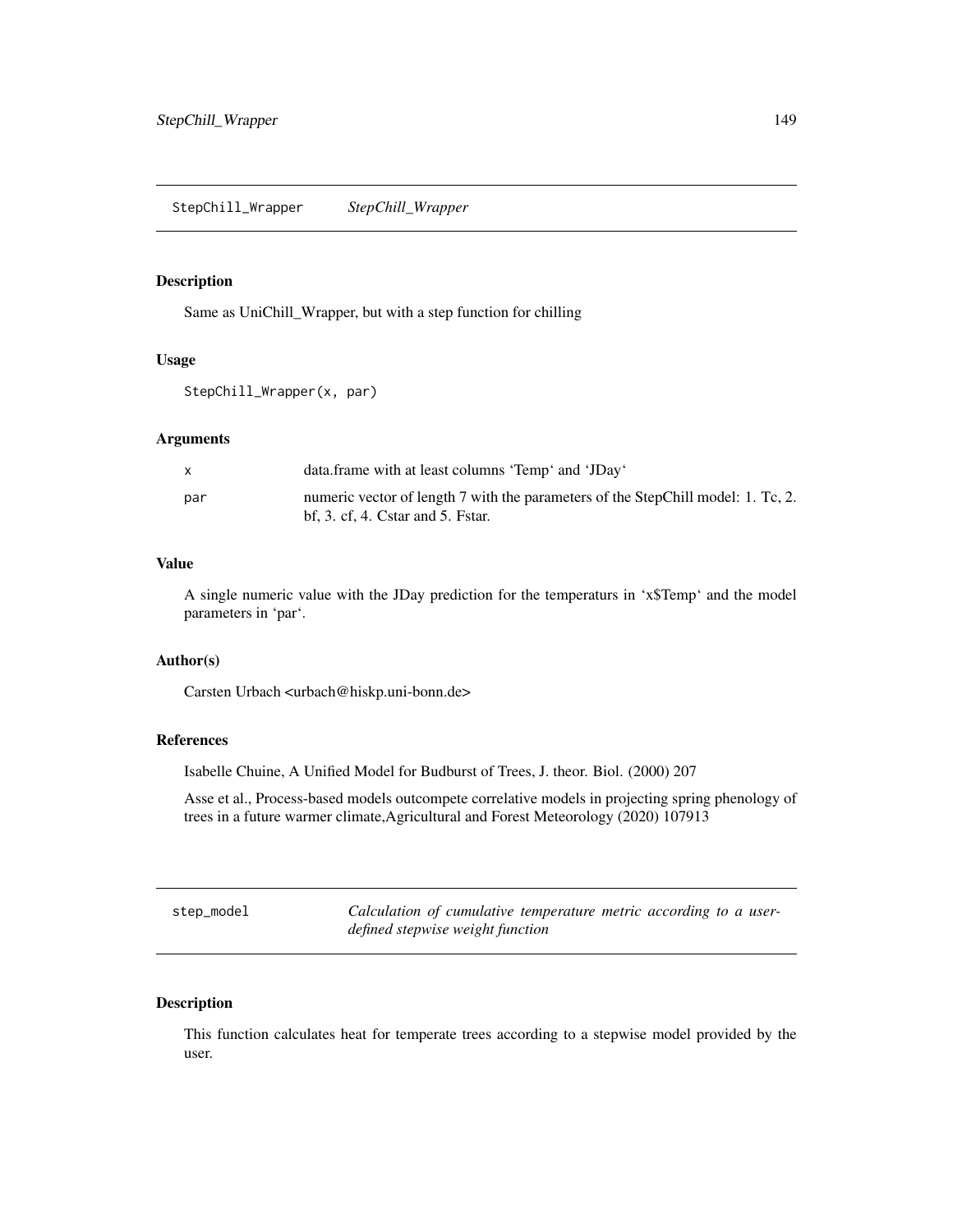# Usage

```
step_model(
 HourTemp,
 df = data frame(lower = c(-1000, 1.4, 2.4, 9.1, 12.4, 15.9, 18), upper = c(1.4, 2.4,9.1, 12.4, 15.9, 18, 1000), weight = c(0, 0.5, 1, 0.5, 0, -0.5, -1)),
  summ = TRUE
)
```
#### Arguments

| HourTemp | Vector of hourly temperatures.                                                                                                                                                                                                                                           |
|----------|--------------------------------------------------------------------------------------------------------------------------------------------------------------------------------------------------------------------------------------------------------------------------|
| df       | data.frame with three columns: lower, upper and weight. lower should contain<br>the lower boundary of a chilling weight interval and upper should contain the<br>upper boundary, weight indicates the weighting to be applied to the respective<br>temperature interval. |
| summ     | Boolean parameter indicating whether calculated metrics should be provided as<br>cumulative values over the entire record (TRUE) or as the actual accumulation<br>for each hour (FALSE).                                                                                 |

# Details

Temperature-based metric calculated according to the user-defined model.

#### Value

Vector of length length(HourTemp) containing the cumulative temperature metric over the entire duration of HourTemp.

#### Author(s)

Eike Luedeling

# Examples

weather<-fix\_weather(KA\_weather[which(KA\_weather\$Year>2006),])

stack<-stack\_hourly\_temps(weather,latitude=50.4)

```
df=data.frame(
 lower=c(-1000,1,2,3,4,5,6),
 upper=c(1,2,3,4,5,6,1000),
 weight=c(0,1,2,3,2,1,0))
```
custom<-function(x) step\_model(x,df)

custom(stack\$Temp)

models<-list(Chilling\_Hours=Chilling\_Hours,Utah\_Chill\_Units=Utah\_Model,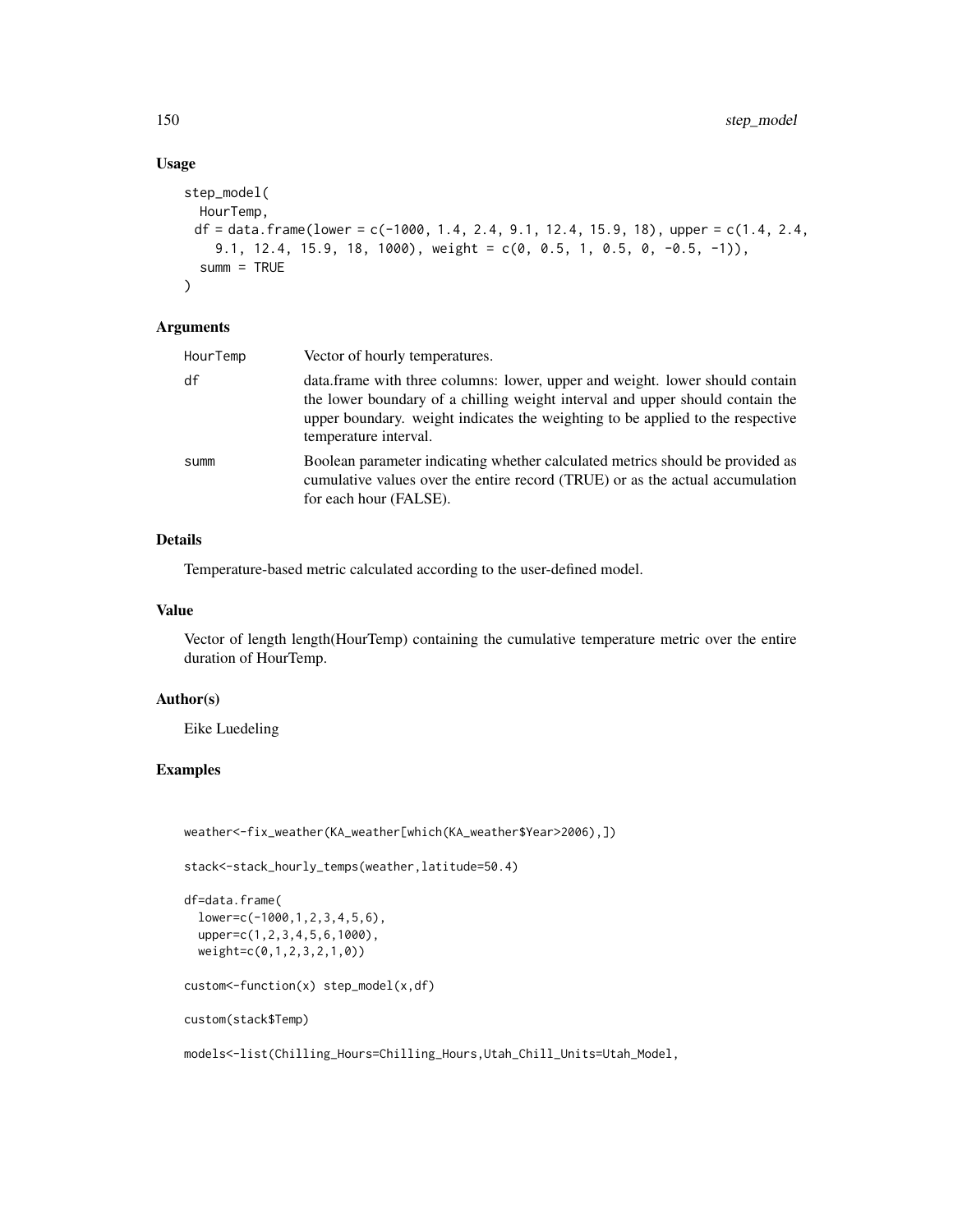<span id="page-150-0"></span>Chill\_Portions=Dynamic\_Model,GDH=GDH,custom=custom)

```
tempResponse(stack,Start_JDay = 305,End_JDay = 60,models)
```
summary.bootstrap\_phenologyFit

*summary.bootstrap\_phenologyFit*

# Description

Summarise a 'bootstrap\_phenologyFit' object

# Usage

```
## S3 method for class 'bootstrap_phenologyFit'
summary(object, ...)
```
# Arguments

| object | class 'bootstrap_phenologyFit' to summarise |
|--------|---------------------------------------------|
| .      | generic parameters, ignored here            |

# Value

No return value.

summary.phenologyFit *summary phenologyFit*

# Description

summary phenologyFit

# Usage

```
## S3 method for class 'phenologyFit'
summary(object, ...)
```
#### Arguments

| object   | class phenologyFit. object to summarise |
|----------|-----------------------------------------|
| $\cdots$ | additional parameters, ignored here     |

# Value

No return value.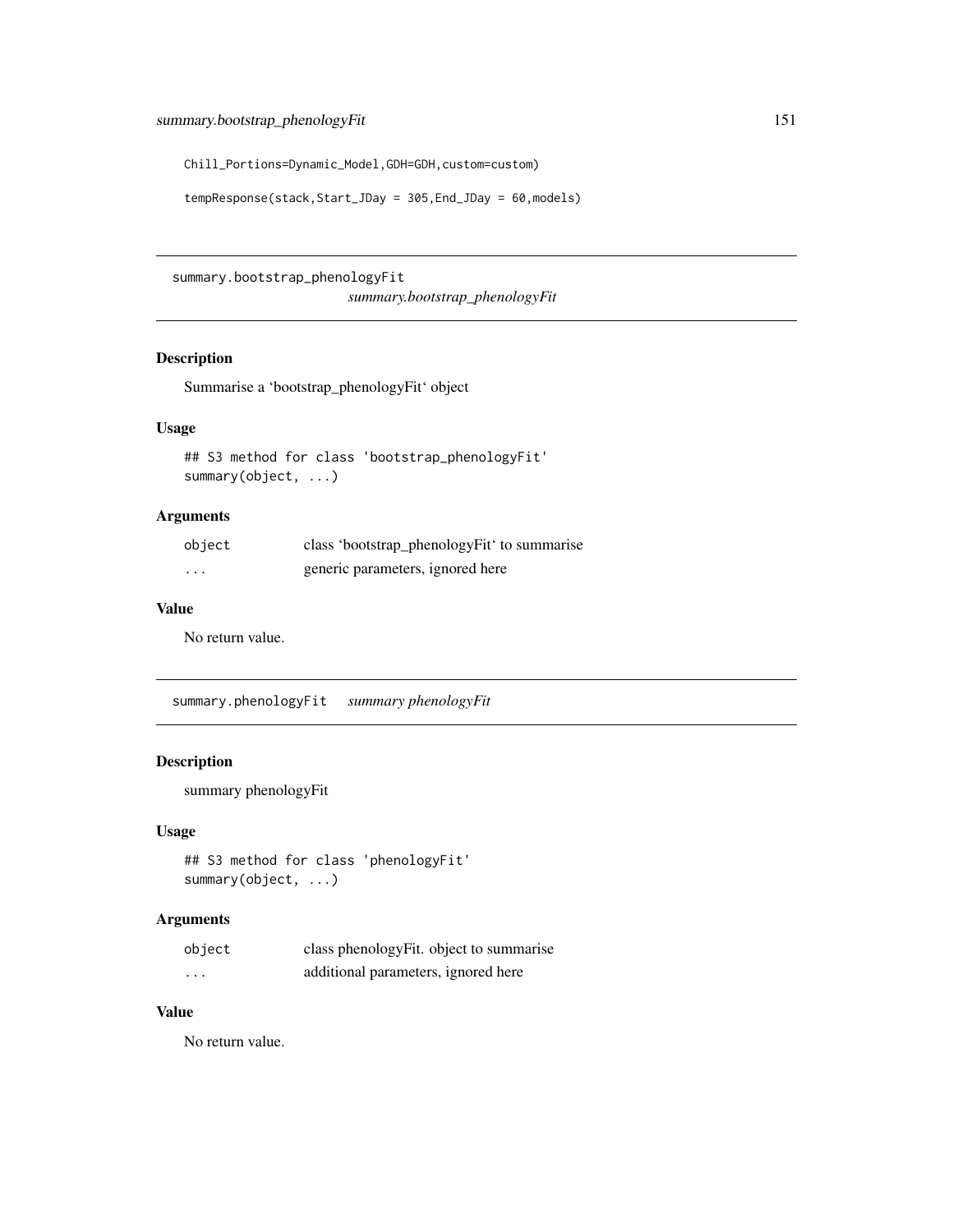```
temperature_generation
```
*Generation of synthetic temperature records*

#### Description

Function to incorporate the temperature generation function of the RMAWGEN weather generator into chillR. The weather generator is calibrated using the weather data.frame (years between years[1] and years[2]), and then generates synthetic weather for a user-defined time frame (bounded by sim\_years[1] and sim\_years[2]). Monthly change vectors for minimum and maximum temperatures can be specified to allow generation of temperature change scenarios.

#### Usage

```
temperature_generation(
 weather,
  years,
  sim_years,
  temperature_scenario = data.frame(Tmin = rep(0, 12), Tmax = rep(0, 12)),
  seed = 99,
  check_temperature_scenario_type = TRUE,
  temperature_check_args = NULL,
  max_reference_year_difference = 5,
 warn_me = TRUE,remove_NA_scenarios = TRUE
)
```
#### Arguments

| weather              | daily weather, as produced with the fix_weather function. Can also be generated<br>by other means, but should contain the columns c("Month", "Day", "Year", "Tmin", "Tmax").                                                                                                                                                                                                                                           |  |
|----------------------|------------------------------------------------------------------------------------------------------------------------------------------------------------------------------------------------------------------------------------------------------------------------------------------------------------------------------------------------------------------------------------------------------------------------|--|
| years                | vector of length 2 indicating the start and end year of the time interval to be used<br>for calibrating the temperature generator.                                                                                                                                                                                                                                                                                     |  |
| sim_years            | vector of length 2 indicating the start and end year of the time interval for which<br>temperatures are to be generated.                                                                                                                                                                                                                                                                                               |  |
| temperature_scenario |                                                                                                                                                                                                                                                                                                                                                                                                                        |  |
|                      | can be one of three options: 1) a data frame with two columns Tmin and Tmax<br>and n_intervals (default: 12) rows containing temperature changes for all time<br>intervals, or absolute temperatures for these intervals. 2) a temperature sce-<br>nario object, consisting of the following elements: $data' = a data frame with$<br>n_intervals elements containing the absolute or relative temperature information |  |

(as in input option 1); 'scenario\_year' = the year the scenario is representative of; 'reference year' = the year the scenario is representative of; 'scenario type' = the scenario type ('absolute' or 'relative' - if NA, this is assigned automatically); 'labels' = and elements attached to the input temperature\_scenario as an element names 'labels'. A subset of these elements can also be specified, but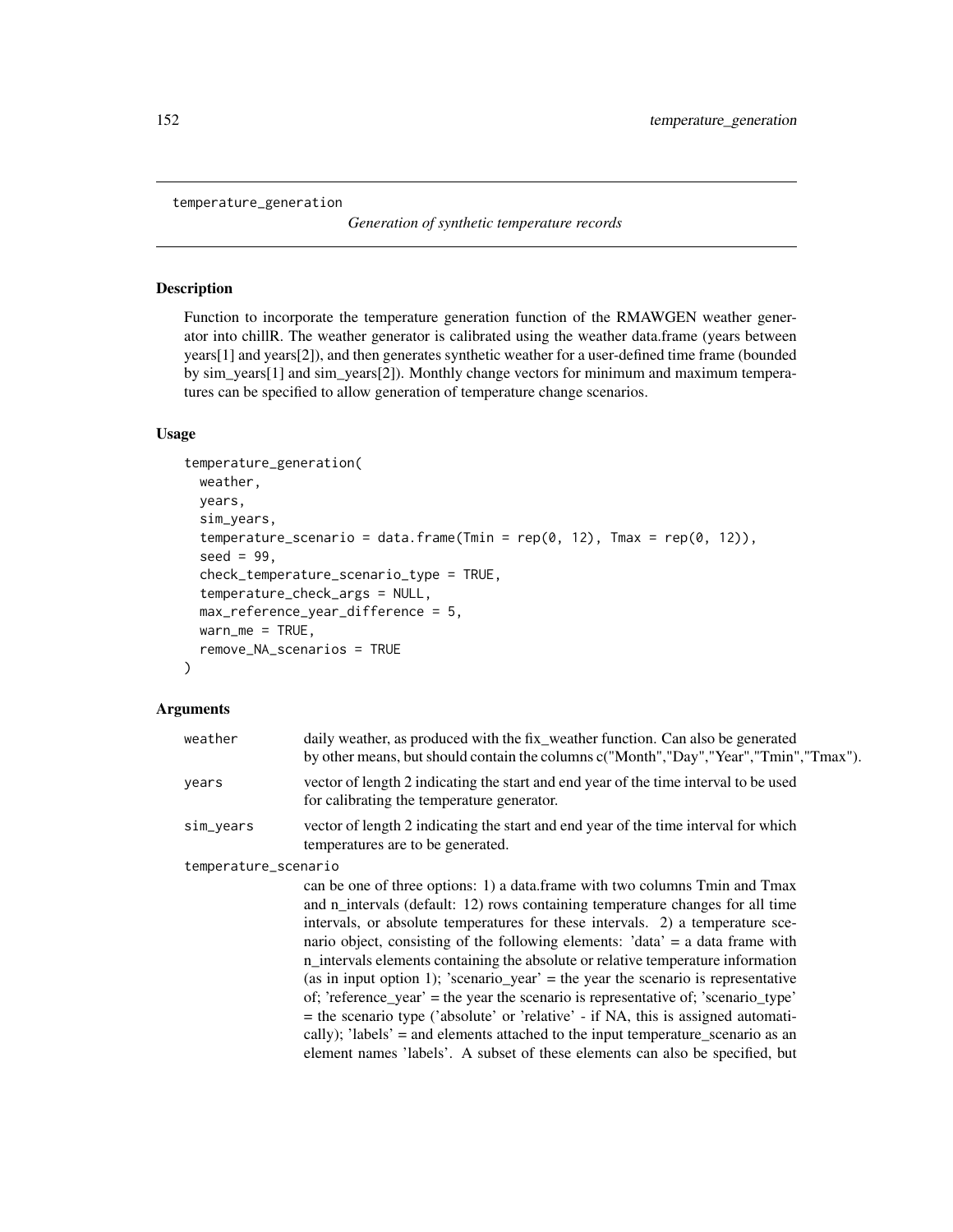|                                 | 'data' must be present. 3) a (named or unnamed) list containing multiple objects<br>of types 1 and 2. In this case, outputs are generated for all scenarios.                                                        |  |
|---------------------------------|---------------------------------------------------------------------------------------------------------------------------------------------------------------------------------------------------------------------|--|
| seed                            | integer specifying the random seed for the weather generation.                                                                                                                                                      |  |
| check_temperature_scenario_type |                                                                                                                                                                                                                     |  |
|                                 | boolean variable specifying whether temperature scenarios should be checked -<br>and the scenario_type updated if necessary - with the check_temperature_scenario<br>function.                                      |  |
| temperature_check_args          |                                                                                                                                                                                                                     |  |
|                                 | list of arguments to be passed to the check_temperature_scenario function. Check<br>documentation of that function for details.                                                                                     |  |
| max_reference_year_difference   |                                                                                                                                                                                                                     |  |
|                                 | for relative temperature scenarios, the maximum difference between the ref-<br>erence years of the scenario and the weather record used for calibration (the<br>median of the two elements in the 'years' argument. |  |
| warn_me                         | boolean variable specifying whether warnings should be shown. Defaults to<br>TRUE.                                                                                                                                  |  |
| remove_NA_scenarios             |                                                                                                                                                                                                                     |  |
|                                 | boolean parameter indicating whether temperature scenarios that contain NA<br>values should be removed. Such scenarios would generate an error.                                                                     |  |

# Details

Note that this function uses the temperature generation algorithms of the RMAWGEN package. For more details, refer to the documentation of this package.

# Value

list of data.frames containing the simulated weather, with columns c("YEARMODA", "DATE","Year","Month","Day","Tmin If temperature\_scenario is a list, the output list contains simulated temperature records for all scenarios.

# Author(s)

Eike Luedeling

# Examples

## Examples are #d out to pass CRAN checks. Remove #s to run them.

```
# Temp<-temperature_generation(KA_weather,years=c(1999,2001),
```
# sim\_years = c(2001,2002),temperature\_scenario = data.frame(Tmin=c(1,3,2,1,5,7,3,2,1,5,4,3),

```
# Tmax=c(1,2,3,2,1,3,2,1,2,3,4,5)))
```
# Temp<-temperature\_generation(weather=KA\_weather,years=c(1999,2001),

```
# sim_years = c(2005,2006),
```
- # temperature\_scenario=data.frame(Tmin=c(1,3,5,8,12,15,15,15,10,8,3,1),
- # Tmax=c(6,8,10,13,17,20,20,20,15,13,8,6)))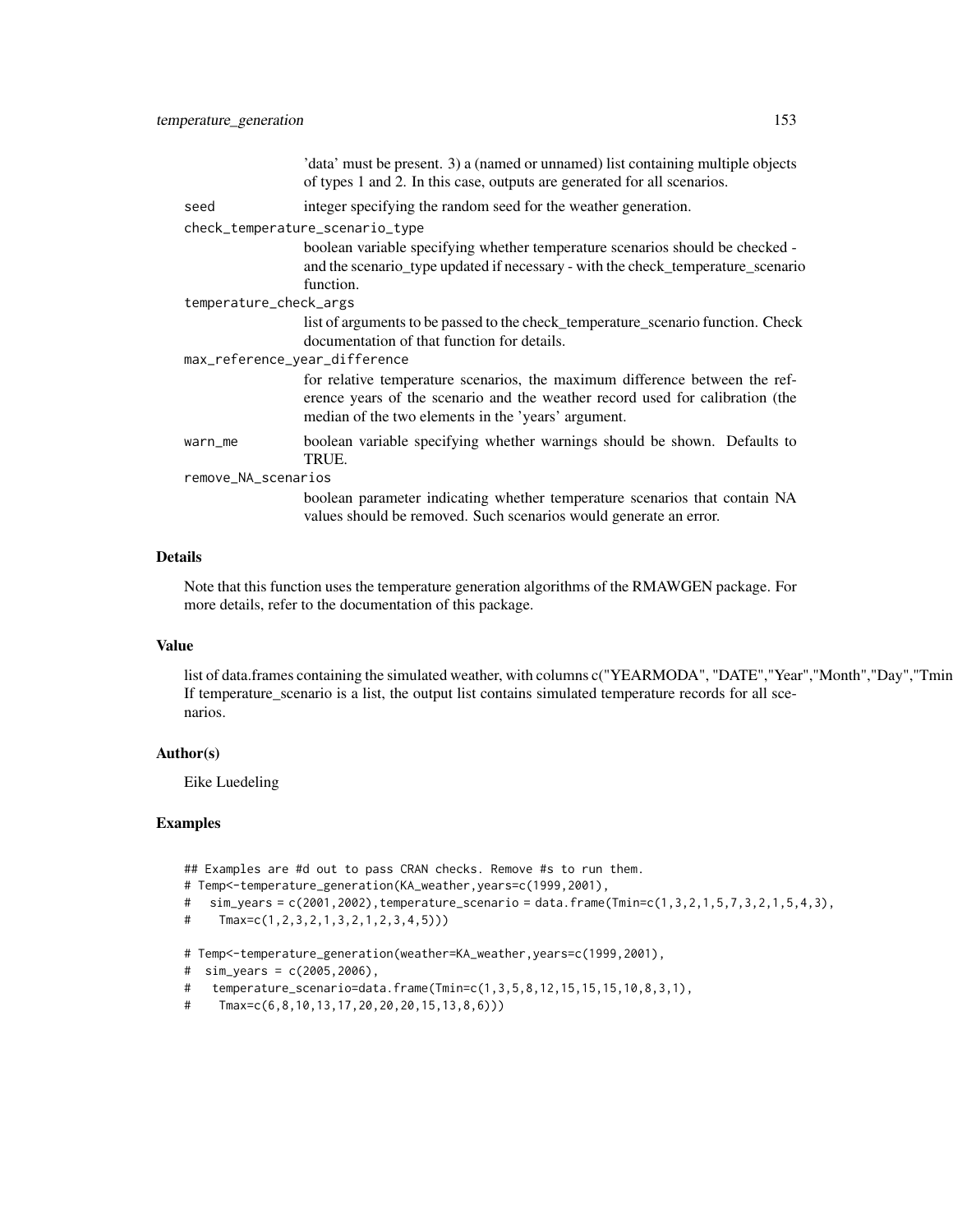<span id="page-153-0"></span>temperature\_scenario\_baseline\_adjustment *Make temperature scenario relative to a particular baseline*

#### Description

When interpreting future (or past) temperature scenarios that provide absolute temperatures, it is important to consider the temperature baseline, i.e. a temperature scenario produced with similar models and methods that corresponds to the current temperature regime. Such baselines are normally available from the same source that provided the future scenarios. This function implements this adjustment. The function can be used for two situations: 1) two absolute temperature scenarios: the output is the difference between the scenarios, i.e. a relative temperature scenario describing the difference between monthly temperature extreme means between the two scenarios. 2) two relative temperature scenarios: the output is a relative temperature scenario that describes the difference between the scenario year of the temperature\_scenario and the baseline year of the baseline\_temperature\_scenario. This only works if the scenario\_year of the baseline\_temperature\_scenario is the same as the reference\_year of the temperature\_scenario.

#### Usage

```
temperature_scenario_baseline_adjustment(
  baseline_temperature_scenario,
  temperature_scenario,
  temperature_check_args = NULL,
  warn_me = TRUE,required_variables = c("Tmin", "Tmax")
)
```
#### Arguments

```
baseline_temperature_scenario
```
baseline temperature scenario (e.g. produced with 'extract\_temperatures\_from\_grids'). This is a temperature scenario object, consisting of the following elements: 'data' = data.frame with two columns Tmin and Tmax containing absolute (normally monthly) mean minimum and maximum temperatures; 'reference\_year' = the year the scenario refers to (this is normally NA for absolute temperature scenarios, because they don't require considering a reference scenario); 'scenario type' = the scenario type, normally "absolute" (but can also be "relative" or NA - then the type is automatically assigned); 'labels' = elements attached to the input temperature\_scenario. A subset of these elements can also be specified, but 'data' must be present.

corresponds to the period, for which observed weather records are available. The first step in this is to compute the change generation. This is needed for making extracting information on prospective changes from sense of future climate scenarios, climate change analyses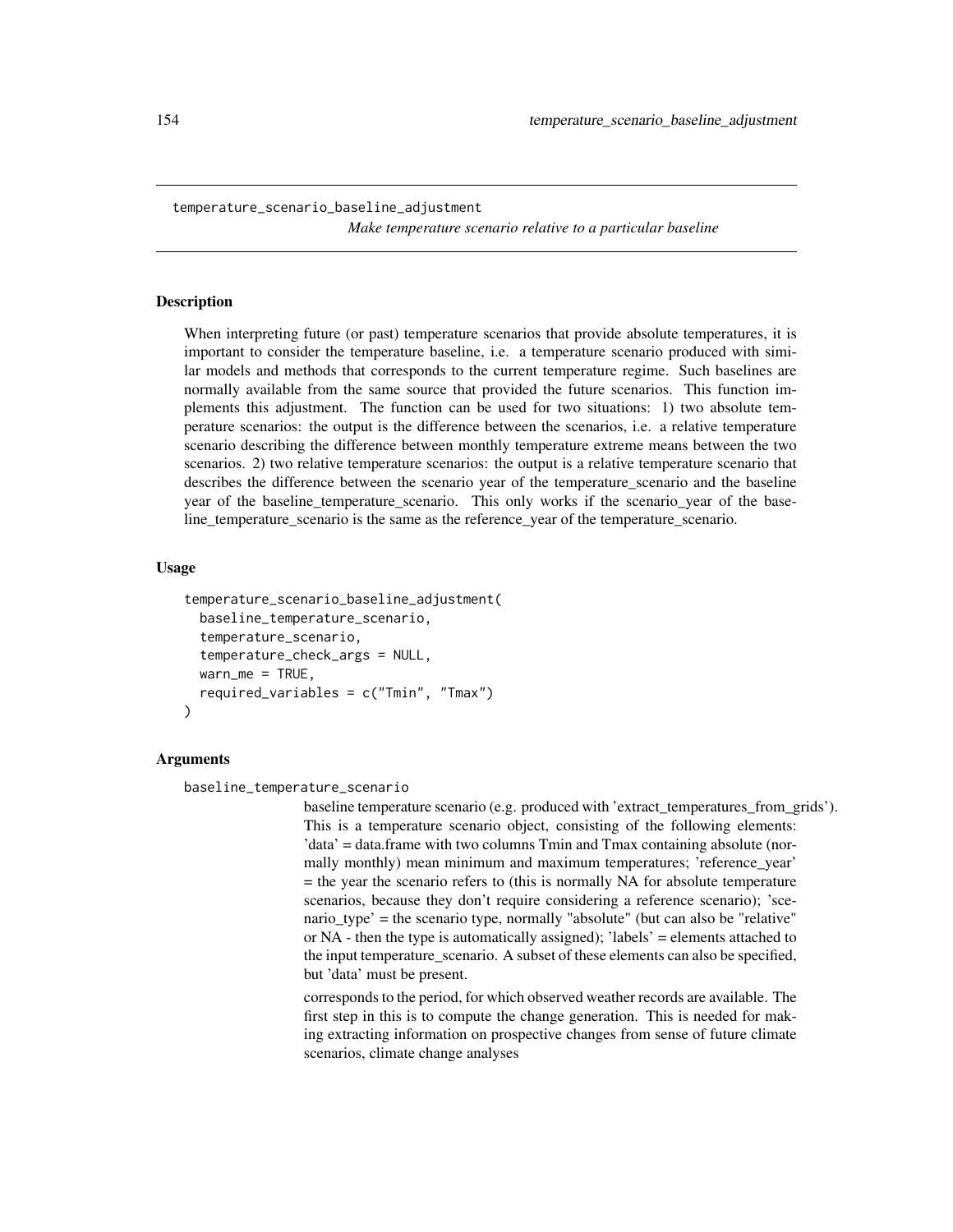#### temperature\_scenario

can be one of three options: 1) a data.frame with two columns Tmin and Tmax and n\_intervals (default: 12) rows containing temperature changes for all time intervals, or absolute temperatures for these intervals. 2) a temperature scenario object, consisting of the following elements: 'data' = a data frame with n intervals elements containing the absolute or relative temperature information (as in input option 1); 'scenario\_year' = the year the scenario is representative of; 'reference\_year' = the year the scenario is representative of; 'scenario\_type' = the scenario type ('absolute' or 'relative' - if NA, this is assigned automatically); 'labels' = and elements attached to the input temperature\_scenario as an element names 'labels'. A subset of these elements can also be specified, but 'data' must be present. 3) a list of elements of type 1 or 2. Then the adjustment is done for all elements.

temperature\_check\_args

list of arguments to be passed to the check temperature scenario function. Check documentation of that function for details.

warn\_me boolean variable specifying whether warnings should be shown. Defaults to TRUE.

required\_variables

character vectors containing names of variables that must be included in the scenario.

## Value

temperature scenario object, consisting of the following elements: 'data' = a data frame with n intervals elements containing the absolute or relative temperature information. 'reference year' = the year the scenario is representative of. 'scenario\_type' = the scenario type ('absolute' or 'relative'); 'labels' = and elements attached to the input temperature\_scenario as an element names 'labels'.

The function also returns warnings, where elements are missing or the scenario\_type appears to be wrong, and it stops with an error, if the scenario isn't specified in a format that is usable by chillR.

# Author(s)

Eike Luedeling

#### Examples

```
baseline_temperature_scenario<-list(data=data.frame(Tmin=c(1,1,1,1,1,1,1,1,1,1,1,1),
                                                    Tmax=c(1,1,1,1,1,1,1,1,1,1,1,1)),
                                                    scenario_year=1990,
                                                    reference_year=1975,
                                                    scenario_type="relative")
temperature_scenario<-list(data=data.frame(Tmin=c(4,4,4,4,4,4,4,4,4,4,4,4),
                                           Tmax=c(4,4,4,4,4,4,4,4,4,4,4,4)),
                                           scenario_year=2000,
                                           reference_year=1990,
                                           scenario_type="relative")
```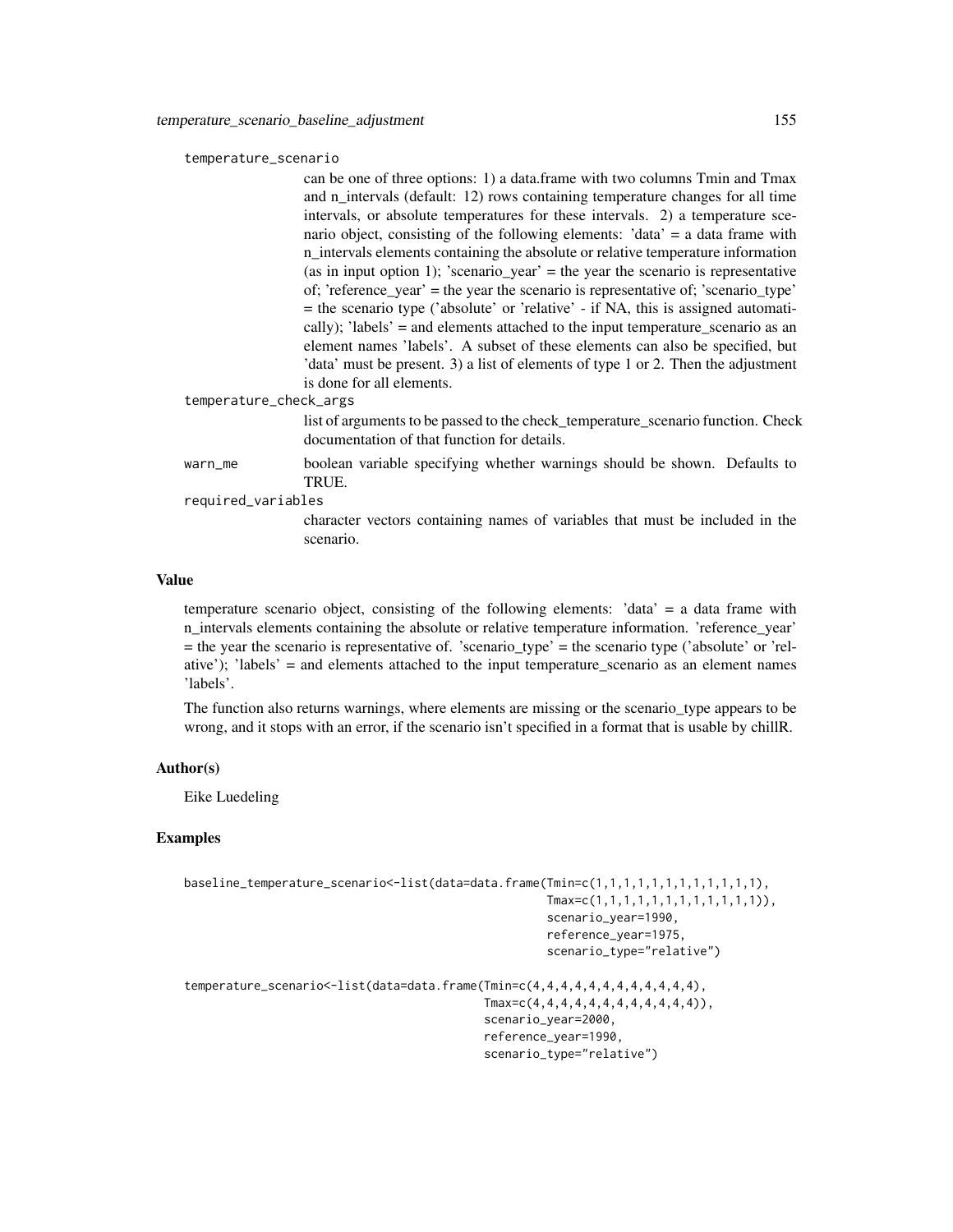```
relative_temperature_scenario<-temperature_scenario_baseline_adjustment(
                     baseline_temperature_scenario,temperature_scenario,
                     temperature_check_args=NULL)
baseline_temperature_scenario<-list(data=data.frame(Tmin=c(-5,-2,2,5,10,12,15,15,12,10,5,1),
                                             Tmax=c( 1, 4,7,10,15,18,22,24,17,15,11,6)),
                                                    scenario_year=1980,
                                                    reference_year=NA,
                                                    scenario_type="absolute")
temperature_scenario<-list(data=data.frame(Tmin=c(-3,0,4,7,12,14,17,17,14,12,7,3),
                                               Tmax=c(3,6,9,12,17,20,24,26,19,17,13,8)),
                                           scenario_year=2000,
                                           reference_year=NA,
                                           scenario_type="absolute")
relative_temperature_scenario<-temperature_scenario_baseline_adjustment(
                     baseline_temperature_scenario,temperature_scenario,
                     temperature_check_args=NULL)
```
temperature\_scenario\_from\_records

*Make monthly temperature scenario from historic records*

#### **Description**

Produces a list of scenarios containing monthly means for Tmin and Tmax that are representative of particular years. These scenario are computed by applying linear regression to a file containing Tmin and Tmax records, and using the regression model to calculate typical values for the userspecified years.

# Usage

```
temperature_scenario_from_records(
  weather,
 year,
  weather_start = NA,
 weather_end = NA,
  scen_type = "running_mean",runn mean = 15)
```
#### Arguments

weather daily weather, as produced with the fix\_weather function. Can also be generated by other means, but shouold contain the columns c("Month","Day","Year","Tmin","Tmax").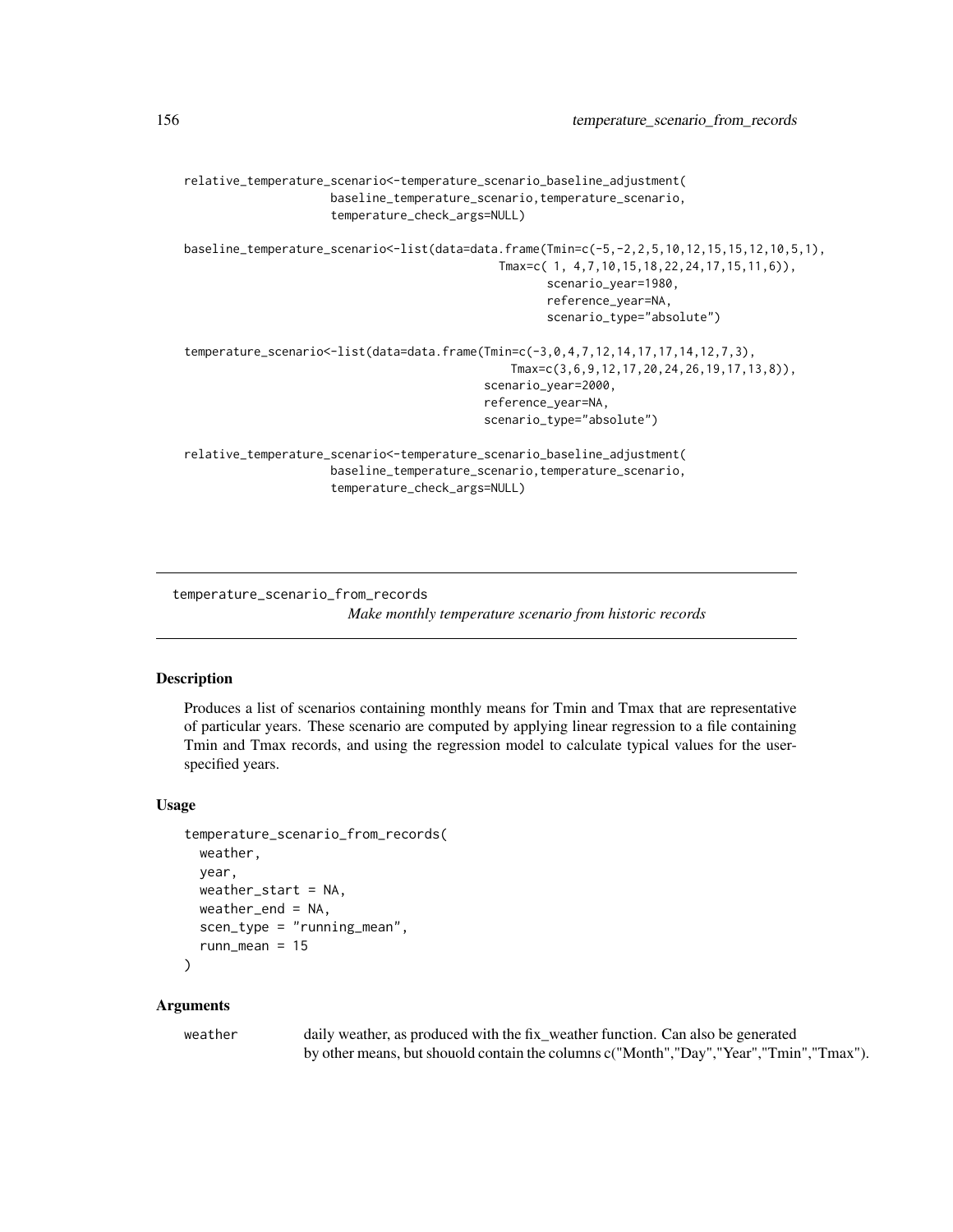| year          | numeric vector of years, for which the scenario is to be produced.                                                                                                                                                                                                                                                                                                                                                                                        |
|---------------|-----------------------------------------------------------------------------------------------------------------------------------------------------------------------------------------------------------------------------------------------------------------------------------------------------------------------------------------------------------------------------------------------------------------------------------------------------------|
| weather_start | start year of the period to be considered in calculating the regression. Defaults<br>to NA, which means the first year of the record is used as start year.                                                                                                                                                                                                                                                                                               |
| weather_end   | end year of the period to be considered in calculating the regression. Defaults to<br>NA, which means the last year of the record is used as end year.                                                                                                                                                                                                                                                                                                    |
| scen_type     | character string, either "regression" or "running_mean", specifying how the sce-<br>nario should be produced. "regression" computed the scenario based on an<br>assumed linear trend in the data; "running_mean" uses a running mean func-<br>tion instead, with the length of the running mean window determined by the<br>runn_mean parameter. The default is a running mean function, since the as-<br>sumption of a linear trend often does not hold. |
| runn_mean     | number of vector elements to use for calculating the running mean; this is re-<br>duced, if the time series is not long enough to accommodate the specified win-<br>dow. Defaults to 15.                                                                                                                                                                                                                                                                  |

#### Details

This function produces outputs that can be used as input for the temperature\_generation function. Sample applications are the use of the temperature\_generation function for making replicate weather records for a given year for risk assessment purposes, or the generation of a weather scenario that can be compared with other datasets (e.g. climate scenarios based on the WorldClim dataset refer to a 1951-2000 baseline, so that meaningful use of such scenarios for local contexts requires consideration of a scenario that corresponds to temperatures in 1975, the central year of this period).

# Value

list of climate scenario objects, consisting of the following elements: 'data' = a data frame with n\_intervals elements containing the absolute temperature information. 'scenario\_year' = the year the scenario is representative of, i.e. the specified 'year' parameter. 'reference\_year' = NA (because this is an absolute temperature scenarios, not a relative one); 'scenario  $type' = 'absolute'$  (because this is an absolute temperature scenario, not a relative one); 'labels' = 'regression-based scenario'.

# Author(s)

Eike Luedeling

#### Examples

temperature\_scenario\_from\_records(weather=KA\_weather,year=2001,weather\_start=2000,weather\_end=2005)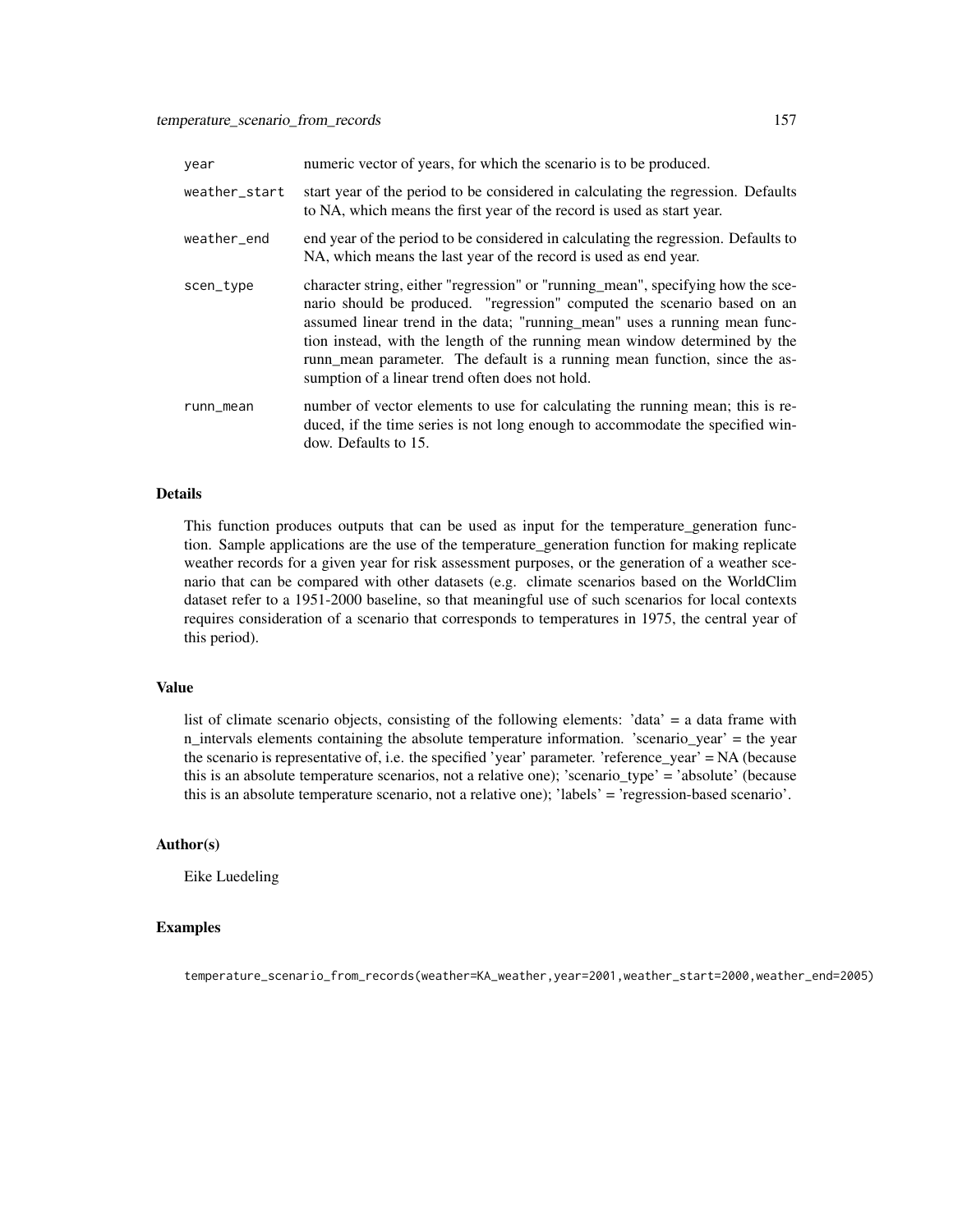<span id="page-157-1"></span><span id="page-157-0"></span>

#### Description

Extension of the chilling function, which calculated four pre-defined temperature-based metrics. This function has more flexibility, because it allows specifying the models that should be calculated. These can be selected from a small set of models provided with chillR, but they can also be defined by the user. Precondition at the moment is that they require hourly temperature only as inputs.

# Usage

```
tempResponse(
 hourtemps,
  Start_JDay = 1,
 End_JDay = 366,
 models = list(Chilling_Hours = Chilling_Hours, Utah_Chill_Units = Utah_Model,
    Chill_Portions = Dynamic_Model, GDH = GDH),
 misstolerance = 50,
 whole_record = FALSE,
 mean_out = FALSE)
```
# Arguments

| hourtemps     | a list of two elements, with element 'hourtemps' being a dataframe of hourly<br>temperatures (e.g. produced by stack_hourly_temps). This data frame must<br>have a column for Year, a column for JDay (Julian date, or day of the year),<br>a column for Hour and a column for Temp (hourly temperature). The second<br>(optional) element is QC, which is a data frame indicating completeness of the<br>dataset. This is automatically produced by stack_hourly_temps. |
|---------------|--------------------------------------------------------------------------------------------------------------------------------------------------------------------------------------------------------------------------------------------------------------------------------------------------------------------------------------------------------------------------------------------------------------------------------------------------------------------------|
| Start_JDay    | the start date (in Julian date, or day of the year) of the period, for which chill<br>and heat should be quantified.                                                                                                                                                                                                                                                                                                                                                     |
| End_JDay      | the end date (in Julian date, or day of the year) of the period, for which chill and<br>heat should be quantified.                                                                                                                                                                                                                                                                                                                                                       |
| models        | named list of models that should be applied to the hourly temperature data.<br>These should be functions that take as input a vector of hourly temperatures.<br>This defaults to the set of models provided by the chilling function.                                                                                                                                                                                                                                    |
| misstolerance | maximum percentage of values for a given season that can be missing without<br>the record being removed from the output. Defaults to 50.                                                                                                                                                                                                                                                                                                                                 |
| whole_record  | boolean parameter indicating whether the metrics should be summed over the<br>entire temperature record. If set to TRUE (default is FALSE), then the function<br>ignores the specified start and end dates and simply returns the totals of each<br>metric that accumulated over the entire temperature record.                                                                                                                                                          |
| mean_out      | boolean parameter indicating whether the mean of the input metric (e.g. tem-<br>perature) should be returned in a column named "Input_mean".                                                                                                                                                                                                                                                                                                                             |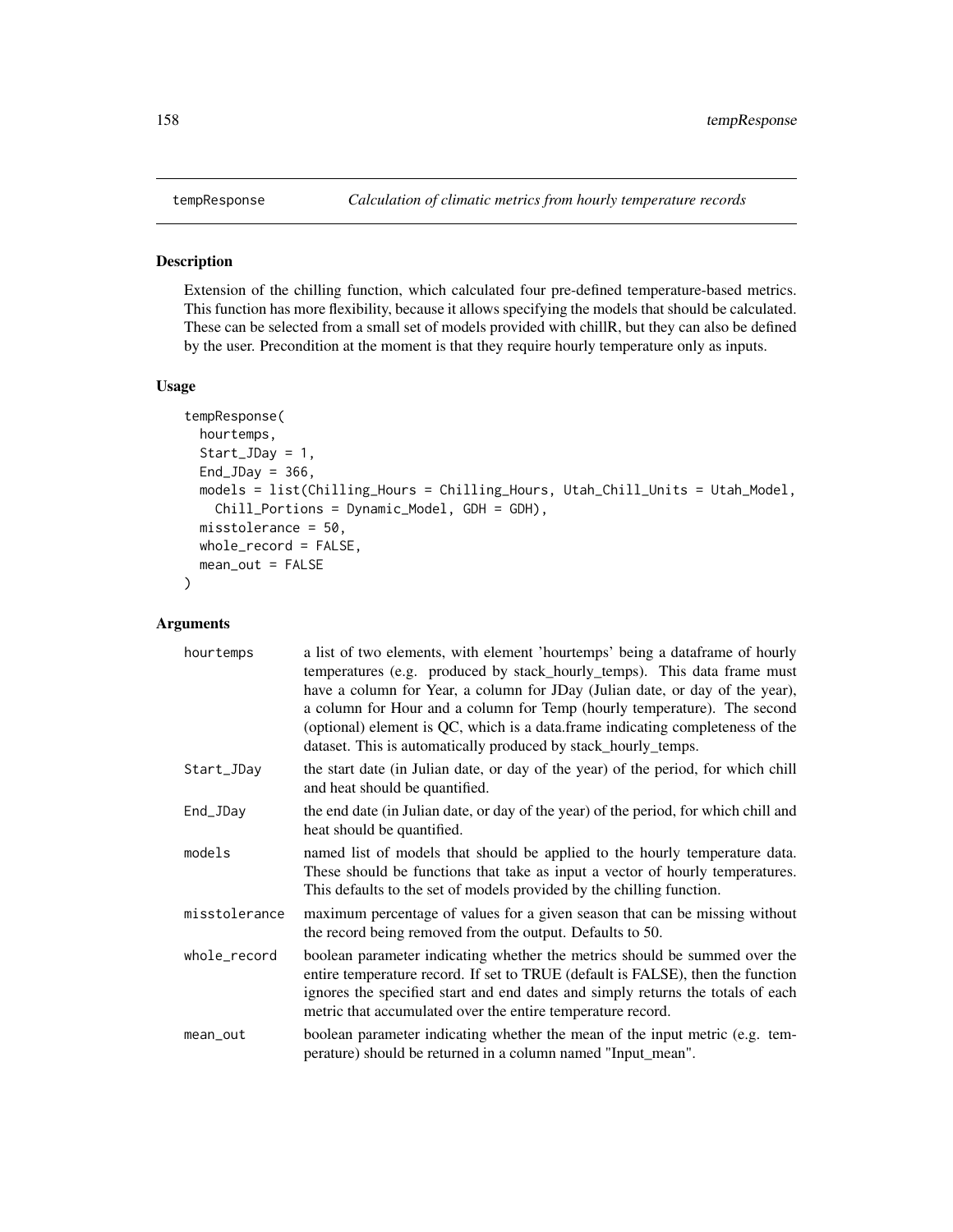#### tempResponse 159

# Details

The function calculates the total of user-specified temperature-based metrics over periods delineated by Start\_JDay and End\_JDay. Models for calculating these metrics are provided in the models list, whose elements are named functions that convert hourly temperature records into a cumulative record of the climate metric of interest. The metric is then added up cumulatively over the entire temperature record and then summarized by season. Examples of functions that can be used are Chilling\_Hours, Utah\_Model, Dynamic\_Model and GDH. The custom\_model function allows customized simply weight-based models, which assign differential weights to temperatures within certain intervals. See custom\_model documentation for details.

#### Value

data frame showing totals for all specified models for the respective periods for all seasons included in the temperature records. Columns are Season, End\_year (the year when the period ended) and Days (the duration of the period), as well as one column per model, which receives the same name as the function in the models list. If the weather input consisted of a list with elements stack and QC, the output also contains columns from QC that indicate the completeness of the weather record that the calculations are based on.

#### Author(s)

Eike Luedeling

#### References

The chillR package:

Luedeling E, Kunz A and Blanke M, 2013. Identification of chilling and heat requirements of cherry trees - a statistical approach. International Journal of Biometeorology 57,679-689.

# Examples

weather<-fix\_weather(KA\_weather[which(KA\_weather\$Year>2006),])

hourtemps<-stack\_hourly\_temps(weather,latitude=50.4)

```
df=data.frame(
 lower=c(-1000,1,2,3,4,5,6),
 upper=c(1,2,3,4,5,6,1000),
 weight=c(0,1,2,3,2,1,0))
```

```
custom<-function(x) step_model(x,df)
```
models<-list(Chilling\_Hours=Chilling\_Hours,Utah\_Chill\_Units=Utah\_Model,Chill\_Portions= Dynamic\_Model,GDH=GDH,custom=custom)

tempResponse(hourtemps,Start\_JDay = 305,End\_JDay = 60,models)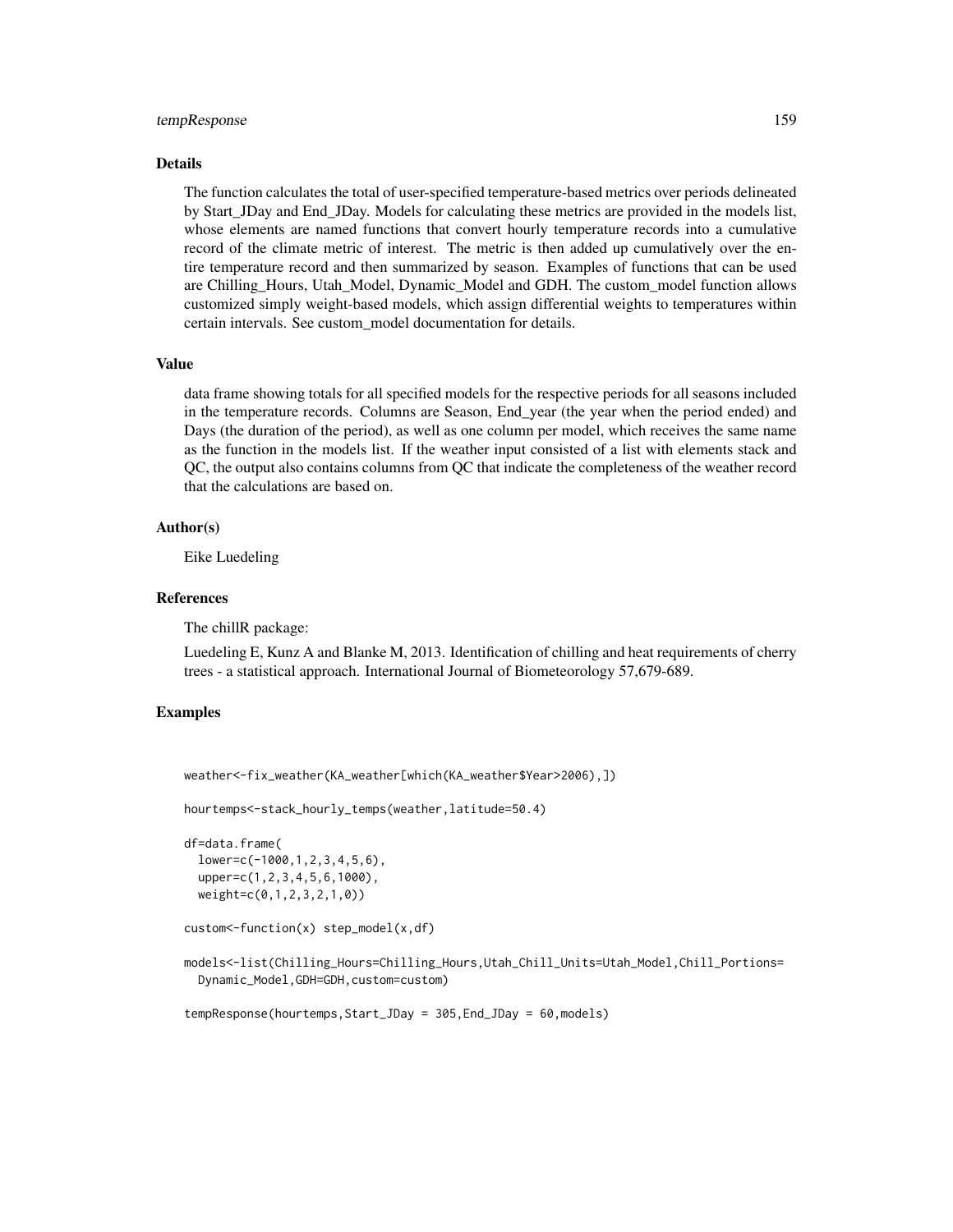```
tempResponse_daily_list
```
*Calculation of climatic metrics from lists of daily temperature records*

# Description

Wrapper for the tempResponse function, to facilitate its use on lists of daily temperature records, e.g. those produced by the [temperature\\_generation](#page-151-0) function. Daily temperature records are converted into hourly records using either the [stack\\_hourly\\_temps](#page-145-0) function or an empirical relationship between observed hourly temperatures and daily temperature extremes (see [Empirical\\_hourly\\_temperatures](#page-39-0) for details). These hourly records are then used as input into the [tempResponse](#page-157-0) function, to which most parameters are passed. See the documentation of [tempResponse](#page-157-0) for more details.

# Usage

```
tempResponse_daily_list(
  temperature_list,
  latitude,
  Start_JDay = 1,
 End_JDay = 366,
 models = list(Chilling_Hours = Chilling_Hours, Utah_Chill_Units = Utah_Model,
    Chill_Portions = Dynamic_Model, GDH = GDH),
 misstolerance = 50,
 whole_record = FALSE,
  empirical = NULL,
  mean_out = FALSE
\lambda
```
# Arguments

temperature\_list

|               | list of daily temperature records, as produced by temperature_generation.                                                                                                                                                                                                                                       |
|---------------|-----------------------------------------------------------------------------------------------------------------------------------------------------------------------------------------------------------------------------------------------------------------------------------------------------------------|
| latitude      | latitude of the location of interest (used for generating hourly records).                                                                                                                                                                                                                                      |
| Start_JDay    | the start date (in Julian date, or day of the year) of the period, for which chill<br>and heat should be quantified.                                                                                                                                                                                            |
| End_JDay      | the end date (in Julian date, or day of the year) of the period, for which chill and<br>heat should be quantified.                                                                                                                                                                                              |
| models        | named list of models that should be applied to the hourly temperature data.<br>These should be functions that take as input a vector of hourly temperatures.<br>This defaults to the set of models provided by the chilling function.                                                                           |
| misstolerance | maximum percentage of values for a given season that can be missing without<br>the record being removed from the output. Defaults to 50.                                                                                                                                                                        |
| whole_record  | boolean parameter indicating whether the metrics should be summed over the<br>entire temperature record. If set to TRUE (default is FALSE), then the function<br>ignores the specified start and end dates and simply returns the totals of each<br>metric that accumulated over the entire temperature record. |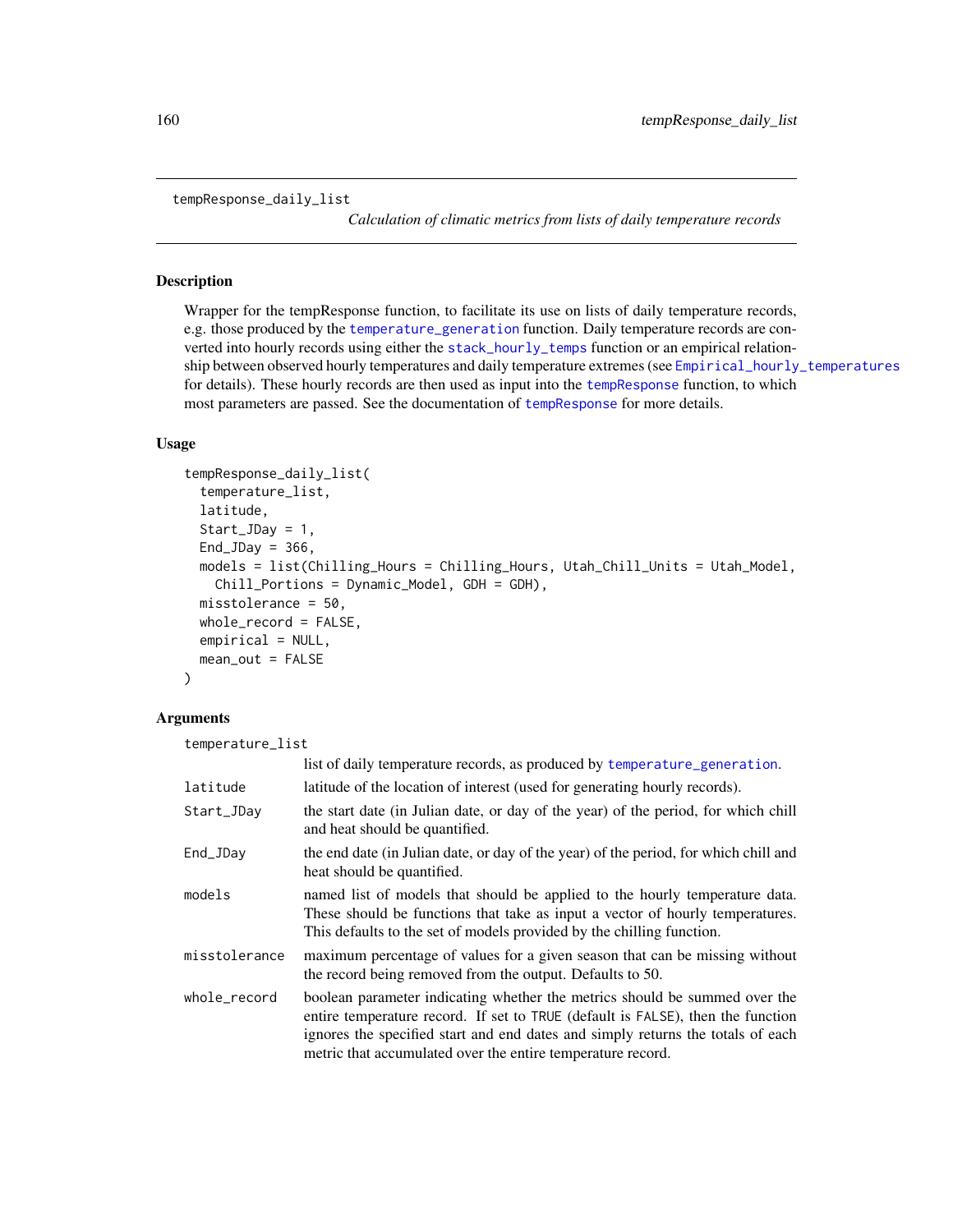<span id="page-160-0"></span>

| empirical | indicates whether hourly temperatures should be generated based on an ide-<br>alized temperature curve (set to NULL, the default) or an empirically derived<br>relationship between hourly temperatures and daily temperature extremes (see<br>Empirical_hourly_temperatures and Empirical_daily_temperature_curve,<br>also for the format of the empirical prediction coefficient data.frame). If the lat-<br>ter, this parameter needs to be a data.frame including columns Month, Hour and<br>Prediction_coefficients. See Empirical_daily_temperature_curve for<br>further details on the format. |
|-----------|-------------------------------------------------------------------------------------------------------------------------------------------------------------------------------------------------------------------------------------------------------------------------------------------------------------------------------------------------------------------------------------------------------------------------------------------------------------------------------------------------------------------------------------------------------------------------------------------------------|
| mean_out  | boolean parameter indicating whether the mean of the input metric (e.g. tem-<br>perature) should be returned in a column named "Input mean".                                                                                                                                                                                                                                                                                                                                                                                                                                                          |

# Value

data frame showing totals for all specified models for the respective periods for all seasons included in the temperature records. Columns are Season, End\_year (the year when the period ended) and Days (the duration of the period), as well as one column per model, which receives the same name as the function in the models list. If the weather input consisted of a list with elements stack and QC, the output also contains columns from QC that indicate the completeness of the weather record that the calculations are based on.

#### Author(s)

Eike Luedeling

# References

The chillR package:

Luedeling E, Kunz A and Blanke M, 2013. Identification of chilling and heat requirements of cherry trees - a statistical approach. International Journal of Biometeorology 57,679-689.

#### Examples

```
weather<-fix_weather(KA_weather[which(KA_weather$Year>2006),])
temperature_list<-list(weather,weather,weather)
```

```
tempResponse_daily_list(temperature_list,latitude=50.4)
```
tempResponse\_hourtable

*Add metric accumulation to table of hourly temperatures*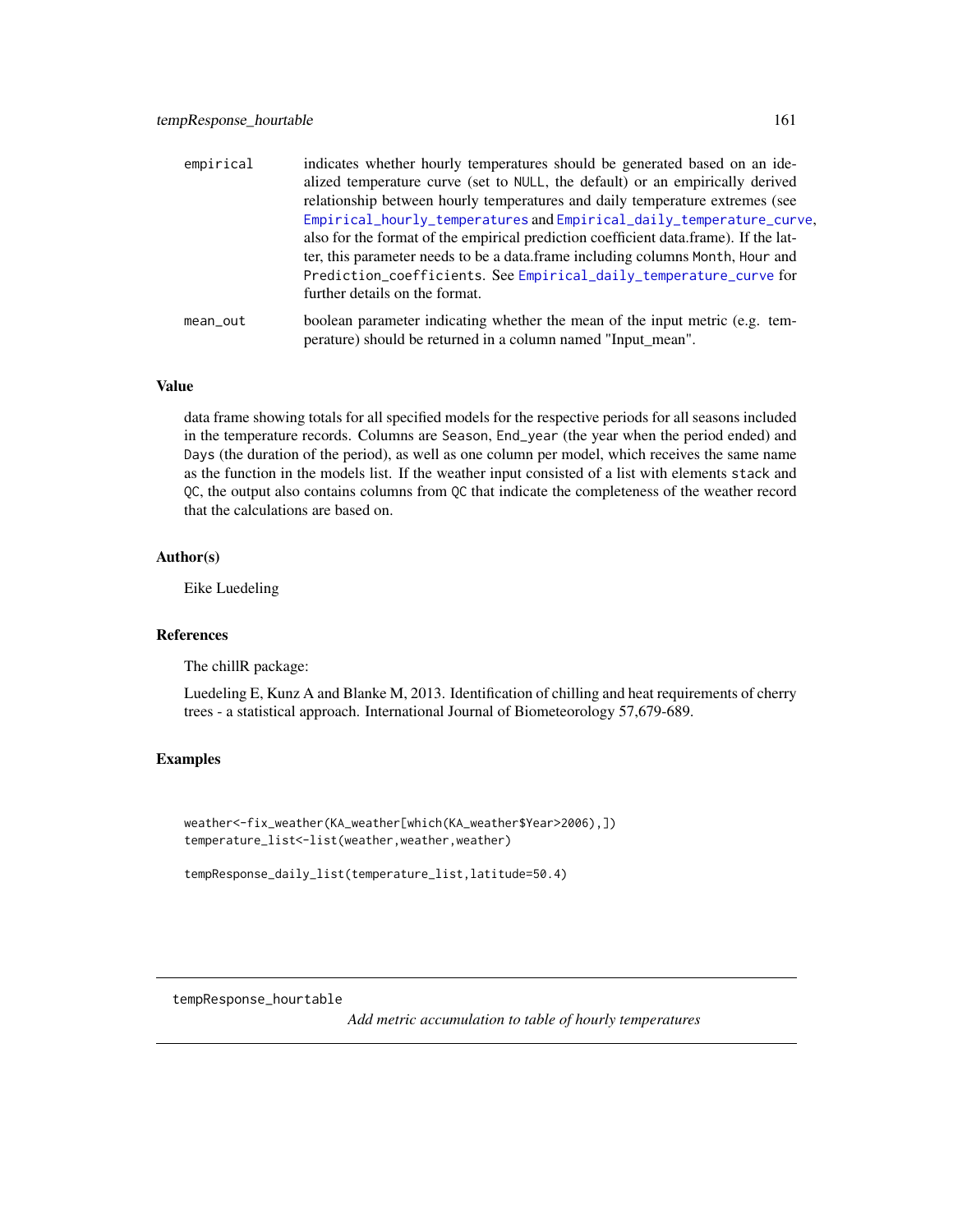#### Description

This function calculates cumulative values for temperature response metrics for every hour of an hourly temperature record. The count is restarted on a specified date each year. The function is a generalized version of chilling\_hourtable, which only worked with three predefined chilling one predefined heat metrics.

#### Usage

```
tempResponse_hourtable(
  hourtemps,
  Start_JDay,
 models = c(Chill_Portions = Dynamic_Model, GDH = GDH_model)
)
```
# Arguments

| hourtemps  | a dataframe of stacked hourly temperatures (e.g. produced by stack_hourly_temps).<br>This data frame must have a column for Year, a column for JDay (Julian date,<br>or day of the year), a column for Hour and a column for Temp (hourly tempera-<br>ture).                                                                                           |
|------------|--------------------------------------------------------------------------------------------------------------------------------------------------------------------------------------------------------------------------------------------------------------------------------------------------------------------------------------------------------|
| Start_JDay | the start date (in Julian date, or day of the year) of the calculation for the four<br>metrics. The count is restarted on this date every year.                                                                                                                                                                                                        |
| models     | named list of models that should be applied to the hourly temperature data.<br>These should be functions that take as input a vector of hourly temperatures.<br>This defaults to $c$ (Chill_Portions = Dynamic_Model, GDH = GDH_model),<br>which refer to the Dynamic chill model and the Growing Degree Hours model<br>functions contained in chillR. |

#### Value

data frame consisting of all the columns of the THourly input data frame, plus one additional column for each model, which contains the cumulative number of model metrics since the last Start\_JDay).

#### Note

After doing extensive model comparisons, and reviewing a lot of relevant literature, I do not recommend using the Chilling Hours or Utah Models, especially in warm climates! The Dynamic Model (Chill Portions), though far from perfect, seems much more reliable.

# Author(s)

Eike Luedeling

#### References

Model references:

Dynamic Model: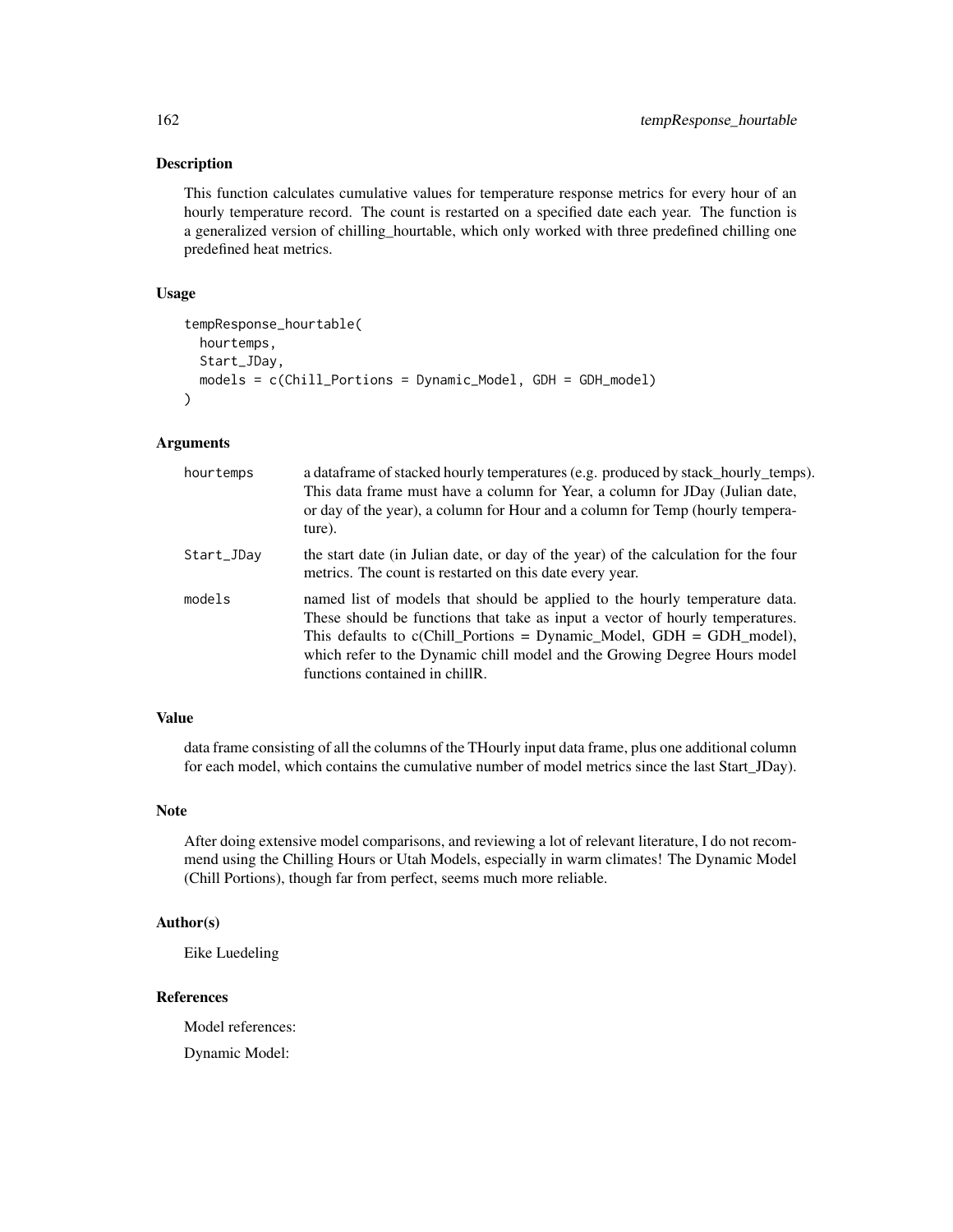# <span id="page-162-0"></span>test\_if\_equal 163

Erez A, Fishman S, Linsley-Noakes GC, Allan P (1990) The dynamic model for rest completion in peach buds. Acta Hortic 276, 165-174

Fishman S, Erez A, Couvillon GA (1987a) The temperature dependence of dormancy breaking in plants - computer simulation of processes studied under controlled temperatures. J Theor Biol 126(3), 309-321

Fishman S, Erez A, Couvillon GA (1987b) The temperature dependence of dormancy breaking in plants - mathematical analysis of a two-step model involving a cooperative transition. J Theor Biol 124(4), 473-483

Growing Degree Hours:

Anderson JL, Richardson EA, Kesner CD (1986) Validation of chill unit and flower bud phenology models for 'Montmorency' sour cherry. Acta Hortic 184, 71-78

Review on chilling models in a climate change context:

Luedeling E, 2012. Climate change impacts on winter chill for temperate fruit and nut production: a review. Scientia Horticulturae 144, 218-229

#### Examples

weather<-fix\_weather(KA\_weather[which(KA\_weather\$Year>2008),])

hourtemps<-stack\_hourly\_temps(weather,latitude=50.4)

cht<-chilling\_hourtable(hourtemps,20)

test\_if\_equal *Test if all character vectors in a string are equal*

#### Description

Compares all elements of a vector of numbers or character strings and returns TRUE if they are all the same, FALSE otherwise.

#### Usage

```
test_if_equal(test_vector)
```
#### Arguments

test\_vector vector of strings or numbers to be tested.

#### Value

TRUE if all elements of the vector are the same; FALSE otherwise.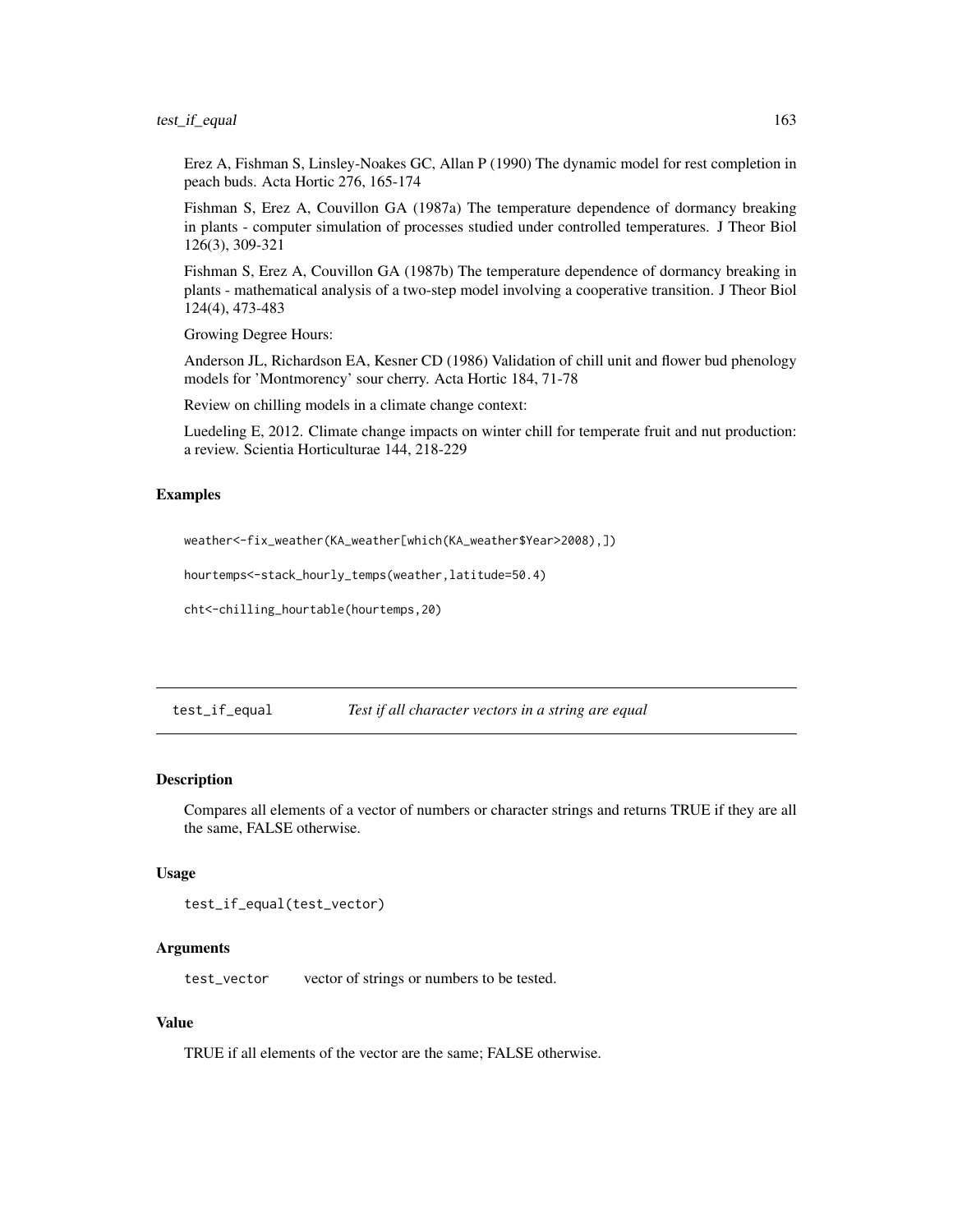# Author(s)

Eike Luedeling

# Examples

```
test_if_eq<sub>c</sub>equal(c(1,3,1))
test_if_equal(c("a","a","a"))
test_if_equal(c("a","b","a"))
```
UniChill\_Wrapper *UniChill\_Wrapper*

# Description

UniChill\_Wrapper

# Usage

UniChill\_Wrapper(x, par)

# Arguments

| $\mathsf{x}$ | data.frame with at least columns 'Temp' and 'JDay'                                                                                 |
|--------------|------------------------------------------------------------------------------------------------------------------------------------|
| par          | numeric vector of length 7 with the parameters of the UniChill model: 1. ac, 2.<br>bc, 3. cc, 4. bf, 5. cf, 6. Cstar and 7. Fstar. |

# Value

A single numeric value with the JDay prediction for the temperaturs in 'x\$Temp' and the model parameters in 'par'.

# Author(s)

Carsten Urbach <urbach@hiskp.uni-bonn.de>

# References

Isabelle Chuine, A Unified Model for Budburst of Trees, J. theor. Biol. (2000) 207

<span id="page-163-0"></span>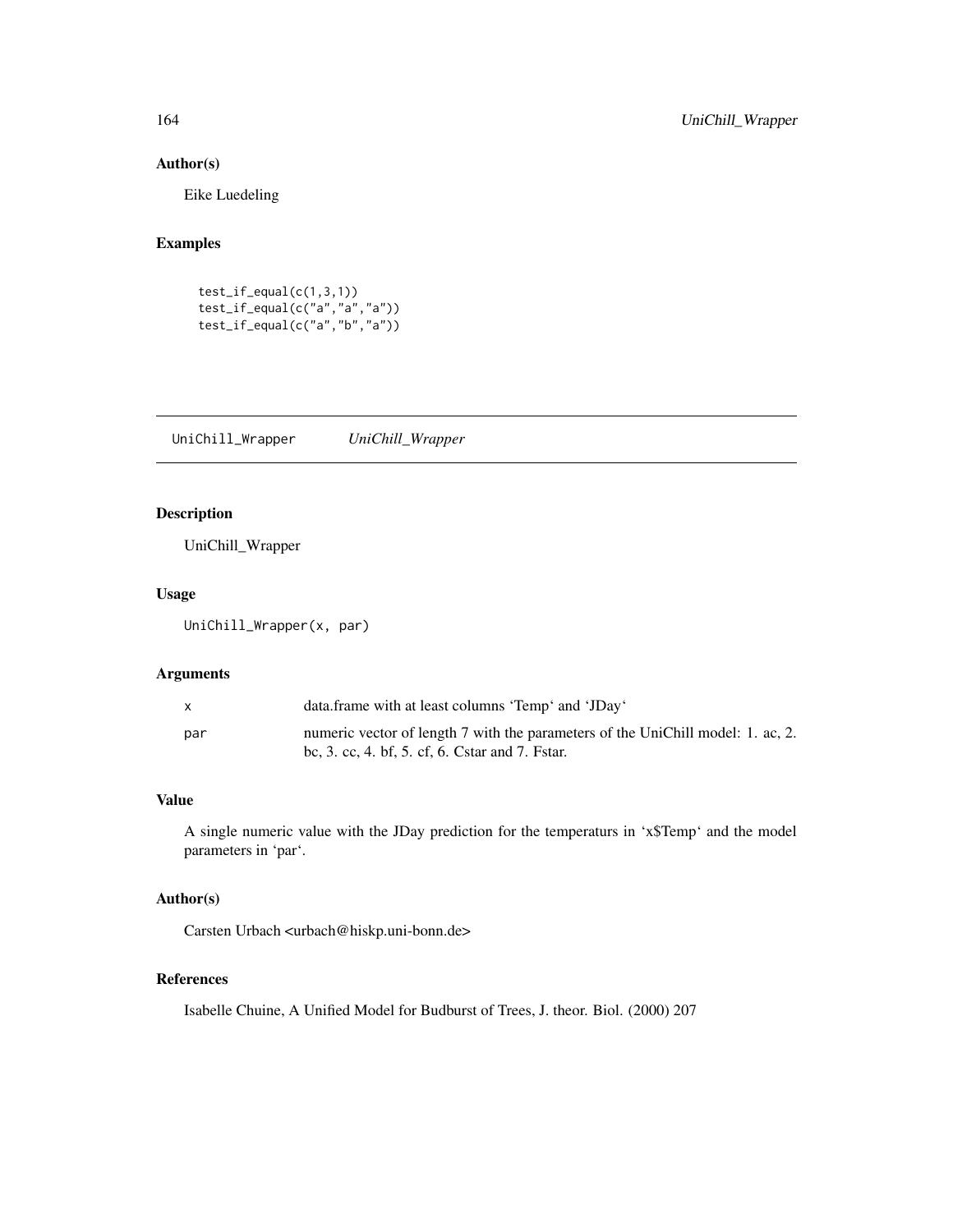<span id="page-164-0"></span>UnifiedModel\_Wrapper *UnifiedModel\_Wrapper*

# Description

UnifiedModel\_Wrapper

# Usage

UnifiedModel\_Wrapper(x, par)

# Arguments

|     | data.frame with at least columns 'Temp' and 'JDay'                             |
|-----|--------------------------------------------------------------------------------|
| par | numeric vector of length 9 with the parameters of the unified model: 1. ac, 2. |
|     | bc, 3. cc, 4. bf, 5. cf, 6. w, 7. k, 8. Cstar and 9. tc.                       |

# Value

A single numeric value with the JDay prediction for the temperaturs in 'x\$Temp' and the Unified Model parameters in 'par'.

# Author(s)

Carsten Urbach <urbach@hiskp.uni-bonn.de>

# References

Isabelle Chuine, A Unified Model for Budburst of Trees, J. theor. Biol. (2000) 207

UniForce\_Wrapper *UniForce\_Wrapper*

## Description

UniForce\_Wrapper

#### Usage

UniForce\_Wrapper(x, par)

# Arguments

| data.frame with at least columns 'Temp' and 'JDay'                                                      |
|---------------------------------------------------------------------------------------------------------|
| numeric vector of length 4 with the parameters of the UniForce model: 1. bf, 2.<br>cf. 3. Fstar. 4. t1. |
|                                                                                                         |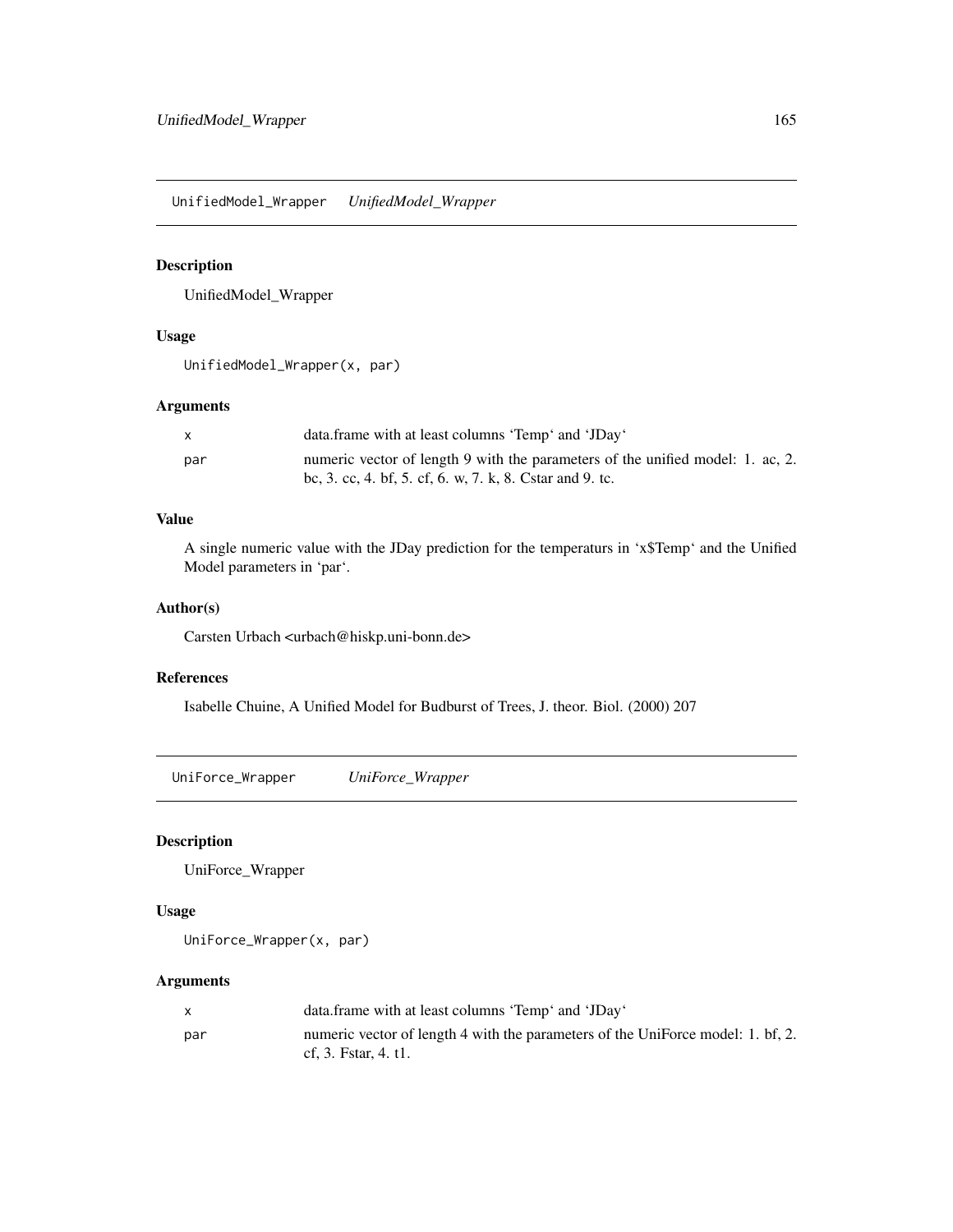#### <span id="page-165-0"></span>Value

A single numeric value with the JDay prediction for the temperaturs in 'x\$Temp' and the Unified Model parameters in 'par'.

# Author(s)

Carsten Urbach <urbach@hiskp.uni-bonn.de>

#### References

Isabelle Chuine, A Unified Model for Budburst of Trees, J. theor. Biol. (2000) 207

Utah\_Model *Calculation of cumulative chill according to the Utah Model*

# Description

This function calculates winter chill for temperate trees according to the Utah Model.

# Usage

Utah\_Model(HourTemp, summ = TRUE)

#### Arguments

| Vector of hourly temperatures.<br>HourTemp                                                                                                                                                       |  |
|--------------------------------------------------------------------------------------------------------------------------------------------------------------------------------------------------|--|
| Boolean parameter indicating whether calculated metrics should be provided as<br>summ<br>cumulative values over the entire record (TRUE) or as the actual accumulation<br>for each hour (FALSE). |  |

# Details

Units of the Utah Model are calculated as suggested by Richardson et al. (1974) (different weights for different temperature ranges, and negation of chilling by warm temperatures).

# Value

Vector of length length(HourTemp) containing the cumulative Utah Chill Units over the entire duration of HourTemp.

#### Note

After doing extensive model comparisons, and reviewing a lot of relevant literature, I do not recommend using the Utah Model, especially in warm climates! The Dynamic Model (Chill Portions), though far from perfect, seems much more reliable.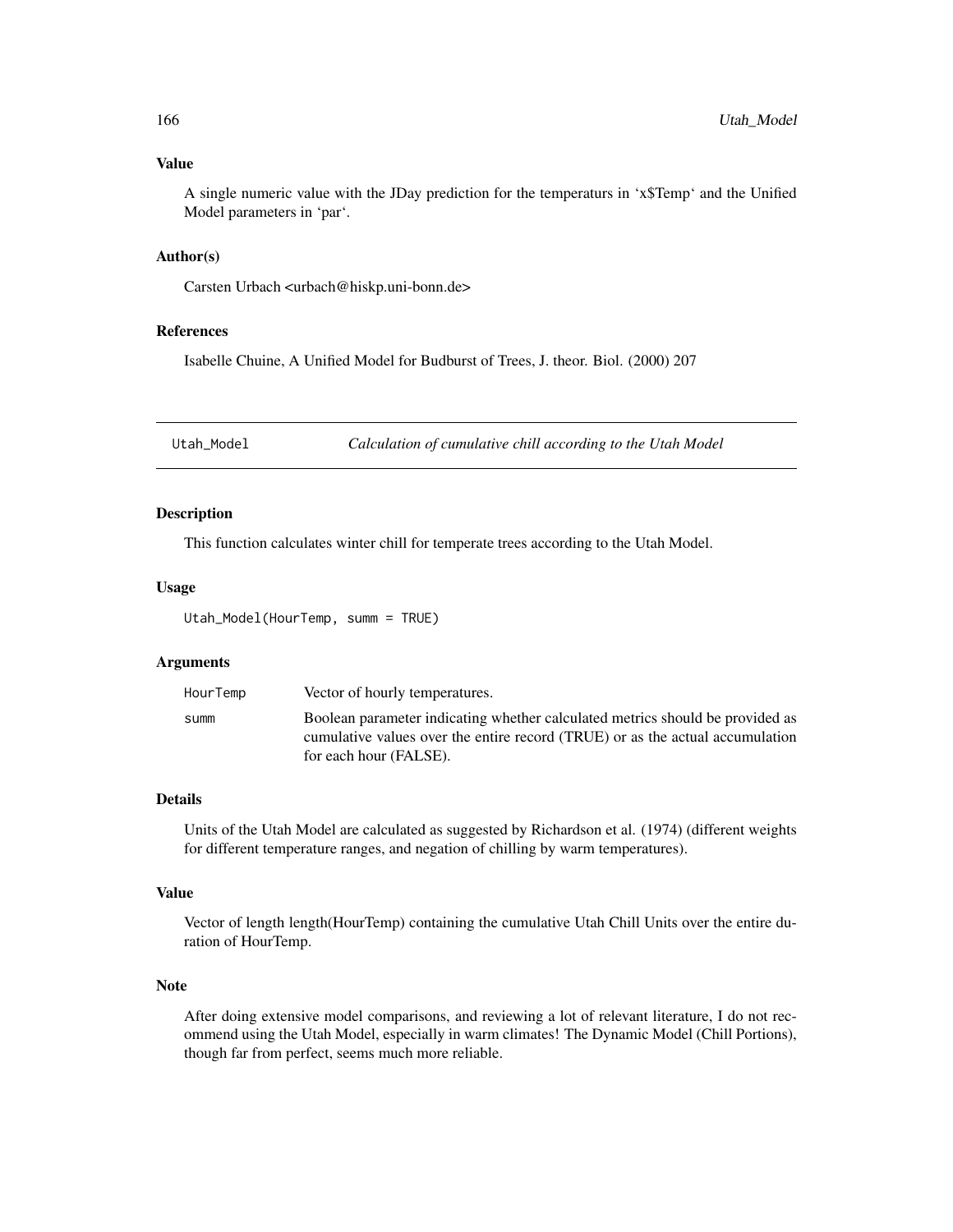# <span id="page-166-0"></span> $VIP$  167

# Author(s)

Eike Luedeling

#### References

Utah Model reference:

Richardson EA, Seeley SD, Walker DR (1974) A model for estimating the completion of rest for Redhaven and Elberta peach trees. HortScience 9(4), 331-332

# Examples

```
weather<-fix_weather(KA_weather[which(KA_weather$Year>2006),])
```
stack<-stack\_hourly\_temps(weather,latitude=50.4)

```
Utah_Model(stack$hourtemps$Temp)
```
VIP *Calculate VIP scores for PLS regression*

# Description

This function calculates the Variable Importance in the Projection statistic for the Partial Least Squares regression. It is used in the PLS function. Executing it in isolation will probably not be useful to most users.

# Usage

VIP(object)

# Arguments

object an mvr object, as produced by the pls procedure or a range of other functions

#### Details

This is required to produce the VIP scores for the PLS procedure.

# Value

data frame with as many columns as independent variables are input into the PLS analysis. The number of columns corresponds to the number of latent components selected for the analysis. Values in the data frame are the VIP values corresponding to each variable for the respective component.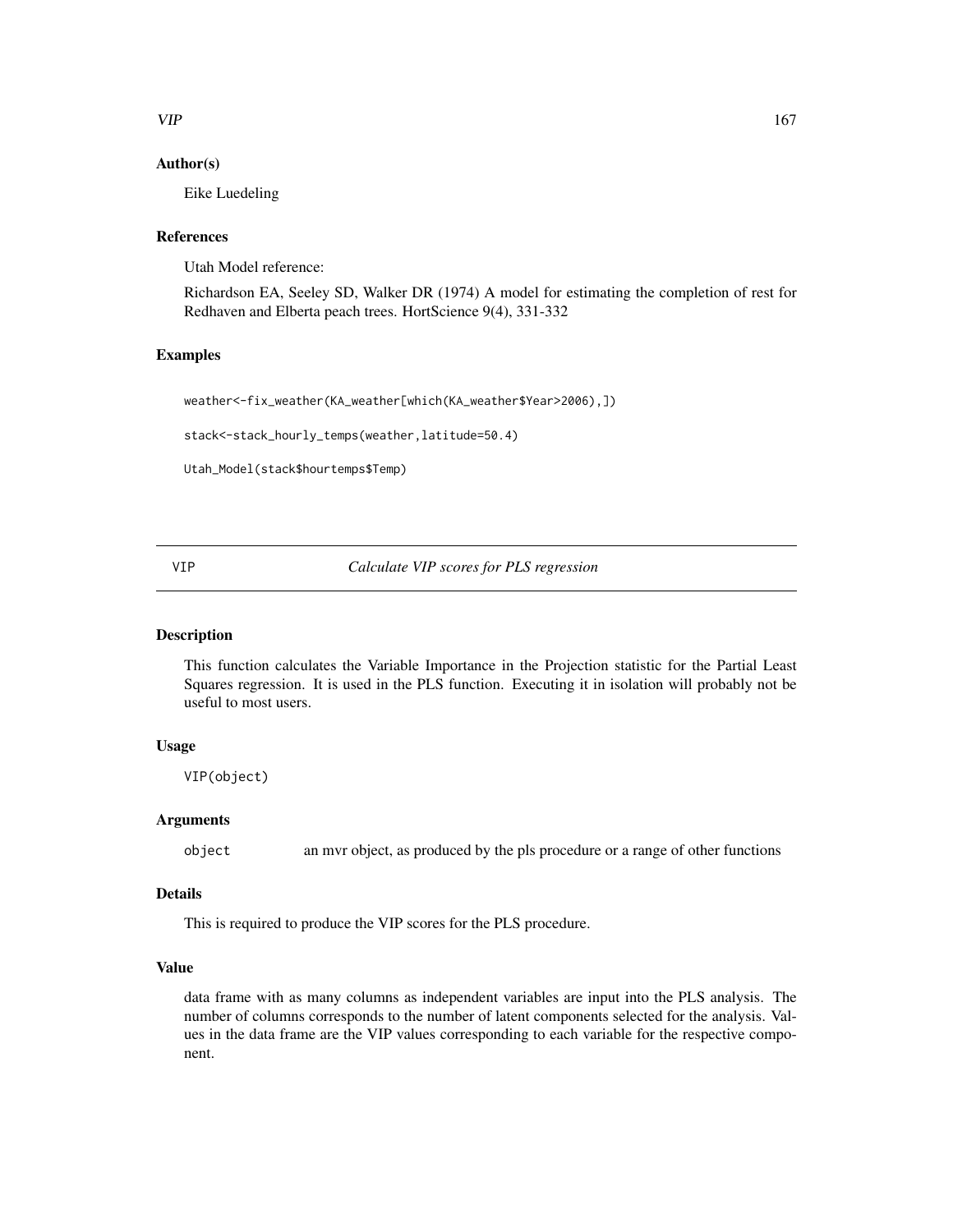#### Author(s)

Eike Luedeling, but the function was mainly copied from http://mevik.net/work/software/pls.html; the reference given there is listed below

# References

the function is mostly identical to the one provided on http://mevik.net/work/software/pls.html.

Here is the reference given there:

Chong, Il-Gyo & Jun, Chi-Hyuck, 2005, Performance of some variable selection methods when multicollinearity is present, Chemometrics and Intelligent Laboratory Systems 78, 103-112

This reference refers to the chillR package:

Luedeling E, Kunz A and Blanke M, 2013. Identification of chilling and heat requirements of cherry trees - a statistical approach. International Journal of Biometeorology 57,679-689.

#### Examples

```
PLS_results<-PLS_pheno(
 weather_data=KA_weather,
 split_month=6, #last month in same year
 bio_data=KA_bloom,return.all=TRUE)
```
#return.all makes the function return the whole PLS object - needed for next line to work

```
VIP(PLS_results$PLS_output)
```
weather2chillR *Convert downloaded weather to chillR format*

#### Description

Convert downloaded weather data into a data frame that makes running other chillR functions easy.

#### Usage

```
weather2chillR(downloaded_weather, database = "GSOD", drop_most = TRUE)
```
#### **Arguments**

| downloaded_weather |                                                                                          |
|--------------------|------------------------------------------------------------------------------------------|
|                    | weather file downloaded with the get_weather function. This can be a data.frame          |
|                    | or a list with elements database and weather as produced by get weather                  |
| database           | weather database that the file was downloaded from. Can only be "GSOD" at<br>this point. |

<span id="page-167-0"></span>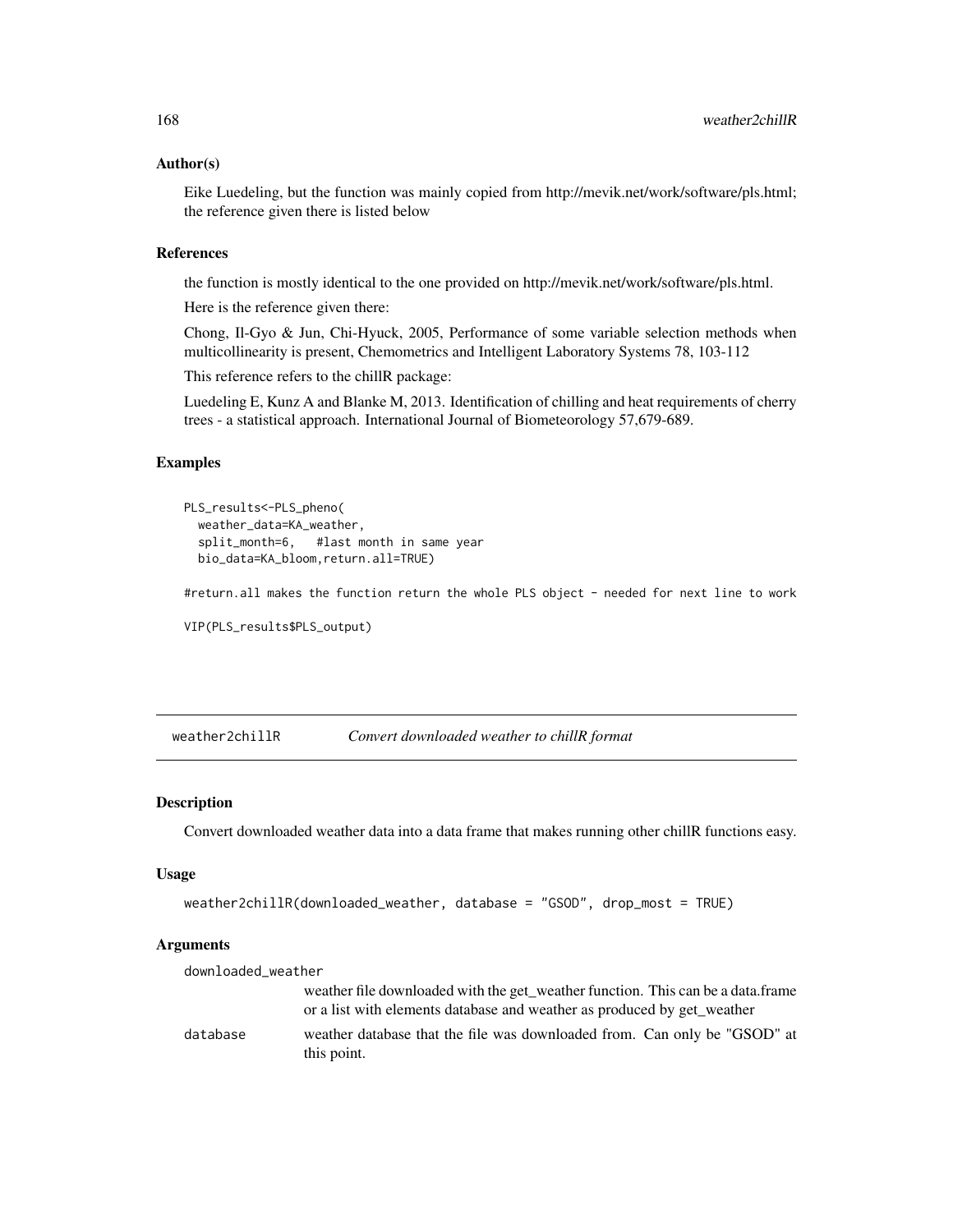drop\_most boolean variable indicating if most columns should be dropped from the file. If set to TRUE (default), only essential columns for running chillR functions are retained.

#### Details

weather databases, from which chillR can download data: NOAA NCDC Global Summary of the Day - "GSOD" (https://data.noaa.gov/dataset/global-surface-summary-of-the-day-gsod)

California Irrigation Management Information System (CIMIS) - "CIMIS" (http://www.cimis.water.ca.gov/)

University of California Integrated Pest Management (UCIPM) - "UCIPM" (http://ipm.ucdavis.edu/WEATHER/)

data should first be downloaded with get weather. Then the database name is passed to the function and can be skipped in the call. If only a data.frame is provided, then the database name must be specified.

Processing the data with this function will make the data work well with the remainder of this package.

#### Value

a data.frame with weather data, according to the downloaded file provided as input. If drop\_most is FALSE, all columns from the original dataset are preserved, although some column names are adjusted to chillR's preferences ("Year","Month","Day","Tmin","Tmax","Tmean","Prec"). If drop\_most is TRUE, only columns likely to be of interest to chillR users are retained. If a list with elements database and weather is passed to this function, this structure will be retained in the output.

#### Note

Many databases have data quality flags, which may sometimes indicate that data aren't reliable. These are not considered by this function!

#### Author(s)

Eike Luedeling

#### References

The chillR package:

Luedeling E, Kunz A and Blanke M, 2013. Identification of chilling and heat requirements of cherry trees - a statistical approach. International Journal of Biometeorology 57,679-689.

#### Examples

# All examples are disabled, because the database is sometimes unavailable. This then generates # an error when R runs its package functionality checks. To run the examples, remove the # mark, # before running the code.

```
#stat_list<-get_weather(location=c(lat=40,lon=-120,ele=150),time_interval=c(2015,2016),
#database="UCIPM")
#chillRcode<-stat_list[which(stat_list$Perc_interval_covered==
```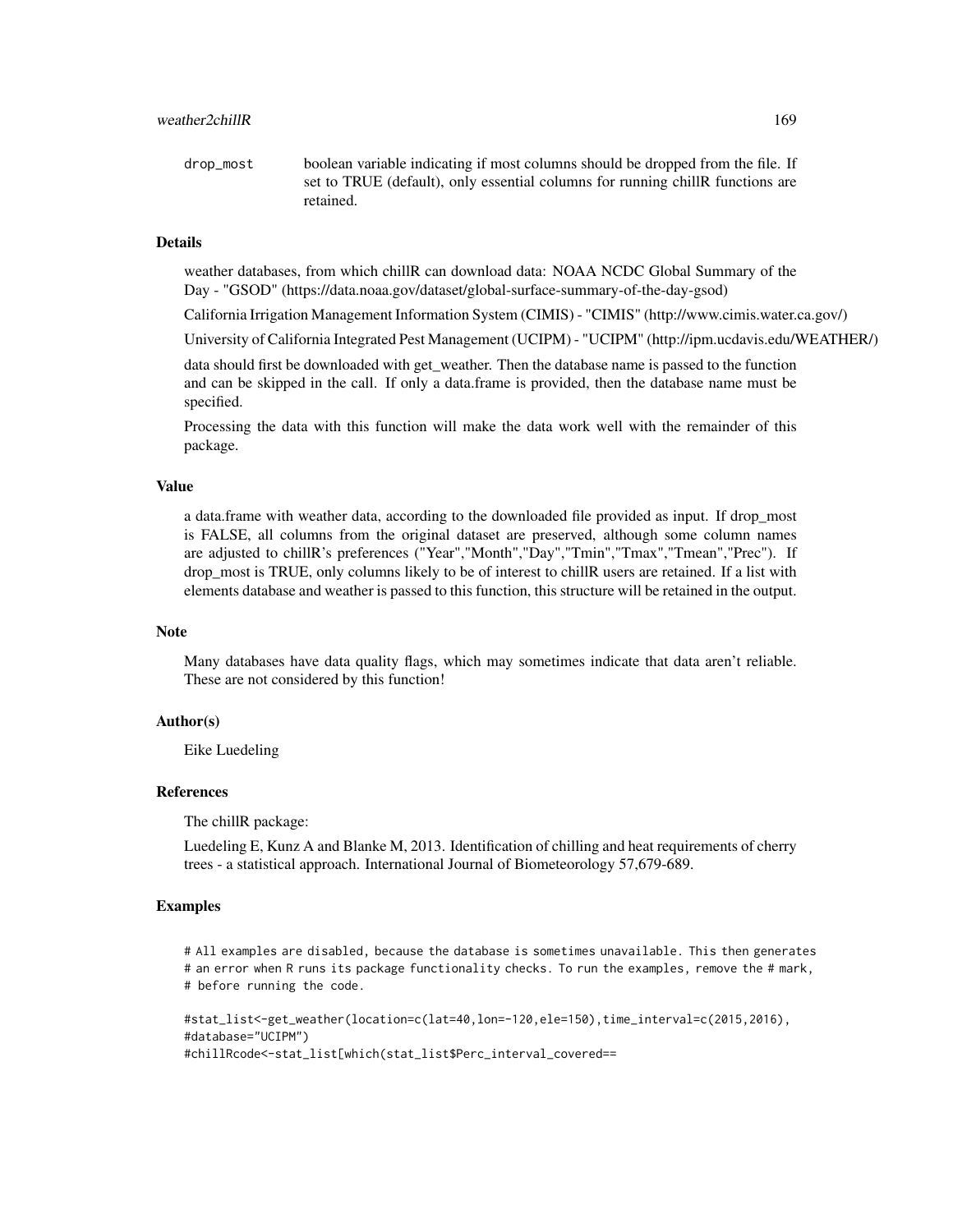```
#max(stat_list$Perc_interval_covered)),"chillR_code"][1]
#chillRcode should equal "DOYLE.C" now.
#gw<-get_weather(location="DOYLE.C",time_interval=c(2002,2002),database="UCIPM")
#weather<-weather2chillR(gw$weather,"GSOD")
#weather<-weather2chillR(gw)
```
Winters\_hours\_gaps *Hourly temperature data sample*

# Description

Hourly temperature data recorded in a walnut orchard near the city of Winters, California, USA for 3rd March to 11th November 2008. The dataset contains the full record of recorded temperatures, as well as an additional dataset, in which 500 data gaps of different length were introduced.

# Format

A data frame with observations on the following 5 variables.

Year a numeric vector - the observation year

Month a numeric vector - the observation month

Day a numeric vector - the observation day

Hour a numeric vector - the observation day

Temp\_gaps a numeric vector - daily maximum temperature

Temp a numeric vector - daily minimum temperature

#### Source

data were collected by Eike Luedeling, at that time at the University of California Davis (now University of Bonn) in a walnut orchard near Winters, California

# Examples

data(Winters\_hours\_gaps)

<span id="page-169-0"></span>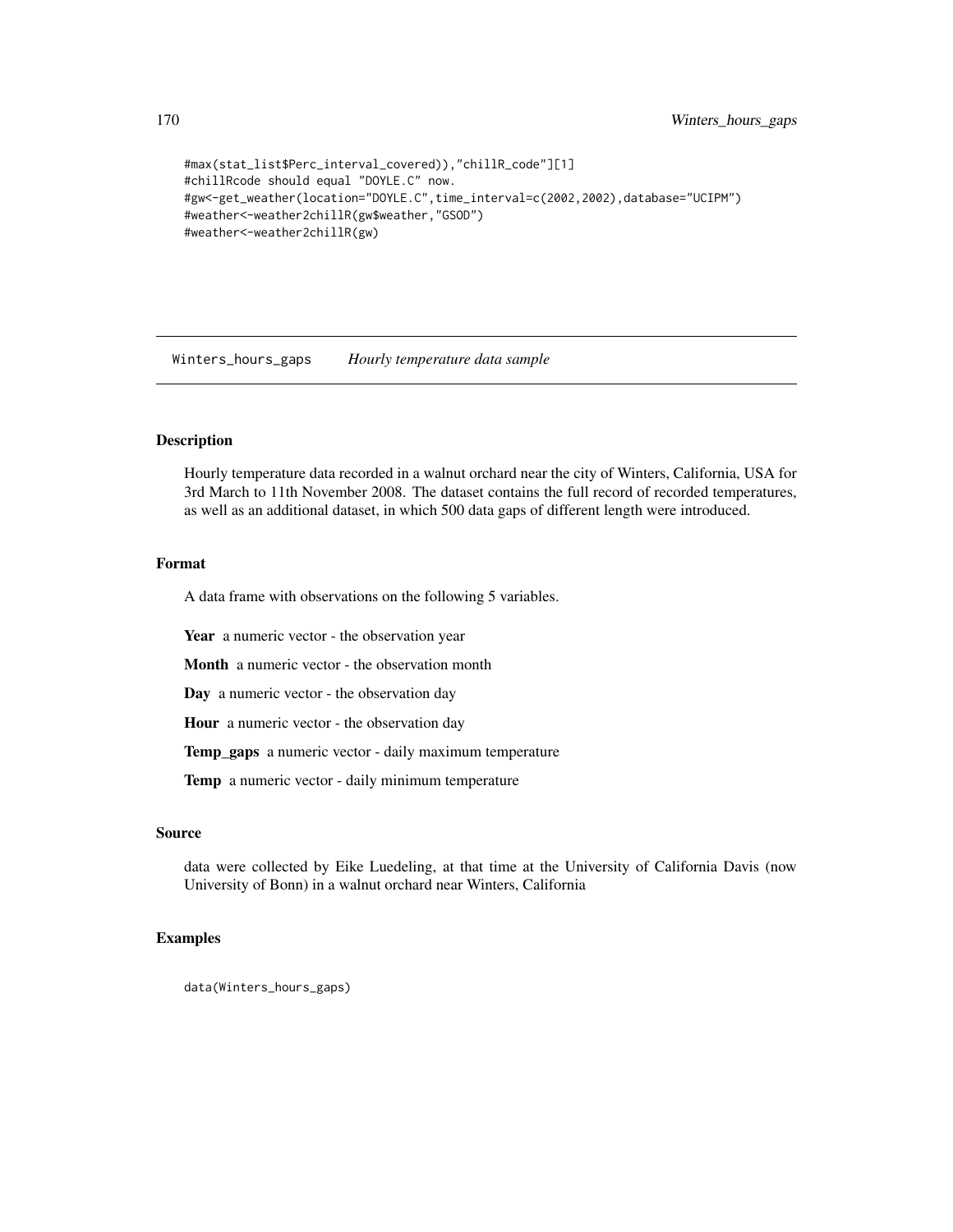<span id="page-170-0"></span>YEARMODA2Date *YEARMODA to Date conversion*

# Description

Converts dates in YEARMODA format to R date format

# Usage

YEARMODA2Date(YEARMODA)

# Arguments

YEARMODA Date in YEARMODA format (e.g. 20160206 for 6th Feb 2016)

# Details

Converts YEARMODA to R date

# Value

Date object

# Author(s)

Eike Luedeling

# Examples

YEARMODA2Date(20001205) YEARMODA2Date(19901003)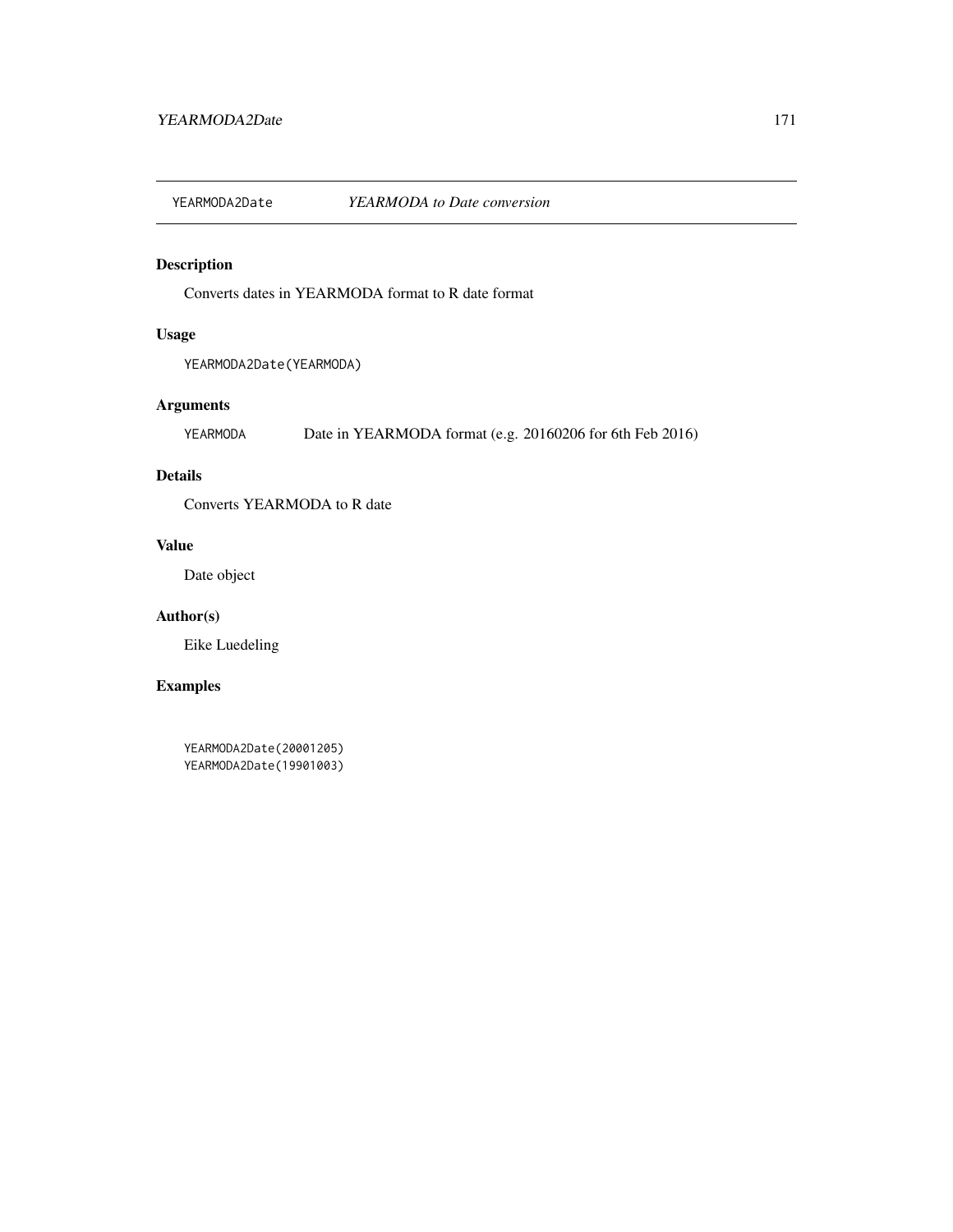# **Index**

∗ Julian JDay\_count, [73](#page-72-0) JDay\_earlier, [74](#page-73-0) JDay\_later, [75](#page-74-0) ∗ analysis make\_pheno\_trend\_plot, [98](#page-97-0) plot\_PLS, [120](#page-119-0) PLS\_chill\_force, [128](#page-127-0) PLS\_pheno, [133](#page-132-0) ∗ and chilling, [22](#page-21-0) Chilling\_Hours, [25](#page-24-0) chilling\_hourtable, [26](#page-25-0) daily\_chill, [31](#page-30-0) Dynamic\_Model, [36](#page-35-0) DynModel\_driver, [37](#page-36-0) GDD, [46](#page-45-0) GDH, [47](#page-46-0) GDH\_model, [48](#page-47-0) make\_daily\_chill\_figures, [87](#page-86-0) PLS\_chill\_force, [128](#page-127-0) step\_model, [149](#page-148-0) tempResponse, [158](#page-157-1) tempResponse\_daily\_list, [160](#page-159-0) tempResponse\_hourtable, [161](#page-160-0) Utah\_Model, [166](#page-165-0) ∗ bloom bloom\_prediction, [6](#page-5-0) bloom\_prediction2, [9](#page-8-0) bloom\_prediction3, [11](#page-10-0) ∗ calculation chilling, [22](#page-21-0) Chilling\_Hours, [25](#page-24-0) chilling\_hourtable, [26](#page-25-0) daily\_chill, [31](#page-30-0) Dynamic\_Model, [36](#page-35-0) DynModel\_driver, [37](#page-36-0) GDD, [46](#page-45-0) GDH, [47](#page-46-0)

GDH\_model, [48](#page-47-0) make\_daily\_chill\_figures, [87](#page-86-0) PLS\_chill\_force, [128](#page-127-0) step\_model, [149](#page-148-0) tempResponse, [158](#page-157-1) tempResponse\_daily\_list, [160](#page-159-0) tempResponse\_hourtable, [161](#page-160-0) Utah\_Model, [166](#page-165-0) ∗ chill chilling, [22](#page-21-0) Chilling\_Hours, [25](#page-24-0) chilling\_hourtable, [26](#page-25-0) daily\_chill, [31](#page-30-0) Dynamic\_Model, [36](#page-35-0) DynModel\_driver, [37](#page-36-0) GDD, [46](#page-45-0) GDH, [47](#page-46-0) GDH\_model, [48](#page-47-0) make\_daily\_chill\_figures, [87](#page-86-0) PLS\_chill\_force, [128](#page-127-0) step\_model, [149](#page-148-0) tempResponse, [158](#page-157-1) tempResponse\_daily\_list, [160](#page-159-0) tempResponse\_hourtable, [161](#page-160-0) Utah\_Model, [166](#page-165-0) ∗ datasets california\_stations, [15](#page-14-0) KA\_bloom, [76](#page-75-0) KA\_weather, [76](#page-75-0) Winters\_hours\_gaps, [170](#page-169-0) ∗ date JDay\_count, [73](#page-72-0) JDay\_earlier, [74](#page-73-0) JDay\_later, [75](#page-74-0) ∗ gap-filling patch\_daily\_temperatures, [102](#page-101-0) patch\_daily\_temps, [103](#page-102-0) ∗ heat chilling, [22](#page-21-0)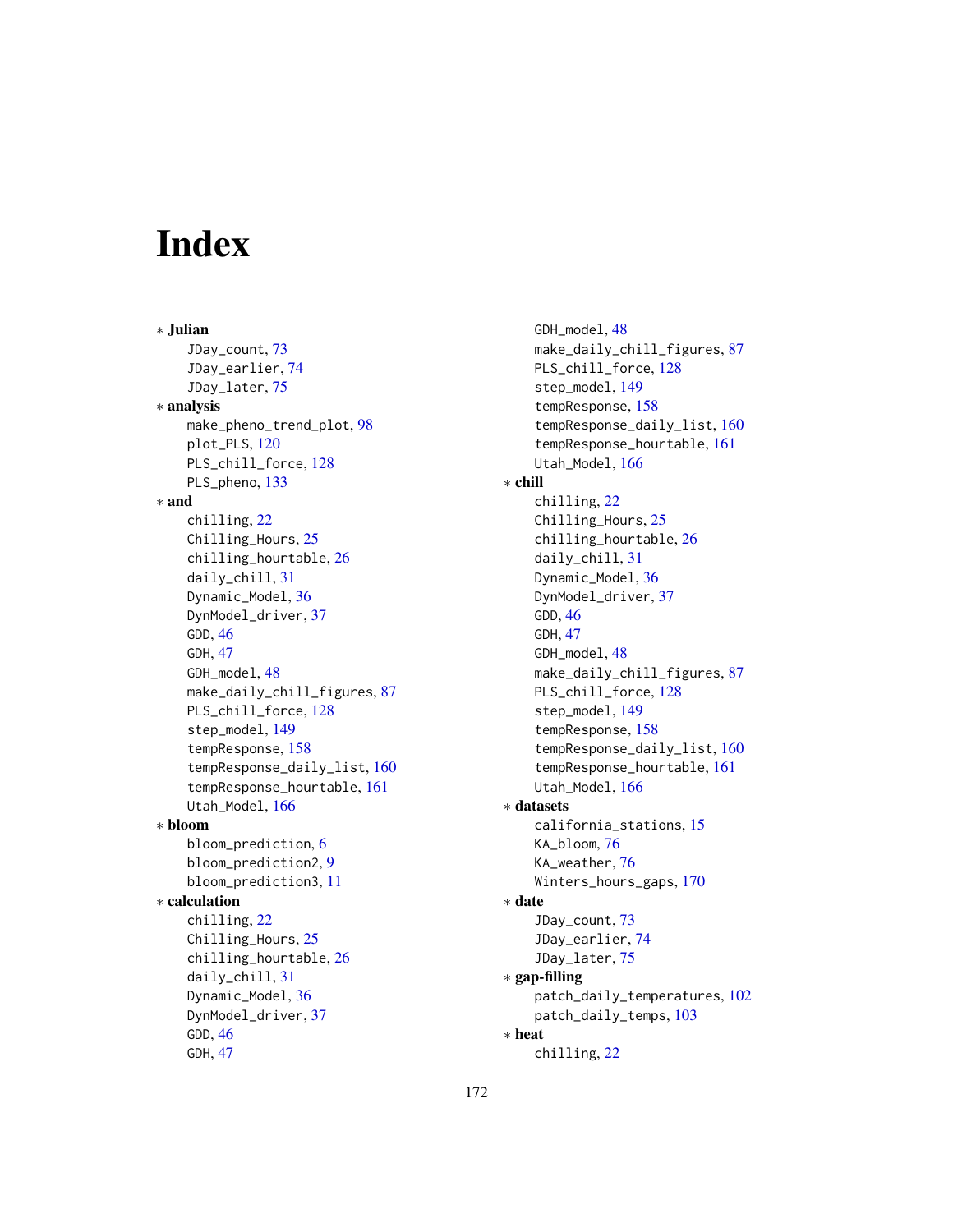#### INDEX 173

Chilling\_Hours, [25](#page-24-0) chilling\_hourtable, [26](#page-25-0) daily\_chill, [31](#page-30-0) Dynamic\_Model, [36](#page-35-0) DynModel\_driver, [37](#page-36-0) GDD, [46](#page-45-0) GDH, [47](#page-46-0) GDH\_model, [48](#page-47-0) make\_daily\_chill\_figures, [87](#page-86-0) PLS\_chill\_force, [128](#page-127-0) step\_model, [149](#page-148-0) tempResponse, [158](#page-157-1) tempResponse\_daily\_list, [160](#page-159-0) tempResponse\_hourtable, [161](#page-160-0) Utah\_Model, [166](#page-165-0) ∗ model RMSEP, [139](#page-138-0) RPD, [140](#page-139-0) RPIQ, [141](#page-140-0) ∗ phenology JDay\_count, [73](#page-72-0) JDay\_earlier, [74](#page-73-0) JDay\_later, [75](#page-74-0) make\_pheno\_trend\_plot, [98](#page-97-0) plot\_PLS, [120](#page-119-0) PLS\_chill\_force, [128](#page-127-0) PLS\_pheno, [133](#page-132-0) ∗ prediction bloom\_prediction, [6](#page-5-0) bloom\_prediction2, [9](#page-8-0) bloom\_prediction3, [11](#page-10-0) runn\_mean\_pred, [143](#page-142-0) ∗ running runn\_mean, [142](#page-141-0) runn\_mean\_pred, [143](#page-142-0) ∗ season JDay\_count, [73](#page-72-0) JDay\_earlier, [74](#page-73-0) JDay\_later, [75](#page-74-0) ∗ stage stage\_transitions, [147](#page-146-0) ∗ temperature patch\_daily\_temperatures, [102](#page-101-0) patch\_daily\_temps, [103](#page-102-0) ∗ transitions stage\_transitions, [147](#page-146-0) ∗ utilities check\_temperature\_record, [16](#page-15-0)

chile\_agromet2chillR, [20](#page-19-0) get\_weather, [55](#page-54-0) handle cimis. [57](#page-56-0) handle\_dwd, [60](#page-59-0) handle\_gsod, [62](#page-61-0) handle\_ucipm, [66](#page-65-0) make\_california\_UCIPM\_station\_list,  $82$ make\_JDay, [95](#page-94-0) weather2chillR, [168](#page-167-0) ∗ utility add\_date, [5](#page-4-0) check\_temperature\_scenario, [17](#page-16-0) color\_bar\_maker, [30](#page-29-0) Date2YEARMODA, [34](#page-33-0) daylength, [35](#page-34-0) Empirical\_daily\_temperature\_curve, [39](#page-38-1) Empirical\_hourly\_temperatures, [40](#page-39-1) extract\_differences\_between\_characters, [41](#page-40-0) extract\_temperatures\_from\_grids, [41](#page-40-0) filter\_temperatures, [43](#page-42-0) fix\_weather, [45](#page-44-0) get\_last\_date, [54](#page-53-0) getClimateWizard\_scenarios, [52](#page-51-0) getClimateWizardData, [51](#page-50-0) identify\_common\_string, [68](#page-67-0) interpolate\_gaps, [69](#page-68-0) interpolate\_gaps\_hourly, [70](#page-69-0) leap\_year, [77](#page-76-0) load\_ClimateWizard\_scenarios, [78](#page-77-0) load\_temperature\_scenarios, [79](#page-78-0) make\_all\_day\_table, [80](#page-79-0) make\_chill\_plot, [83](#page-82-0) make\_climate\_scenario, [84](#page-83-0) make\_climate\_scenario\_from\_files, [86](#page-85-0) make\_daily\_chill\_plot, [90](#page-89-0) make\_daily\_chill\_plot2, [92](#page-91-0) make\_hourly\_temps, [94](#page-93-0) make\_multi\_pheno\_trend\_plot, [96](#page-95-0) ordered\_climate\_list, [101](#page-100-0) plot\_climate\_scenarios, [114](#page-113-0) plot\_climateWizard\_scenarios, [113](#page-112-0) read\_tab, [138](#page-137-0) save\_temperature\_scenarios, [144](#page-143-0)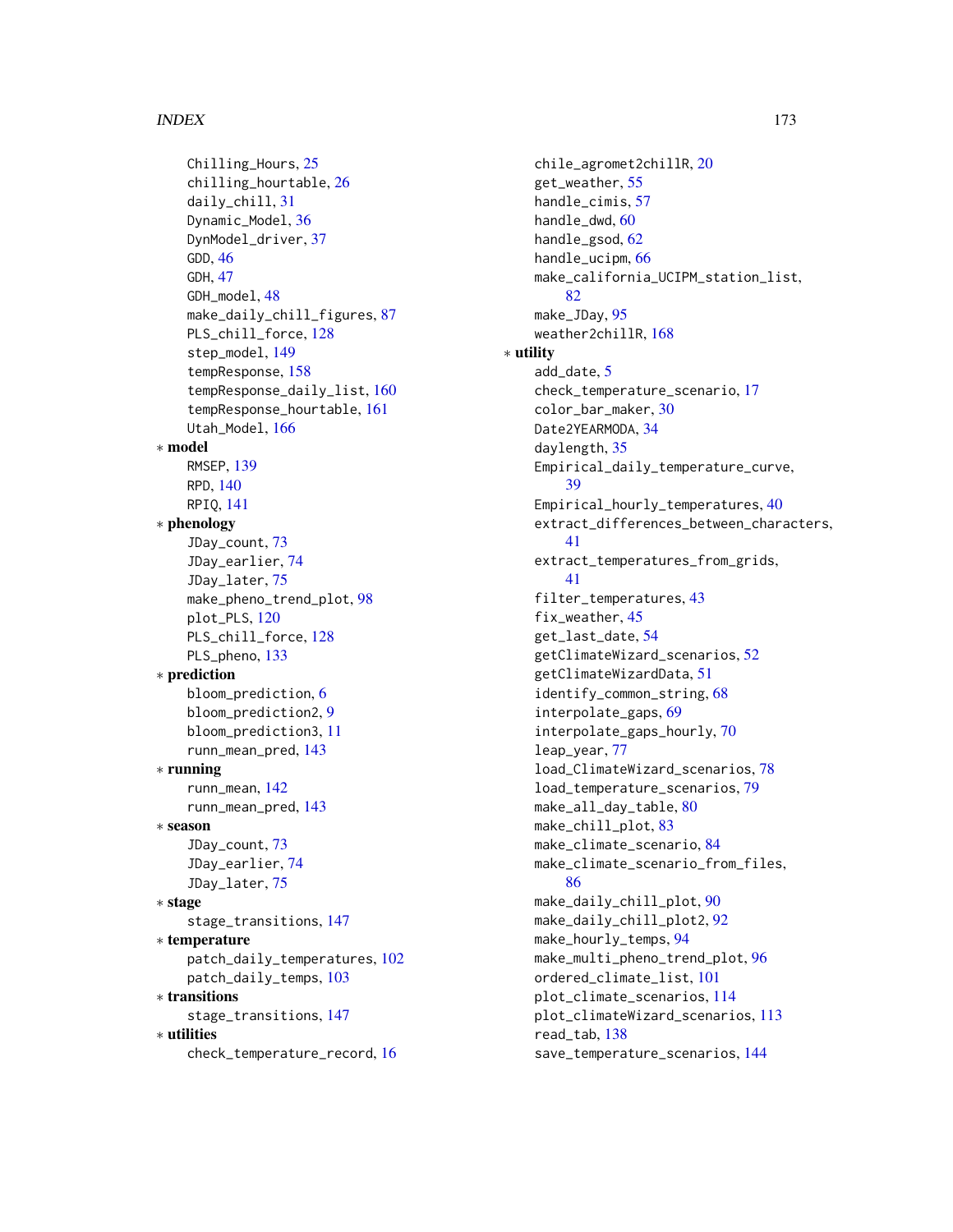```
select_by_file_extension, 145
    stack_hourly_temps, 146
    temperature_generation, 152
    temperature_scenario_baseline_adjustment,
        154
    temperature_scenario_from_records,
        156
    test_if_equal, 163
    VIP, 167
    YEARMODA2Date, 171
∗ validation
    RMSEP, 139
    RPD, 140
    RPIQ, 141
∗ weather-data
    handle_dwd, 60
add_date, 5
bloom_prediction, 6
bloom_prediction2, 9
bloom_prediction3, 11
bootstrap.phenologyFit, 14
c.bootstrap_phenologyFit, 15
california_stations, 15
check_temperature_record, 16
check_temperature_scenario, 17
chifull, 20
chile_agromet2chillR, 20
chilling, 22
Chilling_Hours, 25
chilling_hourtable, 26
chillR-package, 4
ChuineCF, 28
ChuineFstar, 29
color_bar_maker, 30
colors, 124
daily_chill, 31
Date2YEARMODA, 34
daylength, 35
download.file, 61, 64
Dynamic_Model, 36, 38
DynModel_driver, 37
Empirical_daily_temperature_curve, 39,
        40, 161
Empirical_hourly_temperatures, 39, 40,
        160, 161
```
extract\_differences\_between\_characters, [41](#page-40-0) extract\_temperatures\_from\_grids, [41](#page-40-0) fields, *[117](#page-116-0)* filter\_temperatures, [43](#page-42-0) fix\_weather, [45](#page-44-0) GDD, [46](#page-45-0) GDH, [47](#page-46-0) GDH\_model, [48](#page-47-0) genSeason, [49](#page-48-0) genSeasonList, [50,](#page-49-0) *[111](#page-110-0)* geom\_point, *[124](#page-123-0)* get\_last\_date, [54](#page-53-0) get\_weather, [55,](#page-54-0) *[63](#page-62-0)* getClimateWizard\_scenarios, [52](#page-51-0) getClimateWizardData, [51](#page-50-0) ggplot2, *[5](#page-4-0)*, *[117,](#page-116-0) [118](#page-117-0)*, *[123](#page-122-0)*, *[125](#page-124-0)* ggplot2::theme, *[118](#page-117-0)* ggplot2::theme\_bw, *[118](#page-117-0)* ggpplot2::theme\_bw, *[125](#page-124-0)* handle\_cimis, [57](#page-56-0) handle\_dwd, [60](#page-59-0) handle\_gsod, [62](#page-61-0) handle\_ucipm, [66](#page-65-0) identify\_common\_string, [68](#page-67-0) interpolate\_gaps, [69](#page-68-0) interpolate\_gaps\_hourly, [70](#page-69-0) JDay\_count, [73](#page-72-0) JDay\_earlier, [74](#page-73-0) JDay\_later, [75](#page-74-0) KA\_bloom, [76](#page-75-0) KA\_weather, [76](#page-75-0) Krig, *[118](#page-117-0)* layer, *[124](#page-123-0)* leap\_year, [77](#page-76-0) load\_ClimateWizard\_scenarios, [78](#page-77-0) load\_temperature\_scenarios, [79](#page-78-0) make\_all\_day\_table, *[61](#page-60-0)*, *[64](#page-63-0)*, [80](#page-79-0) make\_california\_UCIPM\_station\_list, [82](#page-81-0) make\_chill\_plot, [83](#page-82-0) make\_climate\_scenario, [84,](#page-83-0) *[123](#page-122-0)[–125](#page-124-0)* make\_climate\_scenario\_from\_files, [86](#page-85-0)